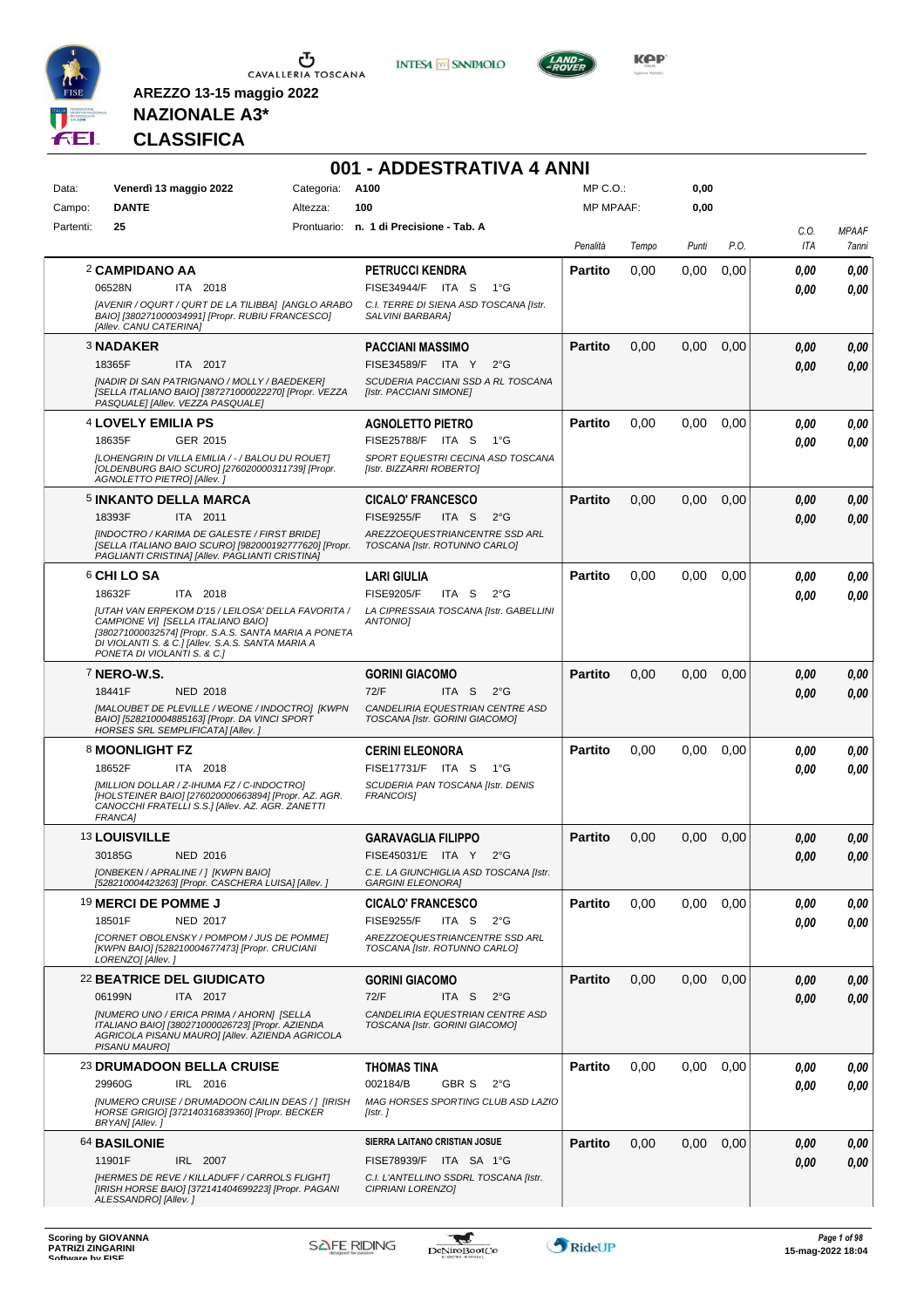

 $\sigma$  cavalleria toscana

**INTESA** M SANPAOLO



**KOP** 

# **NAZIONALE A3\* CLASSIFICA**

|                                              |                                                                                                                                                                                                      |            | 001 - ADDESTRATIVA 4 ANNI                                                                                       |                  |       |       |      |                   |                       |
|----------------------------------------------|------------------------------------------------------------------------------------------------------------------------------------------------------------------------------------------------------|------------|-----------------------------------------------------------------------------------------------------------------|------------------|-------|-------|------|-------------------|-----------------------|
| Data:                                        | Venerdì 13 maggio 2022                                                                                                                                                                               | Categoria: | A100                                                                                                            | $MP C. O.$ :     |       | 0,00  |      |                   |                       |
| Campo:                                       | <b>DANTE</b>                                                                                                                                                                                         | Altezza:   | 100                                                                                                             | <b>MP MPAAF:</b> |       | 0,00  |      |                   |                       |
| Partenti:                                    | 25                                                                                                                                                                                                   |            | Prontuario: n. 1 di Precisione - Tab. A                                                                         | Penalità         | Tempo | Punti | P.O. | C.O.<br>ITA       | <b>MPAAF</b><br>7anni |
|                                              | 136 ARMITAGE 3<br>29045T<br>GER 2003                                                                                                                                                                 |            | <b>GBIKPI BRADY</b><br>007839/F<br>ITA S<br>1°G                                                                 | <b>Partito</b>   | 0.00  | 0,00  | 0,00 | 0,00<br>0.00      | 0,00<br>0.00          |
|                                              | [ARPEGGIO / LA PROVENCE / LANDINO] [WESTFALEN<br>SAURO] [380271006021739] [Propr. CIRCOLO IPPICO<br>TRIESTINO ASD] [Allev.]                                                                          |            | A.S.S.LA TORRE TOSCANA [Istr. PARRINI<br>FRANCESCA]                                                             |                  |       |       |      |                   |                       |
|                                              | <b>155 JELIANTHA</b><br><b>NED 2014</b><br>18676F                                                                                                                                                    |            | <b>BORELLA CAMILLA</b><br>ITA <sub>S</sub><br>$2^{\circ}$ G<br>010150/F                                         | <b>Partito</b>   | 0,00  | 0,00  | 0,00 | 0,00<br>0,00      | 0,00<br>0,00          |
|                                              | [DOUGLAS / ELIANTHA / AZTECA VDL] [KWPN BAIO]<br>[528210002874413] [Propr. VALENTINI EMILIANO] [Allev.]                                                                                              |            | LE ANTICHE SCUDERIE SSD A RL<br>TOSCANA [Istr. BORELLA CAMILLA]                                                 |                  |       |       |      |                   |                       |
|                                              | 161 ZAMORA FROM SECOND LIFE Z (ET)<br>16286F<br><b>BEL 2010</b>                                                                                                                                      |            | <b>PASQUINELLI ELENA</b><br>FISE21531/F ITA S<br>$1^{\circ}G$                                                   | <b>Partito</b>   | 0.00  | 0,00  | 0,00 | 0,00<br>0,00      | 0,00<br>0,00          |
|                                              | [ZANDOR Z / JARRATELLE Z / JUS DE FONTAINES]<br>[ZANGERSHEIDE SAURO] [528210000578274] [Propr.<br>PASQUINELLI ELENA] [Allev.]                                                                        |            | LIVORNO EQUESTRIAN CENTER ASD<br>TOSCANA [Istr. MIGLI RICCARDO]                                                 |                  |       |       |      |                   |                       |
| 173 CASH                                     | 12936F<br><b>NED 2007</b>                                                                                                                                                                            |            | <b>MARCHESE REBECCA</b><br>FISE13854/F ITA S<br>1°G                                                             | <b>Partito</b>   | 0,00  | 0,00  | 0,00 | 0,00              | 0,00<br>0,00          |
|                                              | [NUMERO UNO / PASTRONA / PETER PAN] [KWPN BAIO]<br>[528210002025483] [Propr. CLUB HAPPY HORSE] [Allev. ]                                                                                             |            | ASD CENTRO IPPICO MEDICEO TOSCANA<br>[Istr. MEUCCI MANUELA]                                                     |                  |       |       |      | 0.00              |                       |
|                                              | 193 BRAVE HORSE<br>12747D<br>ITA 2012                                                                                                                                                                |            | <b>BIANCHI ALESSIO</b><br>425/F<br>ITA SA 1°G                                                                   | <b>Partito</b>   | 0,00  | 0,00  | 0.00 | 0.00<br>0.00      | 0,00<br>0.00          |
|                                              | [CASSIANO / CELANA / CEILANO] [SELLA ITALIANO BAIO]<br>[941000012742797] [Propr. MARZARI ALVISE] [Allev.<br>ALLOCHIS D'ESTE ALICE]                                                                   |            | CI EMPOLESE ASD TOSCANA [Istr. BIANCHI<br><b>ALESSIOI</b>                                                       |                  |       |       |      |                   |                       |
|                                              | 204 FARBREAKER                                                                                                                                                                                       |            | LODOVINI CIARABELLI LORENZO                                                                                     | <b>Partito</b>   | 0,00  | 0,00  | 0,00 | 0,00              |                       |
|                                              | 18671F<br>ITA 2015<br>[COMME IL FAUT / LADY PIA / HEARTBREAKER] [SELLA<br>ITALIANO BAIO] [380271006033729] [Propr. MONALDI<br>MARCO] [Allev. BORICCHI RICCARDO]                                      |            | FISE14965/R ITA S<br>2°G<br>SCUDERIA VALMARINO UMBRIA [Istr.<br><b>LOMBARDI BALILLAI</b>                        |                  |       |       |      | 0,00              |                       |
|                                              | 256 ONASTIA                                                                                                                                                                                          |            | <b>CAMPOREGGI VIRGINIA</b>                                                                                      | <b>Partito</b>   | 0,00  | 0,00  | 0,00 | 0.00              |                       |
|                                              | 18062F<br>BEL 2014<br>[NABAB DE REVE / TESS BRIOLITA / KALYPSO] [BEL.<br>WARMBLOEDPAARD BAIO] [981100004059274] [Propr.<br>IROLLO MARTINA] [Allev.]                                                  |            | FISE19426/F ITA Y<br>$2^{\circ}G$<br>ASD ADRIATIK HORSES TEAM TOSCANA<br>[Istr. BELLOMO MARCO]                  |                  |       |       |      | 0.00              |                       |
|                                              | 296 GEORGIA<br>18375F<br>ITA 2018                                                                                                                                                                    |            | <b>BOLOGNESI CLAUDIA</b><br>FISE30715/F ITA S<br>1°G                                                            | <b>Partito</b>   | 0,00  | 0,00  | 0,00 | 0,00              |                       |
|                                              | <b>[GLASGOW-W VAN'T MERELSNEST / BABAGANOUSH /</b><br>BAEDEKER] [SELLA ITALIANO SAURO]<br>[380271000034364] [Propr. DRAGONI MAURIZIA E FIGLI<br>S.S.] [Allev. AZ. AGR. ACQUADOLCE DI FRANCESCA PINI] |            | TOSCANA EQUITAZIONE ASD TOSCANA<br>[Istr. PITZIANTI CRISTIAN]                                                   |                  |       |       |      | 0.00              |                       |
| $302$ J                                      |                                                                                                                                                                                                      |            | <b>CICALO' FRANCESCO</b>                                                                                        | <b>Partito</b>   | 0,00  | 0.00  | 0,00 | 0,00              | 0,00                  |
|                                              | 18324F<br><b>NED 2014</b><br>[EVERDALE / NANET J / ELCARO] [KWPN BAIO]                                                                                                                               |            | <b>FISE9255/F</b><br>ITA S<br>$2^{\circ}G$<br>AREZZOEQUESTRIANCENTRE SSD ARL                                    |                  |       |       |      | 0,00              |                       |
| 378 GIO                                      | [528210004176860] [Propr. GORI MARTINA] [Allev. ]                                                                                                                                                    |            | TOSCANA [Istr. ROTUNNO CARLO]<br><b>PITZIANTI CRISTIAN</b>                                                      | <b>Partito</b>   | 0,00  | 0,00  | 0,00 | 0,00              |                       |
|                                              | 30655K<br>NED 2011<br>$[X/X/$ ] [KWPN BAIO] [] [Propr. ] [Allev. ]                                                                                                                                   |            | 711/F<br>ITA S<br>$2^{\circ}$ G<br>TOSCANA EQUITAZIONE ASD TOSCANA<br>[Istr. PITZIANTI CRISTIAN]                |                  |       |       |      | 0,00              |                       |
|                                              | 534 HALLA                                                                                                                                                                                            |            | <b>MORINI IRENE</b>                                                                                             | <b>Partito</b>   | 0,00  | 0,00  | 0.00 | 0.00              |                       |
|                                              | 27922BXX<br>ITA 2009<br>[TARTUFON DELLA MONICA / ALAFIA / RISKETOU]<br>[SELLA ITALIANO BAIO] [982009106786990] [Propr.<br>ROSELLI LAURAI [Allev. VERRIJTH VIVIENNE SYBILLA                           |            | FISE43001/F ITA S<br>Brev.<br>CENTRO IPPICO PEGASO IOLO ASD<br>TOSCANA [Istr. MEUCCI MANUELA]                   |                  |       |       |      | 0.00              |                       |
|                                              | LOUISA]<br>633 KADORADO TT                                                                                                                                                                           |            | <b>INZIRILLO ALENA</b>                                                                                          | <b>Partito</b>   | 0,00  | 0,00  | 0,00 | 0,00              |                       |
|                                              | BEL 2010<br>17387F<br><b>IBREEMEERSEN ADORADO / BLONDE DE SAIRE /</b><br>JASMIN] [BEL. WARMBLOEDPAARD GRIGIO]<br>[967000009020995] [Propr. INZIRILLO ALENA] [Allev. ]                                |            | FISE53488/F ITA Y<br>Brev.<br>CI EMPOLESE ASD TOSCANA [Istr.<br><b>ROVERSI RICCARDO]</b>                        |                  |       |       |      | 0,00              |                       |
|                                              | NP 219 CANTELLA PS                                                                                                                                                                                   |            | <b>DELUCA GIUSEPPE</b>                                                                                          | N.P.             | 0,00  | 0,00  | 0,00 | 0.00              |                       |
|                                              | 18536F<br>GER 2016<br>[CHAC BOY / CENTELLA / CENTADEL] [OLDENBURG<br>SAURO] [276020000380721] [Propr. DELUCA GIUSEPPE]                                                                               |            | <b>FISE9609/M</b><br>ITA S<br>$2^{\circ}$ G<br>EQUESTRIAN CLUB FIRENZE SSD A RL<br>TOSCANA [Istr. BARONI KATIA] |                  |       |       |      | 0.00              | 0.00                  |
| <b>PATRIZI ZINGARINI</b><br>Coffware by EICE | [Allev.]<br><b>Scoring by GIOVANNA</b>                                                                                                                                                               |            | ₩<br><b>SAFE RIDING</b><br>DeNiroBootCo                                                                         | RideUP           |       |       |      | 15-mag-2022 18:04 | Page 2 of 98          |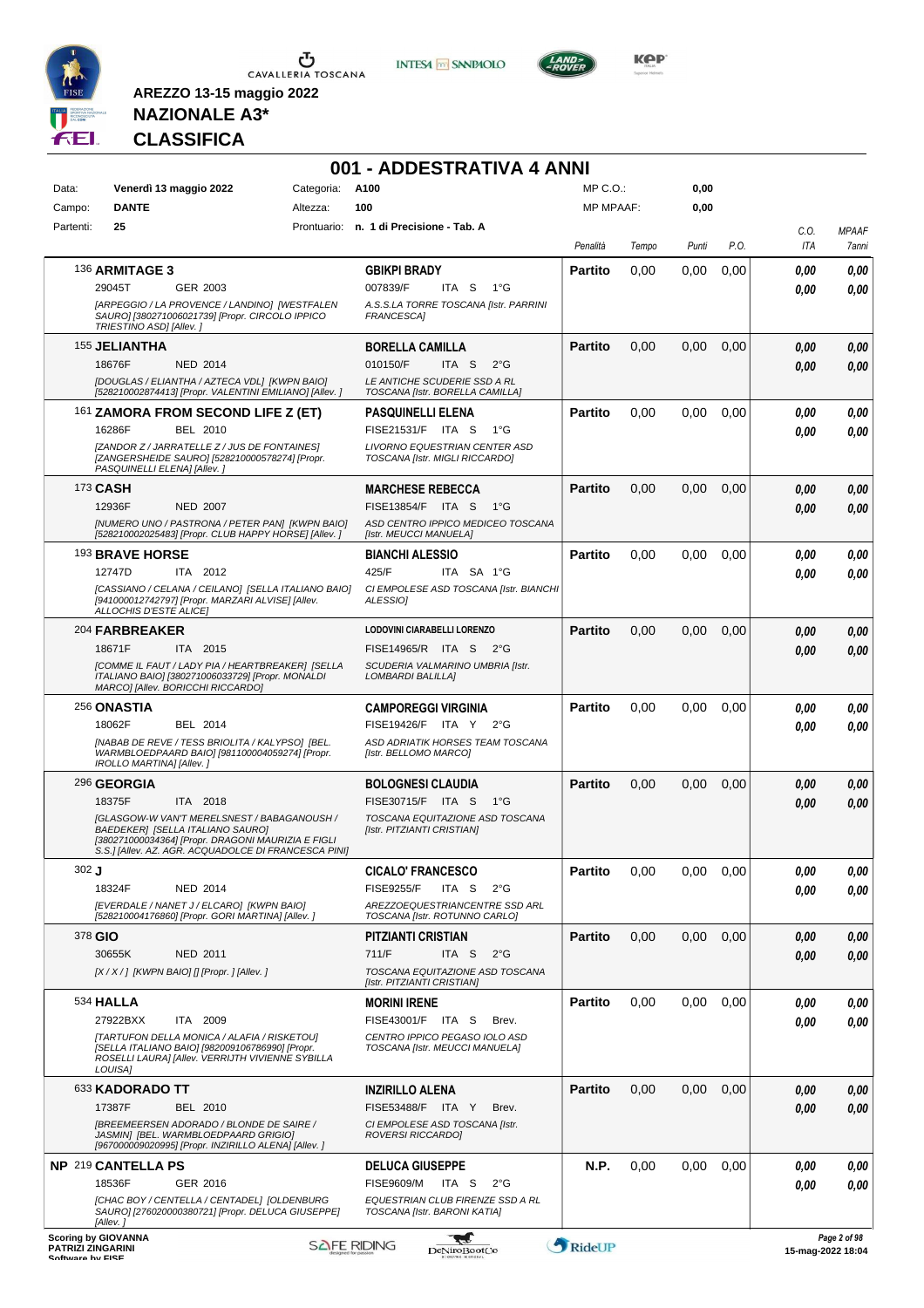

Ⴠ CAVALLERIA TOSCANA **INTESA** M SANPAOLO



**Kep** 

#### **CLASSIFICA**

**NAZIONALE A3\***

**AREZZO 13-15 maggio 2022**

Collegio Giudicante Presidente LUCIANO CANTINI MARIA CRISTINA ANGELINI BUITONI ROBERTA CAPOLONGO ALBERTO CHIAPPA MARCO CORTINOVIS<br>MARTINA FATTACCIU CRISTIANA GUIDI GIAN DOMENICO MARIANO SILVIA GIOVANNA MARIA MATHIS GLADYS

#### **002 - ADDESTRATIVA 5 ANNI**

| Data:     | Venerdì 13 maggio 2022                                                                                     | Categoria:  | A110                                                               | MP C.O.:         |       | 0,00  |      |      |              |
|-----------|------------------------------------------------------------------------------------------------------------|-------------|--------------------------------------------------------------------|------------------|-------|-------|------|------|--------------|
| Campo:    | <b>DANTE</b>                                                                                               | Altezza:    | 110                                                                | <b>MP MPAAF:</b> |       | 0,00  |      |      |              |
| Partenti: | 46                                                                                                         | Prontuario: | <b>Percorso Addestrativo</b>                                       |                  |       |       |      | C.O. | <b>MPAAF</b> |
|           |                                                                                                            |             |                                                                    | Penalità         | Tempo | Punti | P.O. | ITA  | 7anni        |
|           | 10 NOVARA VAN DE LOOISE HEIDE                                                                              |             | <b>CICALO' FRANCESCO</b>                                           | Partito          | 0,00  | 0,00  | 0,00 | 0.00 | 0,00         |
|           | 21467A<br>BEL 2013                                                                                         |             | <b>FISE9255/F</b><br>ITA S<br>$2^{\circ}G$                         |                  |       |       |      | 0.00 | 0.00         |
|           | [ELDORADO VAN DE ZESHOEK / JACARTA VAN DE                                                                  |             | AREZZOEQUESTRIANCENTRE SSD ARL                                     |                  |       |       |      |      |              |
|           | LOOISE HEIDE / ] [BWP BAIO BRUNO] [967000009001773]                                                        |             | TOSCANA [Istr. ROTUNNO CARLO]                                      |                  |       |       |      |      |              |
|           | [Propr. MORONI IRENE MARIA] [Allev.]                                                                       |             |                                                                    |                  |       |       |      |      |              |
|           | 11 L VOODOO CHILD                                                                                          |             | <b>CIUCCI MARCO</b>                                                | Partito          | 0,00  | 0,00  | 0,00 | 0,00 | 0,00         |
|           | 30232G<br>ITA 2017                                                                                         |             | 013612/G<br>ITA S<br>$2^{\circ}G$                                  |                  |       |       |      | 0.00 | 0.00         |
|           | [DIAMANT DE SEMILLY / DOUBLE PUSH / ] [SELLA BELGA                                                         |             | ROMA PONY CLUB SSD A RL LAZIO [Istr.                               |                  |       |       |      |      |              |
|           | BAIO] [937010000011693] [Propr. DE ANGELIS SABATINO]<br>[Allev.]                                           |             | <b>BELLETTI ILARIA]</b>                                            |                  |       |       |      |      |              |
|           | <sup>12</sup> M.BENITO                                                                                     |             | <b>PITZIANTI CRISTIAN</b>                                          | Partito          | 0,00  | 0,00  | 0,00 | 0,00 | 0,00         |
|           | 25783G<br>ITA 2012                                                                                         |             | 711/F<br>ITA S<br>$2^{\circ}$ G                                    |                  |       |       |      | 0,00 | 0,00         |
|           | [CIUFFO / M. QUERCIA DELLE SELVACCE / VALENTANO]                                                           |             | TOSCANA EQUITAZIONE ASD TOSCANA                                    |                  |       |       |      |      |              |
|           | [MAREMMANO BAIO SCURO] [941000013210868] [Propr.                                                           |             | [Istr. PITZIANTI CRISTIAN]                                         |                  |       |       |      |      |              |
|           | QUERCI SIBILLA] [Allev. MILANI PAOLO]                                                                      |             |                                                                    |                  |       |       |      |      |              |
|           | 13 LOUISVILLE                                                                                              |             | <b>GARAVAGLIA FILIPPO</b>                                          | Partito          | 0,00  | 0,00  | 0,00 | 0.00 | 0,00         |
|           | 30185G<br><b>NED 2016</b>                                                                                  |             | FISE45031/E ITA Y<br>$2^{\circ}G$                                  |                  |       |       |      | 0.00 | 0.00         |
|           | [ONBEKEN / APRALINE / ] [KWPN BAIO]<br>[528210004423263] [Propr. CASCHERA LUISA] [Allev.]                  |             | C.E. LA GIUNCHIGLIA ASD TOSCANA [Istr.<br><b>GARGINI ELEONORA]</b> |                  |       |       |      |      |              |
|           | 14 SABRINA S.G.H.                                                                                          |             | <b>BALDI GIORGIA</b>                                               | Partito          | 0,00  | 0,00  | 0,00 | 0.00 | 0,00         |
|           | 29679G<br>ITA 2017                                                                                         |             | FISE48413/F ITA C<br>− 1°G                                         |                  |       |       |      |      |              |
|           | [CORNET OBOLENSKY / NEUF CARATS / ] [SELLA                                                                 |             | C.I.CASA BASSA S.S.D. A R.L. TOSCANA                               |                  |       |       |      | 0.00 | 0.00         |
|           | ITALIANO BAIO] [380271000031784] [Propr. MG ROYAL<br>HORSE SARLS] [Allev.]                                 |             | [Istr. FRANCHI ANDREA]                                             |                  |       |       |      |      |              |
|           | <sup>15</sup> CINDERINO                                                                                    |             | <b>CESARIO SOFIA</b>                                               | Partito          | 0,00  | 0,00  | 0.00 | 0.00 | 0,00         |
|           | 14490D<br>ITA 2017                                                                                         |             | FISE37407/F ITA J<br>$1^{\circ}G$                                  |                  |       |       |      | 0.00 | 0.00         |
|           | [INAICO VDL / CINDER / CLINTON] [SELLA ITALIANO                                                            |             | C.I.CASA BASSA S.S.D. A R.L. TOSCANA                               |                  |       |       |      |      |              |
|           | BAIO] [380271000031700] [Propr. AZIENDA AGRICOLA<br>ELISA BOZZA] [Allev. AZIENDA AGRICOLA ELISA BOZZA]     |             | [Istr. FRANCHI ANDREA]                                             |                  |       |       |      |      |              |
|           | 16 OLYMPIA SOLE BLUE                                                                                       |             | PACCIANI MASSIMO                                                   | Partito          | 0,00  | 0,00  | 0,00 | 0.00 | 0,00         |
|           | 18116F<br>ITA 2017                                                                                         |             | FISE34589/F ITA Y<br>$2^{\circ}G$                                  |                  |       |       |      | 0.00 | 0.00         |
|           | [ZIROCCO BLUE VDL / QUAPRICE RAYE / CABDULA DU                                                             |             | SCUDERIA PACCIANI SSD A RL TOSCANA                                 |                  |       |       |      |      |              |
|           | TILLARD] [SELLA ITALIANO SAURO] [380271000032000]<br>[Propr. ZOCCHI MARIA GRAZIA] [Allev. ZOCCHI MARIA     |             | [Istr. PACCIANI SIMONE]                                            |                  |       |       |      |      |              |
|           | GRAZIA1                                                                                                    |             |                                                                    |                  |       |       |      |      |              |
|           | 18 CANGARU'                                                                                                |             | <b>SERRATORE PIETRO</b>                                            | Partito          | 0,00  | 0,00  | 0,00 | 0,00 | 0,00         |
|           | 17579F<br>ITA 2017                                                                                         |             | FISE27494/A ITA Y<br>$2^{\circ}G$                                  |                  |       |       |      | 0,00 | 0,00         |
|           | [CAN CAN DEL TERRICCIO / GARUA / CONCORDE]                                                                 |             | C.I.CASA BASSA S.S.D. A R.L. TOSCANA                               |                  |       |       |      |      |              |
|           | [SELLA ITALIANO BAIO] [380271000021519] [Propr. AZ.<br>AGR. CASA BASSA DI FRANCHI ANDREA] [Allev. AZ. AGR. |             | [Istr. FRANCHI ANDREA]                                             |                  |       |       |      |      |              |
|           | CASA BASSA DI FRANCHI ANDREA]                                                                              |             |                                                                    |                  |       |       |      |      |              |
|           | <b>20 NAGANO DEL FONTANILE</b>                                                                             |             | <b>CIUCCI MARCO</b>                                                | Partito          | 0,00  | 0,00  | 0,00 | 0,00 | 0,00         |
|           | 30437G<br>ITA 2017                                                                                         |             | 013612/G<br>ITA S $2^{\circ}G$                                     |                  |       |       |      | 0.00 | 0.00         |
|           | [OGANO SITTE / NON STOP VILLE DEL FONTANILE / ]                                                            |             | ROMA PONY CLUB SSD A RL LAZIO [Istr.                               |                  |       |       |      |      |              |
|           | [SELLA ITALIANO BAIO] [380271000022367] [Propr.<br><b>BIANCHI MICHELE] [Allev. ]</b>                       |             | <b>BELLETTI ILARIA]</b>                                            |                  |       |       |      |      |              |
|           | 21 NAKKADASHI HF                                                                                           |             | <b>PITZIANTI CRISTIAN</b>                                          | Partito          | 0,00  | 0,00  | 0,00 | 0,00 | 0,00         |
|           | 18312F<br>BEL 2013                                                                                         |             | 711/F<br>ITA S<br>$2^{\circ}$ G                                    |                  |       |       |      | 0.00 | 0.00         |
|           | [NABAB DE REVE / B-JEWEL'S DIORIET / DOMINARD]<br>[BEL. WARMBLOEDPAARD BAIO] [967000009570958]             |             | TOSCANA EQUITAZIONE ASD TOSCANA<br>[Istr. PITZIANTI CRISTIAN]      |                  |       |       |      |      |              |
|           | [Propr. KRUSCHKE MICHELLE LEE] [Allev. ]                                                                   |             |                                                                    |                  |       |       |      |      |              |
|           | <b>23 DRUMADOON BELLA CRUISE</b>                                                                           |             | THOMAS TINA                                                        | Partito          | 0,00  | 0,00  | 0,00 | 0,00 | 0,00         |
|           | IRL 2016<br>29960G                                                                                         |             | 002184/B<br>GBR S<br>$2^{\circ}G$                                  |                  |       |       |      | 0.00 | 0,00         |
|           | [NUMERO CRUISE / DRUMADOON CAILIN DEAS / ] [IRISH                                                          |             | MAG HORSES SPORTING CLUB ASD LAZIO                                 |                  |       |       |      |      |              |
|           | HORSE GRIGIO] [372140316839360] [Propr. BECKER<br>BRYAN] [Allev.]                                          |             | [Istr.]                                                            |                  |       |       |      |      |              |

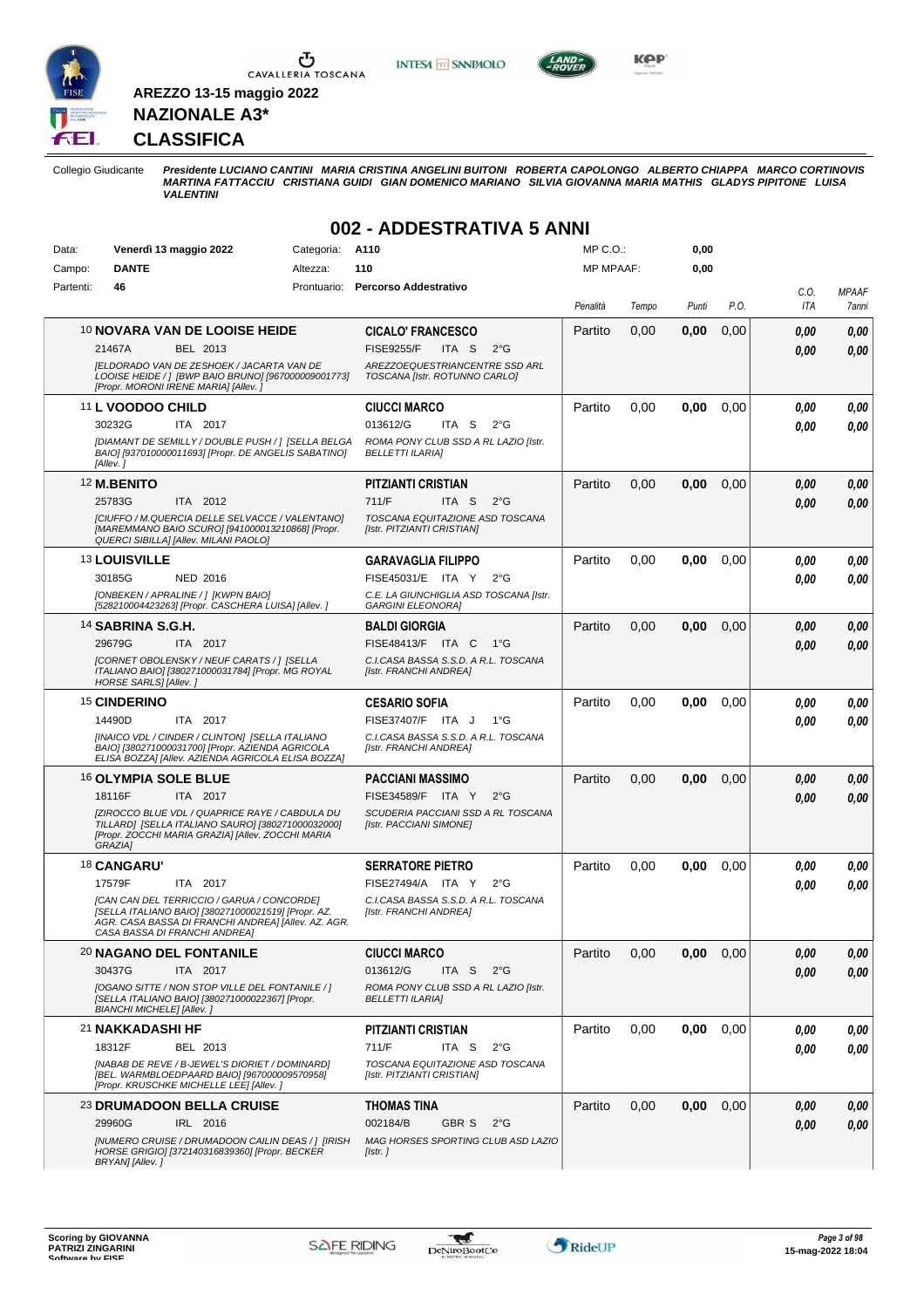

**INTESA M** SANPAOLO



**KOP** 

# **NAZIONALE A3\* CLASSIFICA**

|           |                              |                                                                                                                                                           |                 | 002 - ADDESTRATIVA 5 ANNI                                          |                  |       |       |      |      |              |
|-----------|------------------------------|-----------------------------------------------------------------------------------------------------------------------------------------------------------|-----------------|--------------------------------------------------------------------|------------------|-------|-------|------|------|--------------|
| Data:     |                              | Venerdì 13 maggio 2022                                                                                                                                    | Categoria: A110 |                                                                    | $MP C. O.$ :     |       | 0,00  |      |      |              |
| Campo:    | <b>DANTE</b>                 |                                                                                                                                                           | Altezza:        | 110                                                                | <b>MP MPAAF:</b> |       | 0,00  |      |      |              |
| Partenti: | 46                           |                                                                                                                                                           |                 | Prontuario: Percorso Addestrativo                                  |                  |       |       |      | C.O. | <b>MPAAF</b> |
|           |                              |                                                                                                                                                           |                 |                                                                    | Penalità         | Tempo | Punti | P.O. | ITA  | 7anni        |
|           | 24 FILEAS ASK                |                                                                                                                                                           |                 | <b>BENVENUTI GIULIA</b>                                            | Partito          | 0,00  | 0,00  | 0,00 | 0.00 | 0.00         |
|           | 18313F                       | <b>DEN 2017</b>                                                                                                                                           |                 | 009083/F<br>ITA S<br>$2^{\circ}$ G                                 |                  |       |       |      | 0.00 | 0,00         |
|           | FRANCESCA] [Allev.]          | [FAVORIT ASK / CHACCO FINEST ASK / CHACCO-BLUE]<br>[DANKS BAIO] [208213990307857] [Propr. BINDI                                                           |                 | SCUDERIE SANTA MARIA ASD TOSCANA<br>[Istr. CONSORTI GIOVANNI]      |                  |       |       |      |      |              |
|           |                              | 25 RAFFAELLA VAN PLOCKROY Z                                                                                                                               |                 | <b>BARONI MASSIMILIANO</b>                                         | Partito          | 0,00  | 0,00  | 0,00 | 0.00 | 0,00         |
|           | 17608F                       | BEL 2017                                                                                                                                                  |                 | 754/G<br>ITA <sub>S</sub><br>$2^{\circ}G$                          |                  |       |       |      | 0.00 | 0,00         |
|           | [Allev.]                     | [RAFFAELLO DI SAN GIOVANNI / HAPPY GIRL VAN HET<br>LINDEHOF / DARCO] [ZANGERSHEIDE GRIGIO]<br>[981100004458583] [Propr. ROSELLINI ALESSIA MARTINA]        |                 | <b>BARONI SHOW JUMPING TEAM SSDARL</b><br>TOSCANA [Istr.]          |                  |       |       |      |      |              |
|           | 26 MACAU STN                 |                                                                                                                                                           |                 | <b>FAGIOLINI MASSIMILIANO</b>                                      | Partito          | 0,00  | 0,00  | 0,00 | 0.00 | 0,00         |
|           | 18376F                       | ITA 2017                                                                                                                                                  |                 | 2480/F<br>ITA SA 1°G                                               |                  |       |       |      | 0.00 | 0.00         |
|           |                              | <b>INUMERO UNO / JENNIFER VAN DE RONEVALEI /</b><br>EMILION] [KWPN BAIO] [380271006046945] [Propr.<br>FAGIOLINI MASSIMILIANO] [Allev.]                    |                 | SCUDERIE SANTA MARIA ASD TOSCANA<br>[Istr. CONSORTI GIOVANNI]      |                  |       |       |      |      |              |
|           | 28 COME NELLE FAVOLE         |                                                                                                                                                           |                 | PITZIANTI CRISTIAN                                                 | Partito          | 0,00  | 0,00  | 0,00 | 0.00 | 0,00         |
|           | 17822F                       | ITA 2017                                                                                                                                                  |                 | 711/F<br>ITA S<br>$2^{\circ}$ G                                    |                  |       |       |      | 0.00 | 0,00         |
|           |                              | [BAEDEKER / LADY DAMON GRAFF / -] [SELLA ITALIANO<br>SAURO] [380271006041213] [Propr. CENTRO IPPICO<br>APUANO A.S.D.] [Allev. VESCHI SIMONA]              |                 | TOSCANA EQUITAZIONE ASD TOSCANA<br>[Istr. PITZIANTI CRISTIAN]      |                  |       |       |      |      |              |
|           | 31 WILLI'S FRIESENJUNG       |                                                                                                                                                           |                 | <b>CICALO' FRANCESCO</b>                                           | Partito          | 0,00  | 0,00  | 0.00 | 0.00 | 0,00         |
|           | 18333F                       | GER 2016                                                                                                                                                  |                 | <b>FISE9255/F</b><br>ITA S<br>$2^{\circ}$ G                        |                  |       |       |      | 0.00 | 0,00         |
|           | SARA] [Allev.]               | [FEUERBALL / SILINA / STEDINGER] [BRANDERBURG<br>WARM. BAIO] [276020000543588] [Propr. VALDAMBRINI                                                        |                 | AREZZOEQUESTRIANCENTRE SSD ARL<br>TOSCANA [Istr. ROTUNNO CARLO]    |                  |       |       |      |      |              |
|           | 32 BELLA SWAN                |                                                                                                                                                           |                 | CHILLERI CLAUDIA                                                   | Partito          | 0,00  | 0,00  | 0,00 | 0.00 | 0,00         |
|           | 17286F                       | ITA 2016                                                                                                                                                  |                 | FISE38171/F ITA Y<br>$2^{\circ}G$                                  |                  |       |       |      | 0.00 | 0,00         |
|           |                              | [BENITUS DI VALLERANO / QUANTANA BELLA / PIRADIN]<br>[SELLA ITALIANO GRIGIO] [380271000020237] [Propr.<br>CHILLERI FILIBERTO] [Allev. CARDONE GAETANO]    |                 | CANDELIRIA EQUESTRIAN CENTRE ASD<br>TOSCANA [Istr. GORINI GIACOMO] |                  |       |       |      |      |              |
|           |                              | 34 CLOE DEL POGGIOSECCO                                                                                                                                   |                 | <b>BOTTINI NICOLETTA</b>                                           | Partito          | 0.00  | 0,00  | 0,00 | 0.00 | 0,00         |
|           | 16954F                       | ITA 2016                                                                                                                                                  |                 | 007559/B<br>ITA S<br>1°G                                           |                  |       |       |      | 0.00 | 0,00         |
|           |                              | [VALENTINO / TERRA DEL POGGIOSECCO / TENOR DE<br>LA COURI ISELLA ITALIANO SAURO] [380271000019127]<br>[Propr. BOTTINI NICOLETTA] [Allev. VIGNOLINI CATIA] |                 | C.E. LA GIUNCHIGLIA ASD TOSCANA [Istr.<br><b>GARGINI ELEONORA]</b> |                  |       |       |      |      |              |
|           | 54 COSIMO D.C.               |                                                                                                                                                           |                 | <b>SERRATORE PIETRO</b>                                            | Partito          | 0,00  | 0,00  | 0,00 | 0.00 | 0,00         |
|           | 16696F                       | ITA 2014                                                                                                                                                  |                 | FISE27494/A ITA Y<br>$2^{\circ}$ G                                 |                  |       |       |      | 0.00 | 0,00         |
|           | S.A.S. DI BARONCELLI SILVIA] | [CRISTALLO I / CALANDRA / CONTENDER] [SELLA<br>ITALIANO BAIO SCURO] [982000196489848] [Propr. IL<br>COLLE S.A.S. DI BARONCELLI SILVIA] [Allev. IL COLLE   |                 | C.I.CASA BASSA S.S.D. A R.L. TOSCANA<br>[Istr. FRANCHI ANDREA]     |                  |       |       |      |      |              |
|           | 60 APOLLO                    |                                                                                                                                                           |                 | <b>PASQUATO ROBERTO</b>                                            | Partito          | 0,00  | 0,00  | 0,00 | 0.00 | 0,00         |
|           | 16175F                       | GER 2009                                                                                                                                                  |                 | 2466/F<br>ITA S<br>$2^{\circ}$ G                                   |                  |       |       |      | 0,00 | 0.00         |
|           | S.A.S] [Allev.]              | [AMANTINO / PONTESSINA / PONTIFEX] [WESTFALEN<br>SAURO] [380271006047363] [Propr. AP SPORTHORSES                                                          |                 | SAN GORO ASD TOSCANA [Istr.<br>FIORAVANTI ROBERTA]                 |                  |       |       |      |      |              |
|           | 74 VILLAGANA ARAGON          |                                                                                                                                                           |                 | <b>RAFFAELLI GIULIO</b>                                            | Partito          | 0,00  | 0,00  | 0,00 | 0,00 | 0,00         |
|           | 12107E                       | GER 2008                                                                                                                                                  |                 | FISE55382/F ITA Y 1°G                                              |                  |       |       |      | 0.00 | 0,00         |
|           |                              | [CANTURO / RENATUS Z / RAMIRO] [HANNOVER BAIO]<br>[000011033003680] [Propr. RAFFAELLI GIULIO] [Allev. ]                                                   |                 | C.I. L'ANTELLINO SSDRL TOSCANA [Istr.<br>CIPRIANI LORENZO]         |                  |       |       |      |      |              |
|           |                              | 86 ITEM V.D. VIJF BUNDERS                                                                                                                                 |                 | <b>FRANCHINI ELEONORA</b>                                          | Partito          | 0,00  | 0,00  | 0,00 | 0,00 | 0,00         |
|           | 15414F                       | <b>BEL 2008</b>                                                                                                                                           |                 | FISE48763/F ITA J<br>1°G                                           |                  |       |       |      | 0.00 | 0,00         |
|           |                              | [NABAB DE REVE / ROZIE / DARCO] [BWP BAIO]<br>[981100000963903] [Propr. KRATIROVA KRISTINE] [Allev. ]                                                     |                 | CI EMPOLESE ASD TOSCANA [Istr. BIANCHI<br>ALESSIO]                 |                  |       |       |      |      |              |
|           | 96 LOEWETTO                  |                                                                                                                                                           |                 | <b>DE AMICIS LAMBERTO</b>                                          | Partito          | 0,00  | 0,00  | 0,00 | 0,00 | 0,00         |
|           | 16587F                       | ITA 2012                                                                                                                                                  |                 | 3879/G<br>ITA S<br>$2^{\circ}$ G                                   |                  |       |       |      | 0.00 | 0,00         |
|           | [Allev. DE AMICIS VINCENZO]  | [ROBLE Z / LOEWIN / LAMTHAN] [SELLA ITALIANO<br>SAURO] [982000192790466] [Propr. DE AMICIS VINCENZO]                                                      |                 | CI VILLA IL MANDORLO ASD TOSCANA [Istr.<br><b>BRUNI MARCO]</b>     |                  |       |       |      |      |              |

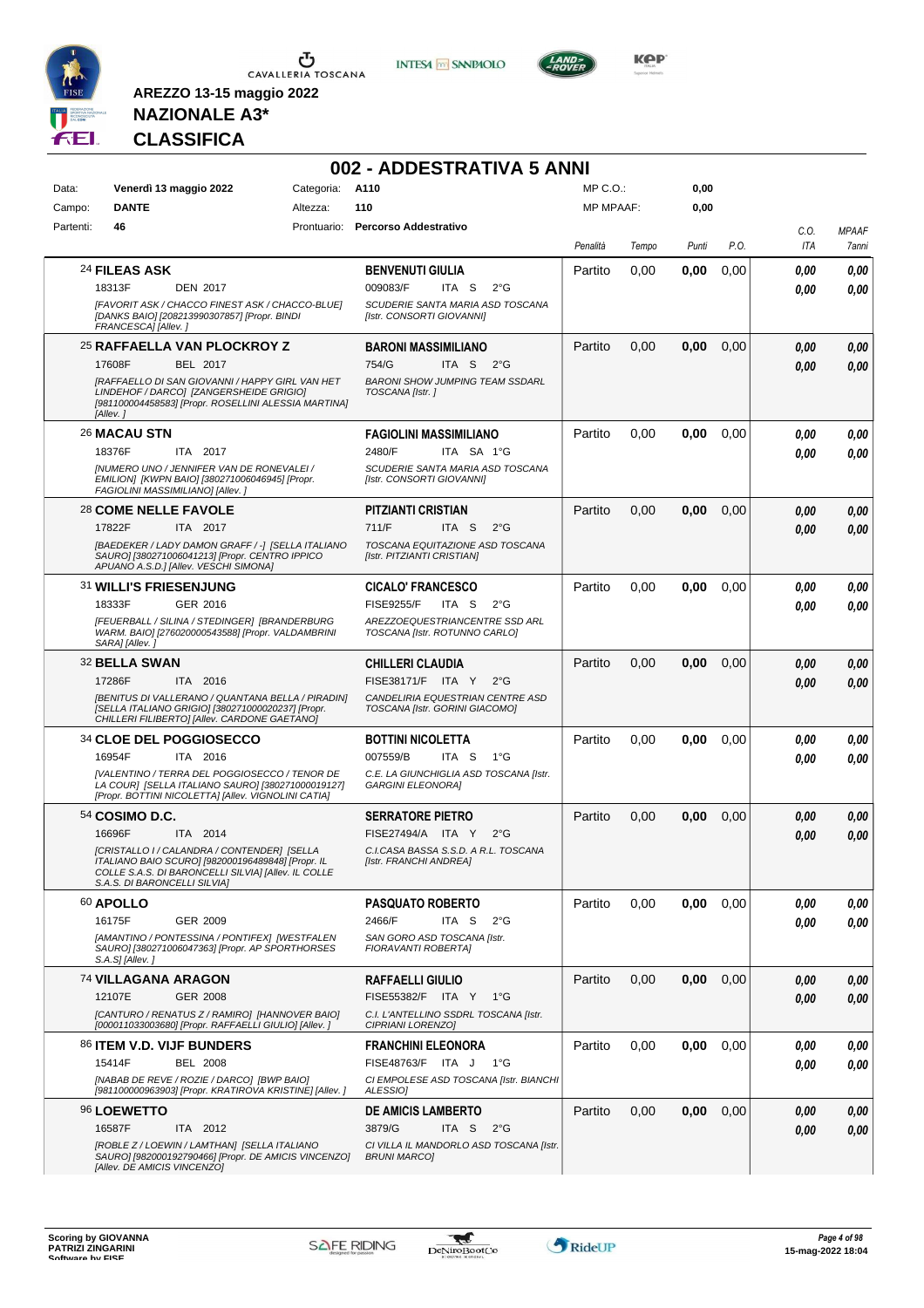

**INTESA M** SANPAOLO



**KOP** 

## **NAZIONALE A3\* CLASSIFICA**

|           |                                                   |                                                                                                                                                         |                 | 002 - ADDESTRATIVA 5 ANNI                                               |                  |       |       |      |      |              |
|-----------|---------------------------------------------------|---------------------------------------------------------------------------------------------------------------------------------------------------------|-----------------|-------------------------------------------------------------------------|------------------|-------|-------|------|------|--------------|
| Data:     | Venerdì 13 maggio 2022                            |                                                                                                                                                         | Categoria: A110 |                                                                         | MP C.O.:         |       | 0,00  |      |      |              |
| Campo:    | <b>DANTE</b>                                      |                                                                                                                                                         | Altezza:        | 110                                                                     | <b>MP MPAAF:</b> |       | 0,00  |      |      |              |
| Partenti: | 46                                                |                                                                                                                                                         |                 | Prontuario: Percorso Addestrativo                                       |                  |       |       |      | C.O. | <b>MPAAF</b> |
|           |                                                   |                                                                                                                                                         |                 |                                                                         | Penalità         | Tempo | Punti | P.O. | ITA  | 7anni        |
|           | 99 LARIMA                                         |                                                                                                                                                         |                 | <b>MATTEUCCI MARCO</b>                                                  | Partito          | 0,00  | 0,00  | 0,00 | 0,00 | 0,00         |
|           | 16217F                                            | GER 2011                                                                                                                                                |                 | FISE43978/F ITA Y 1°G                                                   |                  |       |       |      | 0.00 | 0,00         |
|           | [Allev.]                                          | [LARIMAR / Z-CORBLESS / CORMINT] [HOLSTEINER<br>BAIO] [276020000156924] [Propr. MATTEUCCI MAURO]                                                        |                 | SIENA RIDING CLUB 2 JUMPING TEAM ASD<br>TOSCANA [Istr. MATTEUCCI MAURO] |                  |       |       |      |      |              |
|           |                                                   | 100 PASCHA VAN HET BAKKERSHOF D'16                                                                                                                      |                 | <b>ROMEO VERONICA</b>                                                   | Partito          | 0,00  | 0,00  | 0,00 | 0,00 | 0,00         |
|           | 18126F                                            | <b>BEL 2015</b>                                                                                                                                         |                 | FISE15089/C ITA J<br>$1^{\circ}G$                                       |                  |       |       |      | 0,00 | 0,00         |
|           | MARCIASINI PATRIZIA] [Allev.]                     | [CORYDON VAN T&L / GERONE / SPARTACUS] [BEL.<br>WARMBLOEDPAARD BAIO] [981100002968907] [Propr.                                                          |                 | DEL DRAGO ASD TOSCANA [Istr. ZORZI<br><b>GIAMPIETRO1</b>                |                  |       |       |      |      |              |
|           | 112 DAMARO Z                                      |                                                                                                                                                         |                 | <b>LARI GIULIA</b>                                                      | Partito          | 0,00  | 0,00  | 0.00 | 0,00 | 0,00         |
|           | 03914C                                            | <b>NED 2009</b>                                                                                                                                         |                 | <b>FISE9205/F</b><br>ITA S<br>$2^{\circ}$ G                             |                  |       |       |      | 0.00 | 0.00         |
|           | [Allev.]                                          | [DOUGLAS / AMARA I / RAMIRO Z] [ZANGERSHEIDE<br>BAIO] [528210002677659] [Propr. MANGIONE ROBERTO]                                                       |                 | LA CIPRESSAIA TOSCANA [Istr. GABELLINI<br><b>ANTONIOI</b>               |                  |       |       |      |      |              |
|           | 128 NABAB'S GIRL JH Z                             |                                                                                                                                                         |                 | <b>DAL CANTO SAMUELE</b>                                                | Partito          | 0,00  | 0,00  | 0,00 | 0.00 | 0,00         |
|           | 18293F                                            | <b>BEL 2008</b>                                                                                                                                         |                 | FISE42831/F ITA J<br>$2^{\circ}$ G                                      |                  |       |       |      | 0.00 | 0,00         |
|           | PANICUCCI SANDRAI [Allev.]                        | [NABAB DE REVE / RODANTE Z / RAMIRO Z]<br>[ZANGERSHEIDE BAIO] [967000009060160] [Propr.                                                                 |                 | SPORT EQUESTRI CECINA ASD TOSCANA<br>[Istr. BIZZARRI ROBERTO]           |                  |       |       |      |      |              |
|           | 137 VIPERA DEL MONTE                              |                                                                                                                                                         |                 | <b>PITZIANTI DILETTA</b>                                                | Partito          | 0,00  | 0,00  | 0,00 | 0,00 | 0,00         |
|           | 17833F                                            | ITA 2014                                                                                                                                                |                 | FISE35831/F ITA Y<br>$2^{\circ}G$                                       |                  |       |       |      | 0.00 | 0.00         |
|           | SALVATORE ANTONIOI                                | [-/-/-] [SCONOSCIUTA GRIGIO] [380271001028793]<br>[Propr. MONTI SALVATORE ANTONIO] [Allev. MONTI                                                        |                 | TOSCANA EQUITAZIONE ASD TOSCANA<br>[Istr. PITZIANTI CRISTIAN]           |                  |       |       |      |      |              |
|           | <b>148 ROZIKO</b>                                 |                                                                                                                                                         |                 | <b>DE AMICIS LAMBERTO</b>                                               | Partito          | 0,00  | 0,00  | 0,00 | 0,00 | 0,00         |
|           | 16588F                                            | ITA 2012                                                                                                                                                |                 | 3879/G<br>ITA S<br>$2^{\circ}G$                                         |                  |       |       |      | 0.00 | 0,00         |
|           | [Allev. DE AMICIS VINCENZO]                       | [ROBLE Z / ZEREMONIE / ZEUS] [SELLA ITALIANO<br>SAURO] [982000192790803] [Propr. DE AMICIS VINCENZO]                                                    |                 | CI VILLA IL MANDORLO ASD TOSCANA [Istr.<br><b>BRUNI MARCOI</b>          |                  |       |       |      |      |              |
|           | 149 DEXTER DE LA COLLINE                          |                                                                                                                                                         |                 | <b>FURLINI WILLIAM</b>                                                  | Partito          | 0,00  | 0,00  | 0.00 | 0,00 | 0,00         |
|           | 46549B                                            | FRA 2013                                                                                                                                                |                 | 2739/F<br>ITA S<br>$2^{\circ}$ G                                        |                  |       |       |      | 0,00 | 0.00         |
|           | ELENA] [Allev.]                                   | [TOPAZE LATOUR / ISORA DE LA PIERRE / ] [SELLA<br>FRANCESE SAURO] [250259806060050] [Propr. POMINI                                                      |                 | TERRE BRUNE E.C. ASD TOSCANA [Istr. ]                                   |                  |       |       |      |      |              |
|           | 167 NARCO DE SEPTON                               |                                                                                                                                                         |                 | <b>CIPRIANI GINEVRA</b>                                                 | Partito          | 0,00  | 0,00  | 0,00 | 0,00 | 0,00         |
|           | 26874M                                            | BEL 2013                                                                                                                                                |                 | FISE17631/F ITA S<br>1°G                                                |                  |       |       |      | 0.00 | 0,00         |
|           | IELVIS TER PUTTE / ULTIKA DE SEPTON /<br>[Allev.] | HEARTBREAKER] [BWP SAURO] [967000009626459]<br>[Propr. BONNARD CALVIGNANELLO DIANE ANGELIQUE]                                                           |                 | C.I. L'ANTELLINO SSDRL TOSCANA [Istr.<br>CIPRIANI LORENZOJ              |                  |       |       |      |      |              |
|           | 192 OPIUM V/H RUSSELTVELD                         |                                                                                                                                                         |                 | <b>CIPRIANI LORENZO</b>                                                 | Partito          | 0,00  | 0,00  | 0.00 | 0,00 | 0,00         |
|           | 18086F                                            | BEL 2014                                                                                                                                                |                 | 119/F<br>ITA S<br>$2^{\circ}$ G                                         |                  |       |       |      | 0.00 | 0,00         |
|           | NARDINI LUCA] [Allev. ]                           | [CORNET'S STERN / MERLE / CORLEONE] [BEL.<br>WARMBLOEDPAARD GRIGIO] [981100002787905] [Propr.                                                           |                 | C.I. L'ANTELLINO SSDRL TOSCANA [Istr.<br>CIPRIANI LORENZO]              |                  |       |       |      |      |              |
|           | 193 BRAVE HORSE                                   |                                                                                                                                                         |                 | <b>BIANCHI ALESSIO</b>                                                  | Partito          | 0,00  | 0,00  | 0,00 | 0,00 | 0,00         |
|           | 12747D                                            | ITA 2012                                                                                                                                                |                 | 425/F<br>ITA SA 1°G                                                     |                  |       |       |      | 0,00 | 0,00         |
|           | ALLOCHIS D'ESTE ALICE]                            | [CASSIANO / CELANA / CEILANO] [SELLA ITALIANO BAIO]<br>[941000012742797] [Propr. MARZARI ALVISE] [Allev.                                                |                 | CI EMPOLESE ASD TOSCANA [Istr. BIANCHI<br><b>ALESSIOI</b>               |                  |       |       |      |      |              |
|           | 198 CONTOPIDIS G II                               |                                                                                                                                                         |                 | <b>SALA COSTANZA</b>                                                    | Partito          | 0,00  | 0,00  | 0,00 | 0,00 | 0,00         |
|           | 02778R                                            | <b>GER 2007</b>                                                                                                                                         |                 | 005578/C<br>ITA S<br>1°G                                                |                  |       |       |      | 0,00 | 0,00         |
|           | COSTANZA] [Allev.]                                | [CONTENDRO I / SUNFLOWER / ROCADERO]<br>[HOLSTEINER BAIO] [000011051002322] [Propr. SALA                                                                |                 | AREZZOEQUESTRIANCENTRE SSD ARL<br>TOSCANA [Istr. ROTUNNO CARLO]         |                  |       |       |      |      |              |
|           | <sup>202</sup> GIN FIZZ DELLA FAVORITA            |                                                                                                                                                         |                 | DI CIOCCO PATRIZIA                                                      | Partito          | 0,00  | 0,00  | 0,00 | 0,00 | 0,00         |
|           | 18041F                                            | ITA 2016                                                                                                                                                |                 | 3668/F<br>ITA S<br>$1^{\circ}G$                                         |                  |       |       |      | 0,00 | 0.00         |
|           |                                                   | [VALENTINO / NYMPHEA DE LAUME / ELAN DE LA COUR]<br>[SELLA ITALIANO SAURO] [380271000016080] [Propr. DI<br>CIOCCO PATRIZIA] [Allev. AZ AGR LA FAVORITA] |                 | CI LA FAVORITA ASD TOSCANA [Istr. CINTI<br>GIANPAOLO]                   |                  |       |       |      |      |              |

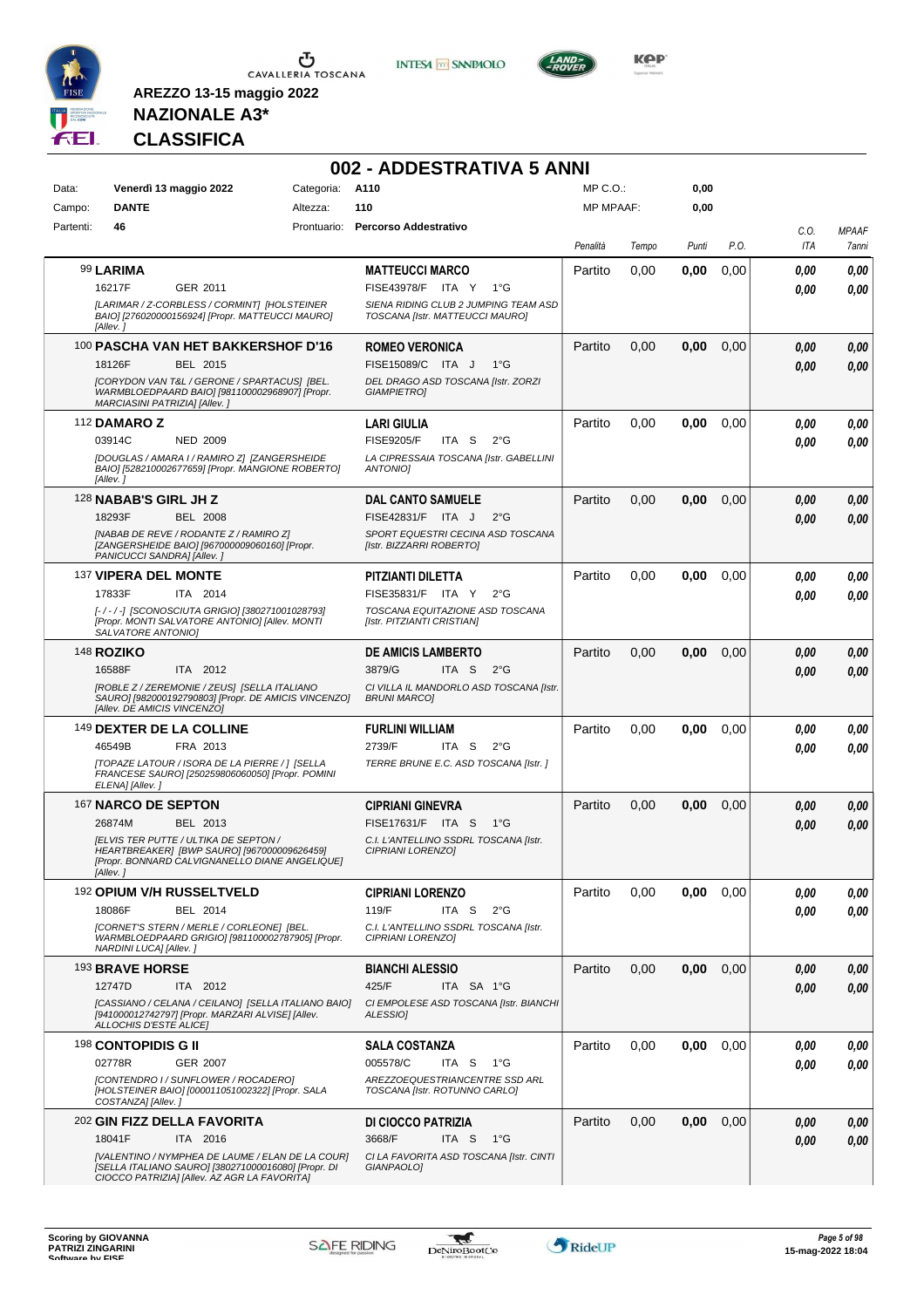

Ⴠ CAVALLERIA TOSCANA

**INTESA M** SANPAOLO



**KPP** 

## **NAZIONALE A3\* CLASSIFICA**

**AREZZO 13-15 maggio 2022**

|           |                                                                                                                                                                   |                 | 002 - ADDESTRATIVA 5 ANNI                                               |           |       |       |      |      |              |
|-----------|-------------------------------------------------------------------------------------------------------------------------------------------------------------------|-----------------|-------------------------------------------------------------------------|-----------|-------|-------|------|------|--------------|
| Data:     | Venerdì 13 maggio 2022                                                                                                                                            | Categoria: A110 |                                                                         | MP C.O.:  |       | 0,00  |      |      |              |
| Campo:    | <b>DANTE</b>                                                                                                                                                      | Altezza:        | 110                                                                     | MP MPAAF: |       | 0,00  |      |      |              |
| Partenti: | 46                                                                                                                                                                |                 | Prontuario: Percorso Addestrativo                                       |           |       |       |      | C.O. | <b>MPAAF</b> |
|           |                                                                                                                                                                   |                 |                                                                         | Penalità  | Tempo | Punti | P.O. | ITA  | 7anni        |
|           | 219 CANTELLA PS                                                                                                                                                   |                 | <b>DELUCA GIUSEPPE</b>                                                  | Partito   | 0.00  | 0,00  | 0,00 | 0.00 | 0,00         |
|           | 18536F<br>GER 2016                                                                                                                                                |                 | <b>FISE9609/M</b><br>ITA S<br>$2^{\circ}G$                              |           |       |       |      | 0.00 | 0,00         |
|           | [CHAC BOY / CENTELLA / CENTADEL] [OLDENBURG<br>SAURO] [276020000380721] [Propr. DELUCA GIUSEPPE]<br>[Allev.]                                                      |                 | EQUESTRIAN CLUB FIRENZE SSD A RL<br>TOSCANA [Istr. BARONI KATIA]        |           |       |       |      |      |              |
|           | 221 <b>MAAN</b>                                                                                                                                                   |                 | <b>GIOE' GIOVANNI</b>                                                   | Partito   | 0,00  | 0,00  | 0,00 | 0.00 | 0,00         |
|           | 30323K<br><b>NED 2017</b>                                                                                                                                         |                 | 000455/M<br>ITA S<br>$2^{\circ}$ G                                      |           |       |       |      | 0.00 | 0,00         |
|           | [X / X / ] [KWPN BAIO] [] [Propr. ] [Allev. ]                                                                                                                     |                 | EQUESTRIAN CLUB FIRENZE SSD A RL<br>TOSCANA [Istr. BARONI KATIA]        |           |       |       |      |      |              |
|           | 223 TEMPORANEA 21240                                                                                                                                              |                 | <b>PAFFETTI MICHELE</b>                                                 | Partito   | 0.00  | 0,00  | 0,00 | 0,00 | 0,00         |
|           | PRO21240<br><b>NED 2014</b>                                                                                                                                       |                 | ITA SA 2°G<br>1827/F                                                    |           |       |       |      | 0.00 | 0,00         |
|           | [/ /] [] [[Propr. CASPRINI SOPHIA] [Allev.]                                                                                                                       |                 | TERRE ROSSE EQUITAZIONE SSD A RL<br>TOSCANA [Istr. PAFFETTI MICHELE]    |           |       |       |      |      |              |
|           | <b>226 TEMPORANEA 21291</b>                                                                                                                                       |                 | <b>GIOE' GIOVANNI</b>                                                   | Partito   | 0,00  | 0,00  | 0,00 | 0,00 | 0,00         |
|           | PRO21291<br>BEL 2014                                                                                                                                              |                 | 000455/M<br>ITA S<br>$2^{\circ}G$                                       |           |       |       |      | 0.00 | 0,00         |
|           | $[!//]$ [] [] [Propr. ] [Allev. ]                                                                                                                                 |                 | EQUESTRIAN CLUB FIRENZE SSD A RL<br>TOSCANA [Istr. BARONI KATIA]        |           |       |       |      |      |              |
|           | <sup>229</sup> SAKIRA BELLA                                                                                                                                       |                 | <b>GARGINI ELEONORA</b>                                                 | Partito   | 0,00  | 0,00  | 0,00 | 0.00 | 0,00         |
|           | 04759N<br>ITA 2011                                                                                                                                                |                 | 4165/F<br>ITA S<br>$2^{\circ}G$                                         |           |       |       |      | 0.00 | 0.00         |
|           | [CRISTO / MASCIA / KSAR- SITTE] [SELLA ITALIANO BAIO]<br>[941000012126484] [Propr. SATTA ANTONIO] [Allev. SATTA<br>ANTONIO]                                       |                 | C.E. LA GIUNCHIGLIA ASD TOSCANA [Istr.<br>MASSETI LORENZO]              |           |       |       |      |      |              |
|           | 254 SLIGO LANDACCO                                                                                                                                                |                 | <b>MATTEUCCI MARCO</b>                                                  | Partito   | 0,00  | 0,00  | 0,00 | 0,00 | 0,00         |
|           | 46658B<br>IRL 2010                                                                                                                                                |                 | FISE43978/F ITA Y<br>$1^{\circ}G$                                       |           |       |       |      | 0.00 | 0.00         |
|           | [CHACCO BLUE / LANDGRAEFIN / ] [IRISH SPORT<br>HORSE BAIO] [372141404753876] [Propr. GIERREGI SAS]<br>[Allev.]                                                    |                 | SIENA RIDING CLUB 2 JUMPING TEAM ASD<br>TOSCANA [Istr. MATTEUCCI MAURO] |           |       |       |      |      |              |
|           | 269 FLIPPER DE LA ROC                                                                                                                                             |                 | <b>BORELLA CAMILLA</b>                                                  | Partito   | 0,00  | 0,00  | 0,00 | 0.00 | 0,00         |
|           | 15710F<br>GER 2008                                                                                                                                                |                 | 010150/F<br>ITA S<br>$2^{\circ}G$                                       |           |       |       |      | 0.00 | 0.00         |
|           | [FLIPPER SUN / RUBINA / RABINO] [WESTFALEN BAIO]<br>[276020000457042] [Propr. CANIGIANI CRISTINA] [Allev.]                                                        |                 | LE ANTICHE SCUDERIE SSD A RL<br>TOSCANA [Istr. BORELLA CAMILLA]         |           |       |       |      |      |              |
|           | 290 <b>L-TOWN E.H.</b>                                                                                                                                            |                 | <b>ARLANDINI TOMMASO</b>                                                | Partito   | 0,00  | 0,00  | 0,00 | 0.00 | 0,00         |
|           | 15144F<br>GER 2009                                                                                                                                                |                 | FISE26944/F ITA S<br>1°G                                                |           |       |       |      | 0.00 | 0.00         |
|           | [LORDANOS / NINNA NANNA / CORRADO I] [HOLSTEINER<br>SAURO] [000011015007802] [Propr. BENCINI GIULIA]<br>[Allev.]                                                  |                 | TOSCANA EQUITAZIONE ASD TOSCANA<br>[Istr. MELI GIORGIO]                 |           |       |       |      |      |              |
| NP.       | <b>22 BEATRICE DEL GIUDICATO</b>                                                                                                                                  |                 | <b>GORINI GIACOMO</b>                                                   | N.P.      | 0,00  | 0,00  | 0,00 | 0.00 | 0,00         |
|           | 06199N<br>ITA 2017                                                                                                                                                |                 | 72/F<br>ITA S<br>$2^{\circ}$ G                                          |           |       |       |      | 0,00 | 0,00         |
|           | [NUMERO UNO / ERICA PRIMA / AHORN] [SELLA<br>ITALIANO BAIO] [380271000026723] [Propr. AZIENDA<br>AGRICOLA PISANU MAURO] [Allev. AZIENDA AGRICOLA<br>PISANU MAURO] |                 | CANDELIRIA EQUESTRIAN CENTRE ASD<br>TOSCANA [Istr. GORINI GIACOMO]      |           |       |       |      |      |              |
|           | NP 37 CHESPIN DELL'AL.CA.DE.                                                                                                                                      |                 | <b>DEBOLINI MARCO</b>                                                   | N.P.      | 0,00  | 0,00  | 0,00 | 0,00 | 0,00         |
|           | 17227F<br>ITA 2016                                                                                                                                                |                 | 2339/F<br>$2^{\circ}$ G<br>ITA S                                        |           |       |       |      | 0.00 | 0,00         |
|           | [NABAB DE REVE / LUNDULA DELL'AL.CA.DE. / CARNUTE]<br>[SELLA ITALIANO BAIO] [380271000019507] [Propr. MVD<br>SRL] [Allev. DEBOLINI FRANCESCO S.N.C.]              |                 | EQUESTRIAN CLUB FIRENZE SSD A RL<br>TOSCANA [Istr. BARONI KATIA]        |           |       |       |      |      |              |
|           | <b>NP 367 SHAKIRA</b>                                                                                                                                             |                 | <b>MARINELLI EDOARDO</b>                                                | N.P.      | 0,00  | 0,00  | 0,00 | 0.00 | 0,00         |
|           | 15804F<br>ITA 2001 Pony                                                                                                                                           |                 | FISE61077/F ITA G ALUDI                                                 |           |       |       |      | 0.00 | 0.00         |
|           | [-/-/] [PONY ROANO] [941000011088783] [Propr. ASD<br>CENTRO IPPICO BELLARIA] [Allev. ALVISI ELENA]                                                                |                 | C.I. BELLARIA ASD TOSCANA [Istr.<br>RAMPALDI PAOLO]                     |           |       |       |      |      |              |

Collegio Giudicante Presidente LUCIANO CANTINI MARIA CRISTINA ANGELINI BUITONI ROBERTA CAPOLONGO ALBERTO CHIAPPA MARCO CORTINOVIS<br>MARTINA FATTACCIU CRISTIANA GUIDI GIAN DOMENICO MARIANO SILVIA GIOVANNA MARIA MATHIS GLADYS

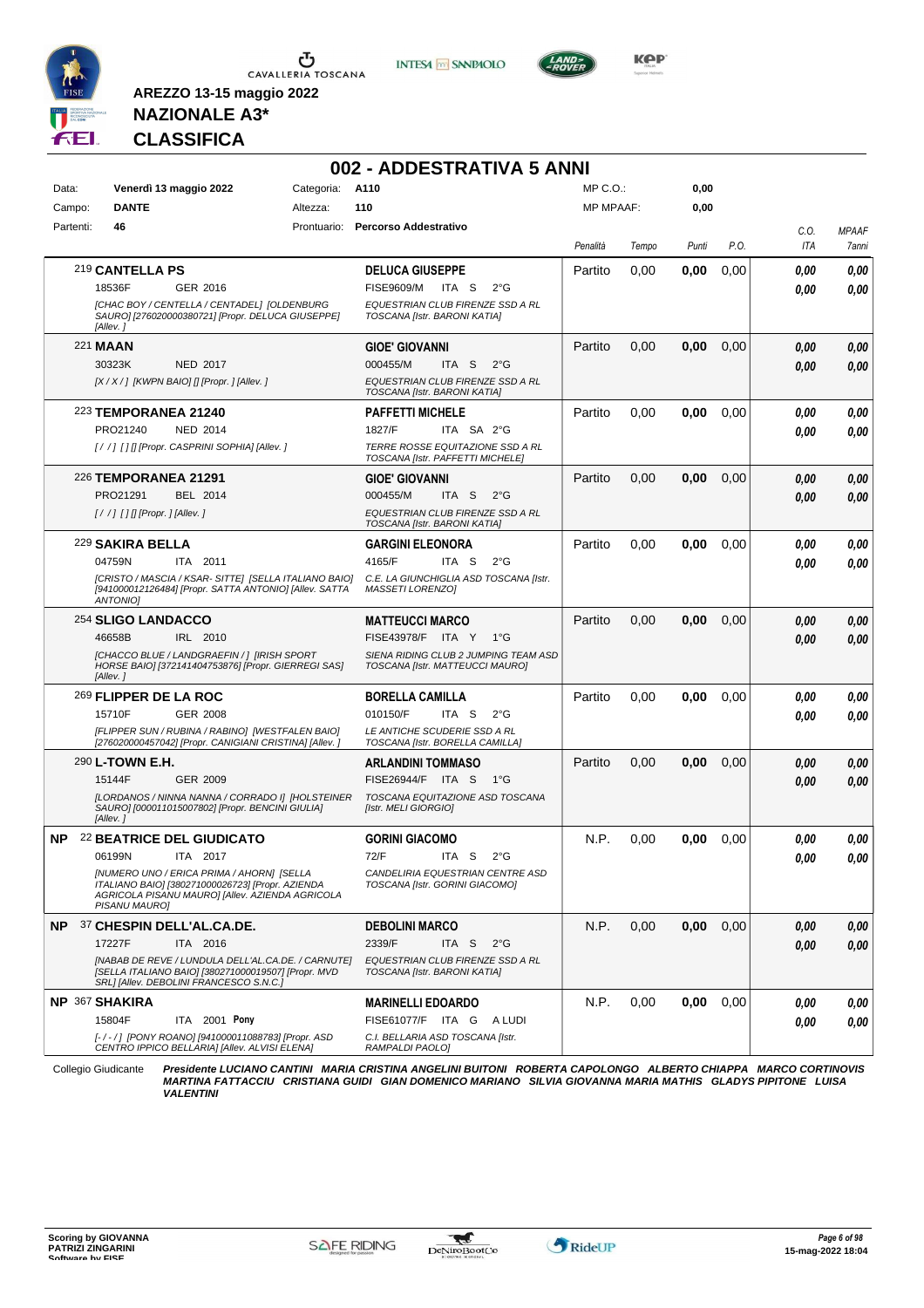

**INTESA M** SANPAOLO

**003 - ADDESTRATIVA 6 ANNI**



**Kep** 

# **NAZIONALE A3\* CLASSIFICA**

| Data:     |                           | Venerdì 13 maggio 2022                                                                                                                                     | Categoria: | A120                                                               | MP C. O.         |       | 0,00  |      |             |                       |
|-----------|---------------------------|------------------------------------------------------------------------------------------------------------------------------------------------------------|------------|--------------------------------------------------------------------|------------------|-------|-------|------|-------------|-----------------------|
| Campo:    | <b>DANTE</b>              |                                                                                                                                                            | Altezza:   | 120                                                                | <b>MP MPAAF:</b> |       | 0,00  |      |             |                       |
| Partenti: | 21                        |                                                                                                                                                            |            | Prontuario: n. 1 di Precisione - Tab. A                            | Penalità         | Tempo | Punti | P.O. | C.O.<br>ITA | <b>MPAAF</b><br>7anni |
|           | <b>29 DINO</b>            |                                                                                                                                                            |            | <b>PACCIANI MASSIMO</b>                                            | <b>Partito</b>   | 0,00  | 0,00  | 0,00 | 0.00        | 0,00                  |
|           | 02644L                    | ITA 2015                                                                                                                                                   |            | FISE34589/F ITA Y<br>$2^{\circ}G$                                  |                  |       |       |      | 0.00        | 0,00                  |
|           |                           | [AMIR / PESTIFERA / CANTERO] [SELLA ITALIANO BAIO]<br>[982000196474067] [Propr. AIELLO RAFFAELE RICCARDO]<br>[Allev. AIELLO RAFFAELE RICCARDO]             |            | SCUDERIA PACCIANI SSD A RL TOSCANA<br>[Istr. PACCIANI SIMONE]      |                  |       |       |      |             |                       |
|           | 33 ADELAIDE               |                                                                                                                                                            |            | <b>GORINI GIACOMO</b>                                              | <b>Partito</b>   | 0,00  | 0,00  | 0,00 | 0.00        | 0,00                  |
|           | 17118F                    | ITA 2016                                                                                                                                                   |            | 72/F<br>ITA S<br>$2^{\circ}G$                                      |                  |       |       |      | 0.00        | 0,00                  |
|           |                           | [CALEIDOS D.C. / GIAMA / ULPIEN DU SAPIN] [SELLA<br>ITALIANO BAIO] [380271000018061] [Propr. SALARIS<br>GIOVANNI] [Allev. SALARIS GIOVANNI ANTONIO]        |            | CANDELIRIA EQUESTRIAN CENTRE ASD<br>TOSCANA [Istr. GORINI GIACOMO] |                  |       |       |      |             |                       |
|           | 35 TORRERO                |                                                                                                                                                            |            | AL JAJAH MHD ANAS                                                  | <b>Partito</b>   | 0,00  | 0,00  | 0,00 | 0.00        | 0,00                  |
|           | 04216R                    | <b>NED 2016</b>                                                                                                                                            |            | 010787/F<br>ITA <sub>S</sub><br>$1^{\circ}G$                       |                  |       |       |      | 0.00        | 0,00                  |
|           |                           | [MANDOER DES FONTAINES / BRITT / ] [ANGLO ARABO<br>BAIO] [967000000768664] [Propr. ANAS.IT SRL] [Allev. ]                                                  |            | IPPICA SAN MARCO ASD TOSCANA [Istr.<br>PODERINI RICCARDO]          |                  |       |       |      |             |                       |
|           | 36 LEETOULON.RYAL.K.      |                                                                                                                                                            |            | <b>BORELLA CAMILLA</b>                                             | <b>Partito</b>   | 0,00  | 0,00  | 0,00 | 0.00        | 0,00                  |
|           | 17239F                    | NED 2016                                                                                                                                                   |            | 010150/F<br>ITA S<br>$2^{\circ}$ G                                 |                  |       |       |      | 0.00        | 0,00                  |
|           |                           | [ETOULON VDL / URYAL / MATTERHORN] [KWPN BAIO]<br>[528210004333989] [Propr. BORELLA CAMILLA] [Allev.]                                                      |            | LE ANTICHE SCUDERIE SSD A RL<br>TOSCANA [Istr. BORELLA CAMILLA]    |                  |       |       |      |             |                       |
|           | 38 LATONA                 |                                                                                                                                                            |            | <b>FURLINI WILLIAM</b>                                             | <b>Partito</b>   | 0,00  | 0,00  | 0,00 | 0.00        | 0,00                  |
|           | 17562F                    | <b>NED 2016</b>                                                                                                                                            |            | 2739/F<br>ITA <sub>S</sub><br>$2^{\circ}$ G                        |                  |       |       |      | 0.00        | 0,00                  |
|           |                           | [CAPW CORAL RBF Z / JUDIKA / JALISCO] [KWPN BAIO]<br>[528210004509865] [Propr. CASTELLANI DAVID] [Allev. ]                                                 |            | TERRE BRUNE E.C. ASD TOSCANA [Istr.]                               |                  |       |       |      |             |                       |
|           |                           | <b>39 CASARA DI SAN TOMASO</b>                                                                                                                             |            | <b>PITZIANTI CRISTIAN</b>                                          | <b>Partito</b>   | 0,00  | 0,00  | 0,00 | 0.00        | 0,00                  |
|           | 18109F                    | ITA 2016                                                                                                                                                   |            | 711/F<br>ITA S<br>$2^{\circ}G$                                     |                  |       |       |      | 0.00        | 0,00                  |
|           | <b>RIZZI RAFFAELE]</b>    | ICASIRO / LEARLE / LORDANOS] [SELLA ITALIANO BAIO]<br>[380271000022773] [Propr. AZ. AGR. LA FAVORITA DI<br>SEARLE STEPHANIA] [Allev. AZ.AGR. SAN TOMASO DI |            | TOSCANA EQUITAZIONE ASD TOSCANA<br>[Istr. PITZIANTI CRISTIAN]      |                  |       |       |      |             |                       |
|           | 40 JEXIKA                 |                                                                                                                                                            |            | <b>MIGLI RICCARDO</b>                                              | <b>Partito</b>   | 0,00  | 0,00  | 0,00 | 0.00        | 0,00                  |
|           | 17321F                    | ITA 2016                                                                                                                                                   |            | 1128/F<br>ITA S<br>$2^{\circ}G$                                    |                  |       |       |      | 0.00        | 0.00                  |
|           |                           | [KANNAN / ATTRAZIONE FATALE / JEXICO DU PARC]<br>[SELLA ITALIANO SAURO] [380271000016038] [Propr.<br>CARNIANI ROBERTO] [Allev. CARNIANI ROBERTO]           |            | LIVORNO EQUESTRIAN CENTER ASD<br>TOSCANA [Istr. MIGLI RICCARDO]    |                  |       |       |      |             |                       |
|           |                           | 44 CATOKI STAR HELDENLAAN Z                                                                                                                                |            | <b>DE AMICIS LAMBERTO</b>                                          | <b>Partito</b>   | 0,00  | 0,00  | 0,00 | 0.00        | 0,00                  |
|           | 13073F                    | <b>BEL 2009</b>                                                                                                                                            |            | 3879/G<br>ITA S<br>$2^{\circ}G$                                    |                  |       |       |      | 0.00        | 0.00                  |
|           | AMICIS VINCENZO] [Allev.] | [CATOKI / CELESTINE HELDENLAAN Z / CARDENTO]<br>[ZANGERSHEIDE BAIO] [981100002772296] [Propr. DE                                                           |            | CI VILLA IL MANDORLO ASD TOSCANA [Istr.<br><b>BRUNI MARCO]</b>     |                  |       |       |      |             |                       |
|           | 65 GIGOLO'                |                                                                                                                                                            |            | <b>MELCHIONI GINEVRA</b>                                           | <b>Partito</b>   | 0,00  | 0,00  | 0,00 | 0.00        | 0,00                  |
|           | 14633F                    | GER 2012                                                                                                                                                   |            | <b>FISE5205/C</b><br>ITA S 2°G                                     |                  |       |       |      | 0,00        | 0,00                  |
|           | PRIMALDO] [Allev.]        | [NUMERO UNO / W-CLASSIC LIN / CASSINI I]<br>[HOLSTEINER BAIO] [972270000330798] [Propr. PELUSIO                                                            |            | EQUILUNAE SSD A RL LIGURIA [Istr.<br><b>MELCHIONI GINEVRAI</b>     |                  |       |       |      |             |                       |
|           | <b>104 NAIRA'</b>         |                                                                                                                                                            |            | <b>BIMBI SARA</b>                                                  | <b>Partito</b>   | 0,00  | 0,00  | 0,00 | 0.00        | 0,00                  |
|           | 17176P                    | ITA 2015                                                                                                                                                   |            | FISE41193/F ITA Y 1°G                                              |                  |       |       |      | 0.00        | 0,00                  |
|           |                           | [VALENTINO / PYANDRA / CALVADOS EX SABLE ROSE]<br>[SELLA ITALIANO BAIO] [982000196473628] [Propr.<br>ZANCHETTI RAFFAELLA] [Allev. ZANCHETTI RAFFAELLA]     |            | C.I.CASA BASSA S.S.D. A R.L. TOSCANA<br>[Istr. FRANCHI ANDREA]     |                  |       |       |      |             |                       |
|           | 105 FLORENT               |                                                                                                                                                            |            | <b>VECCHIO ANGELICA</b>                                            | <b>Partito</b>   | 0,00  | 0,00  | 0,00 | 0,00        | 0,00                  |
|           | 24658K                    | <b>NED 2010</b>                                                                                                                                            |            | FISE32434/D ITA S<br>$2^{\circ}$ G                                 |                  |       |       |      | 0.00        | 0,00                  |
|           |                           | [X / X / ] [KWPN BAIO] [] [Propr. ] [Allev. ]                                                                                                              |            | EQUILUNAE SSD A RL LIGURIA [Istr.<br><b>MELCHIONI GINEVRAI</b>     |                  |       |       |      |             |                       |
|           | 121 TEMPORANEA 21017      |                                                                                                                                                            |            | <b>BARDELLI NICCOLO</b>                                            | <b>Partito</b>   | 0,00  | 0,00  | 0,00 | 0.00        | 0,00                  |
|           | PRO21017                  | <b>NED 2014</b>                                                                                                                                            |            | FISE35366/F ITA Y<br>$2^{\circ}$ G                                 |                  |       |       |      | 0.00        | 0,00                  |
|           |                           | [/ /] [] [] [Propr. LUIGI SALA] [Allev. ]                                                                                                                  |            | TOSCANA EQUITAZIONE ASD TOSCANA<br>[Istr. MELI GIORGIO]            |                  |       |       |      |             |                       |
|           | 139 KAPRICCIOSO           |                                                                                                                                                            |            | <b>PASQUATO ROBERTO</b>                                            | <b>Partito</b>   | 0,00  | 0,00  | 0,00 | 0.00        | 0,00                  |
|           | 16977F                    | ITA 2016                                                                                                                                                   |            | 2466/F<br>ITA S<br>$2^{\circ}$ G                                   |                  |       |       |      | 0.00        | 0,00                  |
|           | ROBERTO]                  | [GIJS / L'OCEANE DE BORNIVAL / CAPRICIEUX DES SIX<br>CENSESI [SELLA BELGA SAURO] [380271006018080]<br>[Propr. PASQUATO ROBERTO] [Allev. PASQUATO           |            | SAN GORO ASD TOSCANA [Istr.<br>FIORAVANTI ROBERTA]                 |                  |       |       |      |             |                       |



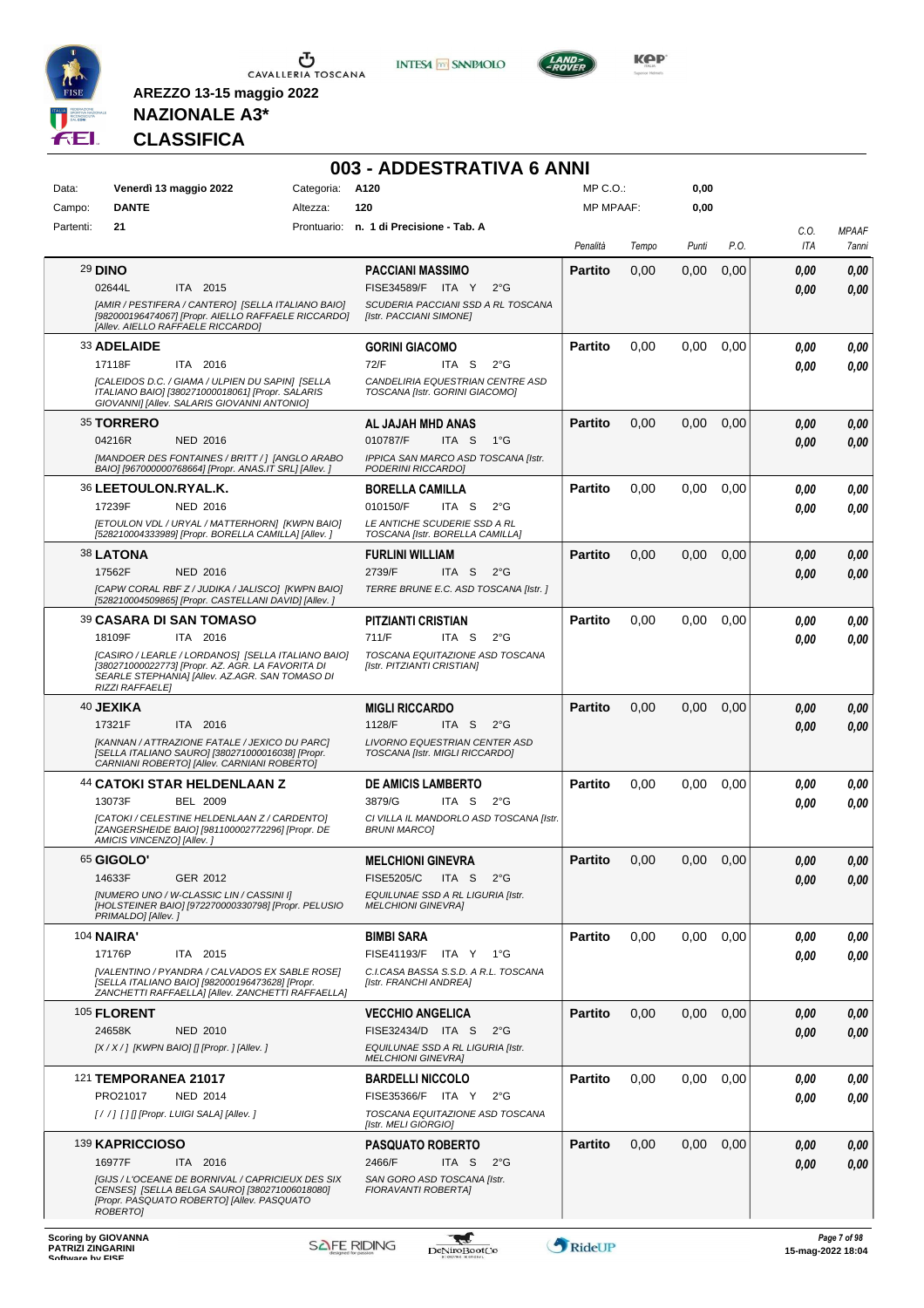

**INTESA** M SANPAOLO



**KPP** 

## **NAZIONALE A3\* CLASSIFICA**

**AREZZO 13-15 maggio 2022**

|           |                                                                                                                                                                                   |            | 003 - ADDESTRATIVA 6 ANNI                                               |                  |       |       |      |      |              |
|-----------|-----------------------------------------------------------------------------------------------------------------------------------------------------------------------------------|------------|-------------------------------------------------------------------------|------------------|-------|-------|------|------|--------------|
| Data:     | Venerdì 13 maggio 2022                                                                                                                                                            | Categoria: | A120                                                                    | MP C.O.:         |       | 0,00  |      |      |              |
| Campo:    | <b>DANTE</b>                                                                                                                                                                      | Altezza:   | 120                                                                     | <b>MP MPAAF:</b> |       | 0,00  |      |      |              |
| Partenti: | 21                                                                                                                                                                                |            | Prontuario: n. 1 di Precisione - Tab. A                                 |                  |       |       |      | C.O. | <b>MPAAF</b> |
|           |                                                                                                                                                                                   |            |                                                                         | Penalità         | Tempo | Punti | P.O. | ITA  | 7anni        |
|           | 176 DANCING NAKED                                                                                                                                                                 |            | <b>ROSSI ALICE</b>                                                      | <b>Partito</b>   | 0,00  | 0,00  | 0,00 | 0.00 | 0,00         |
|           | 12943F<br>IRL 2009                                                                                                                                                                |            | FISE11230/F ITA S<br>$1^{\circ}G$                                       |                  |       |       |      | 0.00 | 0.00         |
|           | [LUIDAM / RATHLIN Q / COEVERS DIAMOND BOY] [IRISH<br>SPORT HORSE BAIO] [372141405303135] [Propr. NERI<br>DUCCIO] [Allev.]                                                         |            | C.I.SENESE TOSCANA [Istr. FEDI<br>ALESSANDRO1                           |                  |       |       |      |      |              |
|           | 185 EVITA DI BANDITELLA                                                                                                                                                           |            | <b>TORELLI ANDREA</b>                                                   | <b>Partito</b>   | 0.00  | 0.00  | 0.00 | 0,00 | 0,00         |
|           | 17191P<br>ITA 2015                                                                                                                                                                |            | 006407/F<br>ITA S<br>$2^{\circ}$ G                                      |                  |       |       |      | 0.00 | 0.00         |
|           | [KAPITOL D'ARGONNE / OXANA FZ / ORAME] [SELLA<br>ITALIANO BAIO] [380271000017227] [Propr. SOCIETA<br>AGRICOLA VALDICASTRO S.S.I [Allev. AZ. AGR IL<br>MELOGRANO DI DUCHI BARBARA] |            | RIDING CLUB MUGELLO ASD TOSCANA<br>[Istr. TORELLI ANDREA]               |                  |       |       |      |      |              |
|           | 187 CHARLES Z                                                                                                                                                                     |            | <b>DE AMICIS GINEVRA</b>                                                | Partito          | 0.00  | 0.00  | 0.00 | 0.00 | 0.00         |
|           | 10641F<br><b>BEL 2005</b>                                                                                                                                                         |            | 4992/G<br>ITA <sub>S</sub><br>$1^{\circ}G$                              |                  |       |       |      | 0.00 | 0.00         |
|           | [CIRO Z / ORONA V/D RHILLE / GOLDSPRING DE<br>LAUZELLE  [ZANGERSHEIDE GRIGIO] [981100000376247]<br>[Propr. DE AMICIS VINCENZO] [Allev.]                                           |            | CI VILLA IL MANDORLO ASD TOSCANA [Istr.<br><b>BRUNI MARCOI</b>          |                  |       |       |      |      |              |
|           | 199 LOIS-DINE                                                                                                                                                                     |            | <b>TATA GINEVRA</b>                                                     | <b>Partito</b>   | 0.00  | 0.00  | 0.00 | 0.00 | 0,00         |
|           | 17226E<br>NED 2016                                                                                                                                                                |            | FISE45856/F ITA J<br>$1^{\circ}G$                                       |                  |       |       |      | 0.00 | 0.00         |
|           | [COHINOOR VDL / EVA-DINE / GLENNRIDGE] [KWPN<br>BAIO] [528210004526171] [Propr. SOC.AGR.RIOLA STABLE<br>SRL1 [Allev.]                                                             |            | SIENA RIDING CLUB 2 JUMPING TEAM ASD<br>TOSCANA [Istr. MATTEUCCI MAURO] |                  |       |       |      |      |              |
|           | <b>200 QUALITY IN TOWN</b>                                                                                                                                                        |            | <b>NERI DUCCIO</b>                                                      | <b>Partito</b>   | 0.00  | 0.00  | 0.00 | 0.00 | 0.00         |
|           | 17576F<br>IRL 2016                                                                                                                                                                |            | 5034/F<br>ITA S<br>$2^{\circ}$ G                                        |                  |       |       |      | 0.00 | 0,00         |
|           | [O.B.O.S. QUALITY / DOWDSTOWN ROYALE / CAVALIER<br>ROYALE] [IRISH SPORT HORSE BAIO] [372141420185455]<br>[Propr. SCUDERIA PAOLO NERI S.R.L.] [Allev.]                             |            | C.I. TERRE DI SIENA ASD TOSCANA [Istr.<br>SALVINI BARBARA]              |                  |       |       |      |      |              |
|           | 201 BERENICE GREY                                                                                                                                                                 |            | <b>RASPINI DUPLET RACHELE</b>                                           | <b>Partito</b>   | 0.00  | 0,00  | 0,00 | 0.00 | 0,00         |
|           | 17791F<br>ITA 2016                                                                                                                                                                |            | 005271/F<br>ITA S 1°G                                                   |                  |       |       |      | 0.00 | 0.00         |
|           | [BAEDEKER / SOLEIL DU LYS / CHAMPION DU LYS]<br>[SELLA ITALIANO GRIGIO] [380271000019561] [Propr.<br>RASPINI DUPLET RACHELE] [Allev. AZ. AGR. ROSI<br><b>FULVIOI</b>              |            | CI VILLA IL MANDORLO ASD TOSCANA [Istr.<br><b>BRUNI MARCOI</b>          |                  |       |       |      |      |              |
|           | 213 <b>IMPACT</b>                                                                                                                                                                 |            | <b>GARAVAGLIA FILIPPO</b>                                               | <b>Partito</b>   | 0.00  | 0.00  | 0,00 | 0.00 | 0,00         |
|           | 16387F<br>NED 2013                                                                                                                                                                |            | FISE45031/E ITA Y<br>$2^{\circ}G$                                       |                  |       |       |      | 0.00 | 0.00         |
|           | [DEXTER R / VIVONA / NUMERO] [KWPN BAIO]<br>[528210002847680] [Propr. BISOGNI ELENA] [Allev.]                                                                                     |            | C.E. LA GIUNCHIGLIA ASD TOSCANA [Istr.<br><b>GARGINI ELEONORA]</b>      |                  |       |       |      |      |              |
|           | 286 NEMESIS                                                                                                                                                                       |            | <b>FRANCHI RACHELE</b>                                                  | <b>Partito</b>   | 0.00  | 0.00  | 0.00 | 0.00 | 0,00         |
|           | 17482F<br>ITA 2016                                                                                                                                                                |            | FISE24694/F ITA S<br>1°G                                                |                  |       |       |      | 0.00 | 0.00         |
|           | [CRISTALLO I / CHANCE / COLLIN L] [SELLA ITALIANO<br>GRIGIO] [380271000019209] [Propr. ALANCAR S.R.L.] [Allev.<br>EQUINE BREEDER DI GIOVANNI LUIGI]                               |            | C.I.CASA BASSA S.S.D. A R.L. TOSCANA<br>[Istr. FRANCHI ANDREA]          |                  |       |       |      |      |              |

Collegio Giudicante Presidente LUCIANO CANTINI MARIA CRISTINA ANGELINI BUITONI ROBERTA CAPOLONGO ALBERTO CHIAPPA MARCO CORTINOVIS<br>MARTINA FATTACCIU CRISTIANA GUIDI GIAN DOMENICO MARIANO SILVIA GIOVANNA MARIA MATHIS GLADYS

#### **004 - C135 A TEMPO**

| Data:     | Venerdì 13 maggio 2022                                                                                                                                     | Categoria:  | C <sub>135</sub>                                              |              | $MP C. O.$ :     |       | 1.000.00 |      |            |                     |
|-----------|------------------------------------------------------------------------------------------------------------------------------------------------------------|-------------|---------------------------------------------------------------|--------------|------------------|-------|----------|------|------------|---------------------|
| Campo:    | <b>DANTE</b>                                                                                                                                               | Altezza:    | 135                                                           |              | <b>MP MPAAF:</b> |       | 0.00     |      |            |                     |
| Partenti: | 20                                                                                                                                                         | Prontuario: | n. 3 a tempo - Tab. A                                         |              |                  |       |          |      | C.0        | <b>MPAAF</b>        |
|           |                                                                                                                                                            |             |                                                               |              | Penalità         | Tempo | Punti    | P.O. | <b>ITA</b> | <i><b>7anni</b></i> |
|           | 1 182 BACIAMI ANCORA                                                                                                                                       |             | <b>BENVENUTI GIULIA</b>                                       |              | 0                | 64.36 | 0.00     | 0.00 | 200.00     | 0.00                |
|           | 14654F<br>ITA 2012                                                                                                                                         |             | -S<br>009083/F<br>ITA                                         | $2^{\circ}G$ |                  |       |          |      | 100.00     | 0.00                |
|           | [BAEDEKER / BACIO DEL TERRICCIO / RISKETOU]<br>[SELLA ITALIANO BAIO] [982000192765324] [Propr.<br>BENVENUTI GIULIA] [Allev. MATTEOLI PIERO]                |             | SCUDERIE SANTA MARIA ASD TOSCANA<br>[Istr. CONSORTI GIOVANNI] |              |                  |       |          |      |            |                     |
|           | 2 131 VALENTINE                                                                                                                                            |             | <b>PACCIANI MASSIMO</b>                                       |              | 0                | 65.29 | 0.00     | 0.00 | 144.00     | 0.00                |
|           | 2014<br>15943F<br>ITA.                                                                                                                                     |             | ITA Y<br>FISE34589/F                                          | $2^{\circ}G$ |                  |       |          |      | 60,00      | 0.00                |
|           | [VALENTINO / SINFONIA III / SILVANO] [SELLA ITALIANO<br>BAIO] [982000192790486] [Propr. MARIOTTINI GIOVAN<br>BATTISTA] [Allev. MARIOTTINI GIOVAN BATTISTA] |             | SCUDERIA PACCIANI SSD A RL TOSCANA<br>[Istr. PACCIANI SIMONE] |              |                  |       |          |      |            |                     |

 $\mathbf{r}$ 

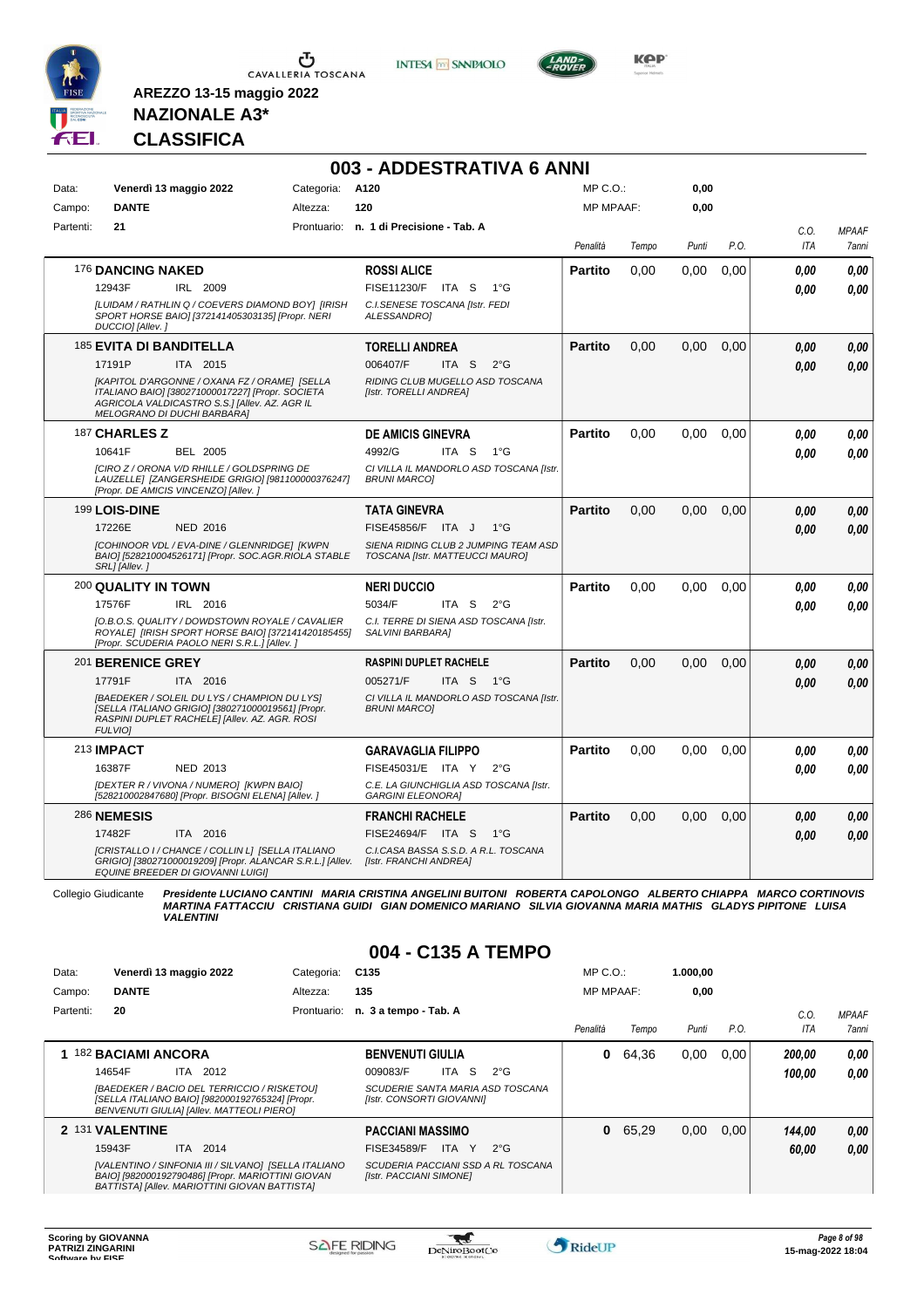

**INTESA M** SANPAOLO



**KOP** 

## **NAZIONALE A3\* CLASSIFICA**

|           |                                                                                                                                                                                   |            | 004 - C135 A TEMPO                                                       |                  |           |          |      |             |                       |
|-----------|-----------------------------------------------------------------------------------------------------------------------------------------------------------------------------------|------------|--------------------------------------------------------------------------|------------------|-----------|----------|------|-------------|-----------------------|
| Data:     | Venerdì 13 maggio 2022                                                                                                                                                            | Categoria: | C <sub>135</sub>                                                         | MP C.O.:         |           | 1.000,00 |      |             |                       |
| Campo:    | <b>DANTE</b>                                                                                                                                                                      | Altezza:   | 135                                                                      | <b>MP MPAAF:</b> |           | 0,00     |      |             |                       |
| Partenti: | 20                                                                                                                                                                                |            | Prontuario: n. 3 a tempo - Tab. A                                        | Penalità         | Tempo     | Punti    | P.O. | C.0.<br>ITA | <b>MPAAF</b><br>7anni |
|           | 3 107 LOLLY POP VAN HET EIKENHOF                                                                                                                                                  |            | <b>PAOLONI NICCOLO'</b>                                                  | 0                | 65,47     | 0,00     | 0,00 | 120,00      | 0,00                  |
|           | 27324K<br>BEL 2011                                                                                                                                                                |            | FISE39341/F ITA J<br>$2^{\circ}$ G                                       |                  |           |          |      | 0.00        | 0,00                  |
|           | <b>[TRIOMPHE DE RIVERLAND / AMBER VAN DE</b><br>SCHEGELHOEVE / QUINTUS D'09] [BWP BAIO]<br>[967000009197558] [Propr. SALVO ANTONIO] [Allev. ]                                     |            | C.I.CASA BASSA S.S.D. A R.L. TOSCANA<br>[Istr. FRANCHI ANDREA]           |                  |           |          |      |             |                       |
| 4         | 52 ULIVA                                                                                                                                                                          |            | <b>PACCIANI MASSIMO</b>                                                  | $\mathbf{0}$     | 66,87     | 0.00     | 0.00 | 96,00       | 0,00                  |
|           | 13123F<br>ITA 2010<br>[LINCOLM L / ARAN BAY / POWERWOOD] [SELLA                                                                                                                   |            | FISE34589/F ITA Y<br>$2^{\circ}$ G<br>SCUDERIA PACCIANI SSD A RL TOSCANA |                  |           |          |      | 40,00       | 0,00                  |
|           | ITALIANO BAIO] [982000123230742] [Propr. FATTORIA<br>MAZZALUPO S.R.L.] [Allev. FATTORIA MAZZALUPO S.R.L.]                                                                         |            | [Istr. PACCIANI SIMONE]                                                  |                  |           |          |      |             |                       |
|           | 5 186 TINTORETTO DELLA FLORIDA                                                                                                                                                    |            | <b>TENUCCI SIMONE</b>                                                    |                  | 0 67,12   | 0,00     | 0.00 | 80,00       | 0,00                  |
|           | 11815F<br>ITA 2008<br>[KANNAN / PANDORA DELLA FLORIDA / ] [SELLA                                                                                                                  |            | 04668/F<br>ITA S<br>$2^{\circ}G$                                         |                  |           |          |      | 0.00        | 0,00                  |
|           | ITALIANO GRIGIO] [982009106238945] [Propr. CULICCHI<br>GRAZIELLA] [Allev. BRANDA GIUSEPPE]                                                                                        |            | C.I.LA SERRATA TOSCANA [Istr. TENUCCI<br><b>SIMONEI</b>                  |                  |           |          |      |             |                       |
|           | 6 133 W DIARADO TOP                                                                                                                                                               |            | <b>SERRATORE PIETRO</b>                                                  |                  | $0$ 70,49 | 0,00     | 0,00 | 32,00       | 0,00                  |
|           | GER 2010<br>21093A                                                                                                                                                                |            | FISE27494/A ITA Y<br>$2^{\circ}$ G                                       |                  |           |          |      | 0.00        | 0.00                  |
|           | [DIARADO / WINDGOLD / ] [OLDENBURG BAIO]<br>[276098102679938] [Propr. SIMONAZZI UMBERTO & C.<br>SRL] [Allev.]                                                                     |            | C.I.CASA BASSA S.S.D. A R.L. TOSCANA<br>[Istr. FRANCHI ANDREA]           |                  |           |          |      |             |                       |
|           | 7 159 FAIRPLAY VAN HET DAUWHOF                                                                                                                                                    |            | <b>ZANIGNI GIADA</b>                                                     |                  | $0$ 72,16 | 0,00     | 0,00 | 0.00        | 0,00                  |
|           | 15517E<br><b>BEL 2005</b>                                                                                                                                                         |            | FISE25839/F ITA Y<br>$2^{\circ}$ G                                       |                  |           |          |      | 0.00        | 0.00                  |
|           | [QUICKFEUER VAN KOEKSHOF / TAMARA VAN DE<br>SLARING / ALDO DU REVERDY] [BWP BAIO]<br>[967000001411569] [Propr. FRASCAROLI DAVIDE] [Allev. ]                                       |            | TERRE BRUNE E.C. ASD TOSCANA [Istr.<br><b>FURLINI WILLIAMI</b>           |                  |           |          |      |             |                       |
| 8         | 59 UNITE' DELL'ESERCITO ITALIANO                                                                                                                                                  |            | <b>MARTINI DI CIGALA FILIPPO</b>                                         |                  | $0$ 73,20 | 0,00     | 0,00 | 0.00        | 0,00                  |
|           | 22058G<br>ITA 2009                                                                                                                                                                |            | 2895/F<br>ITA S<br>$2^{\circ}G$                                          |                  |           |          |      | 0.00        | 0,00                  |
|           | [DOLLAR DELA PIERRE (TLALOC LA SILLA) / LA PAGE /<br>VALIUM D'ARTOIRE] [SELLA ITALIANO BAIO]<br>[982009106562418] [Propr. ESERCITO ITALIANO] [Allev.<br><b>ESERCITO ITALIANO]</b> |            | C.S. ESERCITO SEZIONE EQUITAZIONE<br>LAZIO [Istr. BERTOLI ALICE]         |                  |           |          |      |             |                       |
|           | 9 <sup>172</sup> SILVIA A.M.                                                                                                                                                      |            | <b>SARGENTI VITTORIA</b>                                                 | 0                | 76,26     | 0,00     | 0,00 | 0,00        | 0,00                  |
|           | ITA 2009<br>12473E                                                                                                                                                                |            | FISE14265/F ITA S<br>$2^{\circ}$ G                                       |                  |           |          |      | 0.00        | 0.00                  |
|           | [SILVIO I / VALYNE / I LOVE YOU] [SELLA ITALIANO<br>SAURO] [982009106549783] [Propr. SARGENTI VITTORIA]<br>[Allev. A.M. TEAM DI MARTINI ANDREA]                                   |            | LIVORNO EQUESTRIAN CENTER ASD<br>TOSCANA [Istr. MIGLI RICCARDO]          |                  |           |          |      |             |                       |
|           | 10 95 QUALITY EXPRESSION                                                                                                                                                          |            | <b>NERI DUCCIO</b>                                                       | 4                | 68,56     | 0,00     | 0,00 | 0,00        | 0,00                  |
|           | 15733F<br>IRL 2013                                                                                                                                                                |            | 5034/F<br>ITA <sub>S</sub><br>$2^{\circ}G$                               |                  |           |          |      | 0.00        | 0,00                  |
|           | [O.B.O.S. QUALITY 004 / DON JUAN EXPRESSION / DON<br>JUAN DE LA BOUVERIE] [IRISH HORSE GRIGIO]<br>[372141405735175] [Propr. PAGANI ALESSANDRO] [Allev.]                           |            | C.I. TERRE DI SIENA ASD TOSCANA [Istr.<br>SALVINI BARBARA]               |                  |           |          |      |             |                       |
|           | 11 46 MEXIKAN                                                                                                                                                                     |            | <b>MIGLI RICCARDO</b>                                                    |                  | 4 68,89   | 0,00     | 0,00 | 0.00        | 0,00                  |
|           | 15496F<br>ITA 2013                                                                                                                                                                |            | 1128/F<br>ITA S<br>$2^{\circ}$ G                                         |                  |           |          |      | 0.00        | 0,00                  |
|           | [KANNAN / ATTRAZIONE FATALE / JEXICO DU PARC]<br>[SELLA ITALIANO SAURO] [982000192324457] [Propr.<br>CARNIANI ROBERTO] [Allev. CARNIANI ROBERTO]                                  |            | LIVORNO EQUESTRIAN CENTER ASD<br>TOSCANA [Istr. MIGLI RICCARDO]          |                  |           |          |      |             |                       |
|           | 12 43 BALLYSHAN BELLAGIO                                                                                                                                                          |            | <b>NERI DUCCIO</b>                                                       |                  | 4 69,38   | 0,00     | 0,00 | 0,00        | 0,00                  |
|           | 15096F<br>IRL 2012                                                                                                                                                                |            | 5034/F<br>ITA S<br>$2^{\circ}G$                                          |                  |           |          |      | 0.00        | 0,00                  |
|           | [MERMUS R / BALLYSHAN LAS VEGAS / VDL ARKANSAS]<br>[IRISH HORSE BAIO] [372141405497203] [Propr. NERI<br>GIOVANNI] [Allev.]                                                        |            | C.I. TERRE DI SIENA ASD TOSCANA [Istr.<br>SALVINI BARBARA]               |                  |           |          |      |             |                       |
|           | 13 166 GRANDE DAME                                                                                                                                                                |            | <b>CAMBI CAROLINA</b>                                                    |                  | 4 70,99   | 0,00     | 0,00 | 0,00        | 0,00                  |
|           | 15122F<br><b>NED 2011</b>                                                                                                                                                         |            | FISE19072/F ITA S<br>$2^{\circ}G$                                        |                  |           |          |      | 0.00        | 0,00                  |
|           | [ZAVALL VDL / LA ROCHELLE P / GUIDAM] [KWPN BAIO]<br>[528210002582247] [Propr. RUGGIERO SIMONETTA]<br>[Allev.]                                                                    |            | TOSCANA EQUITAZIONE ASD TOSCANA<br>[Istr. PITZIANTI CRISTIAN]            |                  |           |          |      |             |                       |
|           | 14 164 KURTIS VD BISSCHOP                                                                                                                                                         |            | <b>LAWLEY SVEVA</b>                                                      |                  | 4 73,52   | 0,00     | 0,00 | 0,00        | 0,00                  |
|           | 14321E<br>BEL 2010                                                                                                                                                                |            | FISE19730/F ITA Y<br>$2^{\circ}G$                                        |                  |           |          |      | 0,00        | 0,00                  |
|           | [DARCO / ELCHINNI VAN DE FLANDRIA / CHIN CHIN]<br>[BWP GRIGIO] [967000009108173] [Propr. MONTESI<br>ROBERTA] [Allev.]                                                             |            | EQUESTRIAN CLUB FIRENZE SSD A RL<br>TOSCANA [Istr. BARONI KATIA]         |                  |           |          |      |             |                       |

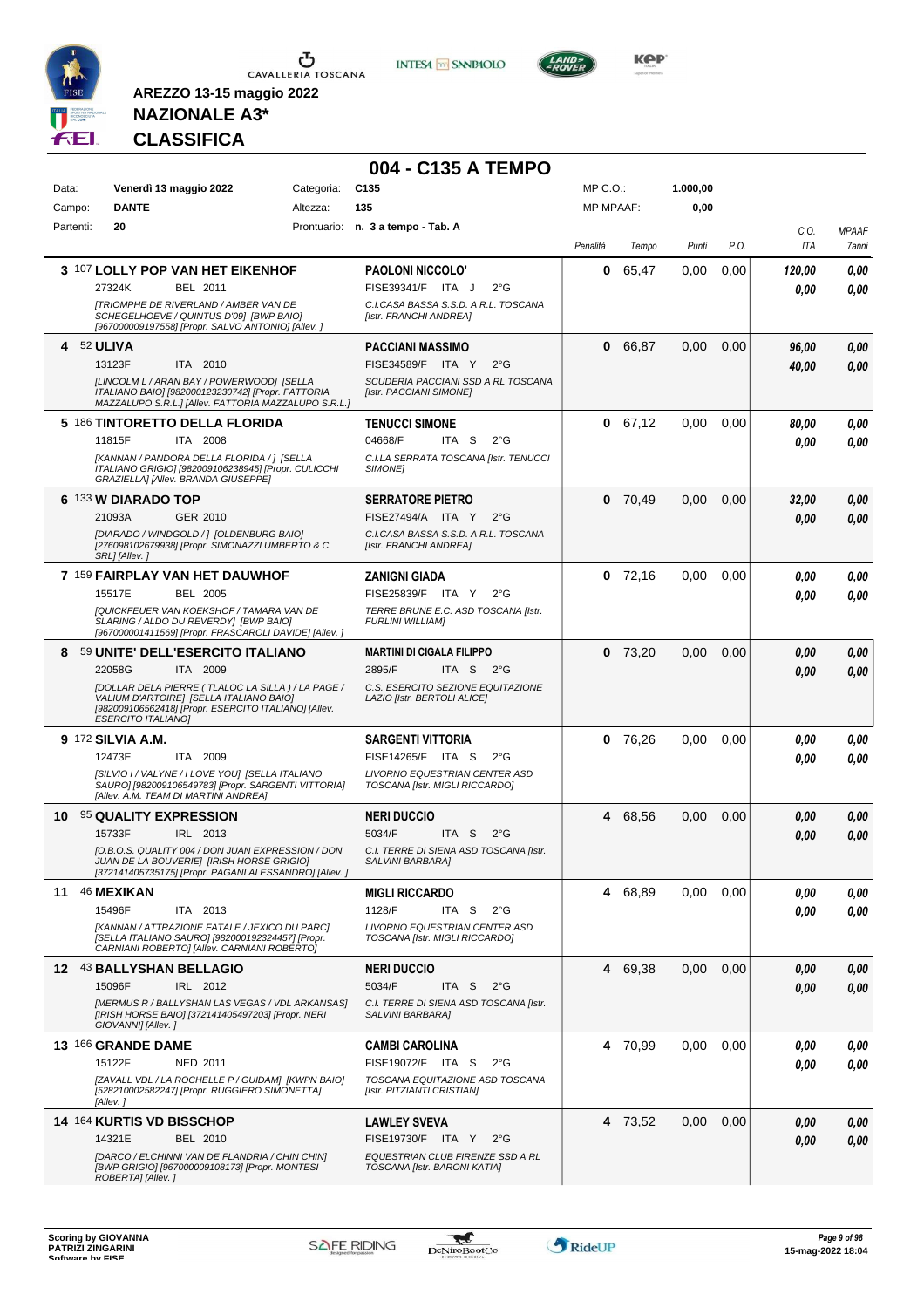

Ⴠ CAVALLERIA TOSCANA **INTESA M** SANPAOLO



**KPP** 

#### **NAZIONALE A3\* CLASSIFICA**

**AREZZO 13-15 maggio 2022**

|       |                    |                            |                                                                                                                                                          |            | 004 - C135 A TEMPO                                              |       |               |                  |          |          |      |                    |                              |
|-------|--------------------|----------------------------|----------------------------------------------------------------------------------------------------------------------------------------------------------|------------|-----------------------------------------------------------------|-------|---------------|------------------|----------|----------|------|--------------------|------------------------------|
| Data: |                    |                            | Venerdì 13 maggio 2022                                                                                                                                   | Categoria: | C <sub>135</sub>                                                |       |               | MP C. O.         |          | 1.000.00 |      |                    |                              |
|       | Campo:             | <b>DANTE</b>               |                                                                                                                                                          | Altezza:   | 135                                                             |       |               | <b>MP MPAAF:</b> |          | 0,00     |      |                    |                              |
|       | Partenti:          | 20                         |                                                                                                                                                          |            | Prontuario: n. 3 a tempo - Tab. A                               |       |               | Penalità         | Tempo    | Punti    | P.O. | C.O.<br><b>ITA</b> | <b>MPAAF</b><br><b>7anni</b> |
|       |                    | 15 184 MIRAGE BLU          |                                                                                                                                                          |            | <b>GINANNESCHI LORENZO</b>                                      |       |               | 4                | 78,80    | 0,00     | 0,00 | 0.00               | 0.00                         |
|       |                    | 16000F                     | ITA 2013                                                                                                                                                 |            | 1384/F                                                          | ITA S | $2^{\circ}G$  |                  |          |          |      | 0.00               | 0.00                         |
|       |                    |                            | [KANNAN / FORTUNA FOREVER / FURIOSO II] [SELLA<br>ITALIANO SAURO] [982000192322191] [Propr. MESIRCA<br>TIZIANA] [Allev. ZANOTTI MARIO]                   |            | C.I.SENESE TOSCANA [Istr. GINANNESCHI<br>LORENZO1               |       |               |                  |          |          |      |                    |                              |
|       |                    | 16 49 ARISTO 97            |                                                                                                                                                          |            | <b>DAL CANTO SAMUELE</b>                                        |       |               |                  | 4 86,52  | 0,00     | 0,00 | 0.00               | 0,00                         |
|       |                    | 25715G                     | GER 2008                                                                                                                                                 |            | FISE42831/F ITA J                                               |       | $2^{\circ}$ G |                  |          |          |      | 0.00               | 0.00                         |
|       |                    | A.S.D.] [Allev.]           | [ARAGORN / MARLEEN III / CONCERTO II] [HOLSTEINER<br>BAIO] [528210002960847] [Propr. GLA STABLES TEAM                                                    |            | SPORT EQUESTRI CECINA ASD TOSCANA<br>[Istr. BIZZARRI ROBERTO]   |       |               |                  |          |          |      |                    |                              |
|       | <b>17 63 AVRIL</b> |                            |                                                                                                                                                          |            | <b>FORMELLI MANUELE</b>                                         |       |               | 8                | 68,45    | 0,00     | 0,00 | 0.00               | 0,00                         |
|       |                    | 14498F                     | ITA 2011                                                                                                                                                 |            | 001442/F                                                        | ITA S | $2^{\circ}$ G |                  |          |          |      | 0.00               | 0.00                         |
|       |                    | [Allev. FORMELLI MANUELE]  | [CORLAND / ZAHIRA / NADIR DI SAN PATRIGNANO]<br>[SELLA ITALIANO GRIGIO] [941000012125486] [Propr. AZ.<br>AG. GARGAIOLO DI GEPPETTI P. E FORMELLI M.S.S.1 |            | SCUDERIA PAN TOSCANA [Istr. DENIS<br><b>FRANCOISI</b>           |       |               |                  |          |          |      |                    |                              |
|       |                    | 18 60 APOLLO               |                                                                                                                                                          |            | <b>PASQUATO ROBERTO</b>                                         |       |               |                  | 8 86,82  | 0,00     | 0.00 | 0,00               | 0,00                         |
|       |                    | 16175F                     | GER 2009                                                                                                                                                 |            | 2466/F                                                          | ITA S | $2^{\circ}G$  |                  |          |          |      | 0.00               | 0.00                         |
|       |                    | S.A.S] [Allev.]            | [AMANTINO / PONTESSINA / PONTIFEX] [WESTFALEN<br>SAURO] [380271006047363] [Propr. AP SPORTHORSES                                                         |            | SAN GORO ASD TOSCANA [Istr.<br><b>FIORAVANTI ROBERTAI</b>       |       |               |                  |          |          |      |                    |                              |
|       |                    | 19 178 ALL STAR D'ERES Z   |                                                                                                                                                          |            | <b>CICALO' FRANCESCO</b>                                        |       |               |                  | 12 77,74 | 0,00     | 0,00 | 0.00               | 0.00                         |
|       |                    | 04046R                     | <b>BEL 2012</b>                                                                                                                                          |            | <b>FISE9255/F</b>                                               | ITA S | $2^{\circ}$ G |                  |          |          |      | 0.00               | 0.00                         |
|       |                    | [Allev.]                   | [ANACONDA Z / QUESMIENA / ] [ZANGERSHEIDE BAIO]<br>[981100002782902] [Propr. GIUSEPPE PALLUCCHINI]                                                       |            | AREZZOEQUESTRIANCENTRE SSD ARL<br>TOSCANA [Istr. ROTUNNO CARLO] |       |               |                  |          |          |      |                    |                              |
|       |                    | NP 128 NABAB'S GIRL JH Z   |                                                                                                                                                          |            | <b>DAL CANTO SAMUELE</b>                                        |       |               | N.P.             | 0,00     | 0,00     | 0.00 | 0,00               | 0,00                         |
|       |                    | 18293F                     | <b>BEL 2008</b>                                                                                                                                          |            | FISE42831/F ITA J                                               |       | $2^{\circ}$ G |                  |          |          |      | 0.00               | 0.00                         |
|       |                    | PANICUCCI SANDRA] [Allev.] | [NABAB DE REVE / RODANTE Z / RAMIRO Z]<br>[ZANGERSHEIDE BAIO] [967000009060160] [Propr.                                                                  |            | SPORT EQUESTRI CECINA ASD TOSCANA<br>[Istr. BIZZARRI ROBERTO]   |       |               |                  |          |          |      |                    |                              |

Collegio Giudicante Presidente LUCIANO CANTINI MARIA CRISTINA ANGELINI BUITONI ROBERTA CAPOLONGO ALBERTO CHIAPPA MARCO CORTINOVIS<br>MARTINA FATTACCIU CRISTIANA GUIDI GIAN DOMENICO MARIANO SILVIA GIOVANNA MARIA MATHIS GLADYS

### **005 - C130 A FASI CONSECUTIVE - Q**

| Data:        | Venerdì 13 maggio 2022                                                                                                                                                                     | Categoria:  | C <sub>130</sub>                                                 | $MP C. O.$ :     |       | 1.000.00 |      |             |                              |
|--------------|--------------------------------------------------------------------------------------------------------------------------------------------------------------------------------------------|-------------|------------------------------------------------------------------|------------------|-------|----------|------|-------------|------------------------------|
| Campo:       | <b>DANTE</b>                                                                                                                                                                               | Altezza:    | 130                                                              | <b>MP MPAAF:</b> |       | 0.00     |      |             |                              |
| Partenti:    | 33                                                                                                                                                                                         | Prontuario: | n. 19.2 speciale a fasi consecutive - Tab. A                     | Penalità         | Tempo | Punti    | P.O. | C.0.<br>ITA | <b>MPAAF</b><br><b>7anni</b> |
|              | 1 220 QATAR DONALDSON Z                                                                                                                                                                    |             | <b>DELUCA GIUSEPPE</b>                                           | 0/0              | 30,41 | 0.00     | 0,00 | 200,00      | 0,00                         |
|              | 14382F<br><b>BEL 2010</b>                                                                                                                                                                  |             | <b>FISE9609/M</b><br><b>ITA</b><br>S<br>$2^{\circ}G$             |                  |       |          |      | 0.00        | 0,00                         |
|              | <b>IQUIDAM DDE REVEL / DANTE DONALDSON Z / DIAMANT</b><br>DE SEMILLY] [ZANGERSHEIDE BAIO] [967000009076680]<br>[Propr. INCANDELA JANINE] [Allev.]                                          |             | EQUESTRIAN CLUB FIRENZE SSD A RL<br>TOSCANA [Istr. BARONI KATIA] |                  |       |          |      |             |                              |
| $\mathbf{2}$ | 97 CASAL DORATO                                                                                                                                                                            |             | <b>FURLINI WILLIAM</b>                                           | 0/0              | 31,13 | 0.00     | 0,00 | 144,00      | 0,00                         |
|              | 16985F<br>ITA 2015                                                                                                                                                                         |             | <sub>S</sub><br>2739/F<br><b>ITA</b><br>$2^{\circ}$ G            |                  |       |          |      | 100,00      | 250,00                       |
|              | [CASALITO / ELSA DI VILLA EMILIA / TAMINO DI VILLA<br>EMILIA] [SELLA ITALIANO BAIO] [380271000021829]<br>[Propr. SANTONI NORINA] [Allev. SANTONI NORINA]                                   |             | TERRE BRUNE E.C. ASD TOSCANA [Istr. ]                            |                  |       |          |      |             |                              |
|              | 3 101 MASCALZONE SENESE                                                                                                                                                                    |             | <b>CUCCIARDI CHIARA</b>                                          | 0/0              | 31,80 | 0,00     | 0,00 | 120,00      | 0.00                         |
|              | 10514F<br>ITA 2006                                                                                                                                                                         |             | FISE17054/R ITA Y<br>$1^{\circ}G$                                |                  |       |          |      | 60.00       | 0,00                         |
|              | [FANDANGO X / M.IONE / BRANDANO] [SELLA ITALIANO<br>BAIO] [972000000583106] [Propr. QUAGLIOTTI LORETTA]<br>[Allev. DANNEBERGER ELSA MARTHA UTE]                                            |             | C.I.CASA BASSA S.S.D. A R.L. TOSCANA<br>[Istr. FRANCHI ANDREA]   |                  |       |          |      |             |                              |
| 4 142 GINJER |                                                                                                                                                                                            |             | <b>FORMELLI MANUELE</b>                                          | 0/0              | 32,02 | 0,00     | 0,00 | 96,00       | 0,00                         |
|              | 15187F<br>ITA 2012                                                                                                                                                                         |             | ITA <sub>S</sub><br>001442/F<br>$2^{\circ}G$                     |                  |       |          |      | 40,00       | 0.00                         |
|              | [CLINTON / ZAHIRA / NADIR DI SAN PATRIGNANO]<br>[SELLA ITALIANO BAIO] [982000192776001] [Propr. AZ. AG.<br>GARGAIOLO DI GEPPETTI P. E FORMELLI M.S.S.] [Allev.<br><b>FORMELLI MANUELEI</b> |             | SCUDERIA PAN TOSCANA [Istr. DENIS<br><b>FRANCOISI</b>            |                  |       |          |      |             |                              |

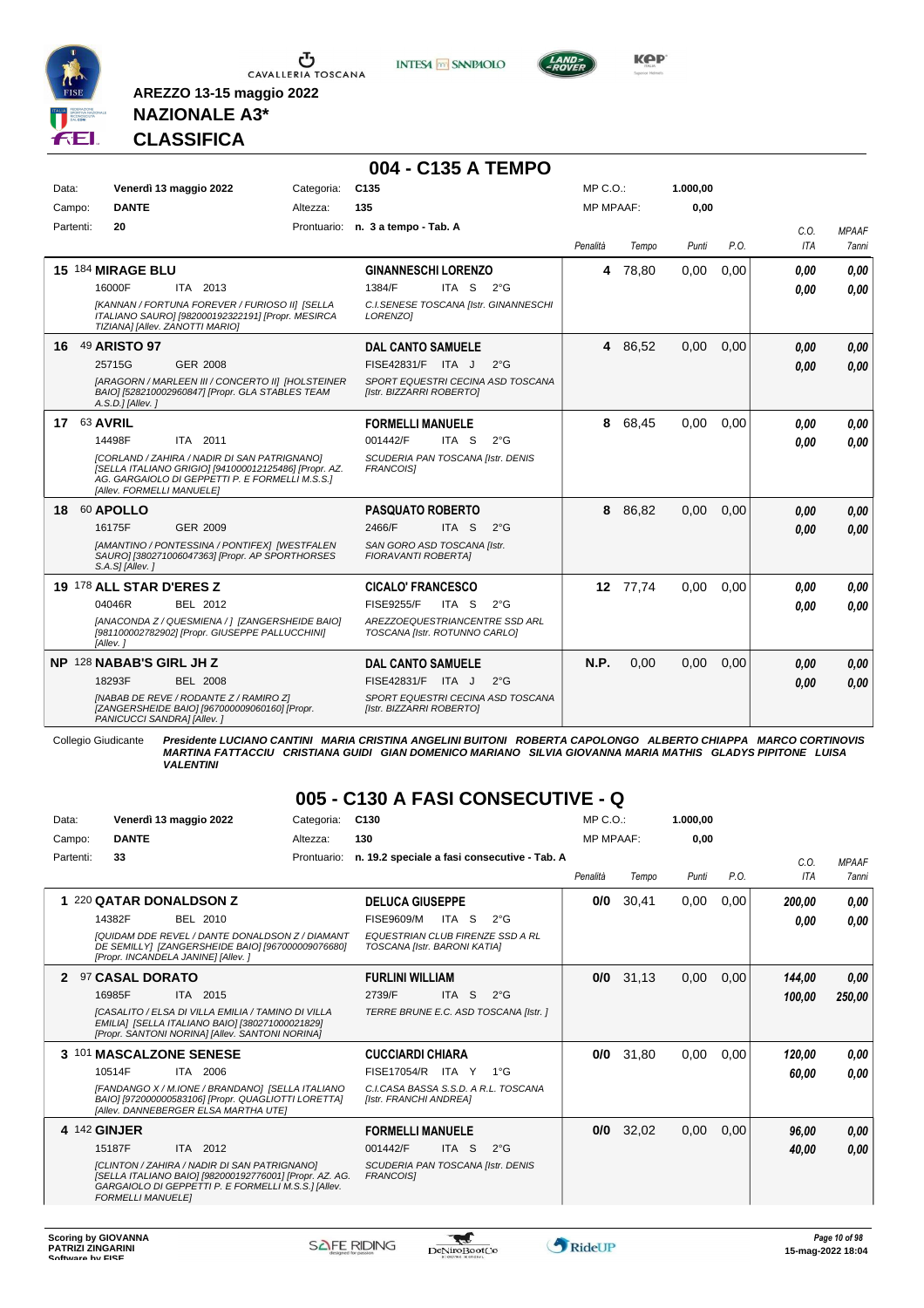





**Kep** 

## **NAZIONALE A3\* CLASSIFICA**

|                     |                                                                                                                                                                 | Categoria: | 005 - C130 A FASI CONSECUTIVE - Q<br>C <sub>130</sub>              | $MP C. O.$ :     |             | 1.000,00 |      |             |                       |
|---------------------|-----------------------------------------------------------------------------------------------------------------------------------------------------------------|------------|--------------------------------------------------------------------|------------------|-------------|----------|------|-------------|-----------------------|
| Data:<br>Campo:     | Venerdì 13 maggio 2022<br><b>DANTE</b>                                                                                                                          | Altezza:   | 130                                                                | <b>MP MPAAF:</b> |             | 0,00     |      |             |                       |
| Partenti:           | 33                                                                                                                                                              |            | Prontuario: n. 19.2 speciale a fasi consecutive - Tab. A           |                  |             |          |      |             |                       |
|                     |                                                                                                                                                                 |            |                                                                    | Penalità         | Tempo       | Punti    | P.O. | C.O.<br>ITA | <b>MPAAF</b><br>7anni |
| 5.                  | <b>98 CASALLINO</b>                                                                                                                                             |            | <b>MIGLI RICCARDO</b>                                              | 0/0              | 33,30       | 0,00     | 0,00 | 80,00       | 0,00                  |
|                     | GER 2015<br>05851N                                                                                                                                              |            | 1128/F<br>ITA S<br>$2^{\circ}G$                                    |                  |             |          |      | 0,00        | 150,00                |
|                     | [CASALL / WALLY II / ] [HOLSTEINER BAIO]<br>[528210004154665] [Propr. GAVIANO GIUSEPPE] [Allev. ]                                                               |            | LIVORNO EQUESTRIAN CENTER ASD<br>TOSCANA [Istr. MIGLI RICCARDO]    |                  |             |          |      |             |                       |
| 6                   | 72 EASY ADELHEID                                                                                                                                                |            | <b>BEDARIDA DAVID</b>                                              | 0/0              | 33,53       | 0,00     | 0,00 | 32,00       | 0,00                  |
|                     | <b>NED 2009</b><br>15429F                                                                                                                                       |            | FISE55945/F ITA J<br>$2^{\circ}$ G                                 |                  |             |          |      | 0.00        | 0.00                  |
|                     | [GINUS / KYRA ADELHEID / ARAM] [KWPN BAIO]<br>[528210002420787] [Propr. GIORDANO PATRIZIA] [Allev. ]                                                            |            | TERRE BRUNE E.C. ASD TOSCANA [Istr.<br><b>FURLINI WILLIAM]</b>     |                  |             |          |      |             |                       |
|                     | 7 150 BILLY HOLIDAY                                                                                                                                             |            | <b>MIGLI RICCARDO</b>                                              | 0/0              | 33,67       | 0,00     | 0,00 | 32,00       | 0.00                  |
|                     | 30171G<br><b>NED 2014</b>                                                                                                                                       |            | 1128/F<br>ITA S<br>$2^{\circ}$ G                                   |                  |             |          |      | 0.00        | 0.00                  |
|                     | [SANDRO BOY / BOBBY-JEAN V/H BAGONIEBOS / ]<br>[BRANDERBURG WARM. BAIO SCURO]<br>[276020000450076] [Propr. SCUDERIA BINDI SNC DI BINDI<br>P.E.] [Allev.]        |            | LIVORNO EQUESTRIAN CENTER ASD<br>TOSCANA [Istr. MIGLI RICCARDO]    |                  |             |          |      |             |                       |
|                     | 8 128 NABAB'S GIRL JH Z                                                                                                                                         |            | <b>DAL CANTO SAMUELE</b>                                           |                  | $0/0$ 33,88 | 0,00     | 0,00 | 32,00       | 0,00                  |
|                     | 18293F<br><b>BEL 2008</b>                                                                                                                                       |            | FISE42831/F ITA J<br>$2^{\circ}$ G                                 |                  |             |          |      | 0,00        | 0,00                  |
|                     | [NABAB DE REVE / RODANTE Z / RAMIRO Z]<br>[ZANGERSHEIDE BAIO] [967000009060160] [Propr.<br>PANICUCCI SANDRA] [Allev.]                                           |            | SPORT EQUESTRI CECINA ASD TOSCANA<br>[Istr. BIZZARRI ROBERTO]      |                  |             |          |      |             |                       |
| 9                   | 55 MONSIEUR LA PLUME                                                                                                                                            |            | <b>GORINI GIACOMO</b>                                              | 0/0              | 34,66       | 0,00     | 0,00 | 32,00       | 0.00                  |
|                     | 14477F<br>ITA 2012                                                                                                                                              |            | 72/F<br>ITA S<br>$2^{\circ}G$                                      |                  |             |          |      | 0.00        | 0.00                  |
|                     | [VALENTINO / AFRODITE DEL TERRICCIO / RISKETOU]<br>[SELLA ITALIANO SAURO] [982000192776475] [Propr.<br>FENOCCHI ALESSANDRO] [Allev. D'ALESSIO MARTINA]          |            | CANDELIRIA EQUESTRIAN CENTRE ASD<br>TOSCANA [Istr. GORINI GIACOMO] |                  |             |          |      |             |                       |
|                     | 10 192 OPIUM V/H RUSSELTVELD                                                                                                                                    |            | <b>CIPRIANI LORENZO</b>                                            |                  | $0/0$ 34,71 | 0,00     | 0,00 | 0,00        | 0,00                  |
|                     | 18086F<br>BEL 2014                                                                                                                                              |            | 119/F<br>ITA S<br>$2^{\circ}$ G                                    |                  |             |          |      | 0,00        | 0,00                  |
|                     | [CORNET'S STERN / MERLE / CORLEONE] [BEL.<br>WARMBLOEDPAARD GRIGIO] [981100002787905] [Propr.<br>NARDINI LUCA] [Allev.]                                         |            | C.I. L'ANTELLINO SSDRL TOSCANA [Istr.<br>CIPRIANI LORENZO]         |                  |             |          |      |             |                       |
| <b>11 135 ORBIT</b> |                                                                                                                                                                 |            | <b>MINUCCI FEDERICA</b>                                            | 0/0              | 37,24       | 0,00     | 0,00 | 0,00        | 0,00                  |
|                     | 18269F<br>BEL 2014                                                                                                                                              |            | 1397/F<br>ITA SA 1°G                                               |                  |             |          |      | 0.00        | 0.00                  |
|                     | [TALAN / JALLA DE GAVERIE / QUATOUBET DU ROUET]<br>[BEL. WARMBLOEDPAARD BAIO] [981100004096280]<br>[Propr. MEREU ROSANNA] [Allev. ]                             |            | C.I.CASA BASSA S.S.D. A R.L. TOSCANA<br>[Istr. FRANCHI ANDREA]     |                  |             |          |      |             |                       |
|                     | <b>12 165 DIAMS STE HERMELLE</b>                                                                                                                                |            | <b>CAMPOREGGI VIRGINIA</b>                                         | 0/0              | 39,76       | 0,00     | 0,00 | 0,00        | 0,00                  |
|                     | 18196F<br>FRA 2013                                                                                                                                              |            | FISE19426/F ITA Y 2°G                                              |                  |             |          |      | 0,00        | 0.00                  |
|                     | <b>JUPERCUT KERVEC / THYRZA DE SAINTE HERMELLE /</b><br>SURCOUF DE REVELJ [SELLA FRANCESE SAURO]<br>[981100002875781] [Propr. CAM. ALLEVAMENTI SRL]<br>[Allev.] |            | ASD ADRIATIK HORSES TEAM TOSCANA<br>[Istr. BELLOMO MARCO]          |                  |             |          |      |             |                       |
|                     | 13 175 BELVU DE LA LANDE                                                                                                                                        |            | <b>TRONCI LARISSA</b>                                              |                  | $0/0$ 41,42 | 0,00     | 0.00 | 0,00        | 0,00                  |
|                     | 25616G<br>FRA 2011                                                                                                                                              |            | FISE11729/F ITA S<br>$2^{\circ}G$                                  |                  |             |          |      | 0.00        | 0.00                  |
|                     | [DIAMANT DE SEMILLY / KAELE DE LA LANDE / ] [SELLA<br>FRANCESE BAIO] [250259701037135] [Propr. TRONCI<br>ROBERTO] [Allev.]                                      |            | DEL DRAGO ASD TOSCANA [Istr. ZORZI<br><b>GIAMPIETROI</b>           |                  |             |          |      |             |                       |
|                     | 14 138 ADAMANTEA DELL'ESERCITO ITALIANO                                                                                                                         |            | <b>MARTINI DI CIGALA FILIPPO</b>                                   | 0/0              | 44,38       | 0,00     | 0,00 | 0,00        | 0,00                  |
|                     | 25242G<br>ITA 2012                                                                                                                                              |            | 2895/F<br>ITA S $2^{\circ}G$                                       |                  |             |          |      | 0.00        | 0.00                  |
|                     | [PUPILLO DELL'ESERCITO ITALIANO / HAVANNA ST.<br>HUBERT /   [SELLA ITALIANO BAIO] [982000192776494]<br>[Propr. ESERCITO ITALIANO] [Allev. ESERCITO ITALIANO]    |            | C.S. ESERCITO SEZIONE EQUITAZIONE<br>LAZIO [Istr. BERTOLI ALICE]   |                  |             |          |      |             |                       |
|                     | 15 45 ONLY SUN D'ACHERONTE                                                                                                                                      |            | <b>FURLINI WILLIAM</b>                                             |                  | $0/4$ 32,43 | 0,00     | 0,00 | 0,00        | 0,00                  |
|                     | 34813BXX<br>ITA 2015                                                                                                                                            |            | 2739/F<br>ITA S<br>$2^{\circ}G$                                    |                  |             |          |      | 0,00        | 100,00                |
|                     | [TOULON / YES I CAN / CONTENDER] [SELLA ITALIANO<br>BAIO] [380271000017792] [Propr. AZ. AGR. COLOMBO<br>FABIO] [Allev. SOCIETA' AGRICOLA IL CERRO S.R.L]        |            | TERRE BRUNE E.C. ASD TOSCANA [Istr.]                               |                  |             |          |      |             |                       |
|                     | 16 144 OSIRIS VD HEFFINCK                                                                                                                                       |            | <b>ASCAREGGI LUDOVICA</b>                                          |                  | $0/4$ 35,82 | 0,00     | 0,00 | 0,00        | 0,00                  |
|                     | 15798E<br>BEL 2014                                                                                                                                              |            | FISE31273/F ITA Y 2°G                                              |                  |             |          |      | 0,00        | 0.00                  |
|                     | [JAMAL VD HEFFINCK / KANDY HOF TER ZEEDYCKE /<br>CABRIO VAN DE HEFFINCK] [BWP GRIGIO]<br>[981100002987491] [Propr. ASD LA CONTEA] [Allev.]                      |            | TERRE BRUNE E.C. ASD TOSCANA [Istr.<br><b>FURLINI WILLIAM]</b>     |                  |             |          |      |             |                       |

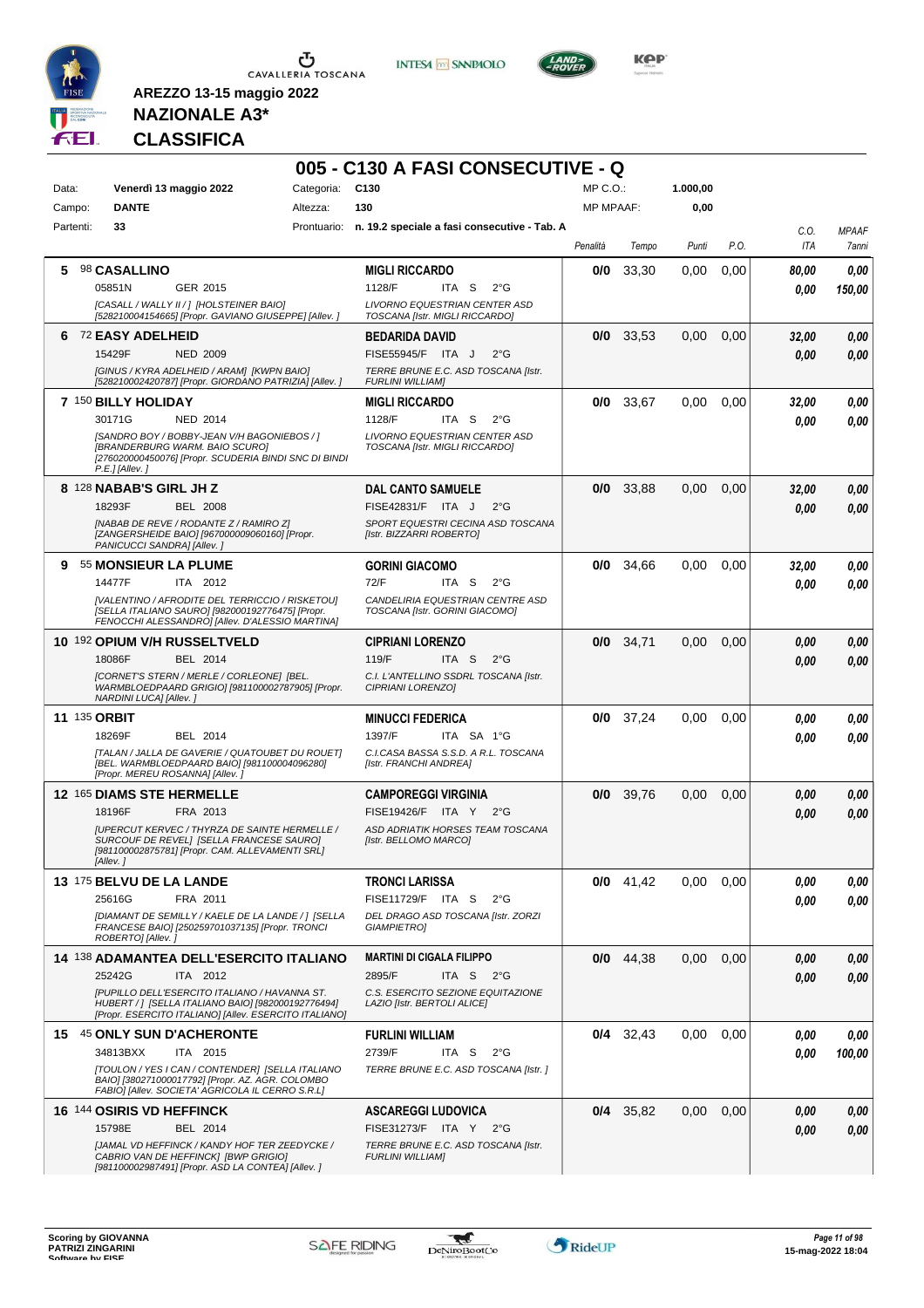

**INTESA M** SANPAOLO

**005 - C130 A FASI CONSECUTIVE - Q**



**Kep** 

### **NAZIONALE A3\* CLASSIFICA**

| Data:     | Venerdì 13 maggio 2022                                                                                                                                                | Categoria: | C <sub>130</sub>                                                                       | MP C.O.:         |          | 1.000,00 |      |              |                       |
|-----------|-----------------------------------------------------------------------------------------------------------------------------------------------------------------------|------------|----------------------------------------------------------------------------------------|------------------|----------|----------|------|--------------|-----------------------|
| Campo:    | <b>DANTE</b>                                                                                                                                                          | Altezza:   | 130                                                                                    | <b>MP MPAAF:</b> |          | 0,00     |      |              |                       |
| Partenti: | 33                                                                                                                                                                    |            | Prontuario: n. 19.2 speciale a fasi consecutive - Tab. A                               | Penalità         | Tempo    | Punti    | P.O. | C.O.<br>ITA  | <b>MPAAF</b><br>7anni |
|           | 17 94 CHICHARITO S<br>04567C<br>GER 2015                                                                                                                              |            | <b>MELCHIONI GINEVRA</b><br>ITA S<br><b>FISE5205/C</b><br>$2^{\circ}$ G                | 0/23             | 58,91    | 0,00     | 0,00 | 0,00<br>0.00 | 0,00<br>0.00          |
|           | [CHRISTIAN / ARIELLE S / ARACON T] [OLDENBURG<br>SAURO] [276020000478951] [Propr. TERRE DI LUNI S.R.L.]<br>[Allev.]                                                   |            | EQUILUNAE SSD A RL LIGURIA [Istr.<br><b>MELCHIONI GINEVRAI</b>                         |                  |          |          |      |              |                       |
|           | 18 632 KIRANDOR                                                                                                                                                       |            | <b>GIORGI LUDOVICA</b>                                                                 | 4                | 57,66    | 0,00     | 0,00 | 0.00         | 0,00                  |
|           | 12992F<br>ITA 2009<br>[KARDENTO BZ / KIRANDA / NIMMERDOR] [SELLA<br>ITALIANO GRIGIO] [941000014307143] [Propr. VITI<br>LUCREZIA] [Allev. ZUZZI TIZIANA]               |            | FISE28165/F ITA Y<br>1°G<br>CI EMPOLESE ASD TOSCANA [Istr.<br><b>ROVERSI RICCARDOI</b> |                  |          |          |      | 0.00         | 0,00                  |
| 19        | 41 TALOUNABAB K Z                                                                                                                                                     |            | <b>BARBINI THOMAS</b>                                                                  | 4                | 57,92    | 0,00     | 0,00 | 0.00         | 0,00                  |
|           | 17476F<br><b>NED 2006</b>                                                                                                                                             |            | FISE55854/F ITA J<br>$1^{\circ}G$                                                      |                  |          |          |      | 0.00         | 0.00                  |
|           | [TALOUBET K / TRENDY LADY / NABAB DE REVE]<br>[ZANGERSHEIDE SAURO] [528210000951449] [Propr.<br>PASQUATO ROBERTO] [Allev. ] VISIONE TOSCANA PIAZZA<br><b>DI SIENA</b> |            | ASD CENTRO IPPICO MEDICEO TOSCANA<br>[Istr. MEUCCI MANUELA]                            |                  |          |          |      |              |                       |
|           | 20 157 OBLESSE M                                                                                                                                                      |            | <b>ARLANDINI TOMMASO</b>                                                               | 4                | 61,48    | 0,00     | 0,00 | 0.00         | 0,00                  |
|           | 16788F<br>BEL 2014<br><b>IBREEMEERSEN ADORADO / BELLE FLEUR / NABAB DE</b>                                                                                            |            | FISE26944/F ITA S<br>1°G<br>TOSCANA EQUITAZIONE ASD TOSCANA                            |                  |          |          |      | 0.00         | 0.00                  |
|           | REVE] [BEL. WARMBLOEDPAARD BAIO]<br>[967000009341252] [Propr. ASS. SPORTIVA<br><b>DILETTANTISTICA CTCI [Allev.]</b>                                                   |            | [Istr. MELI GIORGIO]                                                                   |                  |          |          |      |              |                       |
|           | 21 180 NEMIGU                                                                                                                                                         |            | <b>THOMAS TINA</b>                                                                     |                  | 4 61,51  | 0,00     | 0,00 | 0.00         | 0,00                  |
|           | 18356G<br>ITA 2006<br>[KSAR-SITTE / ARCHITTA / DELFO DE OSSI] [SELLA                                                                                                  |            | 002184/B<br><b>GBR S</b><br>$2^{\circ}G$<br>MAG HORSES SPORTING CLUB ASD LAZIO         |                  |          |          |      | 0.00         | 0.00                  |
|           | ITALIANO BAIO] [972000000567831] [Propr. FODDE<br>FRANCO] [Allev. FODDE MARIO]                                                                                        |            | [Istr.]                                                                                |                  |          |          |      |              |                       |
|           | 22 127 VERSUS DE VIRTON                                                                                                                                               |            | <b>ABAZID MIRIAM</b>                                                                   | 4                | 61,61    | 0.00     | 0.00 | 0,00         | 0,00                  |
|           | 18084F<br>FRA 2009<br><b>IKASHMIR VAN'T SCHUTTERSHOF / NANOU DES</b>                                                                                                  |            | FISE48545/F ITA J<br>$1^{\circ}G$<br>C.I.CASA BASSA S.S.D. A R.L. TOSCANA              |                  |          |          |      | 0.00         | 0,00                  |
|           | HAYETTES / AIGLON ROUGE] [SELLA FRANCESE<br>SAURO] [981100002268293] [Propr. ABAZID MIRIAM]<br>[Allev.]                                                               |            | [Istr. FRANCHI ANDREA]                                                                 |                  |          |          |      |              |                       |
|           | 23 174 LEVI JS                                                                                                                                                        |            | <b>GINANNESCHI LORENZO</b>                                                             | 4                | 63,77    | 0,00     | 0,00 | 0.00         | 0,00                  |
|           | 13714D<br>BEL 2011<br><b>IECHO VAN T SPIEVELD / WELTI / LYS DE DARMEN]</b>                                                                                            |            | ITA S<br>1384/F<br>$2^{\circ}G$<br>C.I.SENESE TOSCANA [Istr. GINANNESCHI               |                  |          |          |      | 0.00         | 0.00                  |
|           | [BWP SAURO] [981100002993972] [Propr. A-TEAM HORSES<br>SR.L.] [Allev.]                                                                                                |            | LORENZO]                                                                               |                  |          |          |      |              |                       |
|           | 24 151 RAINBOW 151                                                                                                                                                    |            | <b>CHIRDEL TESSA NUR</b>                                                               | 4                | 65,04    | 0,00     | 0,00 | 0,00         | 0,00                  |
|           | 14901E<br>GER 2009<br>[RAMIRO'S BUBE / ANGEL ROSE / RAPHAEL]                                                                                                          |            | FISE30962/F ITA J<br>$1^{\circ}G$<br>TOSCANA EQUITAZIONE ASD TOSCANA                   |                  |          |          |      | 0.00         | 0,00                  |
|           | [OLDENBURG BAIO] [380271006030374] [Propr. VALENTINI<br>MATTEO] [Allev. ] VISIONE TOSCANA PIAZZA DI SIENA                                                             |            | [Istr. PITZIANTI CRISTIAN]                                                             |                  |          |          |      |              |                       |
|           | 25 189 DOTTOR JACK                                                                                                                                                    |            | <b>BONOLLO DANIELA</b>                                                                 |                  | 4 65,08  | 0.00     | 0,00 | 0,00         | 0,00                  |
|           | 03086R<br>ITA 2009                                                                                                                                                    |            | 3614/F<br>ITA S<br>1°G                                                                 |                  |          |          |      | 0.00         | 0,00                  |
|           | [VALENTINO / ESPANA / UENO] [SELLA ITALIANO BAIO]<br>[982009106737447] [Propr. BONOLLO DANIELA] [Allev.<br>PARATI FLORA]                                              |            | C.I. VALVASONE UMBRIA [Istr. CANZIANI<br>PICCININI MARINA]                             |                  |          |          |      |              |                       |
|           | <b>26 146 DON DARIUS 6</b>                                                                                                                                            |            | <b>MELCHIONI GINEVRA</b>                                                               | 4                | 66,04    | 0,00     | 0,00 | 0,00         | 0,00                  |
|           | 17436F<br>GER 2015<br>[DIARADO'S BOY / LUKRETIA / SILVIO I] [OLDENBURG                                                                                                |            | <b>FISE5205/C</b><br>ITA S<br>$2^{\circ}$ G<br>EQUILUNAE SSD A RL LIGURIA [Istr.       |                  |          |          |      | 0,00         | 0,00                  |
|           | SAURO] [276020000375766] [Propr. MELCHIONI GINEVRA]<br>[Allev.]                                                                                                       |            | <b>MELCHIONI GINEVRA]</b>                                                              |                  |          |          |      |              |                       |
|           | 27 134 DELIGHT                                                                                                                                                        |            | <b>GORINI GIACOMO</b>                                                                  | 8                | 58,23    | 0,00     | 0,00 | 0.00         | 0,00                  |
|           | 26938M<br>GER 2011<br>[DIRANO / APECHE / ADVOCAT] [HANNOVER BAIO                                                                                                      |            | 72/F<br>ITA S<br>$2^{\circ}G$<br>CANDELIRIA EQUESTRIAN CENTRE ASD                      |                  |          |          |      | 0.00         | 0,00                  |
|           | SCURO] [276020000013891] [Propr. BONACCORSO<br>ORAZIO] [Allev.]                                                                                                       |            | TOSCANA [Istr. GORINI GIACOMO]                                                         |                  |          |          |      |              |                       |
| 28.       | 92 KORRELLINA                                                                                                                                                         |            | <b>MATTEOLI FRANCESCO</b>                                                              |                  | 12 60,14 | 0,00     | 0,00 | 0,00         | 0,00                  |
|           | 09628F<br>ITA 2005<br>[GARWASCH / MAAIKE DU MANOIR D'02 / RAPHAELO]                                                                                                   |            | FISE44907/F ITA Y 1°G<br>C.E.SAN COLOMBANO TOSCANA [Istr.                              |                  |          |          |      | 0.00         | 0,00                  |
|           | [SELLA ITALIANO BAIO] [977121001136386] [Propr.<br>MATTEOLI FRANCESCO] [Allev. PASQUATO ROBERTO]                                                                      |            | PAROLINI MASSIMO]                                                                      |                  |          |          |      |              |                       |

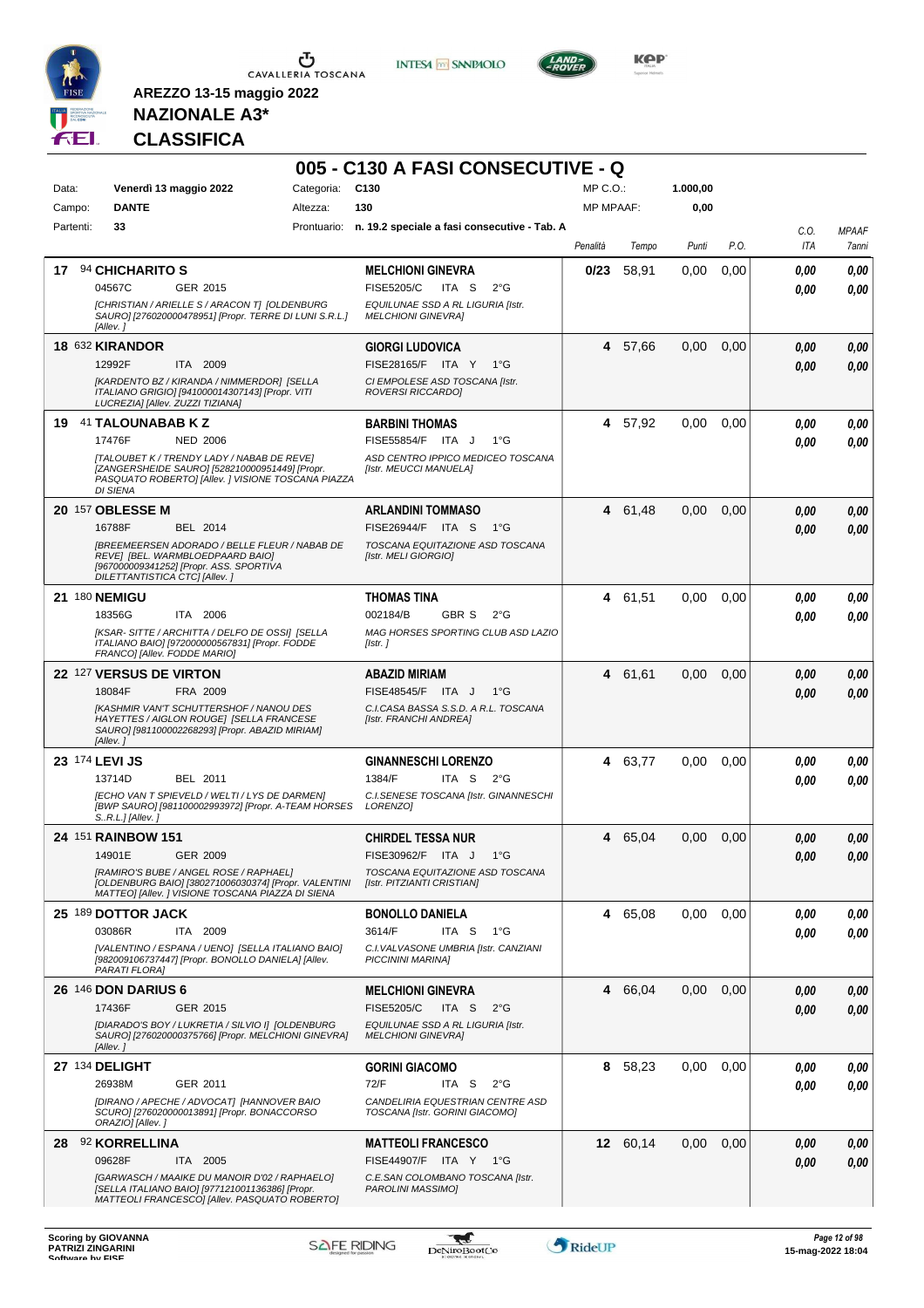

Ⴠ CAVALLERIA TOSCANA





**KPP** 

**600,00**

#### **NAZIONALE A3\* CLASSIFICA**

**AREZZO 13-15 maggio 2022**

|           |                                                                                                                                                                              |            | 005 - C130 A FASI CONSECUTIVE - Q                                    |                  |          |          |      |                    |                       |
|-----------|------------------------------------------------------------------------------------------------------------------------------------------------------------------------------|------------|----------------------------------------------------------------------|------------------|----------|----------|------|--------------------|-----------------------|
| Data:     | Venerdì 13 maggio 2022                                                                                                                                                       | Categoria: | C130                                                                 | MP C. O.         |          | 1.000,00 |      |                    |                       |
| Campo:    | <b>DANTE</b>                                                                                                                                                                 | Altezza:   | 130                                                                  | <b>MP MPAAF:</b> |          | 0.00     |      |                    |                       |
| Partenti: | 33                                                                                                                                                                           |            | Prontuario: n. 19.2 speciale a fasi consecutive - Tab. A             | Penalità         | Tempo    | Punti    | P.O. | C.0.<br><b>ITA</b> | <b>MPAAF</b><br>7anni |
| 29        | 80 COCO L                                                                                                                                                                    |            | <b>BARBINI THOMAS</b>                                                | 12 <sup>12</sup> | 61,89    | 0.00     | 0.00 | 0.00               | 0.00                  |
|           | GER 2009<br>17802F                                                                                                                                                           |            | FISE55854/F<br>ITA J<br>$1^{\circ}$ G                                |                  |          |          |      | 0.00               | 0.00                  |
|           | [CORNET OBOLENSKY / CLASSIC TOUCH / COSINUS]<br>[WESTFALEN BAIO] [276098102697108] [Propr. BARBINI<br>VANESSA] [Allev.]                                                      |            | ASD CENTRO IPPICO MEDICEO TOSCANA<br>[Istr. MEUCCI MANUELA]          |                  |          |          |      |                    |                       |
|           | 30 113 CORONIKI B                                                                                                                                                            |            | <b>CHILLERI CLAUDIA</b>                                              |                  | 13 80,37 | 0,00     | 0.00 | 0.00               | 0.00                  |
|           | 12064F<br><b>NED 2007</b>                                                                                                                                                    |            | $FISE38171/F$ ITA Y<br>$2^{\circ}G$                                  |                  |          |          |      | 0,00               | 0.00                  |
|           | [SYDNEY / SANIKI / AHORN] [KWPN BAIO SCURO]<br>[528210002059116] [Propr. CHILLERI FILIBERTO] [Allev. ]                                                                       |            | CANDELIRIA EQUESTRIAN CENTRE ASD<br>TOSCANA [Istr. GORINI GIACOMO]   |                  |          |          |      |                    |                       |
|           | 31 110 CONTHAQUINO                                                                                                                                                           |            | <b>PATRIARCHI GIOELE</b>                                             |                  | 22 85,77 | 0.00     | 0.00 | 0.00               | 0,00                  |
|           | GER 2010<br>21351A                                                                                                                                                           |            | FISE39012/F<br>ITA J<br>$2^{\circ}G$                                 |                  |          |          |      | 0.00               | 0.00                  |
|           | [CONTHARGOS / QUIDOXA / QUICK STAR] [OLDENBURG<br>SAURO] [276020000011125] [Propr. MF HORSE SPORT<br>SRL] [Allev.]                                                           |            | CLUB IPPICO IL CAVALIERE ASD TOSCANA<br>[Istr. FANTOZZI MATTEO]      |                  |          |          |      |                    |                       |
|           | 147 COOKSTOWN QUIDAM                                                                                                                                                         |            | <b>NERI DUCCIO</b>                                                   | Elim.            | 0,00     | 0,00     | 0.00 | 0.00               | 0.00                  |
|           | IRL 2014<br>16292F                                                                                                                                                           |            | 5034/F<br>ITA S<br>$2^{\circ}$ G                                     |                  |          |          |      | 0.00               | 0.00                  |
|           | [QUIDAM JUNIOR I / PRINCESS AVA / CLOVER ECHO]<br>[IRISH HORSE BAIO] [372141405851886] [Propr. NERI<br>DUCCIO] [Allev.]                                                      |            | C.I. TERRE DI SIENA ASD TOSCANA [Istr.<br>SALVINI BARBARA]           |                  |          |          |      |                    |                       |
|           | 122 BAEDEK                                                                                                                                                                   |            | <b>CONTE FEDERICA</b>                                                | Rit.             | 0.00     | 0.00     | 0.00 | 0.00               | 0.00                  |
|           | 15991F<br>ITA 2014                                                                                                                                                           |            | FISE34361/F ITA Y<br>$1^{\circ}G$                                    |                  |          |          |      | 0.00               | 0.00                  |
|           | <b>IBAEDEKER / TANGA DEL TERRICCIO / TENOR DE LA</b><br>COUR] [SELLA ITALIANO BAIO] [982000192780971] [Propr.<br>DE FILIPPO LUISAI [Allev. ALLEVAMENTO GRANCHI<br>FRANCESCO1 |            | TERRE ROSSE EQUITAZIONE SSD A RL<br>TOSCANA [Istr. PAFFETTI MICHELE] |                  |          |          |      |                    |                       |

Collegio Giudicante Presidente LUCIANO CANTINI MARIA CRISTINA ANGELINI BUITONI ROBERTA CAPOLONGO ALBERTO CHIAPPA MARCO CORTINOVIS<br>MARTINA FATTACCIU CRISTIANA GUIDI GIAN DOMENICO MARIANO SILVIA GIOVANNA MARIA MATHIS GLADYS

#### **006 - C125 A FASI CONSECUTIVE**  $MDCO$ :

| Data:        |                | Venerdì 13 maggio 2022                                                                                                                                                                     | Categoria:  | C <sub>125</sub>                                               | MP C. O.         |       | 600,00 |      |            |              |
|--------------|----------------|--------------------------------------------------------------------------------------------------------------------------------------------------------------------------------------------|-------------|----------------------------------------------------------------|------------------|-------|--------|------|------------|--------------|
|              | Campo:         | <b>DANTE</b>                                                                                                                                                                               | Altezza:    | 125                                                            | <b>MP MPAAF:</b> |       | 0.00   |      |            |              |
|              | Partenti:      | 30                                                                                                                                                                                         | Prontuario: | n. 19.2 speciale a fasi consecutive - Tab. A                   |                  |       |        |      | C.O.       | <b>MPAAF</b> |
|              |                |                                                                                                                                                                                            |             |                                                                | Penalità         | Tempo | Punti  | P.O. | <b>ITA</b> | <b>7anni</b> |
|              |                | 77 MY CHANCE                                                                                                                                                                               |             | <b>VALACCHI STELLA</b>                                         | 0/0              | 30,46 | 0,00   | 0,00 | 90.00      | 0.00         |
|              |                | 16379F<br>ITA 2015                                                                                                                                                                         |             | FISE52092/F<br>ITA J<br>$1^{\circ}$ G                          |                  |       |        |      | 150.00     | 0.00         |
|              |                | [DIACONTINUS / CHANCE / COLLIN L] [SELLA ITALIANO<br>GRIGIO] [380271000017229] [Propr. VALACCHI<br>FERRUCCIO] [Allev. EQUINE BREEDER DI GIOVANNI<br>LUIGII VISIONE TOSCANA PIAZZA DI SIENA |             | C.I.CASA BASSA S.S.D. A R.L. TOSCANA<br>[Istr. FRANCHI ANDREA] |                  |       |        |      |            |              |
| $\mathbf{2}$ | 90 <b>BALI</b> |                                                                                                                                                                                            |             | <b>ROSSI MIA</b>                                               | 0/0              | 32,38 | 0,00   | 0,00 | 64.80      | 0.00         |
|              |                | GER 2011<br>18108F                                                                                                                                                                         |             | $1^{\circ}G$<br><b>FISE46576/F</b><br>ITA J                    |                  |       |        |      | 0,00       | 0.00         |
|              |                | [BALOUS BELLINI / PIA / PONTIFEX] [WESTFALEN BAIO]<br>[276020000203066] [Propr. ROSSI MIA] [Allev. ]                                                                                       |             | JUMPING MONTALGETO ASD TOSCANA<br>[Istr. FRANCHINI MAURO]      |                  |       |        |      |            |              |
|              |                | <b>73 VALAVIE MARION</b>                                                                                                                                                                   |             | <b>VOLPI MARGHERITA</b>                                        | 0/0              | 34,13 | 0,00   | 0,00 | 54.00      | 0.00         |
|              |                | 18299F<br>FRA 2009                                                                                                                                                                         |             | FISE55676/F ITA J<br>$1^{\circ}G$                              |                  |       |        |      | 0,00       | 0.00         |
|              |                | <b>IVALAVIE MARION / GRILLOTTE DU BERNOU / PRINCE</b><br>IG'OR] [SELLA FRANCESE BAIO] [250259803534681]<br>[Propr. VENTUROTTI GAYA] [Allev. ] VISIONE TOSCANA<br>PIAZZA DI SIENA           |             | CAMPALTO S.S.D. TOSCANA [Istr.<br><b>ALTEMURA ANTONIOI</b>     |                  |       |        |      |            |              |
|              |                | 88 FUNNY BOY                                                                                                                                                                               |             | <b>AMBROSINI ELEONORA</b>                                      | 0/0              | 35,15 | 0,00   | 0,00 | 43,20      | 0.00         |
|              |                | 33284BXX<br>NED 2010                                                                                                                                                                       |             | FISE16346/C ITA J<br>$1^{\circ}G$                              |                  |       |        |      | 0.00       | 0.00         |
|              |                | [VLEUT / CARTINA Z / CARTHAGO] [KWPN MORELLO]<br>[528210002541610] [Propr. FT EQUESTRIAN S.R.L.] [Allev.]<br>VISIONE TOSCANA PIAZZA DI SIENA                                               |             | CI EMPOLESE ASD TOSCANA [Istr.<br><b>ROVERSI RICCARDOI</b>     |                  |       |        |      |            |              |
|              |                | 5 156 VIVA LA ELKE                                                                                                                                                                         |             | <b>GALLESI TESSA</b>                                           | 0/0              | 35.73 | 0.00   | 0.00 | 36.00      | 0,00         |
|              |                | 18140F<br>GER 2015                                                                                                                                                                         |             | <b>FISE27910/F</b><br>ITA Y<br>$1^{\circ}G$                    |                  |       |        |      | 0,00       | 0.00         |
|              |                | [VIVANT / A CHEEKY BEE / CACHAS] [HOLSTEINER BAIO]<br>[276020000417849] [Propr. GALLESI TESSA] [Allev. ]                                                                                   |             | SPORT EQUESTRI CECINA ASD TOSCANA<br>[Istr. BIZZARRI ROBERTO]  |                  |       |        |      |            |              |

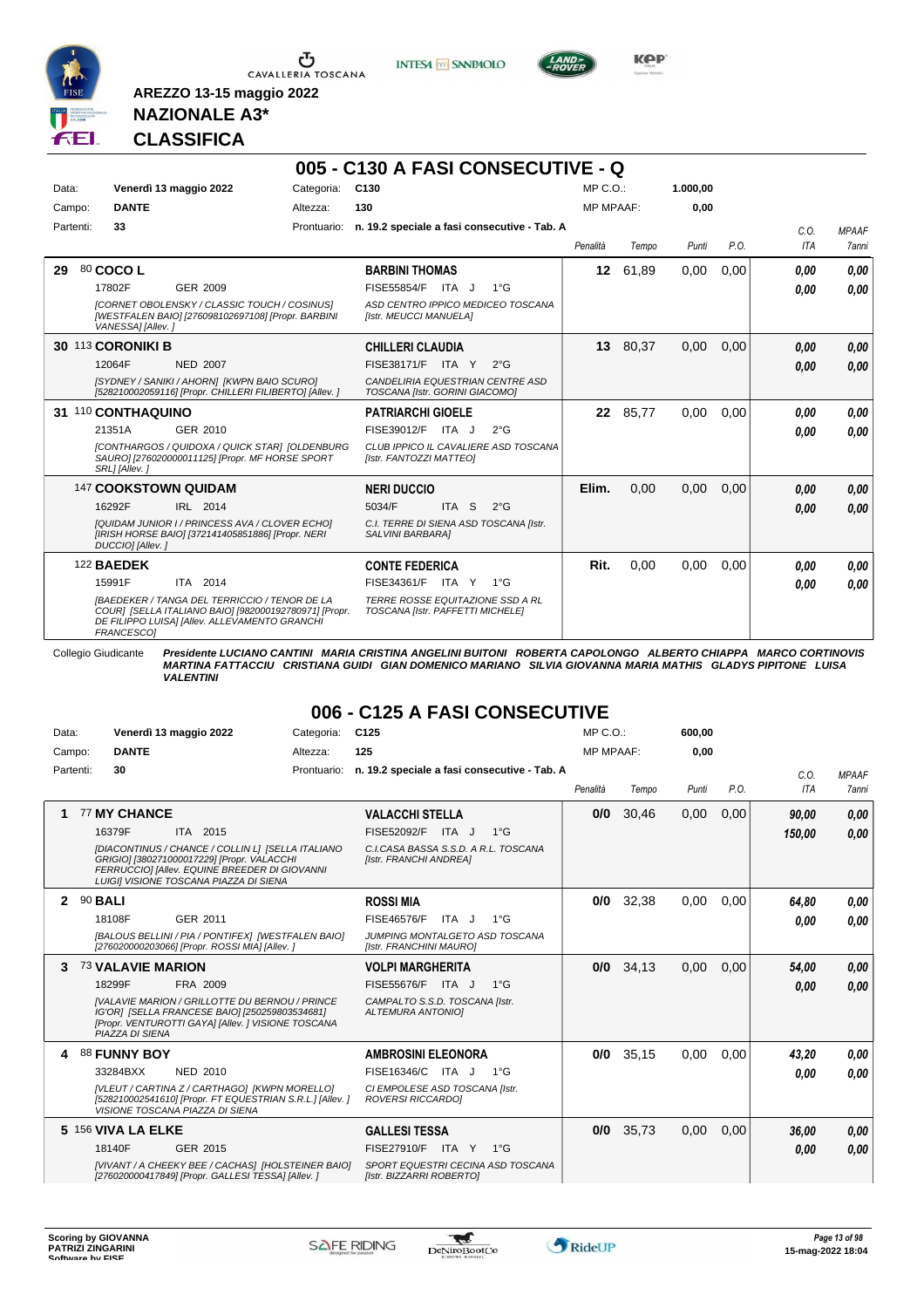

**INTESA M** SANPAOLO



**KOP** 

## **NAZIONALE A3\* CLASSIFICA**

|                     |                                                                                                                                                                                        |            | 006 - C125 A FASI CONSECUTIVE                                    |                  |             |        |      |       |              |
|---------------------|----------------------------------------------------------------------------------------------------------------------------------------------------------------------------------------|------------|------------------------------------------------------------------|------------------|-------------|--------|------|-------|--------------|
| Data:               | Venerdì 13 maggio 2022                                                                                                                                                                 | Categoria: | C <sub>125</sub>                                                 | $MP C. O.$ :     |             | 600,00 |      |       |              |
| Campo:              | <b>DANTE</b>                                                                                                                                                                           | Altezza:   | 125                                                              | <b>MP MPAAF:</b> |             | 0,00   |      |       |              |
| Partenti:           | 30                                                                                                                                                                                     |            | Prontuario: n. 19.2 speciale a fasi consecutive - Tab. A         |                  |             |        |      | C.O.  | <b>MPAAF</b> |
|                     |                                                                                                                                                                                        |            |                                                                  | Penalità         | Tempo       | Punti  | P.O. | ITA   | 7anni        |
|                     | 6 123 AIDA LEVA Z                                                                                                                                                                      |            | <b>ROSSETTI COSTANZA</b>                                         | 0/0              | 35.86       | 0,00   | 0,00 | 14,40 | 0,00         |
|                     | 30436K<br>BEL 2013                                                                                                                                                                     |            | FISE34216/F ITA S<br>1°G                                         |                  |             |        |      | 0.00  | 0.00         |
|                     | [X / X / ] [ZANGERSHEIDE APPALOOSA NERO] [] [Propr. ]<br>[Allev.]                                                                                                                      |            | CLUB IPPICO IL CAVALIERE ASD TOSCANA<br>[Istr. COSIMI LEANDRA]   |                  |             |        |      |       |              |
|                     | 7 100 PASCHA VAN HET BAKKERSHOF D'16                                                                                                                                                   |            | <b>ROMEO VERONICA</b>                                            | 0/0              | 36,15       | 0,00   | 0,00 | 14,40 | 0,00         |
|                     | 18126F<br>BEL 2015                                                                                                                                                                     |            | FISE15089/C ITA J<br>$1^{\circ}G$                                |                  |             |        |      | 0.00  | 0.00         |
|                     | [CORYDON VAN T&L / GERONE / SPARTACUS] [BEL.<br>WARMBLOEDPAARD BAIO] [981100002968907] [Propr.<br>MARCIASINI PATRIZIA] [Allev.]                                                        |            | DEL DRAGO ASD TOSCANA [Istr. ZORZI<br><b>GIAMPIETRO]</b>         |                  |             |        |      |       |              |
|                     | 8 130 GHIANDAIA                                                                                                                                                                        |            | PERUGINO NICCOLO'                                                |                  | $0/4$ 31,48 | 0,00   | 0,00 | 14,40 | 0,00         |
|                     | 15298F<br>ITA 2013                                                                                                                                                                     |            | FISE37049/F ITA J<br>$1^{\circ}G$                                |                  |             |        |      | 90,00 | 0.00         |
|                     | [CAN CAN DEL TERRICCIO / ZINGONIA / DISCO D'OR]<br>[SELLA ITALIANO BAIO] [982000192776458] [Propr.<br>BICOCCHI GIUSEPPE] [Allev. BICOCCHI GIUSEPPE]<br>VISIONE TOSCANA PIAZZA DI SIENA |            | A.I.DUNIA RANCH TOSCANA [Istr. GIUNTI<br><b>MARIO]</b>           |                  |             |        |      |       |              |
|                     | 9 17 CASTELLO 187                                                                                                                                                                      |            | <b>FOLONARI FIAMMETTA</b>                                        |                  | $0/4$ 31,75 | 0,00   | 0,00 | 14,40 | 0,00         |
|                     | 14392F<br><b>GER 2006</b>                                                                                                                                                              |            | FISE30279/F ITA Y 1°G                                            |                  |             |        |      | 0.00  | 0.00         |
|                     | [CASSINI I / EVA II / LANCER II] [HOLSTEINER GRIGIO]<br>[380271001024465] [Propr. SCARPELLI MASSIMO] [Allev.]                                                                          |            | TOSCANA EQUITAZIONE ASD TOSCANA<br>[Istr. PITZIANTI CRISTIAN]    |                  |             |        |      |       |              |
|                     | 10 153 CHANEL DE TUS                                                                                                                                                                   |            | <b>VIOLA ELISA</b>                                               |                  | $0/4$ 31,83 | 0,00   | 0,00 | 0.00  | 0,00         |
|                     | 16278F<br>FRA 2012                                                                                                                                                                     |            | FISE30560/F<br>ITA J<br>$1^{\circ}G$                             |                  |             |        |      | 0.00  | 0.00         |
|                     | [CONTROE / DIANE DE TALMONT / PAMPHILE] [SELLA<br>FRANCESE BAIO] [250259806038383] [Propr. FERNANDEZ<br>ELENA] [Allev. ] VISIONE TOSCANA PIAZZA DI SIENA                               |            | DEL DRAGO ASD TOSCANA [Istr. ZORZI<br><b>GIAMPIETRO]</b>         |                  |             |        |      |       |              |
| <b>11 143 OITUE</b> |                                                                                                                                                                                        |            | <b>PEPI GINEVRA</b>                                              | 0/4              | 33,39       | 0,00   | 0,00 | 0,00  | 0,00         |
|                     | 11427F<br>ITA 2007                                                                                                                                                                     |            | FISE31544/F ITA S<br>1°G                                         |                  |             |        |      | 0.00  | 0.00         |
|                     | [AVENIR / FATA GAMMA / RHEINGOLD DE LUYNE] [SELLA<br>ITALIANO BAIO] [985000380500713] [Propr. BARANI<br>CLAUDIA] [Allev. SEDDA RICCARDO]                                               |            | C.I.CASA BASSA S.S.D. A R.L. TOSCANA<br>[Istr. FRANCHI ANDREA]   |                  |             |        |      |       |              |
|                     | 12 61 BLICKFANG                                                                                                                                                                        |            | <b>FARINA FABIO</b>                                              | 0/4              | 34,25       | 0,00   | 0,00 | 0.00  | 0,00         |
|                     | 15365F<br>GER 2010                                                                                                                                                                     |            | 2921/F<br>ITA S<br>$1^{\circ}G$                                  |                  |             |        |      | 0.00  | 0.00         |
|                     | [CAMAX L / PETITE NOIRE R / PILOT] [WESTFALEN<br>GRIGIO] [276020000102308] [Propr. DRAGONI MAURIZIA E<br>FIGLI SOC. SEMP.] [Allev.]                                                    |            | SPORT EQUESTRI CECINA ASD TOSCANA<br>[Istr. BIZZARRI ROBERTO]    |                  |             |        |      |       |              |
|                     | 13 79 CURLIDA JK HORSETRUCHS Z                                                                                                                                                         |            | <b>TREZZANI TOMMASO</b>                                          |                  | 0/4 34.46   | 0,00   | 0,00 | 0,00  | 0,00         |
|                     | 04781C<br><b>NED 2010</b>                                                                                                                                                              |            | FISE17446/C ITA J<br>$1^{\circ}G$                                |                  |             |        |      | 0,00  | 0.00         |
|                     | <b>ICASCON JK HORSETRUCKS Z / ALLETTA V / BENTLEY</b><br>LH] [ZANGERSHEIDE BAIO] [528210002504810] [Propr.<br>TREZZANI LUCA] [Allev. ] VISIONE TOSCANA PIAZZA DI<br>SIENA              |            | CI EMPOLESE ASD TOSCANA [Istr. BIANCHI<br>ALESSIO]               |                  |             |        |      |       |              |
|                     | <b>14 132 CARRICK 17</b>                                                                                                                                                               |            | <b>SCARPELLI AMELIE</b>                                          |                  | $0/4$ 36,98 | 0,00   | 0,00 | 0,00  | 0,00         |
|                     | 16284F<br>GER 2009                                                                                                                                                                     |            | FISE30333/F ITA Y<br>1°G                                         |                  |             |        |      | 0,00  | 0,00         |
|                     | [CALATO / MONTANA V / CONTENDER] [HOLSTEINER<br>GRIGIO] [380271006072154] [Propr. UP TO FIFTY DI<br>NATHALIE BELLINE E C. SAS] [Allev. UP TO FIFTY DI<br>NATHALIE BELLINE E C. SAS]    |            | TOSCANA EQUITAZIONE ASD TOSCANA<br>[Istr. PITZIANTI CRISTIAN]    |                  |             |        |      |       |              |
|                     | 15 168 CODETIA VDL                                                                                                                                                                     |            | <b>DEBOLINI PIETRO</b>                                           |                  | $0/4$ 37,75 | 0,00   | 0,00 | 0.00  | 0,00         |
|                     | 18435F<br><b>NED 2007</b>                                                                                                                                                              |            | FISE51484/F ITA C 1°G                                            |                  |             |        |      | 0.00  | 0,00         |
|                     | [HOLD UP PREMIER / GODETIA / JASPER] [KWPN BAIO]<br>[528210002075452] [Propr. C.I.T. S.S.D. A R.L.] [Allev. ]                                                                          |            | EQUESTRIAN CLUB FIRENZE SSD A RL<br>TOSCANA [Istr. BARONI KATIA] |                  |             |        |      |       |              |
|                     | 16 116 JACARE FN STABLES                                                                                                                                                               |            | <b>GIANNETTI ALICE</b>                                           |                  | $0/4$ 41,60 | 0,00   | 0,00 | 0.00  | 0,00         |
|                     | 12734D<br>BEL 2009                                                                                                                                                                     |            | FISE37803/F ITA J<br>$1^{\circ}G$                                |                  |             |        |      | 0.00  | 0.00         |
|                     | [CANADIAN RIVER / EVITA VAN SCHRAEVENACKER /<br>EXPLOIT DE ROULARD] [BWP GRIGIO]<br>[981100002229030] [Propr. LA SELLA S.R.L.] [Allev. ]                                               |            | CI EMPOLESE ASD TOSCANA [Istr. BIANCHI<br>ALESSIO]               |                  |             |        |      |       |              |
|                     | 17 167 NARCO DE SEPTON                                                                                                                                                                 |            | <b>CIPRIANI GINEVRA</b>                                          |                  | $0/4$ 44,09 | 0,00   | 0,00 | 0,00  | 0,00         |
|                     | 26874M<br>BEL 2013                                                                                                                                                                     |            | FISE17631/F ITA S<br>1°G                                         |                  |             |        |      | 0.00  | 0,00         |
|                     | <b>IELVIS TER PUTTE / ULTIKA DE SEPTON /</b><br>HEARTBREAKER] [BWP SAURO] [967000009626459]<br>[Propr. BONNARD CALVIGNANELLO DIANE ANGELIQUE]<br>[Allev.]                              |            | C.I. L'ANTELLINO SSDRL TOSCANA [Istr.<br>CIPRIANI LORENZO]       |                  |             |        |      |       |              |
|                     |                                                                                                                                                                                        |            |                                                                  |                  |             |        |      |       |              |

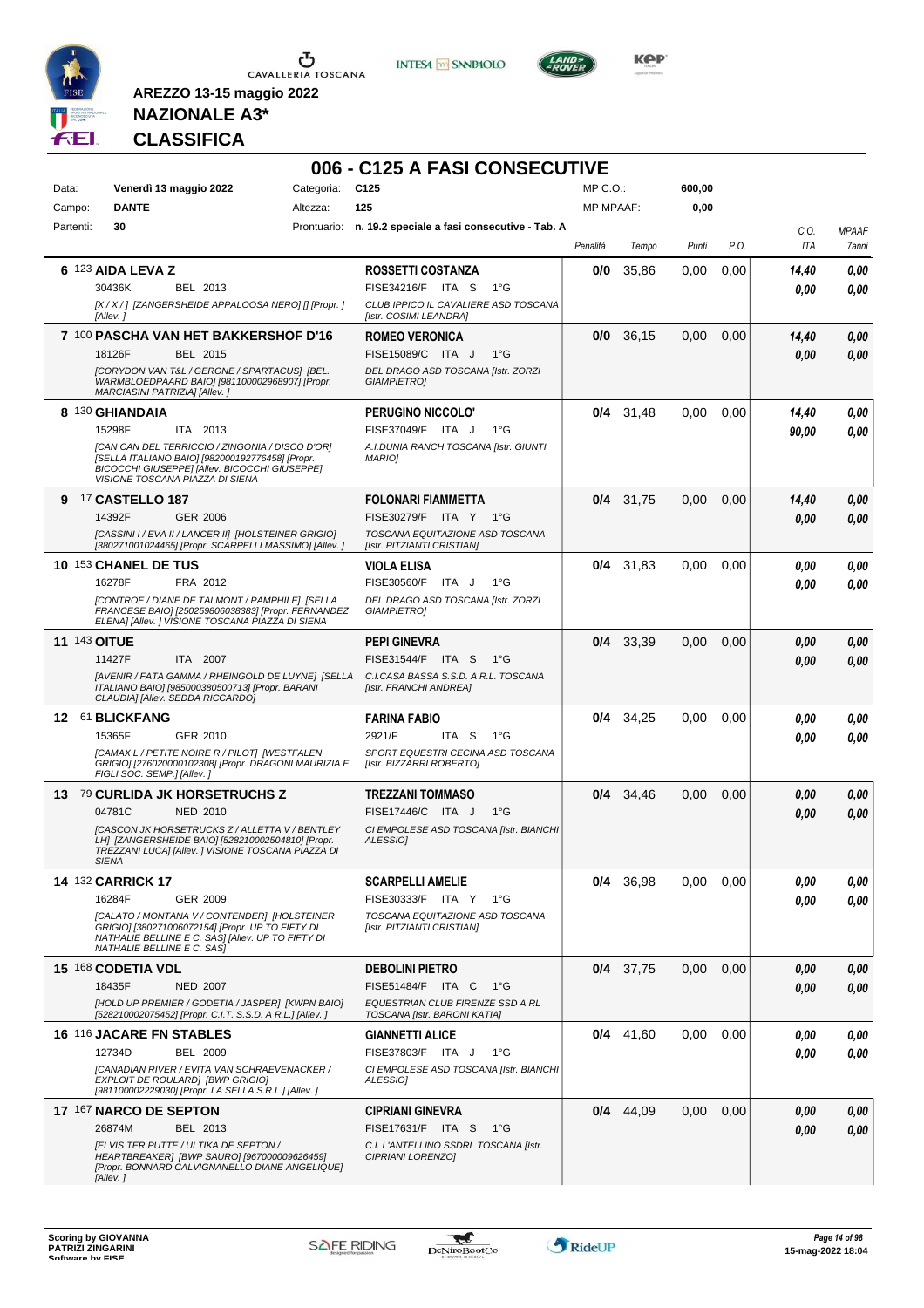

**INTESA** M SANPAOLO

**006 - C125 A FASI CONSECUTIVE**



**KOP** 

### **NAZIONALE A3\* CLASSIFICA**

| Data:     | Venerdì 13 maggio 2022             |                                                                                                                                                            | Categoria: | C <sub>125</sub>                                                        | MP C.O.:         |          | 600,00 |      |                    |                       |
|-----------|------------------------------------|------------------------------------------------------------------------------------------------------------------------------------------------------------|------------|-------------------------------------------------------------------------|------------------|----------|--------|------|--------------------|-----------------------|
| Campo:    | <b>DANTE</b>                       |                                                                                                                                                            | Altezza:   | 125                                                                     | <b>MP MPAAF:</b> |          | 0,00   |      |                    |                       |
| Partenti: | 30                                 |                                                                                                                                                            |            | Prontuario: n. 19.2 speciale a fasi consecutive - Tab. A                | Penalità         | Tempo    | Punti  | P.O. | C.O.<br><b>ITA</b> | <b>MPAAF</b><br>7anni |
|           |                                    |                                                                                                                                                            |            |                                                                         |                  |          |        |      |                    |                       |
| 18        | <b>48 VERSAILLES Z</b>             |                                                                                                                                                            |            | <b>ABAZID MIRIAM</b>                                                    | 0/8              | 31,34    | 0,00   | 0,00 | 0,00               | 0.00                  |
|           | 22459G                             | <b>NED 2009</b>                                                                                                                                            |            | FISE48545/F ITA J<br>$1^{\circ}G$                                       |                  |          |        |      | 0.00               | 0.00                  |
|           | VISIONE TOSCANA PIAZZA DI SIENA    | [VIETTORIO / VEGAS / COMMICS] [ZANGERSHEIDE<br>GRIGIO] [528210002475124] [Propr. LISI MAURO] [Allev. ]                                                     |            | C.I.CASA BASSA S.S.D. A R.L. TOSCANA<br>[Istr. FRANCHI ANDREA]          |                  |          |        |      |                    |                       |
|           | 19 84 DIVALIEN Z                   |                                                                                                                                                            |            | <b>PEDINI GABRIELE</b>                                                  |                  | 4 59,49  | 0,00   | 0,00 | 0,00               | 0,00                  |
|           | 16211F                             | <b>NED 2013</b>                                                                                                                                            |            | <b>FISE49428/F ITA Y</b><br>$1^{\circ}G$                                |                  |          |        |      | 0.00               | 0.00                  |
|           |                                    | <b>IDAKAR TN / NENDELIEN / WELLINGTONI</b><br>[ZANGERSHEIDE BAIO] [528210002871368] [Propr.<br><b>MEUCCI MANUELA CHRISTINAI [Allev. ]</b>                  |            | ASD CENTRO IPPICO MEDICEO TOSCANA<br>[Istr. MEUCCI MANUELA]             |                  |          |        |      |                    |                       |
|           | <b>20 78 EL NINO</b>               |                                                                                                                                                            |            | <b>GIOVANELLI BARILARI GINEVRA</b>                                      |                  | 4 61,67  | 0,00   | 0,00 | 0,00               | 0,00                  |
|           | 17059F                             | FRA 2006                                                                                                                                                   |            | FISE51881/F ITA J<br>1°G                                                |                  |          |        |      | 0.00               | 0.00                  |
|           | PIAZZA DI SIENA                    | [EL BUNDY / APHRODITE / A JUNGLE PRINCE]<br>[HANNOVER BAIO] [250259700117763] [Propr. GIVANELLI<br>BARILARI ENRICO JACOPO] [Allev. ] VISIONE TOSCANA       |            | C.I.CASA BASSA S.S.D. A R.L. TOSCANA<br>[Istr. FRANCHI ANDREA]          |                  |          |        |      |                    |                       |
|           | 21 115 BELLA BELLINI               |                                                                                                                                                            |            | <b>BETTAZZI GIULIA</b>                                                  |                  | 4 62,68  | 0,00   | 0,00 | 0,00               | 0,00                  |
|           | 16224F                             | GER 2010                                                                                                                                                   |            | FISE37821/F ITA J<br>$1^{\circ}G$                                       |                  |          |        |      | 0.00               | 0.00                  |
|           |                                    | [BALOUS BELLINI / LILLI MARLEEN / LIBERTY M]<br>[WESTFALEN BAIO] [276020000110081] [Propr. BETTAZZI<br>GIULIA] [Allev. ] VISIONE TOSCANA PIAZZA DI SIENA   |            | C.I.CASA BASSA S.S.D. A R.L. TOSCANA<br>[Istr. FRANCHI ANDREA]          |                  |          |        |      |                    |                       |
|           | 22 254 SLIGO LANDACCO              |                                                                                                                                                            |            | <b>MATTEUCCI MARCO</b>                                                  |                  | 4 63,24  | 0,00   | 0,00 | 0.00               | 0,00                  |
|           | 46658B                             | IRL 2010                                                                                                                                                   |            | FISE43978/F ITA Y<br>1°G                                                |                  |          |        |      | 0.00               | 0.00                  |
|           | [Allev.]                           | [CHACCO BLUE / LANDGRAEFIN / 1 [IRISH SPORT<br>HORSE BAIO] [372141404753876] [Propr. GIERREGI SAS]                                                         |            | SIENA RIDING CLUB 2 JUMPING TEAM ASD<br>TOSCANA [Istr. MATTEUCCI MAURO] |                  |          |        |      |                    |                       |
| 23        | 89 WHALISCO K Z                    |                                                                                                                                                            |            | <b>TORSELLINI GIULIA</b>                                                |                  | 4 65,35  | 0,00   | 0,00 | 0,00               | 0,00                  |
|           | 042601                             | <b>NED 2009</b>                                                                                                                                            |            | FISE47329/F ITA J<br>$1^{\circ}G$                                       |                  |          |        |      | 0.00               | 0.00                  |
|           | VISIONE TOSCANA PIAZZA DI SIENA    | <b>IWHAT A KASHMIR K / JALISCA HOUTHEEM Z / JALISCO</b><br>B] [ZANGERSHEIDE BAIO] [528219001014651] [Propr.<br>LUDOVICO TRANCHINO ALESSIA ANGELA] [Allev.] |            | C.I.CASA BASSA S.S.D. A R.L. TOSCANA<br>[Istr. FRANCHI ANDREA]          |                  |          |        |      |                    |                       |
|           | 24 81 NAVARO VAN DE VROMBAUTSHOEVE |                                                                                                                                                            |            | <b>MARVASO GIULIA</b>                                                   |                  | 4 66,14  | 0,00   | 0.00 | 0,00               | 0,00                  |
|           | 30385K                             | BEL 2013                                                                                                                                                   |            | FISE51202/F ITA C<br>1°G                                                |                  |          |        |      | 0,00               | 0.00                  |
|           |                                    | $[X/X$ / ] [BWP BAIO] [] [Propr. ] [Allev. ]                                                                                                               |            | A.I.DUNIA RANCH TOSCANA [Istr. GIUNTI<br><b>MARIO]</b>                  |                  |          |        |      |                    |                       |
|           | 25 74 VILLAGANA ARAGON             |                                                                                                                                                            |            | <b>RAFFAELLI GIULIO</b>                                                 |                  | 8 61,33  | 0,00   | 0,00 | 0,00               | 0,00                  |
|           | 12107E                             | <b>GER 2008</b>                                                                                                                                            |            | FISE55382/F ITA Y<br>1°G                                                |                  |          |        |      | 0,00               | 0,00                  |
|           |                                    | [CANTURO / RENATUS Z / RAMIRO] [HANNOVER BAIO]                                                                                                             |            | C.I. L'ANTELLINO SSDRL TOSCANA [Istr.                                   |                  |          |        |      |                    |                       |
|           | 26 102 EMERSON                     | [000011033003680] [Propr. RAFFAELLI GIULIO] [Allev. ]                                                                                                      |            | CIPRIANI LORENZOI                                                       | 8                |          | 0,00   | 0,00 |                    |                       |
|           | 16620F                             |                                                                                                                                                            |            | <b>LEONARDO ISABELLA</b><br>FISE42401/F ITA Y 1°G                       |                  | 62,88    |        |      | 0,00               | 0,00                  |
|           |                                    | <b>NED 2009</b><br>[TANGELO VAN DE ZUUTHOEVE / NYBALIA / HATTRICK]                                                                                         |            | NADIR ASD TOSCANA [Istr. MUSACCHIA                                      |                  |          |        |      | 0.00               | 0,00                  |
|           | [Allev.]                           | [KWPN BAIO] [528210002429313] [Propr. A.S.D. NADIR]                                                                                                        |            | STEFANIA]                                                               |                  |          |        |      |                    |                       |
| 27        | 56 LIBELLE VAN 'T BOSVELD          |                                                                                                                                                            |            | <b>MINUCCI FEDERICA</b>                                                 |                  | 8 75,08  | 0,00   | 0,00 | 0,00               | 0,00                  |
|           | 17810F                             | BEL 2011                                                                                                                                                   |            | 1397/F<br>ITA SA 1°G                                                    |                  |          |        |      | 0,00               | 0,00                  |
|           | MEREU ROSANNA] [Allev. ]           | <b>IEDJAZ VAN 'T MERELSNEST / FEIRA DE SANTANA</b><br>RHAMDIAHOEVE / QUERLYBET HERO] [BEL.<br>WARMBLOEDPAARD BAIO] [981100002766915] [Propr.               |            | C.I.CASA BASSA S.S.D. A R.L. TOSCANA<br>[Istr. FRANCHI ANDREA]          |                  |          |        |      |                    |                       |
|           | 28 109 ITSIE BITSIE AC             |                                                                                                                                                            |            | <b>BOSCHI ADELE VIOLANTE</b>                                            |                  | 9 76,37  | 0.00   | 0.00 | 0,00               | 0,00                  |
|           | 18284F                             | NED 2013                                                                                                                                                   |            | FISE39077/F ITA J<br>1°G                                                |                  |          |        |      | 0.00               | 0.00                  |
|           | ADELANTE S.R.L.S.] [Allev.]        | [-/-/-] [OLDENBURG BAIO] [528210004424328] [Propr.                                                                                                         |            | C.I.CASA BASSA S.S.D. A R.L. TOSCANA<br>[Istr. FRANCHI ANDREA]          |                  |          |        |      |                    |                       |
|           | <b>29 117 LERUSA Z</b>             |                                                                                                                                                            |            | <b>INNOCENTI GUIDO</b>                                                  |                  | 12 59,54 | 0,00   | 0,00 | 0,00               | 0,00                  |
|           | 13726F                             | <b>NED 2011</b>                                                                                                                                            |            | FISE37730/F ITA J<br>1°G                                                |                  |          |        |      | 0,00               | 0,00                  |
|           | [Allev.]                           | [LAMM DE FETAN / ZERUSA / OKLUND] [ZANGERSHEIDE<br>BAIO] [528210002594721] [Propr. BOSSHER DOREEN]                                                         |            | C.I.CASA BASSA S.S.D. A R.L. TOSCANA<br>[Istr. FRANCHI ANDREA]          |                  |          |        |      |                    |                       |

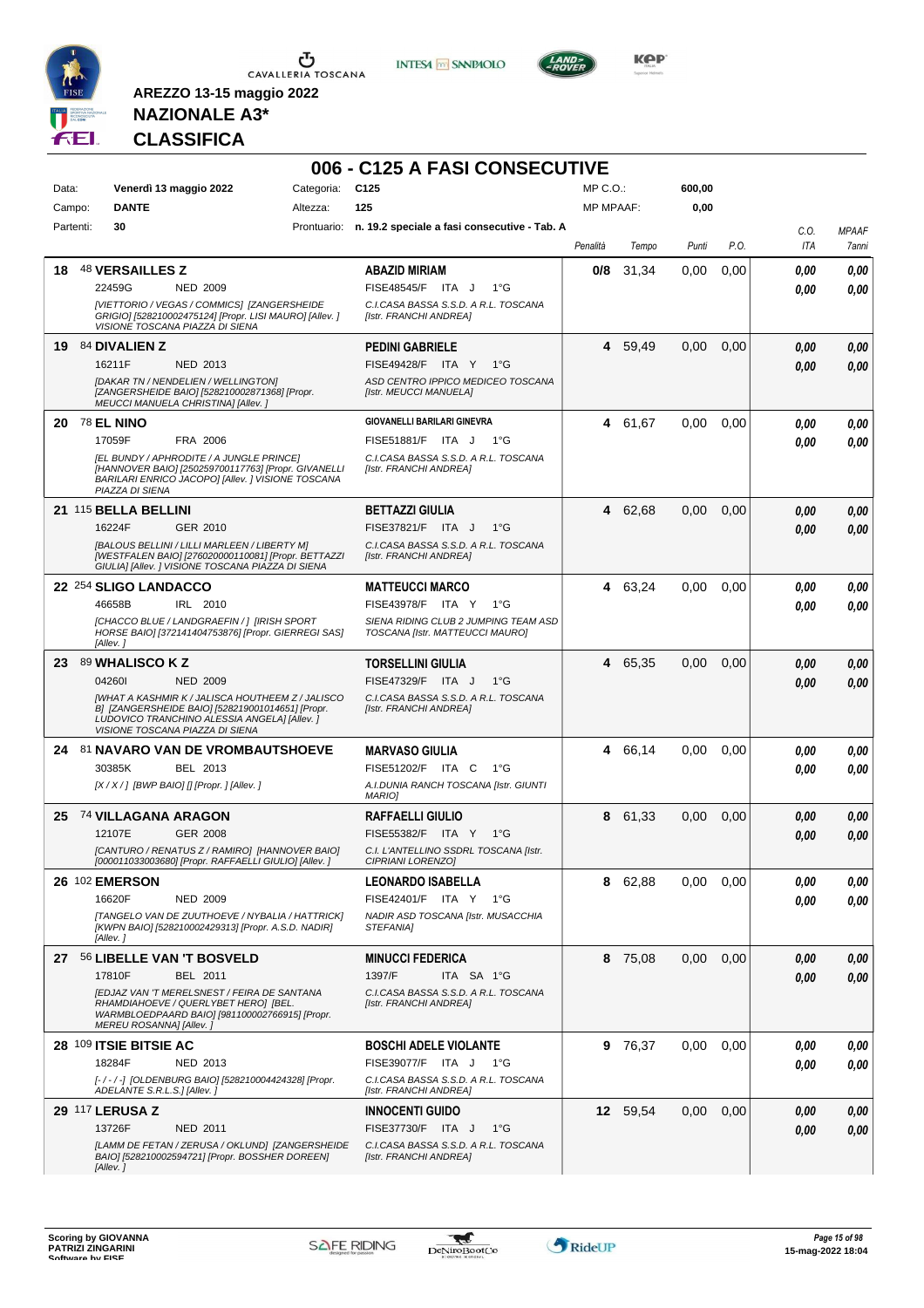

Ⴠ CAVALLERIA TOSCANA **INTESA m** SANPAOLO



**KOP** 

#### **NAZIONALE A3\* CLASSIFICA**

**AREZZO 13-15 maggio 2022**

#### **006 - C125 A FASI CONSECUTIVE** Data: Venerdì 13 maggio 2022 Categoria: C125 Prontuario: **n. 19.2 speciale a fasi consecutive - Tab. A** Campo: **DANTE** Partenti: **30** Altezza: **125** MP C.O.: MP MPAAF: **600,00 0,00** *Penalità Tempo Punti P.O. C.O. ITA MPAAF 7anni* **30** 93 **UNSER PRINZ KRF** FRA 2008 **STAINO AURORA** *[CALVARO / WALDFEE VON WATZMANN / WESSEX] [SELLA FRANCESE BAIO] [250259700385558] [Propr. BATINI MARIA CHIARA] [Allev. ] SCUDERIA PACCIANI SSD A RL TOSCANA [Istr. PACCIANI SIMONE]* ITA J 1°G 17380F FISE44754/F *0,00* **20** 79,27 0,00 0,00 *0,00 0,00 0,00*

Collegio Giudicante Presidente LUCIANO CANTINI MARIA CRISTINA ANGELINI BUITONI ROBERTA CAPOLONGO ALBERTO CHIAPPA MARCO CORTINOVIS<br>MARTINA FATTACCIU CRISTIANA GUIDI GIAN DOMENICO MARIANO SILVIA GIOVANNA MARIA MATHIS GLADYS

#### **007 - C120 A TEMPO**

| Data:     | Venerdì 13 maggio 2022                                                                                                                              | Categoria: | C <sub>120</sub>                                                        | MP C. O.         |         | 500,00 |      |        |              |
|-----------|-----------------------------------------------------------------------------------------------------------------------------------------------------|------------|-------------------------------------------------------------------------|------------------|---------|--------|------|--------|--------------|
| Campo:    | <b>DANTE</b>                                                                                                                                        | Altezza:   | 120                                                                     | <b>MP MPAAF:</b> |         | 0,00   |      |        |              |
| Partenti: | 32                                                                                                                                                  |            | Prontuario: n. 3 a tempo - Tab. A                                       |                  |         |        |      | C.O.   | <b>MPAAF</b> |
|           |                                                                                                                                                     |            |                                                                         | Penalità         | Tempo   | Punti  | P.O. | ITA    | 7anni        |
|           | 1 119 CAMAYA                                                                                                                                        |            | <b>BARBINI THOMAS</b>                                                   | 0                | 54,55   | 0,00   | 0,00 | 75,00  | 0,00         |
|           | 18132F<br>GER 2010                                                                                                                                  |            | FISE55854/F<br>ITA J<br>$1^{\circ}G$                                    |                  |         |        |      | 0.00   | 0.00         |
|           | [CYRELL / LOU LOU / LANDADEL] [MECKLENBURG BAIO]<br>[276020000086473] [Propr. BARBINI VANESSA] [Allev. ]                                            |            | ASD CENTRO IPPICO MEDICEO TOSCANA<br>[Istr. MEUCCI MANUELA]             |                  |         |        |      |        |              |
|           | 2 111 CARLOS'S SON CORLEONE                                                                                                                         |            | <b>MARTELLI REBECCA</b>                                                 | 0                | 60.09   | 0.00   | 0.00 | 54,00  | 0.00         |
|           | 03241R<br>GER 2009                                                                                                                                  |            | FISE38723/F ITA J<br>$1^{\circ}$ G                                      |                  |         |        |      | 0.00   | 0.00         |
|           | [CARLOS DZ / PURLY RUBY / PAINTER'S ROW]<br>[HOLSTEINER GRIGIO] [380271006018738] [Propr. POMPEI<br>CINZIA] [Allev.]                                |            | JUMPING MONTALGETO ASD TOSCANA<br>[Istr. FRANCHINI MAURO]               |                  |         |        |      |        |              |
| 3         | 75 NUNORA Z                                                                                                                                         |            | <b>PIERI MATILDE</b>                                                    | 0                | 60,37   | 0.00   | 0.00 | 45,00  | 0.00         |
|           | 18314F<br><b>BEL 2014</b>                                                                                                                           |            | FISE53014/F ITA J<br>$1^{\circ}G$                                       |                  |         |        |      | 0.00   | 0.00         |
|           | [NUMERO UNO / QUIRA-Z / QUIDAM DE REVEL]<br>[ZANGERSHEIDE BAIO] [981100002993423] [Propr. PIERI<br>STEFANO] [Allev.]                                |            | TOSCANA EQUITAZIONE ASD TOSCANA<br>[Istr. NENCI ANTONELLA]              |                  |         |        |      |        |              |
|           | 4 152 PRUNUS                                                                                                                                        |            | <b>BOLOGNESI CLAUDIA</b>                                                | 0                | 60,57   | 0.00   | 0,00 | 36,00  | 0,00         |
|           | 03332N<br>ITA 2008                                                                                                                                  |            | FISE30715/F<br>ITA S<br>$1^{\circ}G$                                    |                  |         |        |      | 125,00 | 0.00         |
|           | [KSAR-SITTE / IENNE / AVENIR] [SELLA ITALIANO<br>SAURO] [982009106747622] [Propr. MILLIMAGGI LAURA]<br>[Allev. GUSPINI ANDREA]                      |            | TOSCANA EQUITAZIONE ASD TOSCANA<br>[Istr. PITZIANTI CRISTIAN]           |                  |         |        |      |        |              |
| 5         | 99 LARIMA                                                                                                                                           |            | <b>MATTEUCCI MARCO</b>                                                  | $\mathbf{0}$     | 62,52   | 0,00   | 0,00 | 30,00  | 0,00         |
|           | 16217F<br>GER 2011                                                                                                                                  |            | FISE43978/F ITA Y<br>$1^{\circ}G$                                       |                  |         |        |      | 0.00   | 0.00         |
|           | [LARIMAR / Z-CORBLESS / CORMINT] [HOLSTEINER<br>BAIO] [276020000156924] [Propr. MATTEUCCI MAURO]<br>[Allev.]                                        |            | SIENA RIDING CLUB 2 JUMPING TEAM ASD<br>TOSCANA [Istr. MATTEUCCI MAURO] |                  |         |        |      |        |              |
|           | 6 145 FREE SPIRIT                                                                                                                                   |            | <b>MANARA FLAMINIA</b>                                                  | 0                | 63,61   | 0,00   | 0,00 | 12,00  | 0,00         |
|           | 26019G<br>ITA 2013                                                                                                                                  |            | FISE41005/G ITA J<br>$1^{\circ}G$                                       |                  |         |        |      | 75,00  | 0.00         |
|           | [QUITE VO CANTUS L / BOLOGNA / BALOUBET DU<br>ROUET  [SELLA ITALIANO GRIGIO] [982000192324314]<br>[Propr. MANARA FLAMINIA] [Allev. GIULIANI SILVIO] |            | ROMA PONY CLUB SSD A RL LAZIO [Istr.<br>CIUCCI MARCOI                   |                  |         |        |      |        |              |
|           | <b>7 174 LEVI JS</b>                                                                                                                                |            | <b>MESIRCA TIZIANA</b>                                                  | 0                | 64,63   | 0,00   | 0,00 | 12,00  | 0,00         |
|           | 13714D<br>BEL 2011                                                                                                                                  |            | <b>FISE8526/D</b><br>ITA SA 1°G                                         |                  |         |        |      | 0.00   | 0.00         |
|           | [ECHO VAN T SPIEVELD / WELTI / LYS DE DARMEN]<br>[BWP SAURO] [981100002993972] [Propr. A-TEAM HORSES<br>$SR.L.$ ] [Allev.]                          |            | C.I.SENESE TOSCANA [Istr. GINANNESCHI<br>LORENZO1                       |                  |         |        |      |        |              |
| 8         | 66 CHOMELIX DE LA POMME                                                                                                                             |            | <b>BARTALINI MATTEO</b>                                                 | 0                | 65,34   | 0,00   | 0.00 | 12,00  | 0,00         |
|           | 35401BXX<br>FRA 2012                                                                                                                                |            | FISE58634/F ITA S<br>$1^{\circ}G$                                       |                  |         |        |      | 0.00   | 0.00         |
|           | [MARIUS CLAUDIUS / NAIS DE LA POMME / DARCO]<br>[SELLA FRANCESE BAIO] [250259600495010] [Propr.<br>MARINONI LUCREZIA] [Allev.]                      |            | TERRE BRUNE E.C. ASD TOSCANA [Istr.<br><b>FURLINI WILLIAMI</b>          |                  |         |        |      |        |              |
|           | 9 126 CHAMPETTER                                                                                                                                    |            | <b>ZAGNI MINUCCI GABRIEL</b>                                            |                  | 0 67,62 | 0,00   | 0,00 | 12,00  | 0,00         |
|           | 17405E<br><b>NED 2007</b>                                                                                                                           |            | FISE70010/F ITA C 1°G                                                   |                  |         |        |      | 0.00   | 0.00         |
|           | [CALVARO Z / OASE VAN DE HEFFINCK / ELMSHORN]<br>[KWPN SAURO] [528210002060259] [Propr. VANZINI<br>FEDERICOI [Allev.]                               |            | C.I.CASA BASSA S.S.D. A R.L. TOSCANA<br>[Istr. FRANCHI ANDREA]          |                  |         |        |      |        |              |



 $\mathcal{L}$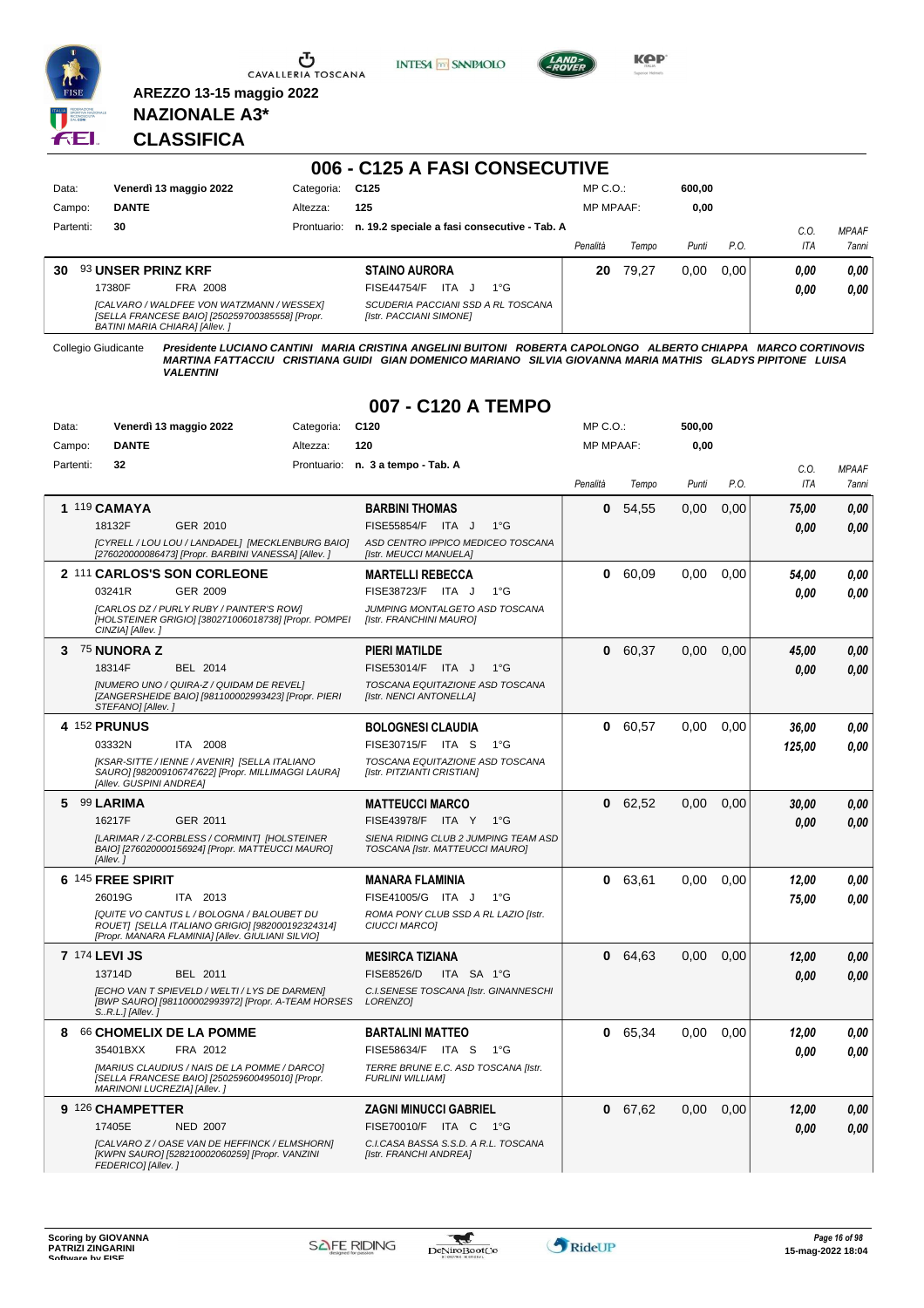

**INTESA M** SANPAOLO

**007 - C120 A TEMPO**



**KOP** 

## **NAZIONALE A3\* CLASSIFICA**

| Data:<br>Campo: | Venerdì 13 maggio 2022<br><b>DANTE</b>                                                                                                                                                                                                               | Categoria:<br>Altezza: | C <sub>120</sub><br>120                                                                                                            | MP C.O.:<br><b>MP MPAAF:</b> |           | 500,00<br>0,00 |      |              |                       |
|-----------------|------------------------------------------------------------------------------------------------------------------------------------------------------------------------------------------------------------------------------------------------------|------------------------|------------------------------------------------------------------------------------------------------------------------------------|------------------------------|-----------|----------------|------|--------------|-----------------------|
| Partenti:       | 32                                                                                                                                                                                                                                                   |                        | Prontuario: n. 3 a tempo - Tab. A                                                                                                  | Penalità                     | Tempo     | Punti          | P.O. | C.O.<br>ITA  | <b>MPAAF</b><br>7anni |
| 10.             | 68 FUJIYAMA VAN ARENBERG<br>18294F<br>FRA 2015<br>[TIAMO VAN OVERIS / WAKAYAMA / CHIN CHIN]<br>[SCONOSCIUTA BAIO] [250259806054890] [Propr. CASINI<br>ELISA] [Allev.]                                                                                |                        | <b>CASINI ELISA</b><br>FISE58051/F ITA Y<br>1°G<br>ASD CENTRO IPPICO MEDICEO TOSCANA<br>[Istr. MEUCCI MANUELA]                     | 0                            | 67,83     | 0,00           | 0,00 | 0,00<br>0.00 | 0,00<br>0.00          |
|                 | 11 70 ARLEQUIN DE LA SELUNE<br>46988B<br>FRA 2010 Pony<br>JOURAL DES CHOUANS / JAVELINE DES EYMES / ABOU<br>KAMAL] [PONY APPALOOSA MARRONE]<br>[250259805893825] [Propr. EQUIPASSIONE S.R.L.] [Allev. ]                                              |                        | <b>COLOMBINI SOFIA</b><br>FISE83401/G ITA J<br>1°G<br>ROMA PONY CLUB SSD A RL LAZIO [Istr.<br><b>CIUCCI MARCOI</b>                 | 0                            | 68,91     | 0,00           | 0,00 | 0,00<br>0,00 | 0,00<br>0,00          |
|                 | 12 87 VALERY VANITOSA<br>27574G<br>ITA 2014<br>[NADIR DI SAN PATRIGNANO / MAYA MILUNA / PIRADIN]<br>[SELLA ITALIANO GRIGIO] [982000196479296] [Propr. MG<br>ROYAL HORSE S.A.R.L.S.] [Allev. LEDDA LUIGI]                                             |                        | <b>BALDI GIORGIA</b><br><b>FISE48413/F ITA C</b><br>$1^{\circ}G$<br>C.I.CASA BASSA S.S.D. A R.L. TOSCANA<br>[Istr. FRANCHI ANDREA] |                              | $0$ 71,25 | 0,00           | 0,00 | 0.00<br>0.00 | 0,00<br>0.00          |
|                 | 13 190 KAWYRUSA H<br>14047D<br><b>NED 2015</b><br>[BALTIC VDL / WYRUSA H / CORLAND] [KWPN GRIGIO]<br>[528210004269406] [Propr. AZ. AG. FRATELLI CANOCCHI<br>S.S. SOC. AGRICOLA] [Allev.]                                                             |                        | <b>CANOCCHI GIANNI</b><br>3025/F<br>ITA S<br>1°G<br>ASD CENTRO IPPICO LA BRIGLIA TOSCANA<br>[Istr. CORTESE UMBERTO]                |                              | $0$ 77,67 | 0,00           | 0,00 | 0,00<br>0.00 | 0,00<br>0.00          |
|                 | <b>14 183 CLEARISSA CENTO</b><br>ITA 2009<br>12544E<br>[PRINZ CLEARCENTO / TAMARA DELLA VENA / TIMUR<br>LANGI [SELLA ITALIANO BAIO SCURO]<br>[982000123227018] [Propr. BONI CLIO] [Allev. ATTILI<br>LORENZO]                                         |                        | <b>PAOLI ELEONORA</b><br>006312/F<br>ITA S<br>1°G<br>A.S.D. CLUB IPPICO IL POGGIO TOSCANA<br>[Istr. PAOLI ELEONORA]                |                              | 4 54,82   | 0,00           | 0,00 | 0,00<br>0,00 | 0,00<br>0.00          |
|                 | 15 106 DIADO MENAMA<br>35118BXX<br>FRA 2013<br>[DIAMANT DE SEMILLY / LA CORDA / LORD] [SELLA<br>FRANCESE GRIGIO] [250258500100099] [Propr.<br>PENALOSA ANDRES] [Allev.]                                                                              |                        | <b>MANETTI MIRCO</b><br>FISE40542/F ITA Y<br>1°G<br>SIENA RIDING CLUB 2 JUMPING TEAM ASD<br>TOSCANA [Istr. MATTEUCCI MAURO]        |                              | 4 60,37   | 0,00           | 0,00 | 0,00<br>0,00 | 0,00<br>0.00          |
|                 | <b>16 108 ALEXCIA</b><br>23573G<br><b>NED 2005</b><br>[CORLAND / DE433330180301 / ] [KWPN GRIGIO]<br>[528210000739011] [Propr. FEBBRE DA CAVALLO SSD ARL]<br>[Allev.]                                                                                |                        | <b>PANICCIA VITTORIA</b><br>FISE39253/F ITA J<br>$1^{\circ}G$<br>C.I.SENESE TOSCANA [Istr. FEDI<br>ALESSANDRO]                     |                              | 4 60,90   | 0,00           | 0,00 | 0.00<br>0.00 | 0,00<br>0.00          |
|                 | 17 176 DANCING NAKED<br>12943F<br>IRL 2009<br>[LUIDAM / RATHLIN Q / COEVERS DIAMOND BOY] [IRISH<br>SPORT HORSE BAIO] [372141405303135] [Propr. NERI<br>DUCCIO] [Allev. ]                                                                             |                        | <b>ROSSI ALICE</b><br>FISE11230/F<br>ITA S<br>1°G<br>C.I.SENESE TOSCANA [Istr. FEDI<br>ALESSANDRO]                                 | 4                            | 61,93     | 0,00           | 0,00 | 0,00<br>0,00 | 0,00<br>0,00          |
|                 | <b>18 124 ISAAC</b><br>18101F<br>GER 2011<br>[NEWTON / CAPRICE / CENTO] [RHEINLAND PFALZ SAAR<br>SAURO] [276020000093674] [Propr. CASINI BIANCA]<br>[Allev.]                                                                                         |                        | <b>CASINI BIANCA</b><br>FISE34120/F ITA S<br>1°G<br>TOSCANA EQUITAZIONE ASD TOSCANA<br>[Istr. PITZIANTI CRISTIAN]                  | 4                            | 66,37     | 0,00           | 0,00 | 0,00<br>0,00 | 0,00<br>0,00          |
|                 | 19 181 DIAMANTE DELLA FLORIDA<br>16423F<br>ITA 2015<br>[QUASIMODO VD MOLENDREEF / TEQUILA DELLA<br>FLORIDA / CENTO] [SELLA ITALIANO SAURO]<br>[380271005005592] [Propr. VI.GRA.SI.GI S.S. SOC.<br>AGRICOLA] [Allev. VI.GRA.SI.GI S.S. SOC. AGRICOLA] |                        | <b>TENUCCI GIULIA</b><br>011568/F<br>ITA S<br>− 1°G<br>C.I.LA SERRATA TOSCANA [Istr. TENUCCI<br><b>SIMONE1</b>                     |                              | 4 66,67   | 0,00           | 0.00 | 0,00<br>0,00 | 0,00<br>0,00          |
|                 | 20 158 BELIZE<br>18221F<br>GER 2009<br>[CASSINI II / B-CARISSIMA / CANTUS] [HOLSTEINER<br>GRIGIO] [756093900024957] [Propr. BARBINI VANESSA]<br>[Allev.]                                                                                             |                        | <b>BARBINI THOMAS</b><br>FISE55854/F ITA J<br>1°G<br>ASD CENTRO IPPICO MEDICEO TOSCANA<br>[Istr. MEUCCI MANUELA]                   |                              | 4 66,89   | 0,00           | 0,00 | 0,00<br>0.00 | 0,00<br>0.00          |
|                 | 21 51 LECCIO<br>23235G<br>ITA 2010<br>[CAN CAN DEL TERRICCIO / RODODENDRA DEL<br>TERRICCIO /   [SELLA ITALIANO SAURO]<br>[941000012127040] [Propr. CAMPANINI FEDERICO] [Allev.<br>CAMPELLO RANIERI]                                                  |                        | PERUGINO NICCOLO'<br>FISE37049/F ITA J<br>1°G<br>A.I.DUNIA RANCH TOSCANA [Istr. GIUNTI<br><b>MARIO]</b>                            |                              | 4 67,79   | 0,00           | 0,00 | 0,00<br>0.00 | 0,00<br>0.00          |

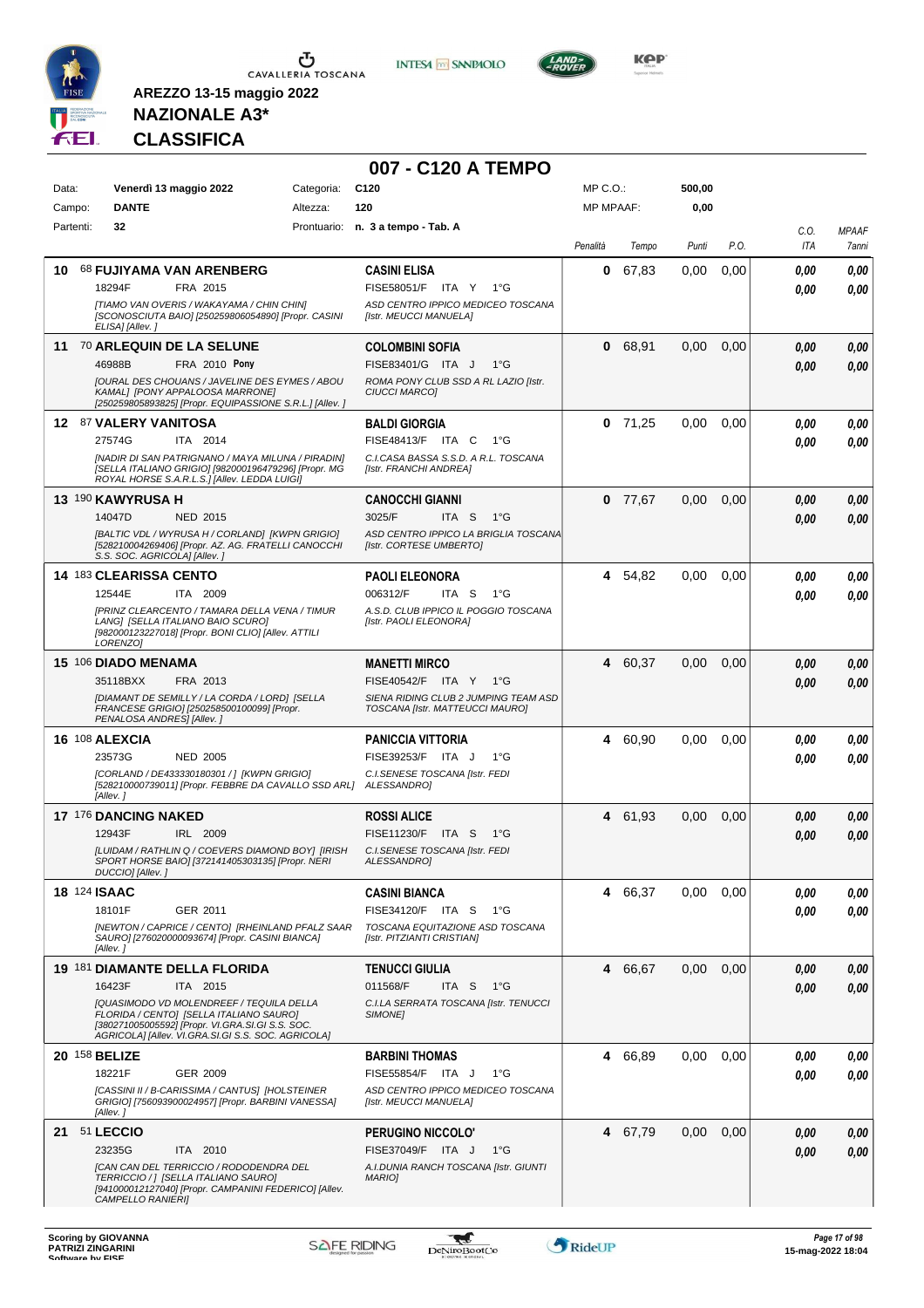





**Kep** 

## **NAZIONALE A3\* CLASSIFICA**

**AREZZO 13-15 maggio 2022**

|              |                                                                                                                                                                              |            | 007 - C120 A TEMPO                                                      |                  |         |        |      |      |              |
|--------------|------------------------------------------------------------------------------------------------------------------------------------------------------------------------------|------------|-------------------------------------------------------------------------|------------------|---------|--------|------|------|--------------|
| Data:        | Venerdì 13 maggio 2022                                                                                                                                                       | Categoria: | C <sub>120</sub>                                                        | MP C.O.:         |         | 500,00 |      |      |              |
| Campo:       | <b>DANTE</b>                                                                                                                                                                 | Altezza:   | 120                                                                     | <b>MP MPAAF:</b> |         | 0,00   |      |      |              |
| Partenti:    | 32                                                                                                                                                                           |            | Prontuario: n. 3 a tempo - Tab. A                                       |                  |         |        |      | C.O. | <b>MPAAF</b> |
|              |                                                                                                                                                                              |            |                                                                         | Penalità         | Tempo   | Punti  | P.O. | ITA  | 7anni        |
|              | 22 154 OCTOPUS E                                                                                                                                                             |            | <b>CARLI EMMA</b>                                                       | 4                | 68,78   | 0,00   | 0,00 | 0.00 | 0,00         |
|              | 18008F<br>BEL 2014                                                                                                                                                           |            | <b>FISE29425/F</b><br>ITA J<br>$1^{\circ}G$                             |                  |         |        |      | 0.00 | 0,00         |
|              | [INAR C / SOENGA / SANDRINI] [BEL.<br>WARMBLOEDPAARD BAIO] [981100002868484] [Propr.<br>VANNUCCINI ELEONORA] [Allev.]                                                        |            | C.I.SENESE TOSCANA [Istr. FEDI<br>ALESSANDRO]                           |                  |         |        |      |      |              |
| 23 351 ELUE  |                                                                                                                                                                              |            | <b>VIOLA ELISA</b>                                                      |                  | 4 70,08 | 0,00   | 0,00 | 0.00 | 0,00         |
|              | 17412F<br>BEL 2010                                                                                                                                                           |            | FISE30560/F<br>ITA J<br>$1^{\circ}$ G                                   |                  |         |        |      | 0.00 | 0,00         |
|              | [UGANO SITTE / EXCEL VAN DE KOEBOSHOEVE /<br>ORLANDO] [CHEVAL DE SPORT BELG GRIGIO]<br>[981100002388797] [Propr. AZZARA ESTER] [Allev. ]                                     |            | DEL DRAGO ASD TOSCANA [Istr. ZORZI<br><b>GIAMPIETRO]</b>                |                  |         |        |      |      |              |
|              | 24 85 ORLANDO VAN'T MORRELBOS                                                                                                                                                |            | PEDONE MARIA                                                            |                  | 4 79,74 | 0,00   | 0.00 | 0.00 | 0,00         |
|              | 29356G<br><b>NED 2012</b>                                                                                                                                                    |            | FISE69229/G ITA J<br>$1^{\circ}G$                                       |                  |         |        |      | 0.00 | 0.00         |
|              | [. / . / ] [PFER BAIO] [528246002470409] [Propr. PEDONE<br>MARIA] [Allev.]                                                                                                   |            | ROMA PONY CLUB SSD A RL LAZIO [Istr.<br>CIUCCI MARCO]                   |                  |         |        |      |      |              |
|              | 25 125 MISS SPECIAL R&R Z                                                                                                                                                    |            | SALVATORI PENELOPE                                                      |                  | 4 79,88 | 0,00   | 0,00 | 0,00 | 0,00         |
|              | 18619F<br>BEL 2015                                                                                                                                                           |            | FISE33777/F ITA J<br>$1^{\circ}G$                                       |                  |         |        |      | 0,00 | 0,00         |
|              | [MR. BLUE / INCHALA Z / INDOCTRO] [ZANGERSHEIDE<br>BAIO SCURO] [981100002947893] [Propr. SALVATORI<br>PENELOPE] [Allev.]                                                     |            | DEL DRAGO ASD TOSCANA [Istr. ZORZI<br><b>GIAMPIETRO]</b>                |                  |         |        |      |      |              |
|              | 26 67 CASIROFINA                                                                                                                                                             |            | <b>RAGGI NICOLA</b>                                                     |                  | 4 83,33 | 0,00   | 0,00 | 0,00 | 0,00         |
|              | 03952R<br>GER 2014                                                                                                                                                           |            | FISE21324/R ITA J<br>$1^{\circ}$ G                                      |                  |         |        |      | 0.00 | 0,00         |
|              | [CASIRO I / COSTA NORD / LANDOR S] [OLDENBURG<br>BAIO] [276020000188557] [Propr. RAGGI LUCA] [Allev. ]                                                                       |            | C.I. REGNO VERDE UMBRIA [Istr.<br>QUONDAM GREGORIO GIANLUCA]            |                  |         |        |      |      |              |
|              | 27 62 BALENCIAGAS                                                                                                                                                            |            | <b>CECCONI SERENA</b>                                                   | 8                | 73,97   | 0,00   | 0,00 | 0,00 | 0,00         |
|              | 12933F<br>ITA 2009                                                                                                                                                           |            | 24/F<br>ITA SA 1°G                                                      |                  |         |        |      | 0.00 | 0.00         |
|              | [PRINZ CLINTUS / QUIET LADY / DARCO] [SELLA<br>ITALIANO GRIGIO] [98882000123226110] [Propr. CECCONI<br>SARAH] [Allev. ARRIGHETTI CHIARA]                                     |            | SCUDERIA PAN TOSCANA [Istr. DENIS<br>FRANCOIS]                          |                  |         |        |      |      |              |
|              | 82 TALAHIÊ                                                                                                                                                                   |            | <b>MECCHERI MARGHERITA</b>                                              | Elim.            | 0,00    | 0,00   | 0.00 | 0.00 | 0,00         |
|              | 16073F<br>ITA 2012                                                                                                                                                           |            | FISE50739/F ITA Y 1°G                                                   |                  |         |        |      | 0.00 | 0.00         |
|              | [KSAR-SITTE / ISOLHA / ROBINE] [SELLA ITALIANO                                                                                                                               |            | TERRE BRUNE E.C. ASD TOSCANA [Istr.                                     |                  |         |        |      |      |              |
|              | SAURO] [380271001015020] [Propr. MACCIANTI MARIA<br>TERESA] [Allev. OLMI FABIO]                                                                                              |            | <b>FURLINI WILLIAM]</b>                                                 |                  |         |        |      |      |              |
|              | 91 JOLI COEUR DE NEVADA                                                                                                                                                      |            | <b>SPINELLI GIUSEPPE</b>                                                | Elim.            | 0,00    | 0,00   | 0,00 | 0,00 | 0,00         |
|              | 17558F<br>BEL 2009                                                                                                                                                           |            | FISE44917/F ITA SA 1°G                                                  |                  |         |        |      | 0.00 | 0,00         |
|              | <b>ITHUNDER VAN DE ZUUTHOEVE / FETICHE VAN HET</b><br>WYTEVELD / CARTIER VD HEFFINCK] [BEL.<br>WARMBLOEDPAARD BAIO] [967000002020421] [Propr.<br>SPINELLI GIUSEPPE] [Allev.] |            | EQUESTRIAN CLUB FIRENZE SSD A RL<br>TOSCANA [Istr. BARONI KATIA]        |                  |         |        |      |      |              |
|              | 162 APP Z                                                                                                                                                                    |            | <b>COSTA SARA</b>                                                       | Elim.            | 0,00    | 0,00   | 0,00 | 0,00 | 0,00         |
|              | 15730F<br>FRA 2012                                                                                                                                                           |            | FISE21217/F ITA S 1°G                                                   |                  |         |        |      | 0.00 | 0,00         |
|              | [AIR JORDAN / PRISTANNA / ADAGIO IV]<br>[ZANGERSHEIDE BAIO] [250259600466833] [Propr. COSTA<br>SARA] [Allev.]                                                                |            | TERRE BRUNE E.C. ASD TOSCANA [Istr.<br><b>FURLINI WILLIAM]</b>          |                  |         |        |      |      |              |
| FC 129       |                                                                                                                                                                              |            | MAZZEI FERDINANDO LARTH                                                 | <b>Partito</b>   |         |        |      | 0,00 | 0,00         |
|              |                                                                                                                                                                              |            | FISE39647/F ITA J<br>$2^{\circ}$ G                                      |                  |         |        |      | 0,00 | 0,00         |
|              |                                                                                                                                                                              |            | PISTOIA EQUESTRIAN CENTRE A.S.D.<br>TOSCANA [Istr. BARONI MASSIMILIANO] |                  |         |        |      |      |              |
| NP 143 OITUE |                                                                                                                                                                              |            | <b>PEPI GINEVRA</b>                                                     | N.P.             | 0,00    | 0,00   | 0,00 | 0,00 | 0,00         |
|              | 11427F<br>ITA 2007                                                                                                                                                           |            | FISE31544/F ITA S<br>1°G                                                |                  |         |        |      | 0.00 | 0,00         |
|              | [AVENIR / FATA GAMMA / RHEINGOLD DE LUYNE] [SELLA<br>ITALIANO BAIO] [985000380500713] [Propr. BARANI<br>CLAUDIA] [Allev. SEDDA RICCARDO]                                     |            | C.I.CASA BASSA S.S.D. A R.L. TOSCANA<br>[Istr. FRANCHI ANDREA]          |                  |         |        |      |      |              |

Collegio Giudicante Presidente LUCIANO CANTINI MARIA CRISTINA ANGELINI BUITONI ROBERTA CAPOLONGO ALBERTO CHIAPPA MARCO CORTINOVIS<br>MARTINA FATTACCIU CRISTIANA GUIDI GIAN DOMENICO MARIANO SILVIA GIOVANNA MARIA MATHIS GLADYS

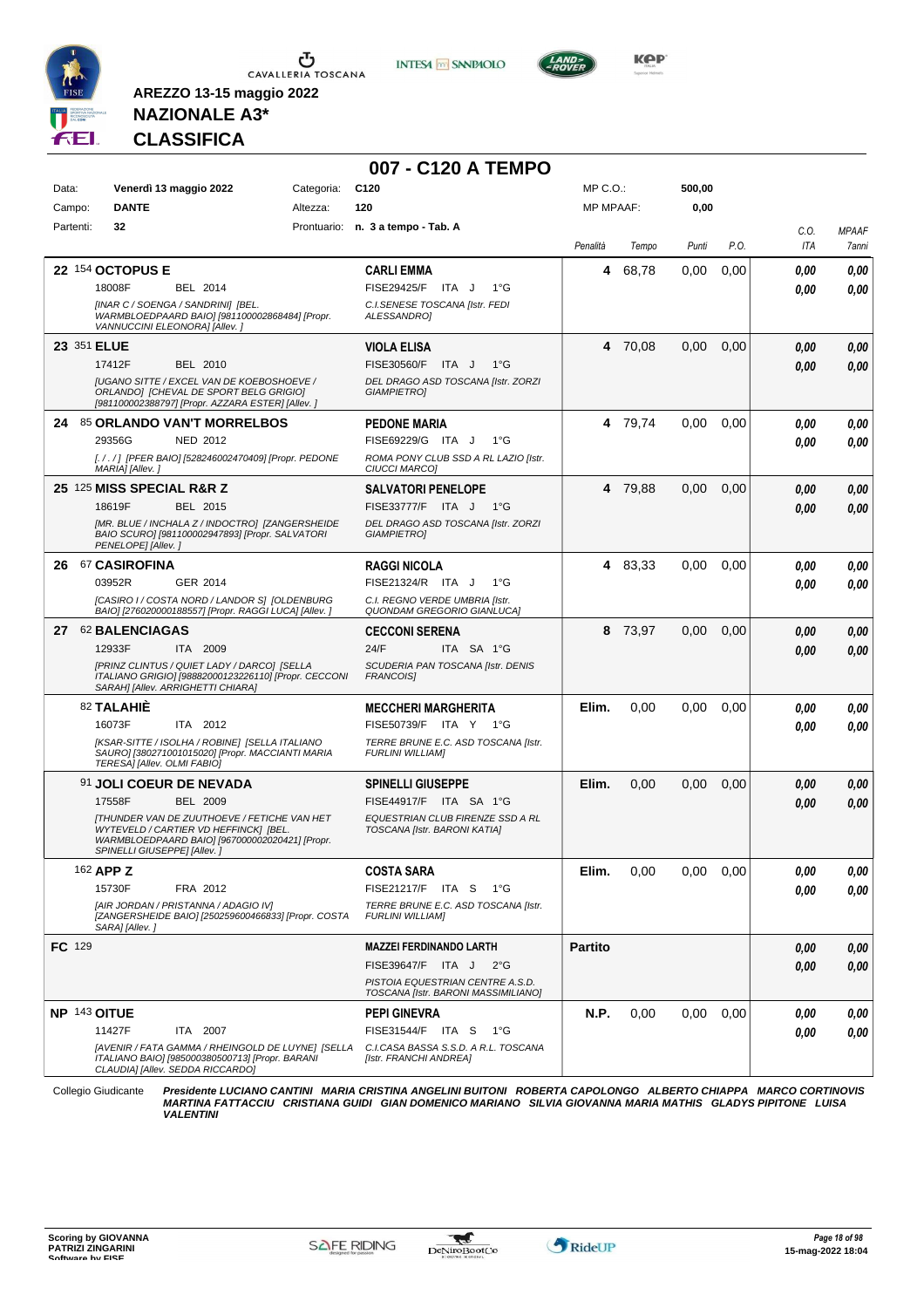

**INTESA** M SANPAOLO



**KOP** 

# **NAZIONALE A3\* CLASSIFICA**

|                          |                                                                                                                                                                                                    |            | 008 - C115 A TEMPO                                                      |                  |           |        |      |                   |                       |
|--------------------------|----------------------------------------------------------------------------------------------------------------------------------------------------------------------------------------------------|------------|-------------------------------------------------------------------------|------------------|-----------|--------|------|-------------------|-----------------------|
| Data:                    | Venerdì 13 maggio 2022                                                                                                                                                                             | Categoria: | C <sub>115</sub>                                                        | MP C.O.:         |           | 500,00 |      |                   |                       |
| Campo:                   | <b>DANTE</b>                                                                                                                                                                                       | Altezza:   | 115                                                                     | <b>MP MPAAF:</b> |           | 0,00   |      |                   |                       |
| Partenti:                | 21                                                                                                                                                                                                 |            | Prontuario: n. 3 a tempo - Tab. A                                       | Penalità         | Tempo     | Punti  | P.O. | C.O.<br>ITA       | <b>MPAAF</b><br>7anni |
|                          | 1 141 EMMA LADY                                                                                                                                                                                    |            | <b>CECCONI SERENA</b>                                                   | 0                | 59,42     | 0,00   | 0,00 | 75,00             | 0,00                  |
|                          | 13147F<br>ITA 2010<br>[ROBLE Z / QUIET LADY D'03 / DARCO] [SELLA ITALIANO                                                                                                                          |            | 24/F<br>ITA SA 1°G<br>SCUDERIA PAN TOSCANA [Istr. DENIS                 |                  |           |        |      | 125,00            | 0,00                  |
|                          | SAURO] [982000123230593] [Propr. CECCONI SARAH]<br>[Allev. ARRIGHETTI CHIARA]                                                                                                                      |            | <b>FRANCOIS]</b>                                                        |                  |           |        |      |                   |                       |
|                          | 2 258 GAMAY STE HERMELLE<br>15290F<br>BEL 2012                                                                                                                                                     |            | <b>FAINI MADDALENA</b><br>FISE41947/F ITA J<br>Brev.                    | 0                | 59,68     | 0,00   | 0.00 | 54,00<br>0.00     | 0,00<br>0,00          |
|                          | <b>IBABYLIS DE SAINTE-HERMELLE / THYRZA DE SAINTE-</b><br>HERMELLE / SURCOUF DE REVEL] [SELLA BELGA BAIO]<br>[981100002941613] [Propr. FAGIOLI CHIARA] [Allev.]                                    |            | A.S.S.LA TORRE TOSCANA [Istr. PARRINI<br>FRANCESCA]                     |                  |           |        |      |                   |                       |
|                          | 3 83 LADY DAMON GRAFF                                                                                                                                                                              |            | <b>BERNARDINI TOMMASO</b>                                               | 0                | 61,70     | 0,00   | 0,00 | 45,00             | 0,00                  |
|                          | ITA 2006<br>12493F<br>[BURGRAAF / LUCKY LADY / ] [SELLA ITALIANO BAIO]                                                                                                                             |            | FISE50265/F ITA J<br>1°G                                                |                  |           |        |      | 75,00             | 0,00                  |
|                          | [941000013399175] [Propr. VESCHI SIMONA] [Allev. VESCHI<br>SIMONA <sub>1</sub>                                                                                                                     |            | CI APUANO ASD TOSCANA [Istr. VESCHI<br>SIMONA]                          |                  |           |        |      |                   |                       |
|                          | 4 71 SHILA DELLE SCHIAVE                                                                                                                                                                           |            | <b>ARRICCA GINEVRA</b>                                                  | 0                | 63,08     | 0,00   | 0,00 | 36,00             | 0,00                  |
|                          | 26045B/JO<br>GER 2005                                                                                                                                                                              |            | FISE56325/F ITA C<br>1°G                                                |                  |           |        |      | 0.00              | 0.00                  |
|                          | [SILVIO I / GALA / GRANNUS] [HANNOVER SAURO]<br>[982009106712761] [Propr. MION CRISTIANO] [Allev. ]                                                                                                |            | TERRE BRUNE E.C. ASD TOSCANA [Istr.<br><b>FURLINI WILLIAM]</b>          |                  |           |        |      |                   |                       |
|                          | 5 245 JURANCON V/D ESBERG                                                                                                                                                                          |            | <b>CONTI ENRICO</b>                                                     | 0                | 65,50     | 0,00   | 0,00 | 30,00             | 0,00                  |
|                          | <b>BEL 2009</b><br>17863F<br>[APPLE JUICE / BERNITA / CLINTON] [BEL.                                                                                                                               |            | FISE49300/F ITA SA Brev.<br>LE ANTICHE SCUDERIE SSD A RL                |                  |           |        |      | 0.00              | 0.00                  |
|                          | WARMBLOEDPAARD SAURO] [981100002258370] [Propr.<br>CONTI ENRICO] [Allev.]                                                                                                                          |            | TOSCANA [Istr. MASSETI LORENZO]                                         |                  |           |        |      |                   |                       |
|                          | 6 268 NEW STAR 6                                                                                                                                                                                   |            | PITZIANTI CATERINA                                                      | 0                | 70,00     | 0,00   | 0,00 | 12,00             | 0,00                  |
|                          | GER 2005<br>14381F<br>[NEWTON / EDDA IV / SILBERSEE] [HOLSTEINER BAIO]                                                                                                                             |            | FISE35832/F ITA J<br>Brev.<br>TOSCANA EQUITAZIONE ASD TOSCANA           |                  |           |        |      | 0.00              | 0,00                  |
|                          | [380271001024934] [Propr. DASMI LUCIA] [Allev. ]                                                                                                                                                   |            | [Istr. PITZIANTI CRISTIAN]                                              |                  |           |        |      |                   |                       |
|                          | 7 225 ANOTHER STAR VH VEN Z                                                                                                                                                                        |            | <b>POGGI ANITA</b>                                                      |                  | $0$ 70,43 | 0,00   | 0,00 | 0.00              | 0,00                  |
|                          | 17978F<br>BEL 2014<br>[AIR JORDAN ALPHA Z / ULRIEKE Z / UKATO]                                                                                                                                     |            | FISE55397/F ITA J<br>Brev.<br>SCUDERIA PACCIANI SSD A RL TOSCANA        |                  |           |        |      | 0.00              | 0.00                  |
|                          | [ZANGERSHEIDE BAIO] [981100004081932] [Propr. POGGI<br>STEFANO] [Allev.]                                                                                                                           |            | [Istr. PACCIANI SIMONE]                                                 |                  |           |        |      |                   |                       |
|                          | 8 140 <b>IBARTIJN</b>                                                                                                                                                                              |            | <b>FARINA FABIO</b>                                                     | $\mathbf 0$      | 76,99     | 0,00   | 0,00 | 0.00              | 0,00                  |
|                          | 17210F<br>NED 2013<br>[UNANIEM / DALENTINE / TOLAN R] [KWPN BAIO]                                                                                                                                  |            | 2921/F<br>ITA S<br>1°G<br>SPORT EQUESTRI CECINA ASD TOSCANA             |                  |           |        |      | 0.00              | 0,00                  |
|                          | [528210002880814] [Propr. SANTACATERINA SELENE]<br>[Allev.]                                                                                                                                        |            | [Istr. BIZZARRI ROBERTO]                                                |                  |           |        |      |                   |                       |
|                          | 9 251 ATHOS DU REVERDY                                                                                                                                                                             |            | <b>TAURINI GIADA</b>                                                    | 4                | 60,22     | 0,00   | 0,00 | 0,00              | 0,00                  |
|                          | 19298A<br>FRA 2010<br>[GRIM ST CLAIR / PIVOINE DU REVERDY / ALLEGRETO]                                                                                                                             |            | FISE47398/F ITA J<br>Brev.<br>TOSCANA EQUITAZIONE ASD TOSCANA           |                  |           |        |      | 0.00              | 0,00                  |
|                          | [SELLA FRANCESE BAIO] [250259701032021] [Propr.<br>TAURINI ALESSANDRO] [Allev.]                                                                                                                    |            | [Istr. MELI GIORGIO]                                                    |                  |           |        |      |                   |                       |
|                          | 10 171 ADDIS ABEBA                                                                                                                                                                                 |            | <b>ROSSI CLAUDIA</b>                                                    |                  | 4 63,27   | 0,00   | 0.00 | 0,00              | 0,00                  |
|                          | 23133BXX<br><b>NED 2005</b>                                                                                                                                                                        |            | FISE14618/F ITA S<br>1°G                                                |                  |           |        |      | 0.00              | 0.00                  |
|                          | [TENERIFE VDL / UGRANTHA / FRENCH BUFFET] [KWPN<br>SAURO] [528210000729995] [Propr. ETREA S.R.L.] [Allev. ]                                                                                        |            | C.I. SENESE TOSCANA [Istr. FEDI<br>ALESSANDRO]                          |                  |           |        |      |                   |                       |
| <b>11 188 JARA</b>       |                                                                                                                                                                                                    |            | <b>VALVASON GARZELLI ANGELA</b>                                         |                  | 4 63.75   | 0,00   | 0,00 | 0,00              | 0,00                  |
|                          | 17955F<br><b>NED 2014</b>                                                                                                                                                                          |            | 659/F<br>ITA SA 1°G                                                     |                  |           |        |      | 0.00              | 0.00                  |
|                          | [ZACHAROV / ROMY / VOLTAIRE] [KWPN BAIO]<br>[528210004165609] [Propr. VALVASON GARZELLI ANGELA]<br>[Allev.]                                                                                        |            | CLUB IPPICO M.A.B. LE CORTI S.S.D<br>TOSCANA [Istr. OSSA MARIANO PABLO] |                  |           |        |      |                   |                       |
|                          | 12 161 ZAMORA FROM SECOND LIFE Z (ET)                                                                                                                                                              |            | <b>PASQUINELLI ELENA</b>                                                |                  | 4 64,96   | 0,00   | 0,00 | 0.00              | 0,00                  |
|                          | 16286F<br>BEL 2010                                                                                                                                                                                 |            | FISE21531/F ITA S<br>1°G                                                |                  |           |        |      | 0.00              | 0,00                  |
|                          | [ZANDOR Z / JARRATELLE Z / JUS DE FONTAINES]<br>[ZANGERSHEIDE SAURO] [528210000578274] [Propr.<br>PASQUINELLI ELENA] [Allev.]                                                                      |            | LIVORNO EQUESTRIAN CENTER ASD<br>TOSCANA [Istr. MIGLI RICCARDO]         |                  |           |        |      |                   |                       |
|                          | <b>13 260 SELVANS</b>                                                                                                                                                                              |            | <b>GORI ANDREA</b>                                                      | 4                | 65,34     | 0,00   | 0,00 | 0,00              | 0,00                  |
|                          | 15076F<br>ITA 2005                                                                                                                                                                                 |            | FISE40658/F ITA J<br>Brev.                                              |                  |           |        |      | 0.00              | 0,00                  |
|                          | [STARON / ATHENAN / JOST I] [SELLA ITALIANO SAURO]<br>[977121001158267] [Propr. AZ. AGR. IL POGGIO DI<br>BARTOLINI E GORI R. SAS] [Allev. AZ. AGR. IL POGGIO DI<br><b>BARTOLINI E GORI R. SAS]</b> |            | IL POGGIO EQUITAZIONE ASD TOSCANA<br>[Istr. BRUNORI SANDRO]             |                  |           |        |      |                   |                       |
| <b>PATRIZI ZINGARINI</b> | <b>Scoring by GIOVANNA</b><br>Coffware by EICE                                                                                                                                                     |            | <b>SAFE RIDING</b><br><b>DeNiroBootCo</b>                               | RideUP           |           |        |      | 15-mag-2022 18:04 | Page 19 of 98         |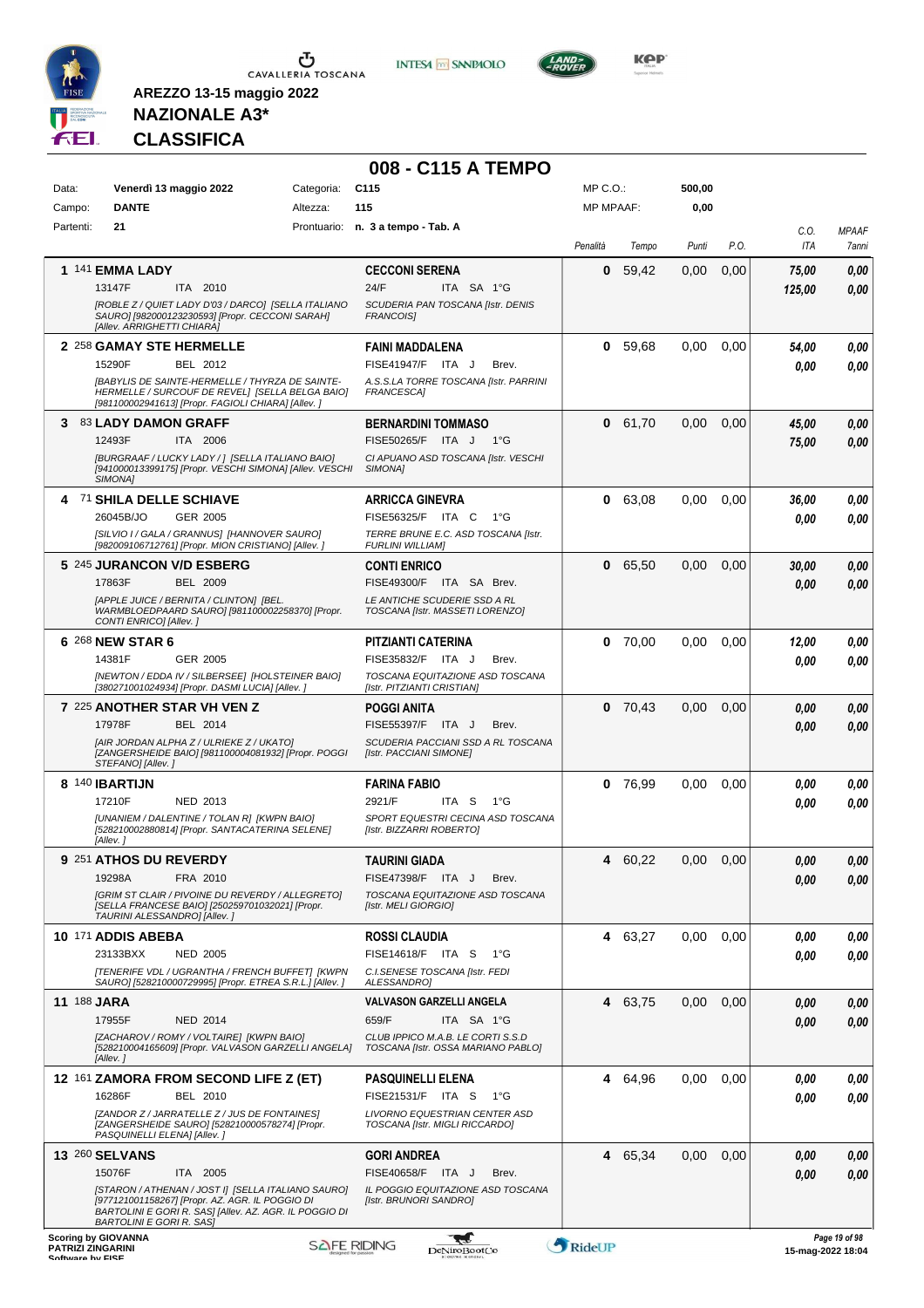

**INTESA M** SANPAOLO



**Kep** 

### **NAZIONALE A3\* CLASSIFICA**

**AREZZO 13-15 maggio 2022**

|           |                        |                                                                                                                                                                                              |            | 008 - C115 A TEMPO                                                      |                  |         |        |      |            |              |
|-----------|------------------------|----------------------------------------------------------------------------------------------------------------------------------------------------------------------------------------------|------------|-------------------------------------------------------------------------|------------------|---------|--------|------|------------|--------------|
| Data:     |                        | Venerdì 13 maggio 2022                                                                                                                                                                       | Categoria: | C <sub>115</sub>                                                        | $MP C. O.$ :     |         | 500,00 |      |            |              |
| Campo:    | <b>DANTE</b>           |                                                                                                                                                                                              | Altezza:   | 115                                                                     | <b>MP MPAAF:</b> |         | 0.00   |      |            |              |
| Partenti: | 21                     |                                                                                                                                                                                              |            | Prontuario: n. 3 a tempo - Tab. A                                       |                  |         |        |      | C.O.       | <b>MPAAF</b> |
|           |                        |                                                                                                                                                                                              |            |                                                                         | Penalità         | Tempo   | Punti  | P.O. | <b>ITA</b> | 7anni        |
|           | 14 267 CRISTOFER       |                                                                                                                                                                                              |            | <b>MOSELLI EMMA</b>                                                     | 4                | 75,56   | 0,00   | 0.00 | 0.00       | 0.00         |
|           | 15813F                 | GER 2008                                                                                                                                                                                     |            | FISE36509/F ITA J<br>Brev.                                              |                  |         |        |      | 0.00       | 0.00         |
|           | <b>WEBER CATERINAI</b> | [CRISTALLO I/ CONTESSINA III / ] [SCONOSCIUTA BAIO]<br>[380271006033752] [Propr. WEBER CATERINA] [Allev.                                                                                     |            | TERRE ROSSE EQUITAZIONE SSD A RL<br>TOSCANA [Istr. PAFFETTI MICHELE]    |                  |         |        |      |            |              |
|           |                        | 15 30 CANDY CANDY DEL PINGROSSO                                                                                                                                                              |            | <b>MIDOLLINI ILARIA</b>                                                 |                  | 4 76,01 | 0,00   | 0.00 | 0.00       | 0.00         |
|           | 17214F                 | ITA 2016                                                                                                                                                                                     |            | FISE10529/F ITA S<br>1°G                                                |                  |         |        |      | 0.00       | 0.00         |
|           |                        | <b>[CAN CAN DEL TERRICCIO / LIVING STAR / APACHE</b><br>D'ADRIERS] [SELLA ITALIANO SAURO]<br>[380271000022279] [Propr. MIDOLLINI GIANCARLO] [Allev.<br>A.M.I.C. DI GACCIONE ANGELO E C.S.S.] |            | C.I.CASA BASSA S.S.D. A R.L. TOSCANA<br>[Istr. FRANCHI ANDREA]          |                  |         |        |      |            |              |
|           | 16 53 ALEGRIA JHV Z    |                                                                                                                                                                                              |            | <b>SCARPELLI AMELIE</b>                                                 |                  | 4 79,31 | 0.00   | 0.00 | 0.00       | 0.00         |
|           | 16090F                 | BEL 2011                                                                                                                                                                                     |            | FISE30333/F ITA Y<br>1°G                                                |                  |         |        |      | 0.00       | 0.00         |
|           |                        | <b>JARMSTRONG VD KAPEL / BARBRIA VAN DE</b><br>LINDEHOEVE / UPSILON VAN DE HEFFINCKI<br>[ZANGERSHEIDE BAIO] [967000009197821] [Propr. UP TO<br>FIFTY DI NATHALIE BELLINE E C. SAS] [Allev.]  |            | TOSCANA EQUITAZIONE ASD TOSCANA<br>[Istr. PITZIANTI CRISTIAN]           |                  |         |        |      |            |              |
|           | 17 216 ALEJANDRO       |                                                                                                                                                                                              |            | <b>MUNICCHI ESTER</b>                                                   |                  | 4 86,69 | 0,00   | 0,00 | 0.00       | 0,00         |
|           | 15636F                 | GER 2011                                                                                                                                                                                     |            | FISE57811/F ITA J<br>Brev.                                              |                  |         |        |      | 0.00       | 0.00         |
|           |                        | [A LEE SPRING POWER / ANDROMEDA / ACOBAT III]<br>[WESTFALEN BAIO] [276020000462870] [Propr. AP<br>SPORTHORSES S.A.S] [Allev.]                                                                |            | SCUDERIA PACCIANI SSD A RL TOSCANA<br>[Istr. PACCIANI SIMONE]           |                  |         |        |      |            |              |
|           |                        | 18 149 DEXTER DE LA COLLINE                                                                                                                                                                  |            | <b>GOLETTI ALESSIA</b>                                                  |                  | 4 90.19 | 0.00   | 0.00 | 0.00       | 0.00         |
|           | 46549B                 | FRA 2013                                                                                                                                                                                     |            | FISE32875/F ITA S<br>1°G                                                |                  |         |        |      | 0.00       | 0.00         |
|           | ELENA] [Allev.]        | [TOPAZE LATOUR / ISORA DE LA PIERRE / ] [SELLA<br>FRANCESE SAURO] [250259806060050] [Propr. POMINI                                                                                           |            | TERRE BRUNE E.C. ASD TOSCANA [Istr.<br><b>FRANCHINI FABIOI</b>          |                  |         |        |      |            |              |
|           |                        | 19 231 LUCE DE VILLANOVA                                                                                                                                                                     |            | <b>SANI VITTORIA</b>                                                    | 8                | 66.66   | 0.00   | 0.00 | 0.00       | 0.00         |
|           | 15022G                 | ITA 2004                                                                                                                                                                                     |            | FISE54277/F ITA J<br>Brev.                                              |                  |         |        |      | 0.00       | 0.00         |
|           |                        | [RAMIRO / VIRGOLA DE VILLANOVA / GAFLOR] [ANGLO<br>ARABO SAURO] [977121001587038] [Propr. CARRASSI<br>DEL VILLAR ALESSANDRO] [Allev. SECHI FRANCESCO]                                        |            | CI EMPOLESE ASD TOSCANA [Istr. BIANCHI<br><b>ALESSIOI</b>               |                  |         |        |      |            |              |
|           | 514 BREAK TIME         |                                                                                                                                                                                              |            | <b>BIANCALANI ZOE</b>                                                   | Elim.            | 0.00    | 0.00   | 0.00 | 0.00       | 0.00         |
|           | 15520F                 | ITA 2013                                                                                                                                                                                     |            | FISE29357/F ITA Y<br>1°G                                                |                  |         |        |      | 0.00       | 0,00         |
|           | <b>PINII</b>           | [BAEDEKER / GRAN GALLA / GRAF NOIR] [SELLA<br>ITALIANO GRIGIO] [982000192781681] [Propr. SEDDA<br>NATASHAI [Allev. AZ. AGR. ACQUADOLCE DI FRANCESCA                                          |            | C.E.SAN COLOMBANO TOSCANA [Istr.<br><b>UGORI GIANLUCAI</b>              |                  |         |        |      |            |              |
| FC 50     |                        |                                                                                                                                                                                              |            | <b>MAZZEI FERDINANDO LARTH</b>                                          | <b>Partito</b>   |         |        |      | 0.00       | 0.00         |
|           |                        |                                                                                                                                                                                              |            | FISE39647/F ITA J<br>$2^{\circ}G$                                       |                  |         |        |      | 0.00       | 0.00         |
|           |                        |                                                                                                                                                                                              |            | PISTOIA EQUESTRIAN CENTRE A.S.D.<br>TOSCANA [Istr. BARONI MASSIMILIANO] |                  |         |        |      |            |              |

Collegio Giudicante Presidente LUCIANO CANTINI MARIA CRISTINA ANGELINI BUITONI ROBERTA CAPOLONGO ALBERTO CHIAPPA MARCO CORTINOVIS<br>MARTINA FATTACCIU CRISTIANA GUIDI GIAN DOMENICO MARIANO SILVIA GIOVANNA MARIA MATHIS GLADYS

#### **009 - B110 A TEMPO**

| Data:     | Venerdì 13 maggio 2022                                                                                                                              | Categoria:  | <b>B110</b>                                                                 | $MP C. O.$ :     |       | 0,00  |      |      |              |
|-----------|-----------------------------------------------------------------------------------------------------------------------------------------------------|-------------|-----------------------------------------------------------------------------|------------------|-------|-------|------|------|--------------|
| Campo:    | <b>DANTE</b>                                                                                                                                        | Altezza:    | 110                                                                         | <b>MP MPAAF:</b> |       | 0,00  |      |      |              |
| Partenti: | 18                                                                                                                                                  | Prontuario: | n. 3 a tempo - Tab. A                                                       |                  |       |       |      | C.0  | <b>MPAAF</b> |
|           |                                                                                                                                                     |             |                                                                             | Penalità         | Tempo | Punti | P.O. | ITA  | 7anni        |
|           | 265 JINSHI DEI FOLLETTI                                                                                                                             |             | <b>TAGLIAFERRI CHIARA</b>                                                   | 0                | 60.74 | 0,00  | 0.00 | 0.00 | 0.00         |
|           | 13832F<br><b>BEL 2009</b>                                                                                                                           |             | <b>FISE37349/F</b><br>ITA Y<br>Brev.                                        |                  |       |       |      | 0,00 | 0.00         |
|           | [CLINTON / BANSHI DI S.PSTRIGNANO / DOLLAR DELA<br>PIERRE] [BEL. WARMBLOEDPAARD BAIO]<br>[981100002077372] [Propr. LUCCARINI FRANCESCA]<br>[Allev.] |             | C.I. BELLARIA ASD TOSCANA [Istr.<br><b>RAMPALDI GIULIAI</b>                 |                  |       |       |      |      |              |
|           | 2 282 BIOGRAAF                                                                                                                                      |             | <b>BROGI PIETRO</b>                                                         | $\bf{0}$         | 63,55 | 0,00  | 0,00 | 0,00 | 0,00         |
|           | 02494R<br>2006<br>ITA.                                                                                                                              |             | <b>FISE27097/F</b><br>ITA J<br>Brev.                                        |                  |       |       |      | 0,00 | 0.00         |
|           | [EPILOT / TIMOGRAAFDORIJKE / BURGGRAAF] [SELLA<br>ITALIANO BAIO] [977200004175143] [Propr. GEISSEL<br>DANIELA] [Allev. FALCONE GIOVANNA]            |             | <b>TERRE ROSSE EQUITAZIONE SSD A RL</b><br>TOSCANA [Istr. PAFFETTI MICHELE] |                  |       |       |      |      |              |
|           |                                                                                                                                                     |             |                                                                             |                  |       |       |      |      |              |

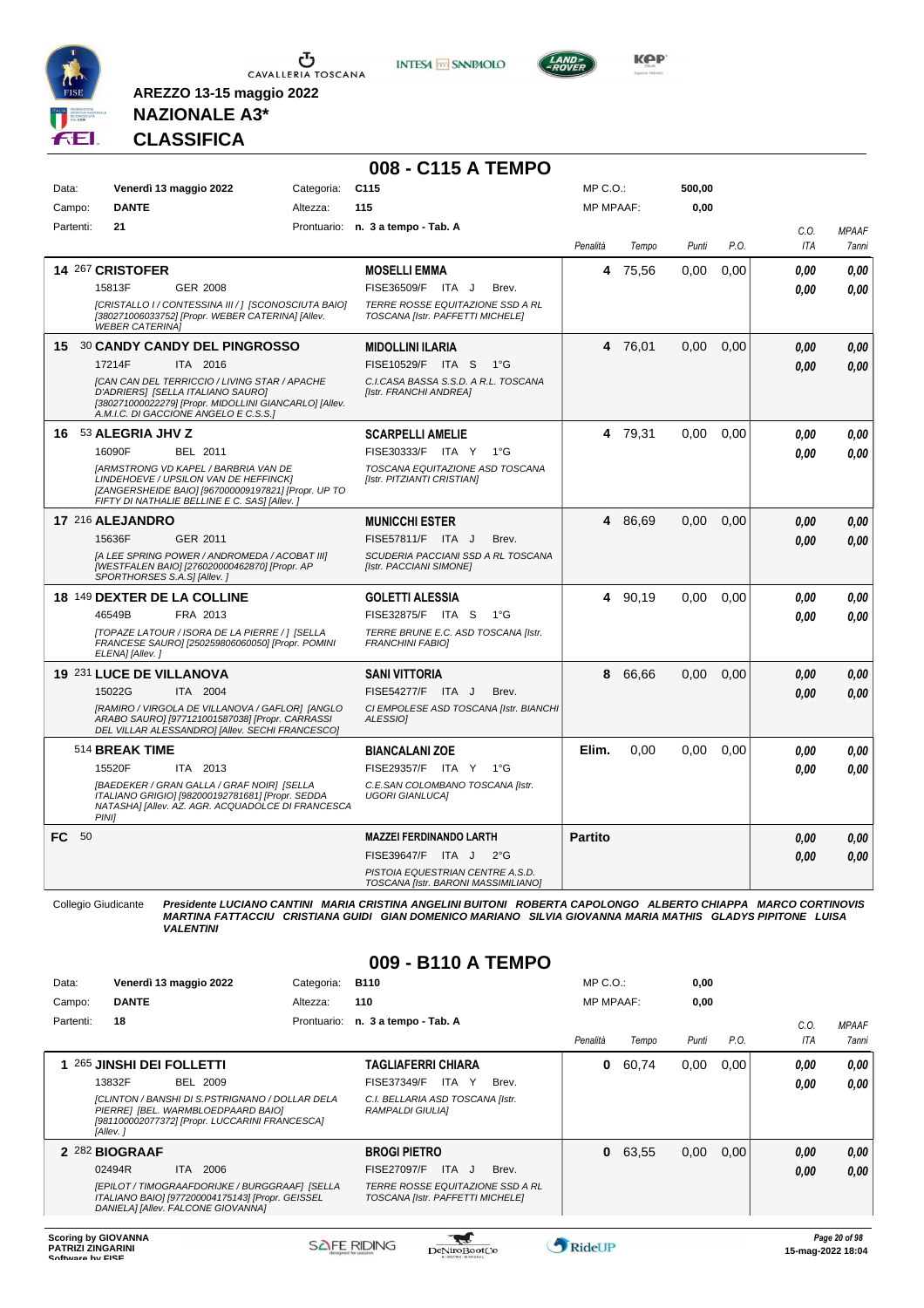

 $\mathbf 5$  Cavalleria Toscana

**INTESA** M SANPAOLO



**KOP** 

# **NAZIONALE A3\* CLASSIFICA**

|                                              |                                                                                                                                                      |            | 009 - B110 A TEMPO                                                   |                  |         |          |      |                   |                       |
|----------------------------------------------|------------------------------------------------------------------------------------------------------------------------------------------------------|------------|----------------------------------------------------------------------|------------------|---------|----------|------|-------------------|-----------------------|
| Data:                                        | Venerdì 13 maggio 2022                                                                                                                               | Categoria: | <b>B110</b>                                                          | MP C.O.:         |         | 0,00     |      |                   |                       |
| Campo:<br>Partenti:                          | <b>DANTE</b><br>18                                                                                                                                   | Altezza:   | 110<br>Prontuario: n. 3 a tempo - Tab. A                             | <b>MP MPAAF:</b> |         | 0,00     |      |                   |                       |
|                                              |                                                                                                                                                      |            |                                                                      | Penalità         | Tempo   | Punti    | P.O. | C.O.<br>ITA       | <b>MPAAF</b><br>7anni |
|                                              | 3 266 TINKA'S RIVERLAND                                                                                                                              |            | <b>BULLI CARLOTTA</b>                                                | 0                | 64,85   | 0,00     | 0,00 | 0.00              | 0,00                  |
|                                              | 32009BXX<br>FRA 2007                                                                                                                                 |            | FISE36954/F ITA Y<br>Brev.                                           |                  |         |          |      | 0.00              | 0,00                  |
|                                              | [TINKA'S BOY / UNE DE L'EAU / DARCO] [SELLA<br>FRANCESE BAIO] [250259700368280] [Propr. BULLI<br>CLAUDIO] [Allev.]                                   |            | A.S.S.LA TORRE TOSCANA [Istr. PARRINI<br>FRANCESCA]                  |                  |         |          |      |                   |                       |
|                                              | 4 241 COSMIC<br>26703BXX<br>ITA 2008                                                                                                                 |            | <b>BORGHESI BEATRICE</b><br>FISE51819/F ITA C<br>Brev.               |                  | 0 64,90 | 0,00     | 0,00 | 0,00              | 0,00                  |
|                                              | ICOSMO / CHAMMPAGNE / CAMPIONE] [SELLA ITALIANO<br>BAIO] [985000380506938] [Propr. AZ. AGR. GRAZIOTTI                                                |            | AREZZOEQUESTRIANCENTRE SSD ARL<br>TOSCANA [Istr. ERMINI LAVINIA]     |                  |         |          |      | 0.00              | 0,00                  |
|                                              | SILVANO] [Allev. BOWLES SARA JANE]                                                                                                                   |            |                                                                      |                  |         |          |      |                   |                       |
|                                              | 5 264 IGOR VAN HET CLAEYSSENHOF                                                                                                                      |            | <b>MELAI MARGHERITA</b>                                              | 0                | 65,90   | 0.00     | 0,00 | 0.00              | 0,00                  |
|                                              | 17865F<br><b>BEL 2008</b><br>[CORLAND / PLATINA Z V/H CLAEYSENHOF / PARCO]                                                                           |            | FISE38461/F ITA J<br>Brev.<br>C.I.CASA BASSA S.S.D. A R.L. TOSCANA   |                  |         |          |      | 0.00              | 0.00                  |
|                                              | [BEL. WARMBLOEDPAARD BAIO SCURO]<br>[981100002304533] [Propr. DI PASQUALE DAVIDE] [Allev.]                                                           |            | [Istr. FRANCHI ANDREA]                                               |                  |         |          |      |                   |                       |
|                                              | 6 263 VALERY' DELLA COMETA                                                                                                                           |            | PIERETTI EMMA                                                        |                  | 4 66,53 | 0,00     | 0,00 | 0.00              | 0,00                  |
|                                              | ITA 2013<br>27984G                                                                                                                                   |            | FISE38740/F ITA J<br>Brev.                                           |                  |         |          |      | 0.00              | 0,00                  |
|                                              | [VALENTINO / CHANNEL / CAPITOL I] [SELLA ITALIANO<br>BAIO] [982000192322773] [Propr. NOVELLI GIANLUCA]<br>[Allev. NOVELLI GIANLUCA]                  |            | ASD CENTRO IPPICO MEDICEO TOSCANA<br>[Istr. MEUCCI MANUELA]          |                  |         |          |      |                   |                       |
|                                              | <b>7 208 AIRONE</b>                                                                                                                                  |            | <b>FELICI BIANCA</b>                                                 |                  | 4 73,18 | 0,00     | 0,00 | 0.00              | 0,00                  |
|                                              | 05970N<br>ITA 2016                                                                                                                                   |            | FISE67221/F ITA C<br>Brev.                                           |                  |         |          |      | 0.00              | 0.00                  |
|                                              | [S'ARCHITTU / BETTIDDA / PHOPSH'OR] [ANGLO ARABO<br>SAURO] [380271000022996] [Propr. PINTUS LUIGI] [Allev.<br><b>PINTUS LUIGII</b>                   |            | TERRE ROSSE EQUITAZIONE SSD A RL<br>TOSCANA [Istr. PAFFETTI MICHELE] |                  |         |          |      |                   |                       |
|                                              | 8 293 BIANTHUS-P                                                                                                                                     |            | <b>SCARPETTA EUGENIA</b>                                             |                  | 4 73,75 | 0,00     | 0,00 | 0,00              | 0,00                  |
|                                              | 05171H<br><b>NED 2006</b>                                                                                                                            |            | 1434/F<br>ITA SA Brev.                                               |                  |         |          |      | 0.00              | 0,00                  |
|                                              | [SILVERSTONE / OHARNA / INDOCTRO] [KWPN BAIO]<br>[528210000879474] [Propr. DE ANGELI GIULIA] [Allev.]                                                |            | C.I.CASA BASSA S.S.D. A R.L. TOSCANA<br>[Istr. FRANCHI ANDREA]       |                  |         |          |      |                   |                       |
|                                              | 9 255 STAR'S BOY                                                                                                                                     |            | <b>BURRONI LODOVICA</b>                                              |                  | 4 79,96 | $0.00\,$ | 0,00 | 0.00              | 0,00                  |
|                                              | 10712F<br>ITA 2006                                                                                                                                   |            | <b>FISE45491/F ITA C</b><br>Brev.                                    |                  |         |          |      | 0.00              | 0.00                  |
|                                              | [STARON / FABIOLA / RANDWIJK] [SELLA ITALIANO BAIO]<br>[977200004256041] [Propr. BURRONI LODOVICA] [Allev.<br>CANOCCHI ALESSANDRA]                   |            | ASD CENTRO IPPICO LA BRIGLIA TOSCANA<br>[Istr. CORTESE UMBERTO]      |                  |         |          |      |                   |                       |
|                                              | 10 270 CROCUS LOISNE                                                                                                                                 |            | <b>GUIDETTI AURORA</b>                                               |                  | 4 90,89 | 0.00     | 0,00 | 0,00              | 0,00                  |
|                                              | 16669F<br>FRA 2012<br><b>IROX DE LA TOUCHE / JONQUILLE DE NEEL / ROX DE LA</b>                                                                       |            | FISE34814/F ITA Y<br>Brev.<br><b>BARONI SHOW JUMPING TEAM SSDARL</b> |                  |         |          |      | 0.00              | 0.00                  |
|                                              | TOUCHE] [SELLA FRANCESE BAIO] [250259600490448]<br>[Propr. BERTELLI BEATRICE] [Allev. j                                                              |            | TOSCANA [Istr.]                                                      |                  |         |          |      |                   |                       |
|                                              | 11 275 DANTURANO                                                                                                                                     |            | <b>PELLEGRINI LUCA</b>                                               |                  | 8 62,59 | $0.00\,$ | 0,00 | 0.00              | 0,00                  |
|                                              | 03254R<br><b>NED 2008</b>                                                                                                                            |            | FISE30872/F ITA S<br>Brev.<br>ASD CENTRO IPPICO LA BRIGLIA TOSCANA   |                  |         |          |      | 0.00              | 0,00                  |
|                                              | [CANTURANO / NEFLORATA / CALANDO I] [KWPN BAIO]<br>[528210002251128] [Propr. D.F. PRODUZIONI SAS DI<br>CAPPONI DIEGO] [Allev.]                       |            | [Istr. CORTESE UMBERTO]                                              |                  |         |          |      |                   |                       |
|                                              | <b>12 281 LULABE EH</b>                                                                                                                              |            | <b>NEGRI LUIGI</b>                                                   |                  | 8 64,54 | 0,00     | 0,00 | 0,00              | 0,00                  |
|                                              | 18114F<br>GER 2009                                                                                                                                   |            | FISE27832/F ITA S<br>Brev.                                           |                  |         |          |      | 0.00              | 0,00                  |
|                                              | [LORDANOS / VARONESS II / LIMBUS] [HOLSTEINER<br>GRIGIO] [380271000020218] [Propr. BARBAGLI LORENZO]<br>[Allev.]                                     |            | KOMOTE ASD TOSCANA [Istr. BARBAGLI<br>ALESSANDRO]                    |                  |         |          |      |                   |                       |
|                                              | 13 276 FOSSI BIONDO DEGLI ASSI                                                                                                                       |            | <b>NANNOTTI CATERINA</b>                                             | 8                | 75,95   | 0,00     | 0,00 | 0.00              | 0,00                  |
|                                              | 17073P<br>ITA 2013                                                                                                                                   |            | FISE13283/R ITA S<br>Brev.                                           |                  |         |          |      | 0.00              | 0,00                  |
|                                              | [FIN DE SIECLE DELLA MEZZALUNA / CORA GRECA /<br>CASADO] [SELLA ITALIANO SAURO] [982000192785936]<br>[Propr. PUCCI GLORIA] [Allev. MERLANI DOMENICO] |            | ASD C.I. GRANDUCATO TOSCANA [Istr.<br><b>FORMICHI FRANCESCA]</b>     |                  |         |          |      |                   |                       |
|                                              | 229 SAKIRA BELLA                                                                                                                                     |            | <b>GIGLI DESIREE</b>                                                 | Elim.            | 0,00    | 0,00     | 0,00 | 0,00              | 0,00                  |
|                                              | 04759N<br>ITA 2011                                                                                                                                   |            | FISE54553/F ITA J<br>Brev.                                           |                  |         |          |      | 0.00              | 0,00                  |
|                                              | [CRISTO / MASCIA / KSAR- SITTE] [SELLA ITALIANO BAIO]<br>[941000012126484] [Propr. SATTA ANTONIO] [Allev. SATTA<br>ANTONIO]                          |            | C.E. LA GIUNCHIGLIA ASD TOSCANA [Istr.<br><b>GARGINI ELEONORA]</b>   |                  |         |          |      |                   |                       |
|                                              | 269 FLIPPER DE LA ROC                                                                                                                                |            | <b>TEMPESTINI PRISCA</b>                                             | Elim.            | 0,00    | 0.00     | 0.00 | 0,00              | 0,00                  |
|                                              | 15710F<br><b>GER 2008</b>                                                                                                                            |            | FISE34923/F ITA S<br>Brev.                                           |                  |         |          |      | 0.00              | 0.00                  |
|                                              | [FLIPPER SUN / RUBINA / RABINO] [WESTFALEN BAIO]<br>[276020000457042] [Propr. CANIGIANI CRISTINA] [Allev.]                                           |            | LE ANTICHE SCUDERIE SSD A RL<br>TOSCANA [Istr. MASSETI LORENZO]      |                  |         |          |      |                   |                       |
| <b>PATRIZI ZINGARINI</b><br>Coffware by EICE | <b>Scoring by GIOVANNA</b>                                                                                                                           |            | 3,35<br><b>SAFE RIDING</b><br><b>DeNiroBootCo</b>                    | RideUP           |         |          |      | 15-mag-2022 18:04 | Page 21 of 98         |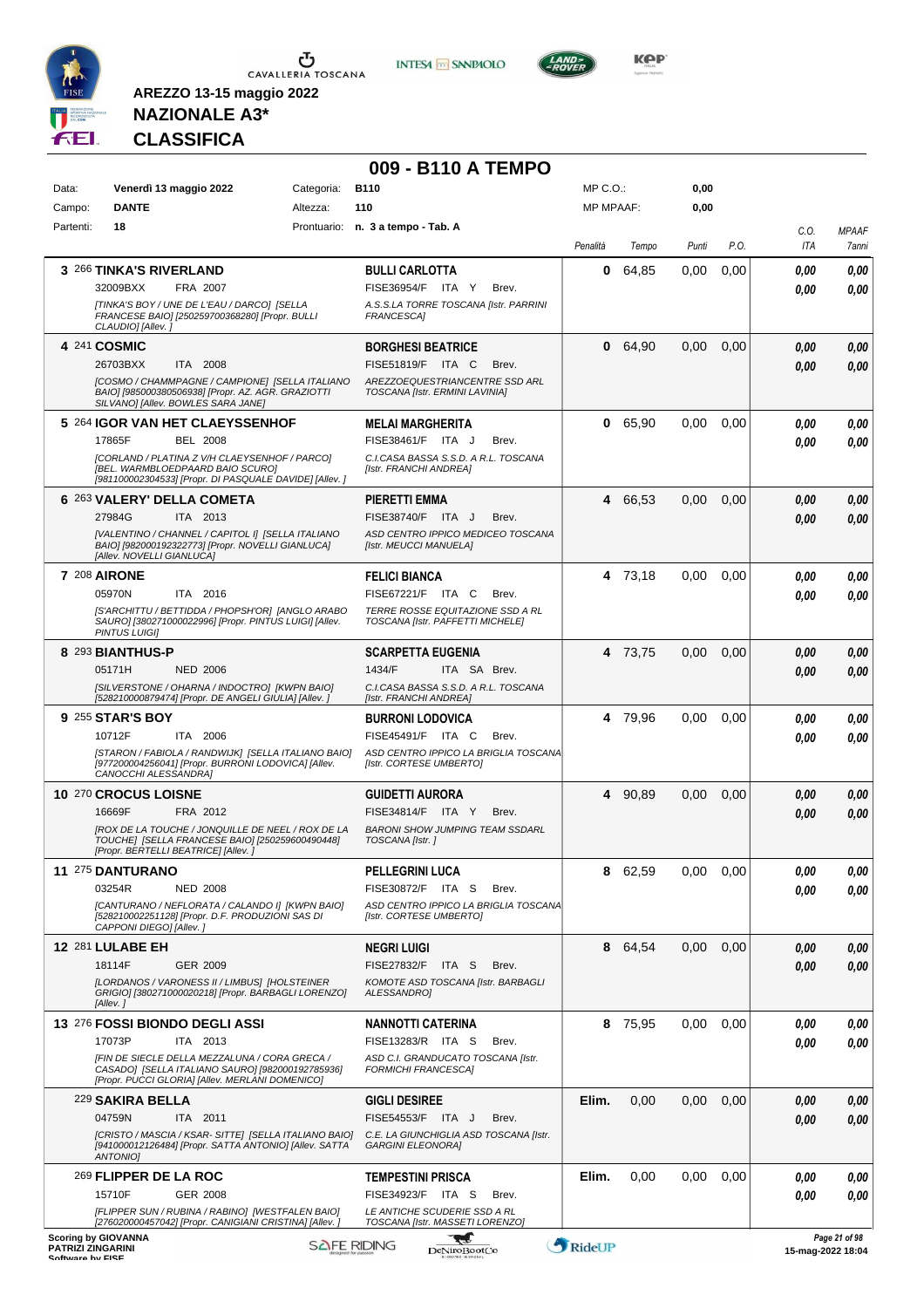

**INTESA M** SANPAOLO



**Kep** 

# **NAZIONALE A3\* CLASSIFICA**

**AREZZO 13-15 maggio 2022**

|           |                   |                                                                                                                                                        |             | 009 - B110 A TEMPO                                                      |                  |       |       |      |            |              |
|-----------|-------------------|--------------------------------------------------------------------------------------------------------------------------------------------------------|-------------|-------------------------------------------------------------------------|------------------|-------|-------|------|------------|--------------|
| Data:     |                   | Venerdì 13 maggio 2022                                                                                                                                 | Categoria:  | <b>B110</b>                                                             | MP C. O.         |       | 0.00  |      |            |              |
| Campo:    | <b>DANTE</b>      |                                                                                                                                                        | Altezza:    | 110                                                                     | <b>MP MPAAF:</b> |       | 0.00  |      |            |              |
| Partenti: | 18                |                                                                                                                                                        | Prontuario: | n. 3 a tempo - Tab. A                                                   |                  |       |       |      | C.0.       | <b>MPAAF</b> |
|           |                   |                                                                                                                                                        |             |                                                                         | Penalità         | Tempo | Punti | P.O. | <b>ITA</b> | <b>7anni</b> |
|           | 272 CALIMERA      |                                                                                                                                                        |             | <b>BENEDETTI ZULEIKA</b>                                                | Elim.            | 0,00  | 0,00  | 0,00 | 0.00       | 0,00         |
|           | 16831F            | GER 2011                                                                                                                                               |             | ITA SA<br>Brev.<br>FISE33894/F                                          |                  |       |       |      | 0.00       | 0.00         |
|           | [Allev.]          | [CARDINO / GOLDFEIL R / L'OMBRE] [HOLSTEINER<br>GRIGIO] [276020000157530] [Propr. BENEDETTI ZULEIKA]                                                   |             | LE ANTICHE SCUDERIE SSD A RL<br>TOSCANA [Istr. MASSETI LORENZO]         |                  |       |       |      |            |              |
|           | 284 CORLEONE D.C. |                                                                                                                                                        |             | <b>GALARDI ELEONORA</b>                                                 | Elim.            | 0,00  | 0.00  | 0,00 | 0.00       | 0.00         |
|           | 32090BXX          | 2012<br>ITA                                                                                                                                            |             | FISE26525/F<br>ITA S<br>Brev.                                           |                  |       |       |      | 0.00       | 0.00         |
|           |                   | ICALATO / CONTENTA D.C. / CONCORDEI ISELLA<br>ITALIANO BAIO] [982000192510169] [Propr. SOLITAIRE<br>SPAI [Allev. S.A.S. IL COLLE DI BARONCELLI SILVIA] |             | RIDING CLUB MUGELLO ASD TOSCANA<br>[Istr. TORELLI ANDREA]               |                  |       |       |      |            |              |
| 69<br>FC. |                   |                                                                                                                                                        |             | <b>FOLLATI COSTANZA</b>                                                 | <b>Partito</b>   |       |       |      | 0,00       | 0,00         |
|           |                   |                                                                                                                                                        |             | FISE57604/F<br>ITA J<br>$1^{\circ}G$                                    |                  |       |       |      | 0.00       | 0.00         |
|           |                   |                                                                                                                                                        |             | <b>EQUESTRIAN CLUB FIRENZE SSD A RL</b><br>TOSCANA [Istr. BARONI KATIA] |                  |       |       |      |            |              |

#### **010 - B100 A TEMPO**

| Data:     | Venerdì 13 maggio 2022                                                                                                                                              | Categoria: | <b>B100</b>                                                 | MP C.O.:         |       | 0,00  |      |      |              |
|-----------|---------------------------------------------------------------------------------------------------------------------------------------------------------------------|------------|-------------------------------------------------------------|------------------|-------|-------|------|------|--------------|
| Campo:    | <b>PETRARCA</b>                                                                                                                                                     | Altezza:   | 100                                                         | <b>MP MPAAF:</b> |       | 0,00  |      |      |              |
| Partenti: | 30                                                                                                                                                                  |            | Prontuario: n. 3 a tempo - Tab. A                           |                  |       |       |      | C.O. | <b>MPAAF</b> |
|           |                                                                                                                                                                     |            |                                                             | Penalità         | Tempo | Punti | P.O. | ITA  | 7anni        |
|           | 1 294 QUINTO DEL CASTEGNO                                                                                                                                           |            | <b>CACCARO MARTA</b>                                        | 0                | 60.57 | 0,00  | 0.00 | 0.00 | 0.00         |
|           | 28868BXX<br>ITA 2010                                                                                                                                                |            | 0030014<br>ITA SA Brev.                                     |                  |       |       |      | 0.00 | 0.00         |
|           | ILUSSO DEL CASTEGNO / GIULIA DEL CASTEGNO /<br>ACOBAT III ISELLA ITALIANO BAIOI [982000123232827]<br>[Propr. ESEA SRL] [Allev. BOGLIONI GUERINO]                    |            | TOSCANA EQUITAZIONE ASD TOSCANA<br>[Istr. MELI GIORGIO]     |                  |       |       |      |      |              |
|           | 2 214 ESPION DE RENIVAL                                                                                                                                             |            | <b>CHIDICHIMO GEMMA</b>                                     | 0                | 61,39 | 0,00  | 0,00 | 0.00 | 0.00         |
|           | 16740F<br><b>BEL 2010 Pony</b>                                                                                                                                      |            | FISE60162/F ITA C<br>Brev.                                  |                  |       |       |      | 0.00 | 0.00         |
|           | <b>IMURVEY MARIO / DIVINE DE RENIVAL / LIBERTY</b><br>WESTLAND] [PONY GRIGIO ROANATO]<br>[967000009117477] [Propr. BERRETTI SILVIA] [Allev. ]                       |            | RIDING CLUB MUGELLO ASD TOSCANA<br>[Istr. TORELLI ANDREA]   |                  |       |       |      |      |              |
|           | 3 250 MAXIMUS                                                                                                                                                       |            | <b>GORI MARGHERITA</b>                                      | 0                | 65,07 | 0,00  | 0.00 | 0.00 | 0.00         |
|           | ITA 2012<br>16157F                                                                                                                                                  |            | FISE56893/F ITA C<br>Brev.                                  |                  |       |       |      | 0.00 | 0.00         |
|           | [-/-/] [SCONOSCIUTA BAIO] [941000013875555] [Propr.<br>AZ. AGR. IL POGGIO DI GORI TOMMASOI [Allev. AZ. AGR.<br><b>ROSI FULVIOI</b>                                  |            | IL POGGIO EQUITAZIONE ASD TOSCANA<br>[Istr. BRUNORI SANDRO] |                  |       |       |      |      |              |
|           | 4 228 HOTDOG                                                                                                                                                        |            | <b>LIGABUE EMMA</b>                                         | 0                | 65,53 | 0.00  | 0.00 | 0,00 | 0.00         |
|           | ITA 2012<br>03255R                                                                                                                                                  |            | FISE54803/F ITA C<br>Brev.                                  |                  |       |       |      | 0,00 | 0,00         |
|           | <b>IGOLDFEVER / CHANEL VAN HET NIEUWENHOF Z /</b><br>CUMANO ZI [SELLA ITALIANO GRIGIO]<br>[982000192777673] [Propr. LIGABUE EMMA] [Allev.<br><b>LANCIONE IRENEI</b> |            | C.I. BELLARIA ASD TOSCANA [Istr.<br><b>RAMPALDI GIULIAI</b> |                  |       |       |      |      |              |
|           | 5 277 EASY J                                                                                                                                                        |            | <b>VANNUCCI VALENTINA</b>                                   | 0                | 66,79 | 0.00  | 0.00 | 0.00 | 0.00         |
|           | 16566F<br>GER 2012                                                                                                                                                  |            | FISE29843/F ITA S<br>Brev.                                  |                  |       |       |      | 0.00 | 0.00         |
|           | [EMINEM J / LUCIEN / LANDGOLD] [WESTFALEN BAIO]<br>[276020000233627] [Propr. VANNUCCI VANNINO] [Allev. ]                                                            |            | LA VERGININA ASD TOSCANA [Istr. NICCOLI<br><b>LUCIANO1</b>  |                  |       |       |      |      |              |
|           | <b>6 257 CALLA</b>                                                                                                                                                  |            | <b>MARTINELLI NOVELLA</b>                                   | 0                | 67,13 | 0,00  | 0.00 | 0,00 | 0.00         |
|           | 17815F<br>GER 2011                                                                                                                                                  |            | FISE44869/F ITA J<br>Brev.                                  |                  |       |       |      | 0.00 | 0.00         |
|           | [CANTURANO I / W-DONNA / DOLLAR D.L.PI]<br>[HOLSTEINER BAIO] [276020000153098] [Propr.<br>MARTINELLI NOVELLA] [Allev.]                                              |            | C.I. L'ANTELLINO SSDRL TOSCANA [Istr.<br>CIPRIANI LORENZO]  |                  |       |       |      |      |              |
|           | 7 274 CONTESSA DU VERT VALLON                                                                                                                                       |            | <b>GERMINARA LAURA</b>                                      | 0                | 67,39 | 0,00  | 0.00 | 0.00 | 0.00         |
|           | 16707F<br><b>BEL 2008</b>                                                                                                                                           |            | FISE31160/F ITA S<br>Brev.                                  |                  |       |       |      | 0,00 | 0.00         |
|           | [INDOCTRO / NAUSICAA DES SIX CENSES / DUBLIN]<br>[CHEVAL DE SPORT BELG BAIO] [981100000958972]<br>[Propr. GERMINARA LAURA] [Allev. ]                                |            | LA VERGININA ASD TOSCANA [Istr. NICCOLI<br>LUCIANO]         |                  |       |       |      |      |              |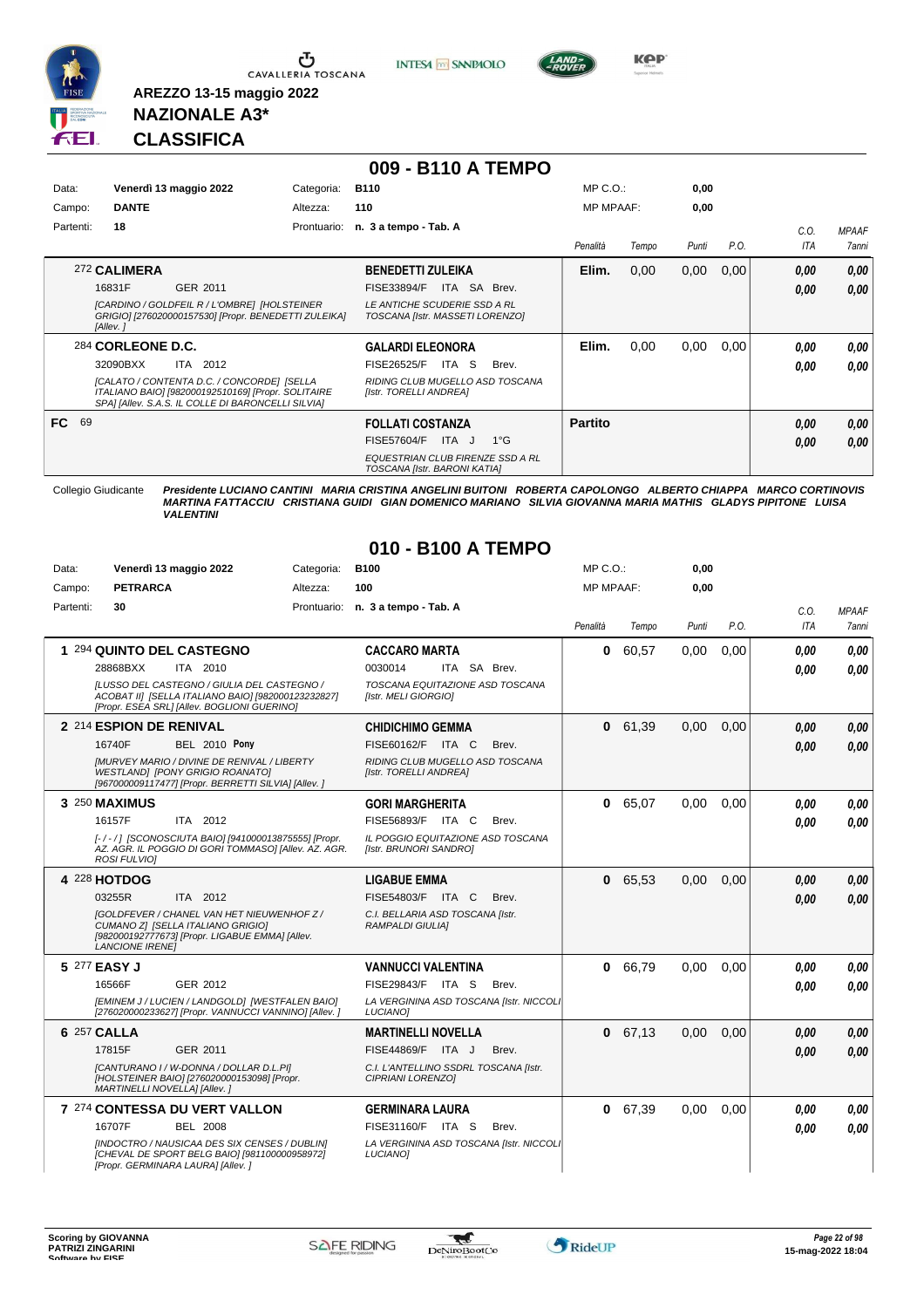

**INTESA M** SANPAOLO



**KOP** 

## **NAZIONALE A3\* CLASSIFICA**

|           |                                                                                                                                                                            |            | 010 - B100 A TEMPO                                                 |                  |           |       |      |      |              |
|-----------|----------------------------------------------------------------------------------------------------------------------------------------------------------------------------|------------|--------------------------------------------------------------------|------------------|-----------|-------|------|------|--------------|
| Data:     | Venerdì 13 maggio 2022                                                                                                                                                     | Categoria: | <b>B100</b>                                                        | MP C.O.:         |           | 0,00  |      |      |              |
| Campo:    | <b>PETRARCA</b>                                                                                                                                                            | Altezza:   | 100                                                                | <b>MP MPAAF:</b> |           | 0,00  |      |      |              |
| Partenti: | 30                                                                                                                                                                         |            | Prontuario: n. 3 a tempo - Tab. A                                  |                  |           |       |      | C.O. | <b>MPAAF</b> |
|           |                                                                                                                                                                            |            |                                                                    | Penalità         | Tempo     | Punti | P.O. | ITA  | 7anni        |
|           | 8 209 ANTARES DI CAMPALTO                                                                                                                                                  |            | DI NUZZO ELEONORA                                                  | 0                | 68,77     | 0,00  | 0,00 | 0,00 | 0,00         |
|           | 14806F<br>ITA 2012                                                                                                                                                         |            | FISE61778/F ITA J<br>Brev.                                         |                  |           |       |      | 0.00 | 0,00         |
|           | [TOULON / FANTASIA DI VILLA EMILIA / LUCKY BOY]<br>[SELLA ITALIANO BAIO] [380271001002562] [Propr.<br>RASPINI DUPLET RACHELE] [Allev. TRAVERSA MANUELA]                    |            | SPORT EQUESTRI CECINA ASD TOSCANA<br>[Istr. BIZZARRI ROBERTO]      |                  |           |       |      |      |              |
|           | 9 222 CONRADIN KB                                                                                                                                                          |            | <b>MEGA THOMAS</b>                                                 | 0                | 68,94     | 0,00  | 0,00 | 0.00 | 0,00         |
|           | GER 2005<br>14382E                                                                                                                                                         |            | FISE56202/F ITA Y<br>Brev.                                         |                  |           |       |      | 0.00 | 0,00         |
|           | [COULETTO / ARGENTINA / ARGENTINUS] [OLDENBURG<br>BAIO] [276098100736240] [Propr. GHETTI ELENA] [Allev. ]                                                                  |            | ASD CENTRO IPPICO MEDICEO TOSCANA<br>[Istr. MEUCCI MANUELA]        |                  |           |       |      |      |              |
|           | <b>10 256 ONASTIA</b>                                                                                                                                                      |            | <b>IROLLO MARTINA</b>                                              | 0                | 69,72     | 0,00  | 0,00 | 0,00 | 0,00         |
|           | 18062F<br>BEL 2014                                                                                                                                                         |            | FISE44920/F ITA Y<br>Brev.                                         |                  |           |       |      | 0.00 | 0,00         |
|           | [NABAB DE REVE / TESS BRIOLITA / KALYPSO] [BEL.<br>WARMBLOEDPAARD BAIO] [981100004059274] [Propr.<br>IROLLO MARTINA] [Allev.]                                              |            | LA VERGININA ASD TOSCANA [Istr. NICCOLI<br><b>LUCIANO1</b>         |                  |           |       |      |      |              |
|           | <b>11 365 WINDSOR</b>                                                                                                                                                      |            | <b>GERACI NICOLE</b>                                               |                  | $0$ 71,40 | 0,00  | 0,00 | 0.00 | 0,00         |
|           | 07930D<br><b>NED 2003</b>                                                                                                                                                  |            | FISE22263/R ITA G<br>Brev.                                         |                  |           |       |      | 0.00 | 0.00         |
|           | <b>IGERMUS R / LIVOLI / GRANNUSI [KWPN BAIO]</b><br>[528210000436859] [Propr. BACCICHET ROBERTO] [Allev.]                                                                  |            | AREZZOEQUESTRIANCENTRE SSD ARL<br>TOSCANA [Istr. ERMINI LAVINIA]   |                  |           |       |      |      |              |
|           | 12 247 IMERO-JOY                                                                                                                                                           |            | <b>CERINI MARTINA</b>                                              |                  | $0$ 72,86 | 0,00  | 0,00 | 0.00 | 0,00         |
|           | 18615F<br>NED 2013                                                                                                                                                         |            | FISE48809/F ITA J<br>Brev.                                         |                  |           |       |      | 0.00 | 0.00         |
|           | [EL PRIMERO / JOY / EMILION] [KWPN BAIO]<br>[528210002988964] [Propr. CERINI MARTINA] [Allev. ]                                                                            |            | AREZZOEQUESTRIANCENTRE SSD ARL<br>TOSCANA [Istr. ROTUNNO CARLO]    |                  |           |       |      |      |              |
|           | 13 259 MONTEZUMA                                                                                                                                                           |            | <b>BITOSSI MATILDE</b>                                             |                  | 4 62,07   | 0.00  | 0.00 | 0.00 | 0,00         |
|           | 17081F<br>ITA 2016                                                                                                                                                         |            | FISE41162/F ITA Y<br>Brev.                                         |                  |           |       |      | 0.00 | 0.00         |
|           | [SINGULORD JOTER / FUMARIA / CAN CAN DEL<br>TERRICCIO] [SELLA ITALIANO BAIO] [380271000019980]<br>[Propr. BICOCCHI GIUSEPPE] [Allev. BICOCCHI GIUSEPPE]                    |            | TOSCANA EQUITAZIONE ASD TOSCANA<br>[Istr. MELI GIORGIO]            |                  |           |       |      |      |              |
|           | 14 238 LUCIFERO                                                                                                                                                            |            | <b>CENERINI LUDOVICA</b>                                           |                  | 4 63,12   | 0,00  | 0,00 | 0.00 | 0,00         |
|           | 15276G/ST<br>ITA 2004                                                                                                                                                      |            | FISE52607/F ITA J<br>Brev.                                         |                  |           |       |      | 0.00 | 0.00         |
|           | [ERIN / ROBERGA / CACIBI] [ANGLO ARABO GRIGIO]<br>[977121001892846] [Propr. CECI FRANCESCO] [Allev.<br><b>DADDI GAVINO1</b>                                                |            | C.I.LA SERRATA TOSCANA [Istr. TENUCCI<br>SIMONE <sub>1</sub>       |                  |           |       |      |      |              |
|           | 15 289 BABAGANOUSH                                                                                                                                                         |            | <b>GRAZIANI LAURA</b>                                              | 4                | 66,12     | 0,00  | 0,00 | 0.00 | 0,00         |
|           | ITA 2013<br>18150F                                                                                                                                                         |            | <b>FISE9149/F</b><br>ITA S<br>Brev.                                |                  |           |       |      | 0.00 | 0,00         |
|           | [BAEDEKER / COLUMBIA Z / CALVARO] [SELLA ITALIANO<br>SAURO] [982000192790902] [Propr. RIDING CLUB<br>MUGELLO ASD] [Allev. AZ. AGR. ACQUADOLCE DI<br><b>FRANCESCA PINI]</b> |            | RIDING CLUB MUGELLO ASD TOSCANA<br>[Istr. TORELLI ANDREA]          |                  |           |       |      |      |              |
|           | 16 280 LÉDA DA CINTOIA (EX LÉDA)                                                                                                                                           |            | <b>CORRENTI IRINA</b>                                              |                  | 4 70,35   | 0,00  | 0,00 | 0,00 | 0,00         |
|           | <b>HUN 2003</b><br>07794F                                                                                                                                                  |            | FISE28304/F ITA Y<br>Brev.                                         |                  |           |       |      | 0,00 | 0,00         |
|           | [LINDGRAF / DONNA / SZEMAFOR] [UNGHERESE BAIO]<br>[941000014559086] [Propr. BALSIMELLI FABIO] [Allev. ]                                                                    |            | LA VERGININA ASD TOSCANA [Istr. NICCOLI<br>LUCIANO]                |                  |           |       |      |      |              |
|           | <b>17 240 ADELINE</b>                                                                                                                                                      |            | <b>BARONTINI ANDREA SARA</b>                                       |                  | 4 70,36   | 0.00  | 0,00 | 0,00 | 0,00         |
|           | 13924F<br>ITA 2011                                                                                                                                                         |            | FISE52057/F ITA J<br>Brev.                                         |                  |           |       |      | 0,00 | 0,00         |
|           | [ARMITAGE / IDINE / SIT THIS ONE OUT] [SELLA<br>ITALIANO SAURO] [941000012129554] [Propr. MORELLO<br>CECILIA] [Allev. MORELLO CECILIA]                                     |            | SPORT EQUESTRI CECINA ASD TOSCANA<br>[Istr. BIZZARRI ROBERTO]      |                  |           |       |      |      |              |
|           | 18 295 PRETTY FINE VDE                                                                                                                                                     |            | <b>MAGRINI BENEDETTA</b>                                           |                  | 4 75,85   | 0,00  | 0,00 | 0,00 | 0,00         |
|           | 18664F<br>BEL 2015                                                                                                                                                         |            | FISE45715/F ITA J<br>Brev.                                         |                  |           |       |      | 0,00 | 0,00         |
|           | <b>JECHO VAN HET NEERENBOSCH / MISS FINE / THUNDER</b><br>VAN DE ZUUTHOEVE] [BEL. WARMBLOEDPAARD<br>SAURO] [981100004209108] [Propr. MAGRINI BENEDETTA]<br>[Allev.]        |            | C.E. LA GIUNCHIGLIA ASD TOSCANA [Istr.<br><b>GARGINI ELEONORA]</b> |                  |           |       |      |      |              |
|           | <b>19 252 SOCRATE DEL FONTANILE</b>                                                                                                                                        |            | <b>GIANNETTI CAMILLA</b>                                           |                  | 8 76,10   | 0,00  | 0,00 | 0,00 | 0,00         |
|           | 14027F<br>ITA 2009                                                                                                                                                         |            | FISE47014/F ITA Y<br>Brev.                                         |                  |           |       |      | 0.00 | 0,00         |
|           | [SILVIO I / CORLANDO MIMOSA / EFIDANVILLE] [SELLA<br>ITALIANO BAIO] [982000121936476] [Propr. TICCI MATTEO]                                                                |            | C.I.SENESE TOSCANA [Istr. GINANNESCHI<br>LORENZO]                  |                  |           |       |      |      |              |
|           | [Allev. BIANCHI MICHELE]                                                                                                                                                   |            |                                                                    |                  |           |       |      |      |              |

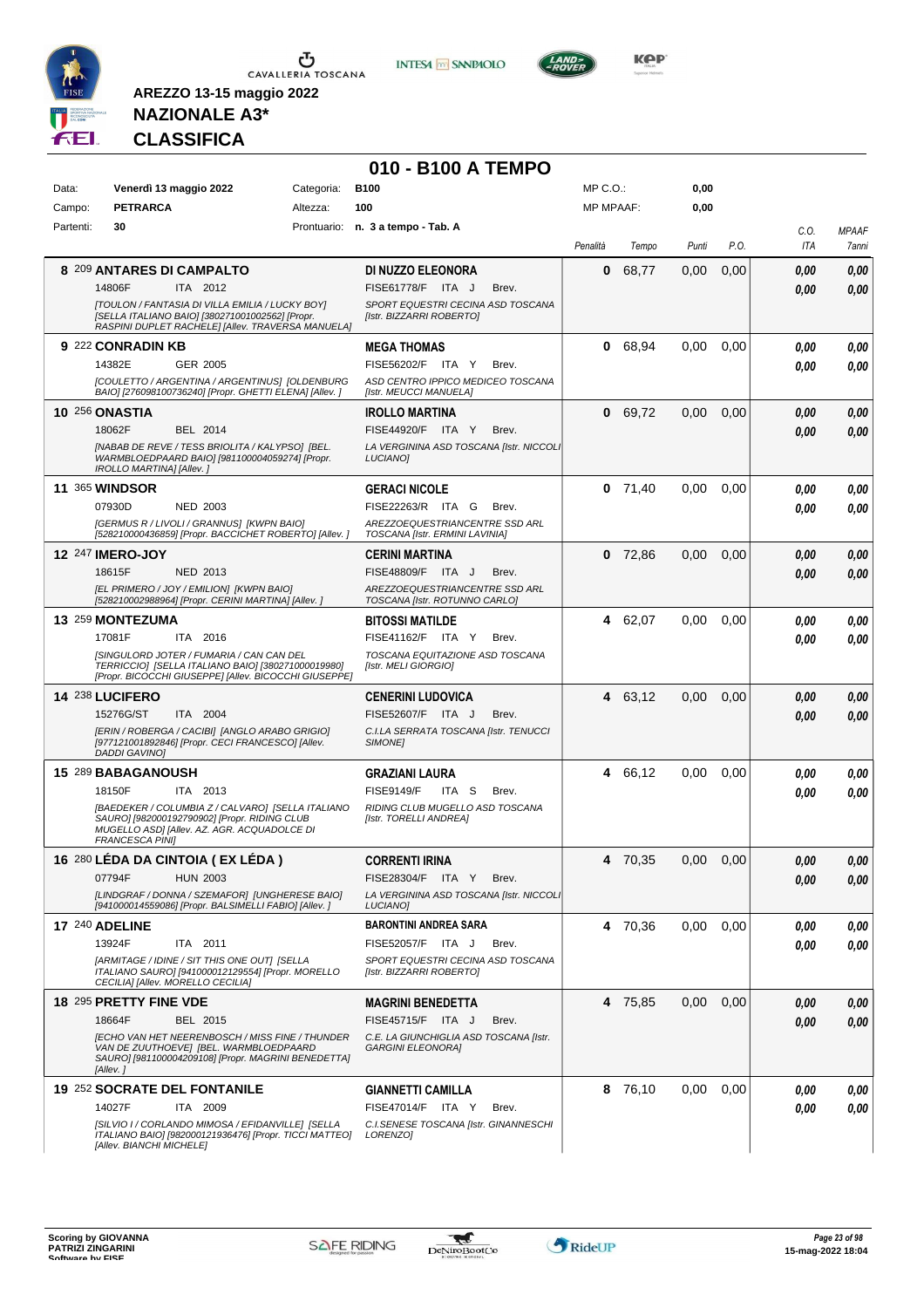

**INTESA** M SANPAOLO



**Kep** 

## **NAZIONALE A3\* CLASSIFICA**

**AREZZO 13-15 maggio 2022**

| Data:<br>Campo: | Venerdì 13 maggio 2022                                                                                                                                                                   | Categoria: |                                                                      |                  |       |       |      |      |              |
|-----------------|------------------------------------------------------------------------------------------------------------------------------------------------------------------------------------------|------------|----------------------------------------------------------------------|------------------|-------|-------|------|------|--------------|
|                 |                                                                                                                                                                                          |            | <b>B100</b>                                                          | MP C.O.:         |       | 0,00  |      |      |              |
|                 | <b>PETRARCA</b>                                                                                                                                                                          | Altezza:   | 100                                                                  | <b>MP MPAAF:</b> |       | 0,00  |      |      |              |
| Partenti:       | 30                                                                                                                                                                                       |            | Prontuario: n. 3 a tempo - Tab. A                                    |                  |       |       |      | C.O. | <b>MPAAF</b> |
|                 |                                                                                                                                                                                          |            |                                                                      | Penalità         | Tempo | Punti | P.O. | ITA  | 7anni        |
|                 | 20 242 WHY BRAVEHEART W.B.                                                                                                                                                               |            | <b>PETRENI NICCOLO'</b>                                              | 8                | 87,51 | 0,00  | 0,00 | 0.00 | 0,00         |
|                 | 14433F<br>ITA 2010                                                                                                                                                                       |            | FISE51208/F ITA J<br>Brev.                                           |                  |       |       |      | 0.00 | 0,00         |
|                 | [BAEDEKER / KATINKA / FANTASTIQUE] [SELLA ITALIANO<br>BAIO] [982000123233849] [Propr. AZ. AGR. IL CERRO DI<br>BENEDETTI LUIGIA] [Allev. AZ. AGR. IL CERRO DI<br><b>BENEDETTI LUIGIA]</b> |            | C.I.SAN GIUSTO TOSCANA [Istr. MARTINI DI<br>CIGALA LUDOVICO]         |                  |       |       |      |      |              |
|                 | 218 VERDE GAIO                                                                                                                                                                           |            | <b>MATASSA ALESSANDRO</b>                                            | Elim.            | 0,00  | 0,00  | 0,00 | 0,00 | 0,00         |
|                 | 12925F<br>ITA 2009                                                                                                                                                                       |            | FISE56651/F ITA S<br>Brev.                                           |                  |       |       |      | 0.00 | 0,00         |
|                 | [COCODRILLO / STELLA XLIX / LIONE] [SELLA ITALIANO<br>BAIO] [982009106712340] [Propr. MATASSA ALESSANDRO]<br>[Allev. FERRARI RICCARDO]                                                   |            | TOSCANA EQUITAZIONE ASD TOSCANA<br>[Istr. MELI GIORGIO]              |                  |       |       |      |      |              |
|                 | 234 CRISTALLBLACK                                                                                                                                                                        |            | <b>BATINI LISA</b>                                                   | Elim.            | 0,00  | 0,00  | 0,00 | 0,00 | 0,00         |
|                 | 16613F<br>ITA 2015                                                                                                                                                                       |            | <b>FISE53808/F</b><br>ITA J<br>Brev.                                 |                  |       |       |      | 0.00 | 0,00         |
|                 | [CRISTALLO II / NIAGARAS / WADI KID M] [SELLA<br>ITALIANO BAIO] [380271000016683] [Propr. DRAGONI<br>MAURIZIA E FIGLI SOC. SEMP.] [Allev. PIU GIOVANNI<br><b>ANTONIOI</b>                |            | C.I. L'ANTELLINO SSDRL TOSCANA [Istr.<br>CIPRIANI LORENZO]           |                  |       |       |      |      |              |
|                 | 232 LUNDER DE LA BUSSIERE                                                                                                                                                                |            | <b>CERBINI VITTORIA</b>                                              | Rit.             | 0,00  | 0.00  | 0,00 | 0,00 | 0,00         |
|                 | FRA 1999 Pony<br>17405BXX                                                                                                                                                                |            | FISE54007/F ITA C<br>Brev.                                           |                  |       |       |      | 0.00 | 0.00         |
|                 | [THUNDER DU BLIN / URANIE DU OUCHY / ROALTY]<br>[PONY BAIO] [] [Propr. SCUDERIE BOSCO DEL MONTE<br>A.S.D.] [Allev.]                                                                      |            | TERRE ROSSE EQUITAZIONE SSD A RL<br>TOSCANA [Istr. PAFFETTI MICHELE] |                  |       |       |      |      |              |
| <b>FC</b> 319   |                                                                                                                                                                                          |            | <b>PAFFETTI MICHELE</b>                                              | <b>Partito</b>   |       |       |      | 0,00 | 0,00         |
|                 |                                                                                                                                                                                          |            | 1827/F<br>ITA SA 2°G                                                 |                  |       |       |      | 0,00 | 0.00         |
|                 |                                                                                                                                                                                          |            | TERRE ROSSE EQUITAZIONE SSD A RL<br>TOSCANA [Istr. PAFFETTI MICHELE] |                  |       |       |      |      |              |
| FC 249          |                                                                                                                                                                                          |            | <b>ROMUALDI GIULIA</b>                                               | <b>Partito</b>   |       |       |      | 0,00 | 0,00         |
|                 |                                                                                                                                                                                          |            | FISE63903/F ITA J<br>Brev.                                           |                  |       |       |      | 0.00 | 0.00         |
|                 |                                                                                                                                                                                          |            | A.I.DUNIA RANCH TOSCANA [Istr. GIUNTI<br><b>MARIO]</b>               |                  |       |       |      |      |              |
| FC 47           |                                                                                                                                                                                          |            | SALVINI BARBARA                                                      | <b>Partito</b>   |       |       |      | 0,00 | 0,00         |
|                 |                                                                                                                                                                                          |            | <b>FISE8618/F</b><br>ITA S<br>− 1°G                                  |                  |       |       |      | 0,00 | 0.00         |
|                 |                                                                                                                                                                                          |            | C.I. TERRE DI SIENA ASD TOSCANA [Istr.<br><b>SALVINI MARIA]</b>      |                  |       |       |      |      |              |
| FC 160          |                                                                                                                                                                                          |            | <b>VALDAMBRINI SARA</b>                                              | <b>Partito</b>   |       |       |      | 0,00 | 0,00         |
|                 |                                                                                                                                                                                          |            | FISE23057/F ITA S<br>$1^{\circ}G$                                    |                  |       |       |      | 0.00 | 0,00         |
|                 |                                                                                                                                                                                          |            | AREZZOEQUESTRIANCENTRE SSD ARL<br>TOSCANA [Istr. ROTUNNO CARLO]      |                  |       |       |      |      |              |
| FC 278          |                                                                                                                                                                                          |            | POGGIALINI LEONARDO                                                  | <b>Partito</b>   |       |       |      | 0,00 | 0,00         |
|                 |                                                                                                                                                                                          |            | FISE29656/F ITA S 1°G                                                |                  |       |       |      | 0,00 | 0,00         |
|                 |                                                                                                                                                                                          |            | C.I. BELLARIA ASD TOSCANA [Istr.<br>RAMPALDI GIULIA]                 |                  |       |       |      |      |              |
| FC 103          |                                                                                                                                                                                          |            | <b>SALVINI BARBARA</b>                                               | <b>Partito</b>   |       |       |      | 0,00 | 0,00         |
|                 |                                                                                                                                                                                          |            | <b>FISE8618/F</b><br>ITA S 1°G                                       |                  |       |       |      | 0,00 | 0,00         |
|                 |                                                                                                                                                                                          |            | C.I. TERRE DI SIENA ASD TOSCANA [Istr.<br><b>SALVINI MARIA]</b>      |                  |       |       |      |      |              |
|                 | NP 233 NOCHI VAN BERKENBROECK                                                                                                                                                            |            | <b>CANGI SOFIA</b>                                                   | N.P.             | 0,00  | 0,00  | 0,00 | 0,00 | 0,00         |
|                 | 16468F<br>BEL 2015                                                                                                                                                                       |            | FISE19866/R ITA C<br>Brev.                                           |                  |       |       |      | 0,00 | 0,00         |
|                 | [NONSTOP / PRINSES VAN TER NOTELAERE / CALYPSO<br>D'HERBIERS (CALYPSO D'HERBIERS*E] [AES BAIO<br>SCURO] [967000009752113] [Propr. TERRE DI LUNI S.R.L.]<br>[Allev.]                      |            | DEL DRAGO ASD TOSCANA [Istr. ZORZI<br><b>GIAMPIETRO1</b>             |                  |       |       |      |      |              |

Collegio Giudicante Presidente LUCIANO CANTINI MARIA CRISTINA ANGELINI BUITONI ROBERTA CAPOLONGO ALBERTO CHIAPPA MARCO CORTINOVIS<br>MARTINA FATTACCIU CRISTIANA GUIDI GIAN DOMENICO MARIANO SILVIA GIOVANNA MARIA MATHIS GLADYS

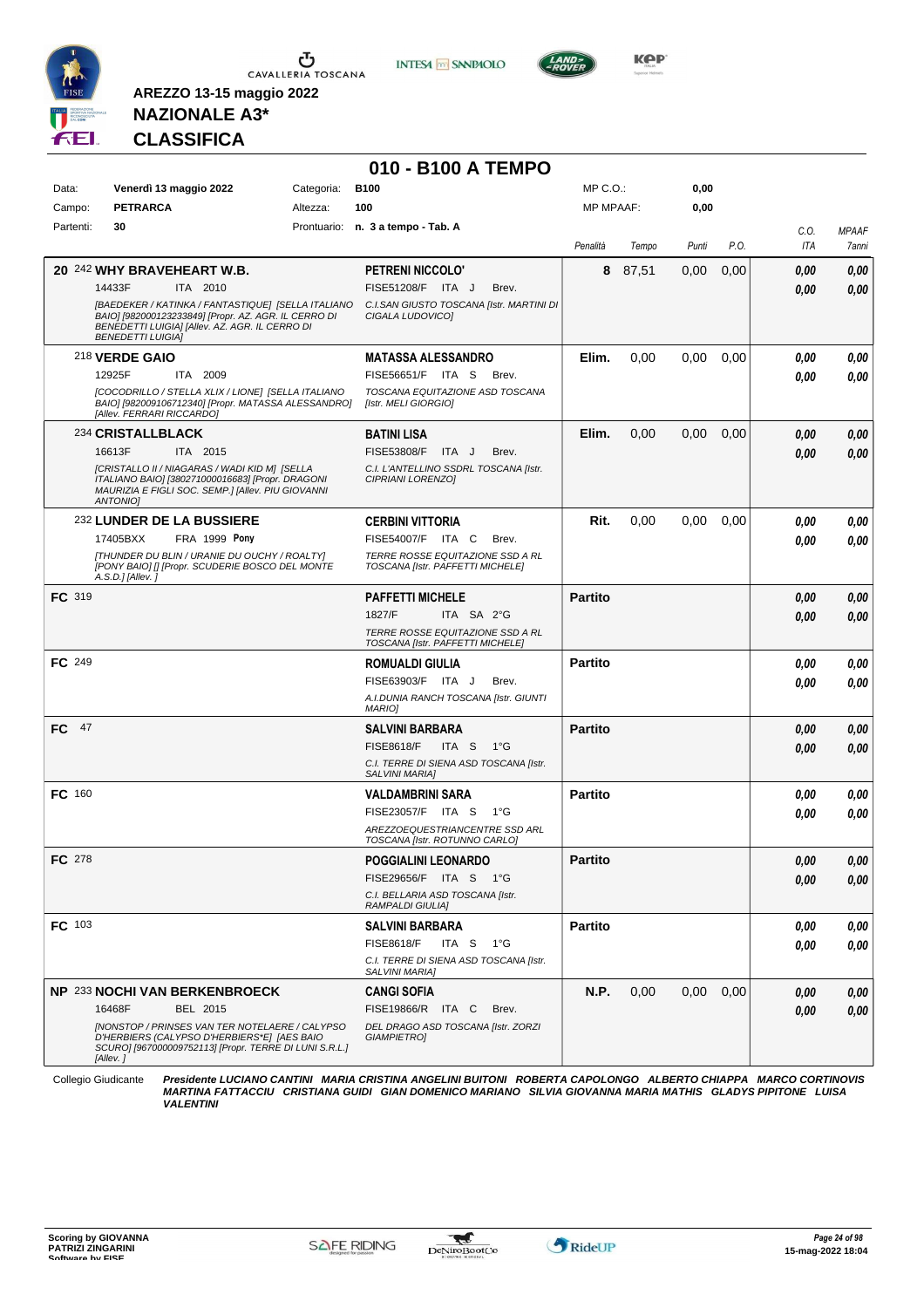

**INTESA** M SANPAOLO



**KOP** 

## **NAZIONALE A3\* CLASSIFICA**

| Data:         | Venerdì 13 maggio 2022                                                                                                                                                                         | Categoria: | <b>B90</b>                                                       | $MP C. O.$ : |       | 0,00  |      |            |              |
|---------------|------------------------------------------------------------------------------------------------------------------------------------------------------------------------------------------------|------------|------------------------------------------------------------------|--------------|-------|-------|------|------------|--------------|
| Campo:        | <b>PETRARCA</b>                                                                                                                                                                                | Altezza:   | 90                                                               | MP MPAAF:    |       | 0,00  |      |            |              |
| Partenti:     | 20                                                                                                                                                                                             |            | Prontuario: n. 1 di Precisione - Tab. A                          |              |       |       |      | C.O.       | <b>MPAAF</b> |
|               |                                                                                                                                                                                                |            |                                                                  | Penalità     | Tempo | Punti | P.O. | <b>ITA</b> | 7anni        |
|               | 1 206 CONSULTING                                                                                                                                                                               |            | <b>DORO SILVIA</b>                                               | 0            | 0,00  | 0,00  | 0,00 | 0.00       | 0.00         |
|               | 13161A<br>GHA 2003                                                                                                                                                                             |            | FISE63540/F ITA J<br>Brev.                                       |              |       |       |      | 0.00       | 0.00         |
|               | [CONTENDRO / FUN FOR EVER / FURIOSO II]<br>[HANNOVER BAIO] [528246000142382] [Propr. SEMENZA<br>MARILENA] [Allev.]                                                                             |            | SCUDERIA PACCIANI SSD A RL TOSCANA<br>[Istr. PACCIANI SIMONE]    |              |       |       |      |            |              |
|               | 1 217 SHOOTY DI SANT'AGNESE                                                                                                                                                                    |            | <b>SALVI JENNY</b>                                               | $\bf{0}$     | 0,00  | 0,00  | 0,00 | 0.00       | 0,00         |
|               | 13983E<br>ITA 2008<br>[SILVIO I / ETOILE D'ELLE / TYPE D'ELLE] [SELLA                                                                                                                          |            | FISE57685/F ITA J<br>Brev.<br>KOMOTE ASD TOSCANA [Istr. BARBAGLI |              |       |       |      | 0.00       | 0,00         |
|               | ITALIANO BAIO] [982009106690092] [Propr. FAEDI<br>ELEONORA] [Allev. AZIENDA AGRICOLA LA LONGHERINA]                                                                                            |            | ALESSANDRO1                                                      |              |       |       |      |            |              |
|               | 1 224 CORTINA                                                                                                                                                                                  |            | <b>SUSINO GINEVRA</b>                                            | $\bf{0}$     | 0,00  | 0.00  | 0,00 | 0.00       | 0,00         |
|               | 21395G<br><b>GER 2008</b><br>[CARDENIO / GREAT LADY / GRANNUS] [HANNOVER                                                                                                                       |            | FISE55421/F ITA J<br>Brev.<br>SCUDERIA PACCIANI SSD A RL TOSCANA |              |       |       |      | 0.00       | 0.00         |
|               | BAIO] [380271006040926] [Propr. ARRAS DOMIZIA] [Allev. ]                                                                                                                                       |            | [Istr. PACCIANI SIMONE]                                          |              |       |       |      |            |              |
|               | 1 230 PREPOTENT                                                                                                                                                                                |            | <b>BETRO BIANCA</b>                                              | $\bf{0}$     | 0,00  | 0,00  | 0,00 | 0.00       | 0,00         |
|               | 24006G<br>ITA 2011                                                                                                                                                                             |            | FISE54424/F ITA J<br>Brev.                                       |              |       |       |      | 0.00       | 0.00         |
|               | [PRESIDENTE / FA DIESIS / ] [SELLA ITALIANO GRIGIO]<br>[941000012742107] [Propr. AGUTI STEFANO] [Allev.<br>AZ.AGR. IPPOCASTANO]                                                                |            | ASD CENTRO IPPICO LA BRIGLIA TOSCANA<br>[Istr. CORTESE UMBERTO]  |              |       |       |      |            |              |
|               | 1 235 FIOR DI LOTO DEL COLLE S. MARCO                                                                                                                                                          |            | <b>CONFETTONI ASCANIO</b>                                        | 0            | 0,00  | 0,00  | 0,00 | 0.00       | 0,00         |
|               | 21169G<br>ITA 2006 Pony                                                                                                                                                                        |            | FISE53740/F ITA C<br>Brev.                                       |              |       |       |      | 0.00       | 0.00         |
|               | [SCONOSCIUTA GRIGIO] [941000013194056] [Propr.<br>CANCELLATO FRANCESCO] [Allev.]                                                                                                               |            | C.I. BELLARIA ASD TOSCANA [Istr.<br>RAMPALDI GIULIAI             |              |       |       |      |            |              |
| 1 236 AMJAD   |                                                                                                                                                                                                |            | DI DONATO PAULINA                                                | $\Omega$     | 0,00  | 0,00  | 0,00 | 0.00       | 0,00         |
|               | 04501C<br>FRA 2010                                                                                                                                                                             |            | FISE77160/G ITA J<br>Brev.                                       |              |       |       |      | 0.00       | 0,00         |
|               | [QUITE EASY / HAFSA (ES) / EL BUCARO] [SELLA<br>FRANCESE BAIO] [250259701037651] [Propr. STAR HORSE<br>RIDING CARE SRL] [Allev.]                                                               |            | ROMA PONY CLUB SSD A RL LAZIO [Istr.<br>CIUCCI MARCO]            |              |       |       |      |            |              |
|               | 1 246 PREMIERE DAME                                                                                                                                                                            |            | <b>MUZZI CAROL</b>                                               | $\bf{0}$     | 0,00  | 0.00  | 0.00 | 0.00       | 0,00         |
|               | 12514F<br>ITA 2009                                                                                                                                                                             |            | <b>FISE49258/F ITA C</b><br>Brev.                                |              |       |       |      | 0.00       | 0.00         |
|               | [QUIDAM DE REVEL / ODESSA / INDOCTRO] [SELLA<br>ITALIANO BAIO] [982009106681421] [Propr. AZ. AGR IL<br>MELOGRANO DI DUCHI BARBARA] [Allev. AZIENDA<br>AGRICOLA IL MELOGRANO- DI DUCHI BARBARA] |            | C.I. BELLARIA ASD TOSCANA [Istr.<br>RAMPALDI PAOLO]              |              |       |       |      |            |              |
|               | 1 253 TORNADE DELLA BAIA                                                                                                                                                                       |            | AZZARITI FUMAROLI GIULIA                                         | $\bf{0}$     | 0,00  | 0.00  | 0,00 | 0.00       | 0,00         |
|               | 03298H/XX<br>ITA 2006                                                                                                                                                                          |            | FISE46518/F ITA J<br>Brev.                                       |              |       |       |      | 0.00       | 0.00         |
|               | [ORLANDO / KAMARA / CONCORDE] [SELLA ITALIANO<br>BAIO] [972000000583233] [Propr. CAPPELLI BIGAZZI<br>BIANCA] [Allev. DI BLASIO ANTONIO]                                                        |            | SCUDERIA PACCIANI SSD A RL TOSCANA<br>[Istr. PACCIANI SIMONE]    |              |       |       |      |            |              |
|               | 1 262 REAL CORO                                                                                                                                                                                |            | <b>FIORELLI ANGELICA</b>                                         | $\bf{0}$     | 0,00  | 0,00  | 0,00 | 0.00       | 0,00         |
|               | 04644F<br>ITA 2000                                                                                                                                                                             |            | FISE39460/F ITA J<br>Brev.                                       |              |       |       |      | 0.00       | 0.00         |
|               | [RADIATOR / SICORA / NHALANY] [SELLA ITALIANO<br>SAURO] [] [Propr. BARBAGLI LORENZO] [Allev. ]                                                                                                 |            | KOMOTE ASD TOSCANA [Istr. BARBAGLI<br>ALESSANDRO]                |              |       |       |      |            |              |
| 1 273 ZYEN    |                                                                                                                                                                                                |            | <b>GERMINARA ELOISA</b>                                          | $\bf{0}$     | 0,00  | 0,00  | 0,00 | 0,00       | 0,00         |
|               | 14986F<br><b>NED 2004</b>                                                                                                                                                                      |            | FISE31162/F ITA S<br>Brev.                                       |              |       |       |      | 0,00       | 0,00         |
|               | [PARCO / SONNET / LANCELOT] [KWPN BAIO]<br>[528210000466829] [Propr. GERMINARA LAURA] [Allev. ]                                                                                                |            | LA VERGININA ASD TOSCANA [Istr. NICCOLI<br>LUCIANO]              |              |       |       |      |            |              |
| 1 317 ALADIN  |                                                                                                                                                                                                |            | <b>POGGINI MATILDE</b>                                           | 0            | 0,00  | 0,00  | 0,00 | 0.00       | 0,00         |
|               | 17876F<br>ITA 2016                                                                                                                                                                             |            | FISE51540/F ITA Y<br>Brev.                                       |              |       |       |      | 0.00       | 0,00         |
|               | [VELASKO / LARA XXI / FOLGORE DE ZUIGHE] [SELLA<br>ITALIANO BAIO] [380271000021255] [Propr. MIDOLLINI<br>ANGELA] [Allev. LONDI SONIA]                                                          |            | A.S.S.LA TORRE TOSCANA [Istr. VALLI<br><b>OBERDAN</b>            |              |       |       |      |            |              |
|               | 12 203 MONTANA 691<br>26159G<br>GER 2010                                                                                                                                                       |            | <b>ROMUALDI GIULIA</b><br>FISE63903/F ITA J<br>Brev.             | 4            | 0,00  | 0,00  | 0,00 | 0.00       | 0,00         |
|               | [MONTE BELLINI / GINA / GIMPEL] [SELLA TEDESCA<br>SAURO] [276098102708953] [Propr. GEISSEL DANIELA]<br>[Allev.]                                                                                |            | A.I.DUNIA RANCH TOSCANA [Istr. GIUNTI<br><b>MARIO]</b>           |              |       |       |      | 0.00       | 0.00         |
| 12 205 GRISU' |                                                                                                                                                                                                |            | <b>CAPACCIOLI ROSSANO</b>                                        | 4            | 0,00  | 0,00  | 0,00 | 0.00       | 0,00         |
|               | 26598M<br>ITA 2012                                                                                                                                                                             |            | FISE70941/F ITA SA Brev.                                         |              |       |       |      | 0.00       | 0,00         |
|               | ICASERO / SAPORITA / CONCORDE] [SELLA ITALIANO<br>BAIO] [941000012126825] [Propr. DI BELLA GAETANO]<br>[Allev. DI BELLA GAETANO]                                                               |            | ASD CENTRO IPPICO LA BRIGLIA TOSCANA<br>[Istr. CORTESE UMBERTO]  |              |       |       |      |            |              |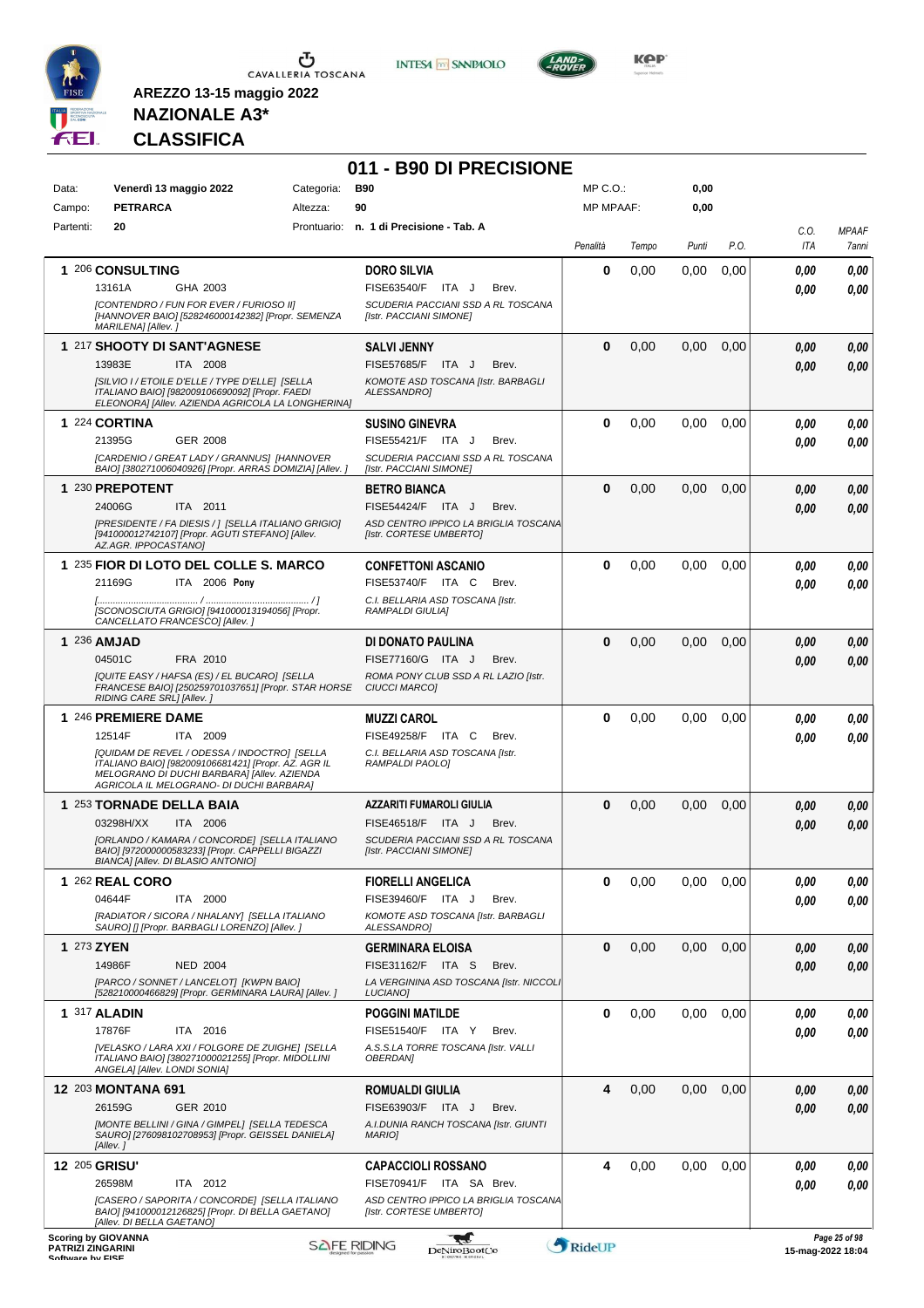

Ⴠ CAVALLERIA TOSCANA **INTESA M** SANPAOLO



**KPP** 

## **NAZIONALE A3\* CLASSIFICA**

**AREZZO 13-15 maggio 2022**

|           |                                                                                                                                                           |            | 011 - B90 DI PRECISIONE                                                 |                  |       |       |      |             |                       |
|-----------|-----------------------------------------------------------------------------------------------------------------------------------------------------------|------------|-------------------------------------------------------------------------|------------------|-------|-------|------|-------------|-----------------------|
| Data:     | Venerdì 13 maggio 2022                                                                                                                                    | Categoria: | <b>B90</b>                                                              | $MP C. O.$ :     |       | 0,00  |      |             |                       |
| Campo:    | <b>PETRARCA</b>                                                                                                                                           | Altezza:   | 90                                                                      | <b>MP MPAAF:</b> |       | 0.00  |      |             |                       |
| Partenti: | 20                                                                                                                                                        |            | Prontuario: n. 1 di Precisione - Tab. A                                 | Penalità         | Tempo | Punti | P.O. | C.O.<br>ITA | <b>MPAAF</b><br>7anni |
|           | 14 291 LOCKSIDE SKY MIST                                                                                                                                  |            | <b>CALDINI RICCARDO</b>                                                 | 8                | 0,00  | 0,00  | 0,00 | 0,00        | 0.00                  |
|           | 17618F<br>IRL 2014                                                                                                                                        |            | 010973/F<br>ITA SA Brev.                                                |                  |       |       |      | 0,00        | 0.00                  |
|           | <b>IDUNBEGGAN GREY MIST / SHADY QUEEN / CAPRAIN</b><br><b>CLOVERI [IRISH SPORT HORSE GRIGIO]</b><br>[372141405910667] [Propr. CALDINI RICCARDO] [Allev. ] |            | C.I. L'ANTELLINO SSDRL TOSCANA [Istr.<br>CIPRIANI LORENZO]              |                  |       |       |      |             |                       |
|           | <b>210 GINIUS</b>                                                                                                                                         |            | <b>BONDI IRIS</b>                                                       | Elim.            | 0.00  | 0.00  | 0.00 | 0.00        | 0.00                  |
|           | 17463F<br>ITA 2015                                                                                                                                        |            | FISE54453/F<br>ITA J<br>Brev.                                           |                  |       |       |      | 0.00        | 0.00                  |
|           | [GOYA DELLA FLORIDA / REMEMBER / FLEMMINGH]<br>[SELLA ITALIANO BAIO] [380271005005576] [Propr. DI<br>PROSPERO DENISI [Allev. DI GIANNANTONIO ROBERTO]     |            | AREZZOEQUESTRIANCENTRE SSD ARL<br>TOSCANA [Istr. ROTUNNO CARLO]         |                  |       |       |      |             |                       |
|           | 283 GRETA DI SABUCI                                                                                                                                       |            | <b>GARZELLI FILIPPO LORENZO</b>                                         | Elim.            | 0,00  | 0,00  | 0,00 | 0,00        | 0.00                  |
|           | 26542M<br>ITA 2012                                                                                                                                        |            | FISE26864/F ITA SA Brev.                                                |                  |       |       |      | 0.00        | 0,00                  |
|           | ILUIS DELLA CACCIA / LYSISTRATA / LUXI ISELLA<br>ITALIANO GRIGIO] [982000192324539] [Propr. APRILE<br>RAFFAELE] [Allev. APRILE RAFFAELE]                  |            | CLUB IPPICO M.A.B. LE CORTI S.S.D<br>TOSCANA [Istr. OSSA MARIANO PABLO] |                  |       |       |      |             |                       |
| FC 215    |                                                                                                                                                           |            | <b>DAL CANTO SAMUELE</b>                                                | <b>Partito</b>   |       |       |      | 0.00        | 0.00                  |
|           |                                                                                                                                                           |            | FISE42831/F ITA J<br>$2^{\circ}$ G                                      |                  |       |       |      | 0,00        | 0.00                  |
|           |                                                                                                                                                           |            | SPORT EQUESTRI CECINA ASD TOSCANA<br>[Istr. BIZZARRI ROBERTO]           |                  |       |       |      |             |                       |
| FC 307    |                                                                                                                                                           |            | <b>FORMELLI MANUELE</b>                                                 | <b>Partito</b>   |       |       |      | 0,00        | 0.00                  |
|           |                                                                                                                                                           |            | 001442/F<br>ITA <sub>S</sub><br>$2^{\circ}$ G                           |                  |       |       |      | 0.00        | 0,00                  |
|           |                                                                                                                                                           |            | SCUDERIA PAN TOSCANA [Istr. DENIS<br><b>FRANCOISI</b>                   |                  |       |       |      |             |                       |
|           | <b>NP 252 SOCRATE DEL FONTANILE</b>                                                                                                                       |            | <b>GIANNETTI CAMILLA</b>                                                | N.P.             | 0.00  | 0.00  | 0.00 | 0.00        | 0.00                  |
|           | 14027F<br>ITA 2009                                                                                                                                        |            | <b>FISE47014/F ITA Y</b><br>Brev.                                       |                  |       |       |      | 0.00        | 0.00                  |
|           | [SILVIO I / CORLANDO MIMOSA / EFIDANVILLE] [SELLA<br>ITALIANO BAIO] [982000121936476] [Propr. TICCI MATTEO]<br>[Allev. BIANCHI MICHELE]                   |            | C.I.SENESE TOSCANA [Istr. GINANNESCHI<br>LORENZOI                       |                  |       |       |      |             |                       |
|           | NP 261 ELINCO                                                                                                                                             |            | <b>FEDERICO ALICE</b>                                                   | N.P.             | 0,00  | 0,00  | 0,00 | 0,00        | 0,00                  |
|           | <b>BEL 2004</b><br>17265F                                                                                                                                 |            | FISE39638/F ITA J<br>Brev.                                              |                  |       |       |      | 0,00        | 0.00                  |
|           | [PARCO / INKA / ROMEO] [BEL. WARMBLOEDPAARD<br>BAIO] [981100000732730] [Propr. BIONDI SERENA] [Allev. ]                                                   |            | LA VERGININA ASD TOSCANA [Istr. NICCOLI<br>LUCIANO]                     |                  |       |       |      |             |                       |

Collegio Giudicante Presidente LUCIANO CANTINI MARIA CRISTINA ANGELINI BUITONI ROBERTA CAPOLONGO ALBERTO CHIAPPA MARCO CORTINOVIS<br>MARTINA FATTACCIU CRISTIANA GUIDI GIAN DOMENICO MARIANO SILVIA GIOVANNA MARIA MATHIS GLADYS *VALENTINI*

#### **012 - LB80 DI PRECISIONE**

| Data:     | Venerdì 13 maggio 2022                                                                                                                   | Categoria:  | <b>LB80</b>                                                     | $MP C. O.$ :     |       | 0,00  |      |             |                              |
|-----------|------------------------------------------------------------------------------------------------------------------------------------------|-------------|-----------------------------------------------------------------|------------------|-------|-------|------|-------------|------------------------------|
| Campo:    | <b>PETRARCA</b>                                                                                                                          | Altezza:    | 80                                                              | <b>MP MPAAF:</b> |       | 0,00  |      |             |                              |
| Partenti: | 35                                                                                                                                       | Prontuario: | n. 1 di Precisione - Tab. A                                     | Penalità         | Tempo | Punti | P.O. | C.O.<br>ITA | <b>MPAAF</b><br><b>7anni</b> |
|           | 27 NEPENTE DEL MA'                                                                                                                       |             | STROZZI MAJORCA RENZI IRINA LUISA                               | 0                | 0,00  | 0,00  | 0,00 | 0,00        | 0,00                         |
|           | 10646F<br>2006<br>ITA                                                                                                                    |             | <b>FISE19956/F</b><br>ITA<br><sub>S</sub><br>Brev.              |                  |       |       |      | 0,00        | 0.00                         |
|           | [AVENIR / VELA STAR / NEONELLI] [SELLA ITALIANO<br>BAIO] [972000000573970] [Propr. LASTRUCCI SERGIO]<br><b>IAlley, MUNTONI MAURIZIOI</b> |             | C.I.SAN GIUSTO TOSCANA [Istr. MARTINI DI<br>CIGALA LUDOVICO]    |                  |       |       |      |             |                              |
|           | 1 155 JELIANTHA                                                                                                                          |             | <b>VALENTINI ALICE</b>                                          | $\bf{0}$         | 0,00  | 0,00  | 0,00 | 0,00        | 0,00                         |
|           | 18676F<br><b>NED 2014</b>                                                                                                                |             | ITA C<br>FISE53342/F<br>A LUDI                                  |                  |       |       |      | 0.00        | 0,00                         |
|           | [DOUGLAS / ELIANTHA / AZTECA VDL] [KWPN BAIO]<br>[528210002874413] [Propr. VALENTINI EMILIANO] [Allev. ]                                 |             | LE ANTICHE SCUDERIE SSD A RL<br>TOSCANA [Istr. MASSETI LORENZO] |                  |       |       |      |             |                              |
|           | 1 179 JIMMYS' BOY                                                                                                                        |             | <b>PORCIATTI GIULIA</b>                                         | 0                | 0,00  | 0,00  | 0,00 | 0,00        | 0,00                         |
|           | IRL 2010 Pony<br>14695F                                                                                                                  |             | FISE73601/F<br>ITA C<br>A LUDI                                  |                  |       |       |      | 0.00        | 0.00                         |
|           | [-/-/] [PONY SAURO] [372140316835794] [Propr. ASD<br>CENTRO IPPICO BELLARIA] [Allev. ]                                                   |             | C.I. BELLARIA ASD TOSCANA [Istr.<br><b>RAMPALDI GIULIAI</b>     |                  |       |       |      |             |                              |
|           | 1 195 SCOT                                                                                                                               |             | <b>AQUILANO MATILDE</b>                                         | $\bf{0}$         | 0,00  | 0,00  | 0,00 | 0,00        | 0,00                         |
|           | 09248A<br><b>NED 1999</b>                                                                                                                |             | FISE29283/F<br>ITA Y<br>A LUDI                                  |                  |       |       |      | 0,00        | 0.00                         |
|           | [SCO / SCO / ] [KWPN BAIO] [528210000323570] [Propr.<br>ZITTA LUISAI [Allev.]                                                            |             | AREZZOEQUESTRIANCENTRE SSD ARL<br>TOSCANA [Istr. ROTUNNO CARLO] |                  |       |       |      |             |                              |

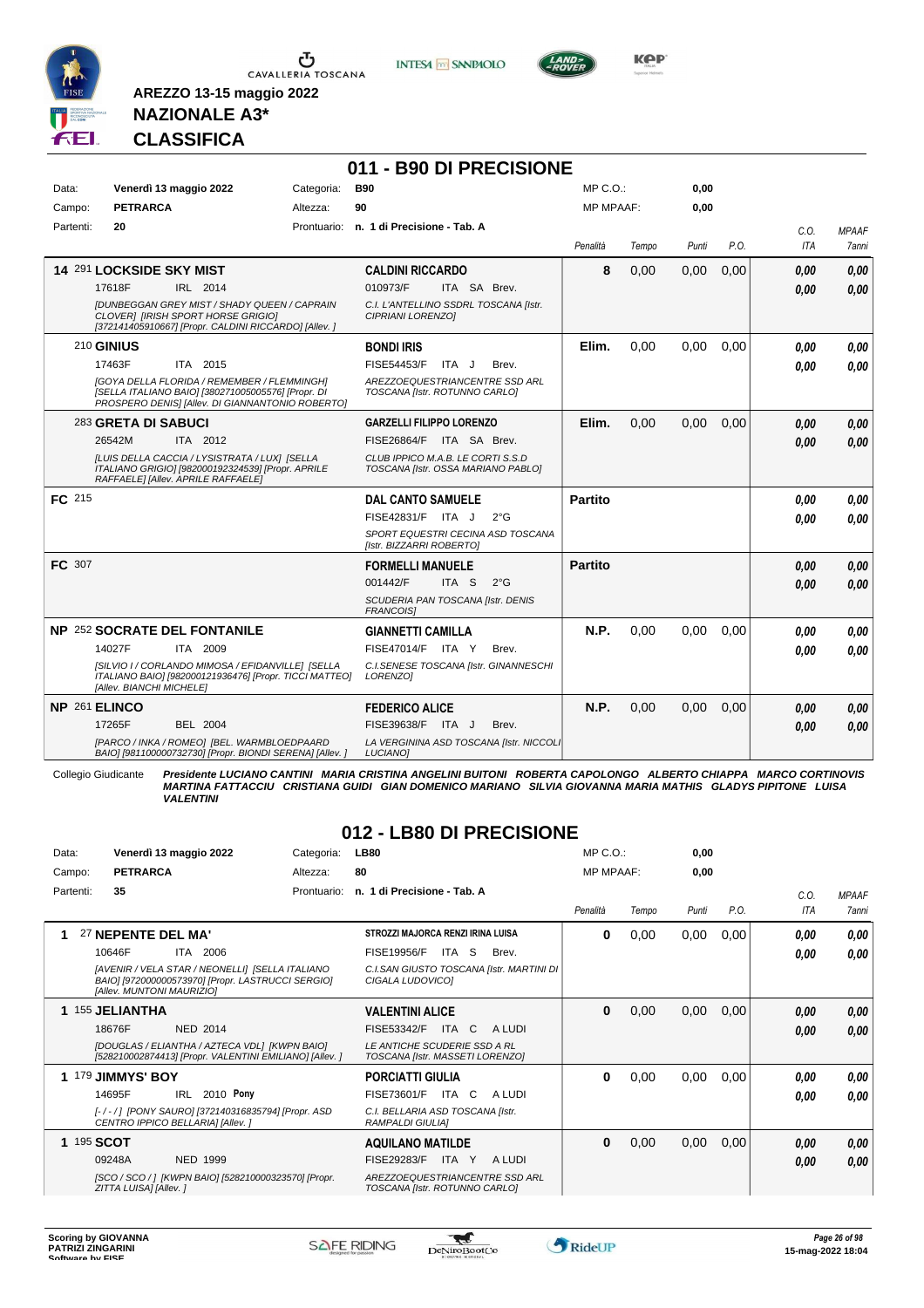

**INTESA M** SANPAOLO



**KOP** 

## **NAZIONALE A3\* CLASSIFICA**

|           |                                                                                                                                                 |            | 012 - LB80 DI PRECISIONE                                             |                  |       |       |               |             |                       |
|-----------|-------------------------------------------------------------------------------------------------------------------------------------------------|------------|----------------------------------------------------------------------|------------------|-------|-------|---------------|-------------|-----------------------|
| Data:     | Venerdì 13 maggio 2022                                                                                                                          | Categoria: | <b>LB80</b>                                                          | MP C.O.:         |       | 0,00  |               |             |                       |
| Campo:    | <b>PETRARCA</b>                                                                                                                                 | Altezza:   | 80                                                                   | <b>MP MPAAF:</b> |       | 0,00  |               |             |                       |
| Partenti: | 35                                                                                                                                              |            | Prontuario: n. 1 di Precisione - Tab. A                              | Penalità         | Tempo | Punti | P.O.          | C.O.<br>ITA | <b>MPAAF</b><br>7anni |
|           | 1 215 GANGSTER DE LA SAGA                                                                                                                       |            | <b>SAMPERI NOEMI</b>                                                 | 0                | 0,00  | 0,00  | 0,00          | 0,00        | 0,00                  |
|           | 18194F<br>FRA 2016 Pony                                                                                                                         |            | FISE58827/F ITA G<br>Brev.                                           |                  |       |       |               | 0.00        | 0,00                  |
|           | [IMPERIAL DU BLIN / JALMIE DE MORMAL / ROMEO DE<br>L'ETOILE] [ SAURO] [250259600557818] [Propr. CALDERINI<br>FRANCESCA] [Allev.]                |            | SPORT EQUESTRI CECINA ASD TOSCANA<br>[Istr. GORI FRANCESCA]          |                  |       |       |               |             |                       |
|           | 1 287 FATINIZA                                                                                                                                  |            | <b>ERMINI LAVINIA</b>                                                | $\bf{0}$         | 0,00  | 0,00  | 0,00          | 0,00        | 0,00                  |
|           | 18606F<br><b>GER 2000</b>                                                                                                                       |            | FISE16527/F ITA S<br>Brev.                                           |                  |       |       |               | 0,00        | 0,00                  |
|           | [FRIEDENSTRAUM / DINARA / DINARL L] [WESTFALEN<br>SAURO] [380271004023952] [Propr. ERMINI LAVINIA]<br>[Allev.]                                  |            | AREZZOEQUESTRIANCENTRE SSD ARL<br>TOSCANA [Istr. ERMINI LAVINIA]     |                  |       |       |               |             |                       |
|           | 1 288 DIADEM                                                                                                                                    |            | PICCINOTTI NICO                                                      | 0                | 0,00  | 0,00  | 0.00          | 0,00        | 0.00                  |
|           | ITA 2013<br>25831G                                                                                                                              |            | FISE11856/F ITA S<br>Brev.                                           |                  |       |       |               | 0,00        | 0.00                  |
|           | [COLBERT GTI / SAINTFIELD / ] [SELLA ITALIANO GRIGIO]<br>[982000192458144] [Propr. ANTONINI CHIARA] [Allev. LILLI<br><b>FABRIZIO1</b>           |            | C.E. LA GIUNCHIGLIA ASD TOSCANA [Istr. ]                             |                  |       |       |               |             |                       |
|           | 1 297 CERVÍ DE MAQUIS                                                                                                                           |            | <b>PANICHI LUNA</b>                                                  | $\Omega$         | 0,00  | 0,00  | 0,00          | 0,00        | 0,00                  |
|           | ESP 2014 Pony<br>17620F                                                                                                                         |            | FISE63568/F ITA G<br>Brev.                                           |                  |       |       |               | 0.00        | 0,00                  |
|           | [-/-/-] [PONY GRIGIO] [724099000014498] [Propr. ASD<br>ADRIATIK HORSES TEAM] [Allev.]                                                           |            | TOSCANA EQUITAZIONE ASD TOSCANA<br>[Istr. MELI GIORGIO]              |                  |       |       |               |             |                       |
|           | 1 300 VERMEER DE TOURTOULOU                                                                                                                     |            | <b>GIANNINI MATILDE</b>                                              | 0                | 0,00  | 0,00  | 0,00          | 0.00        | 0,00                  |
|           | 13433F<br>FRA 2009                                                                                                                              |            | FISE60795/F ITA J<br>A LUDI                                          |                  |       |       |               | 0,00        | 0.00                  |
|           | [CONTROE / EMERAUDE DES VAUX / COUNT IVOR]<br>[SELLA FRANCESE BAIO] [250259500066156] [Propr.<br>ROSSI ROBERTO] [Allev.]                        |            | KOMOTE ASD TOSCANA [Istr. BARBAGLI<br>ALESSANDRO1                    |                  |       |       |               |             |                       |
|           | 1 301 BALEXUS                                                                                                                                   |            | <b>NENCINI GIULIA</b>                                                | $\Omega$         | 0,00  | 0,00  | 0,00          | 0.00        | 0,00                  |
|           | 11455F<br><b>NED 2006</b>                                                                                                                       |            | FISE58599/F ITA J<br>A LUDI                                          |                  |       |       |               | 0.00        | 0.00                  |
|           | [GINUS / PALEXIA / ALEXIS] [KWPN SAURO]<br>[528210000839970] [Propr. CORBANI VIRGINIA] [Allev. ]                                                |            | ASD CENTRO IPPICO MEDICEO TOSCANA<br>[Istr. MEUCCI MANUELA]          |                  |       |       |               |             |                       |
|           | 1 305 HOEKHORST JOCELYNN                                                                                                                        |            | <b>BISERNI LAVINIA MARIA</b>                                         | 0                | 0,00  | 0,00  | 0.00          | 0.00        | 0,00                  |
|           | NED 2016 Pony<br>17281F<br>[THISTLEDOWN ARTIC-AIR / HOEKHORST JONNIE /                                                                          |            | FISE52145/F ITA C<br>A LUDI<br>C.I. BELLARIA ASD TOSCANA [Istr.      |                  |       |       |               | 0.00        | 0.00                  |
|           | HOEKHORST IMPERIAL] [WELSH GRIGIO]<br>[528210004495100] [Propr. DE VAAL LIESBETH] [Allev. ]                                                     |            | RAMPALDI PAOLO1                                                      |                  |       |       |               |             |                       |
|           | 1 306 <b>BAMBU'</b>                                                                                                                             |            | <b>CASAGRANDE MAYA</b>                                               | $\bf{0}$         | 0,00  | 0,00  | 0,00          | 0,00        | 0,00                  |
|           | 14891G<br><b>SCN 2000 Pony</b>                                                                                                                  |            | FISE50387/F ITA C<br>Brev.                                           |                  |       |       |               | 0.00        | 0.00                  |
|           | [/ / ] [SCONOSCIUTA BAIO] [941000012121993] [Propr.<br>MUSACCHIO GIOVANNA] [Allev. ]                                                            |            | C.I. BELLARIA ASD TOSCANA [Istr.<br>RAMPALDI PAOLO]                  |                  |       |       |               |             |                       |
| 1         | 308 GAUCHO                                                                                                                                      |            | <b>CHERICI MARCO</b>                                                 | <sup>0</sup>     | 0,00  |       | $0,00$ $0,00$ | $\it 0,00$  | 0,00                  |
|           | 02545C<br>GER 2003                                                                                                                              |            | FISE12731/F ITA SA Brev.                                             |                  |       |       |               | 0,00        | 0,00                  |
|           | [GRAF GRANNUS / SALUE / SILVIO I] [HANNOVER BAIO]<br>[528210002092863] [Propr. DA ROLD MARTA] [Allev. ]                                         |            | LA CASINA ASD TOSCANA [Istr. AMATO<br><b>MARY TERRY NOEL1</b>        |                  |       |       |               |             |                       |
|           | 1 368 ANASTACIA F-DE                                                                                                                            |            | <b>LAPINI NOEMI</b>                                                  | $\bf{0}$         | 0,00  | 0,00  | 0,00          | 0,00        | 0,00                  |
|           | 17897F<br><b>GER 2002</b>                                                                                                                       |            | FISE60965/F ITA C<br>Brev.                                           |                  |       |       |               | 0,00        | 0,00                  |
|           | [ALJANO / I-CLEOPATRA F / COROFINO I] [HOLSTEINER<br>BAIO] [380271006134508] [Propr. CENTRO IPPICO LA<br>CIPRESSAIA] [Allev.]                   |            | LA CIPRESSAIA TOSCANA [Istr. GABELLINI<br><b>ANTONIOI</b>            |                  |       |       |               |             |                       |
|           | 1 379 ACCORDIUS                                                                                                                                 |            | <b>CIPRIANI CAMILLA</b>                                              | $\bf{0}$         | 0,00  | 0,00  | 0,00          | 0,00        | 0,00                  |
|           | 08803F<br>GER 2004                                                                                                                              |            | FISE54173/F ITA C ALUDI                                              |                  |       |       |               | 0,00        | 0.00                  |
|           | [ACORADO / GRACE / ] [OLDENBURG BAIO] [] [Propr.<br>VIGNOLI ELISABETTA] [Allev.]                                                                |            | C.I. L'ANTELLINO SSDRL TOSCANA [Istr.<br>CIPRIANI LORENZO]           |                  |       |       |               |             |                       |
|           | 1 386 CHEWBACCA DE LASSERGUT                                                                                                                    |            | PETRUZZI MARGHERITA                                                  | 0                | 0,00  | 0,00  | 0,00          | 0,00        | 0,00                  |
|           | AUT 2015<br>18630F                                                                                                                              |            | FISE50018/F ITA J<br>Brev.                                           |                  |       |       |               | 0,00        | 0,00                  |
|           | [CASCAVELLE / IDYLLE DU THOT / CABDULA DU<br>TILLARD] [WARMBLUTZUCHT IN OST BAIO]<br>[981000012122927] [Propr. SCATENA ALESSIA] [Allev.]        |            | ASD CENTRO IPPICO LA BRIGLIA TOSCANA<br>[Istr. CORTESE UMBERTO]      |                  |       |       |               |             |                       |
|           | 1 391 QUISQUILLOSA                                                                                                                              |            | <b>ARGENTELLI ALESSIA</b>                                            | 0                | 0,00  | 0,00  | 0,00          | 0,00        | 0,00                  |
|           | 27650T<br>ITA 2006                                                                                                                              |            | FISE46827/F ITA J<br>A LUDI                                          |                  |       |       |               | 0,00        | 0,00                  |
|           | [LIBERTY FIRST / GATTA CI COVA / LORENZO B] [SELLA<br>ITALIANO BAIO] [972000000587310] [Propr. CODECASA<br>EQUISPORT] [Allev. AZ.AGR.DELL'EMME] |            | TERRE ROSSE EQUITAZIONE SSD A RL<br>TOSCANA [Istr. PAFFETTI MICHELE] |                  |       |       |               |             |                       |

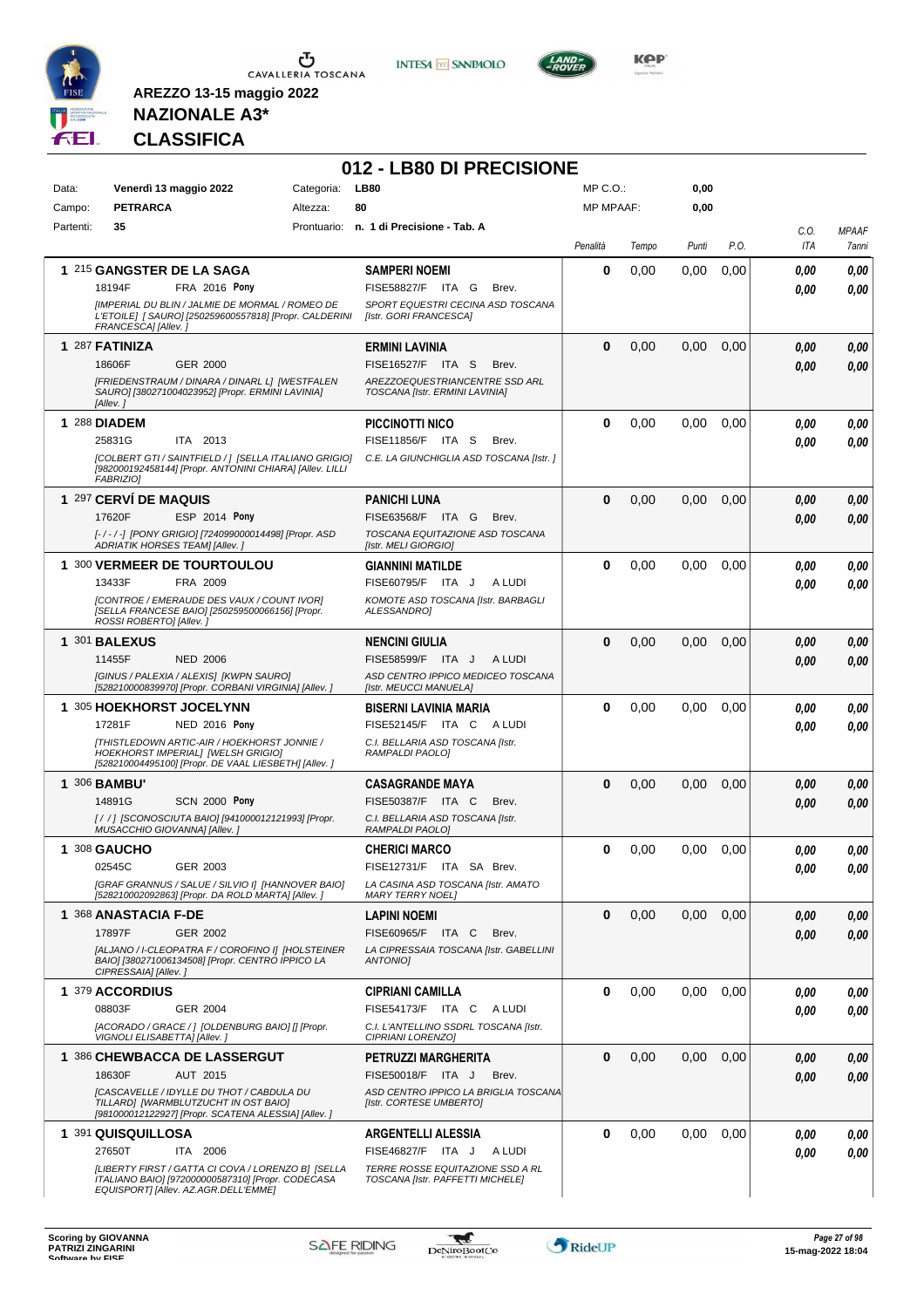





**KOP** 

## **NAZIONALE A3\* CLASSIFICA**

|                            |                                                                                                                                                                                |                        | 012 - LB80 DI PRECISIONE<br><b>LB80</b>                                |                                  |       |                   |      |                   |               |
|----------------------------|--------------------------------------------------------------------------------------------------------------------------------------------------------------------------------|------------------------|------------------------------------------------------------------------|----------------------------------|-------|-------------------|------|-------------------|---------------|
| Data:<br>Campo:            | Venerdì 13 maggio 2022<br><b>PETRARCA</b>                                                                                                                                      | Categoria:<br>Altezza: | 80                                                                     | $MP C. O.$ :<br><b>MP MPAAF:</b> |       | 0,00<br>0,00      |      |                   |               |
| Partenti:                  | 35                                                                                                                                                                             |                        | Prontuario: n. 1 di Precisione - Tab. A                                |                                  |       |                   |      | C.O.              | <b>MPAAF</b>  |
|                            |                                                                                                                                                                                |                        |                                                                        | Penalità                         | Tempo | Punti             | P.O. | ITA               | 7anni         |
| 1 394 ADA Z                |                                                                                                                                                                                |                        | <b>AMERIGHI GIULIA</b>                                                 | 0                                | 0,00  | 0,00              | 0,00 | 0.00              | 0,00          |
|                            | 16611F<br><b>BEL 2006</b>                                                                                                                                                      |                        | FISE36081/F ITA J<br>Brev.                                             |                                  |       |                   |      | 0.00              | 0,00          |
|                            | [ARGENTINUS / GLYNN / GLOSTER] [ZANGERSHEIDE<br>SAURO] [981100000376487] [Propr. GIUSTI GIUSEPPE]                                                                              |                        | ASD CENTRO IPPICO LA BRIGLIA TOSCANA<br>[Istr. CORTESE UMBERTO]        |                                  |       |                   |      |                   |               |
|                            | [Allev.]                                                                                                                                                                       |                        |                                                                        |                                  |       |                   |      |                   |               |
|                            | 1 550 GALASSIA                                                                                                                                                                 |                        | <b>CAVINI EMMA</b>                                                     | 0                                | 0,00  | 0.00              | 0,00 | 0.00              | 0,00          |
|                            | 031971<br><b>SCN 2006</b>                                                                                                                                                      |                        | FISE60658/F ITA C<br>A LUDI<br>LE PRADE ASD TOSCANA [Istr. BENEDETTI   |                                  |       |                   |      | 0.00              | 0.00          |
|                            | [941000001192009] [Propr. VADRUCCI GUERINO] [Allev.]                                                                                                                           |                        | ALESSANDROI                                                            |                                  |       |                   |      |                   |               |
| 20 279 LIME                |                                                                                                                                                                                |                        | <b>SANTOPIETRO GIULIA</b>                                              | 4                                | 0,00  | 0,00              | 0,00 | 0.00              | 0,00          |
|                            | 12813F<br>ITA 2008                                                                                                                                                             |                        | FISE28752/F ITA S<br>Brev.                                             |                                  |       |                   |      | 0.00              | 0.00          |
|                            | [LINCOLM L / SURJA / STAKKATO] [HANNOVER BAIO]                                                                                                                                 |                        | KOMOTE ASD TOSCANA [Istr. BARBAGLI                                     |                                  |       |                   |      |                   |               |
|                            | [2764313197333086] [Propr. SVENSSON ANGELICA]<br>[Allev.]                                                                                                                      |                        | <b>ALESSANDROI</b>                                                     |                                  |       |                   |      |                   |               |
| 20 303 ANTON K             |                                                                                                                                                                                |                        | <b>PANICHI LUNA</b>                                                    | 4                                | 0,00  | 0,00              | 0,00 | 0,00              | 0.00          |
|                            | 29789G<br><b>NED 2009 Pony</b>                                                                                                                                                 |                        | FISE63568/F ITA G<br>Brev.                                             |                                  |       |                   |      | 0.00              | 0.00          |
|                            | [DE MENSINGHE'S RINALDO / FRANK'S LADY LOLA / ]<br>[NEW FOREST SAURO] [528210002303929] [Propr.                                                                                |                        | TOSCANA EQUITAZIONE ASD TOSCANA<br>[Istr. MELI GIORGIO]                |                                  |       |                   |      |                   |               |
|                            | <b>QUARTIERE PORTA S.ANDREA] [Allev.]</b>                                                                                                                                      |                        |                                                                        |                                  |       |                   |      |                   |               |
|                            | 20 314 URANUS VAN BAUDELO                                                                                                                                                      |                        | <b>BALDI PAPINI ISABELLA</b>                                           | 4                                | 0,00  | 0,00              | 0,00 | 0,00              | 0,00          |
|                            | 12037F<br>BEL 1997<br>[HEARTBREAKER / MIRZA / LYS DE DARMEN] [BWP BAIO]                                                                                                        |                        | FISE76659/F ITA C<br>A LUDI<br>LA VERGININA ASD TOSCANA [Istr. NICCOLI |                                  |       |                   |      | 0.00              | 0.00          |
|                            | [981100000563539] [Propr. SUSINI FRANCESCA] [Allev. ]                                                                                                                          |                        | LUCIANO]                                                               |                                  |       |                   |      |                   |               |
|                            | 20 316 LUCIGNOLO                                                                                                                                                               |                        | <b>POGGINI MATILDE</b>                                                 | 4                                | 0,00  | 0,00              | 0,00 | 0.00              | 0.00          |
|                            | 18417F<br>ITA 2016 Pony                                                                                                                                                        |                        | FISE51540/F ITA Y<br>Brev.                                             |                                  |       |                   |      | 0.00              | 0.00          |
|                            | [-/-/-] [PONY SAURO] [380271006007593] [Propr. GORI<br>DANIELE] [Allev. LONDI SONIA]                                                                                           |                        | A.S.S.LA TORRE TOSCANA [Istr. VALLI<br><b>OBERDANI</b>                 |                                  |       |                   |      |                   |               |
|                            | 20 359 COOL MISS GWEN                                                                                                                                                          |                        | <b>BROGI VIOLA</b>                                                     | 4                                | 0,00  | 0,00              | 0,00 | 0.00              | 0.00          |
|                            | 03938R<br>IRL 2016 Pony                                                                                                                                                        |                        | FISE67810/F ITA C<br>A LUDI                                            |                                  |       |                   |      | 0.00              | 0,00          |
|                            | [GWENNIC DE GOARIVA / COOL MISS NEAT / 1 [IRISH<br>SPORT HORSE GRIGIO] [372141406063556] [Propr. A.S.D.<br>CIRCOLO IPPICO DELLA CITTÀ DI CASTELLO] [Allev.]                    |                        | TERRE ROSSE EQUITAZIONE SSD A RL<br>TOSCANA [Istr. PAFFETTI MICHELE]   |                                  |       |                   |      |                   |               |
|                            | 20 372 BRUNILLA                                                                                                                                                                |                        | <b>FAVILLI PIETRO</b>                                                  | 4                                | 0,00  | 0,00              | 0,00 | 0,00              | 0.00          |
|                            | 03829C<br>ITA 2009                                                                                                                                                             |                        | FISE57975/F ITA J<br>Brev.                                             |                                  |       |                   |      | 0.00              | 0.00          |
|                            | IATLETHICO I / TORMALINA DELLA LOGGIA / RENZO<br>DELLE FIOCCHE] [SELLA ITALIANO GRIGIO]<br>[982000121899367] [Propr. AZIENDA AGRICOLA SIBILLA<br>SILVANA] [Allev. BORTOT MARA] |                        | C.I. TERRE DI SIENA ASD TOSCANA [Istr.<br><b>SALVINI MARIAI</b>        |                                  |       |                   |      |                   |               |
|                            | 20 373 MORGANA DELLA TORRE                                                                                                                                                     |                        | <b>CAPPIETTI NICCOLO'</b>                                              | 4                                | 0,00  | 0,00              | 0,00 | 0,00              | 0,00          |
|                            | 17338F<br>ITA 2014                                                                                                                                                             |                        | FISE57364/F ITA Y ALUDI                                                |                                  |       |                   |      | 0.00              | 0.00          |
|                            | [-/-/-] [SCONOSCIUTA BAIO] [380271006055960] [Propr.<br>CAPPIETTI GABRIELE] [Allev. ASD PACIONE]                                                                               |                        | LA CASINA ASD TOSCANA [Istr. AMATO<br><b>MARY TERRY NOEL1</b>          |                                  |       |                   |      |                   |               |
|                            | 20 540 PANAMERA AP                                                                                                                                                             |                        | <b>RONCAGLIA AICHA</b>                                                 | 4                                | 0,00  | 0,00              | 0.00 | 0.00              | 0,00          |
|                            | 11981F<br><b>GER 2008</b>                                                                                                                                                      |                        | FISE51361/F ITA J<br>Brev.                                             |                                  |       |                   |      | 0.00              | 0.00          |
|                            | [ARGENTINUS / ARANCHA VAN DE KIEKENHOEF / SKIPPY<br>II] [OLDENBURG SAURO] [] [Propr. SELMER SABINE]                                                                            |                        | C.E.SAN COLOMBANO TOSCANA [Istr.<br><b>UGORI GIANLUCA]</b>             |                                  |       |                   |      |                   |               |
|                            | [Allev.]                                                                                                                                                                       |                        |                                                                        |                                  |       |                   |      |                   |               |
| 20 609 WENDY               | ITA 2018 Pony<br>18292F                                                                                                                                                        |                        | <b>MORINI IRENE</b><br>FISE43001/F ITA S<br>Brev.                      | 4                                | 0,00  | 0,00              | 0,00 | 0,00<br>0.00      | 0,00<br>0,00  |
|                            | [-/-/-] [PONY PEZZATO TOBIANO] [380271006121972]                                                                                                                               |                        | CENTRO IPPICO PEGASO IOLO ASD                                          |                                  |       |                   |      |                   |               |
|                            | [Propr. LUCCHESE WALTER] [Allev. ABBRUZZESE<br>ANTONIO]                                                                                                                        |                        | TOSCANA [Istr. MEUCCI MANUELA]                                         |                                  |       |                   |      |                   |               |
| <b>29 548 PINTAU</b>       |                                                                                                                                                                                |                        | <b>LAPI GUIDO</b>                                                      | 12                               | 0,00  | 0.00 <sub>1</sub> | 0.00 | 0.00              | 0,00          |
|                            | 18175F<br>ITA 2016                                                                                                                                                             |                        | FISE56427/F ITA C<br>A LUDI                                            |                                  |       |                   |      | 0.00              | 0.00          |
|                            | [-/-/-] [SCONOSCIUTA SAURO] [380271004020117]<br>[Propr. LAPI FRANCESCO] [Allev. MANCA MARIO]                                                                                  |                        | CANDELIRIA EQUESTRIAN CENTRE ASD<br>TOSCANA [Istr. ANGERAME FILIPPO]   |                                  |       |                   |      |                   |               |
|                            | 298 D'ARTAGNAN                                                                                                                                                                 |                        | <b>FALSINI BARBARA</b>                                                 | Elim.                            | 0,00  | 0,00              | 0,00 | 0.00              | 0,00          |
|                            | GER 2003<br>10640F                                                                                                                                                             |                        | FISE71912/F ITA S<br>Brev.                                             |                                  |       |                   |      | 0.00              | 0,00          |
|                            | [DINARD L / ROYAL CHOICE / CODEXCO] [WESTFALEN<br>SAURO] [380271001024438] [Propr. BUFALINI CINZIA]<br>[Allev.]                                                                |                        | CANDELIRIA EQUESTRIAN CENTRE ASD<br>TOSCANA [Istr. BIANCHI ELENA]      |                                  |       |                   |      |                   |               |
| <b>Scoring by GIOVANNA</b> | <b>PATRIZI ZINGARINI</b>                                                                                                                                                       |                        | <b>SAFE RIDING</b><br><b>DeNiroBootCo</b>                              | RideUP                           |       |                   |      | 15-mag-2022 18:04 | Page 28 of 98 |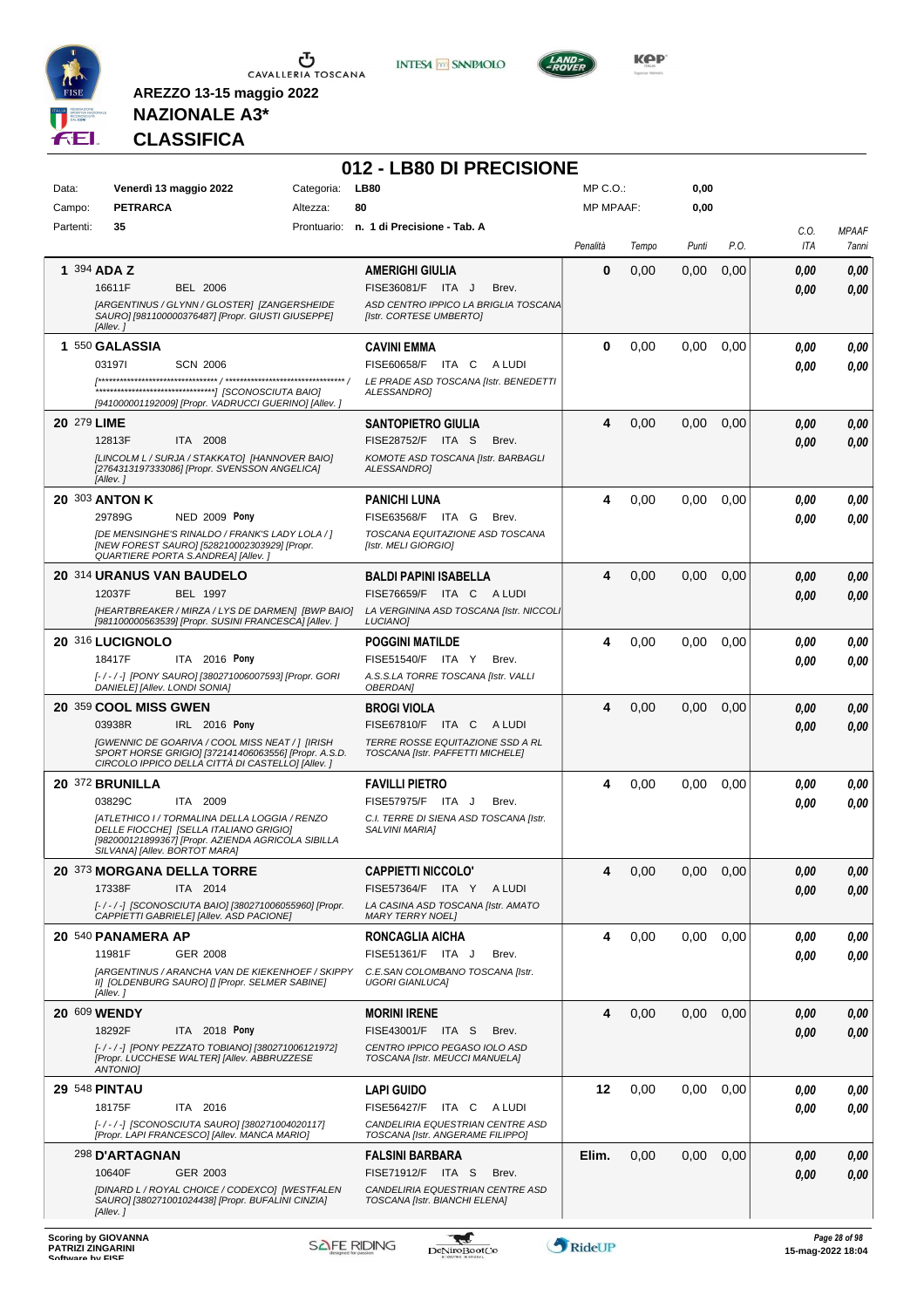





**Kep** 

### **NAZIONALE A3\* CLASSIFICA**

**AREZZO 13-15 maggio 2022**

|           |                                                                                                                                                    |                      |             | 012 - LB80 DI PRECISIONE                                      |       |                                       |                  |       |       |      |            |              |
|-----------|----------------------------------------------------------------------------------------------------------------------------------------------------|----------------------|-------------|---------------------------------------------------------------|-------|---------------------------------------|------------------|-------|-------|------|------------|--------------|
| Data:     | Venerdì 13 maggio 2022                                                                                                                             |                      | Categoria:  | <b>LB80</b>                                                   |       |                                       | MP C.O.          |       | 0.00  |      |            |              |
| Campo:    | <b>PETRARCA</b>                                                                                                                                    |                      | Altezza:    | 80                                                            |       |                                       | <b>MP MPAAF:</b> |       | 0,00  |      |            |              |
| Partenti: | 35                                                                                                                                                 |                      | Prontuario: | n. 1 di Precisione - Tab. A                                   |       |                                       |                  |       |       |      | C.0.       | <b>MPAAF</b> |
|           |                                                                                                                                                    |                      |             |                                                               |       |                                       | Penalità         | Tempo | Punti | P.O. | <b>ITA</b> | <b>7anni</b> |
|           | 299 BORDERHILL WILLIAM 88224                                                                                                                       |                      |             | <b>BERKERY LILAH PARI DEIRDRE</b>                             |       |                                       | Elim.            | 0.00  | 0,00  | 0.00 | 0.00       | 0.00         |
|           | 17688F                                                                                                                                             | <b>GBR 2010 Pony</b> |             | FISE67471/F GBR G A LUDI                                      |       |                                       |                  |       |       |      | 0.00       | 0.00         |
|           | IEYARTH MOWGLI 56763 / 100042 DOWNLAND SWAN<br>WILLOW / DOWNLAND ARCADY 24511] [WELSH BAIO]<br>[958000001702483] [Propr. BERKERY NAZILA] [Allev. ] |                      |             | TOSCANA EQUITAZIONE ASD TOSCANA<br>[Istr. PITZIANTI CRISTIAN] |       |                                       |                  |       |       |      |            |              |
| FC 561    |                                                                                                                                                    |                      |             | <b>FAGGI ARIA</b>                                             |       |                                       | <b>Partito</b>   |       |       |      | 0.00       | 0.00         |
|           |                                                                                                                                                    |                      |             | FISE58013/F                                                   | ITA J | Brev.                                 |                  |       |       |      | 0.00       | 0.00         |
|           |                                                                                                                                                    |                      |             | [Istr. MEUCCI MANUELA]                                        |       | ASD CENTRO IPPICO MEDICEO TOSCANA     |                  |       |       |      |            |              |
|           | NP 317 ALADIN                                                                                                                                      |                      |             | <b>POGGINI MATILDE</b>                                        |       |                                       | N.P.             | 0.00  | 0,00  | 0.00 | 0.00       | 0.00         |
|           | 17876F<br>ITA 2016                                                                                                                                 |                      |             | <b>FISE51540/F</b>                                            | ITA Y | Brev.                                 |                  |       |       |      | 0.00       | 0.00         |
|           | [VELASKO / LARA XXI / FOLGORE DE ZUIGHE] [SELLA<br>ITALIANO BAIO] [380271000021255] [Propr. MIDOLLINI<br>ANGELA] [Allev. LONDI SONIA]              |                      |             | A.S.S.LA TORRE TOSCANA [Istr. VALLI<br><b>OBERDANI</b>        |       |                                       |                  |       |       |      |            |              |
|           | <b>NP 376 SHARON</b>                                                                                                                               |                      |             | <b>NARDON ANNA CHIARA</b>                                     |       |                                       | N.P.             | 0.00  | 0.00  | 0.00 | 0,00       | 0,00         |
|           | 01915X                                                                                                                                             | ITA 2007 Pony        |             | <b>FISE54873/F ITA C</b>                                      |       | A LUDI                                |                  |       |       |      | 0,00       | 0.00         |
|           | [NN / NN / ] [PONY UBERO] [941000011832625] [Propr.<br>DALLAFIOR LEILA] [Allev. ]                                                                  |                      |             | C.I. BENEFIZIO ASD TOSCANA [Istr.<br>SPAZIANI FABRIZIOI       |       |                                       |                  |       |       |      |            |              |
|           | NP 471 KOBOLD III                                                                                                                                  |                      |             | <b>CAPRAI SOFIA</b>                                           |       |                                       | N.P.             | 0,00  | 0,00  | 0.00 | 0.00       | 0.00         |
|           | 11015F                                                                                                                                             | <b>GER 2000 Pony</b> |             | FISE60091/F ITA C                                             |       | Brev.                                 |                  |       |       |      | 0.00       | 0,00         |
|           | REITPFERD BAIO] [941000012110912] [Propr. RATTI<br>VALERIA] [Allev.]                                                                               |                      |             | ALESSANDROI                                                   |       | LE PRADE ASD TOSCANA [Istr. BENEDETTI |                  |       |       |      |            |              |

Collegio Giudicante Presidente LUCIANO CANTINI MARIA CRISTINA ANGELINI BUITONI ROBERTA CAPOLONGO ALBERTO CHIAPPA MARCO CORTINOVIS<br>MARTINA FATTACCIU CRISTIANA GUIDI GIAN DOMENICO MARIANO SILVIA GIOVANNA MARIA MATHIS GLADYS

#### **013 - L70 DI PRECISIONE**

| Data:     | Venerdì 13 maggio 2022                                                                                                                                                 | Categoria:  | <b>L70</b>                                                           | $MP C. O.$ :     |       | 0.00  |      |      |              |
|-----------|------------------------------------------------------------------------------------------------------------------------------------------------------------------------|-------------|----------------------------------------------------------------------|------------------|-------|-------|------|------|--------------|
| Campo:    | <b>PETRARCA</b>                                                                                                                                                        | Altezza:    | 70                                                                   | <b>MP MPAAF:</b> |       | 0,00  |      |      |              |
| Partenti: | 29                                                                                                                                                                     | Prontuario: | n. 1 di Precisione - Tab. A                                          |                  |       |       |      | C.O. | <b>MPAAF</b> |
|           |                                                                                                                                                                        |             |                                                                      | Penalità         | Tempo | Punti | P.O. | ITA  | 7anni        |
|           | 1 319 AVVENIRE                                                                                                                                                         |             | <b>FARA ALICE</b>                                                    | $\bf{0}$         | 0,00  | 0,00  | 0,00 | 0.00 | 0,00         |
|           | 17070F<br>ITA 2016                                                                                                                                                     |             | <b>FISE74665/F</b><br>A LUDI<br>ITA J                                |                  |       |       |      | 0.00 | 0,00         |
|           | <b>ICOLMANI / FAIR LADY / FANTASTICO1 ISELLA ITALIANO</b><br>BAIO] [380271000019411] [Propr. LIMONI FULVIO] [Allev.<br><b>ALLEVAMENTO TERRE ROSSEI</b>                 |             | TERRE ROSSE EQUITAZIONE SSD A RL<br>TOSCANA [Istr. PAFFETTI MICHELE] |                  |       |       |      |      |              |
|           | 1 323 PANDUC                                                                                                                                                           |             | <b>CATANI ZOE</b>                                                    | 0                | 0,00  | 0,00  | 0,00 | 0.00 | 0.00         |
|           | 27430T<br>GER 2005                                                                                                                                                     |             | <b>FISE73702/F</b><br>A LUDI<br>ITA G                                |                  |       |       |      | 0.00 | 0.00         |
|           | [COULEUR - RUBIN / PARTANCE / PILOT] [OLDENBURG<br>SAURO] [276098100728574] [Propr. BIANCHI REBECCA]<br>[Allev.]                                                       |             | ASD CENTRO IPPICO MEDICEO TOSCANA<br>[Istr. MEUCCI MANUELA]          |                  |       |       |      |      |              |
|           | 1 336 SKYRUNNER                                                                                                                                                        |             | <b>LUNGHINI CHIARA</b>                                               | $\bf{0}$         | 0,00  | 0,00  | 0,00 | 0.00 | 0,00         |
|           | 11094F<br>ITA 2005                                                                                                                                                     |             | FISE66533/F ITA C<br>A LUDI                                          |                  |       |       |      | 0.00 | 0.00         |
|           | [STARON / FORTUNA DELLE ROANE / RITUAL] [SELLA<br>ITALIANO BAIO] [977121001653436] [Propr. GUERRINI<br>CECILIA] [Allev. GUERRINI CECILIA]                              |             | C.I.SENESE TOSCANA [Istr. FEDI<br>ALESSANDROI                        |                  |       |       |      |      |              |
|           | 1 340 QASHQAI                                                                                                                                                          |             | <b>CALDORA GINEVRA</b>                                               | $\bf{0}$         | 0.00  | 0.00  | 0.00 | 0.00 | 0.00         |
|           | 13549F<br>GER 2008                                                                                                                                                     |             | <b>FISE64660/F ITA C</b><br>A LUDI                                   |                  |       |       |      | 0.00 | 0.00         |
|           | [QUINTERO / PAOLA VI / LORENTIN I] [HOLSTEINER<br>BAIO] [380271001004616] [Propr. REPETTO GIANFRANCO]<br>[Allev.]                                                      |             | C.E. LA GIUNCHIGLIA ASD TOSCANA [Istr.<br><b>GARGINI ELEONORAI</b>   |                  |       |       |      |      |              |
|           | 1 342 PLAY BOJ D'ACCEGLIO                                                                                                                                              |             | <b>BORCHI AGATA</b>                                                  | $\bf{0}$         | 0,00  | 0.00  | 0.00 | 0,00 | 0,00         |
|           | 11129A<br>ITA 2004                                                                                                                                                     |             | FISE63797/F<br>ITA J<br>A LUDI                                       |                  |       |       |      | 0.00 | 0.00         |
|           | [DIAMANT DE SEMILLY / LA NUIT DE MARS / NARCOS II]<br>[SELLA ITALIANO BAIO] [977121001929005] [Propr.<br>BROCCHIERO GABRIELLA] [Allev. BROCCHIERO<br><b>GABRIELLA1</b> |             | TOSCANA EQUITAZIONE ASD TOSCANA<br>[Istr. CUBATTOLI ALESSANDRA]      |                  |       |       |      |      |              |

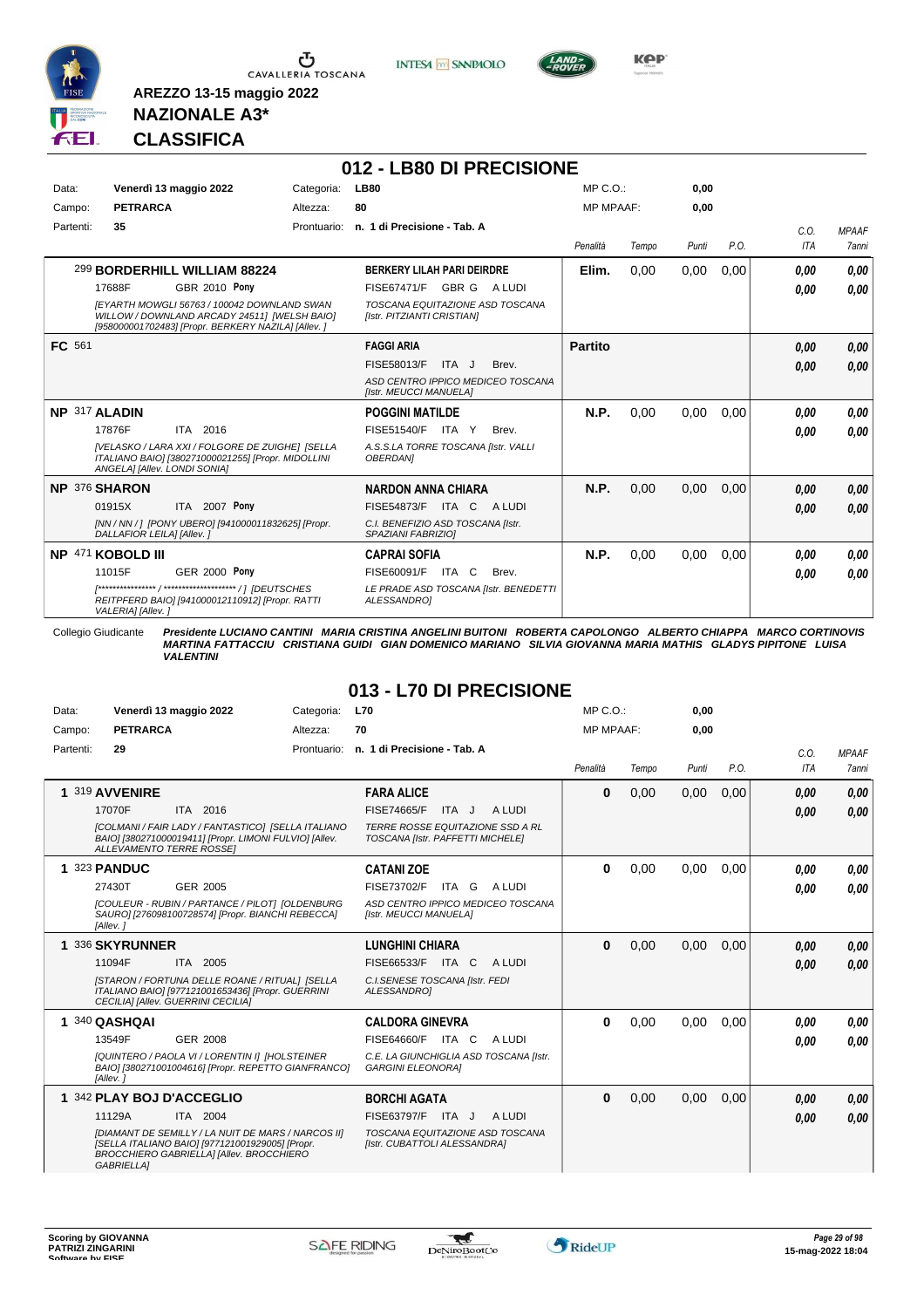

**INTESA M** SANPAOLO



**KOP** 

# **NAZIONALE A3\* CLASSIFICA**

**AREZZO 13-15 maggio 2022**

#### **013 - L70 DI PRECISIONE**

| Data:<br>Campo: | Venerdì 13 maggio 2022<br>Categoria:<br><b>PETRARCA</b><br>Altezza:                                                                                                      |  | <b>L70</b><br>70                                                     | MP C.O.:<br><b>MP MPAAF:</b> |       | 0,00<br>0,00 |      |            |              |
|-----------------|--------------------------------------------------------------------------------------------------------------------------------------------------------------------------|--|----------------------------------------------------------------------|------------------------------|-------|--------------|------|------------|--------------|
| Partenti:       | 29                                                                                                                                                                       |  | Prontuario: n. 1 di Precisione - Tab. A                              |                              |       |              |      | C.0.       | <b>MPAAF</b> |
|                 |                                                                                                                                                                          |  |                                                                      | Penalità                     | Tempo | Punti        | P.O. | <b>ITA</b> | 7anni        |
|                 | 1 354 SIRENE DU TROLLET                                                                                                                                                  |  | <b>BORICCHI CAMILLA</b>                                              | 0                            | 0,00  | 0,00         | 0,00 | 0.00       | 0,00         |
|                 | 48369B<br><b>FRA 2006 Pony</b>                                                                                                                                           |  | FISE64111/F ITA G ALUDI                                              |                              |       |              |      | 0.00       | 0,00         |
|                 | [NN / NN / ] [PONY GRIGIO] [250259600288148] [Propr.<br>SOCIETA'A GRICOLA SEMPLICE PALMA] [Allev. ]                                                                      |  | AREZZOEQUESTRIANCENTRE SSD ARL<br>TOSCANA [Istr. ERMINI LAVINIA]     |                              |       |              |      |            |              |
|                 | 1 360 MASTIO                                                                                                                                                             |  | LUNGHINI CHIARA                                                      | 0                            | 0,00  | 0,00         | 0,00 | 0,00       | 0,00         |
|                 | 01899R<br>ITA 2004                                                                                                                                                       |  | FISE66533/F ITA C<br>A LUDI                                          |                              |       |              |      | 0.00       | 0,00         |
|                 | [TAMINO DI VILLA EMILIA / ZALIA DELLA NAVE /<br>PIPELUCK] [SELLA ITALIANO BAIO] [977121001810251]<br>[Propr. VINCI RICCARDO] [Allev. AZ. AGR. BRAZZETTI<br>VITTORI S.S.] |  | C.I.SENESE TOSCANA [Istr. FEDI<br>ALESSANDRO]                        |                              |       |              |      |            |              |
|                 | 1 370 CASHELBAY KING                                                                                                                                                     |  | <b>VIVARELLI ZOE</b>                                                 | $\bf{0}$                     | 0,00  | 0,00         | 0,00 | 0,00       | 0,00         |
|                 | 19340A<br><b>IRL</b> 2012 Pony                                                                                                                                           |  | FISE58874/F ITA G<br>A LUDI                                          |                              |       |              |      | 0.00       | 0,00         |
|                 | <b>[GURTEEN KING / CASHELBAY MARY / FREDERIKSMINDE</b><br>HAZY] [PONY BAIO] [372100400024193] [Propr. GUERRINI<br>JESSICA] [Allev.]                                      |  | C.I.SAN GIUSTO TOSCANA [Istr. MARTINI DI<br>CIGALA LUDOVICO]         |                              |       |              |      |            |              |
|                 | 1 374 SHARISTOT                                                                                                                                                          |  | CIOFINI ELENA                                                        | $\bf{0}$                     | 0,00  | 0,00         | 0,00 | 0,00       | 0,00         |
|                 | 10806F<br>FRA 2006                                                                                                                                                       |  | FISE57289/F ITA C<br>A LUDI                                          |                              |       |              |      | 0.00       | 0,00         |
|                 | <b>IHELIOS DE LA COUR II / LARISTOTE / LE TOT DE</b><br>SEMILLY] [SELLA FRANCESE BAIO] [250259700065838]<br>[Propr. LIMONI FULVIO] [Allev.]                              |  | TERRE ROSSE EQUITAZIONE SSD A RL<br>TOSCANA [Istr. PAFFETTI MICHELE] |                              |       |              |      |            |              |
| 1 378 GIO       |                                                                                                                                                                          |  | <b>BRUNI GEMMA LUCIE</b>                                             | $\bf{0}$                     | 0,00  | 0,00         | 0,00 | 0.00       | 0,00         |
|                 | NED 2011<br>30655K<br>[X / X / ] [KWPN BAIO] [] [Propr. ] [Allev. ]                                                                                                      |  | A LUDI<br>FISE54469/F ITA J<br>TOSCANA EQUITAZIONE ASD TOSCANA       |                              |       |              |      | 0.00       | 0,00         |
|                 |                                                                                                                                                                          |  | [Istr. PITZIANTI CRISTIAN]                                           |                              |       |              |      |            |              |
|                 | 1 387 DEA UNICA                                                                                                                                                          |  | <b>CAFORA GIADA</b>                                                  | 0                            | 0,00  | 0,00         | 0,00 | 0,00       | 0,00         |
|                 | 21817A<br>ITA 2013                                                                                                                                                       |  | FISE49067/F ITA C<br>A LUDI                                          |                              |       |              |      | 0.00       | 0,00         |
|                 | [SINGULAER / JESSIE DE SEMILLY / ] [SELLA ITALIANO<br>BAIO] [982000196481551] [Propr. PONTENUOVOHORSES<br>ASD APS] [Allev.]                                              |  | A.S.D. CLUB IPPICO IL POGGIO TOSCANA<br>[Istr. PAOLI ELEONORA]       |                              |       |              |      |            |              |
|                 | 1 392 COCCABURRA                                                                                                                                                         |  | <b>CHIERICONI MARIA GIULIA</b>                                       | 0                            | 0,00  | 0.00         | 0,00 | 0.00       | 0,00         |
|                 | 09505F<br>GER 2003                                                                                                                                                       |  | FISE43704/F ITA J<br>A LUDI                                          |                              |       |              |      | 0.00       | 0.00         |
|                 | [CANTURO / LACANTA / LORD CALANDO] [HOLSTEINER<br>BAIO] [] [Propr. PERUGI GIULIA] [Allev. ]                                                                              |  | C.E. LA GIUNCHIGLIA ASD TOSCANA [Istr.<br><b>GARGINI ELEONORA]</b>   |                              |       |              |      |            |              |
|                 | 1 393 AARON                                                                                                                                                              |  | <b>MASINI RACHELE</b>                                                | $\bf{0}$                     | 0,00  | 0,00         | 0,00 | 0,00       | 0,00         |
|                 | 24539BXX<br>ITA 2004                                                                                                                                                     |  | FISE41773/F ITA J<br>A LUDI                                          |                              |       |              |      | 0.00       | 0,00         |
|                 | [-/-/] [SCONOSCIUTA BAIO] [941000011072554] [Propr.<br>ZANONI FRANCESCA] [Allev.]                                                                                        |  | C.E. LA GIUNCHIGLIA ASD TOSCANA [Istr.<br><b>GARGINI ELEONORA]</b>   |                              |       |              |      |            |              |
|                 | <b>1 574 ORO DAIT</b>                                                                                                                                                    |  | <b>CANGIOLI GINEVRA</b>                                              | 0                            | 0,00  | 0.00         | 0,00 | 0,00       | 0,00         |
|                 | 24188BXX<br>ITA 2006                                                                                                                                                     |  | FISE70328/F ITA C<br>A LUDI                                          |                              |       |              |      | 0.00       | 0.00         |
|                 | [DIAMANT DE SEMILLY / VILMINA / PEROU DE ROCHE]<br>[SELLA ITALIANO SAURO] [972000000616710] [Propr.                                                                      |  | CENTRO IPPICO PEGASO IOLO ASD<br>TOSCANA [Istr. MORINI IRENE]        |                              |       |              |      |            |              |
|                 | PELLEGRINELLI GIANANDREA] [Allev. PELLEGRINELLI<br>GIANANDREA]                                                                                                           |  |                                                                      |                              |       |              |      |            |              |
|                 | <b>15 334 SPICE GIRL</b>                                                                                                                                                 |  | <b>FEDELI ELISA</b>                                                  | 4                            | 0,00  | 0,00         | 0,00 | 0.00       | 0,00         |
|                 | 47590B<br>ITA 2005 Pony                                                                                                                                                  |  | FISE66984/F ITA J<br>A LUDI                                          |                              |       |              |      | 0.00       | 0,00         |
|                 | [NON CONOSCIUTO / NON CONOSCIUTO / ] [PONY<br>PEZZATO TOBIANO] [380271006012800] [Propr. RED                                                                             |  | C.E. LA GIUNCHIGLIA ASD TOSCANA [Istr.<br><b>GARGINI ELEONORA]</b>   |                              |       |              |      |            |              |
|                 | HOUSE RIDING CLUB A.S.D.] [Allev.]                                                                                                                                       |  |                                                                      |                              |       |              |      |            |              |
|                 | 15 546 JOY DELLA BARONESSA<br>041651<br>ITA 2012                                                                                                                         |  | BACCERINI SARA<br>A LUDI<br>FISE106184/B ITA J                       | 4                            | 0,00  | 0,00         | 0.00 | 0.00       | 0,00         |
|                 | [POKER ONE / SONIAD'OR / COMPETENT M] [SELLA                                                                                                                             |  | CENTRO IPPICO PEGASO IOLO ASD                                        |                              |       |              |      | 0.00       | 0,00         |
|                 | ITALIANO BAIO] [982000192777172] [Propr.<br>ASSOCIAZIONE SPORTIVA DILETTANTISTICA I.S.A.CO.                                                                              |  | TOSCANA [Istr. MEUCCI MANUELA]                                       |                              |       |              |      |            |              |
|                 | EQUITATION CLUB] [Allev. LA BARONESSA S.R.L.]                                                                                                                            |  |                                                                      |                              |       |              |      |            |              |
|                 | <b>17 194 SHAKIRA</b><br>15804F<br>ITA 2001 Pony                                                                                                                         |  | <b>MORI ESTELLA RAISSA</b><br>FISE59162/F ITA G ALUDI                | 6                            | 0,00  | 0,00         | 0,00 | 0,00       | 0,00         |
|                 | [-/-/] [PONY ROANO] [941000011088783] [Propr. ASD                                                                                                                        |  | C.I. BELLARIA ASD TOSCANA [Istr.                                     |                              |       |              |      | 0.00       | 0,00         |
|                 | CENTRO IPPICO BELLARIA] [Allev. ALVISI ELENA]                                                                                                                            |  | RAMPALDI PAOLO]                                                      |                              |       |              |      |            |              |
|                 | <b>18 369 FIGHT</b>                                                                                                                                                      |  | <b>CARONI ELISA</b>                                                  | 8                            | 0,00  | 0,00         | 0,00 | 0.00       | 0,00         |
|                 | 15743F<br>ITA 2005<br>[-/-/] [SCONOSCIUTA BAIO] [941000011896263] [Propr.                                                                                                |  | FISE59858/F ITA C ALUDI<br>AREZZOEQUESTRIANCENTRE SSD ARL            |                              |       |              |      | 0.00       | 0,00         |
|                 | PESSETTI VALENTINA] [Allev. DI VALVASONE ELENA]                                                                                                                          |  | TOSCANA [Istr. ERMINI LAVINIA]                                       |                              |       |              |      |            |              |

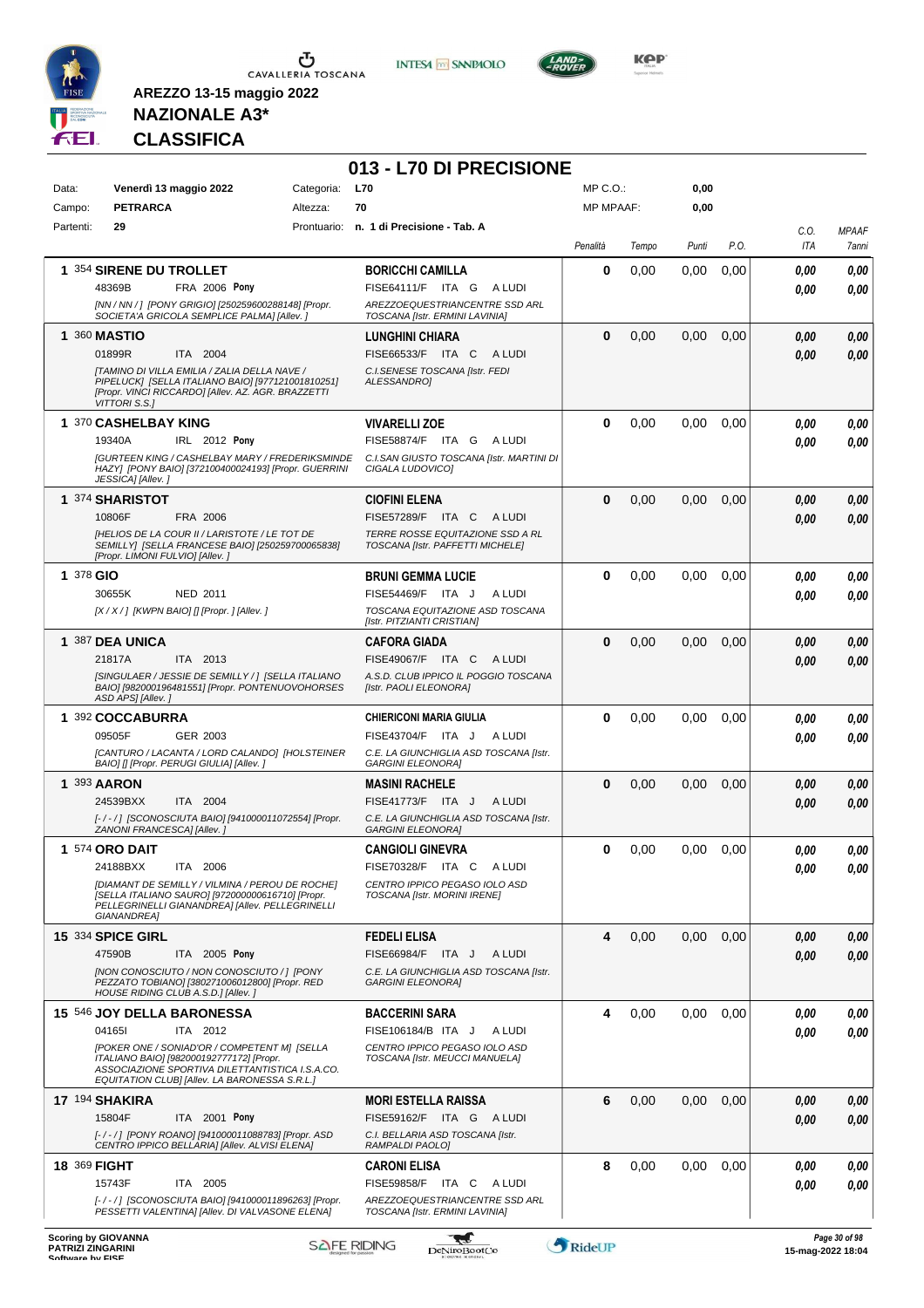

**INTESA** M SANPAOLO

**013 - L70 DI PRECISIONE**



**Kep** 

## **NAZIONALE A3\* CLASSIFICA**

**AREZZO 13-15 maggio 2022**

| Data:         | Venerdì 13 maggio 2022<br><b>PETRARCA</b>                                                                                                    | Categoria:<br><b>L70</b><br>Altezza:<br>70 |                                                                      | $MP C. O.$ :     |       | 0,00  |      |             |                       |
|---------------|----------------------------------------------------------------------------------------------------------------------------------------------|--------------------------------------------|----------------------------------------------------------------------|------------------|-------|-------|------|-------------|-----------------------|
| Campo:        |                                                                                                                                              |                                            |                                                                      | <b>MP MPAAF:</b> |       | 0,00  |      |             |                       |
| Partenti:     | 29                                                                                                                                           |                                            | Prontuario: n. 1 di Precisione - Tab. A                              | Penalità         | Tempo | Punti | P.O. | C.O.<br>ITA | <b>MPAAF</b><br>7anni |
|               | 383 VENTO MAGICO                                                                                                                             |                                            | <b>SCOTTO DI LUZIO MELISSA</b>                                       | Elim.            | 0,00  | 0,00  | 0,00 | 0.00        | 0,00                  |
|               | 07849F<br>ITA 2003                                                                                                                           |                                            | FISE51021/F ITA C ALUDI                                              |                  |       |       |      | 0.00        | 0,00                  |
|               | [FANDANGO X / DOMITILLA IV / ORION FLORINAS]<br>[SELLA ITALIANO BAIO] [968000001659531] [Propr. LIMONI<br>FULVIO] [Allev. LIMONI FULVIO]     |                                            | TERRE ROSSE EQUITAZIONE SSD A RL<br>TOSCANA [Istr. PAFFETTI MICHELE] |                  |       |       |      |             |                       |
|               | 543 CORTONA                                                                                                                                  |                                            | <b>MERLINA CLAUDIA</b>                                               | Elim.            | 0,00  | 0,00  | 0,00 | 0.00        | 0,00                  |
|               | 14608F<br>ITA 2009                                                                                                                           |                                            | FISE52729/F ITA J<br>A LUDI                                          |                  |       |       |      | 0.00        | 0,00                  |
|               | ISIR OTTO-S / TAORMINA I / DAILY CHAMP] [SELLA<br>ITALIANO SAURO] [982000121892678] [Propr. MAZZUOLI<br>VANIA] [Allev. SOC. AGR. MONTALGETO] |                                            | NADIR ASD TOSCANA [Istr. MUSACCHIA<br>STEFANIA]                      |                  |       |       |      |             |                       |
|               | 577 CRYSTA                                                                                                                                   |                                            | <b>CECCHERINI ALICE</b>                                              | Elim.            | 0,00  | 0,00  | 0,00 | 0,00        | 0,00                  |
|               | 13596F<br>ITA 2010                                                                                                                           |                                            | FISE71359/F ITA J<br>A LUDI                                          |                  |       |       |      | 0,00        | 0,00                  |
|               | [CRISTO / CHYMERA / HATTRICK] [SELLA ITALIANO BAIO]<br>[941000012125564] [Propr. MUSACCHIA STEFANIA] [Allev.<br><b>MUSACCHIA STEFANIA]</b>   |                                            | NADIR ASD TOSCANA [Istr. MUSACCHIA<br>STEFANIA]                      |                  |       |       |      |             |                       |
| FC 212        |                                                                                                                                              |                                            | <b>GALLISAI AGATA</b>                                                | <b>Partito</b>   |       |       |      | 0,00        | 0,00                  |
|               |                                                                                                                                              |                                            | FISE60716/F ITA J<br>Brev.                                           |                  |       |       |      | 0.00        | 0,00                  |
|               |                                                                                                                                              |                                            | A.S.D. CLUB IPPICO IL POGGIO TOSCANA<br>[Istr. PAOLI ELEONORA]       |                  |       |       |      |             |                       |
| FC 271        |                                                                                                                                              |                                            | <b>CONTE FRANCESCA</b>                                               | <b>Partito</b>   |       |       |      | 0.00        | 0,00                  |
|               |                                                                                                                                              |                                            | <b>FISE6936/C</b><br>ITA S<br>$2^{\circ}$ G                          |                  |       |       |      | 0.00        | 0,00                  |
|               |                                                                                                                                              |                                            | TERRE ROSSE EQUITAZIONE SSD A RL<br>TOSCANA [Istr. PAFFETTI MICHELE] |                  |       |       |      |             |                       |
| FC 285        |                                                                                                                                              |                                            | <b>DELL'ARCIPRETE ALICE</b>                                          | <b>Partito</b>   |       |       |      | 0.00        | 0,00                  |
|               |                                                                                                                                              |                                            | FISE24886/F ITA S<br>Brev.                                           |                  |       |       |      | 0.00        | 0,00                  |
|               |                                                                                                                                              |                                            | CI TIR NA NOG TOSCANA [Istr. BARBERI<br>ELISABETTA]                  |                  |       |       |      |             |                       |
| FC 321        |                                                                                                                                              |                                            | <b>CASTELLI VANESSA</b>                                              | <b>Partito</b>   |       |       |      | 0.00        | 0,00                  |
|               |                                                                                                                                              |                                            | FISE38086/B ITA S<br>Brev.                                           |                  |       |       |      | 0.00        | 0,00                  |
|               |                                                                                                                                              |                                            | AREZZOEQUESTRIANCENTRE SSD ARL<br>TOSCANA [Istr. ROTUNNO CARLO]      |                  |       |       |      |             |                       |
| <b>FC</b> 398 |                                                                                                                                              |                                            | <b>CAFAGGIOLI TOMMASO</b>                                            | <b>Partito</b>   |       |       |      | 0.00        | 0,00                  |
|               |                                                                                                                                              |                                            | FISE18286/F ITA Y 1°G                                                |                  |       |       |      | 0.00        | 0,00                  |
|               |                                                                                                                                              |                                            | CANDELIRIA EQUESTRIAN CENTRE ASD<br>TOSCANA [Istr. GORINI GIACOMO]   |                  |       |       |      |             |                       |
| <b>FC</b> 528 |                                                                                                                                              |                                            | <b>CAPPELLI VIRGINIA AGNESE</b>                                      | <b>Partito</b>   |       |       |      | 0,00        | 0,00                  |
|               |                                                                                                                                              |                                            | FISE25328/F ITA S 1°G                                                |                  |       |       |      | 0.00        | 0,00                  |
|               |                                                                                                                                              |                                            | CANDELIRIA EQUESTRIAN CENTRE ASD<br>TOSCANA [Istr. ANGERAME FILIPPO] |                  |       |       |      |             |                       |
| FC 561        |                                                                                                                                              |                                            | <b>FAGGI ARIA</b>                                                    | <b>Partito</b>   |       |       |      | 0,00        | 0,00                  |
|               |                                                                                                                                              |                                            | FISE58013/F ITA J<br>Brev.                                           |                  |       |       |      | 0,00        | 0,00                  |
|               |                                                                                                                                              |                                            | ASD CENTRO IPPICO MEDICEO TOSCANA<br>[Istr. MEUCCI MANUELA]          |                  |       |       |      |             |                       |
| FC 298        |                                                                                                                                              |                                            | <b>FALSINI BARBARA</b>                                               | <b>Partito</b>   |       |       |      | 0,00        | 0,00                  |
|               |                                                                                                                                              |                                            | FISE71912/F ITA S<br>Brev.                                           |                  |       |       |      | 0,00        | 0,00                  |
|               |                                                                                                                                              |                                            | CANDELIRIA EQUESTRIAN CENTRE ASD<br>TOSCANA [Istr. BIANCHI ELENA]    |                  |       |       |      |             |                       |

Collegio Giudicante Presidente LUCIANO CANTINI MARIA CRISTINA ANGELINI BUITONI ROBERTA CAPOLONGO ALBERTO CHIAPPA MARCO CORTINOVIS<br>MARTINA FATTACCIU CRISTIANA GUIDI GIAN DOMENICO MARIANO SILVIA GIOVANNA MARIA MATHIS GLADYS

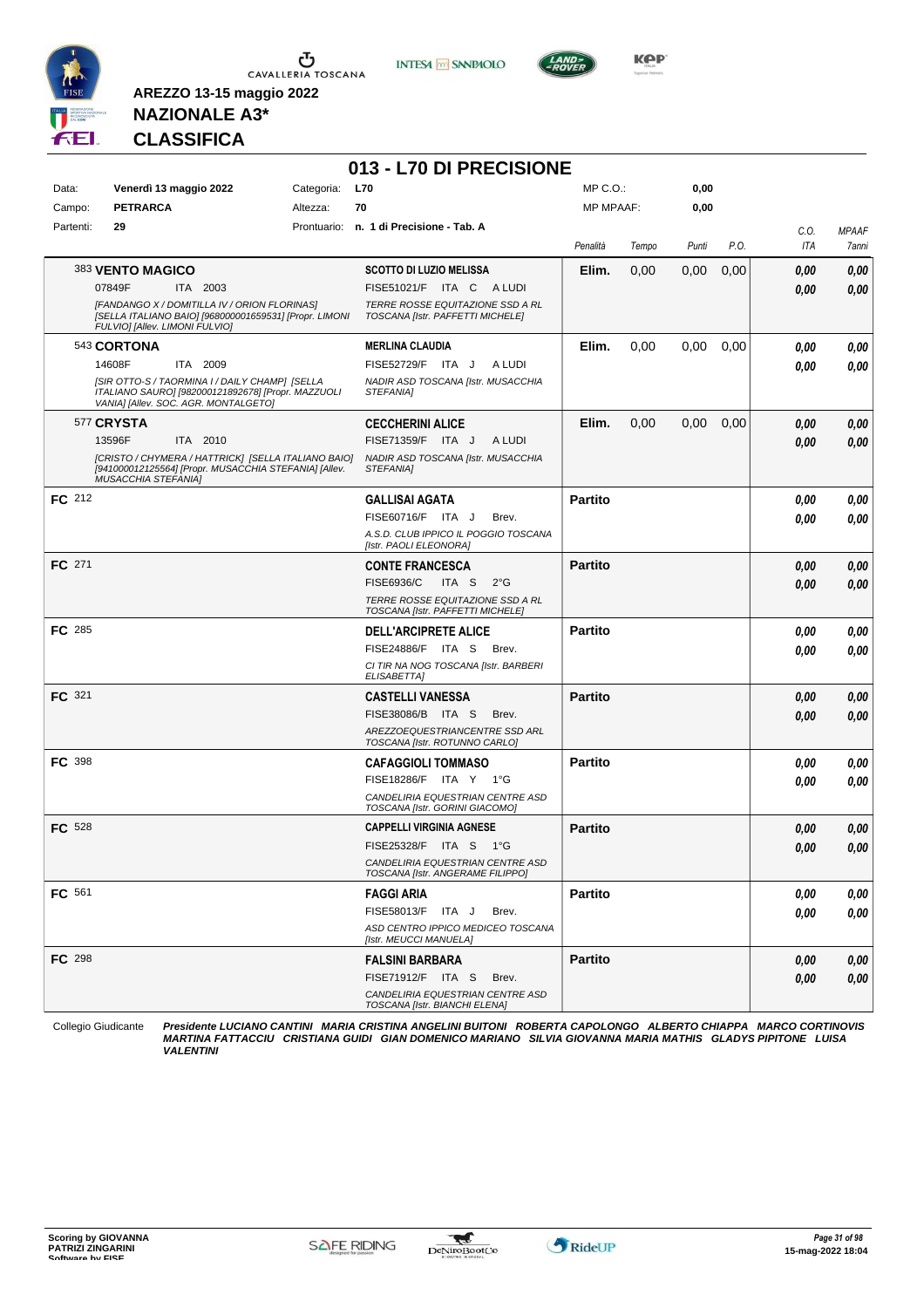

**INTESA** M SANPAOLO

**014 - L60 DI PRECISIONE**



**KOP** 

## **NAZIONALE A3\* CLASSIFICA**

| Data:              | Venerdì 13 maggio 2022                                                                                                                                                                                 | Categoria: | L60                                                                 | $MP C. O.$ :     |       | 0,00  |      |      |              |
|--------------------|--------------------------------------------------------------------------------------------------------------------------------------------------------------------------------------------------------|------------|---------------------------------------------------------------------|------------------|-------|-------|------|------|--------------|
| Campo:             | <b>PETRARCA</b>                                                                                                                                                                                        | Altezza:   | 60                                                                  | <b>MP MPAAF:</b> |       | 0,00  |      |      |              |
| Partenti:          | 16                                                                                                                                                                                                     |            | Prontuario: n. 1 di Precisione - Tab. A                             |                  |       |       |      | C.O. | <b>MPAAF</b> |
|                    |                                                                                                                                                                                                        |            |                                                                     | Penalità         | Tempo | Punti | P.O. | ITA  | 7anni        |
|                    | 1 325 LORD ORANGE                                                                                                                                                                                      |            | <b>TASSINI ALESSIA</b>                                              | 0                | 0,00  | 0,00  | 0,00 | 0.00 | 0,00         |
|                    | 02624H<br>ITA 2004                                                                                                                                                                                     |            | FISE72350/F ITA Y<br>A LUDI                                         |                  |       |       |      | 0.00 | 0,00         |
|                    | [KSAR-SITTE / UMBRIA II / ADENAR] [SELLA ITALIANO<br>SAURO] [977121001867938] [Propr. BENVENUTI<br>MARIATERESA] [Allev. BUSCHETTU MASSIMILIANO]                                                        |            | ASD CENTRO IPPICO LA BRIGLIA TOSCANA<br>[Istr. CORTESE UMBERTO]     |                  |       |       |      |      |              |
| 1 329 URIANA       |                                                                                                                                                                                                        |            | <b>NOCCIOLINI ALESSIA</b>                                           | 0                | 0,00  | 0,00  | 0,00 | 0.00 | 0,00         |
|                    | 18183F<br>ITA 2013                                                                                                                                                                                     |            | FISE71488/F ITA S<br>A LUDI                                         |                  |       |       |      | 0.00 | 0,00         |
|                    | [FLORUS / CELINDA / FONTIDEO] [ANGLO ARABO BAIO]<br>[982000192790768] [Propr. NOCCIOLINI ALESSIA] [Allev.<br><b>MARRONE MARIO]</b>                                                                     |            | LA CASINA ASD TOSCANA [Istr. AMATO<br><b>MARY TERRY NOEL1</b>       |                  |       |       |      |      |              |
| <b>1 338 LINUS</b> |                                                                                                                                                                                                        |            | <b>KAWECKA OLIVIA</b>                                               | 0                | 0,00  | 0,00  | 0,00 | 0.00 | 0,00         |
|                    | 05681F<br>GER 2001                                                                                                                                                                                     |            | FISE65104/F ITA G<br>A LUDI                                         |                  |       |       |      | 0.00 | 0,00         |
|                    | [LORD CALETTO / ZARINA / ZEUS] [WESTFALEN GRIGIO]<br>[] [Propr. BLUM VALERIE MARIANNE LUC] [Allev. ]                                                                                                   |            | KOMOTE ASD TOSCANA [Istr. BARBAGLI<br>ALESSANDRO]                   |                  |       |       |      |      |              |
|                    | 1 341 LAKITA DELL'ANTELLINO                                                                                                                                                                            |            | <b>BARGAGNI ALTEA</b>                                               | 0                | 0,00  | 0,00  | 0,00 | 0.00 | 0,00         |
|                    | <b>GER 2006</b><br>11116F                                                                                                                                                                              |            | FISE63812/F ITA C<br>A LUDI                                         |                  |       |       |      | 0.00 | 0,00         |
|                    | [LENARDO / LACONIQUE / LORD CALETTO] [WESTFALEN<br>BAIO] [941000012125552] [Propr. AZ. AGR. L'ANTELLINO]<br>[Allev.]                                                                                   |            | C.I. L'ANTELLINO SSDRL TOSCANA [Istr.<br><b>GAGLIOTTI CATERINAI</b> |                  |       |       |      |      |              |
|                    | 1 347 BIBELOT K                                                                                                                                                                                        |            | <b>TOTI VITTORIA</b>                                                | 0                | 0,00  | 0.00  | 0.00 | 0.00 | 0.00         |
|                    | 13643F<br><b>NED 2006</b>                                                                                                                                                                              |            | FISE70668/F ITA J<br>A LUDI                                         |                  |       |       |      | 0.00 | 0.00         |
|                    | [OVIDIUS / OKAY PARADISE / ZEOLIET] [KWPN BAIO]<br>[528210000841913] [Propr. MECCHERI ANDREA] [Allev. ]                                                                                                |            | C.I. L'ANTELLINO SSDRL TOSCANA [Istr.<br>CIPRIANI LORENZO]          |                  |       |       |      |      |              |
|                    | 1 350 AMANDA                                                                                                                                                                                           |            | <b>BERI LUCA</b>                                                    | 0                | 0,00  | 0,00  | 0,00 | 0.00 | 0,00         |
|                    | 14441F<br><b>NED 2000</b>                                                                                                                                                                              |            | FISE69528/F<br>ITA C<br>A LUDI                                      |                  |       |       |      | 0.00 | 0.00         |
|                    | [SCONOSCIUTO / SCONOSCIUTO / ] [NEDERLANDS                                                                                                                                                             |            | CI TIR NA NOG TOSCANA [Istr.                                        |                  |       |       |      |      |              |
|                    | RIJPAAR. BAIO] [528210002329366] [Propr. C. I. TIR NA<br>NOG A.S.D.] [Allev.]                                                                                                                          |            | <b>DELL'ARCIPRETE ALICE </b>                                        |                  |       |       |      |      |              |
|                    | <b>1 352 GIANNA</b>                                                                                                                                                                                    |            | <b>PARIGI CATERINA</b>                                              | 0                | 0,00  | 0,00  | 0,00 | 0.00 | 0,00         |
|                    | ITA 2010 Pony<br>17122F                                                                                                                                                                                |            | FISE69008/F ITA C<br>A LUDI                                         |                  |       |       |      | 0.00 | 0.00         |
|                    | [-/-/] [PONY SAURO] [941000013213127] [Propr.<br>CANOCCHI GIANNI] [Allev. CANOCCHI GIANNI]                                                                                                             |            | ASD CENTRO IPPICO LA BRIGLIA TOSCANA<br>[Istr. CORTESE UMBERTO]     |                  |       |       |      |      |              |
|                    | 1 362 ORCHID'S OPALIA                                                                                                                                                                                  |            | <b>SANTANIELLO EMMA</b>                                             | 0                | 0,00  | 0,00  | 0,00 | 0.00 | 0,00         |
|                    | 13093F<br>NED 1998 Pony                                                                                                                                                                                |            | FISE67350/F ITA G<br>A LUDI                                         |                  |       |       |      | 0.00 | 0,00         |
|                    | [KANTJE'S CARLANDO / KARMALITA SWEET SUSAN /<br>LINDE'S ROB] [PONY BAIO] [528210001213505] [Propr.<br>CENTRO EQUITAZOINE LA GIUNCHIGLIA] [Allev. ]                                                     |            | C.E. LA GIUNCHIGLIA ASD TOSCANA [Istr.<br><b>GARGINI ELEONORA]</b>  |                  |       |       |      |      |              |
|                    | 1 380 LORD ORANGE                                                                                                                                                                                      |            | <b>PERUZZI SOFIA</b>                                                | 0                | 0,00  | 0,00  | 0,00 | 0.00 | 0,00         |
|                    | 02624H<br>ITA 2004                                                                                                                                                                                     |            | FISE53884/F ITA J<br>A LUDI                                         |                  |       |       |      | 0.00 | 0.00         |
|                    | [KSAR-SITTE / UMBRIA II / ADENAR] [SELLA ITALIANO<br>SAURO] [977121001867938] [Propr. BENVENUTI<br>MARIATERESA] [Allev. BUSCHETTU MASSIMILIANO]                                                        |            | ASD CENTRO IPPICO LA BRIGLIA TOSCANA<br>[Istr. CORTESE UMBERTO]     |                  |       |       |      |      |              |
|                    | 1 382 DEMETRA DI PRIMOSOLE                                                                                                                                                                             |            | <b>POLVANI SOPHIE</b>                                               | 0                | 0,00  | 0,00  | 0,00 | 0,00 | 0,00         |
|                    | 12812E<br>ITA 2009                                                                                                                                                                                     |            | FISE52614/F ITA C<br>A LUDI                                         |                  |       |       |      | 0.00 | 0,00         |
|                    | [ACODETTO / LEDA DI PRIMOSOLE / BARITON DU BREIL]<br>[SELLA ITALIANO BAIO] [982000121910038] [Propr.<br>AZIENDA AGRICOLA CATALANO DI CATALANO E ZANAZZI<br>LAURA] [Allev. AZIENDA AGRICOLA CATALANO DI |            | C.E. LA GIUNCHIGLIA ASD TOSCANA [Istr.<br><b>GARGINI ELEONORA]</b>  |                  |       |       |      |      |              |
|                    | CATALANO E ZANAZZI LAURA]                                                                                                                                                                              |            |                                                                     |                  |       |       |      |      |              |
|                    | <b>1 573 MISS LADY</b>                                                                                                                                                                                 |            | <b>MANFRE GINEVRA</b>                                               | 0                | 0,00  | 0,00  | 0,00 | 0,00 | 0,00         |
|                    | 18094F<br>ITA 2012<br>[-/-/-] [SCONOSCIUTA BAIO] [941000013194686] [Propr.                                                                                                                             |            | FISE70172/F ITA J<br>A LUDI<br>JUMPING MONTALGETO ASD TOSCANA       |                  |       |       |      | 0.00 | 0.00         |
|                    | ASD JUMPING MONTALGETO] [Allev. STEPIC UMBERTO]                                                                                                                                                        |            | [Istr. FRANCHINI MAURO]                                             |                  |       |       |      |      |              |
|                    | 1 575 CONSIGLI UTILI                                                                                                                                                                                   |            | <b>PISCITELLI VIOLA</b>                                             | 0                | 0,00  | 0,00  | 0,00 | 0,00 | 0,00         |
|                    | 12335F/JO<br>ITA 2008                                                                                                                                                                                  |            | FISE70645/F ITA C<br>A LUDI                                         |                  |       |       |      | 0.00 | 0,00         |
|                    | [BARVO TAZIO / CARMEL HONEYMOON / NORTHERN<br>BABY] [PSI J.C.I. BAIO] [982000123229292] [Propr.<br>INNOCENTI MICHELE] [Allev. SOCCI LINDA]                                                             |            | JUMPING MONTALGETO ASD TOSCANA<br>[Istr. FRANCHINI MAURO]           |                  |       |       |      |      |              |
|                    | 1 609 WENDY                                                                                                                                                                                            |            | LUCCHESE CHLOE                                                      | 0                | 0,00  | 0,00  | 0,00 | 0.00 | 0,00         |
|                    | 18292F<br>ITA 2018 Pony                                                                                                                                                                                |            | FISE68283/F ITA G<br>A LUDI                                         |                  |       |       |      | 0.00 | 0,00         |
|                    | [-/-/-] [PONY PEZZATO TOBIANO] [380271006121972]<br>[Propr. LUCCHESE WALTER] [Allev. ABBRUZZESE<br><b>ANTONIOI</b>                                                                                     |            | CENTRO IPPICO PEGASO IOLO ASD<br>TOSCANA [Istr. MORINI IRENE]       |                  |       |       |      |      |              |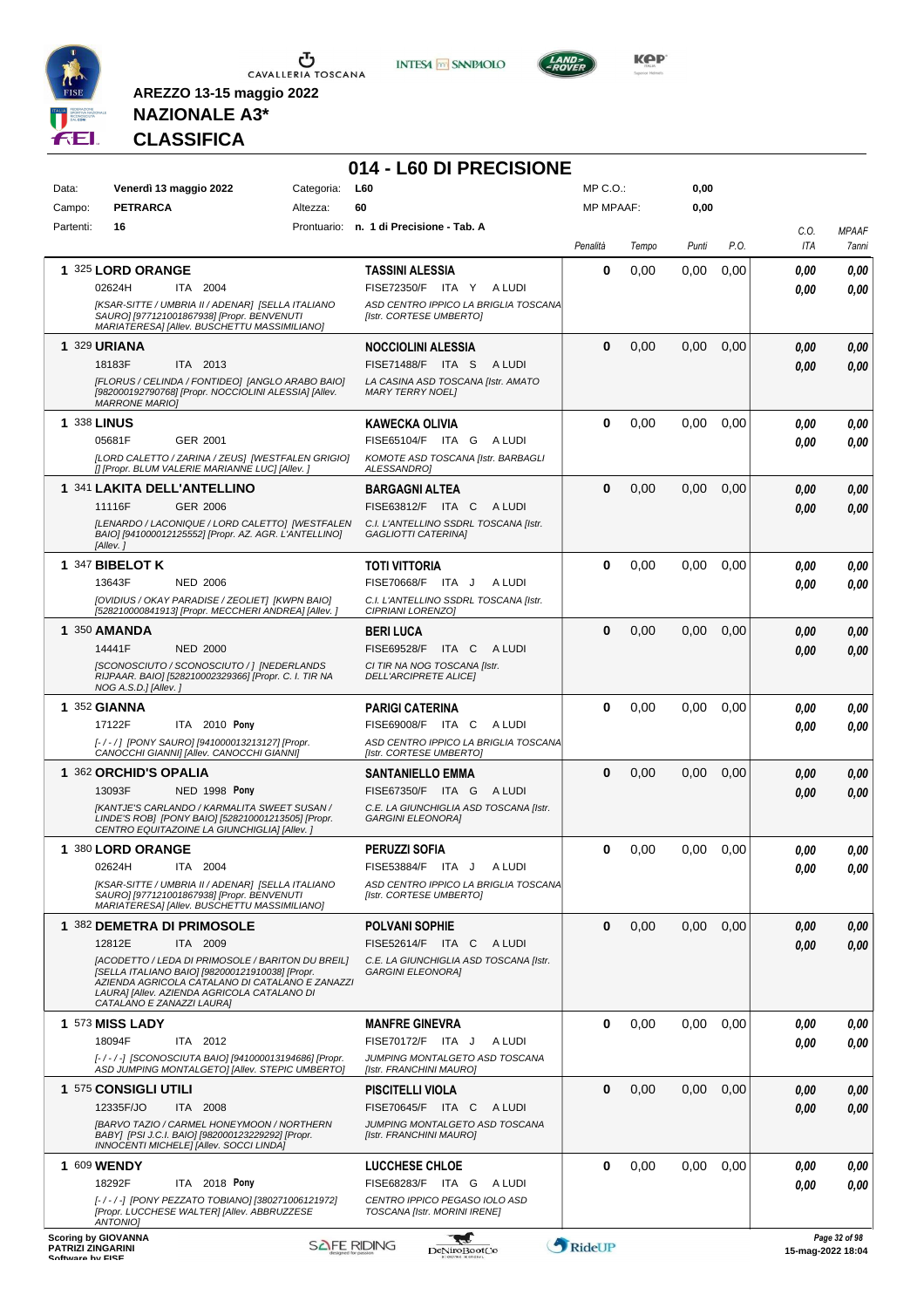

**INTESA** M SANPAOLO



**KPP** 

### **NAZIONALE A3\* CLASSIFICA**

**AREZZO 13-15 maggio 2022**

Data: **Venerdì 13 maggio 2022** Categoria: L40

|               |                                                                                                                                                                         |                                                 | 014 - L60 DI PRECISIONE                                         |                |                  |       |      |            |              |
|---------------|-------------------------------------------------------------------------------------------------------------------------------------------------------------------------|-------------------------------------------------|-----------------------------------------------------------------|----------------|------------------|-------|------|------------|--------------|
| Data:         | Venerdì 13 maggio 2022<br>Categoria:                                                                                                                                    |                                                 | <b>L60</b>                                                      |                | $MP C. O.$ :     |       | 0,00 |            |              |
| Campo:        | <b>PETRARCA</b><br>Altezza:                                                                                                                                             |                                                 | 60                                                              |                | <b>MP MPAAF:</b> |       | 0,00 |            |              |
| Partenti:     | 16<br>Prontuario:                                                                                                                                                       |                                                 | n. 1 di Precisione - Tab. A                                     |                |                  |       |      |            | <b>MPAAF</b> |
|               |                                                                                                                                                                         |                                                 |                                                                 | Penalità       | Tempo            | Punti | P.O. | <b>ITA</b> | <b>7anni</b> |
|               | <b>14 388 RIANNA DI MOSCHETA</b>                                                                                                                                        |                                                 | <b>CARDINALI GINEVRA</b>                                        | 4              | 0,00             | 0,00  | 0,00 | 0,00       | 0.00         |
|               | ITA 2011 Pony<br>17333F                                                                                                                                                 |                                                 | ITA J<br>A LUDI<br>FISE48490/F                                  |                |                  |       |      | 0,00       | 0.00         |
|               | [ARON - B / FATIMA DI MOSCHETA / ALEX - A]<br>[HAFLINGER SAURO CON CRINI CHIARI]<br>[941000013196068] [Propr. CASALATI GARINEI ROBERTA]<br>[Allev. AGRAMBIENTE MUGELLO] | LA CASINA ASD TOSCANA [Istr. ERMINI<br>LAVINIA] |                                                                 |                |                  |       |      |            |              |
|               | 397 EDWI                                                                                                                                                                |                                                 | <b>BRACCIALI SERENA</b>                                         | Rit.           | 0.00             | 0.00  | 0,00 | 0.00       | 0.00         |
|               | 2005<br>16235G<br><b>ITA</b>                                                                                                                                            |                                                 | FISE5261A/KF ITA S<br>A LUDI                                    |                |                  |       |      | 0.00       | 0.00         |
|               | [EMILION / THERRY / GOSSUDAR] [SELLA ITALIANO<br>BAIO] [977200004182652] [Propr. LUCCI MONICA] [Allev.<br><b>LUCCI MONICAI</b>                                          |                                                 | C.I. TERRE DI SIENA ASD TOSCANA [Istr.<br>SALVINI BARBARA]      |                |                  |       |      |            |              |
| <b>FC</b> 310 |                                                                                                                                                                         |                                                 | <b>BONDI IRIS</b>                                               | <b>Partito</b> |                  |       |      | 0,00       | 0,00         |
|               |                                                                                                                                                                         |                                                 | ITA J<br>Brev.<br><b>FISE54453/F</b>                            |                |                  |       |      | 0.00       | 0,00         |
|               |                                                                                                                                                                         |                                                 | AREZZOEQUESTRIANCENTRE SSD ARL<br>TOSCANA [Istr. ROTUNNO CARLO] |                |                  |       |      |            |              |

Collegio Giudicante *Presidente LUCIANO CANTINI MARIA CRISTINA ANGELINI BUITONI ROBERTA CAPOLONGO ALBERTO CHIAPPA MARCO CORTINOVIS MARTINA FATTACCIU CRISTIANA GUIDI GIAN DOMENICO MARIANO SILVIA GIOVANNA MARIA MATHIS GLADYS PIPITONE LUISA VALENTINI*

MP C.O.:

**0,00**

#### **015 - L40 DI PRECISIONE**

| Campo:    | <b>PETRARCA</b>             | Altezza:                                                                                                                                                       | 40                                                               | <b>MP MPAAF:</b> |       | 0,00  |      |      |              |
|-----------|-----------------------------|----------------------------------------------------------------------------------------------------------------------------------------------------------------|------------------------------------------------------------------|------------------|-------|-------|------|------|--------------|
| Partenti: | 17                          |                                                                                                                                                                | Prontuario: n. 1 di Precisione - Tab. A                          |                  |       |       |      | C.O. | <b>MPAAF</b> |
|           |                             |                                                                                                                                                                |                                                                  | Penalità         | Tempo | Punti | P.O. | ITA  | 7anni        |
|           | 1 237 MACIO DEL TERRICCIO   |                                                                                                                                                                | <b>MATTIOLI GIANNI</b>                                           | $\bf{0}$         | 0.00  | 0.00  | 0.00 | 0.00 | 0.00         |
|           | 10776F                      | ITA 2006                                                                                                                                                       | FISE74033/F ITA S<br>A LUDI                                      |                  |       |       |      | 0.00 | 0.00         |
|           | <b>GIAN ANNIBALE1</b>       | <b>IABDULLAH / TANGA DEL TERRICCIO / TENOR DE LA</b><br>COUR] [SELLA ITALIANO SAURO] [972000000578852]<br>[Propr. BUGLIESI MAURIZIO] [Allev. ROSSI DI MEDELANA | CI TIR NA NOG TOSCANA [Istr. BARBERI<br>ELISABETTA]              |                  |       |       |      |      |              |
|           | 1 310 DELTAKAL              |                                                                                                                                                                | <b>BORICCHI CAMILLA</b>                                          | $\bf{0}$         | 0,00  | 0.00  | 0.00 | 0.00 | 0.00         |
|           | 06818H                      | GBR 2014                                                                                                                                                       | FISE64111/F ITA G<br>A LUDI                                      |                  |       |       |      | 0.00 | 0,00         |
|           | LUIGI ANGELO] [Allev. ]     | [DELEGATOR / GUNTAKAL / DAMSIRE] [PUROSANGUE<br>INGLESE BAIO] [985101045219486] [Propr. CAROTENUTO                                                             | AREZZOEQUESTRIANCENTRE SSD ARL<br>TOSCANA [Istr. ERMINI LAVINIA] |                  |       |       |      |      |              |
|           | 1 312 TELLINI               |                                                                                                                                                                | <b>BERTI DAVIDE</b>                                              | $\bf{0}$         | 0,00  | 0,00  | 0,00 | 0.00 | 0.00         |
|           | 08113F                      | IRL 2003                                                                                                                                                       | <b>FISE77165/F</b><br>A LUDI<br>ITA S                            |                  |       |       |      | 0.00 | 0.00         |
|           |                             | [GENEROUS / THREE OWLS / WARNING] [PUROSANGUE<br>INGLESE BAIO] [] [Propr. C.I. TIR. NA. NOG.] [Allev. ]                                                        | CI TIR NA NOG TOSCANA [Istr. BARBERI<br>ELISABETTA]              |                  |       |       |      |      |              |
|           | 1 313 CORDA DEL POGGIOSECCO |                                                                                                                                                                | <b>ARRICCA GINEVRA</b>                                           | $\bf{0}$         | 0.00  | 0.00  | 0.00 | 0,00 | 0.00         |
|           | 04669F                      | ITA 1998                                                                                                                                                       | FISE56325/F ITA C<br>$1^{\circ}G$                                |                  |       |       |      | 0.00 | 0,00         |
|           | PENNUCCIA S.R.L.] [Allev.]  | [TENOR DE LA COUR / OFREIDE / UNGARETTI] [SELLA<br>ITALIANO SAURO] [4055567760] [Propr. SOC. LA                                                                | TERRE BRUNE E.C. ASD TOSCANA [Istr.<br><b>FURLINI WILLIAMI</b>   |                  |       |       |      |      |              |
|           | 1 315 MARIO ZAC             |                                                                                                                                                                | <b>BANELLI ALLEGRA</b>                                           | 0                | 0,00  | 0.00  | 0.00 | 0.00 | 0.00         |
|           | 19574G/JO                   | ITA 2003                                                                                                                                                       | FISE76322/F ITA C<br>A LUDI                                      |                  |       |       |      | 0.00 | 0.00         |
|           | <b>MARIO1</b>               | [STUCK / INVIKTA / BE MY MASTER] [PSI J.C.I. BAIO]<br>[968000001627205] [Propr. RIPARBELLI CINZIA] [Allev. MEO                                                 | ASD CENTRO IPPICO LA BRIGLIA TOSCANA<br>[Istr. CORTESE UMBERTO]  |                  |       |       |      |      |              |
|           | 1 322 TELLINI               |                                                                                                                                                                | <b>LANDI EVA</b>                                                 | $\bf{0}$         | 0,00  | 0,00  | 0,00 | 0.00 | 0.00         |
|           | 08113F                      | IRL 2003                                                                                                                                                       | <b>FISE73809/F</b><br>ITA J<br>A LUDI                            |                  |       |       |      | 0.00 | 0.00         |
|           |                             | <b>IGENEROUS / THREE OWLS / WARNING1 IPUROSANGUE</b><br>INGLESE BAIO] [] [Propr. C.I. TIR. NA. NOG.] [Allev. ]                                                 | CI TIR NA NOG TOSCANA [Istr.<br><b>DELL'ARCIPRETE ALICE </b>     |                  |       |       |      |      |              |
|           | 1 330 CESARE                |                                                                                                                                                                | <b>SEMERARO GIORGIA</b>                                          | $\bf{0}$         | 0.00  | 0.00  | 0.00 | 0,00 | 0.00         |
|           | 00911N                      | <b>ITA 1998 Pony</b>                                                                                                                                           | <b>FISE71020/F</b><br>ITA G<br>A LUDI                            |                  |       |       |      | 0,00 | 0.00         |
|           | CASTELLINI CESARE] [Allev.] | [KESTON MONARCH / TECLA / ] [PONY SAURO] [] [Propr.                                                                                                            | AREZZOEQUESTRIANCENTRE SSD ARL<br>TOSCANA [Istr. ERMINI LAVINIA] |                  |       |       |      |      |              |



 $\mathcal{L}$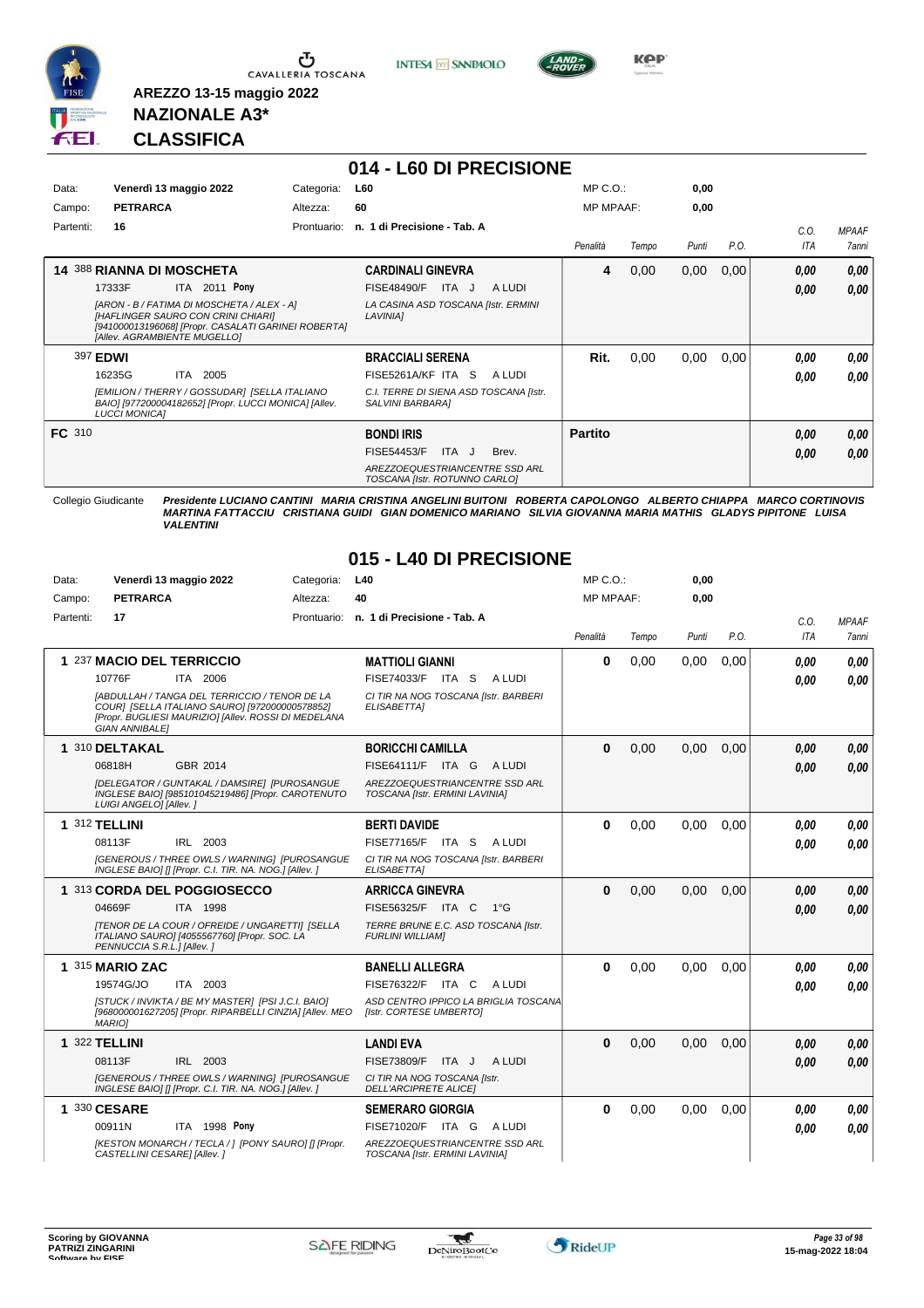

**INTESA** M SANPAOLO

**015 - L40 DI PRECISIONE**



**KPP** 

## **NAZIONALE A3\* CLASSIFICA**

**AREZZO 13-15 maggio 2022**

| Data:<br>Campo: | Venerdì 13 maggio 2022<br><b>PETRARCA</b>                                                                                                                                                                                      | Categoria:<br>Altezza: | L40<br>40                                                                                                            | MP C.O.:<br><b>MP MPAAF:</b> |       | 0,00<br>0,00 |      |              |                       |
|-----------------|--------------------------------------------------------------------------------------------------------------------------------------------------------------------------------------------------------------------------------|------------------------|----------------------------------------------------------------------------------------------------------------------|------------------------------|-------|--------------|------|--------------|-----------------------|
| Partenti:       | 17                                                                                                                                                                                                                             |                        | Prontuario: n. 1 di Precisione - Tab. A                                                                              | Penalità                     | Tempo | Punti        | P.O. | C.O.<br>ITA  | <b>MPAAF</b><br>7anni |
|                 | 1 332 ESMERALDA<br>15641F<br>ITA 2010 Pony<br>[N.N / N.N. /] [PONY SAURO] [941000012112230] [Propr.<br>SCHMIDT DANIELA BEATRICE] [Allev. BRANDOLINI<br><b>TERESIO]</b>                                                         |                        | <b>SEVERI NICOLE</b><br>FISE70918/F ITA G<br>A LUDI<br>KOMOTE ASD TOSCANA [Istr. BARBAGLI<br>ALESSANDRO]             | 0                            | 0,00  | 0,00         | 0,00 | 0.00<br>0.00 | 0,00<br>0,00          |
|                 | 1 333 EVEREST MAX<br>13211F<br><b>NED 2006 Pony</b><br>[MAKE MY DAY / NIEUWMOEDS / ] [NEW FOREST BAIO]<br>[528210000826444] [Propr. DHONDT MASCHA] [Allev. ]                                                                   |                        | <b>ROSSI SAPHIRA</b><br>FISE67072/F ITA C<br>A LUDI<br>KOMOTE ASD TOSCANA [Istr. BARBAGLI<br>ALESSANDRO]             | $\bf{0}$                     | 0,00  | 0,00         | 0.00 | 0.00<br>0.00 | 0,00<br>0.00          |
|                 | 1 337 MARIO ZAC<br>19574G/JO<br>ITA 2003<br>[STUCK / INVIKTA / BE MY MASTER] [PSI J.C.I. BAIO]<br>[968000001627205] [Propr. RIPARBELLI CINZIA] [Allev. MEO<br>MARIO]                                                           |                        | <b>ARCANGIOLI ANNA</b><br>FISE66489/F ITA G ALUDI<br>ASD CENTRO IPPICO LA BRIGLIA TOSCANA<br>[Istr. CORTESE UMBERTO] | $\bf{0}$                     | 0,00  | 0,00         | 0,00 | 0.00<br>0.00 | 0,00<br>0.00          |
|                 | 1 358 RIANNA DI MOSCHETA<br>ITA 2011 Pony<br>17333F<br>[ARON - B / FATIMA DI MOSCHETA / ALEX - A]<br>[HAFLINGER SAURO CON CRINI CHIARI]<br>[941000013196068] [Propr. CASALATI GARINEI ROBERTA]<br>[Allev. AGRAMBIENTE MUGELLO] |                        | MASSAI NOEMI<br>FISE67830/F ITA C<br>A LUDI<br>LA CASINA ASD TOSCANA [Istr. ERMINI<br>LAVINIA]                       | 0                            | 0,00  | 0,00         | 0,00 | 0,00<br>0.00 | 0,00<br>0.00          |
| 1 364 REMO      | 10794F<br><b>ITA 1997</b><br>[NN / NN / ] [SCONOSCIUTA BAIO] [941000011108834]<br>[Propr. BARBAGLI LORENZO] [Allev.]                                                                                                           |                        | <b>GHIRELLI EMMA</b><br>FISE67077/F ITA C ALUDI<br>KOMOTE ASD TOSCANA [Istr. BARBAGLI<br><b>ALESSANDROI</b>          | $\bf{0}$                     | 0,00  | 0,00         | 0,00 | 0,00<br>0,00 | 0,00<br>0.00          |
| 13 244 BLOOM    | 18549F<br>ITA 2011<br>[-/-/-] [SCONOSCIUTA BAIO] [941000012740587] [Propr.<br>FANI FRANCESCA] [Allev. NIEDDU LUIGI]                                                                                                            |                        | <b>LANZINI EMMA</b><br><b>FISE74146/F ITA G</b><br>A LUDI<br>IL GUALDO ASD TOSCANA [Istr.<br>PASQUINUCCI ILENIA]     | 4                            | 0,00  | 0,00         | 0,00 | 0,00<br>0.00 | 0,00<br>0.00          |
|                 | 13 318 CORDA DEL POGGIOSECCO<br>04669F<br><b>ITA 1998</b><br>[TENOR DE LA COUR / OFREIDE / UNGARETTI] [SELLA<br>ITALIANO SAURO] [4055567760] [Propr. SOC. LA<br>PENNUCCIA S.R.L.] [Allev.]                                     |                        | <b>BRUNO GINEVRA</b><br>FISE75331/F ITA J<br>A LUDI<br>LA VERGININA ASD TOSCANA [Istr.<br><b>ERCOLINI LINDA]</b>     | 4                            | 0,00  | 0,00         | 0,00 | 0,00<br>0.00 | 0,00<br>0.00          |
|                 | 13 339 NEMESIS DE PLIARD<br>10740F<br>FRA 2001 Pony<br>[WALID AL FAWZAN / VENUS DE LA COUR / QUEL<br>NORMAND] [SELLA FRANCESE SAURO]<br>[985100009987102] [Propr. BERNARDINI CHIARA] [Allev. ]                                 |                        | PALAZZOLO CASSANDRA INES<br>FISE65024/F<br>ITA GALUDI<br>KOMOTE ASD TOSCANA [Istr. BARBAGLI<br>ALESSANDRO]           | 4                            | 0,00  | 0,00         | 0,00 | 0.00<br>0.00 | 0,00<br>0.00          |
|                 | <b>13 390 AMANDA</b><br>14441F<br><b>NED 2000</b><br>[SCONOSCIUTO / SCONOSCIUTO / ] [NEDERLANDS<br>RIJPAAR. BAIO] [528210002329366] [Propr. C. I. TIR NA<br>NOG A.S.D.] [Allev.]                                               |                        | <b>BATACCHI ALESSANDRA</b><br>FISE47073/F ITA C ALUDI<br>CI TIR NA NOG TOSCANA [Istr. BARBERI<br><b>ELISABETTAI</b>  | 4                            | 0,00  | 0,00         | 0,00 | 0.00<br>0,00 | 0.00<br>0,00          |
|                 | 384 SABRA GOLDSTAR<br>24980G<br>ISR 2007 Pony<br>[JUPITER / SABRA GOLD SUGAR / ] [ARABO SAURO]<br>[982000362684043] [Propr. BORGOGNONI VIMERCATI<br>AMBRA] [Allev.]                                                            |                        | <b>MICHELINI GINEVRA</b><br>FISE50414/F ITA C ALUDI<br>KOMOTE ASD TOSCANA [Istr. BARBAGLI<br>ALESSANDRO]             | Elim.                        | 0,00  | 0,00         | 0,00 | 0,00<br>0,00 | 0,00<br>0.00          |

Collegio Giudicante Presidente LUCIANO CANTINI MARIA CRISTINA ANGELINI BUITONI ROBERTA CAPOLONGO ALBERTO CHIAPPA MARCO CORTINOVIS<br>MARTINA FATTACCIU CRISTIANA GUIDI GIAN DOMENICO MARIANO SILVIA GIOVANNA MARIA MATHIS GLADYS *VALENTINI*

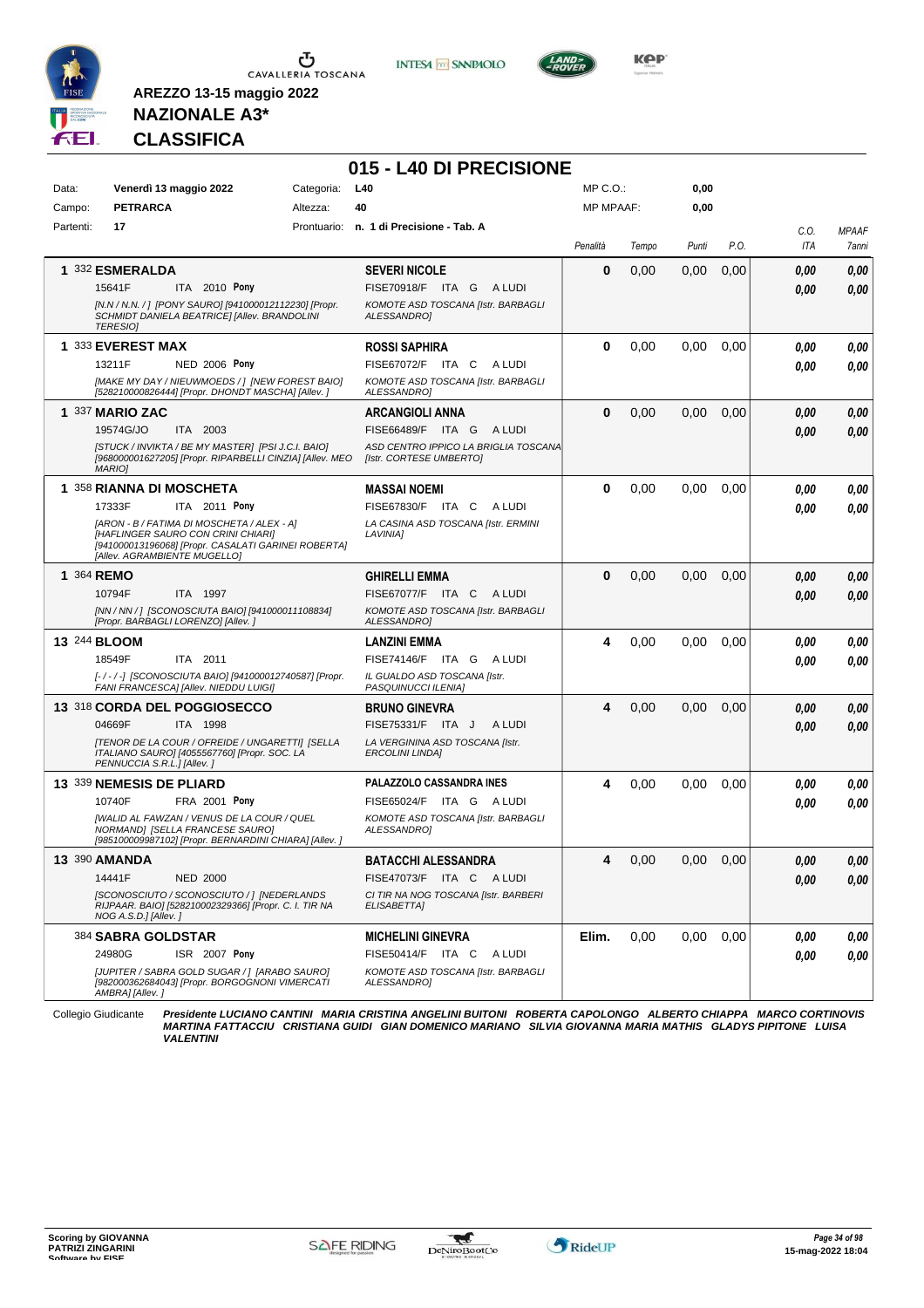

**INTESA M** SANPAOLO



## **NAZIONALE A3\* CLASSIFICA**

| 016 - 4 ANNI DI PRECISIONE<br>$MP C. O.$ : |                                                                                                                                                                                                                                       |          |                                                                    |                |       |       |      |             |                       |  |  |  |
|--------------------------------------------|---------------------------------------------------------------------------------------------------------------------------------------------------------------------------------------------------------------------------------------|----------|--------------------------------------------------------------------|----------------|-------|-------|------|-------------|-----------------------|--|--|--|
| Data:                                      | Sabato 14 maggio 2022                                                                                                                                                                                                                 |          | 4 Anni<br>Categoria:                                               |                |       | 0,00  |      |             |                       |  |  |  |
| Campo:                                     | <b>DANTE</b>                                                                                                                                                                                                                          | Altezza: | 100                                                                | MP MPAAF:      |       | 0,00  |      |             |                       |  |  |  |
| Partenti:                                  | 20                                                                                                                                                                                                                                    |          | Prontuario: n. 1 di Precisione - Tab. A                            | Penalità       | Tempo | Punti | P.O. | C.O.<br>ITA | <b>MPAAF</b><br>7anni |  |  |  |
| 1                                          | 7 NERO-W.S.                                                                                                                                                                                                                           |          | <b>GORINI GIACOMO</b>                                              | 0              | 0,00  | 0,00  | 0,00 | 0.00        | 0,00                  |  |  |  |
|                                            | 18441F<br>NED 2018                                                                                                                                                                                                                    |          | 72/F<br>ITA S<br>$2^{\circ}$ G                                     |                |       |       |      | 0.00        | 0,00                  |  |  |  |
|                                            | [MALOUBET DE PLEVILLE / WEONE / INDOCTRO] [KWPN<br>BAIO] [528210004885163] [Propr. DA VINCI SPORT<br>HORSES SRL SEMPLIFICATA] [Allev.]                                                                                                |          | CANDELIRIA EQUESTRIAN CENTRE ASD<br>TOSCANA [Istr. GORINI GIACOMO] |                |       |       |      |             |                       |  |  |  |
| 1                                          | 8 MOONLIGHT FZ                                                                                                                                                                                                                        |          | <b>CERINI ELEONORA</b>                                             | 0              | 0,00  | 0.00  | 0,00 | 0,00        | 0,00                  |  |  |  |
|                                            | 18652F<br>ITA 2018                                                                                                                                                                                                                    |          | FISE17731/F ITA S<br>$1^{\circ}G$                                  |                |       |       |      | 0,00        | 0,00                  |  |  |  |
|                                            | [MILLION DOLLAR / Z-IHUMA FZ / C-INDOCTRO]<br>[HOLSTEINER BAIO] [276020000663894] [Propr. AZ. AGR.<br>CANOCCHI FRATELLI S.S.] [Allev. AZ. AGR. ZANETTI<br>FRANCA]                                                                     |          | SCUDERIA PAN TOSCANA [Istr. DENIS<br><b>FRANCOISI</b>              |                |       |       |      |             |                       |  |  |  |
| 3                                          | 2 CAMPIDANO AA                                                                                                                                                                                                                        |          | <b>PETRUCCI KENDRA</b>                                             | 4              | 0,00  | 0,00  | 0,00 | 0,00        | 0,00                  |  |  |  |
|                                            | 06528N<br>ITA 2018                                                                                                                                                                                                                    |          | FISE34944/F ITA S<br>− 1°G                                         |                |       |       |      | 0.00        | 0,00                  |  |  |  |
|                                            | [AVENIR / OQURT / QURT DE LA TILIBBA] [ANGLO ARABO<br>BAIO] [380271000034991] [Propr. RUBIU FRANCESCO]<br>[Allev. CANU CATERINA]                                                                                                      |          | C.I. TERRE DI SIENA ASD TOSCANA [Istr.<br>SALVINI BARBARA]         |                |       |       |      |             |                       |  |  |  |
|                                            | 3 296 GEORGIA                                                                                                                                                                                                                         |          | <b>BOLOGNESI CLAUDIA</b>                                           | 4              | 0,00  | 0,00  | 0,00 | 0,00        | 0,00                  |  |  |  |
|                                            | 18375F<br>ITA 2018                                                                                                                                                                                                                    |          | FISE30715/F ITA S 1°G                                              |                |       |       |      | 0.00        | 0.00                  |  |  |  |
|                                            | <b>IGLASGOW-W VAN'T MERELSNEST / BABAGANOUSH /</b><br>BAEDEKER] [SELLA ITALIANO SAURO]<br>[380271000034364] [Propr. DRAGONI MAURIZIA E FIGLI<br>S.S.] [Allev. AZ. AGR. ACQUADOLCE DI FRANCESCA PINI]                                  |          | TOSCANA EQUITAZIONE ASD TOSCANA<br>[Istr. PITZIANTI CRISTIAN]      |                |       |       |      |             |                       |  |  |  |
| 5                                          | <b>6 CHI LO SA</b>                                                                                                                                                                                                                    |          | <b>LARI GIULIA</b>                                                 | 8              | 88,13 | 0,00  | 0,00 | 0,00        | 0,00                  |  |  |  |
|                                            | 18632F<br>ITA 2018                                                                                                                                                                                                                    |          | <b>FISE9205/F</b><br>ITA S<br>$2^{\circ}$ G                        |                |       |       |      | 0.00        | 0,00                  |  |  |  |
|                                            | JUTAH VAN ERPEKOM D'15 / LEILOSA' DELLA FAVORITA /<br>CAMPIONE VI] [SELLA ITALIANO BAIO]<br>[380271000032574] [Propr. S.A.S. SANTA MARIA A PONETA<br>DI VIOLANTI S. & C.] [Allev. S.A.S. SANTA MARIA A<br>PONETA DI VIOLANTI S. & C.] |          | LA CIPRESSAIA TOSCANA [Istr. GABELLINI<br><b>ANTONIOI</b>          |                |       |       |      |             |                       |  |  |  |
| 5<br>FC                                    |                                                                                                                                                                                                                                       |          | <b>CICALO' FRANCESCO</b>                                           | <b>Partito</b> |       |       |      | 0,00        | 0,00                  |  |  |  |
|                                            |                                                                                                                                                                                                                                       |          | <b>FISE9255/F</b><br>ITA S<br>$2^{\circ}$ G                        |                |       |       |      | 0.00        | 0.00                  |  |  |  |
|                                            |                                                                                                                                                                                                                                       |          | AREZZOEQUESTRIANCENTRE SSD ARL<br>TOSCANA [Istr. ROTUNNO CARLO]    |                |       |       |      |             |                       |  |  |  |
| FC 22                                      |                                                                                                                                                                                                                                       |          | <b>GORINI GIACOMO</b>                                              | <b>Partito</b> |       |       |      | 0,00        | 0,00                  |  |  |  |
|                                            |                                                                                                                                                                                                                                       |          | 72/F<br>ITA S $2^{\circ}G$                                         |                |       |       |      | 0.00        | 0,00                  |  |  |  |
|                                            |                                                                                                                                                                                                                                       |          | CANDELIRIA EQUESTRIAN CENTRE ASD<br>TOSCANA [Istr. GORINI GIACOMO] |                |       |       |      |             |                       |  |  |  |
| FC 31                                      |                                                                                                                                                                                                                                       |          | <b>PORSEO CAMILLA</b>                                              | <b>Partito</b> |       |       |      | 0,00        | 0,00                  |  |  |  |
|                                            |                                                                                                                                                                                                                                       |          | FISE45930/B ITA S<br>$1^{\circ}G$                                  |                |       |       |      | 0,00        | 0.00                  |  |  |  |
|                                            |                                                                                                                                                                                                                                       |          | AREZZOEQUESTRIANCENTRE SSD ARL<br>TOSCANA [Istr. ROTUNNO CARLO]    |                |       |       |      |             |                       |  |  |  |
| <b>FC</b> 162                              |                                                                                                                                                                                                                                       |          | <b>COSTA SARA</b>                                                  | <b>Partito</b> |       |       |      | 0,00        | 0,00                  |  |  |  |
|                                            |                                                                                                                                                                                                                                       |          | FISE21217/F ITA S 1°G                                              |                |       |       |      | 0.00        | 0,00                  |  |  |  |
|                                            |                                                                                                                                                                                                                                       |          | TERRE BRUNE E.C. ASD TOSCANA [Istr.<br><b>FURLINI WILLIAMI</b>     |                |       |       |      |             |                       |  |  |  |
| <b>FC</b> 213                              |                                                                                                                                                                                                                                       |          | <b>GARAVAGLIA FILIPPO</b>                                          | <b>Partito</b> |       |       |      | 0,00        | 0,00                  |  |  |  |
|                                            |                                                                                                                                                                                                                                       |          | FISE45031/E ITA Y 2°G                                              |                |       |       |      | 0,00        | 0,00                  |  |  |  |
|                                            |                                                                                                                                                                                                                                       |          | C.E. LA GIUNCHIGLIA ASD TOSCANA [Istr.<br><b>GARGINI ELEONORA]</b> |                |       |       |      |             |                       |  |  |  |
| <b>FC</b> 284                              |                                                                                                                                                                                                                                       |          | <b>GALARDI ELEONORA</b>                                            | <b>Partito</b> |       |       |      | 0,00        | 0,00                  |  |  |  |
|                                            |                                                                                                                                                                                                                                       |          | FISE26525/F ITA S<br>Brev.                                         |                |       |       |      | 0.00        | 0,00                  |  |  |  |
|                                            |                                                                                                                                                                                                                                       |          | RIDING CLUB MUGELLO ASD TOSCANA<br>[Istr. TORELLI ANDREA]          |                |       |       |      |             |                       |  |  |  |
| <b>FC</b> 302                              |                                                                                                                                                                                                                                       |          | <b>CICALO' FRANCESCO</b>                                           | <b>Partito</b> |       |       |      | 0.00        | 0,00                  |  |  |  |
|                                            |                                                                                                                                                                                                                                       |          | <b>FISE9255/F</b><br>ITA S $2^{\circ}G$                            |                |       |       |      | 0,00        | 0,00                  |  |  |  |
|                                            |                                                                                                                                                                                                                                       |          | AREZZOEQUESTRIANCENTRE SSD ARL<br>TOSCANA [Istr. ROTUNNO CARLO]    |                |       |       |      |             |                       |  |  |  |
| <b>FC</b> 103                              |                                                                                                                                                                                                                                       |          | <b>SALVINI BARBARA</b>                                             | <b>Partito</b> |       |       |      | 0,00        | 0,00                  |  |  |  |
|                                            |                                                                                                                                                                                                                                       |          | <b>FISE8618/F</b><br>ITA S 1°G                                     |                |       |       |      | 0,00        | 0,00                  |  |  |  |
|                                            |                                                                                                                                                                                                                                       |          | C.I. TERRE DI SIENA ASD TOSCANA [Istr.<br>SALVINI MARIA]           |                |       |       |      |             |                       |  |  |  |
|                                            |                                                                                                                                                                                                                                       |          |                                                                    |                |       |       |      |             |                       |  |  |  |

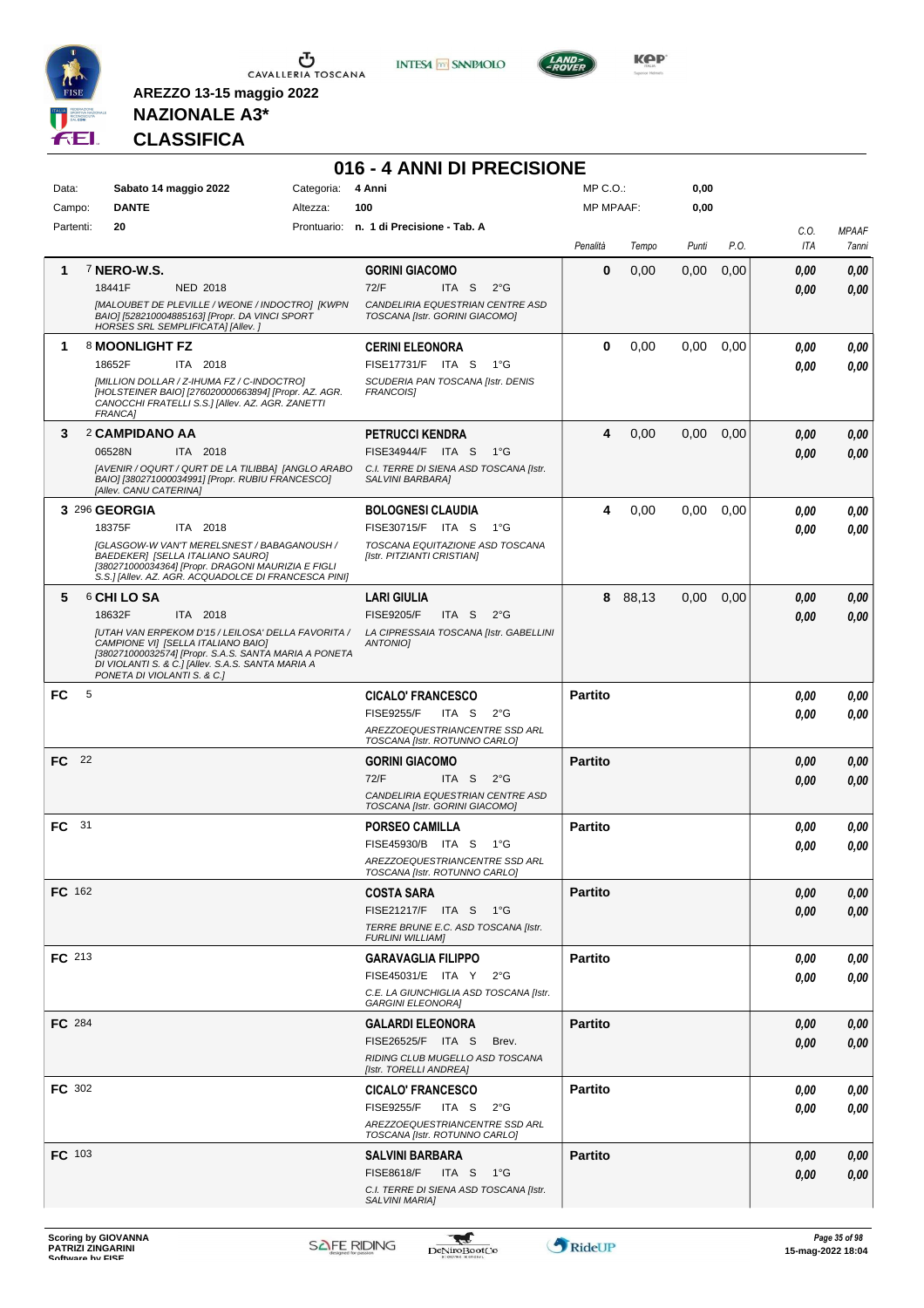





**KPP** 

## **NAZIONALE A3\* CLASSIFICA**

**AREZZO 13-15 maggio 2022**

|                                                          | 016 - 4 ANNI DI PRECISIONE |                        |                                                                 |                             |       |              |      |                    |                              |  |  |  |  |
|----------------------------------------------------------|----------------------------|------------------------|-----------------------------------------------------------------|-----------------------------|-------|--------------|------|--------------------|------------------------------|--|--|--|--|
| Sabato 14 maggio 2022<br>Data:<br><b>DANTE</b><br>Campo: |                            | Categoria:<br>Altezza: | 4 Anni<br>100                                                   | MP C.O.<br><b>MP MPAAF:</b> |       | 0,00<br>0,00 |      |                    |                              |  |  |  |  |
| Partenti:                                                | 20                         |                        | Prontuario: n. 1 di Precisione - Tab. A                         | Penalità                    | Tempo | Punti        | P.O. | C.0.<br><b>ITA</b> | <b>MPAAF</b><br><b>7anni</b> |  |  |  |  |
| FC 204                                                   |                            |                        | LODOVINI CIARABELLI LORENZO                                     | <b>Partito</b>              |       |              |      | 0.00               | 0,00                         |  |  |  |  |
|                                                          |                            |                        | FISE14965/R ITA S 2°G                                           |                             |       |              |      | 0.00               | 0,00                         |  |  |  |  |
|                                                          |                            |                        | SCUDERIA VALMARINO UMBRIA [Istr.<br><b>LOMBARDI BALILLAI</b>    |                             |       |              |      |                    |                              |  |  |  |  |
| FC 193                                                   |                            |                        | <b>BIANCHI ALESSIO</b>                                          | <b>Partito</b>              |       |              |      | 0.00               | 0,00                         |  |  |  |  |
|                                                          |                            |                        | 425/F<br>ITA SA 1°G                                             |                             |       |              |      | 0.00               | 0,00                         |  |  |  |  |
|                                                          |                            |                        | CI EMPOLESE ASD TOSCANA [Istr. BIANCHI<br>ALESSIOI              |                             |       |              |      |                    |                              |  |  |  |  |
| FC 136                                                   |                            |                        | <b>GBIKPI BRADY</b>                                             | <b>Partito</b>              |       |              |      | 0.00               | 0,00                         |  |  |  |  |
|                                                          |                            |                        | ITA S 1°G<br>007839/F                                           |                             |       |              |      | 0.00               | 0,00                         |  |  |  |  |
|                                                          |                            |                        | A.S.S.LA TORRE TOSCANA [Istr. PARRINI<br><b>FRANCESCA]</b>      |                             |       |              |      |                    |                              |  |  |  |  |
| <b>FC</b><br>$\overline{4}$                              |                            |                        | <b>AGNOLETTO PIETRO</b>                                         | <b>Partito</b>              |       |              |      | 0,00               | 0,00                         |  |  |  |  |
|                                                          |                            |                        | FISE25788/F ITA S<br>$1^{\circ}G$                               |                             |       |              |      | 0.00               | 0,00                         |  |  |  |  |
|                                                          |                            |                        | SPORT EQUESTRI CECINA ASD TOSCANA<br>[Istr. BIZZARRI ROBERTO]   |                             |       |              |      |                    |                              |  |  |  |  |
| <b>FC</b><br>19                                          |                            |                        | <b>CICALO' FRANCESCO</b>                                        | <b>Partito</b>              |       |              |      | 0.00               | 0,00                         |  |  |  |  |
|                                                          |                            |                        | <b>FISE9255/F</b><br>ITA <sub>S</sub><br>$2^{\circ}$ G          |                             |       |              |      | 0.00               | 0.00                         |  |  |  |  |
|                                                          |                            |                        | AREZZOEQUESTRIANCENTRE SSD ARL<br>TOSCANA [Istr. ROTUNNO CARLO] |                             |       |              |      |                    |                              |  |  |  |  |
| FC 270                                                   |                            |                        | <b>GUIDETTI AURORA</b>                                          | <b>Partito</b>              |       |              |      | 0,00               | 0,00                         |  |  |  |  |
|                                                          |                            |                        | FISE34814/F ITA Y<br>Brev.                                      |                             |       |              |      | 0.00               | 0,00                         |  |  |  |  |
|                                                          |                            |                        | <b>BARONI SHOW JUMPING TEAM SSDARL</b><br>TOSCANA [Istr.]       |                             |       |              |      |                    |                              |  |  |  |  |
| FC 286                                                   |                            |                        | <b>FRANCHI RACHELE</b>                                          | <b>Partito</b>              |       |              |      | 0.00               | 0.00                         |  |  |  |  |
|                                                          |                            |                        | FISE24694/F ITA S<br>1°G                                        |                             |       |              |      | 0.00               | 0,00                         |  |  |  |  |
|                                                          |                            |                        | C.I.CASA BASSA S.S.D. A R.L. TOSCANA<br>[Istr. FRANCHI ANDREA]  |                             |       |              |      |                    |                              |  |  |  |  |

Collegio Giudicante Presidente LUCIANO CANTINI MARIA CRISTINA ANGELINI BUITONI ROBERTA CAPOLONGO ALBERTO CHIAPPA MARCO CORTINOVIS<br>MARTINA FATTACCIU CRISTIANA GUIDI GIAN DOMENICO MARIANO SILVIA GIOVANNA MARIA MATHIS GLADYS

#### **017 - 5 ANNI DI PRECISIONE**

| Data: | Sabato 14 maggio 2022<br><b>DANTE</b><br>Campo: |                                                | Categoria:<br>Altezza:                                                                                                                                                   | 5 Anni<br>115 |                                                                                                       | MP C. O.<br><b>MP MPAAF:</b> |                                                   | 0,00<br>0.00 |       |       |      |              |                       |
|-------|-------------------------------------------------|------------------------------------------------|--------------------------------------------------------------------------------------------------------------------------------------------------------------------------|---------------|-------------------------------------------------------------------------------------------------------|------------------------------|---------------------------------------------------|--------------|-------|-------|------|--------------|-----------------------|
|       | Partenti:                                       | 30                                             |                                                                                                                                                                          | Prontuario:   | n. 1 di Precisione - Tab. A                                                                           |                              |                                                   | Penalità     | Tempo | Punti | P.O. | C.0.<br>ITA  | <b>MPAAF</b><br>7anni |
| 1     |                                                 | 11 L VOODOO CHILD<br>30232G<br>[Allev.]        | ITA 2017<br>[DIAMANT DE SEMILLY / DOUBLE PUSH / ] [SELLA BELGA<br>BAIO] [937010000011693] [Propr. DE ANGELIS SABATINO]                                                   |               | <b>CIUCCI MARCO</b><br>013612/G<br>ROMA PONY CLUB SSD A RL LAZIO [Istr.<br><b>BELLETTI ILARIAI</b>    | ITA S                        | $2^{\circ}G$                                      | $\bf{0}$     | 0,00  | 0,00  | 0,00 | 0.00<br>0,00 | 0,00<br>0.00          |
|       |                                                 | <sup>15</sup> CINDERINO<br>14490D              | 2017<br>ITA<br>[INAICO VDL / CINDER / CLINTON] [SELLA ITALIANO<br>BAIOI [380271000031700] [Propr. AZIENDA AGRICOLA<br>ELISA BOZZA] [Allev. AZIENDA AGRICOLA ELISA BOZZA] |               | <b>CESARIO SOFIA</b><br>FISE37407/F<br>C.I.CASA BASSA S.S.D. A R.L. TOSCANA<br>[Istr. FRANCHI ANDREA] | ITA J                        | $1^{\circ}G$                                      | 0            | 0,00  | 0,00  | 0,00 | 0.00<br>0.00 | 0,00<br>0.00          |
| 1     |                                                 | 30437G<br><b>BIANCHI MICHELE] [Allev. ]</b>    | <b>20 NAGANO DEL FONTANILE</b><br>ITA 2017<br><b>IOGANO SITTE / NON STOP VILLE DEL FONTANILE / 1</b><br>[SELLA ITALIANO BAIO] [380271000022367] [Propr.                  |               | <b>CIUCCI MARCO</b><br>013612/G<br>ROMA PONY CLUB SSD A RL LAZIO [Istr.<br><b>BELLETTI ILARIAI</b>    | ITA S                        | $2^{\circ}$ G                                     | $\bf{0}$     | 0,00  | 0,00  | 0,00 | 0.00<br>0,00 | 0,00<br>0,00          |
| 1.    |                                                 | 24 FILEAS ASK<br>18313F<br>FRANCESCA] [Allev.] | <b>DEN 2017</b><br>IFAVORIT ASK / CHACCO FINEST ASK / CHACCO-BLUE1<br>[DANKS BAIO] [208213990307857] [Propr. BINDI                                                       |               | <b>BENVENUTI GIULIA</b><br>009083/F<br>[Istr. CONSORTI GIOVANNI]                                      | ITA S                        | $2^{\circ}$ G<br>SCUDERIE SANTA MARIA ASD TOSCANA | 0            | 0,00  | 0,00  | 0,00 | 0.00<br>0.00 | 0,00<br>0.00          |

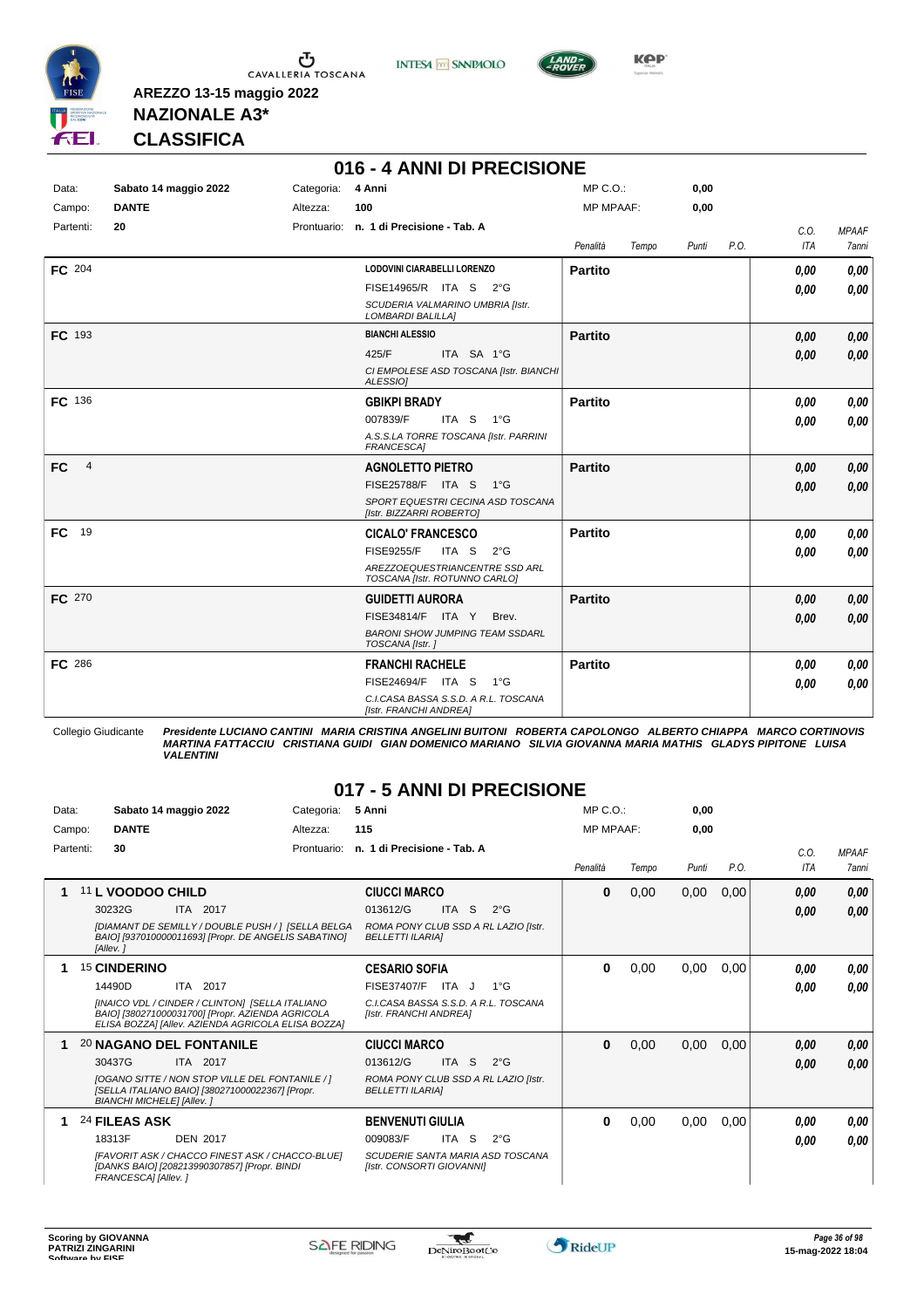

**INTESA M** SANPAOLO



**KOP** 

### **NAZIONALE A3\* CLASSIFICA**

|               |                                                                                                                                                                                           |                   | 017 - 5 ANNI DI PRECISIONE                                         |                |           |       |      |                    |                       |
|---------------|-------------------------------------------------------------------------------------------------------------------------------------------------------------------------------------------|-------------------|--------------------------------------------------------------------|----------------|-----------|-------|------|--------------------|-----------------------|
| Data:         | Sabato 14 maggio 2022                                                                                                                                                                     | Categoria: 5 Anni |                                                                    | $MP C. O.$ :   |           | 0,00  |      |                    |                       |
| Campo:        | <b>DANTE</b>                                                                                                                                                                              | Altezza:          | 115                                                                | MP MPAAF:      |           | 0,00  |      |                    |                       |
| Partenti:     | 30                                                                                                                                                                                        |                   | Prontuario: n. 1 di Precisione - Tab. A                            | Penalità       | Tempo     | Punti | P.O. | C.0.<br><b>ITA</b> | <b>MPAAF</b><br>7anni |
| 5 221 MAAN    |                                                                                                                                                                                           |                   | <b>GIOE' GIOVANNI</b>                                              | 1              | 90,26     | 0,00  | 0,00 | 0.00               | 0,00                  |
|               | 30323K<br>NED 2017                                                                                                                                                                        |                   | 000455/M<br>ITA S<br>$2^{\circ}G$                                  |                |           |       |      | 0.00               | 0,00                  |
|               | [X / X / ] [KWPN BAIO] [] [Propr. ] [Allev. ]                                                                                                                                             |                   | EQUESTRIAN CLUB FIRENZE SSD A RL<br>TOSCANA [Istr. BARONI KATIA]   |                |           |       |      |                    |                       |
| 6             | <sup>14</sup> SABRINA S.G.H.                                                                                                                                                              |                   | <b>BALDI GIORGIA</b>                                               | 4              | 0,00      | 0,00  | 0,00 | 0.00               | 0,00                  |
|               | 29679G<br>ITA 2017                                                                                                                                                                        |                   | FISE48413/F ITA C<br>1°G                                           |                |           |       |      | 0.00               | 0.00                  |
|               | [CORNET OBOLENSKY / NEUF CARATS / 1 [SELLA<br>ITALIANO BAIO] [380271000031784] [Propr. MG ROYAL<br>HORSE SARLS] [Allev.]                                                                  |                   | C.I.CASA BASSA S.S.D. A R.L. TOSCANA<br>[Istr. FRANCHI ANDREA]     |                |           |       |      |                    |                       |
|               | 6 16 OLYMPIA SOLE BLUE                                                                                                                                                                    |                   | PACCIANI MASSIMO                                                   | 4              | 0,00      | 0,00  | 0,00 | 0.00               | 0,00                  |
|               | 18116F<br>ITA 2017                                                                                                                                                                        |                   | FISE34589/F ITA Y<br>$2^{\circ}$ G                                 |                |           |       |      | 0.00               | 0,00                  |
|               | [ZIROCCO BLUE VDL / QUAPRICE RAYE / CABDULA DU<br>TILLARD] [SELLA ITALIANO SAURO] [380271000032000]<br>[Propr. ZOCCHI MARIA GRAZIA] [Allev. ZOCCHI MARIA<br>GRAZIA1                       |                   | SCUDERIA PACCIANI SSD A RL TOSCANA<br>[Istr. PACCIANI SIMONE]      |                |           |       |      |                    |                       |
| 6             | <b>18 CANGARU'</b>                                                                                                                                                                        |                   | <b>SERRATORE PIETRO</b>                                            | 4              | 0,00      | 0,00  | 0,00 | 0.00               | 0,00                  |
|               | 17579F<br>ITA 2017                                                                                                                                                                        |                   | FISE27494/A ITA Y<br>$2^{\circ}$ G                                 |                |           |       |      | 0.00               | 0,00                  |
|               | ICAN CAN DEL TERRICCIO / GARUA / CONCORDEI<br>[SELLA ITALIANO BAIO] [380271000021519] [Propr. AZ.<br>AGR. CASA BASSA DI FRANCHI ANDREA] [Allev. AZ. AGR.<br>CASA BASSA DI FRANCHI ANDREA] |                   | C.I.CASA BASSA S.S.D. A R.L. TOSCANA<br>[Istr. FRANCHI ANDREA]     |                |           |       |      |                    |                       |
|               | 9 28 COME NELLE FAVOLE                                                                                                                                                                    |                   | PITZIANTI CRISTIAN                                                 | 8              | 0,00      | 0,00  | 0,00 | 0.00               | 0,00                  |
|               | 17822F<br>ITA 2017                                                                                                                                                                        |                   | 711/F<br>ITA S<br>$2^{\circ}$ G                                    |                |           |       |      | 0.00               | 0,00                  |
|               | [BAEDEKER / LADY DAMON GRAFF / -] [SELLA ITALIANO<br>SAURO] [380271006041213] [Propr. CENTRO IPPICO<br>APUANO A.S.D.] [Allev. VESCHI SIMONA]                                              |                   | TOSCANA EQUITAZIONE ASD TOSCANA<br>[Istr. PITZIANTI CRISTIAN]      |                |           |       |      |                    |                       |
|               | 10 <sup>25</sup> RAFFAELLA VAN PLOCKROY Z                                                                                                                                                 |                   | <b>BARONI MASSIMILIANO</b>                                         |                | 16 101,72 | 0,00  | 0,00 | 0.00               | 0,00                  |
|               | 17608F<br>BEL 2017                                                                                                                                                                        |                   | 754/G<br>ITA S<br>$2^{\circ}G$                                     |                |           |       |      | 0.00               | 0.00                  |
|               | [RAFFAELLO DI SAN GIOVANNI / HAPPY GIRL VAN HET<br>LINDEHOF / DARCO] [ZANGERSHEIDE GRIGIO]<br>[981100004458583] [Propr. ROSELLINI ALESSIA MARTINA]<br>[Allev.]                            |                   | <b>BARONI SHOW JUMPING TEAM SSDARL</b><br>TOSCANA [Istr.]          |                |           |       |      |                    |                       |
| FC 21         |                                                                                                                                                                                           |                   | PITZIANTI CRISTIAN                                                 | <b>Partito</b> |           |       |      | 0.00               | 0,00                  |
|               |                                                                                                                                                                                           |                   | 711/F<br>ITA S<br>$2^{\circ}$ G                                    |                |           |       |      | 0.00               | 0.00                  |
|               |                                                                                                                                                                                           |                   | TOSCANA EQUITAZIONE ASD TOSCANA<br>[Istr. PITZIANTI CRISTIAN]      |                |           |       |      |                    |                       |
| FC 32         |                                                                                                                                                                                           |                   | <b>CHILLERI CLAUDIA</b>                                            | <b>Partito</b> |           |       |      | 0.00               | 0,00                  |
|               |                                                                                                                                                                                           |                   | FISE38171/F ITA Y<br>$2^{\circ}$ G                                 |                |           |       |      | 0,00               | 0.00                  |
|               |                                                                                                                                                                                           |                   | CANDELIRIA EQUESTRIAN CENTRE ASD<br>TOSCANA [Istr. GORINI GIACOMO] |                |           |       |      |                    |                       |
| FC 34         |                                                                                                                                                                                           |                   | <b>BOTTINI NICOLETTA</b>                                           | <b>Partito</b> |           |       |      | 0.00               | 0,00                  |
|               |                                                                                                                                                                                           |                   | 007559/B<br>ITA S 1°G                                              |                |           |       |      | 0.00               | 0,00                  |
|               |                                                                                                                                                                                           |                   | C.E. LA GIUNCHIGLIA ASD TOSCANA [Istr.<br><b>GARGINI ELEONORA]</b> |                |           |       |      |                    |                       |
| <b>FC</b> 86  |                                                                                                                                                                                           |                   | <b>FRANCHINI ELEONORA</b>                                          | <b>Partito</b> |           |       |      | 0.00               | 0,00                  |
|               |                                                                                                                                                                                           |                   | FISE48763/F ITA J 1°G                                              |                |           |       |      | 0.00               | 0,00                  |
|               |                                                                                                                                                                                           |                   | CI EMPOLESE ASD TOSCANA [Istr. BIANCHI<br>ALESSIOI                 |                |           |       |      |                    |                       |
| <b>FC</b> 112 |                                                                                                                                                                                           |                   | <b>LARI GIULIA</b>                                                 | <b>Partito</b> |           |       |      | 0.00               | 0,00                  |
|               |                                                                                                                                                                                           |                   | <b>FISE9205/F</b><br>ITA S $2^{\circ}G$                            |                |           |       |      | 0.00               | 0,00                  |
|               |                                                                                                                                                                                           |                   | LA CIPRESSAIA TOSCANA [Istr. GABELLINI<br><b>ANTONIO]</b>          |                |           |       |      |                    |                       |
| <b>FC</b> 137 |                                                                                                                                                                                           |                   | <b>CUBATTOLI ALESSANDRA</b>                                        | <b>Partito</b> |           |       |      | 0,00               | 0,00                  |
|               |                                                                                                                                                                                           |                   | 4210/F<br>ITA S 1°G                                                |                |           |       |      | 0.00               | 0,00                  |
|               |                                                                                                                                                                                           |                   | TOSCANA EQUITAZIONE ASD TOSCANA<br>[Istr. PITZIANTI CRISTIAN]      |                |           |       |      |                    |                       |
| <b>FC</b> 149 |                                                                                                                                                                                           |                   | <b>FURLINI WILLIAM</b>                                             | <b>Partito</b> |           |       |      | 0.00               | 0,00                  |
|               |                                                                                                                                                                                           |                   | 2739/F<br>ITA S $2^{\circ}G$                                       |                |           |       |      | 0,00               | 0,00                  |
|               |                                                                                                                                                                                           |                   | TERRE BRUNE E.C. ASD TOSCANA [Istr.]                               |                |           |       |      |                    |                       |

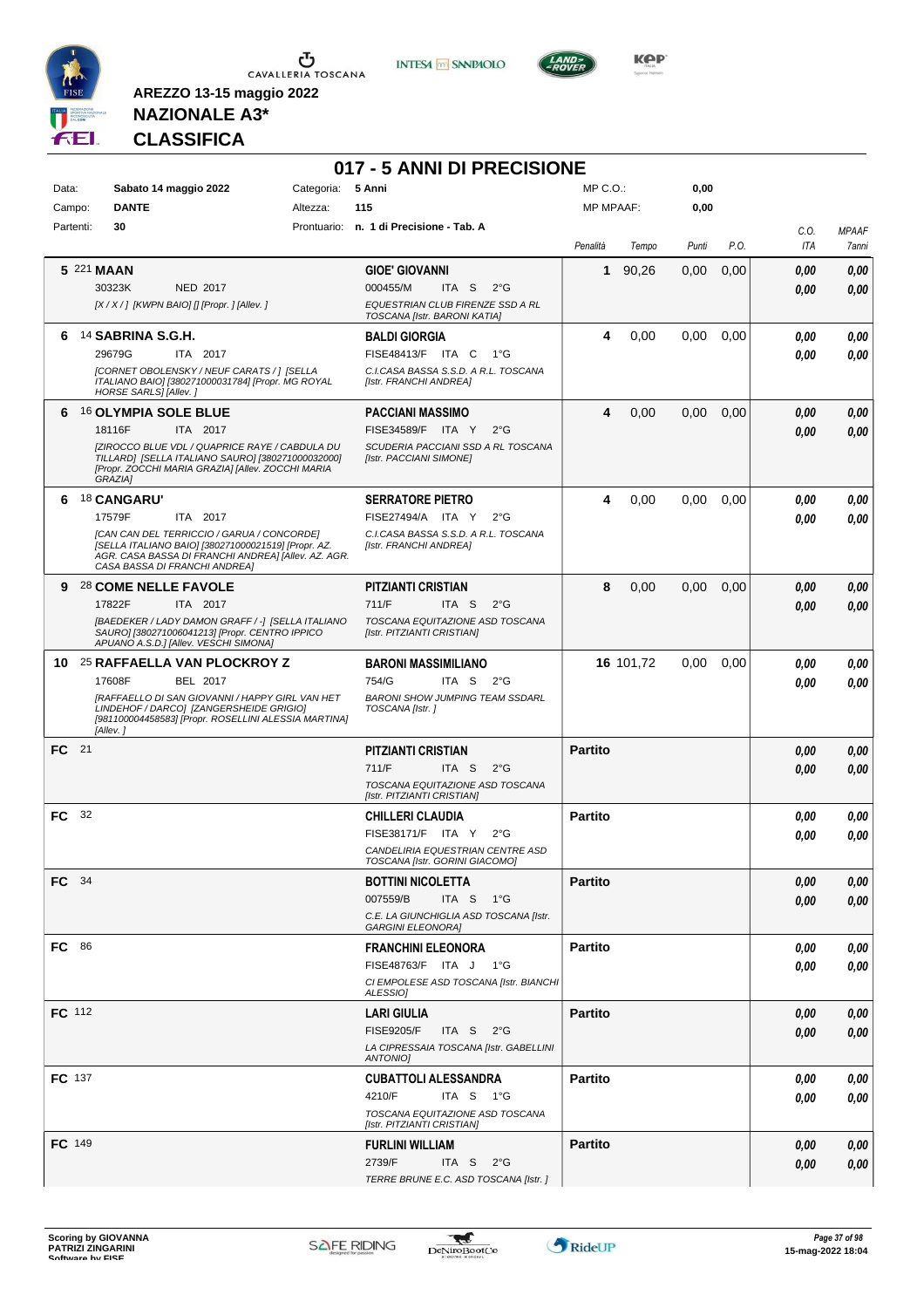

Ⴠ CAVALLERIA TOSCANA





**Kep** 

**AREZZO 13-15 maggio 2022 NAZIONALE A3\***

**CLASSIFICA**

|  | 017 - 5 ANNI DI PRECISIONE |
|--|----------------------------|

| Data:<br>Campo: | Sabato 14 maggio 2022<br><b>DANTE</b><br>Altezza:                                                                                                                 | Categoria:<br>5 Anni<br>115                                             | MP C.O.:<br><b>MP MPAAF:</b> |       | 0,00<br>0,00 |      |             |                       |
|-----------------|-------------------------------------------------------------------------------------------------------------------------------------------------------------------|-------------------------------------------------------------------------|------------------------------|-------|--------------|------|-------------|-----------------------|
| Partenti:       | 30                                                                                                                                                                | Prontuario: n. 1 di Precisione - Tab. A                                 |                              |       |              |      |             |                       |
|                 |                                                                                                                                                                   |                                                                         | Penalità                     | Tempo | Punti        | P.O. | C.O.<br>ITA | <b>MPAAF</b><br>7anni |
| FC 269          |                                                                                                                                                                   | <b>TEMPESTINI PRISCA</b>                                                | <b>Partito</b>               |       |              |      | 0,00        | 0,00                  |
|                 |                                                                                                                                                                   | FISE34923/F ITA S<br>Brev.                                              |                              |       |              |      | 0.00        | 0,00                  |
|                 |                                                                                                                                                                   | LE ANTICHE SCUDERIE SSD A RL<br>TOSCANA [Istr. MASSETI LORENZO]         |                              |       |              |      |             |                       |
| $FC$ 23         |                                                                                                                                                                   | <b>THOMAS TINA</b>                                                      | <b>Partito</b>               |       |              |      | 0,00        | 0,00                  |
|                 |                                                                                                                                                                   | 002184/B<br>GBR S<br>$2^{\circ}$ G                                      |                              |       |              |      | 0,00        | 0,00                  |
|                 |                                                                                                                                                                   | MAG HORSES SPORTING CLUB ASD LAZIO                                      |                              |       |              |      |             |                       |
|                 |                                                                                                                                                                   | [Istr.]                                                                 |                              |       |              |      |             |                       |
| <b>FC</b> 213   |                                                                                                                                                                   | <b>GARAVAGLIA FILIPPO</b>                                               | <b>Partito</b>               |       |              |      | 0.00        | 0,00                  |
|                 |                                                                                                                                                                   | FISE45031/E ITA Y 2°G                                                   |                              |       |              |      | 0.00        | 0,00                  |
|                 |                                                                                                                                                                   | C.E. LA GIUNCHIGLIA ASD TOSCANA [Istr.<br><b>GARGINI ELEONORA]</b>      |                              |       |              |      |             |                       |
| <b>FC</b> 202   |                                                                                                                                                                   | DI CIOCCO PATRIZIA                                                      | <b>Partito</b>               |       |              |      | 0,00        | 0,00                  |
|                 |                                                                                                                                                                   | 3668/F<br>ITA S 1°G                                                     |                              |       |              |      | 0,00        | 0,00                  |
|                 |                                                                                                                                                                   | CI LA FAVORITA ASD TOSCANA [Istr. CINTI<br>GIANPAOLO1                   |                              |       |              |      |             |                       |
| FC 54           |                                                                                                                                                                   | <b>SERRATORE PIETRO</b>                                                 | <b>Partito</b>               |       |              |      | 0,00        | 0,00                  |
|                 |                                                                                                                                                                   | FISE27494/A ITA Y<br>$2^{\circ}$ G                                      |                              |       |              |      | 0,00        | 0,00                  |
|                 |                                                                                                                                                                   | C.I.CASA BASSA S.S.D. A R.L. TOSCANA                                    |                              |       |              |      |             |                       |
|                 |                                                                                                                                                                   | [Istr. FRANCHI ANDREA]                                                  |                              |       |              |      |             |                       |
| <b>FC</b> 82    |                                                                                                                                                                   | <b>MECCHERI MARGHERITA</b>                                              | <b>Partito</b>               |       |              |      | 0,00        | 0,00                  |
|                 |                                                                                                                                                                   | FISE50739/F ITA Y 1°G<br>TERRE BRUNE E.C. ASD TOSCANA [Istr.            |                              |       |              |      | 0,00        | 0,00                  |
|                 |                                                                                                                                                                   | <b>FURLINI WILLIAM]</b>                                                 |                              |       |              |      |             |                       |
| FC              | 96                                                                                                                                                                | <b>DE AMICIS LAMBERTO</b>                                               | <b>Partito</b>               |       |              |      | 0,00        | 0,00                  |
|                 |                                                                                                                                                                   | 3879/G<br>ITA S<br>$2^{\circ}$ G                                        |                              |       |              |      | 0,00        | 0,00                  |
|                 |                                                                                                                                                                   | CI VILLA IL MANDORLO ASD TOSCANA [Istr.<br><i>BRUNI MARCO]</i>          |                              |       |              |      |             |                       |
| FC 148          |                                                                                                                                                                   | <b>DE AMICIS LAMBERTO</b>                                               | <b>Partito</b>               |       |              |      | 0,00        | 0,00                  |
|                 |                                                                                                                                                                   | 3879/G<br>ITA S $2^{\circ}G$                                            |                              |       |              |      | 0.00        | 0,00                  |
|                 |                                                                                                                                                                   | CI VILLA IL MANDORLO ASD TOSCANA [Istr.<br><b>BRUNI MARCO]</b>          |                              |       |              |      |             |                       |
| FC.             | 12                                                                                                                                                                | PITZIANTI CRISTIAN                                                      | <b>Partito</b>               |       |              |      | 0.00        | 0,00                  |
|                 |                                                                                                                                                                   | 711/F<br>ITA S<br>$2^{\circ}G$                                          |                              |       |              |      | 0.00        | 0,00                  |
|                 |                                                                                                                                                                   | TOSCANA EQUITAZIONE ASD TOSCANA                                         |                              |       |              |      |             |                       |
|                 |                                                                                                                                                                   | [Istr. PITZIANTI CRISTIAN]                                              |                              |       |              |      |             |                       |
| FC 10           |                                                                                                                                                                   | <b>CICALO' FRANCESCO</b><br>$2^{\circ}$ G<br><b>FISE9255/F</b><br>ITA S | <b>Partito</b>               |       |              |      | 0.00        | 0,00                  |
|                 |                                                                                                                                                                   | AREZZOEQUESTRIANCENTRE SSD ARL                                          |                              |       |              |      | 0,00        | 0,00                  |
|                 |                                                                                                                                                                   | TOSCANA [Istr. ROTUNNO CARLO]                                           |                              |       |              |      |             |                       |
| <b>FC</b> 193   |                                                                                                                                                                   | <b>BIANCHI ALESSIO</b>                                                  | <b>Partito</b>               |       |              |      | 0.00        | 0,00                  |
|                 |                                                                                                                                                                   | 425/F<br>ITA SA 1°G                                                     |                              |       |              |      | 0.00        | 0,00                  |
|                 |                                                                                                                                                                   | CI EMPOLESE ASD TOSCANA [Istr. BIANCHI<br>ALESSIOI                      |                              |       |              |      |             |                       |
| <b>NP</b>       | 19 MERCI DE POMME J                                                                                                                                               | <b>CICALO' FRANCESCO</b>                                                | N.P.                         | 0,00  | 0,00         | 0,00 | 0,00        | 0,00                  |
|                 | 18501F<br>NED 2017                                                                                                                                                | <b>FISE9255/F</b><br>ITA S<br>$2^{\circ}$ G                             |                              |       |              |      | 0,00        | 0,00                  |
|                 | [CORNET OBOLENSKY / POMPOM / JUS DE POMME]<br>[KWPN BAIO] [528210004677473] [Propr. CRUCIANI<br>LORENZO] [Allev.]                                                 | AREZZOEQUESTRIANCENTRE SSD ARL<br>TOSCANA [Istr. ROTUNNO CARLO]         |                              |       |              |      |             |                       |
|                 | NP 22 BEATRICE DEL GIUDICATO                                                                                                                                      | <b>GORINI GIACOMO</b>                                                   | N.P.                         | 0,00  | 0.00         | 0.00 | 0,00        | 0,00                  |
|                 | 06199N<br>ITA 2017                                                                                                                                                | 72/F<br>ITA S<br>$2^{\circ}G$                                           |                              |       |              |      | 0.00        | 0,00                  |
|                 | [NUMERO UNO / ERICA PRIMA / AHORN] [SELLA<br>ITALIANO BAIO] [380271000026723] [Propr. AZIENDA<br>AGRICOLA PISANU MAURO] [Allev. AZIENDA AGRICOLA<br>PISANU MAURO] | CANDELIRIA EQUESTRIAN CENTRE ASD<br>TOSCANA [Istr. GORINI GIACOMO]      |                              |       |              |      |             |                       |
|                 |                                                                                                                                                                   |                                                                         |                              |       |              |      |             |                       |

Collegio Giudicante Presidente LUCIANO CANTINI MARIA CRISTINA ANGELINI BUITONI ROBERTA CAPOLONGO ALBERTO CHIAPPA MARCO CORTINOVIS<br>MARTINA FATTACCIU CRISTIANA GUIDI GIAN DOMENICO MARIANO SILVIA GIOVANNA MARIA MATHIS GLADYS

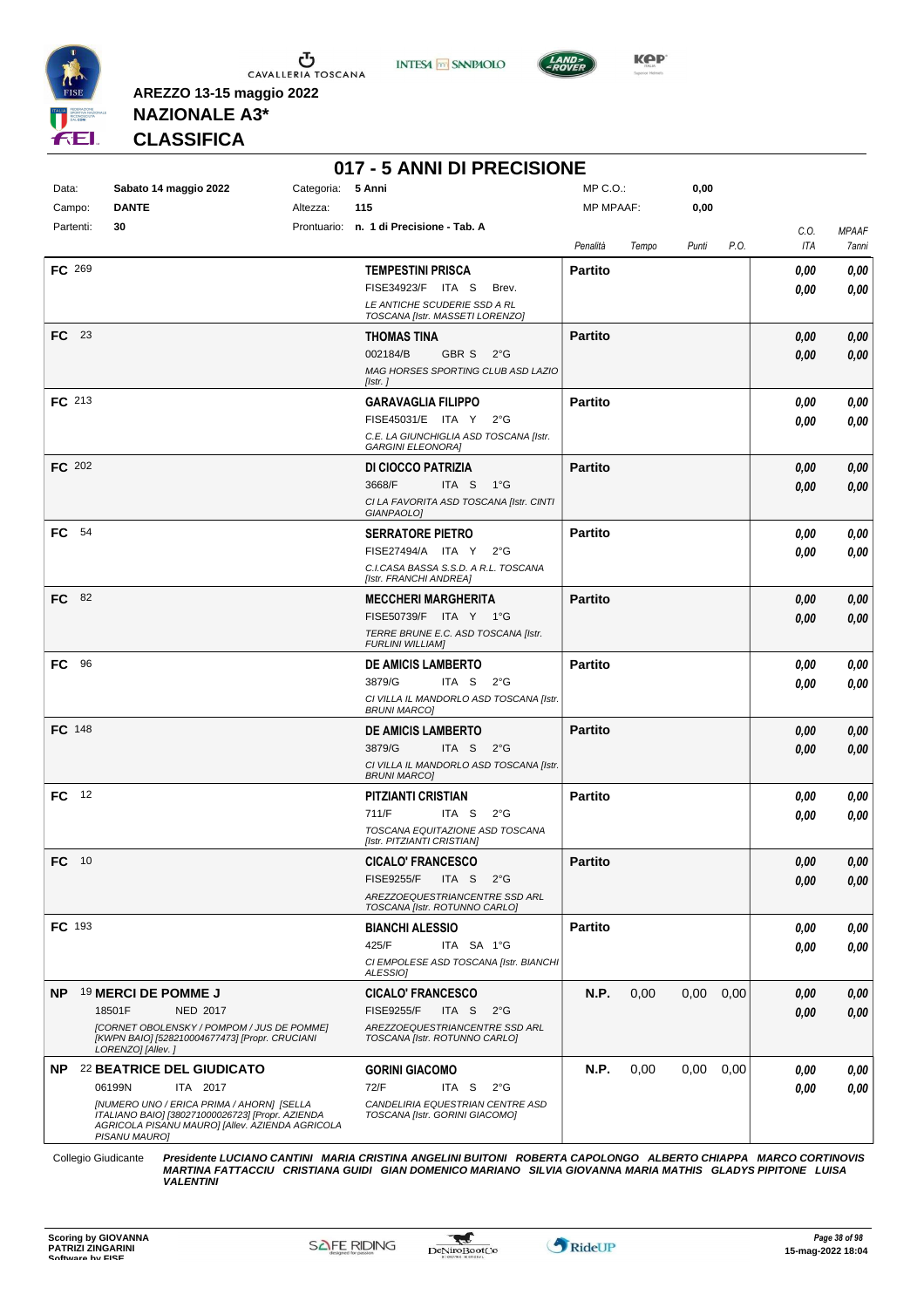

**INTESA M** SANPAOLO

**018 - 6 ANNI A FASI CONSECUTIVE**



**Kep** 

### **NAZIONALE A3\* CLASSIFICA**

| Data:     | Sabato 14 maggio 2022                                                                                                                                                                | Categoria: | 6 Anni                                                                          | MP C.O.:         |             | 500,00            |      |        |              |
|-----------|--------------------------------------------------------------------------------------------------------------------------------------------------------------------------------------|------------|---------------------------------------------------------------------------------|------------------|-------------|-------------------|------|--------|--------------|
| Campo:    | <b>DANTE</b>                                                                                                                                                                         | Altezza:   | 125                                                                             | <b>MP MPAAF:</b> |             | 0,00              |      |        |              |
| Partenti: | 21                                                                                                                                                                                   |            | Prontuario: n. 19 speciale a fasi consecutive (tempo della II fase) - Tab. A    |                  |             |                   |      | C.0.   | <b>MPAAF</b> |
|           |                                                                                                                                                                                      |            |                                                                                 | Penalità         | Tempo       | Punti             | P.O. | ITA    | 7anni        |
| 1.        | 39 CASARA DI SAN TOMASO                                                                                                                                                              |            | <b>PITZIANTI CRISTIAN</b>                                                       |                  | $0/0$ 21,45 | 0,00              | 0,00 | 125,00 | 0.00         |
|           | 18109F<br>ITA 2016                                                                                                                                                                   |            | 711/F<br>ITA <sub>S</sub><br>$2^{\circ}$ G                                      |                  |             |                   |      | 0.00   | 0,00         |
|           | [CASIRO / LEARLE / LORDANOS] [SELLA ITALIANO BAIO]<br>[380271000022773] [Propr. AZ. AGR. LA FAVORITA DI<br>SEARLE STEPHANIA] [Allev. AZ.AGR. SAN TOMASO DI<br><b>RIZZI RAFFAELE]</b> |            | TOSCANA EQUITAZIONE ASD TOSCANA<br>[Istr. PITZIANTI CRISTIAN]                   |                  |             |                   |      |        |              |
| 2         | 40 JEXIKA                                                                                                                                                                            |            | <b>MIGLI RICCARDO</b>                                                           | 0/0              | 22,22       | 0,00              | 0,00 | 90,00  | 0,00         |
|           | 17321F<br>ITA 2016                                                                                                                                                                   |            | 1128/F<br>ITA S<br>$2^{\circ}$ G                                                |                  |             |                   |      | 0.00   | 0,00         |
|           | [KANNAN / ATTRAZIONE FATALE / JEXICO DU PARC]<br>[SELLA ITALIANO SAURO] [380271000016038] [Propr.<br>CARNIANI ROBERTO] [Allev. CARNIANI ROBERTO]                                     |            | LIVORNO EQUESTRIAN CENTER ASD<br>TOSCANA [Istr. MIGLI RICCARDO]                 |                  |             |                   |      |        |              |
|           | 3 286 NEMESIS                                                                                                                                                                        |            | <b>FRANCHI RACHELE</b>                                                          |                  | $0/0$ 22,85 | 0,00              | 0,00 | 75,00  | 0,00         |
|           | 17482F<br>ITA 2016                                                                                                                                                                   |            | <b>FISE24694/F ITA S</b><br>$1^{\circ}G$                                        |                  |             |                   |      | 0.00   | 0,00         |
|           | [CRISTALLO I / CHANCE / COLLIN L] [SELLA ITALIANO<br>GRIGIO] [380271000019209] [Propr. ALANCAR S.R.L.] [Allev.<br>EQUINE BREEDER DI GIOVANNI LUIGI]                                  |            | C.I.CASA BASSA S.S.D. A R.L. TOSCANA<br>[Istr. FRANCHI ANDREA]                  |                  |             |                   |      |        |              |
|           | 4 200 QUALITY IN TOWN                                                                                                                                                                |            | <b>NERI DUCCIO</b>                                                              |                  | $0/0$ 23,02 | 0.00              | 0,00 | 60,00  | 0,00         |
|           | 17576F<br>IRL 2016                                                                                                                                                                   |            | 5034/F<br>ITA S<br>$2^{\circ}G$                                                 |                  |             |                   |      | 0.00   | 0.00         |
|           | [O.B.O.S. QUALITY / DOWDSTOWN ROYALE / CAVALIER<br>ROYALE] [IRISH SPORT HORSE BAIO] [372141420185455]<br>[Propr. SCUDERIA PAOLO NERI S.R.L.] [Allev.]                                |            | C.I. TERRE DI SIENA ASD TOSCANA [Istr.<br>SALVINI BARBARA]                      |                  |             |                   |      |        |              |
|           | 5 33 ADELAIDE                                                                                                                                                                        |            | <b>GORINI GIACOMO</b>                                                           |                  | $0/0$ 23,12 | 0,00              | 0,00 | 0.00   | 0,00         |
|           | 17118F<br>ITA 2016                                                                                                                                                                   |            | 72/F<br>ITA S<br>$2^{\circ}G$                                                   |                  |             |                   |      | 0.00   | 0,00         |
|           | [CALEIDOS D.C. / GIAMA / ULPIEN DU SAPIN] [SELLA<br>ITALIANO BAIO] [380271000018061] [Propr. SALARIS<br>GIOVANNI] [Allev. SALARIS GIOVANNI ANTONIO]                                  |            | CANDELIRIA EQUESTRIAN CENTRE ASD<br>TOSCANA [Istr. GORINI GIACOMO]              |                  |             |                   |      |        |              |
| 6         | <b>38 LATONA</b>                                                                                                                                                                     |            | <b>FURLINI WILLIAM</b>                                                          |                  | $0/0$ 23,17 | 0,00              | 0,00 | 0.00   | 0,00         |
|           | 17562F<br><b>NED 2016</b>                                                                                                                                                            |            | 2739/F<br>ITA S<br>$2^{\circ}G$                                                 |                  |             |                   |      | 0.00   | 0,00         |
|           | [CAPW CORAL RBF Z / JUDIKA / JALISCO] [KWPN BAIO]<br>[528210004509865] [Propr. CASTELLANI DAVID] [Allev. ]                                                                           |            | TERRE BRUNE E.C. ASD TOSCANA [Istr.]                                            |                  |             |                   |      |        |              |
|           | 7 36 LEETOULON.RYAL.K.                                                                                                                                                               |            | <b>BORELLA CAMILLA</b>                                                          | 0/0              | 26,95       | 0,00              | 0,00 | 0.00   | 0,00         |
|           | 17239F<br><b>NED 2016</b>                                                                                                                                                            |            | 010150/F<br>ITA S<br>$2^{\circ}$ G                                              |                  |             |                   |      | 0.00   | 0.00         |
|           | [ETOULON VDL / URYAL / MATTERHORN] [KWPN BAIO]<br>[528210004333989] [Propr. BORELLA CAMILLA] [Allev. ]                                                                               |            | LE ANTICHE SCUDERIE SSD A RL<br>TOSCANA [Istr. BORELLA CAMILLA]                 |                  |             |                   |      |        |              |
|           | 8 199 LOIS-DINE                                                                                                                                                                      |            | <b>TATA GINEVRA</b>                                                             | 0/0              | 30,27       | 0,00              | 0,00 | 0.00   | 0,00         |
|           | 17226E<br><b>NED 2016</b>                                                                                                                                                            |            | FISE45856/F ITA J<br>$1^{\circ}G$                                               |                  |             |                   |      | 0.00   | 0.00         |
|           | [COHINOOR VDL / EVA-DINE / GLENNRIDGE] [KWPN<br>BAIO] [528210004526171] [Propr. SOC.AGR.RIOLA STABLE<br>SRL] [Allev.]                                                                |            | SIENA RIDING CLUB 2 JUMPING TEAM ASD<br>TOSCANA [Istr. MATTEUCCI MAURO]         |                  |             |                   |      |        |              |
| 9         | <b>13 LOUISVILLE</b>                                                                                                                                                                 |            | <b>GARAVAGLIA FILIPPO</b>                                                       | 4                | 0,00        | 0,00              | 0,00 | 0.00   | 0.00         |
|           | 30185G<br><b>NED 2016</b>                                                                                                                                                            |            | FISE45031/E ITA Y 2°G                                                           |                  |             |                   |      | 0,00   | 0,00         |
|           | [ONBEKEN / APRALINE / ] [KWPN BAIO]<br>[528210004423263] [Propr. CASCHERA LUISA] [Allev. ]                                                                                           |            | C.E. LA GIUNCHIGLIA ASD TOSCANA [Istr.<br><b>GARGINI ELEONORAI</b>              |                  |             |                   |      |        |              |
| 9         | 35 TORRERO                                                                                                                                                                           |            | AL JAJAH MHD ANAS                                                               | 4                | 0,00        | 0,00              | 0,00 | 0.00   | 0,00         |
|           | 04216R<br><b>NED 2016</b>                                                                                                                                                            |            | 010787/F<br>ITA S<br>1°G                                                        |                  |             |                   |      | 0.00   | 0,00         |
|           | [MANDOER DES FONTAINES / BRITT / ] [ANGLO ARABO                                                                                                                                      |            | IPPICA SAN MARCO ASD TOSCANA [Istr.                                             |                  |             |                   |      |        |              |
|           | BAIO] [967000000768664] [Propr. ANAS.IT SRL] [Allev. ]                                                                                                                               |            | PODERINI RICCARDO]                                                              |                  |             |                   |      |        |              |
|           | 9 219 CANTELLA PS                                                                                                                                                                    |            | <b>DELUCA GIUSEPPE</b>                                                          | 4                | 0,00        | 0,00              | 0,00 | 0,00   | 0,00         |
|           | 18536F<br>GER 2016<br>[CHAC BOY / CENTELLA / CENTADEL] [OLDENBURG                                                                                                                    |            | <b>FISE9609/M</b><br>ITA S<br>$2^{\circ}$ G<br>EQUESTRIAN CLUB FIRENZE SSD A RL |                  |             |                   |      | 0.00   | 0,00         |
|           | SAURO] [276020000380721] [Propr. DELUCA GIUSEPPE]<br>[Allev.]                                                                                                                        |            | TOSCANA [Istr. BARONI KATIA]                                                    |                  |             |                   |      |        |              |
|           | 12 139 KAPRICCIOSO                                                                                                                                                                   |            | <b>PASQUATO ROBERTO</b>                                                         | 8                | 0,00        | 0.00 <sub>1</sub> | 0,00 | 0,00   | 0,00         |
|           | 16977F<br>ITA 2016                                                                                                                                                                   |            | 2466/F<br>ITA S<br>$2^{\circ}$ G                                                |                  |             |                   |      | 0.00   | 0.00         |
|           | [GIJS / L'OCEANE DE BORNIVAL / CAPRICIEUX DES SIX<br>CENSES] [SELLA BELGA SAURO] [380271006018080]<br>[Propr. PASQUATO ROBERTO] [Allev. PASQUATO<br>ROBERTO]                         |            | SAN GORO ASD TOSCANA [Istr.<br>FIORAVANTI ROBERTA]                              |                  |             |                   |      |        |              |

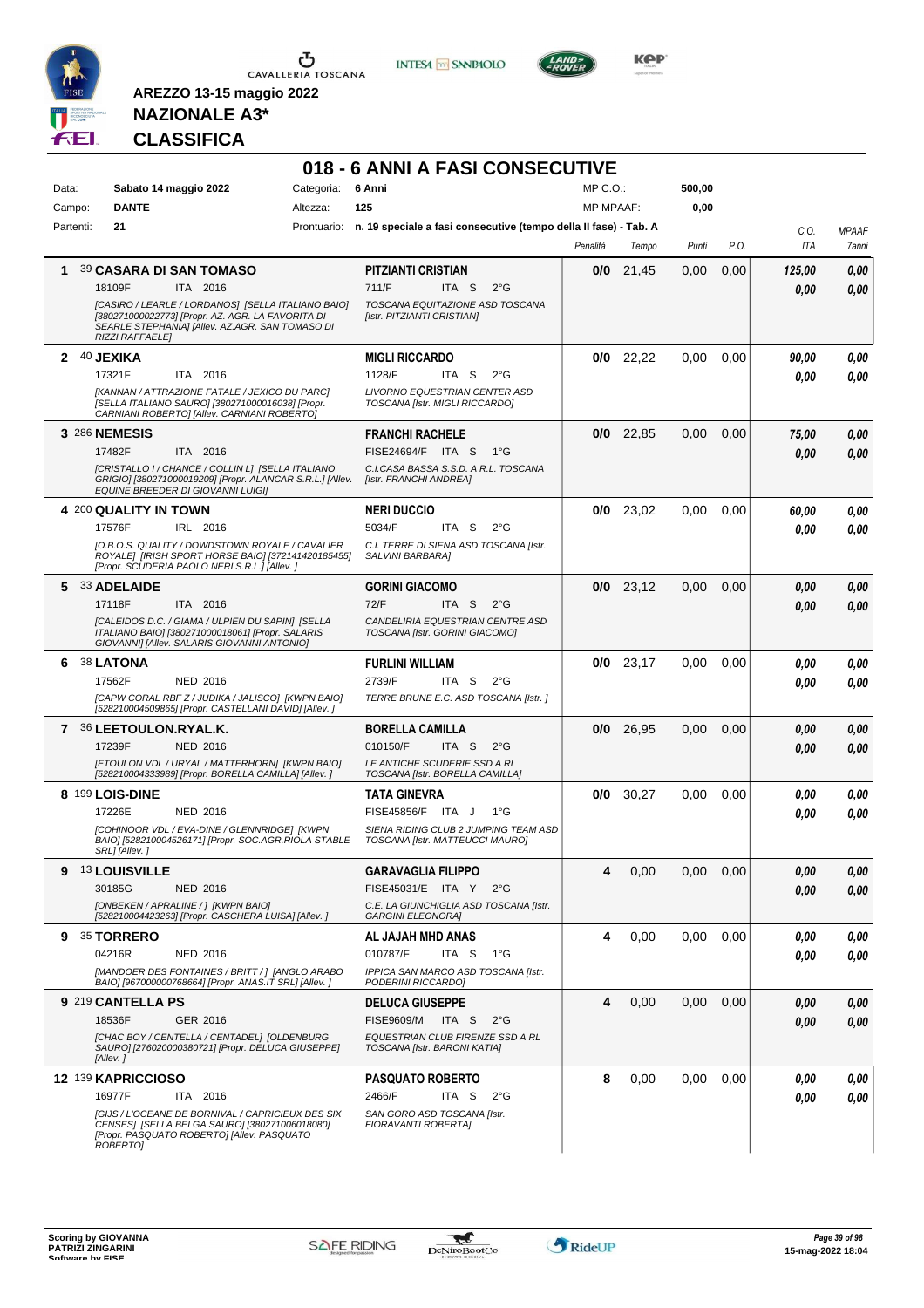

 $\sigma$  CAVALLERIA TOSCANA





**Kep** 

**NAZIONALE A3\* CLASSIFICA**

**AREZZO 13-15 maggio 2022**

|                 |                                                                                                                                                                      |                               | 018 - 6 ANNI A FASI CONSECUTIVE                                              |                                  |       |                |      |      |              |
|-----------------|----------------------------------------------------------------------------------------------------------------------------------------------------------------------|-------------------------------|------------------------------------------------------------------------------|----------------------------------|-------|----------------|------|------|--------------|
| Data:<br>Campo: | Sabato 14 maggio 2022<br><b>DANTE</b>                                                                                                                                | Categoria: 6 Anni<br>Altezza: | 125                                                                          | $MP C. O.$ :<br><b>MP MPAAF:</b> |       | 500,00<br>0,00 |      |      |              |
| Partenti:       | 21                                                                                                                                                                   |                               | Prontuario: n. 19 speciale a fasi consecutive (tempo della II fase) - Tab. A |                                  |       |                |      | C.O. | <b>MPAAF</b> |
|                 |                                                                                                                                                                      |                               |                                                                              | Penalità                         | Tempo | Punti          | P.O. | ITA  | 7anni        |
|                 | 12 201 BERENICE GREY                                                                                                                                                 |                               | <b>RASPINI DUPLET RACHELE</b>                                                | 8                                | 0,00  | 0,00           | 0.00 | 0.00 | 0,00         |
|                 | 17791F<br>ITA 2016                                                                                                                                                   |                               | 005271/F<br>ITA S 1°G                                                        |                                  |       |                |      | 0.00 | 0,00         |
|                 | [BAEDEKER / SOLEIL DU LYS / CHAMPION DU LYS]<br>[SELLA ITALIANO GRIGIO] [380271000019561] [Propr.<br>RASPINI DUPLET RACHELE] [Allev. AZ. AGR. ROSI<br><b>FULVIO1</b> |                               | CI VILLA IL MANDORLO ASD TOSCANA [Istr.<br><b>BRUNI MARCOI</b>               |                                  |       |                |      |      |              |
| 29<br>FC.       |                                                                                                                                                                      |                               | <b>PACCIANI MASSIMO</b>                                                      | <b>Partito</b>                   |       |                |      | 0.00 | 0,00         |
|                 |                                                                                                                                                                      |                               | FISE34589/F ITA Y<br>$2^{\circ}G$                                            |                                  |       |                |      | 0.00 | 0.00         |
|                 |                                                                                                                                                                      |                               | SCUDERIA PACCIANI SSD A RL TOSCANA<br>[Istr. PACCIANI SIMONE]                |                                  |       |                |      |      |              |
| <b>FC</b> 223   |                                                                                                                                                                      |                               | <b>PAFFETTI MICHELE</b>                                                      | <b>Partito</b>                   |       |                |      | 0.00 | 0,00         |
|                 |                                                                                                                                                                      |                               | 1827/F<br>ITA SA 2°G                                                         |                                  |       |                |      | 0.00 | 0,00         |
|                 |                                                                                                                                                                      |                               | TERRE ROSSE EQUITAZIONE SSD A RL<br>TOSCANA [Istr. PAFFETTI MICHELE]         |                                  |       |                |      |      |              |
| FC 174          |                                                                                                                                                                      |                               | <b>GINANNESCHI LORENZO</b>                                                   | <b>Partito</b>                   |       |                |      | 0.00 | 0,00         |
|                 |                                                                                                                                                                      |                               | 1384/F<br>ITA S<br>$2^{\circ}G$                                              |                                  |       |                |      | 0.00 | 0,00         |
|                 |                                                                                                                                                                      |                               | C.I.SENESE TOSCANA [Istr. GINANNESCHI<br>LORENZO1                            |                                  |       |                |      |      |              |
| FC 65           |                                                                                                                                                                      |                               | <b>MELCHIONI GINEVRA</b>                                                     | <b>Partito</b>                   |       |                |      | 0.00 | 0,00         |
|                 |                                                                                                                                                                      |                               | <b>FISE5205/C</b><br>ITA S<br>$2^{\circ}G$                                   |                                  |       |                |      | 0.00 | 0.00         |
|                 |                                                                                                                                                                      |                               | EQUILUNAE SSD A RL LIGURIA [Istr.<br><b>MELCHIONI GINEVRAI</b>               |                                  |       |                |      |      |              |
| FC 104          |                                                                                                                                                                      |                               | <b>BIMBI SARA</b>                                                            | <b>Partito</b>                   |       |                |      | 0.00 | 0,00         |
|                 |                                                                                                                                                                      |                               | FISE41193/F ITA Y 1°G                                                        |                                  |       |                |      | 0.00 | 0.00         |
|                 |                                                                                                                                                                      |                               | C.I.CASA BASSA S.S.D. A R.L. TOSCANA<br>[Istr. FRANCHI ANDREA]               |                                  |       |                |      |      |              |
| $FC$ 44         |                                                                                                                                                                      |                               | <b>DE AMICIS LAMBERTO</b>                                                    | <b>Partito</b>                   |       |                |      | 0.00 | 0,00         |
|                 |                                                                                                                                                                      |                               | 3879/G<br>ITA S<br>$2^{\circ}$ G                                             |                                  |       |                |      | 0.00 | 0,00         |
|                 |                                                                                                                                                                      |                               | CI VILLA IL MANDORLO ASD TOSCANA [Istr.<br><b>BRUNI MARCOI</b>               |                                  |       |                |      |      |              |
| FC 121          |                                                                                                                                                                      |                               | <b>BARDELLI NICCOLO</b>                                                      | <b>Partito</b>                   |       |                |      | 0.00 | 0,00         |
|                 |                                                                                                                                                                      |                               | FISE35366/F ITA Y<br>$2^{\circ}$ G                                           |                                  |       |                |      | 0.00 | 0.00         |
|                 |                                                                                                                                                                      |                               | TOSCANA EQUITAZIONE ASD TOSCANA<br>[Istr. MELI GIORGIO]                      |                                  |       |                |      |      |              |
| <b>FC</b> 226   |                                                                                                                                                                      |                               | <b>GIOE' GIOVANNI</b>                                                        | <b>Partito</b>                   |       |                |      | 0.00 | 0,00         |
|                 |                                                                                                                                                                      |                               | 000455/M<br>$2^{\circ}$ G<br>ITA S                                           |                                  |       |                |      | 0.00 | 0.00         |
|                 |                                                                                                                                                                      |                               | EQUESTRIAN CLUB FIRENZE SSD A RL<br>TOSCANA [Istr. BARONI KATIA]             |                                  |       |                |      |      |              |

Collegio Giudicante Presidente LUCIANO CANTINI MARIA CRISTINA ANGELINI BUITONI ROBERTA CAPOLONGO ALBERTO CHIAPPA MARCO CORTINOVIS<br>MARTINA FATTACCIU CRISTIANA GUIDI GIAN DOMENICO MARIANO SILVIA GIOVANNA MARIA MATHIS GLADYS

#### **019 - C135 A FASI CONSECUTIVE - Q**

| Data:     | Sabato 14 maggio 2022                                                                                                                                        | Categoria:  | C <sub>135</sub>                                                 |      |    |              | $MP C. O.$ :     |       | 1.000.00 |      |        |              |
|-----------|--------------------------------------------------------------------------------------------------------------------------------------------------------------|-------------|------------------------------------------------------------------|------|----|--------------|------------------|-------|----------|------|--------|--------------|
| Campo:    | <b>DANTE</b>                                                                                                                                                 | Altezza:    | 135                                                              |      |    |              | <b>MP MPAAF:</b> |       | 0.00     |      |        |              |
| Partenti: | 32                                                                                                                                                           | Prontuario: | n. 19.2 speciale a fasi consecutive - Tab. A                     |      |    |              |                  |       |          |      | C.O.   | <b>MPAAF</b> |
|           |                                                                                                                                                              |             |                                                                  |      |    |              | Penalità         | Tempo | Punti    | P.O. | ITA    | 7anni        |
|           | 1 220 QATAR DONALDSON Z                                                                                                                                      |             | <b>DELUCA GIUSEPPE</b>                                           |      |    |              | 0/0              | 20,99 | 0.00     | 0.00 | 200.00 | 0.00         |
|           | 14382F<br>BEL 2010                                                                                                                                           |             | FISE9609/M                                                       | ITA  | -S | $2^{\circ}G$ |                  |       |          |      | 0.00   | 0.00         |
|           | [QUIDAM DDE REVEL / DANTE DONALDSON Z / DIAMANT<br>DE SEMILLY] [ZANGERSHEIDE BAIO] [967000009076680]<br>[Propr. INCANDELA JANINE] [Allev. ]                  |             | EQUESTRIAN CLUB FIRENZE SSD A RL<br>TOSCANA [Istr. BARONI KATIA] |      |    |              |                  |       |          |      |        |              |
|           | 2 138 ADAMANTEA DELL'ESERCITO ITALIANO                                                                                                                       |             | <b>MARTINI DI CIGALA FILIPPO</b>                                 |      |    |              | 0/0              | 21,02 | 0.00     | 0.00 | 144.00 | 0,00         |
|           | <b>ITA 2012</b><br>25242G                                                                                                                                    |             | 2895/F                                                           | ITA. | S. | $2^{\circ}G$ |                  |       |          |      | 100.00 | 0.00         |
|           | [PUPILLO DELL'ESERCITO ITALIANO / HAVANNA ST.<br>HUBERT / 1 [SELLA ITALIANO BAIO] [982000192776494]<br>[Propr. ESERCITO ITALIANO] [Allev. ESERCITO ITALIANO] |             | C.S. ESERCITO SEZIONE EQUITAZIONE<br>LAZIO [Istr. BERTOLI ALICE] |      |    |              |                  |       |          |      |        |              |

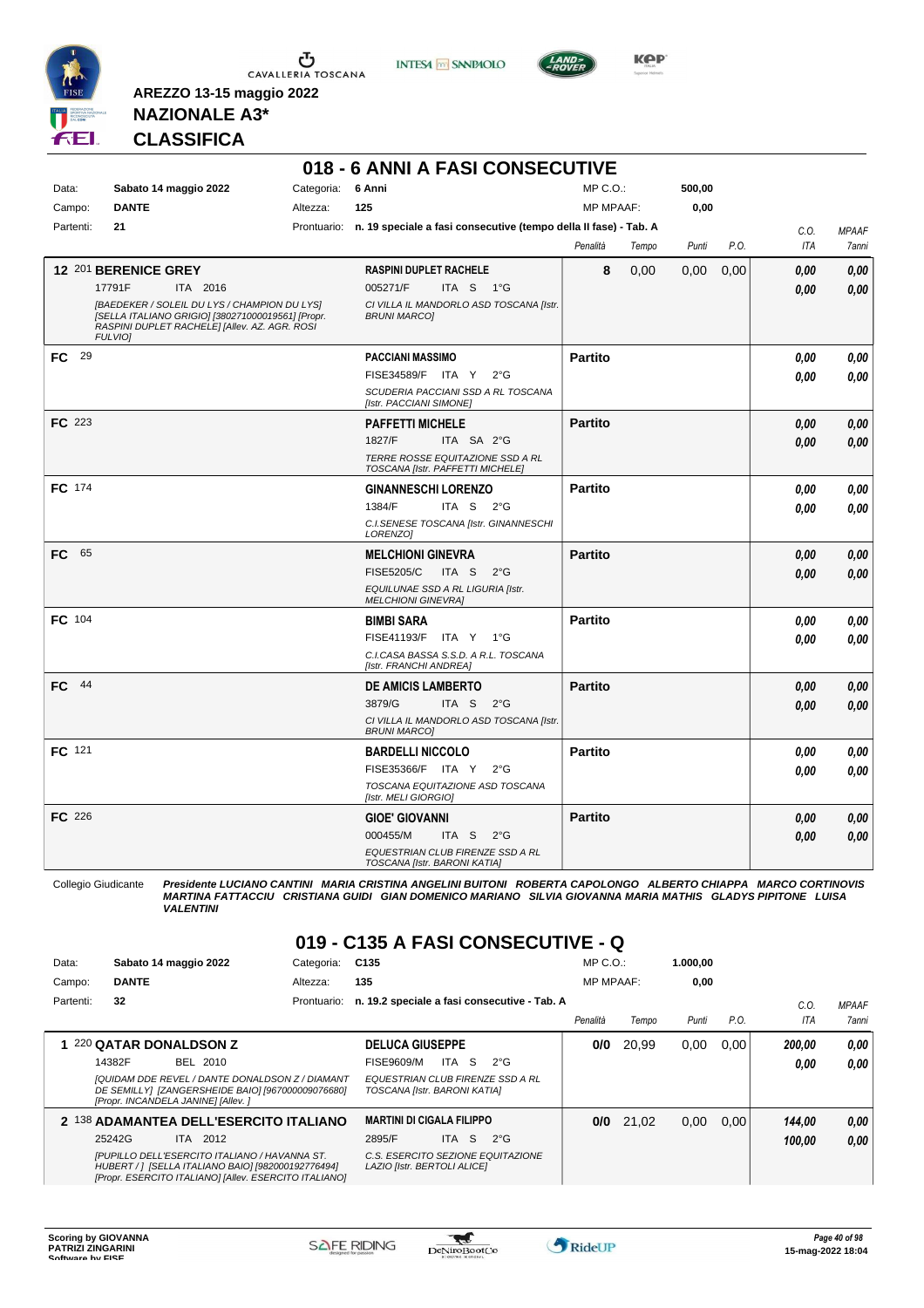

**INTESA M** SANPAOLO

**019 - C135 A FASI CONSECUTIVE - Q**



**Kep** 

# **NAZIONALE A3\* CLASSIFICA**

| Data:     | Sabato 14 maggio 2022                                                                                                                                                                    | Categoria: | C <sub>135</sub>                                                                                     | MP C. O.         |             | 1.000,00          |      |                 |                       |
|-----------|------------------------------------------------------------------------------------------------------------------------------------------------------------------------------------------|------------|------------------------------------------------------------------------------------------------------|------------------|-------------|-------------------|------|-----------------|-----------------------|
| Campo:    | <b>DANTE</b>                                                                                                                                                                             | Altezza:   | 135                                                                                                  | <b>MP MPAAF:</b> |             | 0,00              |      |                 |                       |
| Partenti: | 32                                                                                                                                                                                       |            | Prontuario: n. 19.2 speciale a fasi consecutive - Tab. A                                             | Penalità         | Tempo       | Punti             | P.O. | C.O.<br>ITA     | <b>MPAAF</b><br>7anni |
|           | 3 182 BACIAMI ANCORA<br>ITA 2012<br>14654F                                                                                                                                               |            | <b>BENVENUTI GIULIA</b><br>009083/F<br>ITA S<br>$2^{\circ}G$                                         | 0/0              | 21,30       | 0,00              | 0,00 | 120,00<br>60,00 | 0,00<br>0.00          |
|           | [BAEDEKER / BACIO DEL TERRICCIO / RISKETOU]<br>[SELLA ITALIANO BAIO] [982000192765324] [Propr.<br>BENVENUTI GIULIA] [Allev. MATTEOLI PIERO]                                              |            | SCUDERIE SANTA MARIA ASD TOSCANA<br>[Istr. CONSORTI GIOVANNI]                                        |                  |             |                   |      |                 |                       |
|           | 4 186 TINTORETTO DELLA FLORIDA                                                                                                                                                           |            | <b>TENUCCI SIMONE</b>                                                                                |                  | $0/0$ 22,64 | 0,00              | 0,00 | 96,00           | 0,00                  |
|           | ITA 2008<br>11815F<br>[KANNAN / PANDORA DELLA FLORIDA / 1 [SELLA<br>ITALIANO GRIGIO] [982009106238945] [Propr. CULICCHI<br>GRAZIELLA] [Allev. BRANDA GIUSEPPE]                           |            | 04668/F<br>ITA S<br>$2^{\circ}$ G<br>C.I.LA SERRATA TOSCANA [Istr. TENUCCI<br>SIMONE]                |                  |             |                   |      | 40,00           | 0.00                  |
| 5         | 63 AVRIL<br>14498F<br>ITA 2011                                                                                                                                                           |            | <b>FORMELLI MANUELE</b><br>001442/F<br>ITA S<br>$2^{\circ}$ G                                        | 0/0              | 22,97       | 0,00              | 0.00 | 80,00<br>0.00   | 0,00<br>0.00          |
|           | [CORLAND / ZAHIRA / NADIR DI SAN PATRIGNANO]<br>[SELLA ITALIANO GRIGIO] [941000012125486] [Propr. AZ.<br>AG. GARGAIOLO DI GEPPETTI P. E FORMELLI M.S.S.]<br>[Allev. FORMELLI MANUELE]    |            | SCUDERIA PAN TOSCANA [Istr. DENIS<br><b>FRANCOISI</b>                                                |                  |             |                   |      |                 |                       |
|           | 6 150 BILLY HOLIDAY                                                                                                                                                                      |            | <b>MIGLI RICCARDO</b>                                                                                |                  | $0/0$ 23,08 | 0,00              | 0,00 | 32,00           | 0,00                  |
|           | 30171G<br><b>NED 2014</b><br>[SANDRO BOY / BOBBY-JEAN V/H BAGONIEBOS / ]<br>[BRANDERBURG WARM. BAIO SCURO]<br>[276020000450076] [Propr. SCUDERIA BINDI SNC DI BINDI<br>$P.E.$ ] [Allev.] |            | 1128/F<br>ITA S<br>$2^{\circ}G$<br>LIVORNO EQUESTRIAN CENTER ASD<br>TOSCANA [Istr. MIGLI RICCARDO]   |                  |             |                   |      | 0.00            | 0,00                  |
|           | <b>7 157 OBLESSE M</b>                                                                                                                                                                   |            | ARLANDINI TOMMASO                                                                                    |                  | $0/0$ 23,14 | 0.00              | 0.00 | 32,00           | 0,00                  |
|           | 16788F<br>BEL 2014<br><b>[BREEMEERSEN ADORADO / BELLE FLEUR / NABAB DE</b><br>REVE] [BEL. WARMBLOEDPAARD BAIO]<br>[967000009341252] [Propr. ASS. SPORTIVA                                |            | FISE26944/F ITA S<br>1°G<br>TOSCANA EQUITAZIONE ASD TOSCANA<br>[Istr. MELI GIORGIO]                  |                  |             |                   |      | 0.00            | 0.00                  |
|           | DILETTANTISTICA CTC] [Allev.]<br>8 144 OSIRIS VD HEFFINCK                                                                                                                                |            | <b>ASCAREGGI LUDOVICA</b>                                                                            |                  | $0/0$ 24,49 | 0,00              | 0.00 | 32,00           | 0,00                  |
|           | 15798E<br>BEL 2014<br>JJAMAL VD HEFFINCK / KANDY HOF TER ZEEDYCKE /<br>CABRIO VAN DE HEFFINCK] [BWP GRIGIO]<br>[981100002987491] [Propr. ASD LA CONTEA] [Allev. ]                        |            | FISE31273/F ITA Y 2°G<br>TERRE BRUNE E.C. ASD TOSCANA [Istr.<br><b>FURLINI WILLIAM]</b>              |                  |             |                   |      | 0,00            | 0,00                  |
|           | 9 180 NEMIGU                                                                                                                                                                             |            | THOMAS TINA                                                                                          | 0/0              | 25,56       | 0,00              | 0,00 | 32,00           | 0,00                  |
|           | 18356G<br>ITA 2006<br>[KSAR-SITTE / ARCHITTA / DELFO DE OSSI] [SELLA<br>ITALIANO BAIO] [972000000567831] [Propr. FODDE<br>FRANCOI [Allev. FODDE MARIO]                                   |            | 002184/B<br>GBR S<br>$2^{\circ}G$<br>MAG HORSES SPORTING CLUB ASD LAZIO<br>[Istr.]                   |                  |             |                   |      | 0.00            | 0.00                  |
|           | 10 166 GRANDE DAME                                                                                                                                                                       |            | <b>CAMBI CAROLINA</b>                                                                                |                  | $0/4$ 23,00 | 0,00              | 0,00 | 0,00            | 0,00                  |
|           | 15122F<br>NED 2011<br>[ZAVALL VDL / LA ROCHELLE P / GUIDAM] [KWPN BAIO]<br>[528210002582247] [Propr. RUGGIERO SIMONETTA]<br>[Allev.]                                                     |            | FISE19072/F ITA S<br>$2^{\circ}$ G<br>TOSCANA EQUITAZIONE ASD TOSCANA<br>[Istr. PITZIANTI CRISTIAN]  |                  |             |                   |      | 0.00            | 0.00                  |
|           | 11 189 DOTTOR JACK                                                                                                                                                                       |            | <b>BONOLLO DANIELA</b>                                                                               |                  | $0/4$ 24,31 | $0.00 \quad 0.00$ |      | 0,00            | 0,00                  |
|           | 03086R<br>ITA 2009<br>[VALENTINO / ESPANA / UENO] [SELLA ITALIANO BAIO]<br>[982009106737447] [Propr. BONOLLO DANIELA] [Allev.<br>PARATI FLORA]                                           |            | 3614/F<br>ITA S<br>1°G<br>C.I. VALVASONE UMBRIA [Istr. CANZIANI<br>PICCININI MARINA]                 |                  |             |                   |      | 0.00            | 0,00                  |
|           | <b>12 127 VERSUS DE VIRTON</b>                                                                                                                                                           |            | <b>ABAZID MIRIAM</b>                                                                                 |                  | $0/8$ 22,54 | 0.00              | 0.00 | 0,00            | 0,00                  |
|           | 18084F<br>FRA 2009<br>[KASHMIR VAN'T SCHUTTERSHOF / NANOU DES<br>HAYETTES / AIGLON ROUGE] [SELLA FRANCESE<br>SAURO] [981100002268293] [Propr. ABAZID MIRIAM]<br>[Allev.]                 |            | FISE48545/F ITA J<br>$1^{\circ}G$<br>C.I.CASA BASSA S.S.D. A R.L. TOSCANA<br>[Istr. FRANCHI ANDREA]  |                  |             |                   |      | 0.00            | 0.00                  |
|           | 13 110 CONTHAQUINO                                                                                                                                                                       |            | <b>PATRIARCHI GIOELE</b>                                                                             |                  | $0/8$ 25,82 | $0.00\,$          | 0.00 | 0,00            | 0,00                  |
|           | 21351A<br>GER 2010<br>[CONTHARGOS / QUIDOXA / QUICK STAR] [OLDENBURG<br>SAURO] [276020000011125] [Propr. MF HORSE SPORT<br>SRL] [Allev.]                                                 |            | FISE39012/F ITA J<br>$2^{\circ}G$<br>CLUB IPPICO IL CAVALIERE ASD TOSCANA<br>[Istr. FANTOZZI MATTEO] |                  |             |                   |      | 0,00            | 0,00                  |
|           | 14 178 ALL STAR D'ERES Z<br>04046R<br>BEL 2012                                                                                                                                           |            | <b>CICALO' FRANCESCO</b><br><b>FISE9255/F</b><br>ITA S<br>2°G                                        |                  | $0/8$ 29,03 | 0.00              | 0,00 | 0,00<br>0,00    | 0,00<br>0.00          |
|           | [ANACONDA Z / QUESMIENA / ] [ZANGERSHEIDE BAIO]<br>[981100002782902] [Propr. GIUSEPPE PALLUCCHINI]<br>[Allev.]                                                                           |            | AREZZOEQUESTRIANCENTRE SSD ARL<br>TOSCANA [Istr. ROTUNNO CARLO]                                      |                  |             |                   |      |                 |                       |



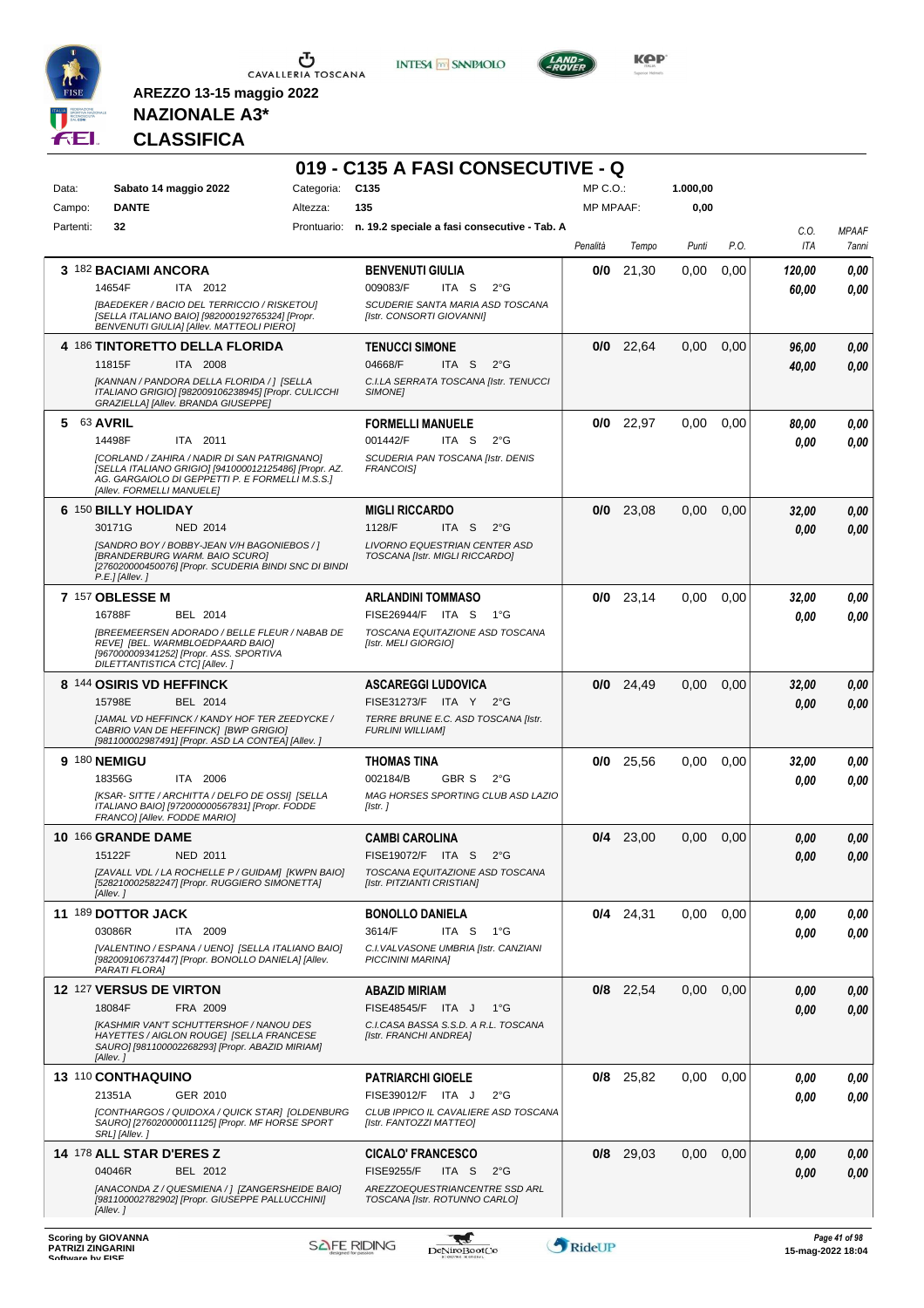

**INTESA M** SANPAOLO



**Kep** 

### **NAZIONALE A3\* CLASSIFICA**

| Categoria: C135<br>$MP C. O.$ :<br>1.000,00<br>Data:<br>Sabato 14 maggio 2022<br><b>DANTE</b><br>135<br><b>MP MPAAF:</b><br>0,00<br>Campo:<br>Altezza:<br>32<br>Prontuario: n. 19.2 speciale a fasi consecutive - Tab. A<br>Partenti:<br>C.O.<br><b>MPAAF</b><br>Penalità<br>P.O.<br>ITA<br>Tempo<br>Punti<br>7anni<br>15 107 LOLLY POP VAN HET EIKENHOF<br>51,79<br>0.00<br>0,00<br><b>PAOLONI NICCOLO'</b><br>4<br>0,00<br>0.00<br>27324K<br>BEL 2011<br>FISE39341/F ITA J<br>$2^{\circ}$ G<br>0.00<br>0.00<br><b>[TRIOMPHE DE RIVERLAND / AMBER VAN DE</b><br>C.I.CASA BASSA S.S.D. A R.L. TOSCANA<br>SCHEGELHOEVE / QUINTUS D'091 [BWP BAIO]<br>[Istr. FRANCHI ANDREA]<br>[967000009197558] [Propr. SALVO ANTONIO] [Allev. ]<br>46 MEXIKAN<br><b>MIGLI RICCARDO</b><br>4 53,21<br>0,00<br>0,00<br>0.00<br>0,00<br>16.<br>15496F<br>ITA 2013<br>1128/F<br>ITA S<br>$2^{\circ}$ G<br>0,00<br>0.00<br>[KANNAN / ATTRAZIONE FATALE / JEXICO DU PARC]<br><b>LIVORNO EQUESTRIAN CENTER ASD</b><br>[SELLA ITALIANO SAURO] [982000192324457] [Propr.<br>TOSCANA [Istr. MIGLI RICCARDO]<br>CARNIANI ROBERTO] [Allev. CARNIANI ROBERTO]<br><b>17 128 NABAB'S GIRL JH Z</b><br><b>DAL CANTO SAMUELE</b><br>4 53,91<br>0,00<br>0,00<br>0,00<br>0.00<br>18293F<br><b>BEL 2008</b><br>FISE42831/F ITA J<br>$2^{\circ}$ G<br>0.00<br>0.00<br>[NABAB DE REVE / RODANTE Z / RAMIRO Z]<br>SPORT EQUESTRI CECINA ASD TOSCANA<br>[ZANGERSHEIDE BAIO] [967000009060160] [Propr.<br>[Istr. BIZZARRI ROBERTO]<br>PANICUCCI SANDRA] [Allev.]<br>18 192 OPIUM V/H RUSSELTVELD<br><b>CIPRIANI LORENZO</b><br>0,00<br>4<br>54,70<br>0,00<br>0.00<br>0,00<br>18086F<br>BEL 2014<br>119/F<br>ITA S<br>$2^{\circ}$ G<br>0.00<br>0.00<br>[CORNET'S STERN / MERLE / CORLEONE] [BEL.<br>C.I. L'ANTELLINO SSDRL TOSCANA [Istr.<br>WARMBLOEDPAARD GRIGIO] [981100002787905] [Propr.<br>CIPRIANI LORENZOI<br>NARDINI LUCA] [Allev. ]<br><b>19 146 DON DARIUS 6</b><br>4 57,28<br>0,00<br>0,00<br><b>MELCHIONI GINEVRA</b><br>0.00<br>0,00<br>FISE5205/C<br>ITA <sub>S</sub><br>17436F<br>GER 2015<br>$2^{\circ}$ G<br>0.00<br>0.00<br>[DIARADO'S BOY / LUKRETIA / SILVIO I] [OLDENBURG<br>EQUILUNAE SSD A RL LIGURIA [Istr.<br>SAURO] [276020000375766] [Propr. MELCHIONI GINEVRA]<br><b>MELCHIONI GINEVRAI</b><br>[Allev.]<br>20 133 W DIARADO TOP<br>4 57,71<br>0,00<br><b>SERRATORE PIETRO</b><br>0,00<br>0.00<br>0,00<br>21093A<br>GER 2010<br>FISE27494/A ITA Y<br>$2^{\circ}$ G<br>0.00<br>0.00<br>[DIARADO / WINDGOLD / ] [OLDENBURG BAIO]<br>C.I.CASA BASSA S.S.D. A R.L. TOSCANA<br>[276098102679938] [Propr. SIMONAZZI UMBERTO & C.<br>[Istr. FRANCHI ANDREA]<br>SRL] [Allev.]<br><b>NERI DUCCIO</b><br>4 58,99<br>43 BALLYSHAN BELLAGIO<br>0,00<br>0,00<br>0.00<br>0,00<br>21<br>15096F<br>IRL 2012<br>5034/F<br>ITA S<br>$2^{\circ}$ G<br>0.00<br>0.00<br>[MERMUS R / BALLYSHAN LAS VEGAS / VDL ARKANSAS]<br>C.I. TERRE DI SIENA ASD TOSCANA [Istr.<br>[IRISH HORSE BAIO] [372141405497203] [Propr. NERI<br>SALVINI BARBARAI<br>GIOVANNI] [Allev.]<br>22 165 DIAMS STE HERMELLE<br><b>CAMPOREGGI VIRGINIA</b><br>60,91<br>0,00<br>0,00<br>0,00<br>0,00<br>4<br>FRA 2013<br>FISE19426/F ITA Y<br>18196F<br>$2^{\circ}G$<br>0.00<br>0.00<br>ASD ADRIATIK HORSES TEAM TOSCANA<br>[UPERCUT KERVEC / THYRZA DE SAINTE HERMELLE /<br>SURCOUF DE REVEL] [SELLA FRANCESE SAURO]<br>[Istr. BELLOMO MARCO]<br>[981100002875781] [Propr. CAM. ALLEVAMENTI SRL]<br>[Allev.]<br>23 164 KURTIS VD BISSCHOP<br>0,00<br>0,00<br><b>LAWLEY SVEVA</b><br>4 61,78<br>0.00<br>0,00<br>14321E<br>BEL 2010<br>FISE19730/F ITA Y 2°G<br>0.00<br>0,00<br>IDARCO / ELCHINNI VAN DE FLANDRIA / CHIN CHIN]<br>EQUESTRIAN CLUB FIRENZE SSD A RL<br>[BWP GRIGIO] [967000009108173] [Propr. MONTESI<br>TOSCANA [Istr. BARONI KATIA]<br>ROBERTA] [Allev.]<br>24 92 KORRELLINA<br>8 51,91<br>0,00<br><b>MATTEOLI FRANCESCO</b><br>0,00<br>0.00<br>0,00<br>09628F<br>ITA 2005<br>FISE44907/F ITA Y 1°G<br>0,00<br>0.00<br>[GARWASCH / MAAIKE DU MANOIR D'02 / RAPHAELO]<br>C.E.SAN COLOMBANO TOSCANA [Istr.<br>[SELLA ITALIANO BAIO] [977121001136386] [Propr.<br>PAROLINI MASSIMO]<br>MATTEOLI FRANCESCO] [Allev. PASQUATO ROBERTO]<br>25 131 VALENTINE<br><b>PACCIANI MASSIMO</b><br>8 52,67<br>0,00<br>0.00<br>0,00<br>0.00<br>15943F<br>ITA 2014<br>FISE34589/F ITA Y<br>$2^{\circ}G$<br>0,00<br>0.00<br>[VALENTINO / SINFONIA III / SILVANO] [SELLA ITALIANO<br>SCUDERIA PACCIANI SSD A RL TOSCANA<br>BAIO] [982000192790486] [Propr. MARIOTTINI GIOVAN<br>[Istr. PACCIANI SIMONE]<br>BATTISTA] [Allev. MARIOTTINI GIOVAN BATTISTA]<br>26 81 NAVARO VAN DE VROMBAUTSHOEVE<br>0,00<br><b>MARVASO GIULIA</b><br>8 54,81<br>0,00<br>0,00<br>FISE51202/F ITA C<br>30385K<br>BEL 2013<br>1°G<br>0,00<br>0,00<br>$[X/X/$ ] [BWP BAIO] [] [Propr. ] [Allev. ]<br>A.I.DUNIA RANCH TOSCANA [Istr. GIUNTI<br>MARIO] |  | 019 - C135 A FASI CONSECUTIVE - Q |  |  |      |
|-----------------------------------------------------------------------------------------------------------------------------------------------------------------------------------------------------------------------------------------------------------------------------------------------------------------------------------------------------------------------------------------------------------------------------------------------------------------------------------------------------------------------------------------------------------------------------------------------------------------------------------------------------------------------------------------------------------------------------------------------------------------------------------------------------------------------------------------------------------------------------------------------------------------------------------------------------------------------------------------------------------------------------------------------------------------------------------------------------------------------------------------------------------------------------------------------------------------------------------------------------------------------------------------------------------------------------------------------------------------------------------------------------------------------------------------------------------------------------------------------------------------------------------------------------------------------------------------------------------------------------------------------------------------------------------------------------------------------------------------------------------------------------------------------------------------------------------------------------------------------------------------------------------------------------------------------------------------------------------------------------------------------------------------------------------------------------------------------------------------------------------------------------------------------------------------------------------------------------------------------------------------------------------------------------------------------------------------------------------------------------------------------------------------------------------------------------------------------------------------------------------------------------------------------------------------------------------------------------------------------------------------------------------------------------------------------------------------------------------------------------------------------------------------------------------------------------------------------------------------------------------------------------------------------------------------------------------------------------------------------------------------------------------------------------------------------------------------------------------------------------------------------------------------------------------------------------------------------------------------------------------------------------------------------------------------------------------------------------------------------------------------------------------------------------------------------------------------------------------------------------------------------------------------------------------------------------------------------------------------------------------------------------------------------------------------------------------------------------------------------------------------------------------------------------------------------------------------------------------------------------------------------------------------------------------------------------------------------------------------------------------------------------------------------------------------------------------------------------------------------------------------------------------------------------------------------------------------------------------------------------------------------------------------------------------------------------------------------------------------------------------------------------------------------------------------------------------------------------------------------------------------------------------------------------------------------------------------------------------------------------------------------------------------------------------------------------------------------------------------------------------------------------------------------------------------------------------------------------------|--|-----------------------------------|--|--|------|
|                                                                                                                                                                                                                                                                                                                                                                                                                                                                                                                                                                                                                                                                                                                                                                                                                                                                                                                                                                                                                                                                                                                                                                                                                                                                                                                                                                                                                                                                                                                                                                                                                                                                                                                                                                                                                                                                                                                                                                                                                                                                                                                                                                                                                                                                                                                                                                                                                                                                                                                                                                                                                                                                                                                                                                                                                                                                                                                                                                                                                                                                                                                                                                                                                                                                                                                                                                                                                                                                                                                                                                                                                                                                                                                                                                                                                                                                                                                                                                                                                                                                                                                                                                                                                                                                                                                                                                                                                                                                                                                                                                                                                                                                                                                                                                                                                                                           |  |                                   |  |  |      |
|                                                                                                                                                                                                                                                                                                                                                                                                                                                                                                                                                                                                                                                                                                                                                                                                                                                                                                                                                                                                                                                                                                                                                                                                                                                                                                                                                                                                                                                                                                                                                                                                                                                                                                                                                                                                                                                                                                                                                                                                                                                                                                                                                                                                                                                                                                                                                                                                                                                                                                                                                                                                                                                                                                                                                                                                                                                                                                                                                                                                                                                                                                                                                                                                                                                                                                                                                                                                                                                                                                                                                                                                                                                                                                                                                                                                                                                                                                                                                                                                                                                                                                                                                                                                                                                                                                                                                                                                                                                                                                                                                                                                                                                                                                                                                                                                                                                           |  |                                   |  |  |      |
|                                                                                                                                                                                                                                                                                                                                                                                                                                                                                                                                                                                                                                                                                                                                                                                                                                                                                                                                                                                                                                                                                                                                                                                                                                                                                                                                                                                                                                                                                                                                                                                                                                                                                                                                                                                                                                                                                                                                                                                                                                                                                                                                                                                                                                                                                                                                                                                                                                                                                                                                                                                                                                                                                                                                                                                                                                                                                                                                                                                                                                                                                                                                                                                                                                                                                                                                                                                                                                                                                                                                                                                                                                                                                                                                                                                                                                                                                                                                                                                                                                                                                                                                                                                                                                                                                                                                                                                                                                                                                                                                                                                                                                                                                                                                                                                                                                                           |  |                                   |  |  |      |
|                                                                                                                                                                                                                                                                                                                                                                                                                                                                                                                                                                                                                                                                                                                                                                                                                                                                                                                                                                                                                                                                                                                                                                                                                                                                                                                                                                                                                                                                                                                                                                                                                                                                                                                                                                                                                                                                                                                                                                                                                                                                                                                                                                                                                                                                                                                                                                                                                                                                                                                                                                                                                                                                                                                                                                                                                                                                                                                                                                                                                                                                                                                                                                                                                                                                                                                                                                                                                                                                                                                                                                                                                                                                                                                                                                                                                                                                                                                                                                                                                                                                                                                                                                                                                                                                                                                                                                                                                                                                                                                                                                                                                                                                                                                                                                                                                                                           |  |                                   |  |  |      |
|                                                                                                                                                                                                                                                                                                                                                                                                                                                                                                                                                                                                                                                                                                                                                                                                                                                                                                                                                                                                                                                                                                                                                                                                                                                                                                                                                                                                                                                                                                                                                                                                                                                                                                                                                                                                                                                                                                                                                                                                                                                                                                                                                                                                                                                                                                                                                                                                                                                                                                                                                                                                                                                                                                                                                                                                                                                                                                                                                                                                                                                                                                                                                                                                                                                                                                                                                                                                                                                                                                                                                                                                                                                                                                                                                                                                                                                                                                                                                                                                                                                                                                                                                                                                                                                                                                                                                                                                                                                                                                                                                                                                                                                                                                                                                                                                                                                           |  |                                   |  |  |      |
|                                                                                                                                                                                                                                                                                                                                                                                                                                                                                                                                                                                                                                                                                                                                                                                                                                                                                                                                                                                                                                                                                                                                                                                                                                                                                                                                                                                                                                                                                                                                                                                                                                                                                                                                                                                                                                                                                                                                                                                                                                                                                                                                                                                                                                                                                                                                                                                                                                                                                                                                                                                                                                                                                                                                                                                                                                                                                                                                                                                                                                                                                                                                                                                                                                                                                                                                                                                                                                                                                                                                                                                                                                                                                                                                                                                                                                                                                                                                                                                                                                                                                                                                                                                                                                                                                                                                                                                                                                                                                                                                                                                                                                                                                                                                                                                                                                                           |  |                                   |  |  |      |
|                                                                                                                                                                                                                                                                                                                                                                                                                                                                                                                                                                                                                                                                                                                                                                                                                                                                                                                                                                                                                                                                                                                                                                                                                                                                                                                                                                                                                                                                                                                                                                                                                                                                                                                                                                                                                                                                                                                                                                                                                                                                                                                                                                                                                                                                                                                                                                                                                                                                                                                                                                                                                                                                                                                                                                                                                                                                                                                                                                                                                                                                                                                                                                                                                                                                                                                                                                                                                                                                                                                                                                                                                                                                                                                                                                                                                                                                                                                                                                                                                                                                                                                                                                                                                                                                                                                                                                                                                                                                                                                                                                                                                                                                                                                                                                                                                                                           |  |                                   |  |  |      |
|                                                                                                                                                                                                                                                                                                                                                                                                                                                                                                                                                                                                                                                                                                                                                                                                                                                                                                                                                                                                                                                                                                                                                                                                                                                                                                                                                                                                                                                                                                                                                                                                                                                                                                                                                                                                                                                                                                                                                                                                                                                                                                                                                                                                                                                                                                                                                                                                                                                                                                                                                                                                                                                                                                                                                                                                                                                                                                                                                                                                                                                                                                                                                                                                                                                                                                                                                                                                                                                                                                                                                                                                                                                                                                                                                                                                                                                                                                                                                                                                                                                                                                                                                                                                                                                                                                                                                                                                                                                                                                                                                                                                                                                                                                                                                                                                                                                           |  |                                   |  |  |      |
|                                                                                                                                                                                                                                                                                                                                                                                                                                                                                                                                                                                                                                                                                                                                                                                                                                                                                                                                                                                                                                                                                                                                                                                                                                                                                                                                                                                                                                                                                                                                                                                                                                                                                                                                                                                                                                                                                                                                                                                                                                                                                                                                                                                                                                                                                                                                                                                                                                                                                                                                                                                                                                                                                                                                                                                                                                                                                                                                                                                                                                                                                                                                                                                                                                                                                                                                                                                                                                                                                                                                                                                                                                                                                                                                                                                                                                                                                                                                                                                                                                                                                                                                                                                                                                                                                                                                                                                                                                                                                                                                                                                                                                                                                                                                                                                                                                                           |  |                                   |  |  |      |
|                                                                                                                                                                                                                                                                                                                                                                                                                                                                                                                                                                                                                                                                                                                                                                                                                                                                                                                                                                                                                                                                                                                                                                                                                                                                                                                                                                                                                                                                                                                                                                                                                                                                                                                                                                                                                                                                                                                                                                                                                                                                                                                                                                                                                                                                                                                                                                                                                                                                                                                                                                                                                                                                                                                                                                                                                                                                                                                                                                                                                                                                                                                                                                                                                                                                                                                                                                                                                                                                                                                                                                                                                                                                                                                                                                                                                                                                                                                                                                                                                                                                                                                                                                                                                                                                                                                                                                                                                                                                                                                                                                                                                                                                                                                                                                                                                                                           |  |                                   |  |  |      |
|                                                                                                                                                                                                                                                                                                                                                                                                                                                                                                                                                                                                                                                                                                                                                                                                                                                                                                                                                                                                                                                                                                                                                                                                                                                                                                                                                                                                                                                                                                                                                                                                                                                                                                                                                                                                                                                                                                                                                                                                                                                                                                                                                                                                                                                                                                                                                                                                                                                                                                                                                                                                                                                                                                                                                                                                                                                                                                                                                                                                                                                                                                                                                                                                                                                                                                                                                                                                                                                                                                                                                                                                                                                                                                                                                                                                                                                                                                                                                                                                                                                                                                                                                                                                                                                                                                                                                                                                                                                                                                                                                                                                                                                                                                                                                                                                                                                           |  |                                   |  |  |      |
|                                                                                                                                                                                                                                                                                                                                                                                                                                                                                                                                                                                                                                                                                                                                                                                                                                                                                                                                                                                                                                                                                                                                                                                                                                                                                                                                                                                                                                                                                                                                                                                                                                                                                                                                                                                                                                                                                                                                                                                                                                                                                                                                                                                                                                                                                                                                                                                                                                                                                                                                                                                                                                                                                                                                                                                                                                                                                                                                                                                                                                                                                                                                                                                                                                                                                                                                                                                                                                                                                                                                                                                                                                                                                                                                                                                                                                                                                                                                                                                                                                                                                                                                                                                                                                                                                                                                                                                                                                                                                                                                                                                                                                                                                                                                                                                                                                                           |  |                                   |  |  |      |
|                                                                                                                                                                                                                                                                                                                                                                                                                                                                                                                                                                                                                                                                                                                                                                                                                                                                                                                                                                                                                                                                                                                                                                                                                                                                                                                                                                                                                                                                                                                                                                                                                                                                                                                                                                                                                                                                                                                                                                                                                                                                                                                                                                                                                                                                                                                                                                                                                                                                                                                                                                                                                                                                                                                                                                                                                                                                                                                                                                                                                                                                                                                                                                                                                                                                                                                                                                                                                                                                                                                                                                                                                                                                                                                                                                                                                                                                                                                                                                                                                                                                                                                                                                                                                                                                                                                                                                                                                                                                                                                                                                                                                                                                                                                                                                                                                                                           |  |                                   |  |  |      |
|                                                                                                                                                                                                                                                                                                                                                                                                                                                                                                                                                                                                                                                                                                                                                                                                                                                                                                                                                                                                                                                                                                                                                                                                                                                                                                                                                                                                                                                                                                                                                                                                                                                                                                                                                                                                                                                                                                                                                                                                                                                                                                                                                                                                                                                                                                                                                                                                                                                                                                                                                                                                                                                                                                                                                                                                                                                                                                                                                                                                                                                                                                                                                                                                                                                                                                                                                                                                                                                                                                                                                                                                                                                                                                                                                                                                                                                                                                                                                                                                                                                                                                                                                                                                                                                                                                                                                                                                                                                                                                                                                                                                                                                                                                                                                                                                                                                           |  |                                   |  |  |      |
|                                                                                                                                                                                                                                                                                                                                                                                                                                                                                                                                                                                                                                                                                                                                                                                                                                                                                                                                                                                                                                                                                                                                                                                                                                                                                                                                                                                                                                                                                                                                                                                                                                                                                                                                                                                                                                                                                                                                                                                                                                                                                                                                                                                                                                                                                                                                                                                                                                                                                                                                                                                                                                                                                                                                                                                                                                                                                                                                                                                                                                                                                                                                                                                                                                                                                                                                                                                                                                                                                                                                                                                                                                                                                                                                                                                                                                                                                                                                                                                                                                                                                                                                                                                                                                                                                                                                                                                                                                                                                                                                                                                                                                                                                                                                                                                                                                                           |  |                                   |  |  |      |
|                                                                                                                                                                                                                                                                                                                                                                                                                                                                                                                                                                                                                                                                                                                                                                                                                                                                                                                                                                                                                                                                                                                                                                                                                                                                                                                                                                                                                                                                                                                                                                                                                                                                                                                                                                                                                                                                                                                                                                                                                                                                                                                                                                                                                                                                                                                                                                                                                                                                                                                                                                                                                                                                                                                                                                                                                                                                                                                                                                                                                                                                                                                                                                                                                                                                                                                                                                                                                                                                                                                                                                                                                                                                                                                                                                                                                                                                                                                                                                                                                                                                                                                                                                                                                                                                                                                                                                                                                                                                                                                                                                                                                                                                                                                                                                                                                                                           |  |                                   |  |  |      |
|                                                                                                                                                                                                                                                                                                                                                                                                                                                                                                                                                                                                                                                                                                                                                                                                                                                                                                                                                                                                                                                                                                                                                                                                                                                                                                                                                                                                                                                                                                                                                                                                                                                                                                                                                                                                                                                                                                                                                                                                                                                                                                                                                                                                                                                                                                                                                                                                                                                                                                                                                                                                                                                                                                                                                                                                                                                                                                                                                                                                                                                                                                                                                                                                                                                                                                                                                                                                                                                                                                                                                                                                                                                                                                                                                                                                                                                                                                                                                                                                                                                                                                                                                                                                                                                                                                                                                                                                                                                                                                                                                                                                                                                                                                                                                                                                                                                           |  |                                   |  |  |      |
|                                                                                                                                                                                                                                                                                                                                                                                                                                                                                                                                                                                                                                                                                                                                                                                                                                                                                                                                                                                                                                                                                                                                                                                                                                                                                                                                                                                                                                                                                                                                                                                                                                                                                                                                                                                                                                                                                                                                                                                                                                                                                                                                                                                                                                                                                                                                                                                                                                                                                                                                                                                                                                                                                                                                                                                                                                                                                                                                                                                                                                                                                                                                                                                                                                                                                                                                                                                                                                                                                                                                                                                                                                                                                                                                                                                                                                                                                                                                                                                                                                                                                                                                                                                                                                                                                                                                                                                                                                                                                                                                                                                                                                                                                                                                                                                                                                                           |  |                                   |  |  |      |
|                                                                                                                                                                                                                                                                                                                                                                                                                                                                                                                                                                                                                                                                                                                                                                                                                                                                                                                                                                                                                                                                                                                                                                                                                                                                                                                                                                                                                                                                                                                                                                                                                                                                                                                                                                                                                                                                                                                                                                                                                                                                                                                                                                                                                                                                                                                                                                                                                                                                                                                                                                                                                                                                                                                                                                                                                                                                                                                                                                                                                                                                                                                                                                                                                                                                                                                                                                                                                                                                                                                                                                                                                                                                                                                                                                                                                                                                                                                                                                                                                                                                                                                                                                                                                                                                                                                                                                                                                                                                                                                                                                                                                                                                                                                                                                                                                                                           |  |                                   |  |  |      |
|                                                                                                                                                                                                                                                                                                                                                                                                                                                                                                                                                                                                                                                                                                                                                                                                                                                                                                                                                                                                                                                                                                                                                                                                                                                                                                                                                                                                                                                                                                                                                                                                                                                                                                                                                                                                                                                                                                                                                                                                                                                                                                                                                                                                                                                                                                                                                                                                                                                                                                                                                                                                                                                                                                                                                                                                                                                                                                                                                                                                                                                                                                                                                                                                                                                                                                                                                                                                                                                                                                                                                                                                                                                                                                                                                                                                                                                                                                                                                                                                                                                                                                                                                                                                                                                                                                                                                                                                                                                                                                                                                                                                                                                                                                                                                                                                                                                           |  |                                   |  |  |      |
|                                                                                                                                                                                                                                                                                                                                                                                                                                                                                                                                                                                                                                                                                                                                                                                                                                                                                                                                                                                                                                                                                                                                                                                                                                                                                                                                                                                                                                                                                                                                                                                                                                                                                                                                                                                                                                                                                                                                                                                                                                                                                                                                                                                                                                                                                                                                                                                                                                                                                                                                                                                                                                                                                                                                                                                                                                                                                                                                                                                                                                                                                                                                                                                                                                                                                                                                                                                                                                                                                                                                                                                                                                                                                                                                                                                                                                                                                                                                                                                                                                                                                                                                                                                                                                                                                                                                                                                                                                                                                                                                                                                                                                                                                                                                                                                                                                                           |  |                                   |  |  |      |
|                                                                                                                                                                                                                                                                                                                                                                                                                                                                                                                                                                                                                                                                                                                                                                                                                                                                                                                                                                                                                                                                                                                                                                                                                                                                                                                                                                                                                                                                                                                                                                                                                                                                                                                                                                                                                                                                                                                                                                                                                                                                                                                                                                                                                                                                                                                                                                                                                                                                                                                                                                                                                                                                                                                                                                                                                                                                                                                                                                                                                                                                                                                                                                                                                                                                                                                                                                                                                                                                                                                                                                                                                                                                                                                                                                                                                                                                                                                                                                                                                                                                                                                                                                                                                                                                                                                                                                                                                                                                                                                                                                                                                                                                                                                                                                                                                                                           |  |                                   |  |  |      |
|                                                                                                                                                                                                                                                                                                                                                                                                                                                                                                                                                                                                                                                                                                                                                                                                                                                                                                                                                                                                                                                                                                                                                                                                                                                                                                                                                                                                                                                                                                                                                                                                                                                                                                                                                                                                                                                                                                                                                                                                                                                                                                                                                                                                                                                                                                                                                                                                                                                                                                                                                                                                                                                                                                                                                                                                                                                                                                                                                                                                                                                                                                                                                                                                                                                                                                                                                                                                                                                                                                                                                                                                                                                                                                                                                                                                                                                                                                                                                                                                                                                                                                                                                                                                                                                                                                                                                                                                                                                                                                                                                                                                                                                                                                                                                                                                                                                           |  |                                   |  |  |      |
|                                                                                                                                                                                                                                                                                                                                                                                                                                                                                                                                                                                                                                                                                                                                                                                                                                                                                                                                                                                                                                                                                                                                                                                                                                                                                                                                                                                                                                                                                                                                                                                                                                                                                                                                                                                                                                                                                                                                                                                                                                                                                                                                                                                                                                                                                                                                                                                                                                                                                                                                                                                                                                                                                                                                                                                                                                                                                                                                                                                                                                                                                                                                                                                                                                                                                                                                                                                                                                                                                                                                                                                                                                                                                                                                                                                                                                                                                                                                                                                                                                                                                                                                                                                                                                                                                                                                                                                                                                                                                                                                                                                                                                                                                                                                                                                                                                                           |  |                                   |  |  |      |
|                                                                                                                                                                                                                                                                                                                                                                                                                                                                                                                                                                                                                                                                                                                                                                                                                                                                                                                                                                                                                                                                                                                                                                                                                                                                                                                                                                                                                                                                                                                                                                                                                                                                                                                                                                                                                                                                                                                                                                                                                                                                                                                                                                                                                                                                                                                                                                                                                                                                                                                                                                                                                                                                                                                                                                                                                                                                                                                                                                                                                                                                                                                                                                                                                                                                                                                                                                                                                                                                                                                                                                                                                                                                                                                                                                                                                                                                                                                                                                                                                                                                                                                                                                                                                                                                                                                                                                                                                                                                                                                                                                                                                                                                                                                                                                                                                                                           |  |                                   |  |  |      |
|                                                                                                                                                                                                                                                                                                                                                                                                                                                                                                                                                                                                                                                                                                                                                                                                                                                                                                                                                                                                                                                                                                                                                                                                                                                                                                                                                                                                                                                                                                                                                                                                                                                                                                                                                                                                                                                                                                                                                                                                                                                                                                                                                                                                                                                                                                                                                                                                                                                                                                                                                                                                                                                                                                                                                                                                                                                                                                                                                                                                                                                                                                                                                                                                                                                                                                                                                                                                                                                                                                                                                                                                                                                                                                                                                                                                                                                                                                                                                                                                                                                                                                                                                                                                                                                                                                                                                                                                                                                                                                                                                                                                                                                                                                                                                                                                                                                           |  |                                   |  |  |      |
|                                                                                                                                                                                                                                                                                                                                                                                                                                                                                                                                                                                                                                                                                                                                                                                                                                                                                                                                                                                                                                                                                                                                                                                                                                                                                                                                                                                                                                                                                                                                                                                                                                                                                                                                                                                                                                                                                                                                                                                                                                                                                                                                                                                                                                                                                                                                                                                                                                                                                                                                                                                                                                                                                                                                                                                                                                                                                                                                                                                                                                                                                                                                                                                                                                                                                                                                                                                                                                                                                                                                                                                                                                                                                                                                                                                                                                                                                                                                                                                                                                                                                                                                                                                                                                                                                                                                                                                                                                                                                                                                                                                                                                                                                                                                                                                                                                                           |  |                                   |  |  |      |
|                                                                                                                                                                                                                                                                                                                                                                                                                                                                                                                                                                                                                                                                                                                                                                                                                                                                                                                                                                                                                                                                                                                                                                                                                                                                                                                                                                                                                                                                                                                                                                                                                                                                                                                                                                                                                                                                                                                                                                                                                                                                                                                                                                                                                                                                                                                                                                                                                                                                                                                                                                                                                                                                                                                                                                                                                                                                                                                                                                                                                                                                                                                                                                                                                                                                                                                                                                                                                                                                                                                                                                                                                                                                                                                                                                                                                                                                                                                                                                                                                                                                                                                                                                                                                                                                                                                                                                                                                                                                                                                                                                                                                                                                                                                                                                                                                                                           |  |                                   |  |  |      |
|                                                                                                                                                                                                                                                                                                                                                                                                                                                                                                                                                                                                                                                                                                                                                                                                                                                                                                                                                                                                                                                                                                                                                                                                                                                                                                                                                                                                                                                                                                                                                                                                                                                                                                                                                                                                                                                                                                                                                                                                                                                                                                                                                                                                                                                                                                                                                                                                                                                                                                                                                                                                                                                                                                                                                                                                                                                                                                                                                                                                                                                                                                                                                                                                                                                                                                                                                                                                                                                                                                                                                                                                                                                                                                                                                                                                                                                                                                                                                                                                                                                                                                                                                                                                                                                                                                                                                                                                                                                                                                                                                                                                                                                                                                                                                                                                                                                           |  |                                   |  |  |      |
|                                                                                                                                                                                                                                                                                                                                                                                                                                                                                                                                                                                                                                                                                                                                                                                                                                                                                                                                                                                                                                                                                                                                                                                                                                                                                                                                                                                                                                                                                                                                                                                                                                                                                                                                                                                                                                                                                                                                                                                                                                                                                                                                                                                                                                                                                                                                                                                                                                                                                                                                                                                                                                                                                                                                                                                                                                                                                                                                                                                                                                                                                                                                                                                                                                                                                                                                                                                                                                                                                                                                                                                                                                                                                                                                                                                                                                                                                                                                                                                                                                                                                                                                                                                                                                                                                                                                                                                                                                                                                                                                                                                                                                                                                                                                                                                                                                                           |  |                                   |  |  |      |
|                                                                                                                                                                                                                                                                                                                                                                                                                                                                                                                                                                                                                                                                                                                                                                                                                                                                                                                                                                                                                                                                                                                                                                                                                                                                                                                                                                                                                                                                                                                                                                                                                                                                                                                                                                                                                                                                                                                                                                                                                                                                                                                                                                                                                                                                                                                                                                                                                                                                                                                                                                                                                                                                                                                                                                                                                                                                                                                                                                                                                                                                                                                                                                                                                                                                                                                                                                                                                                                                                                                                                                                                                                                                                                                                                                                                                                                                                                                                                                                                                                                                                                                                                                                                                                                                                                                                                                                                                                                                                                                                                                                                                                                                                                                                                                                                                                                           |  |                                   |  |  |      |
|                                                                                                                                                                                                                                                                                                                                                                                                                                                                                                                                                                                                                                                                                                                                                                                                                                                                                                                                                                                                                                                                                                                                                                                                                                                                                                                                                                                                                                                                                                                                                                                                                                                                                                                                                                                                                                                                                                                                                                                                                                                                                                                                                                                                                                                                                                                                                                                                                                                                                                                                                                                                                                                                                                                                                                                                                                                                                                                                                                                                                                                                                                                                                                                                                                                                                                                                                                                                                                                                                                                                                                                                                                                                                                                                                                                                                                                                                                                                                                                                                                                                                                                                                                                                                                                                                                                                                                                                                                                                                                                                                                                                                                                                                                                                                                                                                                                           |  |                                   |  |  |      |
|                                                                                                                                                                                                                                                                                                                                                                                                                                                                                                                                                                                                                                                                                                                                                                                                                                                                                                                                                                                                                                                                                                                                                                                                                                                                                                                                                                                                                                                                                                                                                                                                                                                                                                                                                                                                                                                                                                                                                                                                                                                                                                                                                                                                                                                                                                                                                                                                                                                                                                                                                                                                                                                                                                                                                                                                                                                                                                                                                                                                                                                                                                                                                                                                                                                                                                                                                                                                                                                                                                                                                                                                                                                                                                                                                                                                                                                                                                                                                                                                                                                                                                                                                                                                                                                                                                                                                                                                                                                                                                                                                                                                                                                                                                                                                                                                                                                           |  |                                   |  |  |      |
|                                                                                                                                                                                                                                                                                                                                                                                                                                                                                                                                                                                                                                                                                                                                                                                                                                                                                                                                                                                                                                                                                                                                                                                                                                                                                                                                                                                                                                                                                                                                                                                                                                                                                                                                                                                                                                                                                                                                                                                                                                                                                                                                                                                                                                                                                                                                                                                                                                                                                                                                                                                                                                                                                                                                                                                                                                                                                                                                                                                                                                                                                                                                                                                                                                                                                                                                                                                                                                                                                                                                                                                                                                                                                                                                                                                                                                                                                                                                                                                                                                                                                                                                                                                                                                                                                                                                                                                                                                                                                                                                                                                                                                                                                                                                                                                                                                                           |  |                                   |  |  |      |
|                                                                                                                                                                                                                                                                                                                                                                                                                                                                                                                                                                                                                                                                                                                                                                                                                                                                                                                                                                                                                                                                                                                                                                                                                                                                                                                                                                                                                                                                                                                                                                                                                                                                                                                                                                                                                                                                                                                                                                                                                                                                                                                                                                                                                                                                                                                                                                                                                                                                                                                                                                                                                                                                                                                                                                                                                                                                                                                                                                                                                                                                                                                                                                                                                                                                                                                                                                                                                                                                                                                                                                                                                                                                                                                                                                                                                                                                                                                                                                                                                                                                                                                                                                                                                                                                                                                                                                                                                                                                                                                                                                                                                                                                                                                                                                                                                                                           |  |                                   |  |  |      |
|                                                                                                                                                                                                                                                                                                                                                                                                                                                                                                                                                                                                                                                                                                                                                                                                                                                                                                                                                                                                                                                                                                                                                                                                                                                                                                                                                                                                                                                                                                                                                                                                                                                                                                                                                                                                                                                                                                                                                                                                                                                                                                                                                                                                                                                                                                                                                                                                                                                                                                                                                                                                                                                                                                                                                                                                                                                                                                                                                                                                                                                                                                                                                                                                                                                                                                                                                                                                                                                                                                                                                                                                                                                                                                                                                                                                                                                                                                                                                                                                                                                                                                                                                                                                                                                                                                                                                                                                                                                                                                                                                                                                                                                                                                                                                                                                                                                           |  |                                   |  |  |      |
|                                                                                                                                                                                                                                                                                                                                                                                                                                                                                                                                                                                                                                                                                                                                                                                                                                                                                                                                                                                                                                                                                                                                                                                                                                                                                                                                                                                                                                                                                                                                                                                                                                                                                                                                                                                                                                                                                                                                                                                                                                                                                                                                                                                                                                                                                                                                                                                                                                                                                                                                                                                                                                                                                                                                                                                                                                                                                                                                                                                                                                                                                                                                                                                                                                                                                                                                                                                                                                                                                                                                                                                                                                                                                                                                                                                                                                                                                                                                                                                                                                                                                                                                                                                                                                                                                                                                                                                                                                                                                                                                                                                                                                                                                                                                                                                                                                                           |  |                                   |  |  |      |
|                                                                                                                                                                                                                                                                                                                                                                                                                                                                                                                                                                                                                                                                                                                                                                                                                                                                                                                                                                                                                                                                                                                                                                                                                                                                                                                                                                                                                                                                                                                                                                                                                                                                                                                                                                                                                                                                                                                                                                                                                                                                                                                                                                                                                                                                                                                                                                                                                                                                                                                                                                                                                                                                                                                                                                                                                                                                                                                                                                                                                                                                                                                                                                                                                                                                                                                                                                                                                                                                                                                                                                                                                                                                                                                                                                                                                                                                                                                                                                                                                                                                                                                                                                                                                                                                                                                                                                                                                                                                                                                                                                                                                                                                                                                                                                                                                                                           |  |                                   |  |  | 0,00 |
|                                                                                                                                                                                                                                                                                                                                                                                                                                                                                                                                                                                                                                                                                                                                                                                                                                                                                                                                                                                                                                                                                                                                                                                                                                                                                                                                                                                                                                                                                                                                                                                                                                                                                                                                                                                                                                                                                                                                                                                                                                                                                                                                                                                                                                                                                                                                                                                                                                                                                                                                                                                                                                                                                                                                                                                                                                                                                                                                                                                                                                                                                                                                                                                                                                                                                                                                                                                                                                                                                                                                                                                                                                                                                                                                                                                                                                                                                                                                                                                                                                                                                                                                                                                                                                                                                                                                                                                                                                                                                                                                                                                                                                                                                                                                                                                                                                                           |  |                                   |  |  |      |
|                                                                                                                                                                                                                                                                                                                                                                                                                                                                                                                                                                                                                                                                                                                                                                                                                                                                                                                                                                                                                                                                                                                                                                                                                                                                                                                                                                                                                                                                                                                                                                                                                                                                                                                                                                                                                                                                                                                                                                                                                                                                                                                                                                                                                                                                                                                                                                                                                                                                                                                                                                                                                                                                                                                                                                                                                                                                                                                                                                                                                                                                                                                                                                                                                                                                                                                                                                                                                                                                                                                                                                                                                                                                                                                                                                                                                                                                                                                                                                                                                                                                                                                                                                                                                                                                                                                                                                                                                                                                                                                                                                                                                                                                                                                                                                                                                                                           |  |                                   |  |  |      |

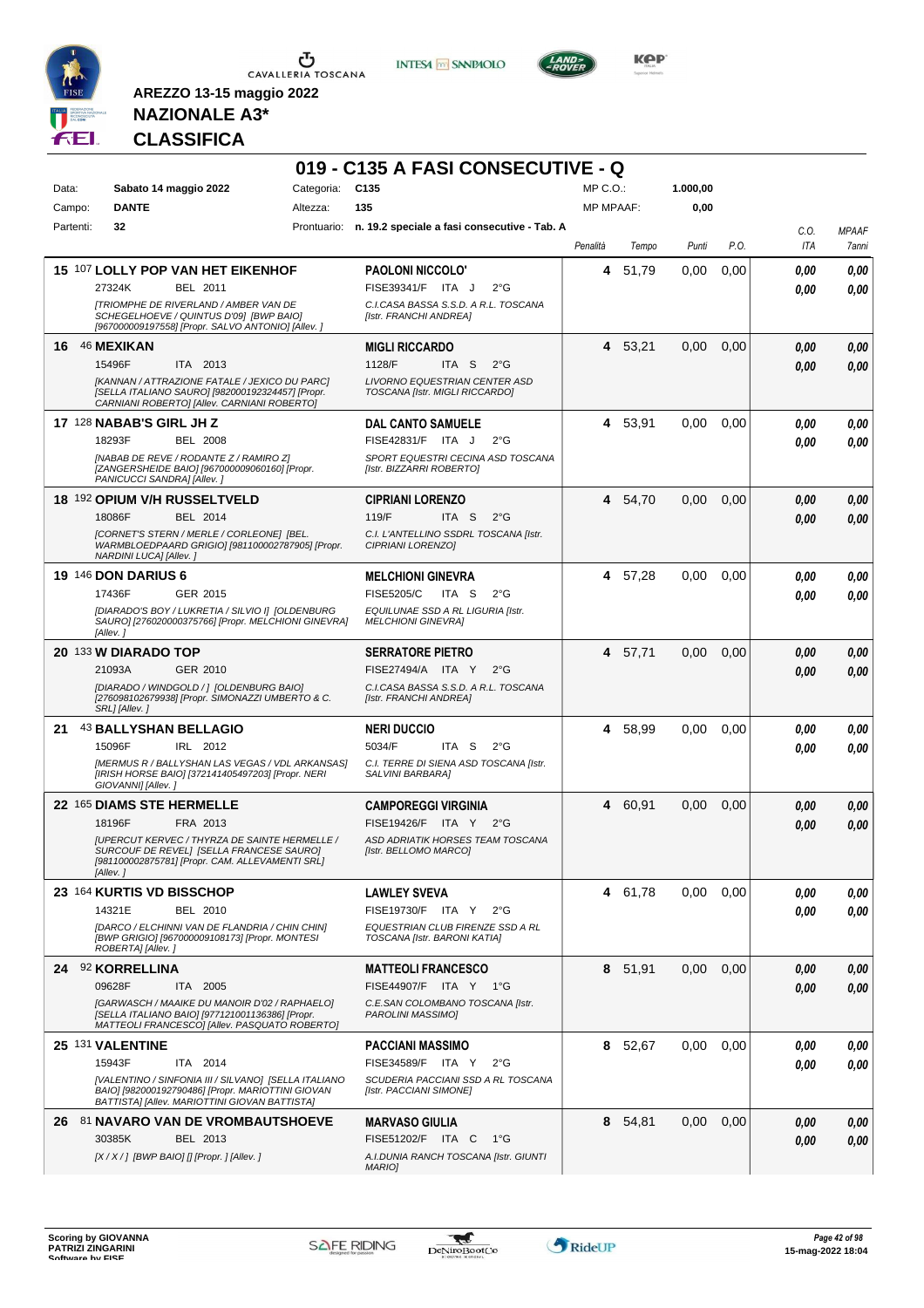

Ⴠ CAVALLERIA TOSCANA **INTESA M** SANPAOLO

**019 - C135 A FASI CONSECUTIVE - Q**



**Kep** 

#### **NAZIONALE A3\* CLASSIFICA**

**AREZZO 13-15 maggio 2022**

| Data:     | Sabato 14 maggio 2022            |                                                                                                                                                                | Categoria:  | C <sub>135</sub>                                                 |                  |                                              | MP C.O.:         |         | 1.000,00 |      |                    |                              |
|-----------|----------------------------------|----------------------------------------------------------------------------------------------------------------------------------------------------------------|-------------|------------------------------------------------------------------|------------------|----------------------------------------------|------------------|---------|----------|------|--------------------|------------------------------|
| Campo:    | <b>DANTE</b>                     |                                                                                                                                                                | Altezza:    | 135                                                              |                  |                                              | <b>MP MPAAF:</b> |         | 0.00     |      |                    |                              |
| Partenti: | 32                               |                                                                                                                                                                | Prontuario: |                                                                  |                  | n. 19.2 speciale a fasi consecutive - Tab. A | Penalità         | Tempo   | Punti    | P.O. | C.0.<br><b>ITA</b> | <b>MPAAF</b><br><b>7anni</b> |
|           | 27 142 GINJER                    |                                                                                                                                                                |             | <b>FORMELLI MANUELE</b>                                          |                  |                                              | 8                | 59,85   | 0,00     | 0,00 | 0.00               | 0.00                         |
|           | 15187F                           | ITA 2012                                                                                                                                                       |             | 001442/F                                                         | ITA <sub>S</sub> | $2^{\circ}$ G                                |                  |         |          |      | 0.00               | 0.00                         |
|           | <b>FORMELLI MANUELE]</b>         | [CLINTON / ZAHIRA / NADIR DI SAN PATRIGNANO]<br>[SELLA ITALIANO BAIO] [982000192776001] [Propr. AZ. AG.<br>GARGAIOLO DI GEPPETTI P. E FORMELLI M.S.S.] [Allev. |             | SCUDERIA PAN TOSCANA [Istr. DENIS<br><b>FRANCOISI</b>            |                  |                                              |                  |         |          |      |                    |                              |
|           | 28 175 BELVU DE LA LANDE         |                                                                                                                                                                |             | <b>TRONCI LARISSA</b>                                            |                  |                                              |                  | 8 63,42 | 0.00     | 0,00 | 0.00               | 0.00                         |
|           | 25616G                           | FRA 2011                                                                                                                                                       |             | <b>FISE11729/F</b>                                               | ITA S            | $2^{\circ}$ G                                |                  |         |          |      | 0,00               | 0.00                         |
|           | ROBERTO] [Allev.]                | [DIAMANT DE SEMILLY / KAELE DE LA LANDE / ] [SELLA<br>FRANCESE BAIO] [250259701037135] [Propr. TRONCI                                                          |             | DEL DRAGO ASD TOSCANA [Istr. ZORZI<br><b>GIAMPIETROI</b>         |                  |                                              |                  |         |          |      |                    |                              |
|           | 72 EASY ADELHEID                 |                                                                                                                                                                |             | <b>BEDARIDA DAVID</b>                                            |                  |                                              | Elim.            | 0.00    | 0.00     | 0.00 | 0.00               | 0.00                         |
|           | 15429F                           | <b>NED 2009</b>                                                                                                                                                |             | FISE55945/F ITA J                                                |                  | $2^{\circ}$ G                                |                  |         |          |      | 0,00               | 0.00                         |
|           |                                  | [GINUS / KYRA ADELHEID / ARAM] [KWPN BAIO]<br>[528210002420787] [Propr. GIORDANO PATRIZIA] [Allev. ]                                                           |             | TERRE BRUNE E.C. ASD TOSCANA [Istr.<br><b>FURLINI WILLIAMI</b>   |                  |                                              |                  |         |          |      |                    |                              |
|           | 101 MASCALZONE SENESE            |                                                                                                                                                                |             | <b>CUCCIARDI CHIARA</b>                                          |                  |                                              | Elim.            | 0.00    | 0.00     | 0.00 | 0.00               | 0.00                         |
|           | 10514F                           | ITA 2006                                                                                                                                                       |             | FISE17054/R ITA Y 1°G                                            |                  |                                              |                  |         |          |      | 0,00               | 0.00                         |
|           |                                  | [FANDANGO X / M.IONE / BRANDANO] [SELLA ITALIANO<br>BAIO] [972000000583106] [Propr. QUAGLIOTTI LORETTA]<br>[Allev. DANNEBERGER ELSA MARTHA UTE]                |             | C.I.CASA BASSA S.S.D. A R.L. TOSCANA<br>[Istr. FRANCHI ANDREA]   |                  |                                              |                  |         |          |      |                    |                              |
|           | 184 MIRAGE BLU                   |                                                                                                                                                                |             | <b>GINANNESCHI LORENZO</b>                                       |                  |                                              | Elim.            | 0.00    | 0.00     | 0.00 | 0.00               | 0.00                         |
|           | 16000F                           | ITA 2013                                                                                                                                                       |             | 1384/F                                                           | ITA S            | $2^{\circ}$ G                                |                  |         |          |      | 0.00               | 0.00                         |
|           | TIZIANA] [Allev. ZANOTTI MARIO]  | [KANNAN / FORTUNA FOREVER / FURIOSO II] [SELLA<br>ITALIANO SAURO] [982000192322191] [Propr. MESIRCA                                                            |             | LORENZO1                                                         |                  | C.I.SENESE TOSCANA [Istr. GINANNESCHI        |                  |         |          |      |                    |                              |
| NP.       |                                  | 59 UNITE' DELL'ESERCITO ITALIANO                                                                                                                               |             | <b>MARTINI DI CIGALA FILIPPO</b>                                 |                  |                                              | N.P.             | 0,00    | 0.00     | 0,00 | 0,00               | 0,00                         |
|           | 22058G                           | ITA 2009                                                                                                                                                       |             | 2895/F                                                           | ITA <sub>S</sub> | $2^{\circ}G$                                 |                  |         |          |      | 0.00               | 0.00                         |
|           | <i><b>ESERCITO ITALIANOI</b></i> | [DOLLAR DELA PIERRE (TLALOC LA SILLA) / LA PAGE /<br>VALIUM D'ARTOIRE] [SELLA ITALIANO BAIO]<br>[982009106562418] [Propr. ESERCITO ITALIANO] [Allev.           |             | C.S. ESERCITO SEZIONE EQUITAZIONE<br>LAZIO [Istr. BERTOLI ALICE] |                  |                                              |                  |         |          |      |                    |                              |

Collegio Giudicante Presidente LUCIANO CANTINI MARIA CRISTINA ANGELINI BUITONI ROBERTA CAPOLONGO ALBERTO CHIAPPA MARCO CORTINOVIS<br>MARTINA FATTACCIU CRISTIANA GUIDI GIAN DOMENICO MARIANO SILVIA GIOVANNA MARIA MATHIS GLADYS

#### **020 - C130 MISTA**

| Data:     | Sabato 14 maggio 2022                                                                                                                                                                  | Categoria:  | C <sub>130</sub>                                                       | MP C. O.         |       | 1.100,00 |      |        |              |
|-----------|----------------------------------------------------------------------------------------------------------------------------------------------------------------------------------------|-------------|------------------------------------------------------------------------|------------------|-------|----------|------|--------|--------------|
| Campo:    | <b>DANTE</b>                                                                                                                                                                           | Altezza:    | 130                                                                    | <b>MP MPAAF:</b> |       | 0.00     |      |        |              |
| Partenti: | 31                                                                                                                                                                                     | Prontuario: | n. 7 mista - Tab. A                                                    |                  |       |          |      | C.0.   | <b>MPAAF</b> |
|           |                                                                                                                                                                                        |             |                                                                        | Penalità         | Tempo | Punti    | P.O. | ITA    | <b>7anni</b> |
|           | 632 KIRANDOR                                                                                                                                                                           |             | <b>GIORGI LUDOVICA</b>                                                 | 0/0              | 47,94 | 0,00     | 0,00 | 220,00 | 0,00         |
|           | 12992F<br>2009<br>ITA                                                                                                                                                                  |             | FISE28165/F<br>ITA Y<br>$1^{\circ}G$                                   |                  |       |          |      | 110,00 | 0.00         |
|           | [KARDENTO BZ / KIRANDA / NIMMERDOR] [SELLA<br>ITALIANO GRIGIO] [941000014307143] [Propr. VITI<br>LUCREZIA] [Allev. ZUZZI TIZIANA]                                                      |             | CI EMPOLESE ASD TOSCANA [Istr.<br>ROVERSI RICCARDO]                    |                  |       |          |      |        |              |
|           | 98 CASALLINO                                                                                                                                                                           |             | <b>MIGLI RICCARDO</b>                                                  | 0/0              | 49,19 | 0,00     | 0,00 | 158,40 | 0,00         |
|           | 05851N<br>GER 2015                                                                                                                                                                     |             | ITA S<br>1128/F<br>$2^{\circ}$ G                                       |                  |       |          |      | 0.00   | 250,00       |
|           | [CASALL / WALLY II / 1 [HOLSTEINER BAIO]<br>[528210004154665] [Propr. GAVIANO GIUSEPPE] [Allev. ]                                                                                      |             | <b>LIVORNO EQUESTRIAN CENTER ASD</b><br>TOSCANA [Istr. MIGLI RICCARDO] |                  |       |          |      |        |              |
|           | 3 130 GHIANDAIA                                                                                                                                                                        |             | <b>PERUGINO NICCOLO'</b>                                               | 0/4              | 40,55 | 0,00     | 0,00 | 132,00 | 0,00         |
|           | 15298F<br>ITA 2013                                                                                                                                                                     |             | FISE37049/F<br>ITA J<br>$1^{\circ}G$                                   |                  |       |          |      | 66,00  | 0.00         |
|           | [CAN CAN DEL TERRICCIO / ZINGONIA / DISCO D'OR]<br>[SELLA ITALIANO BAIO] [982000192776458] [Propr.<br>BICOCCHI GIUSEPPE] [Allev. BICOCCHI GIUSEPPE]<br>VISIONE TOSCANA PIAZZA DI SIENA |             | A.I.DUNIA RANCH TOSCANA [Istr. GIUNTI<br><b>MARIOI</b>                 |                  |       |          |      |        |              |
| 4         | 97 CASAL DORATO                                                                                                                                                                        |             | <b>FURLINI WILLIAM</b>                                                 | 0/4              | 42,79 | 0,00     | 0,00 | 105.60 | 0,00         |
|           | 16985F<br>ITA 2015                                                                                                                                                                     |             | <b>ITA</b><br>2739/F<br><sub>S</sub><br>$2^{\circ}$ G                  |                  |       |          |      | 44,00  | 150,00       |
|           | <b>ICASALITO / ELSA DI VILLA EMILIA / TAMINO DI VILLA</b><br>EMILIA] [SELLA ITALIANO BAIO] [380271000021829]<br>[Propr. SANTONI NORINA] [Allev. SANTONI NORINA]                        |             | TERRE BRUNE E.C. ASD TOSCANA [Istr. ]                                  |                  |       |          |      |        |              |

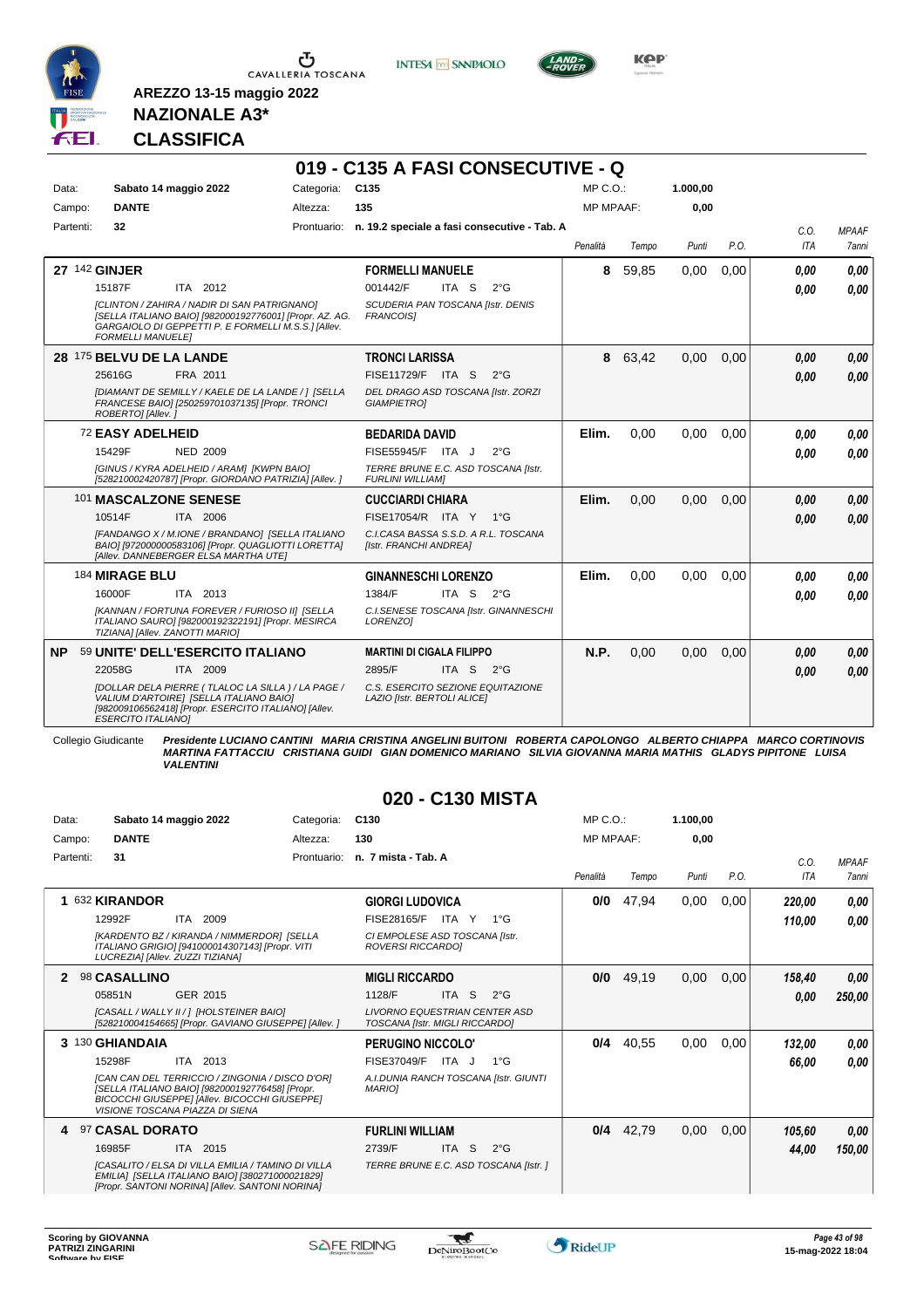

**INTESA M** SANPAOLO



**NAZIONALE A3\* CLASSIFICA**

| C <sub>130</sub><br>MP C.O.:<br>1.100,00<br>Data:<br>Sabato 14 maggio 2022<br>Categoria:<br><b>DANTE</b><br>130<br><b>MP MPAAF:</b><br>0,00<br>Altezza:<br>Campo:<br>Partenti:<br>31<br>Prontuario: n. 7 mista - Tab. A<br>C.O.<br>P.O.<br>ITA<br>Penalità<br>Tempo<br>Punti<br>55 MONSIEUR LA PLUME<br>52,10<br>0,00<br>5<br><b>GORINI GIACOMO</b><br>0/4<br>0,00<br>88,00<br>14477F<br>ITA 2012<br>72/F<br>ITA S<br>$2^{\circ}$ G<br>0.00<br>[VALENTINO / AFRODITE DEL TERRICCIO / RISKETOU]<br>CANDELIRIA EQUESTRIAN CENTRE ASD<br>TOSCANA [Istr. GORINI GIACOMO]<br>[SELLA ITALIANO SAURO] [982000192776475] [Propr.<br>FENOCCHI ALESSANDRO] [Allev. D'ALESSIO MARTINA]<br>6 168 CODETIA VDL<br>44,32<br><b>DEBOLINI PIETRO</b><br>0/8<br>0,00<br>0,00<br>35,20<br>18435F<br><b>NED 2007</b><br>FISE51484/F ITA C<br>1°G<br>0.00<br>[HOLD UP PREMIER / GODETIA / JASPER] [KWPN BAIO]<br>EQUESTRIAN CLUB FIRENZE SSD A RL<br>[528210002075452] [Propr. C.I.T. S.S.D. A R.L.] [Allev. ]<br>TOSCANA [Istr. BARONI KATIA]<br>7 41 TALOUNABAB K Z<br>0/Elim.<br>0,00<br>0,00<br>0.00<br><b>BARBINI THOMAS</b><br>35,20<br>17476F<br><b>NED 2006</b><br>FISE55854/F ITA J<br>$1^{\circ}G$<br>0.00<br>ASD CENTRO IPPICO MEDICEO TOSCANA<br>[TALOUBET K / TRENDY LADY / NABAB DE REVE]<br>[ZANGERSHEIDE SAURO] [528210000951449] [Propr.<br>[Istr. MEUCCI MANUELA]<br>PASQUATO ROBERTO] [Allev. ] VISIONE TOSCANA PIAZZA<br><b>DI SIENA</b><br>8 115 BELLA BELLINI<br>0/N.P.<br>0,00<br>0,00<br><b>BETTAZZI GIULIA</b><br>0,00<br>35,20<br>16224F<br>GER 2010<br>FISE37821/F ITA J<br>1°G<br>0.00<br>[BALOUS BELLINI / LILLI MARLEEN / LIBERTY M]<br>C.I.CASA BASSA S.S.D. A R.L. TOSCANA<br>[WESTFALEN BAIO] [276020000110081] [Propr. BETTAZZI<br>[Istr. FRANCHI ANDREA]<br>GIULIA] [Allev. ] VISIONE TOSCANA PIAZZA DI SIENA<br>8 159 FAIRPLAY VAN HET DAUWHOF<br>0/N.P.<br><b>ZANIGNI GIADA</b><br>0.00<br>0.00<br>0.00<br>35,20<br>15517E<br>BEL 2005<br>FISE25839/F ITA Y<br>$2^{\circ}G$<br>0.00<br><b>[QUICKFEUER VAN KOEKSHOF / TAMARA VAN DE</b><br>TERRE BRUNE E.C. ASD TOSCANA [Istr.<br>SLARING / ALDO DU REVERDY] [BWP BAIO]<br><b>FURLINI WILLIAMI</b><br>[967000001411569] [Propr. FRASCAROLI DAVIDE] [Allev.]<br>10 77 MY CHANCE<br>58,52<br>0,00<br><b>VALACCHI STELLA</b><br>4<br>0,00<br>0,00<br>ITA 2015<br>FISE52092/F ITA J<br>$1^{\circ}G$<br>16379F<br>0.00<br>[DIACONTINUS / CHANCE / COLLIN L] [SELLA ITALIANO<br>C.I.CASA BASSA S.S.D. A R.L. TOSCANA<br>GRIGIO] [380271000017229] [Propr. VALACCHI<br>[Istr. FRANCHI ANDREA]<br>FERRUCCIO] [Allev. EQUINE BREEDER DI GIOVANNI<br>LUIGI] VISIONE TOSCANA PIAZZA DI SIENA<br><b>GIOVANELLI BARILARI GINEVRA</b><br><b>11 78 EL NINO</b><br>4 64,47<br>0,00<br>0,00<br>0.00<br>17059F<br>FRA 2006<br>FISE51881/F ITA J<br>1°G<br>0.00<br>[EL BUNDY / APHRODITE / A JUNGLE PRINCE]<br>C.I.CASA BASSA S.S.D. A R.L. TOSCANA<br>[HANNOVER BAIO] [250259700117763] [Propr. GIVANELLI<br>[Istr. FRANCHI ANDREA]<br>BARILARI ENRICO JACOPO] [Allev. ] VISIONE TOSCANA<br>PIAZZA DI SIENA<br><b>12 185 EVITA DI BANDITELLA</b><br><b>TORELLI ANDREA</b><br>67,71<br>4<br>0,00<br>0,00<br>0.00<br>17191P<br>ITA 2015<br>006407/F<br>ITA S<br>$2^{\circ}G$<br>0.00<br>[KAPITOL D'ARGONNE / OXANA FZ / ORAME]  [SELLA<br>RIDING CLUB MUGELLO ASD TOSCANA<br>ITALIANO BAIO] [380271000017227] [Propr. SOCIETA<br>[Istr. TORELLI ANDREA]<br>AGRICOLA VALDICASTRO S.S.] [Allev. AZ. AGR IL<br>MELOGRANO DI DUCHI BARBARA]<br>13 45 ONLY SUN D'ACHERONTE<br>4 68,18<br>0,00<br>0,00<br>0,00<br><b>FURLINI WILLIAM</b><br>2739/F<br>ITA S<br>34813BXX<br>ITA 2015<br>$2^{\circ}$ G<br>0.00<br>[TOULON / YES I CAN / CONTENDER] [SELLA ITALIANO<br>TERRE BRUNE E.C. ASD TOSCANA [Istr.]<br>BAIO] [380271000017792] [Propr. AZ. AGR. COLOMBO<br>FABIO] [Allev. SOCIETA' AGRICOLA IL CERRO S.R.L]<br>14 184 MIRAGE BLU<br>5 69,64<br>0,00<br><b>GINANNESCHI LORENZO</b><br>0,00<br>0.00<br>16000F<br>1384/F<br>ITA S $2^{\circ}G$<br>ITA 2013<br>0.00<br>[KANNAN / FORTUNA FOREVER / FURIOSO II] [SELLA<br>C.I.SENESE TOSCANA [Istr. GINANNESCHI<br>ITALIANO SAURO] [982000192322191] [Propr. MESIRCA<br>LORENZO]<br>TIZIANA] [Allev. ZANOTTI MARIO] |                           | 020 - C130 MISTA         |   |       |      |      |      |              |
|----------------------------------------------------------------------------------------------------------------------------------------------------------------------------------------------------------------------------------------------------------------------------------------------------------------------------------------------------------------------------------------------------------------------------------------------------------------------------------------------------------------------------------------------------------------------------------------------------------------------------------------------------------------------------------------------------------------------------------------------------------------------------------------------------------------------------------------------------------------------------------------------------------------------------------------------------------------------------------------------------------------------------------------------------------------------------------------------------------------------------------------------------------------------------------------------------------------------------------------------------------------------------------------------------------------------------------------------------------------------------------------------------------------------------------------------------------------------------------------------------------------------------------------------------------------------------------------------------------------------------------------------------------------------------------------------------------------------------------------------------------------------------------------------------------------------------------------------------------------------------------------------------------------------------------------------------------------------------------------------------------------------------------------------------------------------------------------------------------------------------------------------------------------------------------------------------------------------------------------------------------------------------------------------------------------------------------------------------------------------------------------------------------------------------------------------------------------------------------------------------------------------------------------------------------------------------------------------------------------------------------------------------------------------------------------------------------------------------------------------------------------------------------------------------------------------------------------------------------------------------------------------------------------------------------------------------------------------------------------------------------------------------------------------------------------------------------------------------------------------------------------------------------------------------------------------------------------------------------------------------------------------------------------------------------------------------------------------------------------------------------------------------------------------------------------------------------------------------------------------------------------------------------------------------------------------------------------------------------------------------------------------------------------------------------------------------------------------------------------------------------------------------------------------------------------------------------------------------------------------------------------------------------------------------------------------------------------------------------------------------------------------------------------------------------------------------------------------------------------------------------------------------------------------------------------------------------|---------------------------|--------------------------|---|-------|------|------|------|--------------|
|                                                                                                                                                                                                                                                                                                                                                                                                                                                                                                                                                                                                                                                                                                                                                                                                                                                                                                                                                                                                                                                                                                                                                                                                                                                                                                                                                                                                                                                                                                                                                                                                                                                                                                                                                                                                                                                                                                                                                                                                                                                                                                                                                                                                                                                                                                                                                                                                                                                                                                                                                                                                                                                                                                                                                                                                                                                                                                                                                                                                                                                                                                                                                                                                                                                                                                                                                                                                                                                                                                                                                                                                                                                                                                                                                                                                                                                                                                                                                                                                                                                                                                                                                                                                          |                           |                          |   |       |      |      |      |              |
|                                                                                                                                                                                                                                                                                                                                                                                                                                                                                                                                                                                                                                                                                                                                                                                                                                                                                                                                                                                                                                                                                                                                                                                                                                                                                                                                                                                                                                                                                                                                                                                                                                                                                                                                                                                                                                                                                                                                                                                                                                                                                                                                                                                                                                                                                                                                                                                                                                                                                                                                                                                                                                                                                                                                                                                                                                                                                                                                                                                                                                                                                                                                                                                                                                                                                                                                                                                                                                                                                                                                                                                                                                                                                                                                                                                                                                                                                                                                                                                                                                                                                                                                                                                                          |                           |                          |   |       |      |      |      |              |
|                                                                                                                                                                                                                                                                                                                                                                                                                                                                                                                                                                                                                                                                                                                                                                                                                                                                                                                                                                                                                                                                                                                                                                                                                                                                                                                                                                                                                                                                                                                                                                                                                                                                                                                                                                                                                                                                                                                                                                                                                                                                                                                                                                                                                                                                                                                                                                                                                                                                                                                                                                                                                                                                                                                                                                                                                                                                                                                                                                                                                                                                                                                                                                                                                                                                                                                                                                                                                                                                                                                                                                                                                                                                                                                                                                                                                                                                                                                                                                                                                                                                                                                                                                                                          |                           |                          |   |       |      |      |      | <b>MPAAF</b> |
|                                                                                                                                                                                                                                                                                                                                                                                                                                                                                                                                                                                                                                                                                                                                                                                                                                                                                                                                                                                                                                                                                                                                                                                                                                                                                                                                                                                                                                                                                                                                                                                                                                                                                                                                                                                                                                                                                                                                                                                                                                                                                                                                                                                                                                                                                                                                                                                                                                                                                                                                                                                                                                                                                                                                                                                                                                                                                                                                                                                                                                                                                                                                                                                                                                                                                                                                                                                                                                                                                                                                                                                                                                                                                                                                                                                                                                                                                                                                                                                                                                                                                                                                                                                                          |                           |                          |   |       |      |      |      | 7anni        |
|                                                                                                                                                                                                                                                                                                                                                                                                                                                                                                                                                                                                                                                                                                                                                                                                                                                                                                                                                                                                                                                                                                                                                                                                                                                                                                                                                                                                                                                                                                                                                                                                                                                                                                                                                                                                                                                                                                                                                                                                                                                                                                                                                                                                                                                                                                                                                                                                                                                                                                                                                                                                                                                                                                                                                                                                                                                                                                                                                                                                                                                                                                                                                                                                                                                                                                                                                                                                                                                                                                                                                                                                                                                                                                                                                                                                                                                                                                                                                                                                                                                                                                                                                                                                          |                           |                          |   |       |      |      |      | 0,00         |
|                                                                                                                                                                                                                                                                                                                                                                                                                                                                                                                                                                                                                                                                                                                                                                                                                                                                                                                                                                                                                                                                                                                                                                                                                                                                                                                                                                                                                                                                                                                                                                                                                                                                                                                                                                                                                                                                                                                                                                                                                                                                                                                                                                                                                                                                                                                                                                                                                                                                                                                                                                                                                                                                                                                                                                                                                                                                                                                                                                                                                                                                                                                                                                                                                                                                                                                                                                                                                                                                                                                                                                                                                                                                                                                                                                                                                                                                                                                                                                                                                                                                                                                                                                                                          |                           |                          |   |       |      |      |      | 0.00         |
|                                                                                                                                                                                                                                                                                                                                                                                                                                                                                                                                                                                                                                                                                                                                                                                                                                                                                                                                                                                                                                                                                                                                                                                                                                                                                                                                                                                                                                                                                                                                                                                                                                                                                                                                                                                                                                                                                                                                                                                                                                                                                                                                                                                                                                                                                                                                                                                                                                                                                                                                                                                                                                                                                                                                                                                                                                                                                                                                                                                                                                                                                                                                                                                                                                                                                                                                                                                                                                                                                                                                                                                                                                                                                                                                                                                                                                                                                                                                                                                                                                                                                                                                                                                                          |                           |                          |   |       |      |      |      |              |
|                                                                                                                                                                                                                                                                                                                                                                                                                                                                                                                                                                                                                                                                                                                                                                                                                                                                                                                                                                                                                                                                                                                                                                                                                                                                                                                                                                                                                                                                                                                                                                                                                                                                                                                                                                                                                                                                                                                                                                                                                                                                                                                                                                                                                                                                                                                                                                                                                                                                                                                                                                                                                                                                                                                                                                                                                                                                                                                                                                                                                                                                                                                                                                                                                                                                                                                                                                                                                                                                                                                                                                                                                                                                                                                                                                                                                                                                                                                                                                                                                                                                                                                                                                                                          |                           |                          |   |       |      |      |      | 0,00         |
|                                                                                                                                                                                                                                                                                                                                                                                                                                                                                                                                                                                                                                                                                                                                                                                                                                                                                                                                                                                                                                                                                                                                                                                                                                                                                                                                                                                                                                                                                                                                                                                                                                                                                                                                                                                                                                                                                                                                                                                                                                                                                                                                                                                                                                                                                                                                                                                                                                                                                                                                                                                                                                                                                                                                                                                                                                                                                                                                                                                                                                                                                                                                                                                                                                                                                                                                                                                                                                                                                                                                                                                                                                                                                                                                                                                                                                                                                                                                                                                                                                                                                                                                                                                                          |                           |                          |   |       |      |      |      | 0.00         |
|                                                                                                                                                                                                                                                                                                                                                                                                                                                                                                                                                                                                                                                                                                                                                                                                                                                                                                                                                                                                                                                                                                                                                                                                                                                                                                                                                                                                                                                                                                                                                                                                                                                                                                                                                                                                                                                                                                                                                                                                                                                                                                                                                                                                                                                                                                                                                                                                                                                                                                                                                                                                                                                                                                                                                                                                                                                                                                                                                                                                                                                                                                                                                                                                                                                                                                                                                                                                                                                                                                                                                                                                                                                                                                                                                                                                                                                                                                                                                                                                                                                                                                                                                                                                          |                           |                          |   |       |      |      |      |              |
|                                                                                                                                                                                                                                                                                                                                                                                                                                                                                                                                                                                                                                                                                                                                                                                                                                                                                                                                                                                                                                                                                                                                                                                                                                                                                                                                                                                                                                                                                                                                                                                                                                                                                                                                                                                                                                                                                                                                                                                                                                                                                                                                                                                                                                                                                                                                                                                                                                                                                                                                                                                                                                                                                                                                                                                                                                                                                                                                                                                                                                                                                                                                                                                                                                                                                                                                                                                                                                                                                                                                                                                                                                                                                                                                                                                                                                                                                                                                                                                                                                                                                                                                                                                                          |                           |                          |   |       |      |      |      | 0,00         |
|                                                                                                                                                                                                                                                                                                                                                                                                                                                                                                                                                                                                                                                                                                                                                                                                                                                                                                                                                                                                                                                                                                                                                                                                                                                                                                                                                                                                                                                                                                                                                                                                                                                                                                                                                                                                                                                                                                                                                                                                                                                                                                                                                                                                                                                                                                                                                                                                                                                                                                                                                                                                                                                                                                                                                                                                                                                                                                                                                                                                                                                                                                                                                                                                                                                                                                                                                                                                                                                                                                                                                                                                                                                                                                                                                                                                                                                                                                                                                                                                                                                                                                                                                                                                          |                           |                          |   |       |      |      |      | 0.00         |
|                                                                                                                                                                                                                                                                                                                                                                                                                                                                                                                                                                                                                                                                                                                                                                                                                                                                                                                                                                                                                                                                                                                                                                                                                                                                                                                                                                                                                                                                                                                                                                                                                                                                                                                                                                                                                                                                                                                                                                                                                                                                                                                                                                                                                                                                                                                                                                                                                                                                                                                                                                                                                                                                                                                                                                                                                                                                                                                                                                                                                                                                                                                                                                                                                                                                                                                                                                                                                                                                                                                                                                                                                                                                                                                                                                                                                                                                                                                                                                                                                                                                                                                                                                                                          |                           |                          |   |       |      |      |      |              |
|                                                                                                                                                                                                                                                                                                                                                                                                                                                                                                                                                                                                                                                                                                                                                                                                                                                                                                                                                                                                                                                                                                                                                                                                                                                                                                                                                                                                                                                                                                                                                                                                                                                                                                                                                                                                                                                                                                                                                                                                                                                                                                                                                                                                                                                                                                                                                                                                                                                                                                                                                                                                                                                                                                                                                                                                                                                                                                                                                                                                                                                                                                                                                                                                                                                                                                                                                                                                                                                                                                                                                                                                                                                                                                                                                                                                                                                                                                                                                                                                                                                                                                                                                                                                          |                           |                          |   |       |      |      |      | 0,00         |
|                                                                                                                                                                                                                                                                                                                                                                                                                                                                                                                                                                                                                                                                                                                                                                                                                                                                                                                                                                                                                                                                                                                                                                                                                                                                                                                                                                                                                                                                                                                                                                                                                                                                                                                                                                                                                                                                                                                                                                                                                                                                                                                                                                                                                                                                                                                                                                                                                                                                                                                                                                                                                                                                                                                                                                                                                                                                                                                                                                                                                                                                                                                                                                                                                                                                                                                                                                                                                                                                                                                                                                                                                                                                                                                                                                                                                                                                                                                                                                                                                                                                                                                                                                                                          |                           |                          |   |       |      |      |      | 0,00         |
|                                                                                                                                                                                                                                                                                                                                                                                                                                                                                                                                                                                                                                                                                                                                                                                                                                                                                                                                                                                                                                                                                                                                                                                                                                                                                                                                                                                                                                                                                                                                                                                                                                                                                                                                                                                                                                                                                                                                                                                                                                                                                                                                                                                                                                                                                                                                                                                                                                                                                                                                                                                                                                                                                                                                                                                                                                                                                                                                                                                                                                                                                                                                                                                                                                                                                                                                                                                                                                                                                                                                                                                                                                                                                                                                                                                                                                                                                                                                                                                                                                                                                                                                                                                                          |                           |                          |   |       |      |      |      |              |
|                                                                                                                                                                                                                                                                                                                                                                                                                                                                                                                                                                                                                                                                                                                                                                                                                                                                                                                                                                                                                                                                                                                                                                                                                                                                                                                                                                                                                                                                                                                                                                                                                                                                                                                                                                                                                                                                                                                                                                                                                                                                                                                                                                                                                                                                                                                                                                                                                                                                                                                                                                                                                                                                                                                                                                                                                                                                                                                                                                                                                                                                                                                                                                                                                                                                                                                                                                                                                                                                                                                                                                                                                                                                                                                                                                                                                                                                                                                                                                                                                                                                                                                                                                                                          |                           |                          |   |       |      |      |      | 0,00         |
|                                                                                                                                                                                                                                                                                                                                                                                                                                                                                                                                                                                                                                                                                                                                                                                                                                                                                                                                                                                                                                                                                                                                                                                                                                                                                                                                                                                                                                                                                                                                                                                                                                                                                                                                                                                                                                                                                                                                                                                                                                                                                                                                                                                                                                                                                                                                                                                                                                                                                                                                                                                                                                                                                                                                                                                                                                                                                                                                                                                                                                                                                                                                                                                                                                                                                                                                                                                                                                                                                                                                                                                                                                                                                                                                                                                                                                                                                                                                                                                                                                                                                                                                                                                                          |                           |                          |   |       |      |      |      | 0.00         |
|                                                                                                                                                                                                                                                                                                                                                                                                                                                                                                                                                                                                                                                                                                                                                                                                                                                                                                                                                                                                                                                                                                                                                                                                                                                                                                                                                                                                                                                                                                                                                                                                                                                                                                                                                                                                                                                                                                                                                                                                                                                                                                                                                                                                                                                                                                                                                                                                                                                                                                                                                                                                                                                                                                                                                                                                                                                                                                                                                                                                                                                                                                                                                                                                                                                                                                                                                                                                                                                                                                                                                                                                                                                                                                                                                                                                                                                                                                                                                                                                                                                                                                                                                                                                          |                           |                          |   |       |      |      |      |              |
|                                                                                                                                                                                                                                                                                                                                                                                                                                                                                                                                                                                                                                                                                                                                                                                                                                                                                                                                                                                                                                                                                                                                                                                                                                                                                                                                                                                                                                                                                                                                                                                                                                                                                                                                                                                                                                                                                                                                                                                                                                                                                                                                                                                                                                                                                                                                                                                                                                                                                                                                                                                                                                                                                                                                                                                                                                                                                                                                                                                                                                                                                                                                                                                                                                                                                                                                                                                                                                                                                                                                                                                                                                                                                                                                                                                                                                                                                                                                                                                                                                                                                                                                                                                                          |                           |                          |   |       |      |      |      | 0,00         |
|                                                                                                                                                                                                                                                                                                                                                                                                                                                                                                                                                                                                                                                                                                                                                                                                                                                                                                                                                                                                                                                                                                                                                                                                                                                                                                                                                                                                                                                                                                                                                                                                                                                                                                                                                                                                                                                                                                                                                                                                                                                                                                                                                                                                                                                                                                                                                                                                                                                                                                                                                                                                                                                                                                                                                                                                                                                                                                                                                                                                                                                                                                                                                                                                                                                                                                                                                                                                                                                                                                                                                                                                                                                                                                                                                                                                                                                                                                                                                                                                                                                                                                                                                                                                          |                           |                          |   |       |      |      |      | 100,00       |
|                                                                                                                                                                                                                                                                                                                                                                                                                                                                                                                                                                                                                                                                                                                                                                                                                                                                                                                                                                                                                                                                                                                                                                                                                                                                                                                                                                                                                                                                                                                                                                                                                                                                                                                                                                                                                                                                                                                                                                                                                                                                                                                                                                                                                                                                                                                                                                                                                                                                                                                                                                                                                                                                                                                                                                                                                                                                                                                                                                                                                                                                                                                                                                                                                                                                                                                                                                                                                                                                                                                                                                                                                                                                                                                                                                                                                                                                                                                                                                                                                                                                                                                                                                                                          |                           |                          |   |       |      |      |      |              |
|                                                                                                                                                                                                                                                                                                                                                                                                                                                                                                                                                                                                                                                                                                                                                                                                                                                                                                                                                                                                                                                                                                                                                                                                                                                                                                                                                                                                                                                                                                                                                                                                                                                                                                                                                                                                                                                                                                                                                                                                                                                                                                                                                                                                                                                                                                                                                                                                                                                                                                                                                                                                                                                                                                                                                                                                                                                                                                                                                                                                                                                                                                                                                                                                                                                                                                                                                                                                                                                                                                                                                                                                                                                                                                                                                                                                                                                                                                                                                                                                                                                                                                                                                                                                          |                           |                          |   |       |      |      |      | 0,00         |
|                                                                                                                                                                                                                                                                                                                                                                                                                                                                                                                                                                                                                                                                                                                                                                                                                                                                                                                                                                                                                                                                                                                                                                                                                                                                                                                                                                                                                                                                                                                                                                                                                                                                                                                                                                                                                                                                                                                                                                                                                                                                                                                                                                                                                                                                                                                                                                                                                                                                                                                                                                                                                                                                                                                                                                                                                                                                                                                                                                                                                                                                                                                                                                                                                                                                                                                                                                                                                                                                                                                                                                                                                                                                                                                                                                                                                                                                                                                                                                                                                                                                                                                                                                                                          |                           |                          |   |       |      |      |      | 0.00         |
|                                                                                                                                                                                                                                                                                                                                                                                                                                                                                                                                                                                                                                                                                                                                                                                                                                                                                                                                                                                                                                                                                                                                                                                                                                                                                                                                                                                                                                                                                                                                                                                                                                                                                                                                                                                                                                                                                                                                                                                                                                                                                                                                                                                                                                                                                                                                                                                                                                                                                                                                                                                                                                                                                                                                                                                                                                                                                                                                                                                                                                                                                                                                                                                                                                                                                                                                                                                                                                                                                                                                                                                                                                                                                                                                                                                                                                                                                                                                                                                                                                                                                                                                                                                                          |                           |                          |   |       |      |      |      |              |
|                                                                                                                                                                                                                                                                                                                                                                                                                                                                                                                                                                                                                                                                                                                                                                                                                                                                                                                                                                                                                                                                                                                                                                                                                                                                                                                                                                                                                                                                                                                                                                                                                                                                                                                                                                                                                                                                                                                                                                                                                                                                                                                                                                                                                                                                                                                                                                                                                                                                                                                                                                                                                                                                                                                                                                                                                                                                                                                                                                                                                                                                                                                                                                                                                                                                                                                                                                                                                                                                                                                                                                                                                                                                                                                                                                                                                                                                                                                                                                                                                                                                                                                                                                                                          |                           |                          |   |       |      |      |      | 0,00         |
|                                                                                                                                                                                                                                                                                                                                                                                                                                                                                                                                                                                                                                                                                                                                                                                                                                                                                                                                                                                                                                                                                                                                                                                                                                                                                                                                                                                                                                                                                                                                                                                                                                                                                                                                                                                                                                                                                                                                                                                                                                                                                                                                                                                                                                                                                                                                                                                                                                                                                                                                                                                                                                                                                                                                                                                                                                                                                                                                                                                                                                                                                                                                                                                                                                                                                                                                                                                                                                                                                                                                                                                                                                                                                                                                                                                                                                                                                                                                                                                                                                                                                                                                                                                                          |                           |                          |   |       |      |      |      | 0.00         |
|                                                                                                                                                                                                                                                                                                                                                                                                                                                                                                                                                                                                                                                                                                                                                                                                                                                                                                                                                                                                                                                                                                                                                                                                                                                                                                                                                                                                                                                                                                                                                                                                                                                                                                                                                                                                                                                                                                                                                                                                                                                                                                                                                                                                                                                                                                                                                                                                                                                                                                                                                                                                                                                                                                                                                                                                                                                                                                                                                                                                                                                                                                                                                                                                                                                                                                                                                                                                                                                                                                                                                                                                                                                                                                                                                                                                                                                                                                                                                                                                                                                                                                                                                                                                          |                           |                          |   |       |      |      |      |              |
|                                                                                                                                                                                                                                                                                                                                                                                                                                                                                                                                                                                                                                                                                                                                                                                                                                                                                                                                                                                                                                                                                                                                                                                                                                                                                                                                                                                                                                                                                                                                                                                                                                                                                                                                                                                                                                                                                                                                                                                                                                                                                                                                                                                                                                                                                                                                                                                                                                                                                                                                                                                                                                                                                                                                                                                                                                                                                                                                                                                                                                                                                                                                                                                                                                                                                                                                                                                                                                                                                                                                                                                                                                                                                                                                                                                                                                                                                                                                                                                                                                                                                                                                                                                                          |                           |                          |   |       |      |      |      | 0,00         |
|                                                                                                                                                                                                                                                                                                                                                                                                                                                                                                                                                                                                                                                                                                                                                                                                                                                                                                                                                                                                                                                                                                                                                                                                                                                                                                                                                                                                                                                                                                                                                                                                                                                                                                                                                                                                                                                                                                                                                                                                                                                                                                                                                                                                                                                                                                                                                                                                                                                                                                                                                                                                                                                                                                                                                                                                                                                                                                                                                                                                                                                                                                                                                                                                                                                                                                                                                                                                                                                                                                                                                                                                                                                                                                                                                                                                                                                                                                                                                                                                                                                                                                                                                                                                          |                           |                          |   |       |      |      |      | 0,00         |
|                                                                                                                                                                                                                                                                                                                                                                                                                                                                                                                                                                                                                                                                                                                                                                                                                                                                                                                                                                                                                                                                                                                                                                                                                                                                                                                                                                                                                                                                                                                                                                                                                                                                                                                                                                                                                                                                                                                                                                                                                                                                                                                                                                                                                                                                                                                                                                                                                                                                                                                                                                                                                                                                                                                                                                                                                                                                                                                                                                                                                                                                                                                                                                                                                                                                                                                                                                                                                                                                                                                                                                                                                                                                                                                                                                                                                                                                                                                                                                                                                                                                                                                                                                                                          |                           |                          |   |       |      |      |      |              |
|                                                                                                                                                                                                                                                                                                                                                                                                                                                                                                                                                                                                                                                                                                                                                                                                                                                                                                                                                                                                                                                                                                                                                                                                                                                                                                                                                                                                                                                                                                                                                                                                                                                                                                                                                                                                                                                                                                                                                                                                                                                                                                                                                                                                                                                                                                                                                                                                                                                                                                                                                                                                                                                                                                                                                                                                                                                                                                                                                                                                                                                                                                                                                                                                                                                                                                                                                                                                                                                                                                                                                                                                                                                                                                                                                                                                                                                                                                                                                                                                                                                                                                                                                                                                          |                           |                          |   |       |      |      |      | 0,00         |
|                                                                                                                                                                                                                                                                                                                                                                                                                                                                                                                                                                                                                                                                                                                                                                                                                                                                                                                                                                                                                                                                                                                                                                                                                                                                                                                                                                                                                                                                                                                                                                                                                                                                                                                                                                                                                                                                                                                                                                                                                                                                                                                                                                                                                                                                                                                                                                                                                                                                                                                                                                                                                                                                                                                                                                                                                                                                                                                                                                                                                                                                                                                                                                                                                                                                                                                                                                                                                                                                                                                                                                                                                                                                                                                                                                                                                                                                                                                                                                                                                                                                                                                                                                                                          |                           |                          |   |       |      |      |      | 0,00         |
|                                                                                                                                                                                                                                                                                                                                                                                                                                                                                                                                                                                                                                                                                                                                                                                                                                                                                                                                                                                                                                                                                                                                                                                                                                                                                                                                                                                                                                                                                                                                                                                                                                                                                                                                                                                                                                                                                                                                                                                                                                                                                                                                                                                                                                                                                                                                                                                                                                                                                                                                                                                                                                                                                                                                                                                                                                                                                                                                                                                                                                                                                                                                                                                                                                                                                                                                                                                                                                                                                                                                                                                                                                                                                                                                                                                                                                                                                                                                                                                                                                                                                                                                                                                                          |                           |                          |   |       |      |      |      |              |
|                                                                                                                                                                                                                                                                                                                                                                                                                                                                                                                                                                                                                                                                                                                                                                                                                                                                                                                                                                                                                                                                                                                                                                                                                                                                                                                                                                                                                                                                                                                                                                                                                                                                                                                                                                                                                                                                                                                                                                                                                                                                                                                                                                                                                                                                                                                                                                                                                                                                                                                                                                                                                                                                                                                                                                                                                                                                                                                                                                                                                                                                                                                                                                                                                                                                                                                                                                                                                                                                                                                                                                                                                                                                                                                                                                                                                                                                                                                                                                                                                                                                                                                                                                                                          | <b>15 151 RAINBOW 151</b> | <b>CHIRDEL TESSA NUR</b> | 8 | 64,98 | 0,00 | 0,00 | 0.00 | 0,00         |
| 14901E<br>GER 2009<br>FISE30962/F ITA J<br>1°G<br>0.00                                                                                                                                                                                                                                                                                                                                                                                                                                                                                                                                                                                                                                                                                                                                                                                                                                                                                                                                                                                                                                                                                                                                                                                                                                                                                                                                                                                                                                                                                                                                                                                                                                                                                                                                                                                                                                                                                                                                                                                                                                                                                                                                                                                                                                                                                                                                                                                                                                                                                                                                                                                                                                                                                                                                                                                                                                                                                                                                                                                                                                                                                                                                                                                                                                                                                                                                                                                                                                                                                                                                                                                                                                                                                                                                                                                                                                                                                                                                                                                                                                                                                                                                                   |                           |                          |   |       |      |      |      | 0,00         |
| [RAMIRO'S BUBE / ANGEL ROSE / RAPHAEL]<br>TOSCANA EQUITAZIONE ASD TOSCANA<br>[OLDENBURG BAIO] [380271006030374] [Propr. VALENTINI<br>[Istr. PITZIANTI CRISTIAN]<br>MATTEO] [Allev. ] VISIONE TOSCANA PIAZZA DI SIENA                                                                                                                                                                                                                                                                                                                                                                                                                                                                                                                                                                                                                                                                                                                                                                                                                                                                                                                                                                                                                                                                                                                                                                                                                                                                                                                                                                                                                                                                                                                                                                                                                                                                                                                                                                                                                                                                                                                                                                                                                                                                                                                                                                                                                                                                                                                                                                                                                                                                                                                                                                                                                                                                                                                                                                                                                                                                                                                                                                                                                                                                                                                                                                                                                                                                                                                                                                                                                                                                                                                                                                                                                                                                                                                                                                                                                                                                                                                                                                                     |                           |                          |   |       |      |      |      |              |
| 16 88 FUNNY BOY<br><b>AMBROSINI ELEONORA</b><br>0,00<br>8<br>66,66<br>0,00<br>0.00                                                                                                                                                                                                                                                                                                                                                                                                                                                                                                                                                                                                                                                                                                                                                                                                                                                                                                                                                                                                                                                                                                                                                                                                                                                                                                                                                                                                                                                                                                                                                                                                                                                                                                                                                                                                                                                                                                                                                                                                                                                                                                                                                                                                                                                                                                                                                                                                                                                                                                                                                                                                                                                                                                                                                                                                                                                                                                                                                                                                                                                                                                                                                                                                                                                                                                                                                                                                                                                                                                                                                                                                                                                                                                                                                                                                                                                                                                                                                                                                                                                                                                                       |                           |                          |   |       |      |      |      | 0,00         |
| 33284BXX<br><b>NED 2010</b><br>FISE16346/C ITA J 1°G<br>0.00                                                                                                                                                                                                                                                                                                                                                                                                                                                                                                                                                                                                                                                                                                                                                                                                                                                                                                                                                                                                                                                                                                                                                                                                                                                                                                                                                                                                                                                                                                                                                                                                                                                                                                                                                                                                                                                                                                                                                                                                                                                                                                                                                                                                                                                                                                                                                                                                                                                                                                                                                                                                                                                                                                                                                                                                                                                                                                                                                                                                                                                                                                                                                                                                                                                                                                                                                                                                                                                                                                                                                                                                                                                                                                                                                                                                                                                                                                                                                                                                                                                                                                                                             |                           |                          |   |       |      |      |      | 0,00         |
| [VLEUT / CARTINA Z / CARTHAGO] [KWPN MORELLO]<br>CI EMPOLESE ASD TOSCANA [Istr.<br>[528210002541610] [Propr. FT EQUESTRIAN S.R.L.] [Allev.]<br><b>ROVERSI RICCARDO]</b><br>VISIONE TOSCANA PIAZZA DI SIENA                                                                                                                                                                                                                                                                                                                                                                                                                                                                                                                                                                                                                                                                                                                                                                                                                                                                                                                                                                                                                                                                                                                                                                                                                                                                                                                                                                                                                                                                                                                                                                                                                                                                                                                                                                                                                                                                                                                                                                                                                                                                                                                                                                                                                                                                                                                                                                                                                                                                                                                                                                                                                                                                                                                                                                                                                                                                                                                                                                                                                                                                                                                                                                                                                                                                                                                                                                                                                                                                                                                                                                                                                                                                                                                                                                                                                                                                                                                                                                                               |                           |                          |   |       |      |      |      |              |

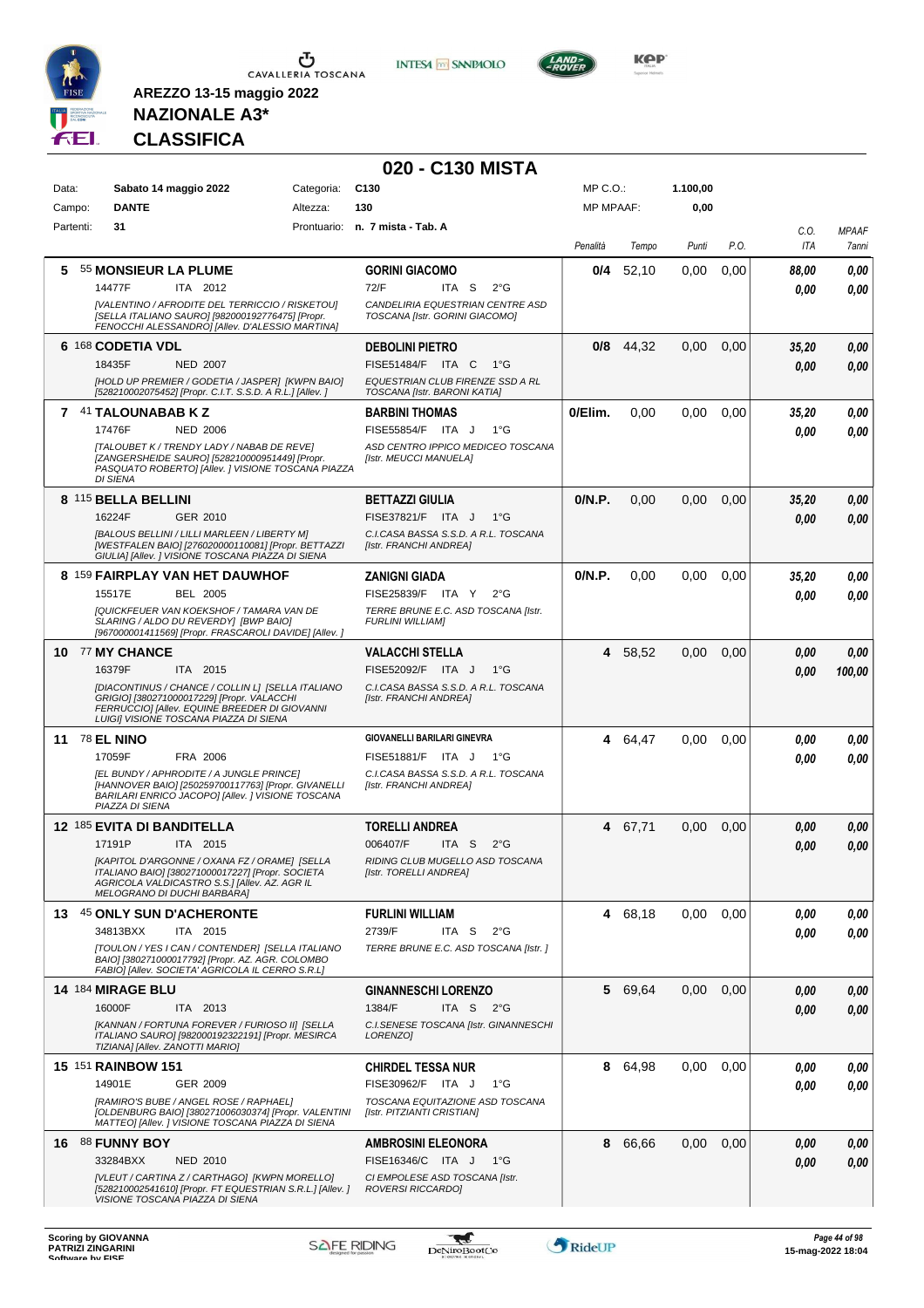

**INTESA M** SANPAOLO



**NAZIONALE A3\* CLASSIFICA**

|           |                                                                                                                                                                                                |            | 020 - C130 MISTA                                                        |                  |          |          |      |             |                       |
|-----------|------------------------------------------------------------------------------------------------------------------------------------------------------------------------------------------------|------------|-------------------------------------------------------------------------|------------------|----------|----------|------|-------------|-----------------------|
| Data:     | Sabato 14 maggio 2022                                                                                                                                                                          | Categoria: | C <sub>130</sub>                                                        | MP C.O.:         |          | 1.100,00 |      |             |                       |
| Campo:    | <b>DANTE</b>                                                                                                                                                                                   | Altezza:   | 130                                                                     | <b>MP MPAAF:</b> |          | 0,00     |      |             |                       |
| Partenti: | 31                                                                                                                                                                                             |            | Prontuario: n. 7 mista - Tab. A                                         |                  |          |          |      |             |                       |
|           |                                                                                                                                                                                                |            |                                                                         | Penalità         | Tempo    | Punti    | P.O. | C.O.<br>ITA | <b>MPAAF</b><br>7anni |
|           | 17 147 COOKSTOWN QUIDAM                                                                                                                                                                        |            | <b>NERI DUCCIO</b>                                                      | 8                | 67,25    | 0,00     | 0,00 | 0,00        | 0,00                  |
|           | 16292F<br>IRL 2014                                                                                                                                                                             |            | 5034/F<br>ITA S<br>$2^{\circ}$ G                                        |                  |          |          |      | 0.00        | 0,00                  |
|           | [QUIDAM JUNIOR I / PRINCESS AVA / CLOVER ECHO]<br>[IRISH HORSE BAIO] [372141405851886] [Propr. NERI<br>DUCCIO] [Allev.]                                                                        |            | C.I. TERRE DI SIENA ASD TOSCANA [Istr.<br>SALVINI BARBARA]              |                  |          |          |      |             |                       |
|           | 18 49 ARISTO 97                                                                                                                                                                                |            | <b>DAL CANTO SAMUELE</b>                                                | 8                | 68,74    | 0,00     | 0,00 | 0.00        | 0,00                  |
|           | 25715G<br><b>GER 2008</b>                                                                                                                                                                      |            | FISE42831/F ITA J<br>$2^{\circ}$ G                                      |                  |          |          |      | 0.00        | 0.00                  |
|           | [ARAGORN / MARLEEN III / CONCERTO II] [HOLSTEINER<br>BAIO] [528210002960847] [Propr. GLA STABLES TEAM<br>A.S.D.] [Allev.]                                                                      |            | SPORT EQUESTRI CECINA ASD TOSCANA<br>[Istr. BIZZARRI ROBERTO]           |                  |          |          |      |             |                       |
|           | <b>19 105 FLORENT</b>                                                                                                                                                                          |            | <b>VECCHIO ANGELICA</b>                                                 | 8                | 72,86    | 0.00     | 0,00 | 0.00        | 0,00                  |
|           | 24658K<br><b>NED 2010</b>                                                                                                                                                                      |            | FISE32434/D ITA S<br>$2^{\circ}G$                                       |                  |          |          |      | 0.00        | 0.00                  |
|           | $[X/X/$ ] [KWPN BAIO] [] [Propr. ] [Allev. ]                                                                                                                                                   |            | EQUILUNAE SSD A RL LIGURIA [Istr.<br><b>MELCHIONI GINEVRAI</b>          |                  |          |          |      |             |                       |
|           | 20 134 DELIGHT                                                                                                                                                                                 |            | <b>GORINI GIACOMO</b>                                                   | 9                | 69,22    | 0,00     | 0,00 | 0.00        | 0,00                  |
|           | 26938M<br>GER 2011                                                                                                                                                                             |            | 72/F<br>ITA S<br>$2^{\circ}$ G                                          |                  |          |          |      | 0.00        | 0,00                  |
|           | [DIRANO / APECHE / ADVOCAT] [HANNOVER BAIO<br>SCURO] [276020000013891] [Propr. BONACCORSO<br>ORAZIO] [Allev.]                                                                                  |            | CANDELIRIA EQUESTRIAN CENTRE ASD<br>TOSCANA [Istr. GORINI GIACOMO]      |                  |          |          |      |             |                       |
| 21        | 99 LARIMA                                                                                                                                                                                      |            | <b>MATTEUCCI MARCO</b>                                                  |                  | 10 70,54 | 0,00     | 0,00 | 0.00        | 0,00                  |
|           | 16217F<br>GER 2011                                                                                                                                                                             |            | FISE43978/F ITA Y 1°G                                                   |                  |          |          |      | 0.00        | 0.00                  |
|           | [LARIMAR / Z-CORBLESS / CORMINT] [HOLSTEINER<br>BAIO] [276020000156924] [Propr. MATTEUCCI MAURO]<br>[Allev.]                                                                                   |            | SIENA RIDING CLUB 2 JUMPING TEAM ASD<br>TOSCANA [Istr. MATTEUCCI MAURO] |                  |          |          |      |             |                       |
|           | 21 254 SLIGO LANDACCO                                                                                                                                                                          |            | <b>MATTEUCCI MARCO</b>                                                  |                  | 10 70.54 | 0,00     | 0,00 | 0.00        | 0,00                  |
|           | 46658B<br>IRL 2010                                                                                                                                                                             |            | FISE43978/F ITA Y 1°G                                                   |                  |          |          |      | 0.00        | 0.00                  |
|           | [CHACCO BLUE / LANDGRAEFIN / ] [IRISH SPORT<br>HORSE BAIO] [372141404753876] [Propr. GIERREGI SAS]<br>[Allev.]                                                                                 |            | SIENA RIDING CLUB 2 JUMPING TEAM ASD<br>TOSCANA [Istr. MATTEUCCI MAURO] |                  |          |          |      |             |                       |
|           | 23 73 VALAVIE MARION                                                                                                                                                                           |            | <b>VOLPI MARGHERITA</b>                                                 |                  | 11 71,37 | 0,00     | 0,00 | 0,00        | 0,00                  |
|           | 18299F<br>FRA 2009                                                                                                                                                                             |            | FISE55676/F ITA J<br>$1^{\circ}G$                                       |                  |          |          |      | 0.00        | 0.00                  |
|           | [VALAVIE MARION / GRILLOTTE DU BERNOU / PRINCE<br>IG'OR] [SELLA FRANCESE BAIO] [250259803534681]<br>[Propr. VENTUROTTI GAYA] [Allev. ] VISIONE TOSCANA<br>PIAZZA DI SIENA                      |            | CAMPALTO S.S.D. TOSCANA [Istr.<br><b>ALTEMURA ANTONIO]</b>              |                  |          |          |      |             |                       |
|           | 24 89 WHALISCO K Z                                                                                                                                                                             |            | <b>TORSELLINI GIULIA</b>                                                |                  | 16 66,07 | 0.00     | 0,00 | 0.00        | 0,00                  |
|           | 042601<br><b>NED 2009</b>                                                                                                                                                                      |            | FISE47329/F ITA J<br>$1^{\circ}$ G                                      |                  |          |          |      | 0.00        | 0.00                  |
|           | <b>IWHAT A KASHMIR K / JALISCA HOUTHEEM Z / JALISCO</b><br>B] [ZANGERSHEIDE BAIO] [528219001014651] [Propr.<br>LUDOVICO TRANCHINO ALESSIA ANGELA] [Allev. ]<br>VISIONE TOSCANA PIAZZA DI SIENA |            | C.I.CASA BASSA S.S.D. A R.L. TOSCANA<br>[Istr. FRANCHI ANDREA]          |                  |          |          |      |             |                       |
|           | 25 60 APOLLO                                                                                                                                                                                   |            | <b>PASQUATO ROBERTO</b>                                                 |                  | 17 81,62 | 0.00     | 0,00 | 0,00        | 0,00                  |
|           | 16175F<br>GER 2009                                                                                                                                                                             |            | ITA S<br>2466/F<br>$2^{\circ}G$                                         |                  |          |          |      | 0.00        | 0,00                  |
|           | [AMANTINO / PONTESSINA / PONTIFEX] [WESTFALEN<br>SAURO] [380271006047363] [Propr. AP SPORTHORSES<br>$S.A.SJ/Allev.$ ]                                                                          |            | SAN GORO ASD TOSCANA [Istr.<br>FIORAVANTI ROBERTA]                      |                  |          |          |      |             |                       |
|           | 26 113 CORONIKI B                                                                                                                                                                              |            | <b>CHILLERI CLAUDIA</b>                                                 |                  | 20 80,45 | 0.00     | 0,00 | 0,00        | 0,00                  |
|           | 12064F<br><b>NED 2007</b>                                                                                                                                                                      |            | FISE38171/F ITA Y<br>$2^{\circ}$ G                                      |                  |          |          |      | 0,00        | 0,00                  |
|           | [SYDNEY / SANIKI / AHORN] [KWPN BAIO SCURO]<br>[528210002059116] [Propr. CHILLERI FILIBERTO] [Allev.]                                                                                          |            | CANDELIRIA EQUESTRIAN CENTRE ASD<br>TOSCANA [Istr. GORINI GIACOMO]      |                  |          |          |      |             |                       |
|           | 27 153 CHANEL DE TUS                                                                                                                                                                           |            | <b>VIOLA ELISA</b>                                                      |                  | 33 73,51 | 0.00     | 0,00 | 0,00        | 0,00                  |
|           | 16278F<br>FRA 2012                                                                                                                                                                             |            | FISE30560/F ITA J<br>1°G                                                |                  |          |          |      | 0.00        | 0,00                  |
|           | [CONTROE / DIANE DE TALMONT / PAMPHILE] [SELLA<br>FRANCESE BAIO] [250259806038383] [Propr. FERNANDEZ<br>ELENA] [Allev. ] VISIONE TOSCANA PIAZZA DI SIENA                                       |            | DEL DRAGO ASD TOSCANA [Istr. ZORZI<br><b>GIAMPIETRO]</b>                |                  |          |          |      |             |                       |
|           | <sup>48</sup> VERSAILLES Z                                                                                                                                                                     |            | <b>ABAZID MIRIAM</b>                                                    | Elim.            | 0,00     | 0.00     | 0,00 | 0,00        | 0,00                  |
|           | 22459G<br><b>NED 2009</b>                                                                                                                                                                      |            | FISE48545/F ITA J<br>1°G                                                |                  |          |          |      | 0.00        | 0,00                  |
|           | [VIETTORIO / VEGAS / COMMICS] [ZANGERSHEIDE<br>GRIGIO] [528210002475124] [Propr. LISI MAURO] [Allev.]<br>VISIONE TOSCANA PIAZZA DI SIENA                                                       |            | C.I.CASA BASSA S.S.D. A R.L. TOSCANA<br>[Istr. FRANCHI ANDREA]          |                  |          |          |      |             |                       |

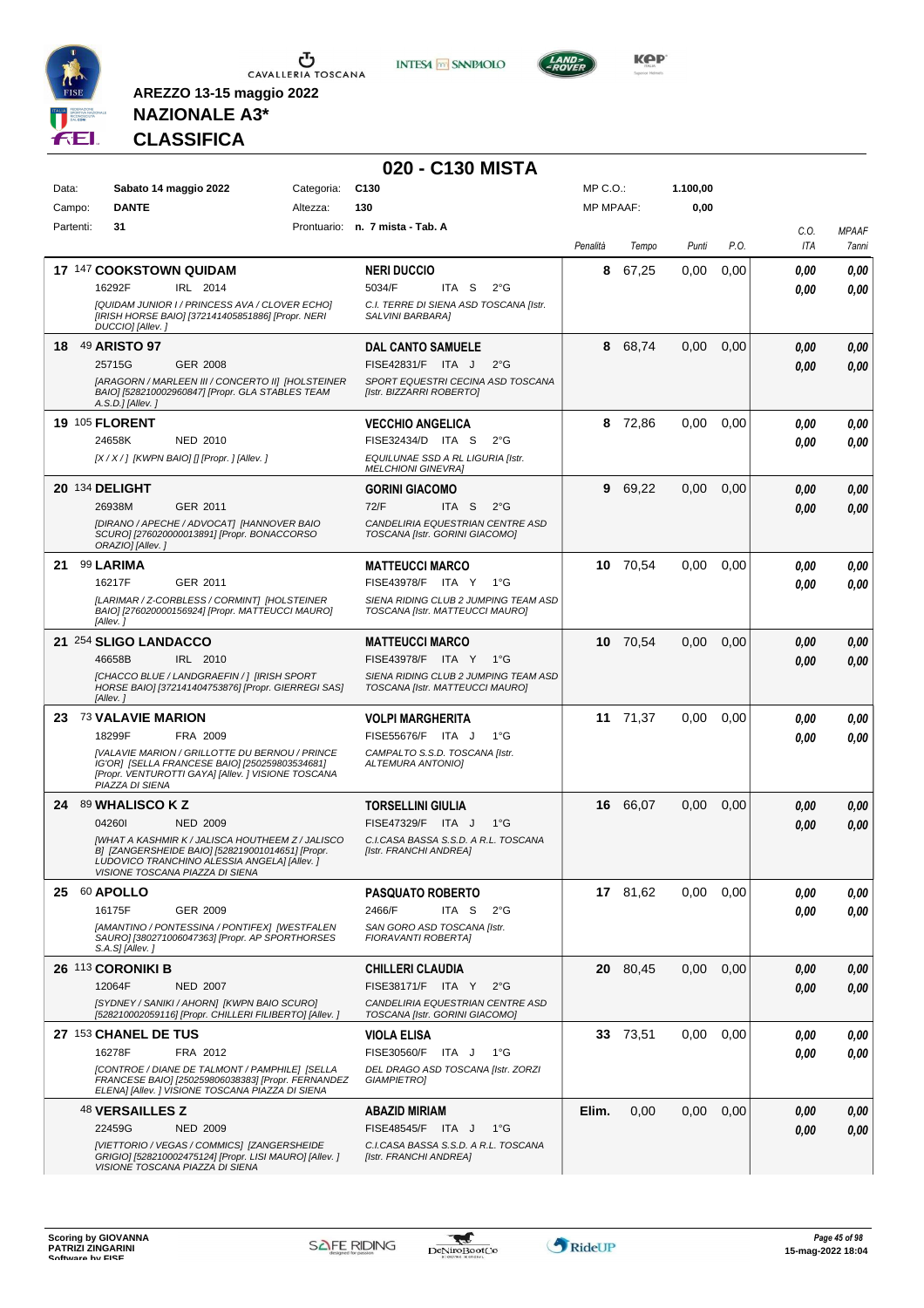

Ⴠ CAVALLERIA TOSCANA **INTESA M** SANPAOLO



**Kep** 

#### **NAZIONALE A3\* CLASSIFICA**

**AREZZO 13-15 maggio 2022**

|           |                                                                                                                                                                                  |             | 020 - C130 MISTA                                                            |                  |       |          |      |            |              |
|-----------|----------------------------------------------------------------------------------------------------------------------------------------------------------------------------------|-------------|-----------------------------------------------------------------------------|------------------|-------|----------|------|------------|--------------|
| Data:     | Sabato 14 maggio 2022                                                                                                                                                            | Categoria:  | C <sub>130</sub>                                                            | $MP C. O.$ :     |       | 1.100,00 |      |            |              |
| Campo:    | <b>DANTE</b>                                                                                                                                                                     | Altezza:    | 130                                                                         | <b>MP MPAAF:</b> |       | 0,00     |      |            |              |
| Partenti: | 31                                                                                                                                                                               | Prontuario: | n. 7 mista - Tab. A                                                         |                  |       |          |      | C.O.       | <b>MPAAF</b> |
|           |                                                                                                                                                                                  |             |                                                                             | Penalità         | Tempo | Punti    | P.O. | <b>ITA</b> | 7anni        |
|           | 79 CURLIDA JK HORSETRUCHS Z                                                                                                                                                      |             | TREZZANI TOMMASO                                                            | Rit.             | 0,00  | 0,00     | 0,00 | 0.00       | 0,00         |
|           | 04781C<br>NED 2010                                                                                                                                                               |             | <b>FISE17446/C</b><br>ITA J<br>$1^{\circ}G$                                 |                  |       |          |      | 0.00       | 0,00         |
|           | <b>ICASCON JK HORSETRUCKS Z / ALLETTA V / BENTLEY</b><br>LH1 [ZANGERSHEIDE BAIO] [528210002504810] [Propr.<br>TREZZANI LUCA] [Allev. ] VISIONE TOSCANA PIAZZA DI<br><b>SIENA</b> |             | CI EMPOLESE ASD TOSCANA [Istr. BIANCHI]<br><b>ALESSIOI</b>                  |                  |       |          |      |            |              |
|           | 94 CHICHARITO S                                                                                                                                                                  |             | <b>MELCHIONI GINEVRA</b>                                                    | Rit.             | 0,00  | 0,00     | 0,00 | 0.00       | 0,00         |
|           | 04567C<br>GER 2015                                                                                                                                                               |             | <sub>S</sub><br>$2^{\circ}$ G<br><b>FISE5205/C</b><br>ITA I                 |                  |       |          |      | 0,00       | 0,00         |
|           | [CHRISTIAN / ARIELLE S / ARACON T] [OLDENBURG<br>SAURO] [276020000478951] [Propr. TERRE DI LUNI S.R.L.]<br>[Allev.]                                                              |             | EQUILUNAE SSD A RL LIGURIA [Istr.<br><b>MELCHIONI GINEVRAI</b>              |                  |       |          |      |            |              |
|           | <b>122 BAEDEK</b>                                                                                                                                                                |             | <b>CONTE FRANCESCA</b>                                                      | Rit.             | 0,00  | 0,00     | 0,00 | 0.00       | 0,00         |
|           | 2014<br>15991F<br>ITA                                                                                                                                                            |             | FISE6936/C<br>$2^{\circ}$ G<br>ITA<br>-S                                    |                  |       |          |      | 0,00       | 0.00         |
|           | <b>IBAEDEKER / TANGA DEL TERRICCIO / TENOR DE LA</b><br>COURI [SELLA ITALIANO BAIO] [982000192780971] [Propr.<br>DE FILIPPO LUISA] [Allev. ALLEVAMENTO GRANCHI<br>FRANCESCO1     |             | <b>TERRE ROSSE EQUITAZIONE SSD A RL</b><br>TOSCANA [Istr. PAFFETTI MICHELE] |                  |       |          |      |            |              |

Collegio Giudicante Presidente LUCIANO CANTINI MARIA CRISTINA ANGELINI BUITONI ROBERTA CAPOLONGO ALBERTO CHIAPPA MARCO CORTINOVIS<br>MARTINA FATTACCIU CRISTIANA GUIDI GIAN DOMENICO MARIANO SILVIA GIOVANNA MARIA MATHIS GLADYS

#### **021 - C125 MISTA**

| Data:     |                            | Sabato 14 maggio 2022                                                                                                                                                                                | Categoria: | C <sub>125</sub>                                                        |            |              | $MP C. O.$ :     |             | 1.000,00 |      |        |              |
|-----------|----------------------------|------------------------------------------------------------------------------------------------------------------------------------------------------------------------------------------------------|------------|-------------------------------------------------------------------------|------------|--------------|------------------|-------------|----------|------|--------|--------------|
| Campo:    | <b>DANTE</b>               |                                                                                                                                                                                                      | Altezza:   | 125                                                                     |            |              | <b>MP MPAAF:</b> |             | 0.00     |      |        |              |
| Partenti: | 36                         |                                                                                                                                                                                                      |            | Prontuario: n. 7 mista - Tab. A                                         |            |              |                  |             |          |      | C.O.   | <b>MPAAF</b> |
|           |                            |                                                                                                                                                                                                      |            |                                                                         |            |              | Penalità         | Tempo       | Punti    | P.O. | ITA    | 7anni        |
|           | <b>1 117 LERUSA Z</b>      |                                                                                                                                                                                                      |            | <b>INNOCENTI GUIDO</b>                                                  |            |              | 0/0              | 42,77       | 0,00     | 0,00 | 125,00 | 0,00         |
|           | 13726F                     | <b>NED 2011</b>                                                                                                                                                                                      |            | FISE37730/F ITA J                                                       |            | $1^{\circ}G$ |                  |             |          |      | 0,00   | 0.00         |
|           | [Allev.]                   | [LAMM DE FETAN / ZERUSA / OKLUND] [ZANGERSHEIDE<br>BAIO] [528210002594721] [Propr. BOSSHER DOREEN]                                                                                                   |            | C.I.CASA BASSA S.S.D. A R.L. TOSCANA<br>[Istr. FRANCHI ANDREA]          |            |              |                  |             |          |      |        |              |
|           |                            | 2 181 DIAMANTE DELLA FLORIDA                                                                                                                                                                         |            | <b>TENUCCI GIULIA</b>                                                   |            |              |                  | $0/0$ 45,45 | 0,00     | 0.00 | 90.00  | 0.00         |
|           | 16423F                     | ITA 2015                                                                                                                                                                                             |            | 011568/F                                                                | ITA S      | $1^{\circ}G$ |                  |             |          |      | 250,00 | 0.00         |
|           |                            | <b>[QUASIMODO VD MOLENDREEF / TEQUILA DELLA</b><br>FLORIDA / CENTO] [SELLA ITALIANO SAURO]<br>[380271005005592] [Propr. VI.GRA.SI.GI S.S. SOC.<br>AGRICOLAI [Allev. VI.GRA.SI.GI S.S. SOC. AGRICOLA] |            | C.I.LA SERRATA TOSCANA [Istr. TENUCCI<br><b>SIMONE1</b>                 |            |              |                  |             |          |      |        |              |
|           | 3 132 CARRICK 17           |                                                                                                                                                                                                      |            | <b>SCARPELLI AMELIE</b>                                                 |            |              | 0/0              | 46.04       | 0,00     | 0.00 | 75,00  | 0,00         |
|           | 16284F                     | GER 2009                                                                                                                                                                                             |            | FISE30333/F ITA Y 1°G                                                   |            |              |                  |             |          |      | 0,00   | 0.00         |
|           | NATHALIE BELLINE E C. SASI | [CALATO / MONTANA V / CONTENDER] [HOLSTEINER<br>GRIGIO] [380271006072154] [Propr. UP TO FIFTY DI<br>NATHALIE BELLINE E C. SASI [Allev. UP TO FIFTY DI                                                |            | TOSCANA EQUITAZIONE ASD TOSCANA<br>[Istr. PITZIANTI CRISTIAN]           |            |              |                  |             |          |      |        |              |
|           | 4 106 DIADO MENAMA         |                                                                                                                                                                                                      |            | <b>MANETTI MIRCO</b>                                                    |            |              | 0/0              | 46,22       | 0.00     | 0.00 | 60,00  | 0.00         |
|           | 35118BXX                   | FRA 2013                                                                                                                                                                                             |            | FISE40542/F ITA Y 1°G                                                   |            |              |                  |             |          |      | 0.00   | 0.00         |
|           | PENALOSA ANDRES] [Allev.]  | [DIAMANT DE SEMILLY / LA CORDA / LORD] [SELLA<br>FRANCESE GRIGIO] [250258500100099] [Propr.                                                                                                          |            | SIENA RIDING CLUB 2 JUMPING TEAM ASD<br>TOSCANA [Istr. MATTEUCCI MAURO] |            |              |                  |             |          |      |        |              |
|           | 5 135 ORBIT                |                                                                                                                                                                                                      |            | <b>MINUCCI FEDERICA</b>                                                 |            |              | 0/0              | 47,34       | 0,00     | 0.00 | 50,00  | 0,00         |
|           | 18269F                     | BEL 2014                                                                                                                                                                                             |            | 1397/F                                                                  | ITA SA 1°G |              |                  |             |          |      | 0.00   | 0.00         |
|           |                            | [TALAN / JALLA DE GAVERIE / QUATOUBET DU ROUET]<br>[BEL. WARMBLOEDPAARD BAIO] [981100004096280]<br>[Propr. MEREU ROSANNA] [Allev.]                                                                   |            | C.I.CASA BASSA S.S.D. A R.L. TOSCANA<br>[Istr. FRANCHI ANDREA]          |            |              |                  |             |          |      |        |              |
| 6         |                            | 56 LIBELLE VAN 'T BOSVELD                                                                                                                                                                            |            | <b>MINUCCI FEDERICA</b>                                                 |            |              | 0/4              | 38,88       | 0,00     | 0.00 | 20,00  | 0.00         |
|           | 17810F                     | BEL 2011                                                                                                                                                                                             |            | 1397/F                                                                  | ITA SA 1°G |              |                  |             |          |      | 0.00   | 0.00         |
|           | MEREU ROSANNA] [Allev. ]   | <b>IEDJAZ VAN 'T MERELSNEST / FEIRA DE SANTANA</b><br>RHAMDIAHOEVE / QUERLYBET HERO] [BEL.<br>WARMBLOEDPAARD BAIO] [981100002766915] [Propr.                                                         |            | C.I.CASA BASSA S.S.D. A R.L. TOSCANA<br>[Istr. FRANCHI ANDREA]          |            |              |                  |             |          |      |        |              |

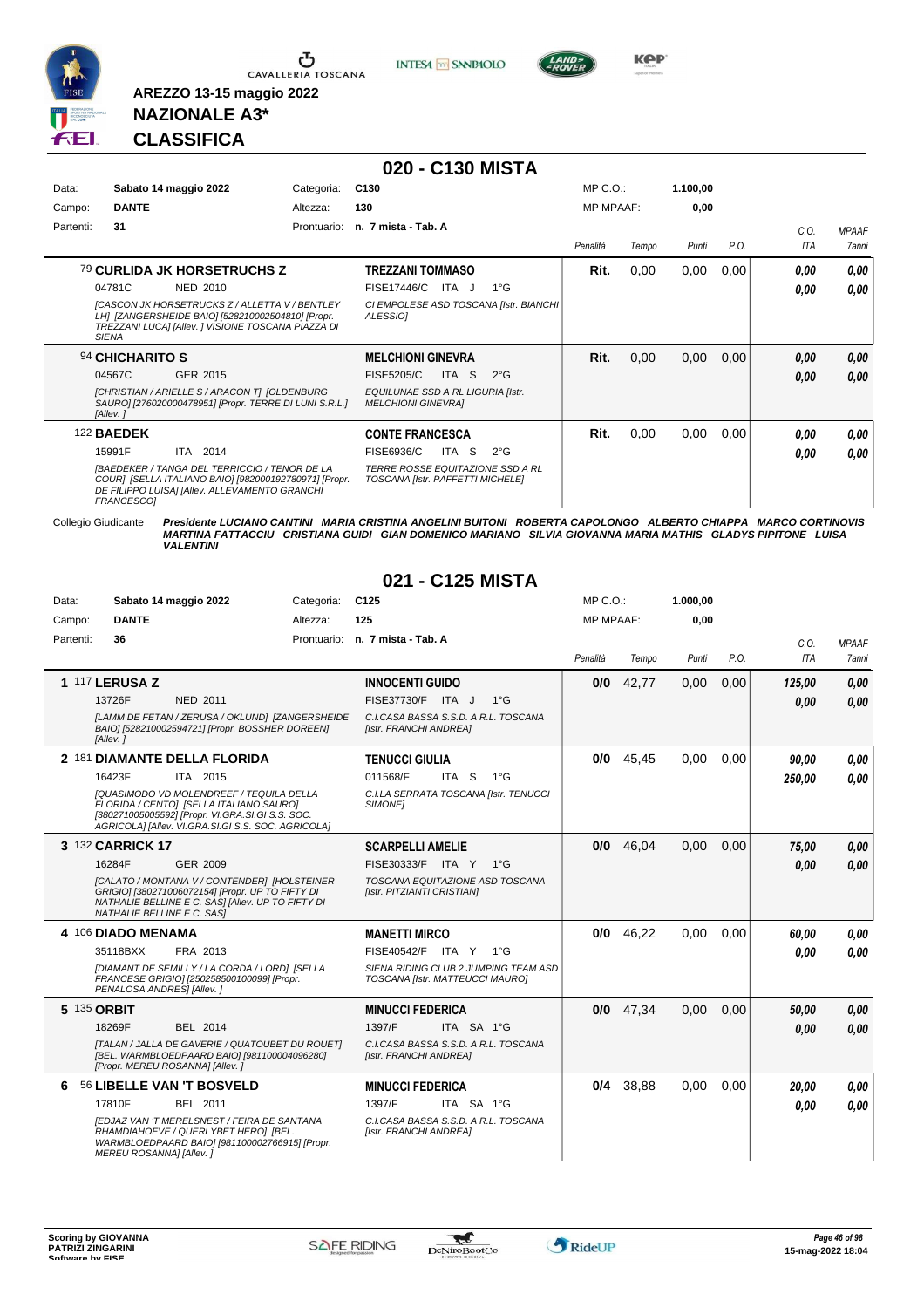

**INTESA M** SANPAOLO



**NAZIONALE A3\* CLASSIFICA**

|                     |                                                                                                                                                                                                   |            | 021 - C125 MISTA                                                                                                             |                  |              |          |      |                 |                       |
|---------------------|---------------------------------------------------------------------------------------------------------------------------------------------------------------------------------------------------|------------|------------------------------------------------------------------------------------------------------------------------------|------------------|--------------|----------|------|-----------------|-----------------------|
| Data:               | Sabato 14 maggio 2022                                                                                                                                                                             | Categoria: | C <sub>125</sub>                                                                                                             | MP C.O.:         |              | 1.000,00 |      |                 |                       |
| Campo:              | <b>DANTE</b>                                                                                                                                                                                      | Altezza:   | 125                                                                                                                          | <b>MP MPAAF:</b> |              | 0,00     |      |                 |                       |
| Partenti:           | 36                                                                                                                                                                                                |            | Prontuario: n. 7 mista - Tab. A                                                                                              | Penalità         | Tempo        | Punti    | P.O. | C.O.<br>ITA     | <b>MPAAF</b><br>7anni |
|                     | 7 145 FREE SPIRIT<br>26019G<br>ITA 2013<br>IQUITE VO CANTUS L / BOLOGNA / BALOUBET DU<br>ROUET] [SELLA ITALIANO GRIGIO] [982000192324314]<br>[Propr. MANARA FLAMINIA] [Allev. GIULIANI SILVIO]    |            | <b>MANARA FLAMINIA</b><br>FISE41005/G ITA J<br>$1^{\circ}$ G<br>ROMA PONY CLUB SSD A RL LAZIO [Istr.<br><b>CIUCCI MARCOI</b> | 0/4              | 43,18        | 0,00     | 0,00 | 20,00<br>150,00 | 0,00<br>0,00          |
| 8 143 OITUE         | 11427F<br>ITA 2007<br>[AVENIR / FATA GAMMA / RHEINGOLD DE LUYNE] [SELLA<br>ITALIANO BAIO] [985000380500713] [Propr. BARANI<br>CLAUDIA] [Allev. SEDDA RICCARDO]                                    |            | <b>PEPI GINEVRA</b><br>FISE31544/F ITA S<br>1°G<br>C.I.CASA BASSA S.S.D. A R.L. TOSCANA<br>[Istr. FRANCHI ANDREA]            |                  | $0/4$ 43,83  | 0,00     | 0,00 | 20,00<br>100,00 | 0.00<br>0.00          |
| 9                   | 74 VILLAGANA ARAGON<br>12107E<br><b>GER 2008</b><br>[CANTURO / RENATUS Z / RAMIRO] [HANNOVER BAIO]<br>[000011033003680] [Propr. RAFFAELLI GIULIO] [Allev.]                                        |            | <b>RAFFAELLI GIULIO</b><br>FISE55382/F ITA Y<br>1°G<br>C.I. L'ANTELLINO SSDRL TOSCANA [Istr.<br>CIPRIANI LORENZO]            |                  | $0/4$ 46,21  | 0,00     | 0,00 | 20,00<br>0,00   | 0,00<br>0,00          |
|                     | 10 61 BLICKFANG<br>15365F<br>GER 2010<br>[CAMAX L / PETITE NOIRE R / PILOT] [WESTFALEN<br>GRIGIO] [276020000102308] [Propr. DRAGONI MAURIZIA E<br>FIGLI SOC. SEMP.] [Allev.]                      |            | <b>FARINA FABIO</b><br>2921/F<br>ITA S<br>1°G<br>SPORT EQUESTRI CECINA ASD TOSCANA<br>[Istr. BIZZARRI ROBERTO]               | 0/4              | 58,06        | 0,00     | 0,00 | 20.00<br>0.00   | 0.00<br>0.00          |
| 11                  | <b>17 CASTELLO 187</b><br>14392F<br><b>GER 2006</b><br>[CASSINI I / EVA II / LANCER II] [HOLSTEINER GRIGIO]<br>[380271001024465] [Propr. SCARPELLI MASSIMO] [Allev. ]                             |            | <b>FOLONARI FIAMMETTA</b><br>FISE30279/F ITA Y 1°G<br>TOSCANA EQUITAZIONE ASD TOSCANA<br>[Istr. PITZIANTI CRISTIAN]          |                  | $0/8$ 41,40  | 0,00     | 0,00 | 0.00<br>0.00    | 0,00<br>0.00          |
|                     | 12 75 NUNORA Z<br>18314F<br>BEL 2014<br>[NUMERO UNO / QUIRA-Z / QUIDAM DE REVEL]<br>[ZANGERSHEIDE BAIO] [981100002993423] [Propr. PIERI<br>STEFANO] [Allev.]                                      |            | <b>PIERI MATILDE</b><br>FISE53014/F ITA J<br>$1^{\circ}G$<br>TOSCANA EQUITAZIONE ASD TOSCANA<br>[Istr. NENCI ANTONELLA]      |                  | $0/8$ 44,08  | 0,00     | 0,00 | 0,00<br>0.00    | 0,00<br>0.00          |
| <b>13 51 LECCIO</b> | 23235G<br>ITA 2010<br><b>[CAN CAN DEL TERRICCIO / RODODENDRA DEL</b><br>TERRICCIO / 1 [SELLA ITALIANO SAURO]<br>[941000012127040] [Propr. CAMPANINI FEDERICO] [Allev.<br><b>CAMPELLO RANIERII</b> |            | PERUGINO NICCOLO'<br>FISE37049/F ITA J<br>$1^{\circ}$ G<br>A.I.DUNIA RANCH TOSCANA [Istr. GIUNTI<br><b>MARIOI</b>            |                  | $0/8$ 46,49  | 0,00     | 0,00 | 0,00<br>0.00    | 0,00<br>0,00          |
|                     | <b>14 156 VIVA LA ELKE</b><br>18140F<br>GER 2015<br>[VIVANT / A CHEEKY BEE / CACHAS] [HOLSTEINER BAIO]<br>[276020000417849] [Propr. GALLESI TESSA] [Allev. ]                                      |            | <b>GALLESI TESSA</b><br>FISE27910/F ITA Y<br>1°G<br>SPORT EQUESTRI CECINA ASD TOSCANA<br>[Istr. BIZZARRI ROBERTO]            | 0/8              | 53,53        | 0,00     | 0,00 | 0,00<br>0.00    | 0,00<br>0.00          |
|                     | 15 109 ITSIE BITSIE AC<br>18284F<br>NED 2013<br>[-/-/-] [OLDENBURG BAIO] [528210004424328] [Propr.<br>ADELANTE S.R.L.S.] [Allev.]                                                                 |            | <b>BOSCHI ADELE VIOLANTE</b><br>FISE39077/F ITA J<br>1°G<br>C.I.CASA BASSA S.S.D. A R.L. TOSCANA<br>[Istr. FRANCHI ANDREA]   |                  | 0/8 57,97    | 0,00     | 0,00 | 0,00<br>0,00    | 0,00  <br>0,00        |
| <b>16 124 ISAAC</b> | 18101F<br>GER 2011<br>[NEWTON / CAPRICE / CENTO] [RHEINLAND PFALZ SAAR<br>SAURO] [276020000093674] [Propr. CASINI BIANCA]<br>[Allev.]                                                             |            | <b>CASINI BIANCA</b><br>FISE34120/F ITA S<br>1°G<br>TOSCANA EQUITAZIONE ASD TOSCANA<br>[Istr. PITZIANTI CRISTIAN]            |                  | $0/12$ 49,72 | 0,00     | 0,00 | 0,00<br>0.00    | 0,00<br>0,00          |
| 17 99 LARIMA        | 16217F<br>GER 2011<br>[LARIMAR / Z-CORBLESS / CORMINT] [HOLSTEINER<br>BAIO] [276020000156924] [Propr. MATTEUCCI MAURO]<br>[Allev.]                                                                |            | <b>MATTEUCCI MARCO</b><br>FISE43978/F ITA Y 1°G<br>SIENA RIDING CLUB 2 JUMPING TEAM ASD<br>TOSCANA [Istr. MATTEUCCI MAURO]   | 0/Elim.          | 0,00         | 0,00     | 0,00 | 0,00<br>0,00    | 0,00<br>0,00          |
|                     | <b>18 187 CHARLES Z</b><br>10641F<br>BEL 2005<br>[CIRO Z / ORONA V/D RHILLE / GOLDSPRING DE<br>LAUZELLE  [ZANGERSHEIDE GRIGIO] [981100000376247]<br>[Propr. DE AMICIS VINCENZO] [Allev. ]         |            | <b>DE AMICIS GINEVRA</b><br>4992/G<br>ITA S<br>1°G<br>CI VILLA IL MANDORLO ASD TOSCANA [Istr.<br><b>BRUNI MARCO]</b>         | 0/N.P.           | 0,00         | 0,00     | 0,00 | 0,00<br>0.00    | 0,00<br>0,00          |
| $19^{90}$ BALI      | GER 2011<br>18108F<br>[BALOUS BELLINI / PIA / PONTIFEX] [WESTFALEN BAIO]<br>[276020000203066] [Propr. ROSSI MIA] [Allev. ]                                                                        |            | <b>ROSSI MIA</b><br><b>FISE46576/F</b><br>ITA J<br>$1^{\circ}G$<br>JUMPING MONTALGETO ASD TOSCANA<br>[Istr. FRANCHINI MAURO] |                  | 4 60,66      | 0,00     | 0,00 | 0,00<br>0,00    | 0,00<br>0,00          |



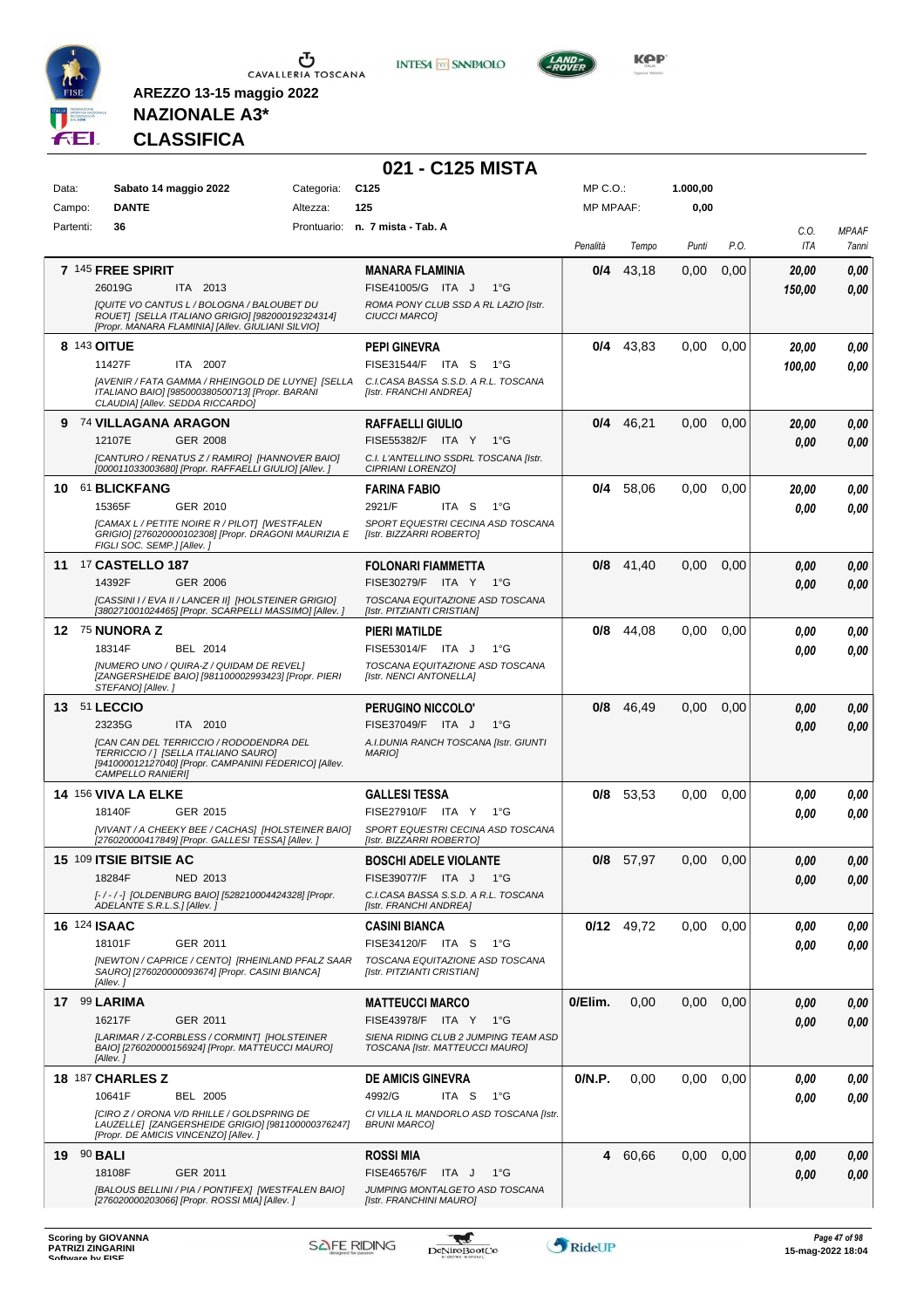

Campo: **DANTE** Partenti: **36**

 $\begin{array}{c}\n\bullet \\
\bullet \\
\bullet \\
\bullet\n\end{array}$  CAVALLERIA TOSCANA

**INTESA M** SANPAOLO



**1.000,00 0,00**

> *C.O. ITA*

*MPAAF 7anni*

**NAZIONALE A3\* CLASSIFICA**

**AREZZO 13-15 maggio 2022**

#### **021 - C125 MISTA** MP C.O.: Data: Sabato 14 maggio 2022 Categoria: C125 MP MPAAF: Altezza: **125** Prontuario: **n. 7 mista - Tab. A** *Penalità Tempo Punti P.O.* Τ **ROMEO VERONICA** ITA J 1°G *DEL DRAGO ASD TOSCANA [Istr. ZORZI*

|    | 20 100 PASCHA VAN HET BAKKERSHOF D'16                                                                                                         | <b>ROMEO VERONICA</b>                                                   | 4      | 63,27    | 0,00 | 0,00 | 0,00              | 0,00          |
|----|-----------------------------------------------------------------------------------------------------------------------------------------------|-------------------------------------------------------------------------|--------|----------|------|------|-------------------|---------------|
|    | BEL 2015<br>18126F                                                                                                                            | FISE15089/C ITA J<br>1°G                                                |        |          |      |      | 0.00              | 0.00          |
|    | [CORYDON VAN T&L / GERONE / SPARTACUS] [BEL.<br>WARMBLOEDPAARD BAIO] [981100002968907] [Propr.                                                | DEL DRAGO ASD TOSCANA [Istr. ZORZI<br><b>GIAMPIETRO]</b>                |        |          |      |      |                   |               |
|    | MARCIASINI PATRIZIA] [Allev.]                                                                                                                 |                                                                         |        |          |      |      |                   |               |
|    | 21 70 ARLEQUIN DE LA SELUNE                                                                                                                   | <b>COLOMBINI SOFIA</b>                                                  | 4      | 63.63    | 0,00 | 0,00 | 0,00              | 0,00          |
|    | 46988B<br>FRA 2010 Pony                                                                                                                       | FISE83401/G ITA J<br>$1^{\circ}$ G                                      |        |          |      |      | 0,00              | 0,00          |
|    | JOURAL DES CHOUANS / JAVELINE DES EYMES / ABOU<br>KAMALI [PONY APPALOOSA MARRONE]<br>[250259805893825] [Propr. EQUIPASSIONE S.R.L.] [Allev. ] | ROMA PONY CLUB SSD A RL LAZIO [Istr.<br><b>CIUCCI MARCOI</b>            |        |          |      |      |                   |               |
|    | <b>22 152 PRUNUS</b>                                                                                                                          | <b>BOLOGNESI CLAUDIA</b>                                                |        | 4 64,11  | 0,00 | 0,00 | 0.00              | 0,00          |
|    | 03332N<br>ITA 2008                                                                                                                            | FISE30715/F ITA S<br>1°G                                                |        |          |      |      | 0.00              | 0.00          |
|    | [KSAR-SITTE / IENNE / AVENIR] [SELLA ITALIANO                                                                                                 | TOSCANA EQUITAZIONE ASD TOSCANA                                         |        |          |      |      |                   |               |
|    | SAURO] [982009106747622] [Propr. MILLIMAGGI LAURA]<br>[Allev. GUSPINI ANDREA]                                                                 | [Istr. PITZIANTI CRISTIAN]                                              |        |          |      |      |                   |               |
|    | 23 123 AIDA LEVA Z                                                                                                                            | <b>ROSSETTI COSTANZA</b>                                                | 4      | 67,80    | 0,00 | 0,00 | 0.00              | 0,00          |
|    | 30436K<br>BEL 2013                                                                                                                            | FISE34216/F ITA S<br>1°G                                                |        |          |      |      | 0.00              | 0,00          |
|    | [X / X / ] [ZANGERSHEIDE APPALOOSA NERO] [] [Propr. ]                                                                                         | CLUB IPPICO IL CAVALIERE ASD TOSCANA                                    |        |          |      |      |                   |               |
|    | [Allev.]                                                                                                                                      | [Istr. COSIMI LEANDRA]                                                  |        |          |      |      |                   |               |
|    | 24 80 COCO L                                                                                                                                  | <b>BARBINI THOMAS</b>                                                   | 4      | 68,86    | 0,00 | 0,00 | 0.00              | 0,00          |
|    | 17802F<br>GER 2009<br>[CORNET OBOLENSKY / CLASSIC TOUCH / COSINUS]                                                                            | FISE55854/F ITA J<br>$1^{\circ}G$<br>ASD CENTRO IPPICO MEDICEO TOSCANA  |        |          |      |      | 0,00              | 0.00          |
|    | [WESTFALEN BAIO] [276098102697108] [Propr. BARBINI                                                                                            | [Istr. MEUCCI MANUELA]                                                  |        |          |      |      |                   |               |
|    | VANESSA] [Allev. ]                                                                                                                            |                                                                         |        |          |      |      |                   |               |
|    | <b>25 102 EMERSON</b>                                                                                                                         | <b>LEONARDO ISABELLA</b>                                                |        | 4 69,42  | 0,00 | 0,00 | 0.00              | 0,00          |
|    | 16620F<br><b>NED 2009</b><br><b>ITANGELO VAN DE ZUUTHOEVE / NYBALIA / HATTRICKI</b>                                                           | FISE42401/F ITA Y 1°G                                                   |        |          |      |      | 0.00              | 0,00          |
|    | [KWPN BAIO] [528210002429313] [Propr. A.S.D. NADIR]<br>[Allev.]                                                                               | NADIR ASD TOSCANA [Istr. MUSACCHIA<br>STEFANIA]                         |        |          |      |      |                   |               |
| 26 | <b>93 UNSER PRINZ KRF</b>                                                                                                                     | STAINO AURORA                                                           |        | 4 70,18  | 0,00 | 0,00 | 0.00              | 0,00          |
|    | 17380F<br>FRA 2008                                                                                                                            | FISE44754/F ITA J<br>$1^{\circ}G$                                       |        |          |      |      | 0.00              | 0.00          |
|    | [CALVARO / WALDFEE VON WATZMANN / WESSEX]<br>[SELLA FRANCESE BAIO] [250259700385558] [Propr.<br>BATINI MARIA CHIARA] [Allev.]                 | SCUDERIA PACCIANI SSD A RL TOSCANA<br>[Istr. PACCIANI SIMONE]           |        |          |      |      |                   |               |
|    | 27 84 DIVALIEN Z                                                                                                                              | <b>PEDINI GABRIELE</b>                                                  | 8      | 65,67    | 0,00 | 0,00 | 0,00              | 0,00          |
|    | 16211F<br>NED 2013                                                                                                                            | FISE49428/F ITA Y<br>$1^{\circ}G$                                       |        |          |      |      | 0.00              | 0,00          |
|    | [DAKAR TN / NENDELIEN / WELLINGTON]<br>[ZANGERSHEIDE BAIO] [528210002871368] [Propr.<br>MEUCCI MANUELA CHRISTINA] [Allev.]                    | ASD CENTRO IPPICO MEDICEO TOSCANA<br>[Istr. MEUCCI MANUELA]             |        |          |      |      |                   |               |
| 28 | <b>66 CHOMELIX DE LA POMME</b>                                                                                                                | <b>BARTALINI MATTEO</b>                                                 | 8      | 69,07    | 0,00 | 0,00 | 0,00              | 0,00          |
|    | 35401BXX<br>FRA 2012                                                                                                                          | FISE58634/F ITA S<br>1°G                                                |        |          |      |      | 0.00              | 0.00          |
|    | [MARIUS CLAUDIUS / NAIS DE LA POMME / DARCO]<br>[SELLA FRANCESE BAIO] [250259600495010] [Propr.<br>MARINONI LUCREZIA] [Allev.]                | TERRE BRUNE E.C. ASD TOSCANA [Istr.<br><b>FURLINI WILLIAMI</b>          |        |          |      |      |                   |               |
|    | 29 116 JACARE FN STABLES                                                                                                                      | <b>GIANNETTI ALICE</b>                                                  |        | 12 81,15 | 0,00 | 0.00 | 0.00              | 0.00          |
|    | 12734D<br>BEL 2009                                                                                                                            | FISE37803/F ITA J<br>1°G                                                |        |          |      |      | 0,00              | 0,00          |
|    | [CANADIAN RIVER / EVITA VAN SCHRAEVENACKER /                                                                                                  | CI EMPOLESE ASD TOSCANA [Istr. BIANCHI                                  |        |          |      |      |                   |               |
|    | EXPLOIT DE ROULARD] [BWP GRIGIO]<br>[981100002229030] [Propr. LA SELLA S.R.L.] [Allev.]                                                       | ALESSIO]                                                                |        |          |      |      |                   |               |
|    | <b>30 129 EXTRA CHAVANNAIS</b>                                                                                                                | <b>MAZZEI FERDINANDO LARTH</b>                                          |        | 23 92,34 | 0,00 | 0,00 | 0.00              | 0,00          |
|    | 15532F<br>BEL 2010                                                                                                                            | FISE39647/F ITA J<br>$2^{\circ}G$                                       |        |          |      |      | 0.00              | 0,00          |
|    | [LITTLE ROCK / GOLDIKA / GRAF SPONECK] [SELLA<br>BELGA GRIGIO] [972270000075695] [Propr. HAPPY HORSE<br>SSD A RL] [Allev.]                    | PISTOIA EQUESTRIAN CENTRE A.S.D.<br>TOSCANA [Istr. BARONI MASSIMILIANO] |        |          |      |      |                   |               |
|    | 31 154 OCTOPUS E                                                                                                                              | <b>CARLI EMMA</b>                                                       |        | 28 77,85 | 0,00 | 0,00 | 0,00              | 0,00          |
|    | 18008F<br>BEL 2014                                                                                                                            | FISE29425/F ITA J<br>1°G                                                |        |          |      |      | 0.00              | 0,00          |
|    | [INAR C / SOENGA / SANDRINI] [BEL.<br>WARMBLOEDPAARD BAIO] [981100002868484] [Propr.<br>VANNUCCINI ELEONORA] [Allev. ]                        | C.I.SENESE TOSCANA [Istr. FEDI<br>ALESSANDRO]                           |        |          |      |      |                   |               |
|    | 67 CASIROFINA                                                                                                                                 | <b>RAGGI NICOLA</b>                                                     | Elim.  | 0,00     | 0,00 | 0.00 | 0,00              | 0,00          |
|    | GER 2014<br>03952R                                                                                                                            | FISE21324/R ITA J<br>1°G                                                |        |          |      |      | 0.00              | 0.00          |
|    | [CASIRO I / COSTA NORD / LANDOR S] [OLDENBURG                                                                                                 | C.I. REGNO VERDE UMBRIA [Istr.                                          |        |          |      |      |                   |               |
|    | BAIO] [276020000188557] [Propr. RAGGI LUCA] [Allev. ]                                                                                         | QUONDAM GREGORIO GIANLUCA]                                              |        |          |      |      |                   |               |
|    | <b>Scoring by GIOVANNA</b><br><b>SAFE RIDING</b><br><b>PATRIZI ZINGARINI</b><br>Coffware by EICE                                              | <b>DeNiroBootCo</b>                                                     | RideUP |          |      |      | 15-mag-2022 18:04 | Page 48 of 98 |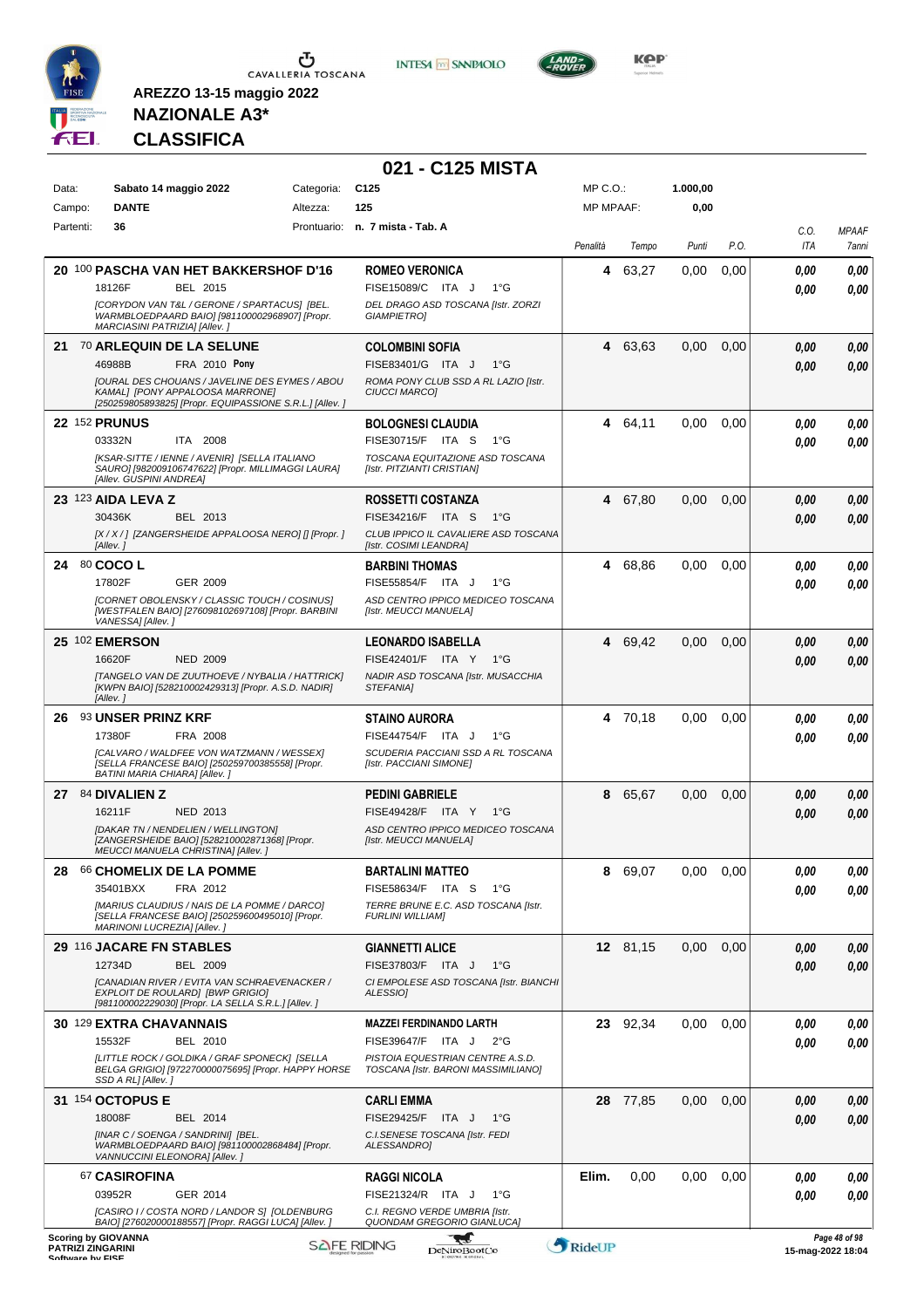

Ⴠ CAVALLERIA TOSCANA **INTESA** M SANPAOLO



**Kep** 

#### **NAZIONALE A3\* CLASSIFICA**

**AREZZO 13-15 maggio 2022**

|           |                                                                                                                           |             | 021 - C125 MISTA                                                        |                  |       |          |      |            |              |
|-----------|---------------------------------------------------------------------------------------------------------------------------|-------------|-------------------------------------------------------------------------|------------------|-------|----------|------|------------|--------------|
| Data:     | Sabato 14 maggio 2022                                                                                                     | Categoria:  | C <sub>125</sub>                                                        | MP C. O.         |       | 1.000,00 |      |            |              |
| Campo:    | <b>DANTE</b>                                                                                                              | Altezza:    | 125                                                                     | <b>MP MPAAF:</b> |       | 0,00     |      |            |              |
| Partenti: | 36                                                                                                                        | Prontuario: | n. 7 mista - Tab. A                                                     |                  |       |          |      | C.0.       | <b>MPAAF</b> |
|           |                                                                                                                           |             |                                                                         | Penalità         | Tempo | Punti    | P.O. | <b>ITA</b> | <b>7anni</b> |
|           | 85 ORLANDO VAN'T MORRELBOS                                                                                                |             | <b>PEDONE MARIA</b>                                                     | Elim.            | 0,00  | 0,00     | 0,00 | 0.00       | 0,00         |
|           | 29356G<br><b>NED 2012</b>                                                                                                 |             | FISE69229/G<br>ITA J<br>$1^{\circ}G$                                    |                  |       |          |      | 0.00       | 0,00         |
|           | [././] [PFER BAIO] [528246002470409] [Propr. PEDONE<br>MARIA] [Allev.]                                                    |             | ROMA PONY CLUB SSD A RL LAZIO [Istr.<br><b>CIUCCI MARCOI</b>            |                  |       |          |      |            |              |
|           | 108 ALEXCIA                                                                                                               |             | <b>PANICCIA VITTORIA</b>                                                | Elim.            | 0,00  | 0,00     | 0,00 | 0.00       | 0,00         |
|           | 23573G<br><b>NED 2005</b>                                                                                                 |             | FISE39253/F<br>ITA J<br>$1^{\circ}G$                                    |                  |       |          |      | 0.00       | 0.00         |
|           | [CORLAND / DE433330180301 / ] [KWPN GRIGIO]<br>[528210000739011] [Propr. FEBBRE DA CAVALLO SSD ARL]<br>[Allev.]           |             | C.I.SENESE TOSCANA [Istr. FEDI<br>ALESSANDROI                           |                  |       |          |      |            |              |
|           | <b>176 DANCING NAKED</b>                                                                                                  |             | <b>ROSSI ALICE</b>                                                      | Elim.            | 0,00  | 0,00     | 0,00 | 0.00       | 0,00         |
|           | 12943F<br>IRL 2009                                                                                                        |             | FISE11230/F<br>ITA S<br>$1^{\circ}G$                                    |                  |       |          |      | 0.00       | 0,00         |
|           | [LUIDAM / RATHLIN Q / COEVERS DIAMOND BOY] [IRISH<br>SPORT HORSE BAIO] [372141405303135] [Propr. NERI<br>DUCCIO] [Allev.] |             | C.I.SENESE TOSCANA [Istr. FEDI<br>ALESSANDROI                           |                  |       |          |      |            |              |
|           | <b>NP 254 SLIGO LANDACCO</b>                                                                                              |             | <b>MATTEUCCI MARCO</b>                                                  | N.P.             | 0,00  | 0,00     | 0,00 | 0.00       | 0,00         |
|           | IRL 2010<br>46658B                                                                                                        |             | <b>FISE43978/F</b><br>$1^{\circ}G$<br>ITA Y                             |                  |       |          |      | 0.00       | 0,00         |
|           | [CHACCO BLUE / LANDGRAEFIN / 1 [IRISH SPORT<br>HORSE BAIO] [372141404753876] [Propr. GIERREGI SAS]<br>[Allev.]            |             | SIENA RIDING CLUB 2 JUMPING TEAM ASD<br>TOSCANA [Istr. MATTEUCCI MAURO] |                  |       |          |      |            |              |

Collegio Giudicante Presidente LUCIANO CANTINI MARIA CRISTINA ANGELINI BUITONI ROBERTA CAPOLONGO ALBERTO CHIAPPA MARCO CORTINOVIS<br>MARTINA FATTACCIU CRISTIANA GUIDI GIAN DOMENICO MARIANO SILVIA GIOVANNA MARIA MATHIS GLADYS

#### **022 - C120 A FASI CONSECUTIVE**

| Data:     | Sabato 14 maggio 2022                                                                                                                    | Categoria:  | C120                                                           | $MP C. O.$ :     |       | 600,00 |      |            |              |
|-----------|------------------------------------------------------------------------------------------------------------------------------------------|-------------|----------------------------------------------------------------|------------------|-------|--------|------|------------|--------------|
| Campo:    | <b>DANTE</b>                                                                                                                             | Altezza:    | 120                                                            | <b>MP MPAAF:</b> |       | 0,00   |      |            |              |
| Partenti: | 27                                                                                                                                       | Prontuario: | n. 19.2 speciale a fasi consecutive - Tab. A                   |                  |       |        |      | C.O.       | <b>MPAAF</b> |
|           |                                                                                                                                          |             |                                                                | Penalità         | Tempo | Punti  | P.O. | <b>ITA</b> | 7anni        |
|           | 1 158 BELIZE                                                                                                                             |             | <b>BARBINI THOMAS</b>                                          | 0/0              | 19,07 | 0,00   | 0,00 | 75,00      | 0.00         |
|           | 18221F<br><b>GER 2009</b>                                                                                                                |             | FISE55854/F ITA J<br>$1^{\circ}G$                              |                  |       |        |      | 0.00       | 0.00         |
|           | [CASSINI II / B-CARISSIMA / CANTUS] [HOLSTEINER<br>GRIGIO] [756093900024957] [Propr. BARBINI VANESSA]<br>[Allev.]                        |             | ASD CENTRO IPPICO MEDICEO TOSCANA<br>[Istr. MEUCCI MANUELA]    |                  |       |        |      |            |              |
|           | 2 87 VALERY VANITOSA                                                                                                                     |             | <b>BALDI GIORGIA</b>                                           | 0/0              | 19.28 | 0.00   | 0.00 | 54,00      | 0,00         |
|           | 27574G<br>ITA 2014                                                                                                                       |             | <b>FISE48413/F</b><br>ITA C<br>$1^{\circ}G$                    |                  |       |        |      | 150.00     | 0.00         |
|           | [NADIR DI SAN PATRIGNANO / MAYA MILUNA / PIRADIN]<br>[SELLA ITALIANO GRIGIO] [982000196479296] [Propr. MG                                |             | C.I.CASA BASSA S.S.D. A R.L. TOSCANA<br>[Istr. FRANCHI ANDREA] |                  |       |        |      |            |              |
|           | ROYAL HORSE S.A.R.L.S.] [Allev. LEDDA LUIGI]                                                                                             |             |                                                                |                  |       |        |      |            |              |
|           | 3 126 CHAMPETTER                                                                                                                         |             | <b>ZAGNI MINUCCI GABRIEL</b>                                   | 0/0              | 20.17 | 0.00   | 0.00 | 45.00      | 0,00         |
|           | 17405E<br><b>NED 2007</b>                                                                                                                |             | FISE70010/F ITA C 1°G                                          |                  |       |        |      | 0.00       | 0.00         |
|           | [CALVARO Z / OASE VAN DE HEFFINCK / ELMSHORN]<br>[KWPN SAURO] [528210002060259] [Propr. VANZINI                                          |             | C.I.CASA BASSA S.S.D. A R.L. TOSCANA<br>[Istr. FRANCHI ANDREA] |                  |       |        |      |            |              |
|           | FEDERICO] [Allev.]                                                                                                                       |             |                                                                |                  |       |        |      |            |              |
| -71       | <b>SHILA DELLE SCHIAVE</b>                                                                                                               |             | <b>ARRICCA GINEVRA</b>                                         | 0/0              | 20,19 | 0,00   | 0.00 | 36,00      | 0.00         |
|           | 26045B/JO<br>GER 2005                                                                                                                    |             | FISE56325/F ITA C<br>1°G                                       |                  |       |        |      | 0.00       | 0.00         |
|           | [SILVIO I / GALA / GRANNUS] [HANNOVER SAURO]<br>[982009106712761] [Propr. MION CRISTIANO] [Allev.]                                       |             | TERRE BRUNE E.C. ASD TOSCANA [Istr.<br><b>FURLINI WILLIAM]</b> |                  |       |        |      |            |              |
|           | 5 140 <b>IBARTIJN</b>                                                                                                                    |             | <b>FARINA FABIO</b>                                            | 0/0              | 21,57 | 0,00   | 0,00 | 30,00      | 0,00         |
|           | 17210F<br>NED 2013                                                                                                                       |             | ITA <sub>S</sub><br>$1^{\circ}G$<br>2921/F                     |                  |       |        |      | 0,00       | 0.00         |
|           | [UNANIEM / DALENTINE / TOLAN R] [KWPN BAIO]<br>[528210002880814] [Propr. SANTACATERINA SELENE]                                           |             | SPORT EQUESTRI CECINA ASD TOSCANA<br>[Istr. BIZZARRI ROBERTO]  |                  |       |        |      |            |              |
|           | [Allev.]                                                                                                                                 |             |                                                                |                  |       |        |      |            |              |
| 6         | 62 BALENCIAGAS                                                                                                                           |             | <b>CECCONI SERENA</b>                                          | 0/0              | 21,91 | 0,00   | 0.00 | 12,00      | 0.00         |
|           | 12933F<br>ITA 2009                                                                                                                       |             | 24/F<br>ITA SA 1°G                                             |                  |       |        |      | 90.00      | 0.00         |
|           | [PRINZ CLINTUS / QUIET LADY / DARCO] [SELLA<br>ITALIANO GRIGIO] [98882000123226110] [Propr. CECCONI<br>SARAH] [Allev. ARRIGHETTI CHIARA] |             | SCUDERIA PAN TOSCANA [Istr. DENIS<br><b>FRANCOISI</b>          |                  |       |        |      |            |              |

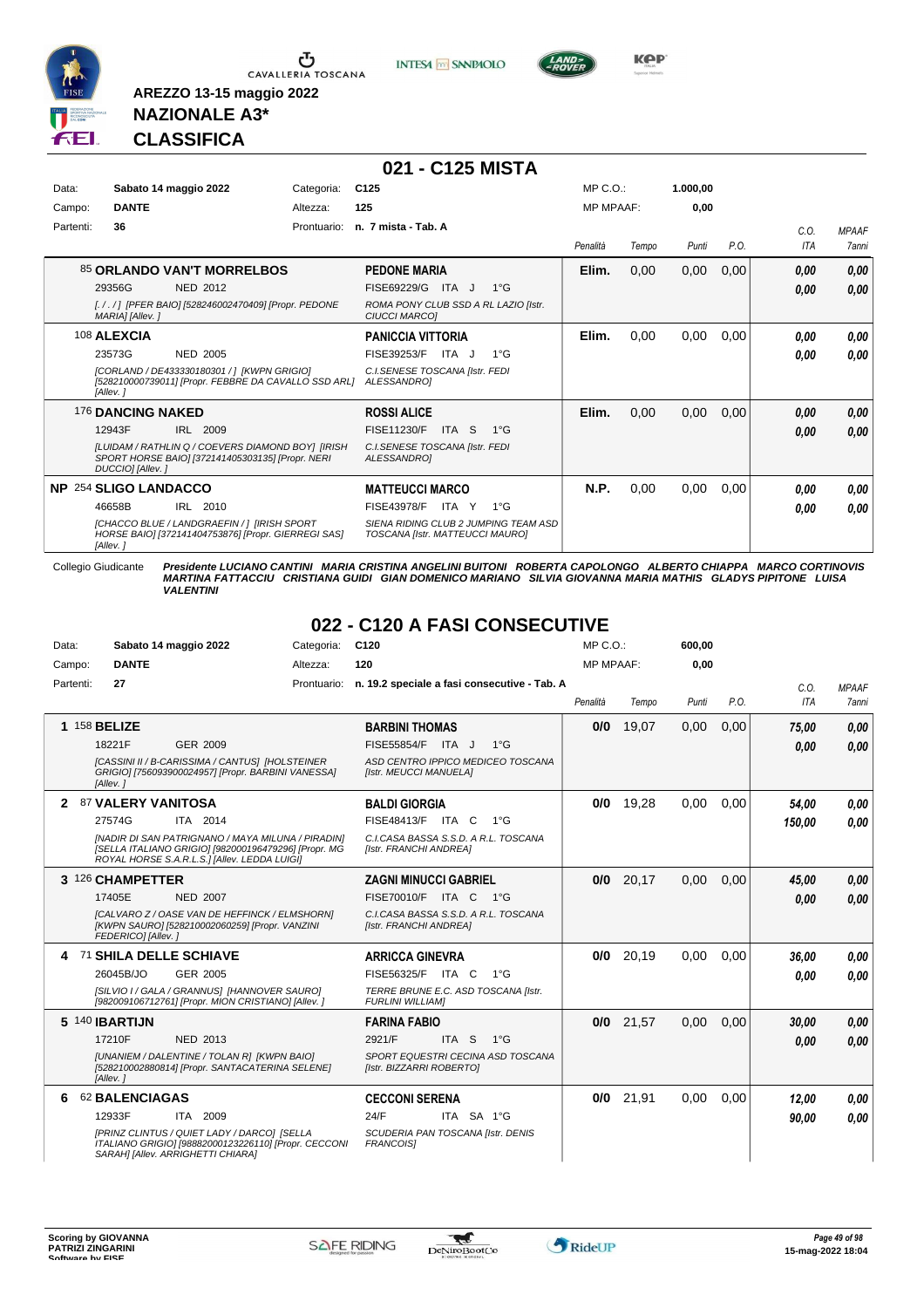

**INTESA M** SANPAOLO



**Kep** 

### **NAZIONALE A3\* CLASSIFICA**

| Data:                 | Sabato 14 maggio 2022                                                                                                                                     | Categoria: | C <sub>120</sub>                                                        | $MP C. O.$ :     |             | 600,00 |      |             |                       |
|-----------------------|-----------------------------------------------------------------------------------------------------------------------------------------------------------|------------|-------------------------------------------------------------------------|------------------|-------------|--------|------|-------------|-----------------------|
| Campo:                | <b>DANTE</b>                                                                                                                                              | Altezza:   | 120                                                                     | <b>MP MPAAF:</b> |             | 0,00   |      |             |                       |
| Partenti:             | 27                                                                                                                                                        |            | Prontuario: n. 19.2 speciale a fasi consecutive - Tab. A                | Penalità         | Tempo       | Punti  | P.O. | C.O.<br>ITA | <b>MPAAF</b><br>7anni |
|                       | 7 83 LADY DAMON GRAFF                                                                                                                                     |            | <b>BERNARDINI TOMMASO</b>                                               | 0/0              | 22,71       | 0,00   | 0,00 | 12,00       | 0,00                  |
|                       | 12493F<br><b>ITA 2006</b>                                                                                                                                 |            | FISE50265/F ITA J<br>1°G                                                |                  |             |        |      | 60,00       | 0,00                  |
|                       | [BURGRAAF / LUCKY LADY / ] [SELLA ITALIANO BAIO]<br>[941000013399175] [Propr. VESCHI SIMONA] [Allev. VESCHI<br>SIMONA]                                    |            | CI APUANO ASD TOSCANA [Istr. VESCHI<br>SIMONA]                          |                  |             |        |      |             |                       |
|                       | 8 170 COLUDINE                                                                                                                                            |            | <b>MARIANO MARIACHIARA</b>                                              | 0/0              | 25,54       | 0,00   | 0,00 | 0.00        | 0.00                  |
|                       | 13316F<br><b>NED 2007</b>                                                                                                                                 |            | <b>FISE8903/H</b><br>ITA S<br>1°G                                       |                  |             |        |      | 0.00        | 0.00                  |
|                       | [LORD Z / WOLUDINE W / LUPICOR] [KWPN SAURO]<br>[528210000988517] [Propr. MARIANO MARIACHIARA]<br>[Allev.]                                                |            | AREZZOEQUESTRIANCENTRE SSD ARL<br>TOSCANA [Istr. ERMINI LAVINIA]        |                  |             |        |      |             |                       |
| 9 69 HYPE             |                                                                                                                                                           |            | <b>FOLLATI COSTANZA</b>                                                 |                  | $0/0$ 27,76 | 0,00   | 0,00 | 0,00        | 0,00                  |
|                       | 18105F<br><b>NED 2012</b>                                                                                                                                 |            | FISE57604/F ITA J<br>$1^{\circ}G$                                       |                  |             |        |      | 0.00        | 0.00                  |
|                       | [QUALITY TIME / BLEU-BAYOU / BERLIN] [KWPN GRIGIO]<br>[528210002695024] [Propr. FOLLATI MARIA LAURA] [Allev. ]                                            |            | <b>EQUESTRIAN CLUB FIRENZE SSD A RL</b><br>TOSCANA [Istr. BARONI KATIA] |                  |             |        |      |             |                       |
|                       | <b>10 119 CAMAYA</b>                                                                                                                                      |            | <b>BARBINI THOMAS</b>                                                   |                  | $0/4$ 19,27 | 0,00   | 0,00 | 0,00        | 0,00                  |
|                       | GER 2010<br>18132F                                                                                                                                        |            | FISE55854/F ITA J<br>$1^{\circ}G$                                       |                  |             |        |      | 0,00        | 0.00                  |
|                       | [CYRELL / LOU LOU / LANDADEL] [MECKLENBURG BAIO]<br>[276020000086473] [Propr. BARBINI VANESSA] [Allev.]                                                   |            | ASD CENTRO IPPICO MEDICEO TOSCANA<br>[Istr. MEUCCI MANUELA]             |                  |             |        |      |             |                       |
|                       | 11 76 JAVA DE DONDERYE                                                                                                                                    |            | <b>ZORZI TOMMASO</b>                                                    | 0/Elim.          | 0.00        | 0,00   | 0,00 | 0,00        | 0,00                  |
|                       | 03899C<br><b>BEL 2009</b>                                                                                                                                 |            | FISE52682/F ITA C<br>1°G                                                |                  |             |        |      | 0,00        | 0.00                  |
|                       | [DIABEAU / AVENUE / NIAGARA] [BWP GRIGIO]<br>[981100002278305] [Propr. ALVARO MATIAS] [Allev. ]                                                           |            | DEL DRAGO ASD TOSCANA [Istr. ZORZI<br><b>GIAMPIETRO]</b>                |                  |             |        |      |             |                       |
| 12 188 JARA           |                                                                                                                                                           |            | VALVASON GARZELLI ANGELA                                                |                  | 4 51,77     | 0,00   | 0,00 | 0,00        | 0,00                  |
|                       | 17955F<br><b>NED 2014</b>                                                                                                                                 |            | 659/F<br>ITA SA 1°G                                                     |                  |             |        |      | 0.00        | 0.00                  |
|                       | [ZACHAROV / ROMY / VOLTAIRE] [KWPN BAIO]<br>[528210004165609] [Propr. VALVASON GARZELLI ANGELA]<br>[Allev.]                                               |            | CLUB IPPICO M.A.B. LE CORTI S.S.D<br>TOSCANA [Istr. OSSA MARIANO PABLO] |                  |             |        |      |             |                       |
|                       | 13 167 NARCO DE SEPTON                                                                                                                                    |            | <b>CIPRIANI GINEVRA</b>                                                 | 4                | 55,39       | 0,00   | 0.00 | 0,00        | 0,00                  |
|                       | 26874M<br>BEL 2013                                                                                                                                        |            | FISE17631/F ITA S<br>1°G                                                |                  |             |        |      | 0.00        | 0,00                  |
|                       | <b>IELVIS TER PUTTE / ULTIKA DE SEPTON /</b><br>HEARTBREAKER] [BWP SAURO] [967000009626459]<br>[Propr. BONNARD CALVIGNANELLO DIANE ANGELIQUE]<br>[Allev.] |            | C.I. L'ANTELLINO SSDRL TOSCANA [Istr.<br>CIPRIANI LORENZOI              |                  |             |        |      |             |                       |
| <b>14 351 ELUE</b>    |                                                                                                                                                           |            | <b>VIOLA ELISA</b>                                                      |                  | 4 55,63     | 0,00   | 0,00 | 0.00        | 0,00                  |
|                       | 17412F<br>BEL 2010                                                                                                                                        |            | FISE30560/F<br>ITA J<br>1°G                                             |                  |             |        |      | 0.00        | 0.00                  |
|                       | [UGANO SITTE / EXCEL VAN DE KOEBOSHOEVE /<br>ORLANDO] [CHEVAL DE SPORT BELG GRIGIO]<br>[981100002388797] [Propr. AZZARA ESTER] [Allev. ]                  |            | DEL DRAGO ASD TOSCANA [Istr. ZORZI<br>GIAMPIETRO]                       |                  |             |        |      |             |                       |
|                       | 15 190 KAWYRUSA H                                                                                                                                         |            | <b>CANOCCHI GIANNI</b>                                                  | 4                | 64,89       | 0,00   | 0,00 | 0,00        | 0,00                  |
|                       | 14047D<br><b>NED 2015</b>                                                                                                                                 |            | 3025/F<br>ITA <sub>S</sub><br>− 1°G                                     |                  |             |        |      | 0,00        | 0,00                  |
|                       | [BALTIC VDL / WYRUSA H / CORLAND] [KWPN GRIGIO]<br>[528210004269406] [Propr. AZ. AG. FRATELLI CANOCCHI<br>S.S. SOC. AGRICOLA] [Allev.]                    |            | ASD CENTRO IPPICO LA BRIGLIA TOSCANA<br>[Istr. CORTESE UMBERTO]         |                  |             |        |      |             |                       |
| <b>16 174 LEVI JS</b> |                                                                                                                                                           |            | <b>MESIRCA TIZIANA</b>                                                  |                  | 8 47,65     | 0,00   | 0,00 | 0,00        | 0,00                  |
|                       | 13714D<br>BEL 2011                                                                                                                                        |            | <b>FISE8526/D</b><br>ITA SA 1°G                                         |                  |             |        |      | 0,00        | 0,00                  |
|                       | [ECHO VAN T SPIEVELD / WELTI / LYS DE DARMEN]<br>[BWP SAURO] [981100002993972] [Propr. A-TEAM HORSES<br>$SR.L.]$ [Allev.]                                 |            | C.I.SENESE TOSCANA [Istr. GINANNESCHI<br>LORENZO]                       |                  |             |        |      |             |                       |
|                       | 17 111 CARLOS'S SON CORLEONE                                                                                                                              |            | <b>MARTELLI REBECCA</b>                                                 |                  | 8 51,96     | 0,00   | 0,00 | 0,00        | 0,00                  |
|                       | 03241R<br>GER 2009                                                                                                                                        |            | FISE38723/F ITA J<br>$1^{\circ}G$                                       |                  |             |        |      | 0,00        | 0,00                  |
|                       | [CARLOS DZ / PURLY RUBY / PAINTER'S ROW]<br>[HOLSTEINER GRIGIO] [380271006018738] [Propr. POMPEI<br>CINZIA] [Allev.]                                      |            | JUMPING MONTALGETO ASD TOSCANA<br>[Istr. FRANCHINI MAURO]               |                  |             |        |      |             |                       |
|                       | <b>18 183 CLEARISSA CENTO</b>                                                                                                                             |            | <b>PAOLI ELEONORA</b>                                                   |                  | 8 55,80     | 0.00   | 0,00 | 0,00        | 0,00                  |
|                       | 12544E<br>ITA 2009                                                                                                                                        |            | 006312/F<br>ITA S<br>$1^{\circ}G$                                       |                  |             |        |      | 0,00        | 0.00                  |
|                       | [PRINZ CLEARCENTO / TAMARA DELLA VENA / TIMUR<br>LANGI [SELLA ITALIANO BAIO SCURO]<br>[982000123227018] [Propr. BONI CLIO] [Allev. ATTILI<br>LORENZO]     |            | A.S.D. CLUB IPPICO IL POGGIO TOSCANA<br>[Istr. PAOLI ELEONORA]          |                  |             |        |      |             |                       |

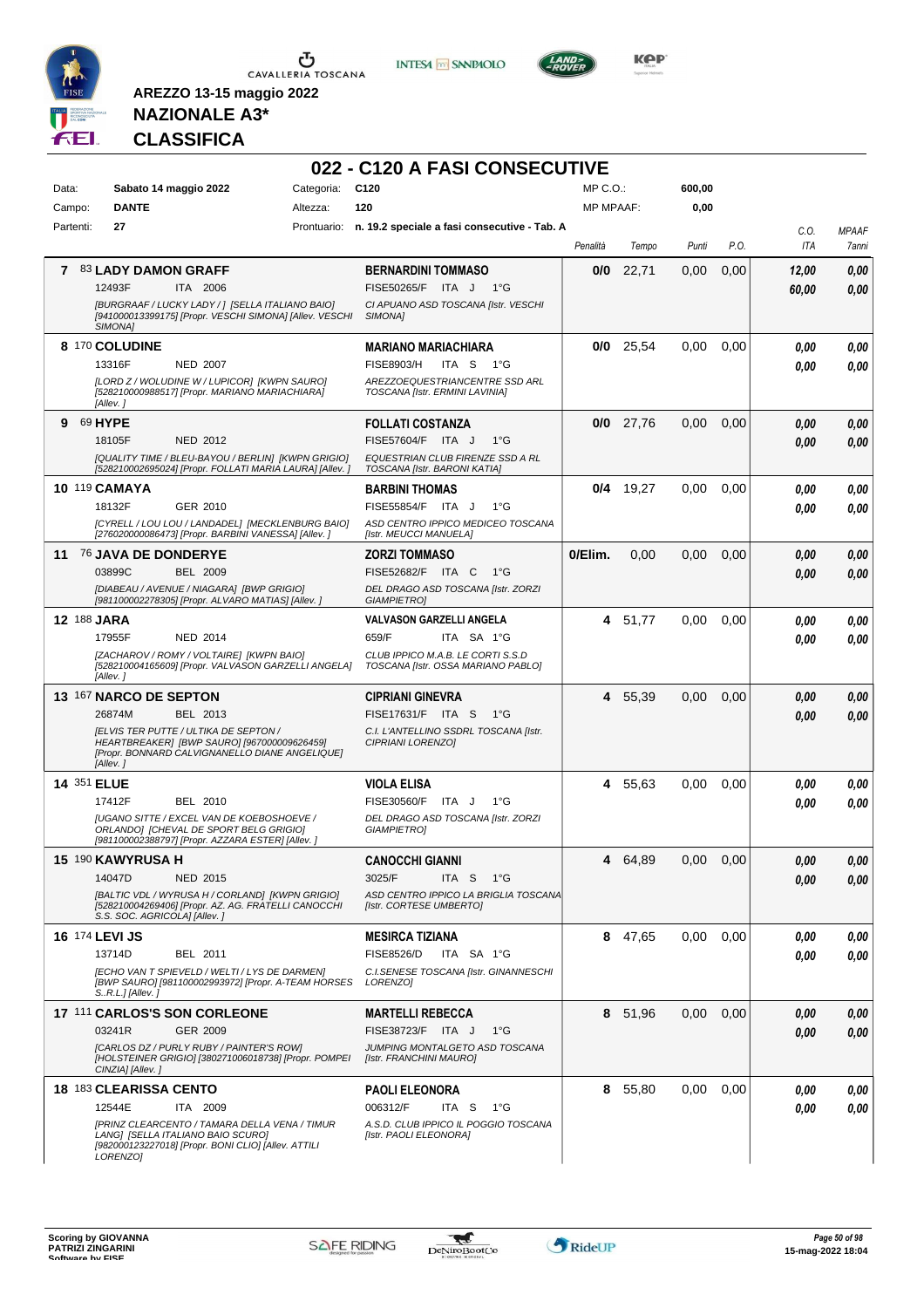

 $\sigma$  CAVALLERIA TOSCANA

**INTESA** M SANPAOLO



**KPP** 

### **NAZIONALE A3\* CLASSIFICA**

**AREZZO 13-15 maggio 2022**

#### **022 - C120 A FASI CONSECUTIVE**

| Data:     |           | Sabato 14 maggio 2022                                                                                                 | Categoria: | C <sub>120</sub>                                               | MP C. O.         |          | 600,00 |      |            |              |
|-----------|-----------|-----------------------------------------------------------------------------------------------------------------------|------------|----------------------------------------------------------------|------------------|----------|--------|------|------------|--------------|
|           | Campo:    | <b>DANTE</b>                                                                                                          | Altezza:   | 120                                                            | <b>MP MPAAF:</b> |          | 0,00   |      |            |              |
|           | Partenti: | 27                                                                                                                    |            | Prontuario: n. 19.2 speciale a fasi consecutive - Tab. A       |                  |          |        |      | C.O.       | <b>MPAAF</b> |
|           |           |                                                                                                                       |            |                                                                | Penalità         | Tempo    | Punti  | P.O. | <b>ITA</b> | 7anni        |
| 19        |           | 68 FUJIYAMA VAN ARENBERG                                                                                              |            | <b>CASINI ELISA</b>                                            | 8                | 57,10    | 0,00   | 0,00 | 0.00       | 0,00         |
|           |           | 18294F<br>FRA 2015                                                                                                    |            | FISE58051/F ITA Y 1°G                                          |                  |          |        |      | 0.00       | 0.00         |
|           |           | [TIAMO VAN OVERIS / WAKAYAMA / CHIN CHIN]                                                                             |            | ASD CENTRO IPPICO MEDICEO TOSCANA                              |                  |          |        |      |            |              |
|           |           | [SCONOSCIUTA BAIO] [250259806054890] [Propr. CASINI<br>ELISA] [Allev.]                                                |            | [Istr. MEUCCI MANUELA]                                         |                  |          |        |      |            |              |
|           |           | 20 125 MISS SPECIAL R&R Z                                                                                             |            | <b>SALVATORI PENELOPE</b>                                      |                  | 16 60,98 | 0,00   | 0,00 | 0.00       | 0.00         |
|           |           | 18619F<br>BEL 2015                                                                                                    |            | FISE33777/F ITA J<br>1°G                                       |                  |          |        |      | 0.00       | 0.00         |
|           |           | [MR. BLUE / INCHALA Z / INDOCTRO] [ZANGERSHEIDE                                                                       |            | DEL DRAGO ASD TOSCANA [Istr. ZORZI                             |                  |          |        |      |            |              |
|           |           | BAIO SCURO] [981100002947893] [Propr. SALVATORI<br>PENELOPE] [Allev.]                                                 |            | <b>GIAMPIETROI</b>                                             |                  |          |        |      |            |              |
| 21        |           | <b>30 CANDY CANDY DEL PINGROSSO</b>                                                                                   |            | <b>MIDOLLINI ILARIA</b>                                        | 19               | 75,28    | 0.00   | 0,00 | 0.00       | 0,00         |
|           |           | 17214F<br>ITA 2016                                                                                                    |            | FISE10529/F ITA S<br>$1^{\circ}G$                              |                  |          |        |      | 0.00       | 0.00         |
|           |           | [CAN CAN DEL TERRICCIO / LIVING STAR / APACHE                                                                         |            | C.I.CASA BASSA S.S.D. A R.L. TOSCANA                           |                  |          |        |      |            |              |
|           |           | D'ADRIERS] [SELLA ITALIANO SAURO]<br>[380271000022279] [Propr. MIDOLLINI GIANCARLO] [Allev.                           |            | [Istr. FRANCHI ANDREA]                                         |                  |          |        |      |            |              |
|           |           | A.M.I.C. DI GACCIONE ANGELO E C.S.S.1                                                                                 |            |                                                                |                  |          |        |      |            |              |
|           |           | 67 CASIROFINA                                                                                                         |            | <b>RAGGI NICOLA</b>                                            | Elim.            | 0.00     | 0.00   | 0.00 | 0.00       | 0,00         |
|           |           | 03952R<br>GER 2014                                                                                                    |            | FISE21324/R ITA J<br>$1^{\circ}G$                              |                  |          |        |      | 0.00       | 0.00         |
|           |           | [CASIRO I / COSTA NORD / LANDOR S] [OLDENBURG<br>BAIO] [276020000188557] [Propr. RAGGI LUCA] [Allev. ]                |            | C.I. REGNO VERDE UMBRIA [Istr.<br>QUONDAM GREGORIO GIANLUCA]   |                  |          |        |      |            |              |
|           |           | 141 EMMA LADY                                                                                                         |            | <b>CECCONI SERENA</b>                                          | Elim.            | 0,00     | 0,00   | 0,00 | 0,00       | 0,00         |
|           |           | 13147F<br>ITA 2010                                                                                                    |            | 24/F<br>ITA SA 1°G                                             |                  |          |        |      | 0.00       | 0.00         |
|           |           | [ROBLE Z / QUIET LADY D'03 / DARCO] [SELLA ITALIANO                                                                   |            | SCUDERIA PAN TOSCANA [Istr. DENIS                              |                  |          |        |      |            |              |
|           |           | SAURO] [982000123230593] [Propr. CECCONI SARAH]<br>[Allev. ARRIGHETTI CHIARA]                                         |            | <b>FRANCOISI</b>                                               |                  |          |        |      |            |              |
| FC.       | 94        |                                                                                                                       |            | <b>MELCHIONI GINEVRA</b>                                       | <b>Partito</b>   |          |        |      | 0.00       | 0,00         |
|           |           |                                                                                                                       |            | <b>FISE5205/C</b><br>ITA S<br>$2^{\circ}G$                     |                  |          |        |      | 0.00       | 0.00         |
|           |           |                                                                                                                       |            | EQUILUNAE SSD A RL LIGURIA [Istr.                              |                  |          |        |      |            |              |
|           |           |                                                                                                                       |            | <b>MELCHIONI GINEVRA]</b>                                      |                  |          |        |      |            |              |
|           | FC 121    |                                                                                                                       |            | <b>BARDELLI NICCOLO</b>                                        | <b>Partito</b>   |          |        |      | 0.00       | 0,00         |
|           |           |                                                                                                                       |            | FISE35366/F ITA Y<br>$2^{\circ}G$                              |                  |          |        |      | 0.00       | 0.00         |
|           |           |                                                                                                                       |            | TOSCANA EQUITAZIONE ASD TOSCANA<br>[Istr. MELI GIORGIO]        |                  |          |        |      |            |              |
|           | FC 226    |                                                                                                                       |            | <b>GIOE' GIOVANNI</b>                                          | <b>Partito</b>   |          |        |      | 0.00       | 0.00         |
|           |           |                                                                                                                       |            | 000455/M<br>$2^{\circ}$ G<br>ITA S                             |                  |          |        |      | 0.00       | 0.00         |
|           |           |                                                                                                                       |            | EQUESTRIAN CLUB FIRENZE SSD A RL                               |                  |          |        |      |            |              |
|           |           |                                                                                                                       |            | TOSCANA [Istr. BARONI KATIA]                                   |                  |          |        |      |            |              |
| <b>NP</b> |           | 65 GIGOLO'                                                                                                            |            | <b>MELCHIONI GINEVRA</b>                                       | N.P.             | 0.00     | 0.00   | 0.00 | 0.00       | 0,00         |
|           |           | 14633F<br>GER 2012                                                                                                    |            | <b>FISE5205/C</b><br>ITA S<br>$2^{\circ}G$                     |                  |          |        |      | 0.00       | 0.00         |
|           |           | [NUMERO UNO / W-CLASSIC LIN / CASSINI I]<br>[HOLSTEINER BAIO] [972270000330798] [Propr. PELUSIO<br>PRIMALDO] [Allev.] |            | EQUILUNAE SSD A RL LIGURIA [Istr.<br><b>MELCHIONI GINEVRA]</b> |                  |          |        |      |            |              |

Collegio Giudicante Presidente LUCIANO CANTINI MARIA CRISTINA ANGELINI BUITONI ROBERTA CAPOLONGO ALBERTO CHIAPPA MARCO CORTINOVIS<br>MARTINA FATTACCIU CRISTIANA GUIDI GIAN DOMENICO MARIANO SILVIA GIOVANNA MARIA MATHIS GLADYS

#### **023 - C115 A FASI CONSECUTIVE**

| Data:                                        | Sabato 14 maggio 2022                                                                                                                    | Categoria:  | C <sub>115</sub>                                                     | $MP C. O.$ :     |       | 500,00 |      |        |                                    |
|----------------------------------------------|------------------------------------------------------------------------------------------------------------------------------------------|-------------|----------------------------------------------------------------------|------------------|-------|--------|------|--------|------------------------------------|
| Campo:                                       | <b>DANTE</b>                                                                                                                             | Altezza:    | 115                                                                  | <b>MP MPAAF:</b> |       | 0.00   |      |        |                                    |
| Partenti:                                    | 30                                                                                                                                       | Prontuario: | n. 19.2 speciale a fasi consecutive - Tab. A                         |                  |       |        |      | C.O.   | <b>MPAAF</b>                       |
|                                              |                                                                                                                                          |             |                                                                      | Penalità         | Tempo | Punti  | P.O. | ITA    | 7anni                              |
|                                              | 282 BIOGRAAF                                                                                                                             |             | <b>BROGI PIETRO</b>                                                  | 0/0              | 20,82 | 0,00   | 0.00 | 62,50  | 0,00                               |
|                                              | 02494R<br>ITA.<br>2006                                                                                                                   |             | <b>FISE27097/F</b><br>ITA J<br>Brev.                                 |                  |       |        |      | 125.00 | 0.00                               |
|                                              | [EPILOT / TIMOGRAAFDORIJKE / BURGGRAAF] [SELLA<br>ITALIANO BAIO] [977200004175143] [Propr. GEISSEL<br>DANIELA] [Allev. FALCONE GIOVANNA] |             | TERRE ROSSE EQUITAZIONE SSD A RL<br>TOSCANA [Istr. PAFFETTI MICHELE] |                  |       |        |      |        |                                    |
|                                              | 2 161 ZAMORA FROM SECOND LIFE Z (ET)                                                                                                     |             | <b>PASQUINELLI ELENA</b>                                             | 0/0              | 22,72 | 0,00   | 0.00 | 45,00  | 0,00                               |
|                                              | 16286F<br>BEL 2010                                                                                                                       |             | <b>FISE21531/F</b><br>ITA S<br>$1^{\circ}G$                          |                  |       |        |      | 0,00   | 0.00                               |
|                                              | [ZANDOR Z / JARRATELLE Z / JUS DE FONTAINES]<br>[ZANGERSHEIDE SAURO] [528210000578274] [Propr.<br>PASQUINELLI ELENAI [Allev.]            |             | LIVORNO EQUESTRIAN CENTER ASD<br>TOSCANA [Istr. MIGLI RICCARDO]      |                  |       |        |      |        |                                    |
| <b>PATRIZI ZINGARINI</b><br>Coffware by EICE | <b>Scoring by GIOVANNA</b>                                                                                                               |             | <b>SAFE RIDING</b><br>DeNiroBootCo                                   | RideUP           |       |        |      |        | Page 51 of 98<br>15-mag-2022 18:04 |

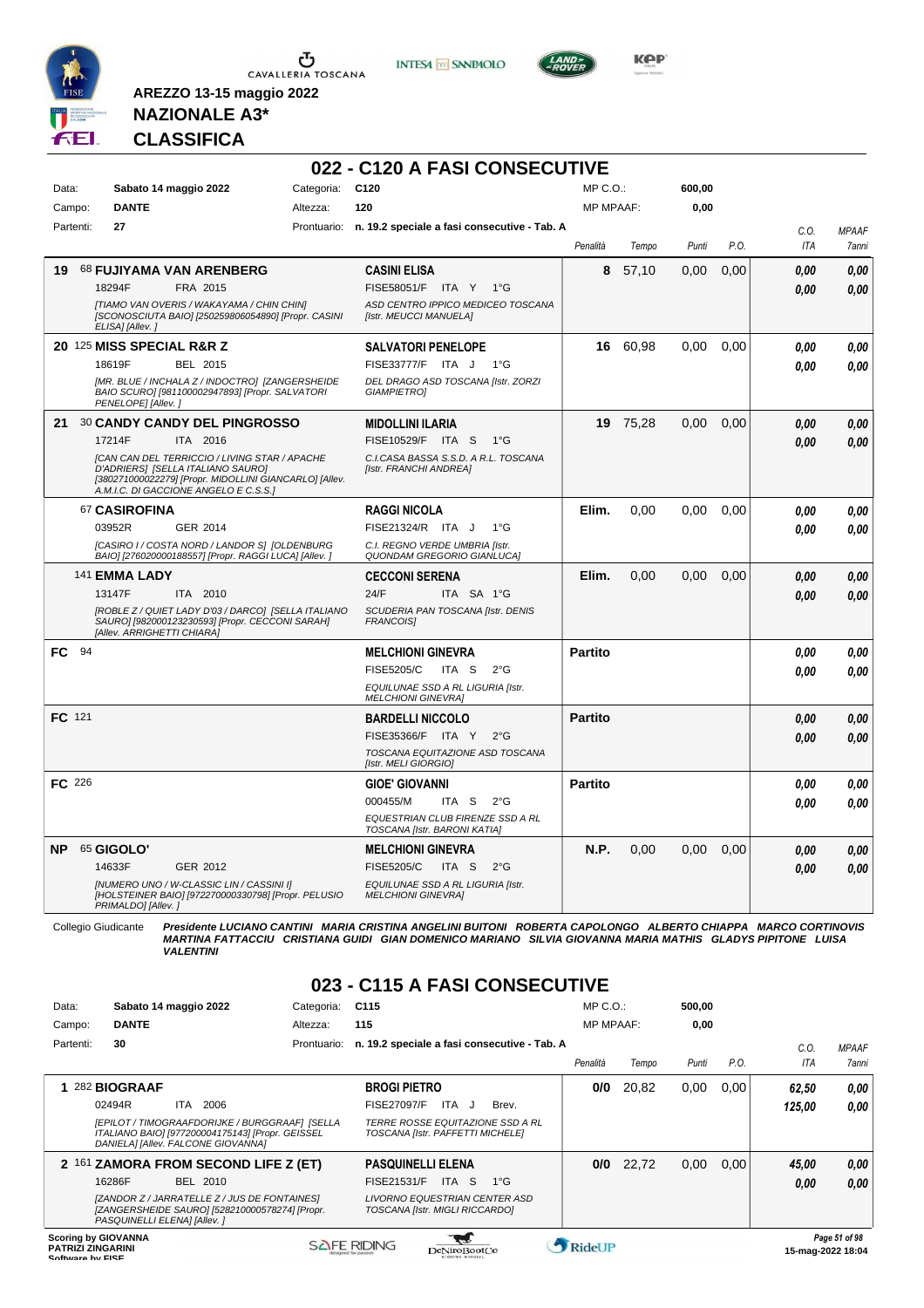



**023 - C115 A FASI CONSECUTIVE**



**Kep** 

### **NAZIONALE A3\* CLASSIFICA**

| Data:     | Sabato 14 maggio 2022                                                                                                                                                                       | Categoria: | C <sub>115</sub>                                                 | MP C.O.:         |             | 500,00 |      |             |                       |
|-----------|---------------------------------------------------------------------------------------------------------------------------------------------------------------------------------------------|------------|------------------------------------------------------------------|------------------|-------------|--------|------|-------------|-----------------------|
| Campo:    | <b>DANTE</b>                                                                                                                                                                                | Altezza:   | 115                                                              | <b>MP MPAAF:</b> |             | 0,00   |      |             |                       |
| Partenti: | 30                                                                                                                                                                                          |            | Prontuario: n. 19.2 speciale a fasi consecutive - Tab. A         | Penalità         | Tempo       | Punti  | P.O. | C.O.<br>ITA | <b>MPAAF</b><br>7anni |
|           | 3 162 APP Z                                                                                                                                                                                 |            | <b>COSTA SARA</b>                                                | 0/0              | 26,21       | 0.00   | 0,00 | 37,50       | 0,00                  |
|           | 15730F<br>FRA 2012                                                                                                                                                                          |            | FISE21217/F ITA S<br>1°G                                         |                  |             |        |      | 0.00        | 0.00                  |
|           | [AIR JORDAN / PRISTANNA / ADAGIO IV]<br>[ZANGERSHEIDE BAIO] [250259600466833] [Propr. COSTA<br>SARA] [Allev.]                                                                               |            | TERRE BRUNE E.C. ASD TOSCANA [Istr.<br><b>FURLINI WILLIAM]</b>   |                  |             |        |      |             |                       |
|           | 4 245 JURANCON V/D ESBERG                                                                                                                                                                   |            | <b>CONTI ENRICO</b>                                              |                  | $0/4$ 23,32 | 0,00   | 0,00 | 30,00       | 0,00                  |
|           | 17863F<br><b>BEL 2009</b>                                                                                                                                                                   |            | FISE49300/F ITA SA Brev.                                         |                  |             |        |      | 0.00        | 0.00                  |
|           | [APPLE JUICE / BERNITA / CLINTON] [BEL.<br>WARMBLOEDPAARD SAURO] [981100002258370] [Propr.<br>CONTI ENRICO] [Allev.]                                                                        |            | LE ANTICHE SCUDERIE SSD A RL<br>TOSCANA [Istr. MASSETI LORENZO]  |                  |             |        |      |             |                       |
|           | 5 91 JOLI COEUR DE NEVADA                                                                                                                                                                   |            | <b>SPINELLI GIUSEPPE</b>                                         |                  | $0/4$ 27,92 | 0,00   | 0,00 | 25,00       | 0,00                  |
|           | 17558F<br><b>BEL 2009</b>                                                                                                                                                                   |            | FISE44917/F ITA SA 1°G                                           |                  |             |        |      | 0.00        | 0.00                  |
|           | <b>[THUNDER VAN DE ZUUTHOEVE / FETICHE VAN HET</b><br>WYTEVELD / CARTIER VD HEFFINCK] [BEL.<br>WARMBLOEDPAARD BAIO] [967000002020421] [Propr.<br>SPINELLI GIUSEPPE] [Allev.]                |            | EQUESTRIAN CLUB FIRENZE SSD A RL<br>TOSCANA [Istr. BARONI KATIA] |                  |             |        |      |             |                       |
|           | 6 241 COSMIC                                                                                                                                                                                |            | <b>BORGHESI BEATRICE</b>                                         |                  | 4 49,85     | 0,00   | 0,00 | 10,00       | 0,00                  |
|           | 26703BXX<br>ITA 2008                                                                                                                                                                        |            | FISE51819/F ITA C<br>Brev.                                       |                  |             |        |      | 75,00       | 0.00                  |
|           | ICOSMO / CHAMMPAGNE / CAMPIONE] [SELLA ITALIANO<br>BAIO] [985000380506938] [Propr. AZ. AGR. GRAZIOTTI<br>SILVANO] [Allev. BOWLES SARA JANE]                                                 |            | AREZZOEQUESTRIANCENTRE SSD ARL<br>TOSCANA [Istr. ERMINI LAVINIA] |                  |             |        |      |             |                       |
|           | 7 251 ATHOS DU REVERDY                                                                                                                                                                      |            | <b>TAURINI GIADA</b>                                             |                  | 4 50,46     | 0,00   | 0,00 | 10,00       | 0,00                  |
|           | 19298A<br>FRA 2010                                                                                                                                                                          |            | FISE47398/F ITA J<br>Brev.                                       |                  |             |        |      | 0.00        | 0.00                  |
|           | <b>IGRIM ST CLAIR / PIVOINE DU REVERDY / ALLEGRETO]</b><br>[SELLA FRANCESE BAIO] [250259701032021] [Propr.<br>TAURINI ALESSANDRO] [Allev.]                                                  |            | TOSCANA EQUITAZIONE ASD TOSCANA<br>[Istr. MELI GIORGIO]          |                  |             |        |      |             |                       |
|           | 8 255 STAR'S BOY                                                                                                                                                                            |            | <b>BURRONI LODOVICA</b>                                          |                  | 4 53,90     | 0,00   | 0,00 | 0,00        | 0,00                  |
|           | 10712F<br>ITA 2006                                                                                                                                                                          |            | FISE45491/F ITA C<br>Brev.                                       |                  |             |        |      | 50,00       | 0.00                  |
|           | [STARON / FABIOLA / RANDWIJK] [SELLA ITALIANO BAIO]<br>[977200004256041] [Propr. BURRONI LODOVICA] [Allev.<br>CANOCCHI ALESSANDRA]                                                          |            | ASD CENTRO IPPICO LA BRIGLIA TOSCANA<br>[Istr. CORTESE UMBERTO]  |                  |             |        |      |             |                       |
| 9         | 53 ALEGRIA JHV Z                                                                                                                                                                            |            | <b>SCARPELLI AMELIE</b>                                          |                  | 4 54,06     | 0,00   | 0.00 | 0.00        | 0,00                  |
|           | 16090F<br>BEL 2011                                                                                                                                                                          |            | FISE30333/F ITA Y 1°G                                            |                  |             |        |      | 0.00        | 0.00                  |
|           | <b>JARMSTRONG VD KAPEL / BARBRIA VAN DE</b><br>LINDEHOEVE / UPSILON VAN DE HEFFINCK]<br>[ZANGERSHEIDE BAIO] [967000009197821] [Propr. UP TO<br>FIFTY DI NATHALIE BELLINE E C. SAS] [Allev.] |            | TOSCANA EQUITAZIONE ASD TOSCANA<br>[Istr. PITZIANTI CRISTIAN]    |                  |             |        |      |             |                       |
|           | 10 216 ALEJANDRO                                                                                                                                                                            |            | <b>MUNICCHI ESTER</b>                                            |                  | 4 55,99     | 0.00   | 0,00 | 0,00        | 0,00                  |
|           | GER 2011<br>15636F                                                                                                                                                                          |            | FISE57811/F ITA J<br>Brev.                                       |                  |             |        |      | 0.00        | 0.00                  |
|           | [A LEE SPRING POWER / ANDROMEDA / ACOBAT III]<br>[WESTFALEN BAIO] [276020000462870] [Propr. AP<br>SPORTHORSES S.A.S] [Allev.]                                                               |            | SCUDERIA PACCIANI SSD A RL TOSCANA<br>[Istr. PACCIANI SIMONE]    |                  |             |        |      |             |                       |
|           | 11 231 LUCE DE VILLANOVA                                                                                                                                                                    |            | <b>SANI VITTORIA</b>                                             | 4                | 56,22       | 0,00   | 0.00 | 0,00        | 0,00                  |
|           | 15022G<br>ITA 2004                                                                                                                                                                          |            | FISE54277/F ITA J<br>Brev.                                       |                  |             |        |      | 0.00        | 0.00                  |
|           | [RAMIRO / VIRGOLA DE VILLANOVA / GAFLOR] [ANGLO<br>ARABO SAURO] [977121001587038] [Propr. CARRASSI<br>DEL VILLAR ALESSANDRO] [Allev. SECHI FRANCESCO]                                       |            | CI EMPOLESE ASD TOSCANA [Istr. BIANCHI<br>ALESSIO]               |                  |             |        |      |             |                       |
|           | 12 268 NEW STAR 6                                                                                                                                                                           |            | PITZIANTI CATERINA                                               |                  | 4 57,64     | 0,00   | 0,00 | 0,00        | 0,00                  |
|           | 14381F<br>GER 2005                                                                                                                                                                          |            | FISE35832/F ITA J<br>Brev.                                       |                  |             |        |      | 0,00        | 0,00                  |
|           | [NEWTON / EDDA IV / SILBERSEE] [HOLSTEINER BAIO]<br>[380271001024934] [Propr. DASMI LUCIA] [Allev.]                                                                                         |            | TOSCANA EQUITAZIONE ASD TOSCANA<br>[Istr. PITZIANTI CRISTIAN]    |                  |             |        |      |             |                       |
|           | 13 225 ANOTHER STAR VH VEN Z                                                                                                                                                                |            | <b>POGGI ANITA</b>                                               |                  | 8 54,21     | 0,00   | 0,00 | 0,00        | 0,00                  |
|           | 17978F<br>BEL 2014                                                                                                                                                                          |            | FISE55397/F ITA J<br>Brev.                                       |                  |             |        |      | 0.00        | 0,00                  |
|           | [AIR JORDAN ALPHA Z / ULRIEKE Z / UKATO]<br>[ZANGERSHEIDE BAIO] [981100004081932] [Propr. POGGI<br>STEFANO] [Allev.]                                                                        |            | SCUDERIA PACCIANI SSD A RL TOSCANA<br>[Istr. PACCIANI SIMONE]    |                  |             |        |      |             |                       |
|           | 14 <sup>198</sup> CONTOPIDIS G II                                                                                                                                                           |            | <b>SALA COSTANZA</b>                                             |                  | 10 70,18    | 0,00   | 0,00 | 0,00        | 0,00                  |
|           | 02778R<br>GER 2007                                                                                                                                                                          |            | 005578/C<br>ITA S<br>− 1°G                                       |                  |             |        |      | 0,00        | 0,00                  |
|           | [CONTENDRO I / SUNFLOWER / ROCADERO]<br>[HOLSTEINER BAIO] [000011051002322] [Propr. SALA<br>COSTANZA] [Allev.]                                                                              |            | AREZZOEQUESTRIANCENTRE SSD ARL<br>TOSCANA [Istr. ROTUNNO CARLO]  |                  |             |        |      |             |                       |

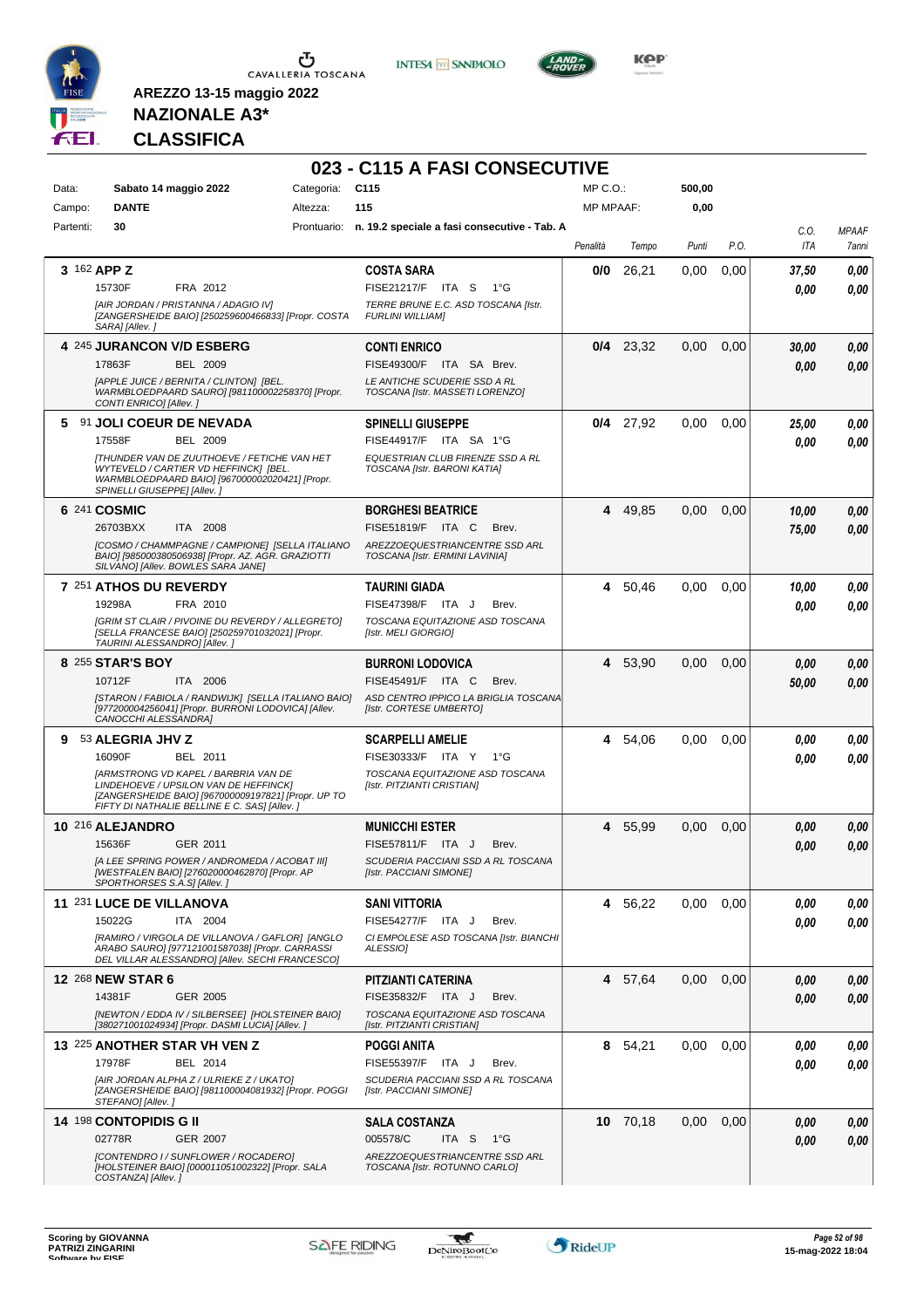

 $\sigma$  cavalleria toscana

**INTESA M** SANPAOLO



**KOP** 

# **NAZIONALE A3\* CLASSIFICA**

|                                              |                                                                                                                                                                                                                          |            | 023 - C115 A FASI CONSECUTIVE                                                             |                  |          |        |      |                   |                       |
|----------------------------------------------|--------------------------------------------------------------------------------------------------------------------------------------------------------------------------------------------------------------------------|------------|-------------------------------------------------------------------------------------------|------------------|----------|--------|------|-------------------|-----------------------|
| Data:                                        | Sabato 14 maggio 2022                                                                                                                                                                                                    | Categoria: | C <sub>115</sub>                                                                          | $MP C. O.$ :     |          | 500,00 |      |                   |                       |
| Campo:                                       | <b>DANTE</b>                                                                                                                                                                                                             | Altezza:   | 115                                                                                       | <b>MP MPAAF:</b> |          | 0,00   |      |                   |                       |
| Partenti:                                    | 30                                                                                                                                                                                                                       |            | Prontuario: n. 19.2 speciale a fasi consecutive - Tab. A                                  | Penalità         | Tempo    | Punti  | P.O. | C.O.<br>ITA       | <b>MPAAF</b><br>7anni |
|                                              | 15 264 IGOR VAN HET CLAEYSSENHOF                                                                                                                                                                                         |            | <b>MELAI MARGHERITA</b>                                                                   | 12               | 56,02    | 0,00   | 0,00 | 0.00              | 0,00                  |
|                                              | 17865F<br><b>BEL 2008</b>                                                                                                                                                                                                |            | FISE38461/F ITA J<br>Brev.                                                                |                  |          |        |      | 0.00              | 0,00                  |
|                                              | [CORLAND / PLATINA Z V/H CLAEYSENHOF / PARCO]<br>[BEL. WARMBLOEDPAARD BAIO SCURO]<br>[981100002304533] [Propr. DI PASQUALE DAVIDE] [Allev. ]                                                                             |            | C.I.CASA BASSA S.S.D. A R.L. TOSCANA<br>[Istr. FRANCHI ANDREA]                            |                  |          |        |      |                   |                       |
| 16 173 CASH                                  |                                                                                                                                                                                                                          |            | <b>MARCHESE REBECCA</b>                                                                   |                  | 12 60,56 | 0,00   | 0,00 | 0,00              | 0,00                  |
|                                              | <b>NED 2007</b><br>12936F                                                                                                                                                                                                |            | FISE13854/F ITA S<br>1°G                                                                  |                  |          |        |      | 0.00              | 0,00                  |
|                                              | [NUMERO UNO / PASTRONA / PETER PAN] [KWPN BAIO]<br>[528210002025483] [Propr. CLUB HAPPY HORSE] [Allev. ]                                                                                                                 |            | ASD CENTRO IPPICO MEDICEO TOSCANA<br>[Istr. MEUCCI MANUELA]                               |                  |          |        |      |                   |                       |
|                                              | 17 82 TALAHIE<br>16073F<br>ITA 2012                                                                                                                                                                                      |            | <b>MECCHERI MARGHERITA</b><br>FISE50739/F ITA Y 1°G                                       |                  | 15 72,00 | 0.00   | 0,00 | 0,00<br>0.00      | 0,00<br>0,00          |
|                                              | [KSAR-SITTE / ISOLHA / ROBINE] [SELLA ITALIANO<br>SAURO] [380271001015020] [Propr. MACCIANTI MARIA<br>TERESA] [Allev. OLMI FABIO]                                                                                        |            | TERRE BRUNE E.C. ASD TOSCANA [Istr.<br><b>FURLINI WILLIAMI</b>                            |                  |          |        |      |                   |                       |
|                                              | 18 276 FOSSI BIONDO DEGLI ASSI                                                                                                                                                                                           |            | NANNOTTI CATERINA                                                                         |                  | 16 60,34 | 0,00   | 0,00 | 0.00              | 0,00                  |
|                                              | 17073P<br>ITA 2013                                                                                                                                                                                                       |            | FISE13283/R ITA S<br>Brev.                                                                |                  |          |        |      | 0.00              | 0,00                  |
|                                              | [FIN DE SIECLE DELLA MEZZALUNA / CORA GRECA /<br>CASADO] [SELLA ITALIANO SAURO] [982000192785936]<br>[Propr. PUCCI GLORIA] [Allev. MERLANI DOMENICO]                                                                     |            | ASD C.I. GRANDUCATO TOSCANA [Istr.<br><b>FORMICHI FRANCESCAI</b>                          |                  |          |        |      |                   |                       |
|                                              | 19 196 TCHERKHAN D'IRIAC                                                                                                                                                                                                 |            | <b>BROGI MARCO</b>                                                                        |                  | 21 81,16 | 0,00   | 0,00 | 0.00              | 0,00                  |
|                                              | 14302F<br>FRA 2007                                                                                                                                                                                                       |            | 1103/F<br>ITA SA 1°G                                                                      |                  |          |        |      | 0.00              | 0.00                  |
|                                              | ICALVARO / ODZALLA D'IRIAC / EL PASO PLATIEREI<br>ISELLA FRANCESE SAUROJ [250259700241360] [Propr.<br><b>BROGI MARCO] [Allev.]</b>                                                                                       |            | PECCIOLI JUMPING TEAM SSD A RL<br>TOSCANA [Istr. GRANUCCI OLIS]                           |                  |          |        |      |                   |                       |
|                                              | 171 ADDIS ABEBA                                                                                                                                                                                                          |            | <b>ROSSI CLAUDIA</b>                                                                      | Elim.            | 0,00     | 0,00   | 0,00 | 0.00              | 0,00                  |
|                                              | 23133BXX<br><b>NED 2005</b><br><b>ITENERIFE VDL / UGRANTHA / FRENCH BUFFET] [KWPN</b>                                                                                                                                    |            | FISE14618/F ITA S<br>1°G<br>C.I. SENESE TOSCANA [Istr. FEDI                               |                  |          |        |      | 0.00              | 0.00                  |
|                                              | SAURO] [528210000729995] [Propr. ETREA S.R.L.] [Allev.]                                                                                                                                                                  |            | ALESSANDRO]                                                                               |                  |          |        |      |                   |                       |
|                                              | 260 SELVANS                                                                                                                                                                                                              |            | <b>GORI ANDREA</b>                                                                        | Elim.            | 0,00     | 0,00   | 0,00 | 0.00              | 0,00                  |
|                                              | 15076F<br>ITA 2005<br>[STARON / ATHENAN / JOST I] [SELLA ITALIANO SAURO]<br>[977121001158267] [Propr. AZ. AGR. IL POGGIO DI<br>BARTOLINI E GORI R. SAS] [Allev. AZ. AGR. IL POGGIO DI<br><b>BARTOLINI E GORI R. SASI</b> |            | FISE40658/F ITA J<br>Brev.<br>IL POGGIO EQUITAZIONE ASD TOSCANA<br>[Istr. BRUNORI SANDRO] |                  |          |        |      | 0.00              | 0.00                  |
|                                              | 266 TINKA'S RIVERLAND                                                                                                                                                                                                    |            | <b>BULLI CARLOTTA</b>                                                                     | Elim.            | 0,00     | 0,00   | 0,00 | 0,00              | 0,00                  |
|                                              | FRA 2007<br>32009BXX                                                                                                                                                                                                     |            | FISE36954/F ITA Y<br>Brev.                                                                |                  |          |        |      | 0,00              | 0,00                  |
|                                              | [TINKA'S BOY / UNE DE L'EAU / DARCO] [SELLA<br>FRANCESE BAIO] [250259700368280] [Propr. BULLI<br>CLAUDIO] [Allev. j                                                                                                      |            | A.S.S.LA TORRE TOSCANA [Istr. PARRINI<br>FRANCESCA]                                       |                  |          |        |      |                   |                       |
|                                              | 267 CRISTOFER                                                                                                                                                                                                            |            | <b>MOSELLI EMMA</b>                                                                       | Elim.            | 0,00     | 0.00   | 0,00 | 0.00              | 0,00                  |
|                                              | 15813F<br>GER 2008                                                                                                                                                                                                       |            | FISE36509/F ITA J<br>Brev.                                                                |                  |          |        |      | 0.00              | 0,00                  |
|                                              | [CRISTALLO I / CONTESSINA III / ] [SCONOSCIUTA BAIO]<br>[380271006033752] [Propr. WEBER CATERINA] [Allev.<br><b>WEBER CATERINAI</b>                                                                                      |            | TERRE ROSSE EQUITAZIONE SSD A RL<br>TOSCANA [Istr. PAFFETTI MICHELE]                      |                  |          |        |      |                   |                       |
|                                              | 275 DANTURANO                                                                                                                                                                                                            |            | <b>PELLEGRINI LUCA</b>                                                                    | Rit.             | 0,00     | 0.00   | 0,00 | 0.00              | 0,00                  |
|                                              | 03254R<br><b>NED 2008</b>                                                                                                                                                                                                |            | FISE30872/F ITA S<br>Brev.<br>ASD CENTRO IPPICO LA BRIGLIA TOSCANA                        |                  |          |        |      | 0.00              | 0,00                  |
|                                              | [CANTURANO / NEFLORATA / CALANDO I] [KWPN BAIO]<br>[528210002251128] [Propr. D.F. PRODUZIONI SAS DI<br>CAPPONI DIEGO] [Allev. ]                                                                                          |            | [Istr. CORTESE UMBERTO]                                                                   |                  |          |        |      |                   |                       |
| - 50<br>FC.                                  |                                                                                                                                                                                                                          |            | <b>MAZZEI FERDINANDO LARTH</b>                                                            | <b>Partito</b>   |          |        |      | 0.00              | 0,00                  |
|                                              |                                                                                                                                                                                                                          |            | FISE39647/F ITA J<br>$2^{\circ}G$                                                         |                  |          |        |      | 0.00              | 0,00                  |
|                                              |                                                                                                                                                                                                                          |            | PISTOIA EQUESTRIAN CENTRE A.S.D.<br>TOSCANA [Istr. BARONI MASSIMILIANO]                   |                  |          |        |      |                   |                       |
| NP.                                          | <b>30 CANDY CANDY DEL PINGROSSO</b>                                                                                                                                                                                      |            | <b>MIDOLLINI ILARIA</b>                                                                   | N.P.             | 0,00     | 0.00   | 0,00 | 0.00              | 0,00                  |
|                                              | 17214F<br>ITA 2016                                                                                                                                                                                                       |            | FISE10529/F ITA S<br>− 1°G                                                                |                  |          |        |      | 0.00              | 0,00                  |
|                                              | [CAN CAN DEL TERRICCIO / LIVING STAR / APACHE<br>D'ADRIERS] [SELLA ITALIANO SAURO]<br>[380271000022279] [Propr. MIDOLLINI GIANCARLO] [Allev.<br>A.M.I.C. DI GACCIONE ANGELO E C.S.S.]                                    |            | C.I.CASA BASSA S.S.D. A R.L. TOSCANA<br>[Istr. FRANCHI ANDREA]                            |                  |          |        |      |                   |                       |
|                                              | NP 76 JAVA DE DONDERYE                                                                                                                                                                                                   |            | <b>ZORZI TOMMASO</b>                                                                      | N.P.             | 0,00     | 0.00   | 0,00 | 0,00              | 0,00                  |
|                                              | 03899C<br><b>BEL 2009</b>                                                                                                                                                                                                |            | FISE52682/F ITA C<br>1°G                                                                  |                  |          |        |      | 0.00              | 0.00                  |
|                                              | [DIABEAU / AVENUE / NIAGARA] [BWP GRIGIO]<br>[981100002278305] [Propr. ALVARO MATIAS] [Allev. ]                                                                                                                          |            | DEL DRAGO ASD TOSCANA [Istr. ZORZI<br><b>GIAMPIETRO]</b>                                  |                  |          |        |      |                   |                       |
| <b>PATRIZI ZINGARINI</b><br>Coffware by EICE | <b>Scoring by GIOVANNA</b>                                                                                                                                                                                               |            | ₩<br><b>SAFE RIDING</b><br>DeNiroBootCo                                                   | RideUP           |          |        |      | 15-mag-2022 18:04 | Page 53 of 98         |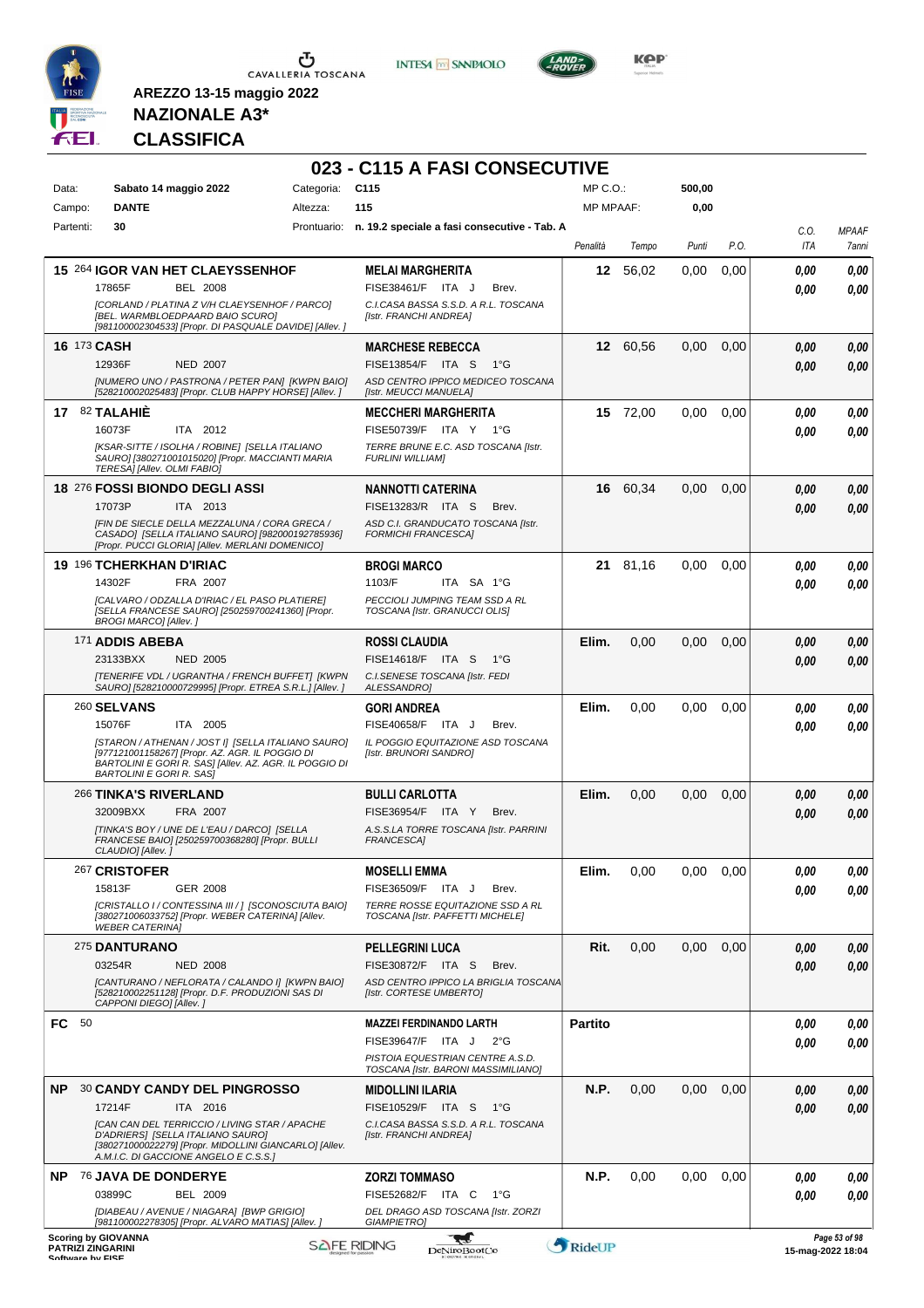

 $\sigma$  CAVALLERIA TOSCANA

**INTESA** M SANPAOLO



**Kep** 

#### **NAZIONALE A3\* CLASSIFICA**

**AREZZO 13-15 maggio 2022**

#### **023 - C115 A FASI CONSECUTIVE**

| Data:     | Sabato 14 maggio 2022                                                                                                                                           | Categoria:  | C <sub>115</sub>                                               | $MP C. O.$ :     |       | 500,00 |      |      |              |
|-----------|-----------------------------------------------------------------------------------------------------------------------------------------------------------------|-------------|----------------------------------------------------------------|------------------|-------|--------|------|------|--------------|
| Campo:    | <b>DANTE</b>                                                                                                                                                    | Altezza:    | 115                                                            | <b>MP MPAAF:</b> |       | 0,00   |      |      |              |
| Partenti: | 30                                                                                                                                                              | Prontuario: | n. 19.2 speciale a fasi consecutive - Tab. A                   |                  |       |        |      | C.O. | <b>MPAAF</b> |
|           |                                                                                                                                                                 |             |                                                                | Penalità         | Tempo | Punti  | P.O. | ITA  | <b>7anni</b> |
| NP.       | 149 DEXTER DE LA COLLINE                                                                                                                                        |             | <b>GOLETTI ALESSIA</b>                                         | <b>N.P.</b>      | 0,00  | 0,00   | 0,00 | 0.00 | 0,00         |
|           | 46549B<br>FRA 2013                                                                                                                                              |             | FISE32875/F<br>ITA S<br>$1^{\circ}G$                           |                  |       |        |      | 0.00 | 0,00         |
|           | [TOPAZE LATOUR / ISORA DE LA PIERRE / ] [SELLA<br>FRANCESE SAURO] [250259806060050] [Propr. POMINI<br>ELENA] [Allev.]                                           |             | TERRE BRUNE E.C. ASD TOSCANA [Istr.<br><b>FRANCHINI FABIOI</b> |                  |       |        |      |      |              |
|           | <b>NP 227 EUCHARIS</b>                                                                                                                                          |             | <b>ZORZI TOMMASO</b>                                           | <b>N.P.</b>      | 0,00  | 0.00   | 0,00 | 0.00 | 0,00         |
|           | 12816E<br>POL 2008                                                                                                                                              |             | FISE52682/F<br>ITA C<br>1°G                                    |                  |       |        |      | 0.00 | 0.00         |
|           | [CHELLANO'S BOY D Z / EDMILA / ESKUDO] [SELLA<br>POLONIA SAURO] [380271001017642] [Propr. SOC.<br>AGRICOLA BORGHI LUCA E C. S.S.] [Allev. ]                     |             | DEL DRAGO ASD TOSCANA [Istr. ZORZI<br><b>GIAMPIETROI</b>       |                  |       |        |      |      |              |
|           | <b>NP 258 GAMAY STE HERMELLE</b>                                                                                                                                |             | <b>FAINI MADDALENA</b>                                         | N.P.             | 0,00  | 0,00   | 0,00 | 0.00 | 0,00         |
|           | BEL 2012<br>15290F                                                                                                                                              |             | Brev.<br><b>FISE41947/F</b><br>ITA J                           |                  |       |        |      | 0.00 | 0,00         |
|           | <b>[BABYLIS DE SAINTE-HERMELLE / THYRZA DE SAINTE-</b><br>HERMELLE / SURCOUF DE REVEL] [SELLA BELGA BAIO]<br>[981100002941613] [Propr. FAGIOLI CHIARA] [Allev.] |             | A.S.S.LA TORRE TOSCANA [Istr. PARRINI<br>FRANCESCA1            |                  |       |        |      |      |              |

Collegio Giudicante Presidente LUCIANO CANTINI MARIA CRISTINA ANGELINI BUITONI ROBERTA CAPOLONGO ALBERTO CHIAPPA MARCO CORTINOVIS<br>MARTINA FATTACCIU CRISTIANA GUIDI GIAN DOMENICO MARIANO SILVIA GIOVANNA MARIA MATHIS GLADYS

**024 - B110 A FASI CONSECUTIVE** 

| Data:     | Sabato 14 maggio 2022                                                                                                                                                                       | Categoria: | B110                                                                         | MP C.O.:         |             | 0,00  |      |            |              |
|-----------|---------------------------------------------------------------------------------------------------------------------------------------------------------------------------------------------|------------|------------------------------------------------------------------------------|------------------|-------------|-------|------|------------|--------------|
| Campo:    | <b>DANTE</b>                                                                                                                                                                                | Altezza:   | 110                                                                          | <b>MP MPAAF:</b> |             | 0,00  |      |            |              |
| Partenti: | 23                                                                                                                                                                                          |            | Prontuario: n. 19 speciale a fasi consecutive (tempo della II fase) - Tab. A |                  |             |       |      | C.O.       | <b>MPAAF</b> |
|           |                                                                                                                                                                                             |            |                                                                              | Penalità         | Tempo       | Punti | P.O. | <b>ITA</b> | 7anni        |
|           | 1 270 CROCUS LOISNE                                                                                                                                                                         |            | <b>GUIDETTI AURORA</b>                                                       |                  | $0/0$ 21,18 | 0,00  | 0,00 | 0.00       | 0.00         |
|           | FRA 2012<br>16669F                                                                                                                                                                          |            | FISE34814/F ITA Y<br>Brev.                                                   |                  |             |       |      | 0.00       | 0.00         |
|           | IROX DE LA TOUCHE / JONQUILLE DE NEEL / ROX DE LA<br>TOUCHE] [SELLA FRANCESE BAIO] [250259600490448]<br>[Propr. BERTELLI BEATRICE] [Allev. ]                                                |            | <b>BARONI SHOW JUMPING TEAM SSDARL</b><br>TOSCANA [Istr.]                    |                  |             |       |      |            |              |
|           | 2 265 JINSHI DEI FOLLETTI                                                                                                                                                                   |            | <b>TAGLIAFERRI CHIARA</b>                                                    | 0/0              | 21,75       | 0,00  | 0,00 | 0.00       | 0.00         |
|           | 13832F<br><b>BEL 2009</b>                                                                                                                                                                   |            | FISE37349/F ITA Y<br>Brev.                                                   |                  |             |       |      | 0.00       | 0,00         |
|           | [CLINTON / BANSHI DI S.PSTRIGNANO / DOLLAR DELA<br>PIERRE] [BEL. WARMBLOEDPAARD BAIO]<br>[981100002077372] [Propr. LUCCARINI FRANCESCA]<br>[Allev.]                                         |            | C.I. BELLARIA ASD TOSCANA [Istr.<br><b>RAMPALDI GIULIAI</b>                  |                  |             |       |      |            |              |
|           | 3 248 ORLANDO DEL SOLE                                                                                                                                                                      |            | <b>ANDREI LARA</b>                                                           | 0/0              | 22.10       | 0.00  | 0.00 | 0.00       | 0.00         |
|           | 31385BXX<br>ITA 2011                                                                                                                                                                        |            | FISE47452/F<br>ITA C<br>Brev.                                                |                  |             |       |      | 0.00       | 0.00         |
|           | [LORD Z / GYNERIA DEL SOLE / SILVIO I] [SELLA<br>ITALIANO SAURO] [941000012742632] [Propr. LE BETULLE<br>DI MORETTI MASSIMILIANO] [Allev. SOCIETA' AGRICOLA<br>ALLEVAMENTO CASCINA IL SOLEI |            | JUMPING MONTALGETO ASD TOSCANA<br>[Istr. FRANCHINI MAURO]                    |                  |             |       |      |            |              |
|           | 4 269 FLIPPER DE LA ROC                                                                                                                                                                     |            | <b>TEMPESTINI PRISCA</b>                                                     |                  | $0/0$ 27.51 | 0.00  | 0.00 | 0,00       | 0,00         |
|           | 15710F<br><b>GER 2008</b>                                                                                                                                                                   |            | FISE34923/F ITA S<br>Brev.                                                   |                  |             |       |      | 0.00       | 0.00         |
|           | [FLIPPER SUN / RUBINA / RABINO] [WESTFALEN BAIO]<br>[276020000457042] [Propr. CANIGIANI CRISTINA] [Allev. ]                                                                                 |            | LE ANTICHE SCUDERIE SSD A RL<br>TOSCANA [Istr. MASSETI LORENZO]              |                  |             |       |      |            |              |
|           | 5 284 CORLEONE D.C.                                                                                                                                                                         |            | <b>GALARDI ELEONORA</b>                                                      | 0/0              | 31.26       | 0,00  | 0.00 | 0.00       | 0.00         |
|           | 32090BXX<br>ITA 2012                                                                                                                                                                        |            | FISE26525/F ITA S<br>Brev.                                                   |                  |             |       |      | 0.00       | 0.00         |
|           | [CALATO / CONTENTA D.C. / CONCORDE] [SELLA<br>ITALIANO BAIO] [982000192510169] [Propr. SOLITAIRE<br>SPAI [Allev. S.A.S. IL COLLE DI BARONCELLI SILVIA]                                      |            | RIDING CLUB MUGELLO ASD TOSCANA<br>[Istr. TORELLI ANDREA]                    |                  |             |       |      |            |              |
|           | 6 208 AIRONE                                                                                                                                                                                |            | <b>FELICI BIANCA</b>                                                         | 4                | 0,00        | 0,00  | 0.00 | 0,00       | 0,00         |
|           | 05970N<br>ITA 2016                                                                                                                                                                          |            | FISE67221/F ITA C<br>Brev.                                                   |                  |             |       |      | 0,00       | 0.00         |
|           | [S'ARCHITTU / BETTIDDA / PHOPSH'OR] [ANGLO ARABO<br>SAURO] [380271000022996] [Propr. PINTUS LUIGI] [Allev.<br><b>PINTUS LUIGII</b>                                                          |            | TERRE ROSSE EQUITAZIONE SSD A RL<br>TOSCANA [Istr. PAFFETTI MICHELE]         |                  |             |       |      |            |              |
|           | 6 263 VALERY' DELLA COMETA                                                                                                                                                                  |            | <b>PIERETTI EMMA</b>                                                         | 4                | 0,00        | 0.00  | 0.00 | 0.00       | 0.00         |
|           | 27984G<br>ITA 2013                                                                                                                                                                          |            | FISE38740/F ITA J<br>Brev.                                                   |                  |             |       |      | 0.00       | 0.00         |
|           | [VALENTINO / CHANNEL / CAPITOL I] [SELLA ITALIANO<br>BAIOI [982000192322773] [Propr. NOVELLI GIANLUCA]<br>[Allev. NOVELLI GIANLUCA]                                                         |            | ASD CENTRO IPPICO MEDICEO TOSCANA<br>[Istr. MEUCCI MANUELA]                  |                  |             |       |      |            |              |

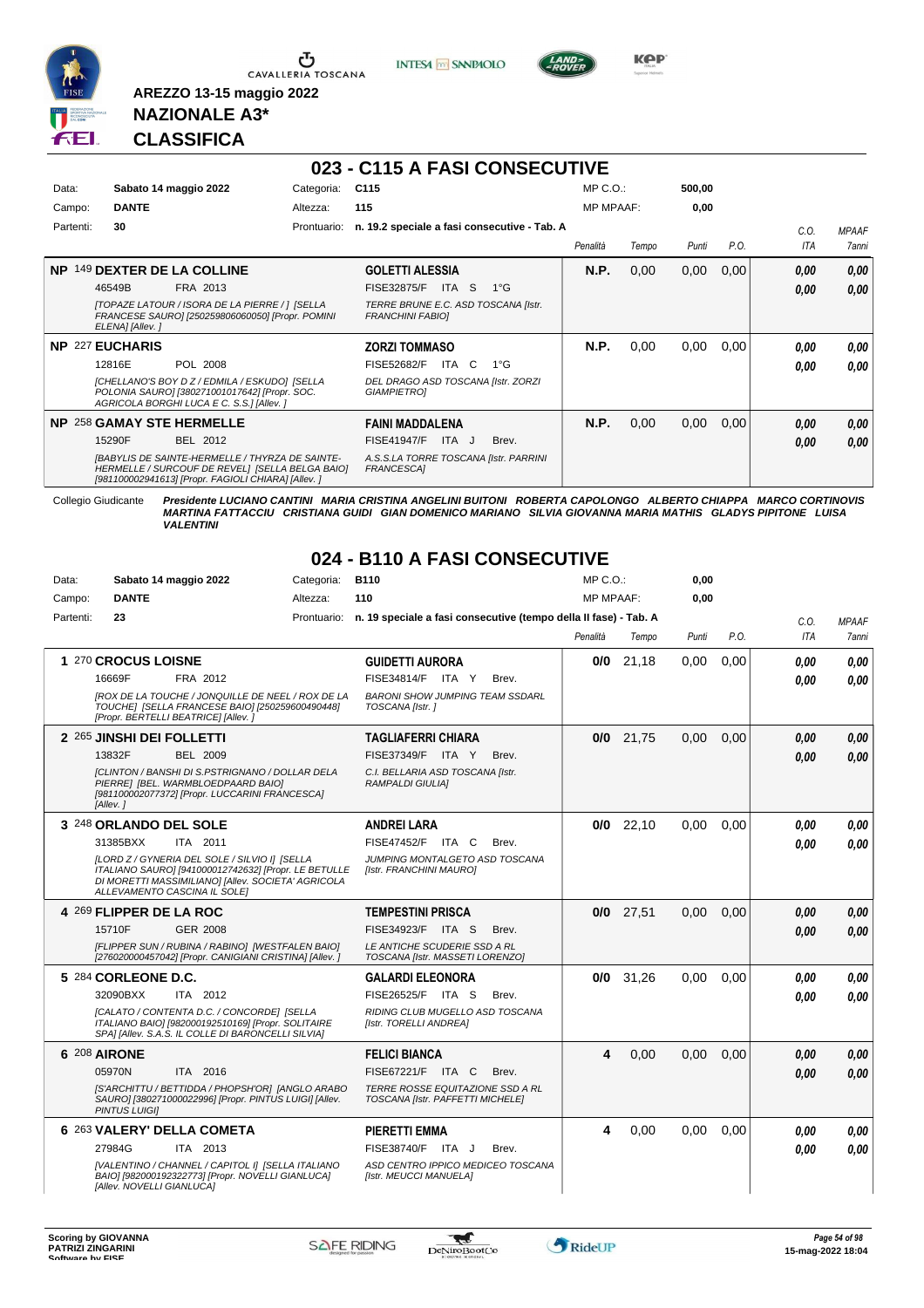

**INTESA M** SANPAOLO



**KOP** 

### **NAZIONALE A3\* CLASSIFICA**

|           |                                                                                                                                                                            |            | 024 - B110 A FASI CONSECUTIVE                                                |                  |          |       |      |      |              |
|-----------|----------------------------------------------------------------------------------------------------------------------------------------------------------------------------|------------|------------------------------------------------------------------------------|------------------|----------|-------|------|------|--------------|
| Data:     | Sabato 14 maggio 2022                                                                                                                                                      | Categoria: | <b>B110</b>                                                                  | $MP C. O.$ :     |          | 0,00  |      |      |              |
| Campo:    | <b>DANTE</b>                                                                                                                                                               | Altezza:   | 110                                                                          | <b>MP MPAAF:</b> |          | 0,00  |      |      |              |
| Partenti: | 23                                                                                                                                                                         |            | Prontuario: n. 19 speciale a fasi consecutive (tempo della II fase) - Tab. A |                  |          |       |      | C.O. | <b>MPAAF</b> |
|           |                                                                                                                                                                            |            |                                                                              | Penalità         | Tempo    | Punti | P.O. | ITA  | 7anni        |
|           | 6 272 CALIMERA                                                                                                                                                             |            | <b>BENEDETTI ZULEIKA</b>                                                     | 4                | 0,00     | 0,00  | 0,00 | 0,00 | 0,00         |
|           | 16831F<br>GER 2011                                                                                                                                                         |            | FISE33894/F<br>ITA SA Brev.                                                  |                  |          |       |      | 0.00 | 0,00         |
|           | [CARDINO / GOLDFEIL R / L'OMBRE] [HOLSTEINER<br>GRIGIO] [276020000157530] [Propr. BENEDETTI ZULEIKA]<br>[Allev.]                                                           |            | LE ANTICHE SCUDERIE SSD A RL<br>TOSCANA [Istr. MASSETI LORENZO]              |                  |          |       |      |      |              |
|           | 6 274 CONTESSA DU VERT VALLON                                                                                                                                              |            | <b>GERMINARA LAURA</b>                                                       | 4                | 0,00     | 0,00  | 0.00 | 0.00 | 0,00         |
|           | 16707F<br><b>BEL 2008</b>                                                                                                                                                  |            | FISE31160/F ITA S<br>Brev.                                                   |                  |          |       |      | 0.00 | 0,00         |
|           | [INDOCTRO / NAUSICAA DES SIX CENSES / DUBLIN]<br>[CHEVAL DE SPORT BELG BAIO] [981100000958972]<br>[Propr. GERMINARA LAURA] [Allev. ]                                       |            | LA VERGININA ASD TOSCANA [Istr. NICCOLI<br><b>LUCIANOI</b>                   |                  |          |       |      |      |              |
|           | 6 277 EASY J                                                                                                                                                               |            | <b>VANNUCCI VALENTINA</b>                                                    | 4                | 0,00     | 0.00  | 0,00 | 0,00 | 0,00         |
|           | 16566F<br>GER 2012                                                                                                                                                         |            | FISE29843/F ITA S<br>Brev.                                                   |                  |          |       |      | 0.00 | 0.00         |
|           | [EMINEM J / LUCIEN / LANDGOLD] [WESTFALEN BAIO]<br>[276020000233627] [Propr. VANNUCCI VANNINO] [Allev. ]                                                                   |            | LA VERGININA ASD TOSCANA [Istr. NICCOLI<br>LUCIANO]                          |                  |          |       |      |      |              |
|           | 11 289 BABAGANOUSH                                                                                                                                                         |            | <b>GRAZIANI LAURA</b>                                                        | 8                | 0,00     | 0,00  | 0,00 | 0.00 | 0,00         |
|           | 18150F<br>ITA 2013                                                                                                                                                         |            | <b>FISE9149/F</b><br>ITA S<br>Brev.                                          |                  |          |       |      | 0.00 | 0.00         |
|           | [BAEDEKER / COLUMBIA Z / CALVARO] [SELLA ITALIANO<br>SAURO] [982000192790902] [Propr. RIDING CLUB<br>MUGELLO ASD] [Allev. AZ. AGR. ACQUADOLCE DI<br><b>FRANCESCA PINII</b> |            | RIDING CLUB MUGELLO ASD TOSCANA<br>[Istr. TORELLI ANDREA]                    |                  |          |       |      |      |              |
|           | 12 633 KADORADO TT                                                                                                                                                         |            | <b>INZIRILLO ALENA</b>                                                       | 10               | 74,08    | 0,00  | 0,00 | 0.00 | 0,00         |
|           | 17387F<br>BEL 2010                                                                                                                                                         |            | FISE53488/F ITA Y<br>Brev.                                                   |                  |          |       |      | 0.00 | 0.00         |
|           | <b>IBREEMEERSEN ADORADO / BLONDE DE SAIRE /</b><br>JASMIN] [BEL. WARMBLOEDPAARD GRIGIO]<br>[967000009020995] [Propr. INZIRILLO ALENA] [Allev. ]                            |            | CI EMPOLESE ASD TOSCANA [Istr.<br>ROVERSI RICCARDO]                          |                  |          |       |      |      |              |
|           | 13 295 PRETTY FINE VDE                                                                                                                                                     |            | <b>MAGRINI BENEDETTA</b>                                                     | 12               | 0,00     | 0,00  | 0,00 | 0.00 | 0,00         |
|           | BEL 2015<br>18664F                                                                                                                                                         |            | FISE45715/F ITA J<br>Brev.                                                   |                  |          |       |      | 0.00 | 0.00         |
|           | <b>IECHO VAN HET NEERENBOSCH / MISS FINE / THUNDER</b><br>VAN DE ZUUTHOEVE] [BEL. WARMBLOEDPAARD<br>SAURO] [981100004209108] [Propr. MAGRINI BENEDETTA]<br>[Allev.]        |            | C.E. LA GIUNCHIGLIA ASD TOSCANA [Istr.<br><b>GARGINI ELEONORAI</b>           |                  |          |       |      |      |              |
|           | <b>14 281 LULABE EH</b>                                                                                                                                                    |            | <b>NEGRI LUIGI</b>                                                           |                  | 13 73.55 | 0,00  | 0,00 | 0,00 | 0,00         |
|           | 18114F<br>GER 2009                                                                                                                                                         |            | <b>FISE27832/F</b><br>ITA S<br>Brev.                                         |                  |          |       |      | 0.00 | 0.00         |
|           | [LORDANOS / VARONESS II / LIMBUS] [HOLSTEINER<br>GRIGIO] [380271000020218] [Propr. BARBAGLI LORENZO]<br>[Allev.]                                                           |            | KOMOTE ASD TOSCANA [Istr. BARBAGLI<br>ALESSANDRO]                            |                  |          |       |      |      |              |
|           | 15 294 QUINTO DEL CASTEGNO                                                                                                                                                 |            | <b>CACCARO MARTA</b>                                                         |                  | 16 76.08 | 0,00  | 0,00 | 0.00 | 0,00         |
|           | 28868BXX<br>ITA 2010                                                                                                                                                       |            | 0030014<br>ITA SA Brev.                                                      |                  |          |       |      | 0.00 | 0.00         |
|           | [LUSSO DEL CASTEGNO / GIULIA DEL CASTEGNO /<br>ACOBAT II] [SELLA ITALIANO BAIO] [982000123232827]<br>[Propr. ESEA SRL] [Allev. BOGLIONI GUERINO]                           |            | TOSCANA EQUITAZIONE ASD TOSCANA<br>[Istr. MELI GIORGIO]                      |                  |          |       |      |      |              |
|           | 16 234 CRISTALLBLACK                                                                                                                                                       |            | <b>BATINI LISA</b>                                                           |                  | 21 77,27 | 0.00  | 0.00 | 0,00 | 0,00         |
|           | 16613F<br>ITA 2015                                                                                                                                                         |            | FISE53808/F ITA J<br>Brev.                                                   |                  |          |       |      | 0.00 | 0,00         |
|           | [CRISTALLO II / NIAGARAS / WADI KID M] [SELLA<br>ITALIANO BAIO] [380271000016683] [Propr. DRAGONI<br>MAURIZIA E FIGLI SOC. SEMP.1 IAIlev. PIU GIOVANNI<br>ANTONIO]         |            | C.I. L'ANTELLINO SSDRL TOSCANA [Istr.<br>CIPRIANI LORENZO]                   |                  |          |       |      |      |              |
|           | 222 CONRADIN KB                                                                                                                                                            |            | <b>MEGA THOMAS</b>                                                           | Elim.            | 0,00     | 0.00  | 0.00 | 0.00 | 0,00         |
|           | 14382E<br>GER 2005                                                                                                                                                         |            | FISE56202/F ITA Y<br>Brev.                                                   |                  |          |       |      | 0.00 | 0,00         |
|           | [COULETTO / ARGENTINA / ARGENTINUS] [OLDENBURG<br>BAIO] [276098100736240] [Propr. GHETTI ELENA] [Allev.]                                                                   |            | ASD CENTRO IPPICO MEDICEO TOSCANA<br>[Istr. MEUCCI MANUELA]                  |                  |          |       |      |      |              |
|           | 250 MAXIMUS                                                                                                                                                                |            | <b>GORI MARGHERITA</b>                                                       | Elim.            | 0,00     | 0,00  | 0,00 | 0,00 | 0,00         |
|           | 16157F<br>ITA 2012                                                                                                                                                         |            | FISE56893/F ITA C<br>Brev.                                                   |                  |          |       |      | 0,00 | 0,00         |
|           | [-/-/] [SCONOSCIUTA BAIO] [941000013875555] [Propr.<br>AZ. AGR. IL POGGIO DI GORI TOMMASO] [Allev. AZ. AGR.<br>ROSI FULVIO]                                                |            | IL POGGIO EQUITAZIONE ASD TOSCANA<br>[Istr. BRUNORI SANDRO]                  |                  |          |       |      |      |              |
|           | <b>257 CALLA</b>                                                                                                                                                           |            | <b>MARTINELLI NOVELLA</b>                                                    | Elim.            | 0,00     | 0.00  | 0,00 | 0,00 | 0,00         |
|           | GER 2011<br>17815F                                                                                                                                                         |            | FISE44869/F ITA J<br>Brev.                                                   |                  |          |       |      | 0,00 | 0,00         |
|           | [CANTURANO I / W-DONNA / DOLLAR D.L.PI]<br>[HOLSTEINER BAIO] [276020000153098] [Propr.<br>MARTINELLI NOVELLA] [Allev.]                                                     |            | C.I. L'ANTELLINO SSDRL TOSCANA [Istr.<br>CIPRIANI LORENZO]                   |                  |          |       |      |      |              |

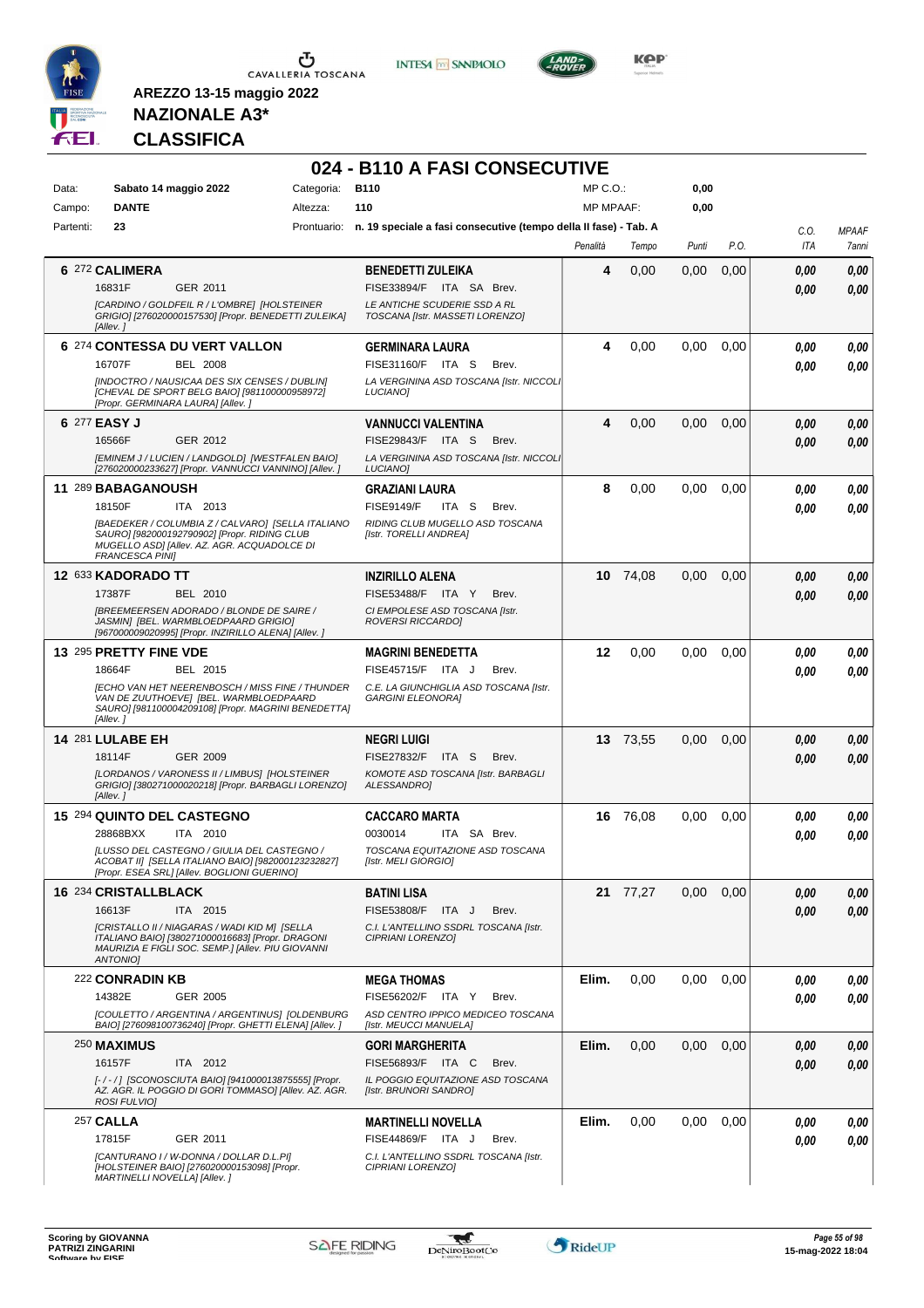

Ⴠ CAVALLERIA TOSCANA **INTESA M** SANPAOLO



**Kep** 

#### **NAZIONALE A3\* CLASSIFICA**

**AREZZO 13-15 maggio 2022**

#### **024 - B110 A FASI CONSECUTIVE**

| Data:<br>Campo: | Sabato 14 maggio 2022<br><b>DANTE</b>                                                                                                                                             | Categoria:<br>Altezza: | <b>B110</b><br>110                                                                                                                       | MP C. O.<br><b>MP MPAAF:</b> |       | 0,00<br>0,00 |      |                    |                              |
|-----------------|-----------------------------------------------------------------------------------------------------------------------------------------------------------------------------------|------------------------|------------------------------------------------------------------------------------------------------------------------------------------|------------------------------|-------|--------------|------|--------------------|------------------------------|
| Partenti:       | 23                                                                                                                                                                                | Prontuario:            | n. 19 speciale a fasi consecutive (tempo della II fase) - Tab. A                                                                         | Penalità                     | Tempo | Punti        | P.O. | C.O.<br><b>ITA</b> | <b>MPAAF</b><br><b>7anni</b> |
|                 | 293 BIANTHUS-P<br>05171H<br><b>NED 2006</b><br>[SILVERSTONE / OHARNA / INDOCTRO] [KWPN BAIO]<br>[528210000879474] [Propr. DE ANGELI GIULIA] [Allev.]                              |                        | <b>SCARPETTA EUGENIA</b><br><b>SA</b><br>1434/F<br><b>ITA</b><br>Brev.<br>C.I.CASA BASSA S.S.D. A R.L. TOSCANA<br>[Istr. FRANCHI ANDREA] | Elim.                        | 0,00  | 0,00         | 0,00 | 0,00<br>0.00       | 0,00<br>0,00                 |
| <b>FC</b><br>64 |                                                                                                                                                                                   |                        | SIERRA LAITANO CRISTIAN JOSUE<br>ITA SA 1°G<br>FISE78939/F<br>C.I. L'ANTELLINO SSDRL TOSCANA [Istr.<br><b>CIPRIANI LORENZOI</b>          | <b>Partito</b>               |       |              |      | 0.00<br>0.00       | 0,00<br>0.00                 |
| NP 241 COSMIC   | 2008<br>26703BXX<br><b>ITA</b><br>[COSMO / CHAMMPAGNE / CAMPIONE] [SELLA ITALIANO<br>BAIO] [985000380506938] [Propr. AZ. AGR. GRAZIOTTI<br>SILVANOI [Allev. BOWLES SARA JANE]     |                        | <b>BORGHESI BEATRICE</b><br>FISE51819/F<br>ITA C<br>Brev.<br>AREZZOEQUESTRIANCENTRE SSD ARL<br>TOSCANA [Istr. ERMINI LAVINIA]            | N.P.                         | 0,00  | 0,00         | 0,00 | 0,00<br>0.00       | 0,00<br>0,00                 |
| NP.             | 282 BIOGRAAF<br>02494R<br>ITA<br>2006<br>[EPILOT / TIMOGRAAFDORIJKE / BURGGRAAF] [SELLA<br>ITALIANO BAIO] [977200004175143] [Propr. GEISSEL<br>DANIELA] [Allev. FALCONE GIOVANNA] |                        | <b>BROGI PIETRO</b><br>FISE27097/F<br>ITA J<br>Brev.<br><b>TERRE ROSSE EQUITAZIONE SSD A RL</b><br>TOSCANA [Istr. PAFFETTI MICHELE]      | N.P.                         | 0,00  | 0,00         | 0,00 | 0.00<br>0.00       | 0,00<br>0,00                 |

Collegio Giudicante Presidente LUCIANO CANTINI MARIA CRISTINA ANGELINI BUITONI ROBERTA CAPOLONGO ALBERTO CHIAPPA MARCO CORTINOVIS<br>MARTINA FATTACCIU CRISTIANA GUIDI GIAN DOMENICO MARIANO SILVIA GIOVANNA MARIA MATHIS GLADYS

|           |                                                                                                                                                                     |             | ----                                                             |                  |       |       |      |            |              |
|-----------|---------------------------------------------------------------------------------------------------------------------------------------------------------------------|-------------|------------------------------------------------------------------|------------------|-------|-------|------|------------|--------------|
| Data:     | Sabato 14 maggio 2022                                                                                                                                               | Categoria:  | <b>B100</b>                                                      | MP C. O.         |       | 0.00  |      |            |              |
| Campo:    | <b>PETRARCA</b>                                                                                                                                                     | Altezza:    | 100                                                              | <b>MP MPAAF:</b> |       | 0.00  |      |            |              |
| Partenti: | 30                                                                                                                                                                  | Prontuario: | n. 19 speciale a fasi consecutive (tempo della II fase) - Tab. A |                  |       |       |      | C.0.       | <b>MPAAF</b> |
|           |                                                                                                                                                                     |             |                                                                  | Penalità         | Tempo | Punti | P.O. | <b>ITA</b> | 7anni        |
|           | 1 309 RAMIRO                                                                                                                                                        |             | <b>PIRAINO LUISA</b>                                             | 0/0              | 23,13 | 0,00  | 0,00 | 0.00       | 0.00         |
|           | ITA 2010<br>34645BXX                                                                                                                                                |             | 1956/F<br>ITA SA Brev.                                           |                  |       |       |      | 0.00       | 0.00         |
|           | ILORDRON B / GAIA BAIA / ISAAC] [SELLA ITALIANO<br>SAURO] [982000123246598] [Propr. FACCHINETTI<br>FRANCESCOI [Allev. FACCHINETTI FRANCESCO]                        |             | ASD CENTRO IPPICO MEDICEO TOSCANA<br>[Istr. MEUCCI MANUELA]      |                  |       |       |      |            |              |
|           | 2 228 HOTDOG                                                                                                                                                        |             | <b>LIGABUE EMMA</b>                                              | 0/0              | 24,27 | 0.00  | 0.00 | 0.00       | 0.00         |
|           | ITA 2012<br>03255R                                                                                                                                                  |             | FISE54803/F ITA C<br>Brev.                                       |                  |       |       |      | 0.00       | 0.00         |
|           | <b>IGOLDFEVER / CHANEL VAN HET NIEUWENHOF Z /</b><br>CUMANO ZI [SELLA ITALIANO GRIGIO]<br>[982000192777673] [Propr. LIGABUE EMMA] [Allev.<br><b>LANCIONE IRENEI</b> |             | C.I. BELLARIA ASD TOSCANA [Istr.<br><b>RAMPALDI GIULIAI</b>      |                  |       |       |      |            |              |
|           | 3 214 ESPION DE RENIVAL                                                                                                                                             |             | <b>CHIDICHIMO GEMMA</b>                                          | 0/0              | 25,31 | 0.00  | 0,00 | 0.00       | 0.00         |
|           | <b>BEL 2010 Pony</b><br>16740F                                                                                                                                      |             | FISE60162/F ITA C<br><b>Brev</b>                                 |                  |       |       |      | 0.00       | 0.00         |
|           | [MURVEY MARIO / DIVINE DE RENIVAL / LIBERTY<br><b>WESTLANDI IPONY GRIGIO ROANATOI</b><br>[967000009117477] [Propr. BERRETTI SILVIA] [Allev. ]                       |             | RIDING CLUB MUGELLO ASD TOSCANA<br>[Istr. TORELLI ANDREA]        |                  |       |       |      |            |              |
|           | 4 280 LÉDA DA CINTOIA (EX LÉDA )                                                                                                                                    |             | <b>CORRENTI IRINA</b>                                            | 0/0              | 26.09 | 0.00  | 0.00 | 0.00       | 0.00         |
|           | <b>HUN 2003</b><br>07794F                                                                                                                                           |             | FISE28304/F ITA Y<br>Brev.                                       |                  |       |       |      | 0.00       | 0.00         |
|           | [LINDGRAF / DONNA / SZEMAFOR] [UNGHERESE BAIO]<br>[941000014559086] [Propr. BALSIMELLI FABIO] [Allev. ]                                                             |             | LA VERGININA ASD TOSCANA [Istr. NICCOLI<br>LUCIANO]              |                  |       |       |      |            |              |
|           | 5 256 ONASTIA                                                                                                                                                       |             | <b>IROLLO MARTINA</b>                                            | 0/0              | 26.28 | 0,00  | 0,00 | 0.00       | 0.00         |
|           | BEL 2014<br>18062F                                                                                                                                                  |             | <b>FISE44920/F ITA Y</b><br>Brev.                                |                  |       |       |      | 0.00       | 0.00         |
|           | [NABAB DE REVE / TESS BRIOLITA / KALYPSO] [BEL.<br>WARMBLOEDPAARD BAIO] [981100004059274] [Propr.<br>IROLLO MARTINA] [Allev.]                                       |             | LA VERGININA ASD TOSCANA [Istr. NICCOLI<br>LUCIANO]              |                  |       |       |      |            |              |
|           | 6 238 LUCIFERO                                                                                                                                                      |             | <b>CENERINI LUDOVICA</b>                                         | 0/0              | 26,96 | 0,00  | 0,00 | 0.00       | 0.00         |
|           | ITA 2004<br>15276G/ST                                                                                                                                               |             | FISE52607/F ITA J<br>Brev.                                       |                  |       |       |      | 0.00       | 0.00         |
|           | [ERIN / ROBERGA / CACIBI] [ANGLO ARABO GRIGIO]<br>[977121001892846] [Propr. CECI FRANCESCO] [Allev.<br><b>DADDI GAVINO1</b>                                         |             | C.I.LA SERRATA TOSCANA [Istr. TENUCCI<br><b>SIMONEI</b>          |                  |       |       |      |            |              |

# **025 - B100 A FASI CONSECUTIVE**

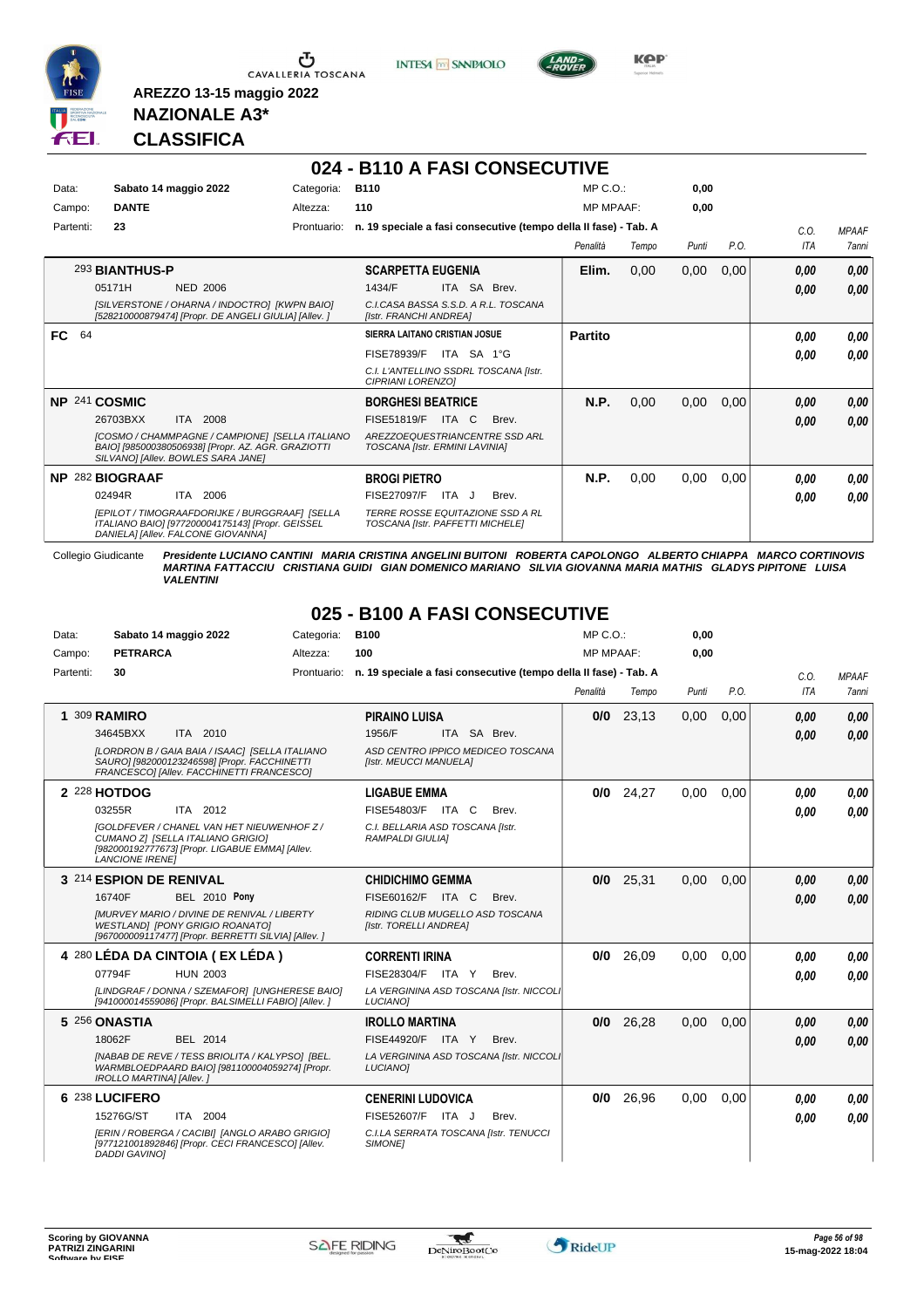

**INTESA M** SANPAOLO



**KOP** 

### **NAZIONALE A3\* CLASSIFICA**

|           |                                                                                                                                         |            | 025 - B100 A FASI CONSECUTIVE                                                |                  |             |       |      |      |              |
|-----------|-----------------------------------------------------------------------------------------------------------------------------------------|------------|------------------------------------------------------------------------------|------------------|-------------|-------|------|------|--------------|
| Data:     | Sabato 14 maggio 2022                                                                                                                   | Categoria: | <b>B100</b>                                                                  | $MP C. O.$ :     |             | 0,00  |      |      |              |
| Campo:    | <b>PETRARCA</b>                                                                                                                         | Altezza:   | 100                                                                          | <b>MP MPAAF:</b> |             | 0,00  |      |      |              |
| Partenti: | 30                                                                                                                                      |            | Prontuario: n. 19 speciale a fasi consecutive (tempo della II fase) - Tab. A |                  |             |       |      | C.O. | <b>MPAAF</b> |
|           |                                                                                                                                         |            |                                                                              | Penalità         | Tempo       | Punti | P.O. | ITA  | 7anni        |
|           | 7 259 MONTEZUMA                                                                                                                         |            | <b>BITOSSI MATILDE</b>                                                       | 0/0              | 29,01       | 0,00  | 0,00 | 0,00 | 0,00         |
|           | 17081F<br>ITA 2016                                                                                                                      |            | FISE41162/F ITA Y<br>Brev.                                                   |                  |             |       |      | 0.00 | 0,00         |
|           | [SINGULORD JOTER / FUMARIA / CAN CAN DEL<br>TERRICCIO] [SELLA ITALIANO BAIO] [380271000019980]                                          |            | TOSCANA EQUITAZIONE ASD TOSCANA<br><b>Ilstr. MELI GIORGIOI</b>               |                  |             |       |      |      |              |
|           | [Propr. BICOCCHI GIUSEPPE] [Allev. BICOCCHI GIUSEPPE]                                                                                   |            |                                                                              |                  |             |       |      |      |              |
|           | 8 229 SAKIRA BELLA                                                                                                                      |            | <b>GIGLI DESIREE</b>                                                         | 0/0              | 29,63       | 0,00  | 0,00 | 0,00 | 0,00         |
|           | 04759N<br>ITA 2011                                                                                                                      |            | FISE54553/F ITA J<br>Brev.                                                   |                  |             |       |      | 0,00 | 0,00         |
|           | [CRISTO / MASCIA / KSAR- SITTE] [SELLA ITALIANO BAIO]<br>[941000012126484] [Propr. SATTA ANTONIO] [Allev. SATTA<br><b>ANTONIOI</b>      |            | C.E. LA GIUNCHIGLIA ASD TOSCANA [Istr.<br><b>GARGINI ELEONORA]</b>           |                  |             |       |      |      |              |
|           | 9 224 CORTINA                                                                                                                           |            | <b>SUSINO GINEVRA</b>                                                        | 0/1              | 33,47       | 0,00  | 0,00 | 0,00 | 0.00         |
|           | 21395G<br>GER 2008                                                                                                                      |            | FISE55421/F ITA J<br>Brev.                                                   |                  |             |       |      | 0.00 | 0.00         |
|           | [CARDENIO / GREAT LADY / GRANNUS] [HANNOVER<br>BAIO] [380271006040926] [Propr. ARRAS DOMIZIA] [Allev. ]                                 |            | SCUDERIA PACCIANI SSD A RL TOSCANA<br>[Istr. PACCIANI SIMONE]                |                  |             |       |      |      |              |
|           | <b>10 365 WINDSOR</b>                                                                                                                   |            | <b>GERACI NICOLE</b>                                                         | 0/1              | 33,95       | 0,00  | 0,00 | 0,00 | 0.00         |
|           | 07930D<br><b>NED 2003</b>                                                                                                               |            | FISE22263/R ITA G<br>Brev.                                                   |                  |             |       |      | 0.00 | 0.00         |
|           | [GERMUS R / LIVOLI / GRANNUS] [KWPN BAIO]                                                                                               |            | AREZZOEQUESTRIANCENTRE SSD ARL                                               |                  |             |       |      |      |              |
|           | [528210000436859] [Propr. BACCICHET ROBERTO] [Allev.]                                                                                   |            | TOSCANA [Istr. ERMINI LAVINIA]                                               |                  |             |       |      |      |              |
|           | <b>11 240 ADELINE</b>                                                                                                                   |            | <b>BARONTINI ANDREA SARA</b>                                                 | 0/1              | 34,25       | 0,00  | 0.00 | 0,00 | 0,00         |
|           | 13924F<br>ITA 2011<br>[ARMITAGE / IDINE / SIT THIS ONE OUT] [SELLA                                                                      |            | FISE52057/F ITA J<br>Brev.<br>SPORT EQUESTRI CECINA ASD TOSCANA              |                  |             |       |      | 0.00 | 0,00         |
|           | ITALIANO SAURO] [941000012129554] [Propr. MORELLO<br>CECILIA] [Allev. MORELLO CECILIA]                                                  |            | [Istr. BIZZARRI ROBERTO]                                                     |                  |             |       |      |      |              |
|           | 12 209 ANTARES DI CAMPALTO                                                                                                              |            | DI NUZZO ELEONORA                                                            | 0/1              | 34,82       | 0,00  | 0,00 | 0,00 | 0,00         |
|           | 14806F<br>ITA 2012                                                                                                                      |            | FISE61778/F ITA J<br>Brev.                                                   |                  |             |       |      | 0,00 | 0.00         |
|           | [TOULON / FANTASIA DI VILLA EMILIA / LUCKY BOY]                                                                                         |            | SPORT EQUESTRI CECINA ASD TOSCANA                                            |                  |             |       |      |      |              |
|           | [SELLA ITALIANO BAIO] [380271001002562] [Propr.<br>RASPINI DUPLET RACHELE] [Allev. TRAVERSA MANUELA]                                    |            | [Istr. BIZZARRI ROBERTO]                                                     |                  |             |       |      |      |              |
|           | <b>13 203 MONTANA 691</b>                                                                                                               |            | <b>ROMUALDI GIULIA</b>                                                       |                  | $0/6$ 38,30 | 0,00  | 0,00 | 0,00 | 0,00         |
|           | 26159G<br>GER 2010                                                                                                                      |            | FISE63903/F ITA J<br>Brev.                                                   |                  |             |       |      | 0.00 | 0.00         |
|           | [MONTE BELLINI / GINA / GIMPEL] [SELLA TEDESCA<br>SAURO] [276098102708953] [Propr. GEISSEL DANIELA]                                     |            | A.I.DUNIA RANCH TOSCANA [Istr. GIUNTI<br><b>MARIO</b>                        |                  |             |       |      |      |              |
|           | [Allev.]                                                                                                                                |            |                                                                              |                  |             |       |      |      |              |
|           | 14 246 PREMIERE DAME                                                                                                                    |            | <b>MUZZI CAROL</b>                                                           | 0/8              | 46,48       | 0,00  | 0.00 | 0.00 | 0,00         |
|           | 12514F<br>ITA 2009                                                                                                                      |            | FISE49258/F ITA C<br>Brev.                                                   |                  |             |       |      | 0.00 | 0.00         |
|           | [QUIDAM DE REVEL / ODESSA / INDOCTRO] [SELLA<br>ITALIANO BAIO] [982009106681421] [Propr. AZ. AGR IL                                     |            | C.I. BELLARIA ASD TOSCANA [Istr.<br>RAMPALDI PAOLO]                          |                  |             |       |      |      |              |
|           | MELOGRANO DI DUCHI BARBARA] [Allev. AZIENDA<br>AGRICOLA IL MELOGRANO- DI DUCHI BARBARAJ                                                 |            |                                                                              |                  |             |       |      |      |              |
|           | 15 253 TORNADE DELLA BAIA                                                                                                               |            | <b>AZZARITI FUMAROLI GIULIA</b>                                              | 0/Elim.          | 0,00        | 0,00  | 0,00 | 0,00 | 0,00         |
|           | 03298H/XX<br>ITA 2006                                                                                                                   |            | FISE46518/F ITA J<br>Brev.                                                   |                  |             |       |      | 0,00 | 0,00         |
|           | [ORLANDO / KAMARA / CONCORDE] [SELLA ITALIANO                                                                                           |            | SCUDERIA PACCIANI SSD A RL TOSCANA                                           |                  |             |       |      |      |              |
|           | BAIO] [972000000583233] [Propr. CAPPELLI BIGAZZI<br>BIANCA] [Allev. DI BLASIO ANTONIO]                                                  |            | [Istr. PACCIANI SIMONE]                                                      |                  |             |       |      |      |              |
|           | <b>16 210 GINIUS</b>                                                                                                                    |            | <b>BONDI IRIS</b>                                                            | 4                | 0,00        | 0,00  | 0,00 | 0.00 | 0,00         |
|           | 17463F<br>ITA 2015                                                                                                                      |            | <b>FISE54453/F</b><br>ITA J<br>Brev.                                         |                  |             |       |      | 0,00 | 0,00         |
|           | <b>IGOYA DELLA FLORIDA / REMEMBER / FLEMMINGH]</b><br>[SELLA ITALIANO BAIO] [380271005005576] [Propr. DI                                |            | AREZZOEQUESTRIANCENTRE SSD ARL<br>TOSCANA [Istr. ROTUNNO CARLO]              |                  |             |       |      |      |              |
|           | PROSPERO DENISI [Allev. DI GIANNANTONIO ROBERTO]                                                                                        |            |                                                                              |                  |             |       |      |      |              |
|           | <b>16 252 SOCRATE DEL FONTANILE</b>                                                                                                     |            | <b>GIANNETTI CAMILLA</b>                                                     | 4                | 0,00        | 0,00  | 0,00 | 0,00 | 0,00         |
|           | 14027F<br>ITA 2009                                                                                                                      |            | FISE47014/F ITA Y<br>Brev.                                                   |                  |             |       |      | 0.00 | 0,00         |
|           | [SILVIO I / CORLANDO MIMOSA / EFIDANVILLE] [SELLA<br>ITALIANO BAIO] [982000121936476] [Propr. TICCI MATTEO]<br>[Allev. BIANCHI MICHELE] |            | C.I.SENESE TOSCANA [Istr. GINANNESCHI<br>LORENZO]                            |                  |             |       |      |      |              |
|           | 18 218 VERDE GAIO                                                                                                                       |            | <b>MATASSA ALESSANDRO</b>                                                    | 6                | 63,87       | 0,00  | 0.00 | 0,00 | 0,00         |
|           | 12925F<br>ITA 2009                                                                                                                      |            | FISE56651/F ITA S<br>Brev.                                                   |                  |             |       |      | 0,00 | 0,00         |
|           | [COCODRILLO / STELLA XLIX / LIONE] [SELLA ITALIANO<br>BAIO] [982009106712340] [Propr. MATASSA ALESSANDRO]                               |            | TOSCANA EQUITAZIONE ASD TOSCANA<br>[Istr. MELI GIORGIO]                      |                  |             |       |      |      |              |
|           | [Allev. FERRARI RICCARDO]                                                                                                               |            |                                                                              |                  |             |       |      |      |              |

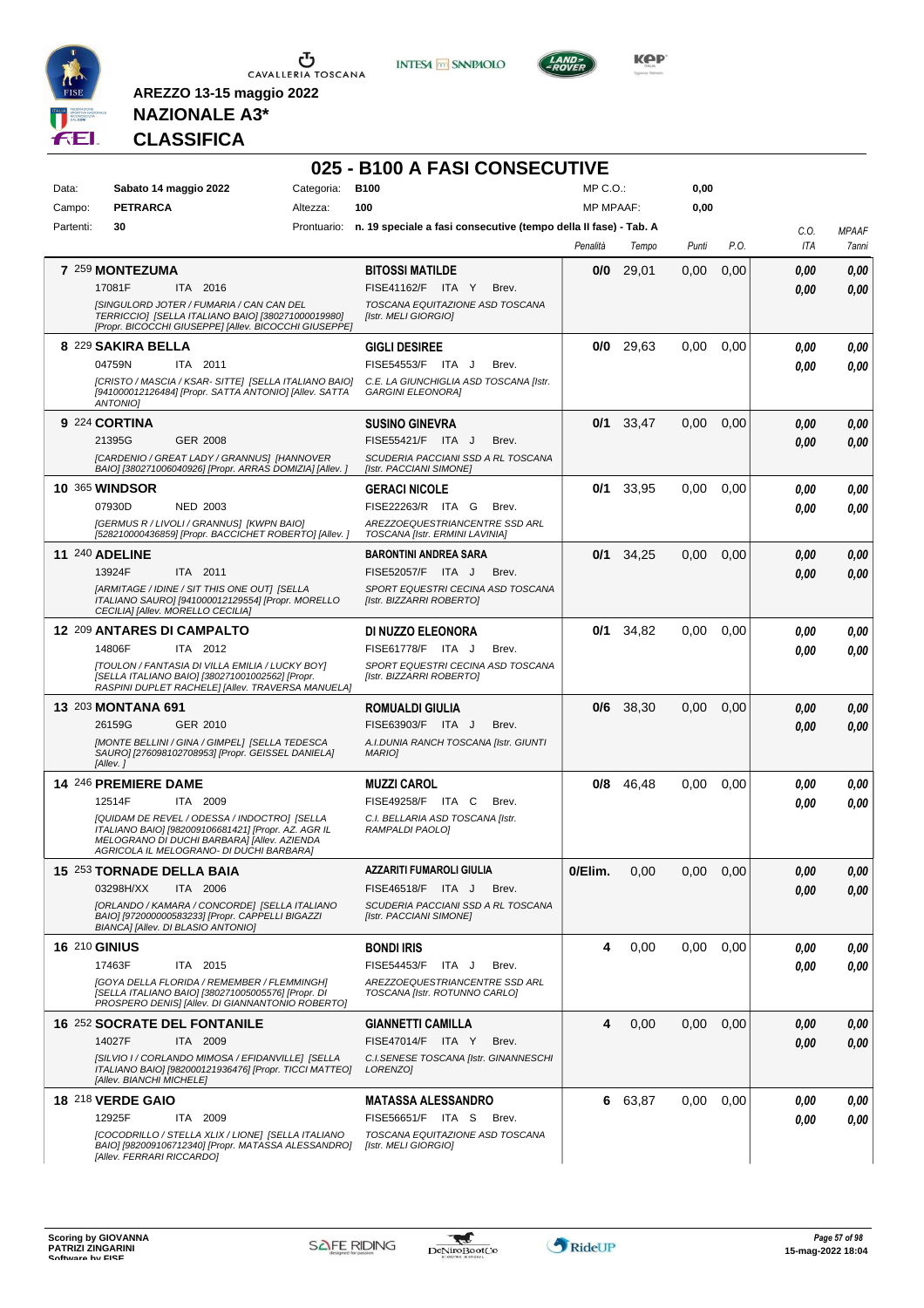

**INTESA** M SANPAOLO



**Kep** 

#### **NAZIONALE A3\* CLASSIFICA**

**AREZZO 13-15 maggio 2022**

|               |                                                                                                                                                                                          |            | 025 - B100 A FASI CONSECUTIVE                                                |                  |           |       |      |            |              |
|---------------|------------------------------------------------------------------------------------------------------------------------------------------------------------------------------------------|------------|------------------------------------------------------------------------------|------------------|-----------|-------|------|------------|--------------|
| Data:         | Sabato 14 maggio 2022                                                                                                                                                                    | Categoria: | <b>B100</b>                                                                  | $MP C. O.$ :     |           | 0,00  |      |            |              |
| Campo:        | <b>PETRARCA</b>                                                                                                                                                                          | Altezza:   | 100                                                                          | <b>MP MPAAF:</b> |           | 0,00  |      |            |              |
| Partenti:     | 30                                                                                                                                                                                       |            | Prontuario: n. 19 speciale a fasi consecutive (tempo della II fase) - Tab. A |                  |           |       |      | C.O.       | <b>MPAAF</b> |
|               |                                                                                                                                                                                          |            |                                                                              | Penalità         | Tempo     | Punti | P.O. | <b>ITA</b> | 7anni        |
|               | 19 206 CONSULTING                                                                                                                                                                        |            | <b>DORO SILVIA</b>                                                           |                  | 15 83,00  | 0,00  | 0,00 | 0,00       | 0,00         |
|               | 13161A<br>GHA 2003                                                                                                                                                                       |            | FISE63540/F<br>ITA J<br>Brev.                                                |                  |           |       |      | 0,00       | 0,00         |
|               | [CONTENDRO / FUN FOR EVER / FURIOSO II]<br>[HANNOVER BAIO] [528246000142382] [Propr. SEMENZA<br>MARILENA] [Allev. ]                                                                      |            | SCUDERIA PACCIANI SSD A RL TOSCANA<br>[Istr. PACCIANI SIMONE]                |                  |           |       |      |            |              |
|               | 20 289 BABAGANOUSH                                                                                                                                                                       |            | <b>GRAZIANI LAURA</b>                                                        |                  | 17 71.20  | 0.00  | 0,00 | 0,00       | 0,00         |
|               | 18150F<br>ITA 2013                                                                                                                                                                       |            | <b>FISE9149/F</b><br>ITA S<br>Brev.                                          |                  |           |       |      | 0.00       | 0,00         |
|               | [BAEDEKER / COLUMBIA Z / CALVARO] [SELLA ITALIANO<br>SAURO] [982000192790902] [Propr. RIDING CLUB<br>MUGELLO ASD] [Allev. AZ. AGR. ACQUADOLCE DI<br><b>FRANCESCA PINII</b>               |            | RIDING CLUB MUGELLO ASD TOSCANA<br>[Istr. TORELLI ANDREA]                    |                  |           |       |      |            |              |
| 21 273 ZYEN   |                                                                                                                                                                                          |            | <b>GERMINARA ELOISA</b>                                                      |                  | 24 100,40 | 0,00  | 0,00 | 0,00       | 0,00         |
|               | 14986F<br><b>NED 2004</b>                                                                                                                                                                |            | FISE31162/F ITA S<br>Brev.                                                   |                  |           |       |      | 0.00       | 0,00         |
|               | [PARCO / SONNET / LANCELOT] [KWPN BAIO]<br>[528210000466829] [Propr. GERMINARA LAURA] [Allev.]                                                                                           |            | LA VERGININA ASD TOSCANA [Istr. NICCOLI<br><b>LUCIANO1</b>                   |                  |           |       |      |            |              |
|               | <b>247 IMERO-JOY</b>                                                                                                                                                                     |            | <b>CERINI MARTINA</b>                                                        | Elim.            | 0,00      | 0.00  | 0,00 | 0,00       | 0.00         |
|               | 18615F<br>NED 2013                                                                                                                                                                       |            | FISE48809/F ITA J<br>Brev.                                                   |                  |           |       |      | 0.00       | 0.00         |
|               | [EL PRIMERO / JOY / EMILION] [KWPN BAIO]<br>[528210002988964] [Propr. CERINI MARTINA] [Allev. ]                                                                                          |            | AREZZOEQUESTRIANCENTRE SSD ARL<br>TOSCANA [Istr. ROTUNNO CARLO]              |                  |           |       |      |            |              |
| FC 249        |                                                                                                                                                                                          |            | <b>ROMUALDI GIULIA</b>                                                       | <b>Partito</b>   |           |       |      | 0,00       | 0.00         |
|               |                                                                                                                                                                                          |            | FISE63903/F ITA J<br>Brev.                                                   |                  |           |       |      | 0.00       | 0.00         |
|               |                                                                                                                                                                                          |            | A.I.DUNIA RANCH TOSCANA [Istr. GIUNTI<br><b>MARIOI</b>                       |                  |           |       |      |            |              |
| FC 160        |                                                                                                                                                                                          |            | VALDAMBRINI SARA                                                             | <b>Partito</b>   |           |       |      | 0,00       | 0.00         |
|               |                                                                                                                                                                                          |            | FISE23057/F ITA S<br>1°G                                                     |                  |           |       |      | 0,00       | 0.00         |
|               |                                                                                                                                                                                          |            | AREZZOEQUESTRIANCENTRE SSD ARL<br>TOSCANA [Istr. ROTUNNO CARLO]              |                  |           |       |      |            |              |
| <b>FC</b> 278 |                                                                                                                                                                                          |            | POGGIALINI LEONARDO                                                          | <b>Partito</b>   |           |       |      | 0,00       | 0,00         |
|               |                                                                                                                                                                                          |            | FISE29656/F ITA S 1°G                                                        |                  |           |       |      | 0.00       | 0,00         |
|               |                                                                                                                                                                                          |            | C.I. BELLARIA ASD TOSCANA [Istr.<br>RAMPALDI GIULIA]                         |                  |           |       |      |            |              |
| <b>FC</b> 319 |                                                                                                                                                                                          |            | <b>PAFFETTI MICHELE</b>                                                      | <b>Partito</b>   |           |       |      | 0.00       | 0.00         |
|               |                                                                                                                                                                                          |            | 1827/F<br>ITA SA 2°G                                                         |                  |           |       |      | 0.00       | 0.00         |
|               |                                                                                                                                                                                          |            | TERRE ROSSE EQUITAZIONE SSD A RL                                             |                  |           |       |      |            |              |
|               |                                                                                                                                                                                          |            | TOSCANA [Istr. PAFFETTI MICHELE]                                             |                  |           |       |      |            |              |
| NP 205 GRISU' |                                                                                                                                                                                          |            | <b>CAPACCIOLI ROSSANO</b>                                                    | N.P.             | 0,00      | 0,00  | 0,00 | 0.00       | 0.00         |
|               | 26598M<br>ITA 2012<br>[CASERO / SAPORITA / CONCORDE] [SELLA ITALIANO                                                                                                                     |            | FISE70941/F ITA SA Brev.<br>ASD CENTRO IPPICO LA BRIGLIA TOSCANA             |                  |           |       |      | 0.00       | 0.00         |
|               | BAIO] [941000012126825] [Propr. DI BELLA GAETANO]<br>[Allev. DI BELLA GAETANO]                                                                                                           |            | [Istr. CORTESE UMBERTO]                                                      |                  |           |       |      |            |              |
|               | NP 230 PREPOTENT                                                                                                                                                                         |            | <b>BETRO BIANCA</b>                                                          | N.P.             | 0,00      | 0,00  | 0,00 | 0,00       | 0,00         |
|               | 24006G<br>ITA 2011                                                                                                                                                                       |            | FISE54424/F ITA J<br>Brev.                                                   |                  |           |       |      | 0.00       | 0.00         |
|               | [PRESIDENTE / FA DIESIS / ] [SELLA ITALIANO GRIGIO]<br>[941000012742107] [Propr. AGUTI STEFANO] [Allev.<br>AZ.AGR. IPPOCASTANO]                                                          |            | ASD CENTRO IPPICO LA BRIGLIA TOSCANA<br>[Istr. CORTESE UMBERTO]              |                  |           |       |      |            |              |
|               | NP 242 WHY BRAVEHEART W.B.                                                                                                                                                               |            | <b>PETRENI NICCOLO'</b>                                                      | N.P.             | 0,00      | 0,00  | 0,00 | 0,00       | 0,00         |
|               | 14433F<br>ITA 2010                                                                                                                                                                       |            | FISE51208/F ITA J<br>Brev.                                                   |                  |           |       |      | 0,00       | 0.00         |
|               | [BAEDEKER / KATINKA / FANTASTIQUE] [SELLA ITALIANO<br>BAIO] [982000123233849] [Propr. AZ. AGR. IL CERRO DI<br>BENEDETTI LUIGIA] [Allev. AZ. AGR. IL CERRO DI<br><b>BENEDETTI LUIGIA]</b> |            | C.I.SAN GIUSTO TOSCANA [Istr. MARTINI DI<br>CIGALA LUDOVICO]                 |                  |           |       |      |            |              |
|               | NP 272 CALIMERA                                                                                                                                                                          |            | <b>BENEDETTI ZULEIKA</b>                                                     | N.P.             | 0,00      | 0.00  | 0.00 | 0,00       | 0,00         |
|               | 16831F<br>GER 2011                                                                                                                                                                       |            | FISE33894/F ITA SA Brev.                                                     |                  |           |       |      | 0.00       | 0.00         |
|               | [CARDINO / GOLDFEIL R / L'OMBRE] [HOLSTEINER<br>GRIGIO] [276020000157530] [Propr. BENEDETTI ZULEIKA]<br>[Allev.]                                                                         |            | LE ANTICHE SCUDERIE SSD A RL<br>TOSCANA [Istr. MASSETI LORENZO]              |                  |           |       |      |            |              |

Collegio Giudicante Presidente LUCIANO CANTINI MARIA CRISTINA ANGELINI BUITONI ROBERTA CAPOLONGO ALBERTO CHIAPPA MARCO CORTINOVIS<br>MARTINA FATTACCIU CRISTIANA GUIDI GIAN DOMENICO MARIANO SILVIA GIOVANNA MARIA MATHIS GLADYS *VALENTINI*



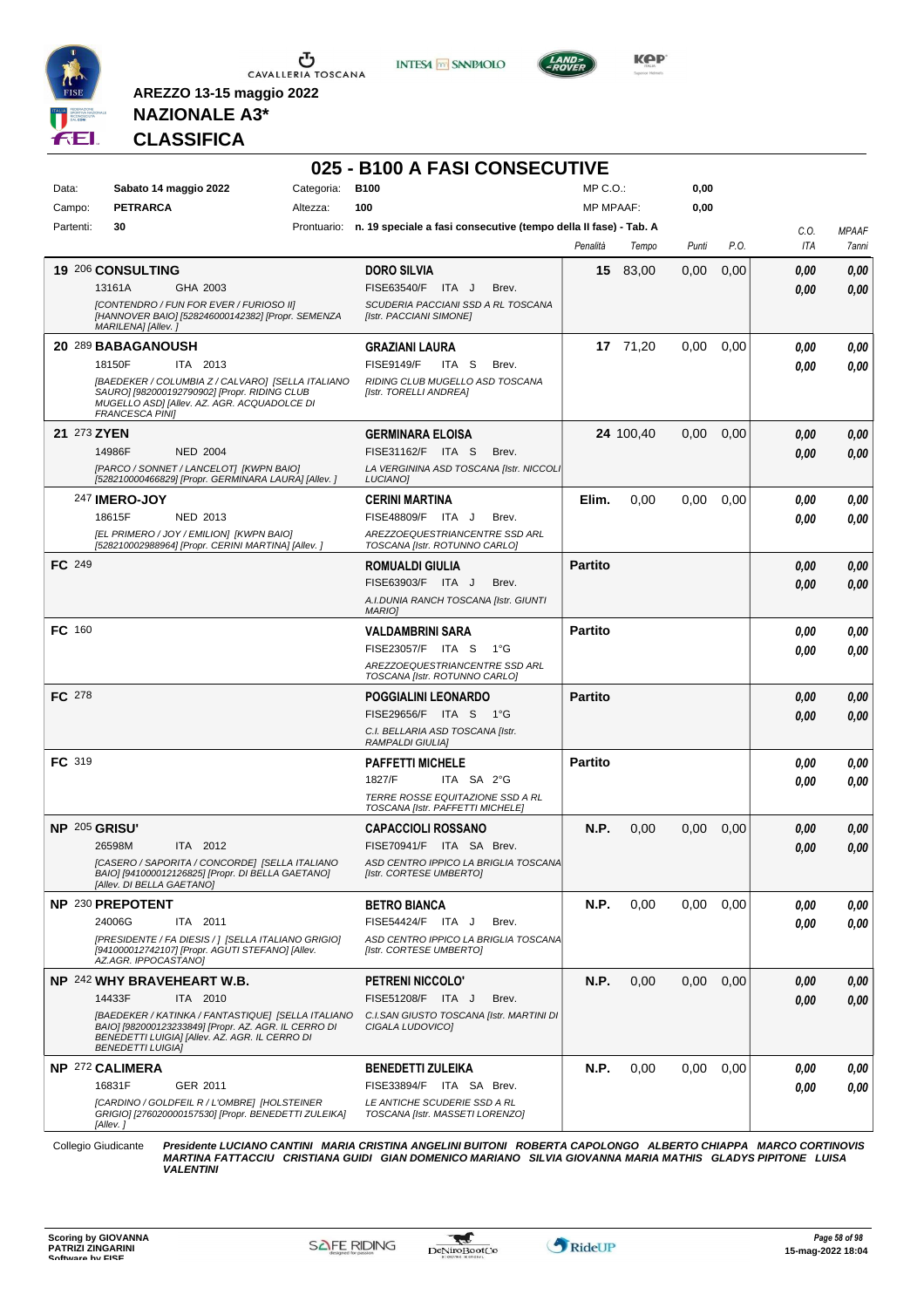



**026 - B90 DI PRECISIONE**



**Kep** 

### **NAZIONALE A3\* CLASSIFICA**

| Campo:<br>Partenti:<br>1 | <b>PETRARCA</b><br>27<br>27 NEPENTE DEL MA'                                                                                                                                              | Altezza: | 90<br>Prontuario: n. 1 di Precisione - Tab. A                           | <b>MP MPAAF:</b> |       | 0,00     |      |             |                       |
|--------------------------|------------------------------------------------------------------------------------------------------------------------------------------------------------------------------------------|----------|-------------------------------------------------------------------------|------------------|-------|----------|------|-------------|-----------------------|
|                          |                                                                                                                                                                                          |          |                                                                         |                  |       |          |      |             |                       |
|                          |                                                                                                                                                                                          |          |                                                                         | Penalità         | Tempo | Punti    | P.O. | C.O.<br>ITA | <b>MPAAF</b><br>7anni |
|                          |                                                                                                                                                                                          |          | STROZZI MAJORCA RENZI IRINA LUISA                                       | 0                | 0,00  | 0,00     | 0,00 | 0.00        | 0,00                  |
|                          | 10646F<br>ITA 2006                                                                                                                                                                       |          | FISE19956/F ITA S Brev.                                                 |                  |       |          |      | 0.00        | 0,00                  |
|                          | [AVENIR / VELA STAR / NEONELLI] [SELLA ITALIANO<br>BAIO] [972000000573970] [Propr. LASTRUCCI SERGIO]<br>[Allev. MUNTONI MAURIZIO]                                                        |          | C.I.SAN GIUSTO TOSCANA [Istr. MARTINI DI<br>CIGALA LUDOVICO]            |                  |       |          |      |             |                       |
|                          | 1 217 SHOOTY DI SANT'AGNESE                                                                                                                                                              |          |                                                                         | 0                |       |          |      |             |                       |
|                          | 13983E<br>ITA 2008                                                                                                                                                                       |          | <b>SALVI JENNY</b><br>FISE57685/F ITA J<br>Brev.                        |                  | 0,00  | 0,00     | 0,00 | 0.00        | 0,00                  |
|                          | [SILVIO I / ETOILE D'ELLE / TYPE D'ELLE] [SELLA<br>ITALIANO BAIO] [982009106690092] [Propr. FAEDI<br>ELEONORA] [Allev. AZIENDA AGRICOLA LA LONGHERINA]                                   |          | KOMOTE ASD TOSCANA [Istr. BARBAGLI<br>ALESSANDRO]                       |                  |       |          |      | 0.00        | 0,00                  |
|                          | 1 235 FIOR DI LOTO DEL COLLE S. MARCO                                                                                                                                                    |          | <b>CONFETTONI ASCANIO</b>                                               | $\bf{0}$         | 0,00  | 0.00     | 0,00 | 0.00        | 0,00                  |
|                          | 21169G<br>ITA 2006 Pony                                                                                                                                                                  |          | FISE53740/F ITA C<br>Brev.                                              |                  |       |          |      | 0.00        | 0,00                  |
|                          | [SCONOSCIUTA GRIGIO] [941000013194056] [Propr.<br>CANCELLATO FRANCESCO] [Allev.]                                                                                                         |          | C.I. BELLARIA ASD TOSCANA [Istr.<br>RAMPALDI GIULIA]                    |                  |       |          |      |             |                       |
| 1 236 AMJAD              |                                                                                                                                                                                          |          | DI DONATO PAULINA                                                       | 0                | 0,00  | 0.00     | 0,00 | 0.00        | 0,00                  |
|                          | FRA 2010<br>04501C                                                                                                                                                                       |          | FISE77160/G ITA J<br>Brev.                                              |                  |       |          |      | 0.00        | 0,00                  |
|                          | [QUITE EASY / HAFSA (ES) / EL BUCARO] [SELLA<br>FRANCESE BAIO] [250259701037651] [Propr. STAR HORSE<br>RIDING CARE SRL] [Allev.]                                                         |          | ROMA PONY CLUB SSD A RL LAZIO [Istr.<br><b>CIUCCI MARCOI</b>            |                  |       |          |      |             |                       |
|                          | 1 242 WHY BRAVEHEART W.B.                                                                                                                                                                |          | <b>PETRENI NICCOLO'</b>                                                 | $\bf{0}$         | 0,00  | 0.00     | 0,00 | 0.00        | 0,00                  |
|                          | 14433F<br>ITA 2010                                                                                                                                                                       |          | FISE51208/F ITA J<br>Brev.                                              |                  |       |          |      | 0.00        | 0.00                  |
|                          | [BAEDEKER / KATINKA / FANTASTIQUE] [SELLA ITALIANO<br>BAIO] [982000123233849] [Propr. AZ. AGR. IL CERRO DI<br>BENEDETTI LUIGIA] [Allev. AZ. AGR. IL CERRO DI<br><b>BENEDETTI LUIGIA]</b> |          | C.I.SAN GIUSTO TOSCANA [Istr. MARTINI DI<br>CIGALA LUDOVICOI            |                  |       |          |      |             |                       |
|                          | 1 247 IMERO-JOY                                                                                                                                                                          |          | <b>CERINI MARTINA</b>                                                   | 0                | 0,00  | 0,00     | 0,00 | 0.00        | 0,00                  |
|                          | <b>NED 2013</b><br>18615F                                                                                                                                                                |          | FISE48809/F ITA J<br>Brev.                                              |                  |       |          |      | 0.00        | 0,00                  |
|                          | [EL PRIMERO / JOY / EMILION] [KWPN BAIO]                                                                                                                                                 |          | AREZZOEQUESTRIANCENTRE SSD ARL                                          |                  |       |          |      |             |                       |
|                          | [528210002988964] [Propr. CERINI MARTINA] [Allev. ]                                                                                                                                      |          | TOSCANA [Istr. ROTUNNO CARLO]                                           |                  |       |          |      |             |                       |
| 1 279 LIME               |                                                                                                                                                                                          |          | <b>SANTOPIETRO GIULIA</b>                                               | $\bf{0}$         | 0,00  | 0,00     | 0,00 | 0.00        | 0,00                  |
|                          | 12813F<br>ITA 2008                                                                                                                                                                       |          | FISE28752/F ITA S<br>Brev.                                              |                  |       |          |      | 0.00        | 0,00                  |
|                          | [LINCOLM L / SURJA / STAKKATO] [HANNOVER BAIO]<br>[2764313197333086] [Propr. SVENSSON ANGELICA]<br>[Allev.]                                                                              |          | KOMOTE ASD TOSCANA [Istr. BARBAGLI<br>ALESSANDRO]                       |                  |       |          |      |             |                       |
|                          | 1 283 GRETA DI SABUCI                                                                                                                                                                    |          | <b>GARZELLI FILIPPO LORENZO</b>                                         | 0                | 0,00  | 0.00     | 0,00 | 0.00        | 0,00                  |
|                          | 26542M<br>ITA 2012                                                                                                                                                                       |          | FISE26864/F ITA SA Brev.                                                |                  |       |          |      | 0.00        | 0,00                  |
|                          | ILUIS DELLA CACCIA / LYSISTRATA / LUXI [SELLA<br>ITALIANO GRIGIO] [982000192324539] [Propr. APRILE<br>RAFFAELE] [Allev. APRILE RAFFAELE]                                                 |          | CLUB IPPICO M.A.B. LE CORTI S.S.D<br>TOSCANA [Istr. OSSA MARIANO PABLO] |                  |       |          |      |             |                       |
|                          | 1 287 FATINIZA                                                                                                                                                                           |          | <b>ERMINI LAVINIA</b>                                                   | 0                | 0,00  | 0,00     | 0,00 | 0,00        | 0,00                  |
|                          | 18606F<br><b>GER 2000</b>                                                                                                                                                                |          | FISE16527/F ITA S Brev.                                                 |                  |       |          |      | 0.00        | 0,00                  |
|                          | [FRIEDENSTRAUM / DINARA / DINARL L] [WESTFALEN<br>SAURO] [380271004023952] [Propr. ERMINI LAVINIA]<br>[Allev.]                                                                           |          | AREZZOEQUESTRIANCENTRE SSD ARL<br>TOSCANA [Istr. ERMINI LAVINIA]        |                  |       |          |      |             |                       |
| 1 288 DIADEM             |                                                                                                                                                                                          |          | PICCINOTTI NICO                                                         | 0                | 0,00  | 0.00     | 0.00 | 0,00        | 0,00                  |
|                          | ITA 2013<br>25831G                                                                                                                                                                       |          | FISE11856/F ITA S Brev.                                                 |                  |       |          |      | 0.00        | 0,00                  |
|                          | [COLBERT GTI / SAINTFIELD / ] [SELLA ITALIANO GRIGIO]<br>[982000192458144] [Propr. ANTONINI CHIARA] [Allev. LILLI<br>FABRIZIO]                                                           |          | C.E. LA GIUNCHIGLIA ASD TOSCANA [Istr. ]                                |                  |       |          |      |             |                       |
|                          | 1 368 ANASTACIA F-DE                                                                                                                                                                     |          | <b>LAPINI NOEMI</b>                                                     | $\bf{0}$         | 0,00  | 0.00     | 0,00 | 0,00        | 0,00                  |
|                          | 17897F<br><b>GER 2002</b>                                                                                                                                                                |          | FISE60965/F ITA C Brev.                                                 |                  |       |          |      | 0.00        | 0,00                  |
|                          | [ALJANO / I-CLEOPATRA F / COROFINO I] [HOLSTEINER<br>BAIO] [380271006134508] [Propr. CENTRO IPPICO LA<br>CIPRESSAIA] [Allev.]                                                            |          | LA CIPRESSAIA TOSCANA [Istr. GABELLINI<br><b>ANTONIOI</b>               |                  |       |          |      |             |                       |
|                          | 12 230 PREPOTENT                                                                                                                                                                         |          | <b>BETRO BIANCA</b>                                                     | 4                | 0,00  | $0.00\,$ | 0,00 | 0,00        | 0,00                  |
|                          | ITA 2011<br>24006G                                                                                                                                                                       |          | FISE54424/F ITA J<br>Brev.                                              |                  |       |          |      | 0.00        | 0,00                  |
|                          | [PRESIDENTE / FA DIESIS / ] [SELLA ITALIANO GRIGIO]<br>[941000012742107] [Propr. AGUTI STEFANO] [Allev.<br>AZ.AGR. IPPOCASTANO]                                                          |          | ASD CENTRO IPPICO LA BRIGLIA TOSCANA<br>[Istr. CORTESE UMBERTO]         |                  |       |          |      |             |                       |

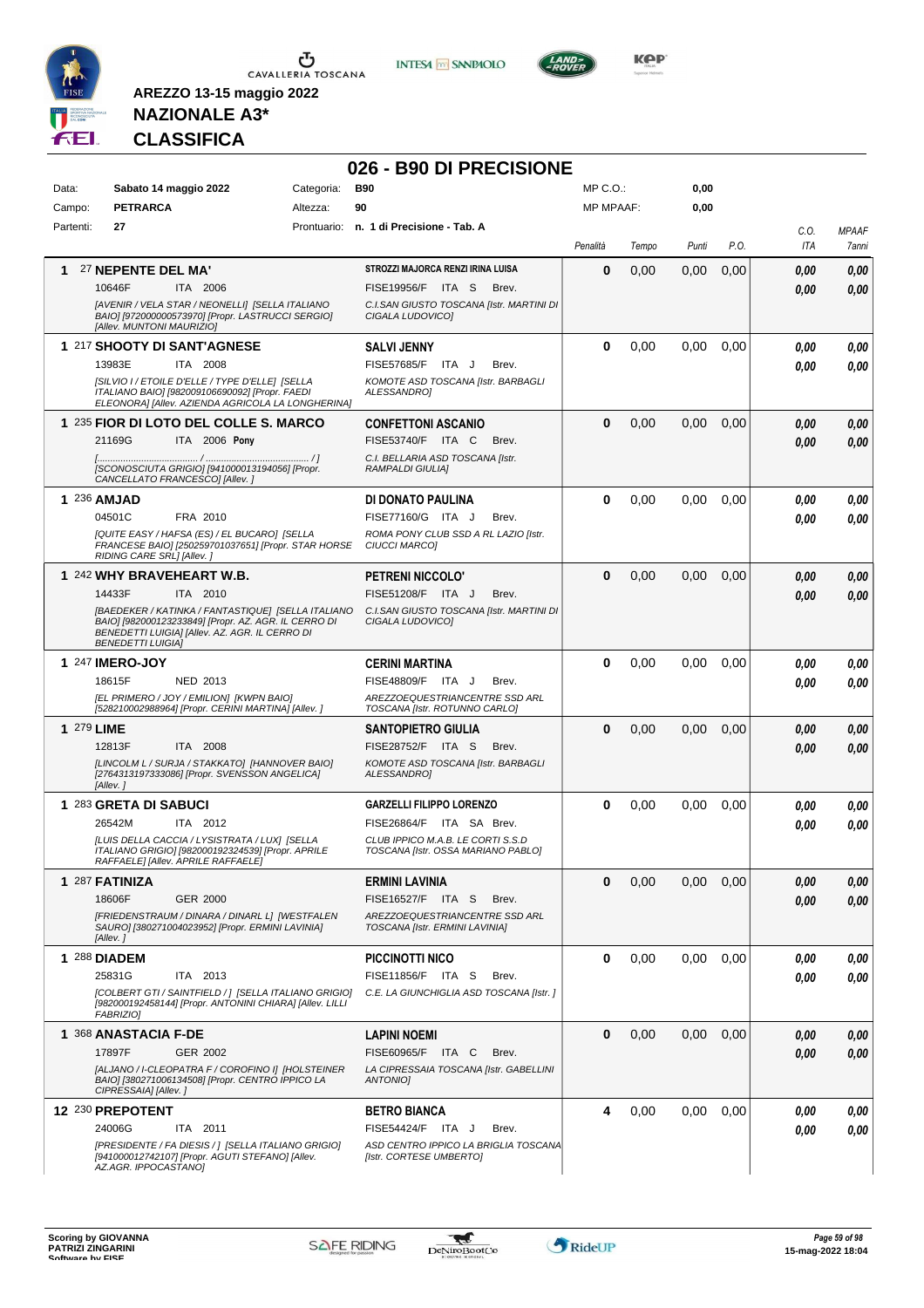





**KOP** 

### **NAZIONALE A3\* CLASSIFICA**

**AREZZO 13-15 maggio 2022**

#### **026 - B90 DI PRECISIONE**

| Data:         | Sabato 14 maggio 2022                                                                                                                                                          | Categoria: | <b>B90</b>                                                           | MP C.O.:         |           | 0,00  |      |             |                       |
|---------------|--------------------------------------------------------------------------------------------------------------------------------------------------------------------------------|------------|----------------------------------------------------------------------|------------------|-----------|-------|------|-------------|-----------------------|
| Campo:        | <b>PETRARCA</b>                                                                                                                                                                | Altezza:   | 90                                                                   | <b>MP MPAAF:</b> |           | 0,00  |      |             |                       |
| Partenti:     | 27                                                                                                                                                                             |            | Prontuario: n. 1 di Precisione - Tab. A                              | Penalità         | Tempo     | Punti | P.O. | C.O.<br>ITA | <b>MPAAF</b><br>7anni |
| 12 273 ZYEN   |                                                                                                                                                                                |            | <b>GERMINARA ELOISA</b>                                              | 4                | 0,00      | 0,00  | 0,00 | 0,00        | 0,00                  |
|               | 14986F<br><b>NED 2004</b>                                                                                                                                                      |            | FISE31162/F ITA S<br>Brev.                                           |                  |           |       |      | 0,00        | 0,00                  |
|               | [PARCO / SONNET / LANCELOT] [KWPN BAIO]<br>[528210000466829] [Propr. GERMINARA LAURA] [Allev. ]                                                                                |            | LA VERGININA ASD TOSCANA [Istr. NICCOLI<br><b>LUCIANOI</b>           |                  |           |       |      |             |                       |
|               | 12 291 LOCKSIDE SKY MIST                                                                                                                                                       |            | <b>CALDINI RICCARDO</b>                                              | 4                | 0,00      | 0,00  | 0,00 | 0,00        | 0,00                  |
|               | 17618F<br>IRL 2014                                                                                                                                                             |            | 010973/F<br>ITA SA Brev.                                             |                  |           |       |      | 0,00        | 0,00                  |
|               | [DUNBEGGAN GREY MIST / SHADY QUEEN / CAPRAIN<br><b>CLOVERI [IRISH SPORT HORSE GRIGIO]</b><br>[372141405910667] [Propr. CALDINI RICCARDO] [Allev.]                              |            | C.I. L'ANTELLINO SSDRL TOSCANA [Istr.<br>CIPRIANI LORENZOI           |                  |           |       |      |             |                       |
|               | <b>12 372 BRUNILLA</b>                                                                                                                                                         |            | <b>FAVILLI PIETRO</b>                                                | 4                | 0,00      | 0,00  | 0,00 | 0,00        | 0,00                  |
|               | 03829C<br>ITA 2009                                                                                                                                                             |            | FISE57975/F ITA J<br>Brev.                                           |                  |           |       |      | 0.00        | 0,00                  |
|               | [ATLETHICO I / TORMALINA DELLA LOGGIA / RENZO<br>DELLE FIOCCHE] [SELLA ITALIANO GRIGIO]<br>[982000121899367] [Propr. AZIENDA AGRICOLA SIBILLA<br>SILVANA] [Allev. BORTOT MARA] |            | C.I. TERRE DI SIENA ASD TOSCANA [Istr.<br><b>SALVINI MARIAI</b>      |                  |           |       |      |             |                       |
|               | <b>12 386 CHEWBACCA DE LASSERGUT</b>                                                                                                                                           |            | <b>PETRUZZI MARGHERITA</b>                                           | 4                | 0,00      | 0,00  | 0,00 | 0.00        | 0,00                  |
|               | 18630F<br>AUT 2015                                                                                                                                                             |            | FISE50018/F ITA J<br>Brev.                                           |                  |           |       |      | 0.00        | 0.00                  |
|               | [CASCAVELLE / IDYLLE DU THOT / CABDULA DU<br>TILLARD] [WARMBLUTZUCHT IN OST BAIO]<br>[981000012122927] [Propr. SCATENA ALESSIA] [Allev.]                                       |            | ASD CENTRO IPPICO LA BRIGLIA TOSCANA<br>[Istr. CORTESE UMBERTO]      |                  |           |       |      |             |                       |
|               | <b>17 262 REAL CORO</b>                                                                                                                                                        |            | <b>FIORELLI ANGELICA</b>                                             |                  | 10 97,56  | 0,00  | 0,00 | 0.00        | 0,00                  |
|               | 04644F<br>ITA 2000                                                                                                                                                             |            | FISE39460/F ITA J<br>Brev.                                           |                  |           |       |      | 0.00        | 0.00                  |
|               | [RADIATOR / SICORA / NHALANY] [SELLA ITALIANO<br>SAUROI II [Propr. BARBAGLI LORENZO] [Allev. ]                                                                                 |            | KOMOTE ASD TOSCANA [Istr. BARBAGLI<br>ALESSANDRO]                    |                  |           |       |      |             |                       |
|               | 18 394 ADA Z                                                                                                                                                                   |            | <b>AMERIGHI GIULIA</b>                                               |                  | 13 108,38 | 0,00  | 0,00 | 0.00        | 0,00                  |
|               | 16611F<br><b>BEL 2006</b>                                                                                                                                                      |            | FISE36081/F ITA J<br>Brev.                                           |                  |           |       |      | 0.00        | 0.00                  |
|               | [ARGENTINUS / GLYNN / GLOSTER] [ZANGERSHEIDE<br>SAURO] [981100000376487] [Propr. GIUSTI GIUSEPPE]<br>[Allev. ]                                                                 |            | ASD CENTRO IPPICO LA BRIGLIA TOSCANA<br>[Istr. CORTESE UMBERTO]      |                  |           |       |      |             |                       |
|               | 232 LUNDER DE LA BUSSIERE                                                                                                                                                      |            | <b>CERBINI VITTORIA</b>                                              | Elim.            | 0,00      | 0,00  | 0,00 | 0,00        | 0,00                  |
|               | FRA 1999 Pony<br>17405BXX                                                                                                                                                      |            | FISE54007/F ITA C<br>Brev.                                           |                  |           |       |      | 0.00        | 0,00                  |
|               | [THUNDER DU BLIN / URANIE DU OUCHY / ROALTY]<br>[PONY BAIO] [] [Propr. SCUDERIE BOSCO DEL MONTE<br>A.S.D.] [Allev.]                                                            |            | TERRE ROSSE EQUITAZIONE SSD A RL<br>TOSCANA [Istr. PAFFETTI MICHELE] |                  |           |       |      |             |                       |
|               | <b>261 ELINCO</b>                                                                                                                                                              |            | <b>FEDERICO ALICE</b>                                                | Elim.            | 0,00      | 0,00  | 0,00 | 0.00        | 0,00                  |
|               | 17265F<br><b>BEL 2004</b>                                                                                                                                                      |            | FISE39638/F ITA J<br>Brev.                                           |                  |           |       |      | 0.00        | 0.00                  |
|               | [PARCO / INKA / ROMEO] [BEL. WARMBLOEDPAARD<br>BAIO] [981100000732730] [Propr. BIONDI SERENA] [Allev.]                                                                         |            | LA VERGININA ASD TOSCANA [Istr. NICCOLI<br>LUCIANO]                  |                  |           |       |      |             |                       |
|               | <b>205 GRISU'</b>                                                                                                                                                              |            | <b>CAPACCIOLI ROSSANO</b>                                            | Rit.             | 0,00      | 0,00  | 0,00 | 0,00        | 0,00                  |
|               | 26598M<br>ITA 2012                                                                                                                                                             |            | FISE70941/F ITA SA Brev.                                             |                  |           |       |      | 0,00        | 0,00                  |
|               | [CASERO / SAPORITA / CONCORDE] [SELLA ITALIANO<br>BAIO] [941000012126825] [Propr. DI BELLA GAETANO]<br>[Allev. DI BELLA GAETANO]                                               |            | ASD CENTRO IPPICO LA BRIGLIA TOSCANA<br>[Istr. CORTESE UMBERTO]      |                  |           |       |      |             |                       |
| <b>FC</b> 290 |                                                                                                                                                                                |            | <b>BENCINI GIULIA</b>                                                | <b>Partito</b>   |           |       |      | 0,00        | 0,00                  |
|               |                                                                                                                                                                                |            | 011119/F<br>ITA S $1^{\circ}G$                                       |                  |           |       |      | 0,00        | 0,00                  |
|               |                                                                                                                                                                                |            | TOSCANA EQUITAZIONE ASD TOSCANA<br>[Istr. MELI GIORGIO]              |                  |           |       |      |             |                       |
| FC 215        |                                                                                                                                                                                |            | <b>DAL CANTO SAMUELE</b>                                             | <b>Partito</b>   |           |       |      | 0,00        | 0,00                  |
|               |                                                                                                                                                                                |            | FISE42831/F ITA J<br>$2^{\circ}$ G                                   |                  |           |       |      | 0,00        | 0,00                  |
|               |                                                                                                                                                                                |            | SPORT EQUESTRI CECINA ASD TOSCANA<br>[Istr. BIZZARRI ROBERTO]        |                  |           |       |      |             |                       |
| FC 299        |                                                                                                                                                                                |            | PITZIANTI DILETTA                                                    | <b>Partito</b>   |           |       |      | 0.00        | 0,00                  |
|               |                                                                                                                                                                                |            | FISE35831/F ITA Y<br>$2^{\circ}G$                                    |                  |           |       |      | 0.00        | 0,00                  |
|               |                                                                                                                                                                                |            | TOSCANA EQUITAZIONE ASD TOSCANA<br>[Istr. PITZIANTI CRISTIAN]        |                  |           |       |      |             |                       |
|               | NP 210 GINIUS                                                                                                                                                                  |            | <b>BONDI IRIS</b>                                                    | N.P.             | 0,00      | 0,00  | 0,00 | 0.00        | 0,00                  |
|               | 17463F<br>ITA 2015                                                                                                                                                             |            | FISE54453/F ITA J<br>Brev.                                           |                  |           |       |      | 0.00        | 0.00                  |
|               | [GOYA DELLA FLORIDA / REMEMBER / FLEMMINGH]<br>[SELLA ITALIANO BAIO] [380271005005576] [Propr. DI<br>PROSPERO DENIS] [Allev. DI GIANNANTONIO ROBERTO]                          |            | AREZZOEQUESTRIANCENTRE SSD ARL<br>TOSCANA [Istr. ROTUNNO CARLO]      |                  |           |       |      |             |                       |

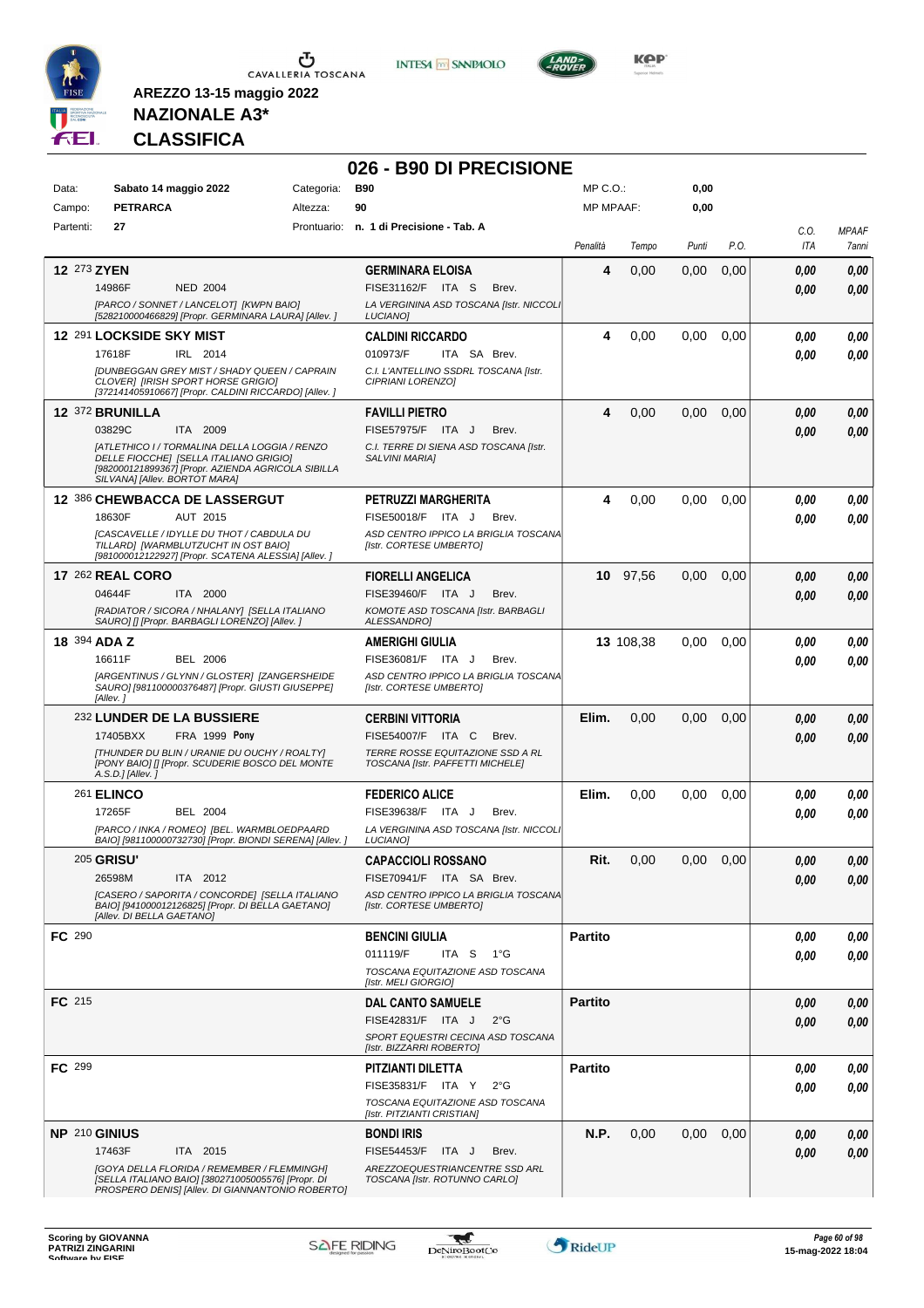

Ⴠ CAVALLERIA TOSCANA **INTESA** M SANPAOLO



**KPP** 

#### **NAZIONALE A3\* CLASSIFICA**

**AREZZO 13-15 maggio 2022**

#### **026 - B90 DI PRECISIONE** Data: Sabato 14 maggio 2022 **Categoria: B90** Prontuario: **n. 1 di Precisione - Tab. A** Campo: **PETRARCA** Partenti: **27** Altezza: **90** MP C.O.: MP MPAAF: **0,00 0,00** *Penalità Tempo Punti P.O. C.O. ITA MPAAF 7anni* **NP** 218 **VERDE GAIO** ITA 2009 **MATASSA ALESSANDRO** *[COCODRILLO / STELLA XLIX / LIONE] [SELLA ITALIANO BAIO] [982009106712340] [Propr. MATASSA ALESSANDRO] [Allev. FERRARI RICCARDO] [Istr. MELI GIORGIO] TOSCANA EQUITAZIONE ASD TOSCANA* 12925F ITA 2009 FISE56651/F ITA S Brev. **0,00 0,00 N.P.** 0,00 0,00 0,00 *0,00 0,00 0,00* **NP** 292 **ARCO NEL CIELO** ITA 2010 **BATTAGLI ANDREA** *[CORLENSKY G / HERMIONE DE CHENEMONT / FEO] [SELLA ITALIANO BAIO DORATO] [982000123246660] [Propr. AZ. AG. LA FAVORITA] [Allev. CIPRIANI ALESSIO] CI LA FAVORITA ASD TOSCANA [Istr. REPETTO FRANCESCA]* 13279F ITA 2010 FISE12063/F ITA SA Brev. <mark>0,00 0,00</mark> **N.P.** 0,00 0,00 0,00 *0,00 0,00 0,00*

Collegio Giudicante Presidente LUCIANO CANTINI MARIA CRISTINA ANGELINI BUITONI ROBERTA CAPOLONGO ALBERTO CHIAPPA MARCO CORTINOVIS<br>MARTINA FATTACCIU CRISTIANA GUIDI GIAN DOMENICO MARIANO SILVIA GIOVANNA MARIA MATHIS GLADYS *VALENTINI*

**027 - LB80 DI PRECISIONE**

| Data:     | Sabato 14 maggio 2022                                                                                                                             | Categoria:  | <b>LB80</b>                                                     | MP C.O.:         |       | 0,00  |      |            |              |
|-----------|---------------------------------------------------------------------------------------------------------------------------------------------------|-------------|-----------------------------------------------------------------|------------------|-------|-------|------|------------|--------------|
| Campo:    | <b>PETRARCA</b>                                                                                                                                   | Altezza:    | 80                                                              | <b>MP MPAAF:</b> |       | 0,00  |      |            |              |
| Partenti: | 32                                                                                                                                                | Prontuario: | n. 1 di Precisione - Tab. A                                     |                  |       |       |      | C.O.       | <b>MPAAF</b> |
|           |                                                                                                                                                   |             |                                                                 | Penalità         | Tempo | Punti | P.O. | <b>ITA</b> | 7anni        |
|           | 1 155 JELIANTHA                                                                                                                                   |             |                                                                 | $\bf{0}$         |       |       |      |            |              |
|           | 18676F<br><b>NED 2014</b>                                                                                                                         |             | <b>VALENTINI ALICE</b><br>FISE53342/F<br>ITA C<br>A LUDI        |                  | 0,00  | 0.00  | 0,00 | 0.00       | 0,00         |
|           |                                                                                                                                                   |             |                                                                 |                  |       |       |      | 0.00       | 0.00         |
|           | [DOUGLAS / ELIANTHA / AZTECA VDL] [KWPN BAIO]<br>[528210002874413] [Propr. VALENTINI EMILIANO] [Allev. ]                                          |             | LE ANTICHE SCUDERIE SSD A RL<br>TOSCANA [Istr. MASSETI LORENZO] |                  |       |       |      |            |              |
|           | 1 179 JIMMYS' BOY                                                                                                                                 |             | <b>PORCIATTI GIULIA</b>                                         | $\bf{0}$         | 0,00  | 0,00  | 0,00 | 0.00       | 0,00         |
|           | 14695F<br>IRL 2010 Pony                                                                                                                           |             | FISE73601/F ITA C<br>A LUDI                                     |                  |       |       |      | 0.00       | 0.00         |
|           | [-/-/] [PONY SAURO] [372140316835794] [Propr. ASD<br>CENTRO IPPICO BELLARIA] [Allev.]                                                             |             | C.I. BELLARIA ASD TOSCANA [Istr.<br><b>RAMPALDI GIULIAI</b>     |                  |       |       |      |            |              |
|           | 1 195 SCOT                                                                                                                                        |             | <b>AQUILANO MATILDE</b>                                         | $\bf{0}$         | 0,00  | 0.00  | 0.00 | 0.00       | 0.00         |
|           | 09248A<br>NED 1999                                                                                                                                |             | FISE29283/F ITA Y<br>A LUDI                                     |                  |       |       |      | 0.00       | 0.00         |
|           | [SCO / SCO / ] [KWPN BAIO] [528210000323570] [Propr.                                                                                              |             | AREZZOEQUESTRIANCENTRE SSD ARL                                  |                  |       |       |      |            |              |
|           | ZITTA LUISA] [Allev.]                                                                                                                             |             | TOSCANA [Istr. ROTUNNO CARLO]                                   |                  |       |       |      |            |              |
|           | 1 215 GANGSTER DE LA SAGA                                                                                                                         |             | <b>SAMPERI NOEMI</b>                                            | $\bf{0}$         | 0,00  | 0.00  | 0.00 | 0.00       | 0,00         |
|           | 18194F<br>FRA 2016 Pony                                                                                                                           |             | FISE58827/F<br>ITA G<br>Brev.                                   |                  |       |       |      | 0.00       | 0.00         |
|           | [IMPERIAL DU BLIN / JALMIE DE MORMAL / ROMEO DE<br>L'ETOILE] [ SAURO] [250259600557818] [Propr. CALDERINI<br>FRANCESCA] [Allev.]                  |             | SPORT EQUESTRI CECINA ASD TOSCANA<br>[Istr. GORI FRANCESCA]     |                  |       |       |      |            |              |
|           | 1 297 CERVÍ DE MAQUIS                                                                                                                             |             | <b>PANICHI LUNA</b>                                             | $\Omega$         | 0,00  | 0.00  | 0,00 | 0.00       | 0.00         |
|           | <b>ESP 2014 Pony</b><br>17620F                                                                                                                    |             | FISE63568/F<br>ITA G<br>Brev.                                   |                  |       |       |      | 0.00       | 0.00         |
|           | [-/-/-] [PONY GRIGIO] [724099000014498] [Propr. ASD<br>ADRIATIK HORSES TEAM] [Allev.]                                                             |             | TOSCANA EQUITAZIONE ASD TOSCANA<br>[Istr. MELI GIORGIO]         |                  |       |       |      |            |              |
|           | 1 303 ANTON K                                                                                                                                     |             | <b>PANICHI LUNA</b>                                             | $\bf{0}$         | 0,00  | 0.00  | 0,00 | 0.00       | 0,00         |
|           | <b>NED 2009 Pony</b><br>29789G                                                                                                                    |             | FISE63568/F ITA G<br>Brev.                                      |                  |       |       |      | 0.00       | 0.00         |
|           | [DE MENSINGHE'S RINALDO / FRANK'S LADY LOLA / ]                                                                                                   |             | TOSCANA EQUITAZIONE ASD TOSCANA                                 |                  |       |       |      |            |              |
|           | [NEW FOREST SAURO] [528210002303929] [Propr.<br>QUARTIERE PORTA S.ANDREA] [Allev.]                                                                |             | [Istr. MELI GIORGIO]                                            |                  |       |       |      |            |              |
| 1 304 GIO |                                                                                                                                                   |             | <b>BRUNI GIADA LEA</b>                                          | $\bf{0}$         | 0,00  | 0,00  | 0,00 | 0.00       | 0,00         |
|           | 30655K<br><b>NED 2011</b>                                                                                                                         |             | FISE54470/F ITA J<br>A LUDI                                     |                  |       |       |      | 0.00       | 0.00         |
|           | [X / X / ] [KWPN BAIO] [] [Propr. ] [Allev. ]                                                                                                     |             | TOSCANA EQUITAZIONE ASD TOSCANA<br>[Istr. CUBATTOLI ALESSANDRA] |                  |       |       |      |            |              |
|           | 1 305 HOEKHORST JOCELYNN                                                                                                                          |             | <b>BISERNI LAVINIA MARIA</b>                                    | $\bf{0}$         | 0,00  | 0,00  | 0,00 | 0.00       | 0,00         |
|           | 17281F<br><b>NED 2016 Pony</b>                                                                                                                    |             | FISE52145/F ITA C<br>A LUDI                                     |                  |       |       |      | 0.00       | 0.00         |
|           | [THISTLEDOWN ARTIC-AIR / HOEKHORST JONNIE /<br><b>HOEKHORST IMPERIALI [WELSH GRIGIO]</b><br>[528210004495100] [Propr. DE VAAL LIESBETH] [Allev. ] |             | C.I. BELLARIA ASD TOSCANA [Istr.<br>RAMPALDI PAOLO]             |                  |       |       |      |            |              |
|           | 1 306 BAMBU'                                                                                                                                      |             | <b>CASAGRANDE MAYA</b>                                          | 0                | 0,00  | 0,00  | 0,00 | 0.00       | 0,00         |
|           | <b>SCN 2000 Pony</b><br>14891G                                                                                                                    |             | FISE50387/F ITA C<br>Brev.                                      |                  |       |       |      | 0.00       | 0.00         |
|           | [/ / ] [SCONOSCIUTA BAIO] [941000012121993] [Propr.<br>MUSACCHIO GIOVANNAI [Allev.]                                                               |             | C.I. BELLARIA ASD TOSCANA [Istr.<br>RAMPALDI PAOLO]             |                  |       |       |      |            |              |

 $\blacktriangledown$ 

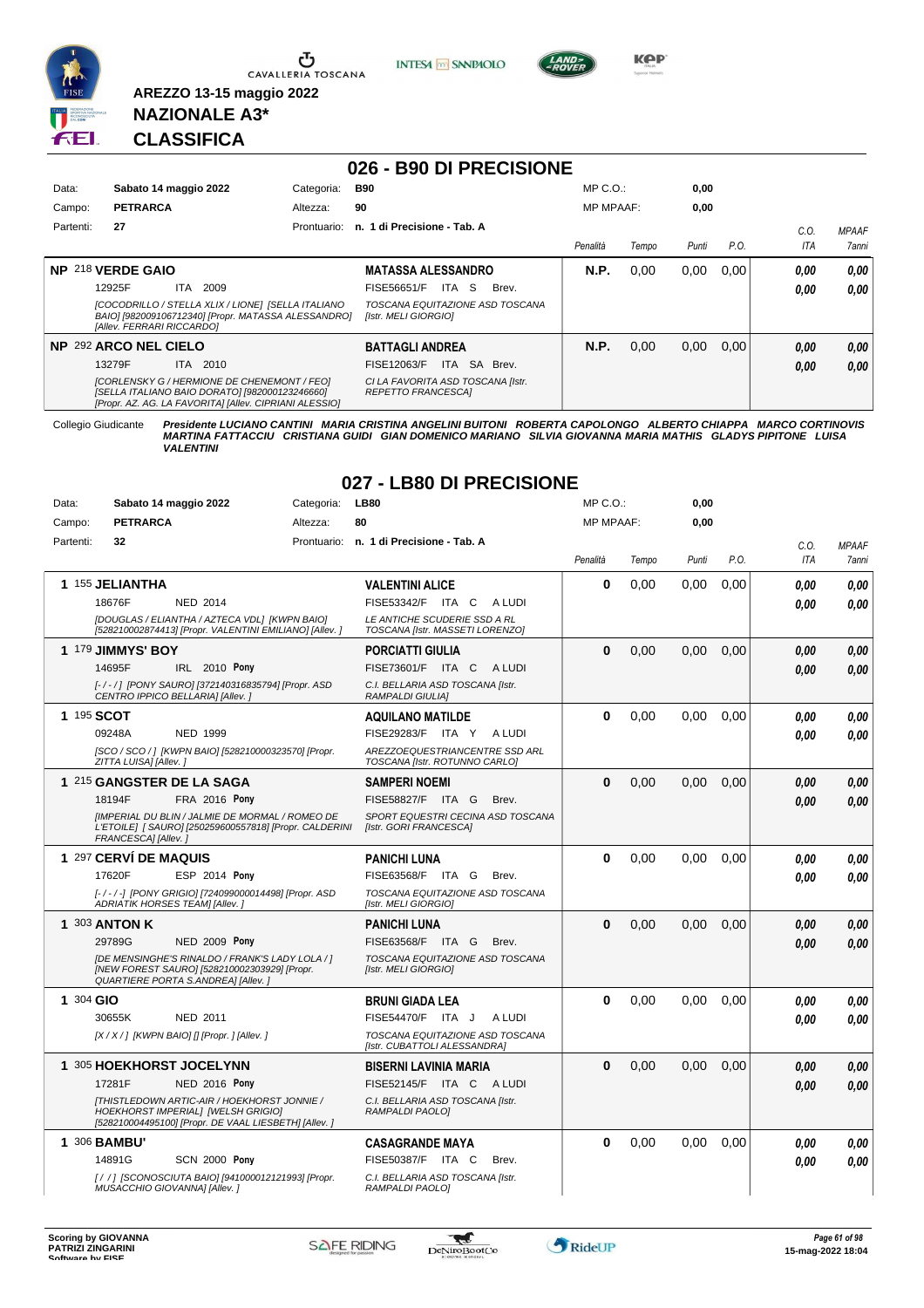





**KOP** 

### **NAZIONALE A3\* CLASSIFICA**

|                 |                                                                                                                                                                       |                        | 027 - LB80 DI PRECISIONE                                                |                              |       |              |      |                    |              |
|-----------------|-----------------------------------------------------------------------------------------------------------------------------------------------------------------------|------------------------|-------------------------------------------------------------------------|------------------------------|-------|--------------|------|--------------------|--------------|
| Data:<br>Campo: | Sabato 14 maggio 2022<br><b>PETRARCA</b>                                                                                                                              | Categoria:<br>Altezza: | <b>LB80</b><br>80                                                       | MP C.O.:<br><b>MP MPAAF:</b> |       | 0,00<br>0,00 |      |                    |              |
| Partenti:       | 32                                                                                                                                                                    |                        | Prontuario: n. 1 di Precisione - Tab. A                                 |                              |       |              |      |                    | <b>MPAAF</b> |
|                 |                                                                                                                                                                       |                        |                                                                         | Penalità                     | Tempo | Punti        | P.O. | C.O.<br><b>ITA</b> | 7anni        |
|                 | 1 307 WETTE G.                                                                                                                                                        |                        | <b>CHERICI ERIKA</b>                                                    | 0                            | 0,00  | 0,00         | 0,00 | 0.00               | 0,00         |
|                 | 17329F<br>ITA 2012                                                                                                                                                    |                        | FISE46620/F ITA S<br>Brev.                                              |                              |       |              |      | 0.00               | 0,00         |
|                 | [QUATTRO B (EX CIEL D'ESPOIR) / WILMA GOICH /<br>LIQUID] [SELLA ITALIANO SAURO] [982000192765148]<br>[Propr. CHERICI ERIKA] [Allev. AZ. AGR. EQUUS RESORT<br>AND SPAI |                        | LA CASINA ASD TOSCANA [Istr. AMATO<br><b>MARY TERRY NOEL1</b>           |                              |       |              |      |                    |              |
|                 | 1 308 GAUCHO                                                                                                                                                          |                        | <b>CHERICI MARCO</b>                                                    | $\bf{0}$                     | 0,00  | 0,00         | 0,00 | 0.00               | 0,00         |
|                 | 02545C<br>GER 2003                                                                                                                                                    |                        | FISE12731/F ITA SA Brev.                                                |                              |       |              |      | 0.00               | 0,00         |
|                 | [GRAF GRANNUS / SALUE / SILVIO I] [HANNOVER BAIO]<br>[528210002092863] [Propr. DA ROLD MARTA] [Allev.]                                                                |                        | LA CASINA ASD TOSCANA [Istr. AMATO<br><b>MARY TERRY NOEL1</b>           |                              |       |              |      |                    |              |
|                 | 1 321 CALYPSO P                                                                                                                                                       |                        | <b>CASTELLI VANESSA</b>                                                 | $\bf{0}$                     | 0,00  | 0,00         | 0,00 | 0.00               | 0,00         |
|                 | 19825A<br><b>NED 2007</b>                                                                                                                                             |                        | FISE38086/B ITA S<br>Brev.                                              |                              |       |              |      | 0.00               | 0.00         |
|                 | [ORAME' / SUMMERLOVE / AHORN] [KWPN BAIO BRUNO]<br>[528210002076958] [Propr. PELLIZZARI CARLO] [Allev.]                                                               |                        | AREZZOEQUESTRIANCENTRE SSD ARL<br>TOSCANA [Istr. ROTUNNO CARLO]         |                              |       |              |      |                    |              |
|                 | 1 336 SKYRUNNER                                                                                                                                                       |                        | LUNGHINI CHIARA                                                         | $\bf{0}$                     | 0,00  | 0,00         | 0,00 | 0.00               | 0,00         |
|                 | 11094F<br>ITA 2005                                                                                                                                                    |                        | FISE66533/F ITA C<br>A LUDI                                             |                              |       |              |      | 0.00               | 0.00         |
|                 | [STARON / FORTUNA DELLE ROANE / RITUAL] [SELLA<br>ITALIANO BAIO] [977121001653436] [Propr. GUERRINI                                                                   |                        | C.I. SENESE TOSCANA [Istr. FEDI<br>ALESSANDRO1                          |                              |       |              |      |                    |              |
|                 | CECILIA] [Allev. GUERRINI CECILIA]<br>1 342 PLAY BOJ D'ACCEGLIO                                                                                                       |                        | <b>BORCHI AGATA</b>                                                     | $\bf{0}$                     | 0,00  | 0,00         | 0,00 | 0.00               | 0,00         |
|                 | 11129A<br>ITA 2004                                                                                                                                                    |                        | FISE63797/F ITA J<br>A LUDI                                             |                              |       |              |      | 0.00               | 0,00         |
|                 | [DIAMANT DE SEMILLY/LA NUIT DE MARS / NARCOS II]                                                                                                                      |                        | TOSCANA EQUITAZIONE ASD TOSCANA                                         |                              |       |              |      |                    |              |
|                 | [SELLA ITALIANO BAIO] [977121001929005] [Propr.<br>BROCCHIERO GABRIELLA] [Allev. BROCCHIERO<br><b>GABRIELLA1</b>                                                      |                        | [Istr. CUBATTOLI ALESSANDRA]                                            |                              |       |              |      |                    |              |
|                 | 1 373 MORGANA DELLA TORRE                                                                                                                                             |                        | <b>CAPPIETTI NICCOLO'</b>                                               | 0                            | 0,00  | 0,00         | 0,00 | 0.00               | 0,00         |
|                 | 17338F<br>ITA 2014                                                                                                                                                    |                        | FISE57364/F ITA Y<br>A LUDI                                             |                              |       |              |      | 0.00               | 0,00         |
|                 | [-/-/-] [SCONOSCIUTA BAIO] [380271006055960] [Propr.<br>CAPPIETTI GABRIELE] [Allev. ASD PACIONE]                                                                      |                        | LA CASINA ASD TOSCANA [Istr. AMATO<br><b>MARY TERRY NOEL1</b>           |                              |       |              |      |                    |              |
|                 | 1 374 SHARISTOT                                                                                                                                                       |                        | <b>CIOFINI ELENA</b>                                                    | $\bf{0}$                     | 0,00  | 0,00         | 0,00 | 0.00               | 0,00         |
|                 | 10806F<br>FRA 2006                                                                                                                                                    |                        | FISE57289/F ITA C<br>A LUDI                                             |                              |       |              |      | 0.00               | 0,00         |
|                 | [HELIOS DE LA COUR II / LARISTOTE / LE TOT DE<br>SEMILLY] [SELLA FRANCESE BAIO] [250259700065838]                                                                     |                        | TERRE ROSSE EQUITAZIONE SSD A RL<br>TOSCANA [Istr. PAFFETTI MICHELE]    |                              |       |              |      |                    |              |
|                 | [Propr. LIMONI FULVIO] [Allev.]                                                                                                                                       |                        |                                                                         |                              |       |              |      |                    |              |
|                 | 1 387 DEA UNICA                                                                                                                                                       |                        | <b>CAFORA GIADA</b>                                                     | 0                            | 0,00  | 0,00         | 0,00 | 0,00               | 0,00         |
|                 | ITA 2013<br>21817A<br>[SINGULAER / JESSIE DE SEMILLY / ] [SELLA ITALIANO                                                                                              |                        | FISE49067/F ITA C ALUDI<br>A.S.D. CLUB IPPICO IL POGGIO TOSCANA         |                              |       |              |      | 0.00               | 0.00         |
|                 | BAIO] [982000196481551] [Propr. PONTENUOVOHORSES<br>ASD APS] [Allev.]                                                                                                 |                        | [Istr. PAOLI ELEONORA]                                                  |                              |       |              |      |                    |              |
|                 | 1 389 CORMAN DELL'OLMO                                                                                                                                                |                        | <b>SANTI TOMMASO</b>                                                    | 0                            | 0,00  | 0,00         | 0,00 | 0.00               | 0,00         |
|                 | 15209G/ST<br>ITA 2004                                                                                                                                                 |                        | FISE47718/F ITA Y<br>Brev.                                              |                              |       |              |      | 0.00               | 0,00         |
|                 | [CORLAND / MARZIA / ERIN] [SELLA ITALIANO BAIO]<br>[977121001518986] [Propr. CARDINALI ANTONIO] [Allev.                                                               |                        | PISTOIA EQUESTRIAN CENTRE A.S.D.<br>TOSCANA [Istr. BARONI MASSIMILIANO] |                              |       |              |      |                    |              |
|                 | <b>CARDINALI ANTONIO1</b>                                                                                                                                             |                        |                                                                         |                              |       |              |      |                    |              |
|                 | 1 391 QUISQUILLOSA<br>27650T<br>ITA 2006                                                                                                                              |                        | <b>ARGENTELLI ALESSIA</b><br>FISE46827/F ITA J<br>A LUDI                | 0                            | 0,00  | 0,00         | 0,00 | 0.00<br>0.00       | 0,00<br>0,00 |
|                 | [LIBERTY FIRST / GATTA CI COVA / LORENZO B] [SELLA                                                                                                                    |                        | TERRE ROSSE EQUITAZIONE SSD A RL                                        |                              |       |              |      |                    |              |
|                 | ITALIANO BAIO] [972000000587310] [Propr. CODECASA<br>EQUISPORT] [Allev. AZ.AGR.DELL'EMME]                                                                             |                        | TOSCANA [Istr. PAFFETTI MICHELE]                                        |                              |       |              |      |                    |              |
|                 | 1 392 COCCABURRA                                                                                                                                                      |                        | <b>CHIERICONI MARIA GIULIA</b>                                          | $\bf{0}$                     | 0,00  | 0,00         | 0,00 | 0.00               | 0,00         |
|                 | 09505F<br>GER 2003                                                                                                                                                    |                        | FISE43704/F ITA J<br>A LUDI                                             |                              |       |              |      | 0.00               | 0,00         |
|                 | [CANTURO / LACANTA / LORD CALANDO] [HOLSTEINER<br>BAIO] [] [Propr. PERUGI GIULIA] [Allev. ]                                                                           |                        | C.E. LA GIUNCHIGLIA ASD TOSCANA [Istr.<br><b>GARGINI ELEONORA]</b>      |                              |       |              |      |                    |              |
|                 | 1 608 GAZZELLA                                                                                                                                                        |                        | ORSINI GUARNIERI SOPHIA                                                 | $\mathbf 0$                  | 0,00  | 0,00         | 0,00 | 0.00               | 0,00         |
|                 | 18450F<br><b>ITA</b> 2011 Pony                                                                                                                                        |                        | FISE44914/F ITA J<br>Brev.                                              |                              |       |              |      | 0.00               | 0,00         |
|                 | [-/-/-] [PONY GRIGIO] [941000013207410] [Propr.<br>PICCHIONI FABIO] [Allev. PONTANI MASSIMILIANO]                                                                     |                        | TOSCANA EQUITAZIONE ASD TOSCANA<br>[Istr. PITZIANTI CRISTIAN]           |                              |       |              |      |                    |              |
|                 | 22 212 RAISMA                                                                                                                                                         |                        | <b>GALLISAI AGATA</b>                                                   | 4                            | 0,00  | 0,00         | 0,00 | 0.00               | 0,00         |
|                 | 13640F<br>ITA 2010                                                                                                                                                    |                        | FISE60716/F ITA J<br>Brev.                                              |                              |       |              |      | 0.00               | 0,00         |
|                 | [MUNTANARU / ISPORTANA / MOCHITO] [ANGLO ARABO<br>GRIGIO] [982000123246849] [Propr. BILLI MARIA GRAZIA]                                                               |                        | A.S.D. CLUB IPPICO IL POGGIO TOSCANA<br>[Istr. PAOLI ELEONORA]          |                              |       |              |      |                    |              |

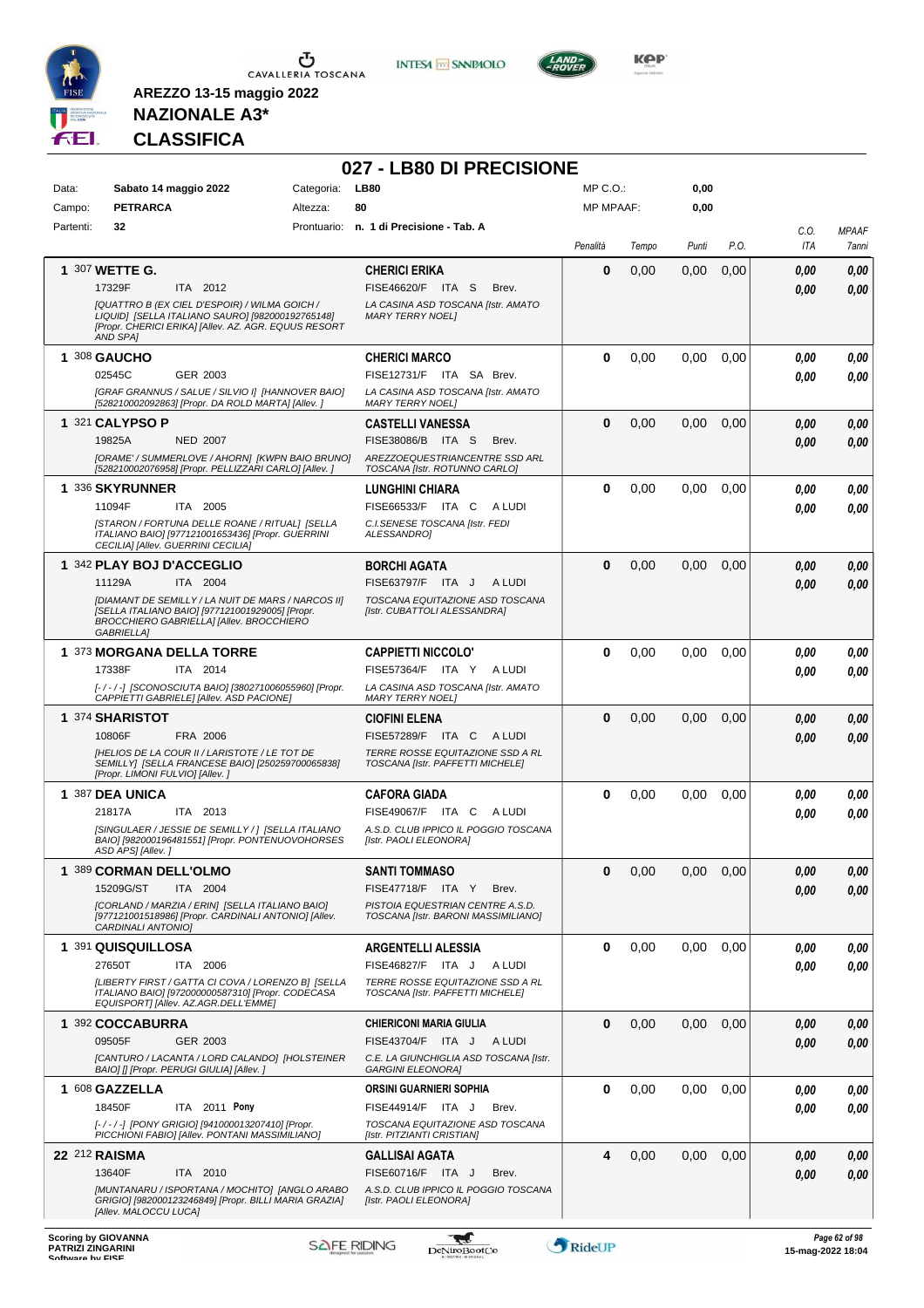





**Kep** 

#### **NAZIONALE A3\* CLASSIFICA**

**AREZZO 13-15 maggio 2022**

|            |                                                                                                                                                                                                                                |            | 027 - LB80 DI PRECISIONE                                                                                                               |                  |       |       |                   |              |                       |
|------------|--------------------------------------------------------------------------------------------------------------------------------------------------------------------------------------------------------------------------------|------------|----------------------------------------------------------------------------------------------------------------------------------------|------------------|-------|-------|-------------------|--------------|-----------------------|
| Data:      | Sabato 14 maggio 2022                                                                                                                                                                                                          | Categoria: | <b>LB80</b>                                                                                                                            | MP C.O.:         |       | 0,00  |                   |              |                       |
| Campo:     | <b>PETRARCA</b>                                                                                                                                                                                                                | Altezza:   | 80                                                                                                                                     | <b>MP MPAAF:</b> |       | 0,00  |                   |              |                       |
| Partenti:  | 32                                                                                                                                                                                                                             |            | Prontuario: n. 1 di Precisione - Tab. A                                                                                                | Penalità         | Tempo | Punti | P.O.              | C.O.<br>ITA  | <b>MPAAF</b><br>7anni |
|            | <b>22 261 ELINCO</b><br>17265F<br><b>BEL 2004</b><br>[PARCO / INKA / ROMEO] [BEL. WARMBLOEDPAARD<br>BAIO] [981100000732730] [Propr. BIONDI SERENA] [Allev. ]                                                                   |            | <b>FEDERICO ALICE</b><br>FISE39638/F ITA J<br>Brev.<br>LA VERGININA ASD TOSCANA [Istr. NICCOLI<br><b>LUCIANO1</b>                      | 4                | 0,00  | 0.00  | 0,00              | 0,00<br>0,00 | 0,00<br>0.00          |
|            | 22 314 URANUS VAN BAUDELO<br>12037F<br><b>BEL 1997</b><br>[HEARTBREAKER / MIRZA / LYS DE DARMEN] [BWP BAIO]<br>[981100000563539] [Propr. SUSINI FRANCESCA] [Allev.]                                                            |            | <b>BALDI PAPINI ISABELLA</b><br>FISE76659/F ITA C<br>A LUDI<br>LA VERGININA ASD TOSCANA [Istr. NICCOLI<br>LUCIANO]                     | 4                | 0,00  | 0,00  | 0.00              | 0,00<br>0.00 | 0,00<br>0.00          |
|            | 22 359 COOL MISS GWEN<br>03938R<br>IRL 2016 Pony<br>[GWENNIC DE GOARIVA / COOL MISS NEAT / ] [IRISH<br>SPORT HORSE GRIGIO] [372141406063556] [Propr. A.S.D.<br>CIRCOLO IPPICO DELLA CITTÀ DI CASTELLO] [Allev.]                |            | <b>BROGI VIOLA</b><br>FISE67810/F<br>ITA C<br>A LUDI<br>TERRE ROSSE EQUITAZIONE SSD A RL<br>TOSCANA [Istr. PAFFETTI MICHELE]           | 4                | 0,00  | 0,00  | 0,00              | 0,00<br>0.00 | 0.00<br>0.00          |
| 22 378 GIO | <b>NED 2011</b><br>30655K<br>[X / X / ] [KWPN BAIO] [] [Propr. ] [Allev. ]                                                                                                                                                     |            | <b>BRUNI GEMMA LUCIE</b><br>FISE54469/F ITA J<br>A LUDI<br>TOSCANA EQUITAZIONE ASD TOSCANA<br>[Istr. PITZIANTI CRISTIAN]               | 4                | 0,00  | 0.00  | 0.00              | 0.00<br>0.00 | 0,00<br>0,00          |
|            | 22 379 ACCORDIUS<br>08803F<br><b>GER 2004</b><br>[ACORADO / GRACE / ] [OLDENBURG BAIO] [] [Propr.<br>VIGNOLI ELISABETTA] [Allev.]                                                                                              |            | <b>CIPRIANI CAMILLA</b><br>FISE54173/F ITA C<br>A LUDI<br>C.I. L'ANTELLINO SSDRL TOSCANA [Istr.<br>CIPRIANI LORENZO]                   | 4                | 0,00  | 0,00  | 0,00              | 0.00<br>0.00 | 0.00<br>0.00          |
|            | 299 BORDERHILL WILLIAM 88224<br>GBR 2010 Pony<br>17688F<br>[EYARTH MOWGLI 56763 / 100042 DOWNLAND SWAN<br>WILLOW / DOWNLAND ARCADY 24511] [WELSH BAIO]<br>[958000001702483] [Propr. BERKERY NAZILA] [Allev. ]                  |            | <b>BERKERY LILAH PARI DEIRDRE</b><br>FISE67471/F GBR G A LUDI<br>TOSCANA EQUITAZIONE ASD TOSCANA<br>[Istr. PITZIANTI CRISTIAN]         | Elim.            | 0,00  | 0,00  | 0,00              | 0,00<br>0.00 | 0,00<br>0.00          |
|            | <b>300 VERMEER DE TOURTOULOU</b><br>13433F<br>FRA 2009<br>[CONTROE / EMERAUDE DES VAUX / COUNT IVOR]<br>[SELLA FRANCESE BAIO] [250259500066156] [Propr.<br>ROSSI ROBERTO] [Allev.]                                             |            | <b>GIANNINI MATILDE</b><br>FISE60795/F ITA J<br>A LUDI<br>KOMOTE ASD TOSCANA [Istr. BARBAGLI<br>ALESSANDRO]                            | Elim.            | 0,00  | 0,00  | 0,00              | 0.00<br>0.00 | 0.00<br>0.00          |
| FC 271     |                                                                                                                                                                                                                                |            | <b>CONTE FRANCESCA</b><br>FISE6936/C<br>ITA S<br>$2^{\circ}$ G<br>TERRE ROSSE EQUITAZIONE SSD A RL<br>TOSCANA [Istr. PAFFETTI MICHELE] | <b>Partito</b>   |       |       |                   | 0,00<br>0.00 | 0,00<br>0.00          |
| FC 561     |                                                                                                                                                                                                                                |            | <b>FAGGI ARIA</b><br>FISE58013/F<br>ITA J<br>Brev.<br>ASD CENTRO IPPICO MEDICEO TOSCANA<br>[Istr. MEUCCI MANUELA]                      | <b>Partito</b>   |       |       |                   | 0,00<br>0.00 | 0,00<br>0.00          |
|            | <b>NP 372 BRUNILLA</b><br>03829C<br>ITA 2009<br>[ATLETHICO I / TORMALINA DELLA LOGGIA / RENZO<br>DELLE FIOCCHEI ISELLA ITALIANO GRIGIOI<br>[982000121899367] [Propr. AZIENDA AGRICOLA SIBILLA<br>SILVANA] [Allev. BORTOT MARA] |            | <b>FAVILLI PIETRO</b><br>FISE57975/F ITA J<br>Brev.<br>C.I. TERRE DI SIENA ASD TOSCANA [Istr.<br>SALVINI MARIA]                        | <b>N.P.</b>      | 0,00  |       | $0.00 \quad 0.00$ | 0,00<br>0,00 | 0,00<br>0,00          |

Collegio Giudicante Presidente LUCIANO CANTINI MARIA CRISTINA ANGELINI BUITONI ROBERTA CAPOLONGO ALBERTO CHIAPPA MARCO CORTINOVIS<br>MARTINA FATTACCIU CRISTIANA GUIDI GIAN DOMENICO MARIANO SILVIA GIOVANNA MARIA MATHIS GLADYS

#### **028 - L70 DI PRECISIONE**

| Data:     | Sabato 14 maggio 2022  |                                                                                                    | Categoria: | <b>L70</b>                                          | $MP C. O.$ :     |       | 0,00  |      |      |              |
|-----------|------------------------|----------------------------------------------------------------------------------------------------|------------|-----------------------------------------------------|------------------|-------|-------|------|------|--------------|
| Campo:    | <b>PETRARCA</b>        |                                                                                                    | Altezza:   | 70                                                  | <b>MP MPAAF:</b> |       | 0,00  |      |      |              |
| Partenti: | 24                     |                                                                                                    |            | Prontuario: n. 1 di Precisione - Tab. A             |                  |       |       |      | C.O  | <b>MPAAF</b> |
|           |                        |                                                                                                    |            |                                                     | Penalità         | Tempo | Punti | P.O. | ITA  | 7anni        |
|           | <sup>194</sup> SHAKIRA |                                                                                                    |            | <b>MORI ESTELLA RAISSA</b>                          | o                | 0.00  | 0.00  | 0.00 | 0.00 | 0,00         |
|           | 15804F                 | Ponv<br>2001<br><b>ITA</b>                                                                         |            | ITA.<br>G<br>FISE59162/F<br>A LUDI                  |                  |       |       |      | 0,00 | 0,00         |
|           |                        | [-/-/] [PONY ROANO] [941000011088783] [Propr. ASD<br>CENTRO IPPICO BELLARIA] [Allev. ALVISI ELENA] |            | C.I. BELLARIA ASD TOSCANA [Istr.<br>RAMPALDI PAOLO1 |                  |       |       |      |      |              |

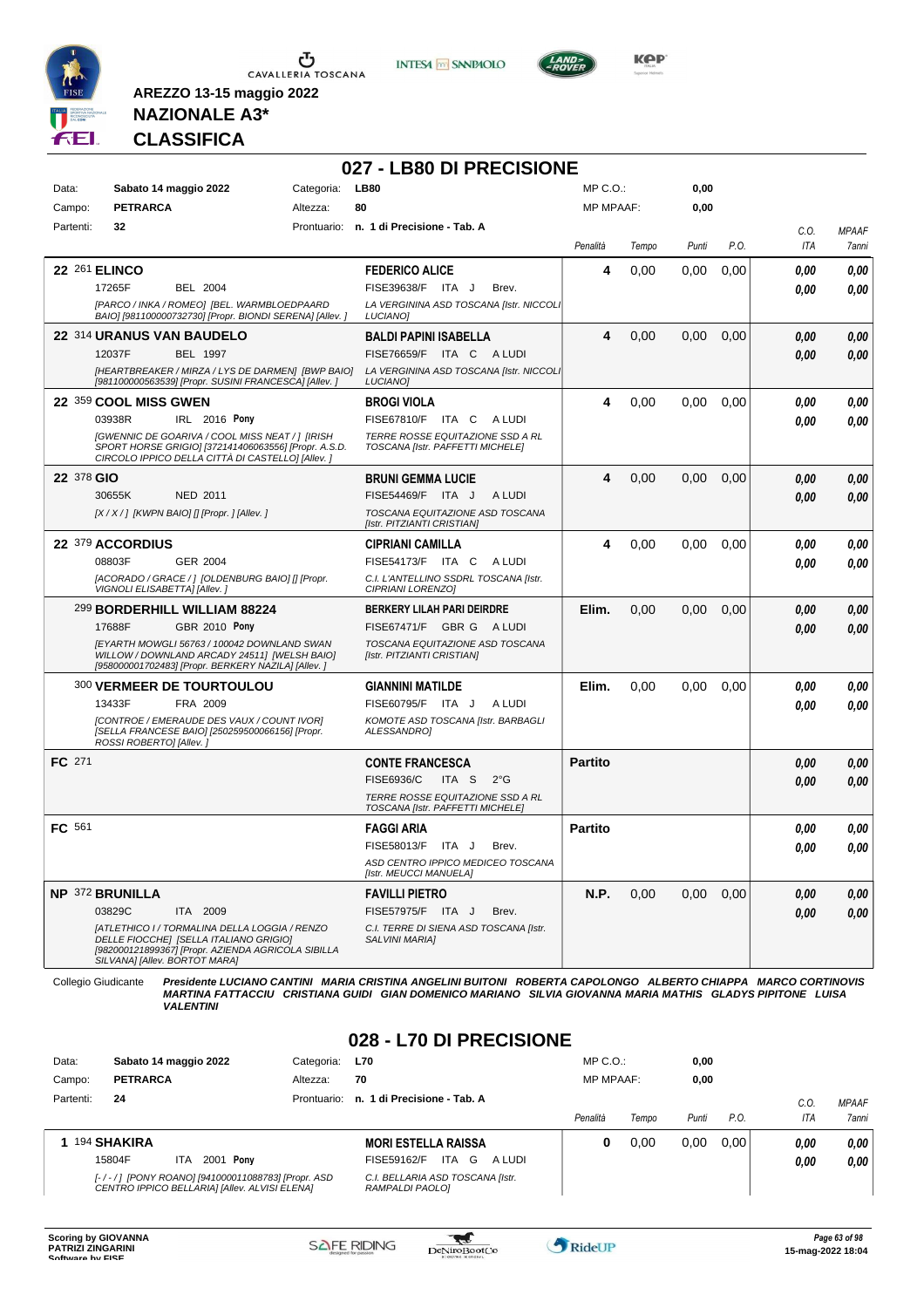

**INTESA M** SANPAOLO

**028 - L70 DI PRECISIONE**



**KOP** 

### **NAZIONALE A3\* CLASSIFICA**

| Data:              | Sabato 14 maggio 2022                                                                                                                    | Categoria: | <b>L70</b>                                                              | $MP C. O.$ :     |       | 0,00     |      |             |                       |
|--------------------|------------------------------------------------------------------------------------------------------------------------------------------|------------|-------------------------------------------------------------------------|------------------|-------|----------|------|-------------|-----------------------|
| Campo:             | <b>PETRARCA</b>                                                                                                                          | Altezza:   | 70                                                                      | <b>MP MPAAF:</b> |       | 0,00     |      |             |                       |
| Partenti:          | 24                                                                                                                                       |            | Prontuario: n. 1 di Precisione - Tab. A                                 |                  |       |          |      |             |                       |
|                    |                                                                                                                                          |            |                                                                         | Penalità         | Tempo | Punti    | P.O. | C.0.<br>ITA | <b>MPAAF</b><br>7anni |
|                    |                                                                                                                                          |            |                                                                         |                  |       |          |      |             |                       |
|                    | 1 319 AVVENIRE                                                                                                                           |            | <b>FARA ALICE</b>                                                       | 0                | 0,00  | 0,00     | 0,00 | 0.00        | 0,00                  |
|                    | 17070F<br>ITA 2016                                                                                                                       |            | <b>FISE74665/F</b><br>ITA J<br>A LUDI                                   |                  |       |          |      | 0,00        | 0,00                  |
|                    | [COLMANI / FAIR LADY / FANTASTICO] [SELLA ITALIANO<br>BAIO] [380271000019411] [Propr. LIMONI FULVIO] [Allev.<br>ALLEVAMENTO TERRE ROSSEJ |            | TERRE ROSSE EQUITAZIONE SSD A RL<br>TOSCANA [Istr. PAFFETTI MICHELE]    |                  |       |          |      |             |                       |
|                    | 1 323 PANDUC                                                                                                                             |            | <b>CATANI ZOE</b>                                                       | 0                | 0,00  | 0,00     | 0,00 | 0.00        | 0,00                  |
|                    | 27430T<br>GER 2005                                                                                                                       |            | FISE73702/F ITA G<br>A LUDI                                             |                  |       |          |      | 0.00        | 0,00                  |
|                    | <b>[COULEUR - RUBIN / PARTANCE / PILOT] [OLDENBURG</b><br>SAURO] [276098100728574] [Propr. BIANCHI REBECCA]<br>[Allev.]                  |            | ASD CENTRO IPPICO MEDICEO TOSCANA<br>[Istr. MEUCCI MANUELA]             |                  |       |          |      |             |                       |
|                    | 1 325 LORD ORANGE                                                                                                                        |            | <b>TASSINI ALESSIA</b>                                                  | 0                | 0,00  | 0,00     | 0,00 | 0.00        | 0,00                  |
|                    | 02624H<br>ITA 2004                                                                                                                       |            | <b>FISE72350/F</b><br>ITA Y ALUDI                                       |                  |       |          |      | 0.00        | 0,00                  |
|                    | [KSAR-SITTE / UMBRIA II / ADENAR] [SELLA ITALIANO                                                                                        |            | ASD CENTRO IPPICO LA BRIGLIA TOSCANA                                    |                  |       |          |      |             |                       |
|                    | SAURO] [977121001867938] [Propr. BENVENUTI<br>MARIATERESA] [Allev. BUSCHETTU MASSIMILIANO]                                               |            | [Istr. CORTESE UMBERTO]                                                 |                  |       |          |      |             |                       |
| 1 326 VERA         |                                                                                                                                          |            | <b>SGARBANTI GINEVRA</b>                                                | 0                | 0,00  | 0,00     | 0,00 | 0.00        | 0,00                  |
|                    | 18216F<br><b>BEL 2008 Pony</b>                                                                                                           |            | FISE71909/F ITA G<br>A LUDI                                             |                  |       |          |      | 0.00        | 0,00                  |
|                    | [-/-/-] [PONY APPALOOSA LEOPARDO]                                                                                                        |            | PISTOIA EQUESTRIAN CENTRE A.S.D.                                        |                  |       |          |      |             |                       |
|                    | [981100002266305] [Propr. H2O SRLS] [Allev. j                                                                                            |            | TOSCANA [Istr. BARONI MASSIMILIANO]                                     |                  |       |          |      |             |                       |
|                    | 1 327 MIOGLIO                                                                                                                            |            | <b>MAGGINI ADELE</b>                                                    | $\bf{0}$         | 0,00  | 0,00     | 0,00 | 0,00        | 0,00                  |
|                    | 00779V<br>ITA 2000                                                                                                                       |            | <b>FISE71785/F</b><br>ITA G ALUDI                                       |                  |       |          |      | 0,00        | 0.00                  |
|                    | [MIOCAMEN / MISS ARTICA / ARCTIC LORD] [SELLA<br>ITALIANO BAIO] [982009104279029] [Propr. LE SIEPI 2010                                  |            | PISTOIA EQUESTRIAN CENTRE A.S.D.<br>TOSCANA [Istr. BARONI MASSIMILIANO] |                  |       |          |      |             |                       |
|                    | ASD] [Allev. SOC.AGR.FORESTALE PATERNOSTRO DI<br><b>VETRALLA1</b>                                                                        |            |                                                                         |                  |       |          |      |             |                       |
|                    | 1 329 URIANA                                                                                                                             |            | <b>NOCCIOLINI ALESSIA</b>                                               | 0                | 0,00  | 0,00     | 0,00 | 0.00        | 0,00                  |
|                    | ITA 2013<br>18183F                                                                                                                       |            | FISE71488/F ITA S<br>A LUDI                                             |                  |       |          |      | 0.00        |                       |
|                    | [FLORUS / CELINDA / FONTIDEO] [ANGLO ARABO BAIO]                                                                                         |            | LA CASINA ASD TOSCANA [Istr. AMATO                                      |                  |       |          |      |             | 0,00                  |
|                    | [982000192790768] [Propr. NOCCIOLINI ALESSIA] [Allev.<br><b>MARRONE MARIOI</b>                                                           |            | <b>MARY TERRY NOEL1</b>                                                 |                  |       |          |      |             |                       |
| <b>1 338 LINUS</b> |                                                                                                                                          |            | <b>KAWECKA OLIVIA</b>                                                   | $\bf{0}$         | 0,00  | 0,00     | 0,00 | 0.00        | 0,00                  |
|                    | 05681F<br>GER 2001                                                                                                                       |            | FISE65104/F ITA G ALUDI                                                 |                  |       |          |      | 0,00        | 0,00                  |
|                    | [LORD CALETTO / ZARINA / ZEUS] [WESTFALEN GRIGIO]                                                                                        |            | KOMOTE ASD TOSCANA [Istr. BARBAGLI                                      |                  |       |          |      |             |                       |
|                    | [] [Propr. BLUM VALERIE MARIANNE LUC] [Allev. ]                                                                                          |            | ALESSANDRO]                                                             |                  |       |          |      |             |                       |
|                    | 1 340 QASHQAI                                                                                                                            |            | <b>CALDORA GINEVRA</b>                                                  | 0                | 0,00  | 0,00     | 0,00 | 0.00        | 0,00                  |
|                    | 13549F<br>GER 2008                                                                                                                       |            | FISE64660/F ITA C<br>A LUDI                                             |                  |       |          |      | 0.00        | 0,00                  |
|                    | [QUINTERO / PAOLA VI / LORENTIN I] [HOLSTEINER<br>BAIOI [380271001004616] [Propr. REPETTO GIANFRANCO]<br>[Allev.]                        |            | C.E. LA GIUNCHIGLIA ASD TOSCANA [Istr.<br><b>GARGINI ELEONORA]</b>      |                  |       |          |      |             |                       |
|                    | 1 341 LAKITA DELL'ANTELLINO                                                                                                              |            | <b>BARGAGNI ALTEA</b>                                                   | 0                | 0,00  | 0,00     | 0,00 | 0.00        | 0.00                  |
|                    | 11116F<br>GER 2006                                                                                                                       |            | FISE63812/F ITA C ALUDI                                                 |                  |       |          |      | 0,00        | 0,00                  |
|                    | [LENARDO / LACONIQUE / LORD CALETTO] [WESTFALEN<br>BAIO] [941000012125552] [Propr. AZ. AGR. L'ANTELLINO]<br>[Allev.]                     |            | C.I. L'ANTELLINO SSDRL TOSCANA [Istr.<br>GAGLIOTTI CATERINA]            |                  |       |          |      |             |                       |
|                    | 1 344 SPICE GIRL                                                                                                                         |            | <b>BROGI CATERINA</b>                                                   | 0                | 0,00  | $0.00\,$ | 0.00 | 0,00        | 0,00                  |
|                    | 47590B<br>ITA 2005 Pony                                                                                                                  |            | FISE62954/F ITA C<br>A LUDI                                             |                  |       |          |      | 0.00        | 0,00                  |
|                    | [NON CONOSCIUTO / NON CONOSCIUTO / ] [PONY<br>PEZZATO TOBIANO] [380271006012800] [Propr. RED                                             |            | C.E. LA GIUNCHIGLIA ASD TOSCANA [Istr.<br><b>GARGINI ELEONORA]</b>      |                  |       |          |      |             |                       |
|                    | HOUSE RIDING CLUB A.S.D.] [Allev.]                                                                                                       |            |                                                                         |                  |       |          |      |             |                       |
|                    | 1 345 VENTO MAGICO                                                                                                                       |            | <b>NOVARINO MARIA</b>                                                   | $\bf{0}$         | 0,00  | 0,00     | 0,00 | 0,00        | 0,00                  |
|                    | 07849F<br>ITA 2003                                                                                                                       |            | FISE62471/F ITA C ALUDI                                                 |                  |       |          |      | 0,00        | 0,00                  |
|                    | [FANDANGO X / DOMITILLA IV / ORION FLORINAS]<br>[SELLA ITALIANO BAIO] [968000001659531] [Propr. LIMONI<br>FULVIOI [Allev. LIMONI FULVIO] |            | TERRE ROSSE EQUITAZIONE SSD A RL<br>TOSCANA [Istr. PAFFETTI MICHELE]    |                  |       |          |      |             |                       |
|                    | 1 347 BIBELOT K                                                                                                                          |            | <b>TOTI VITTORIA</b>                                                    | 0                | 0,00  | 0.00     | 0,00 | 0.00        | 0,00                  |
|                    | 13643F<br><b>NED 2006</b>                                                                                                                |            | FISE70668/F ITA J<br>A LUDI                                             |                  |       |          |      | 0.00        | 0,00                  |
|                    | [OVIDIUS / OKAY PARADISE / ZEOLIET] [KWPN BAIO]                                                                                          |            | C.I. L'ANTELLINO SSDRL TOSCANA [Istr.                                   |                  |       |          |      |             |                       |
|                    | [528210000841913] [Propr. MECCHERI ANDREA] [Allev. ]                                                                                     |            | CIPRIANI LORENZO]                                                       |                  |       |          |      |             |                       |

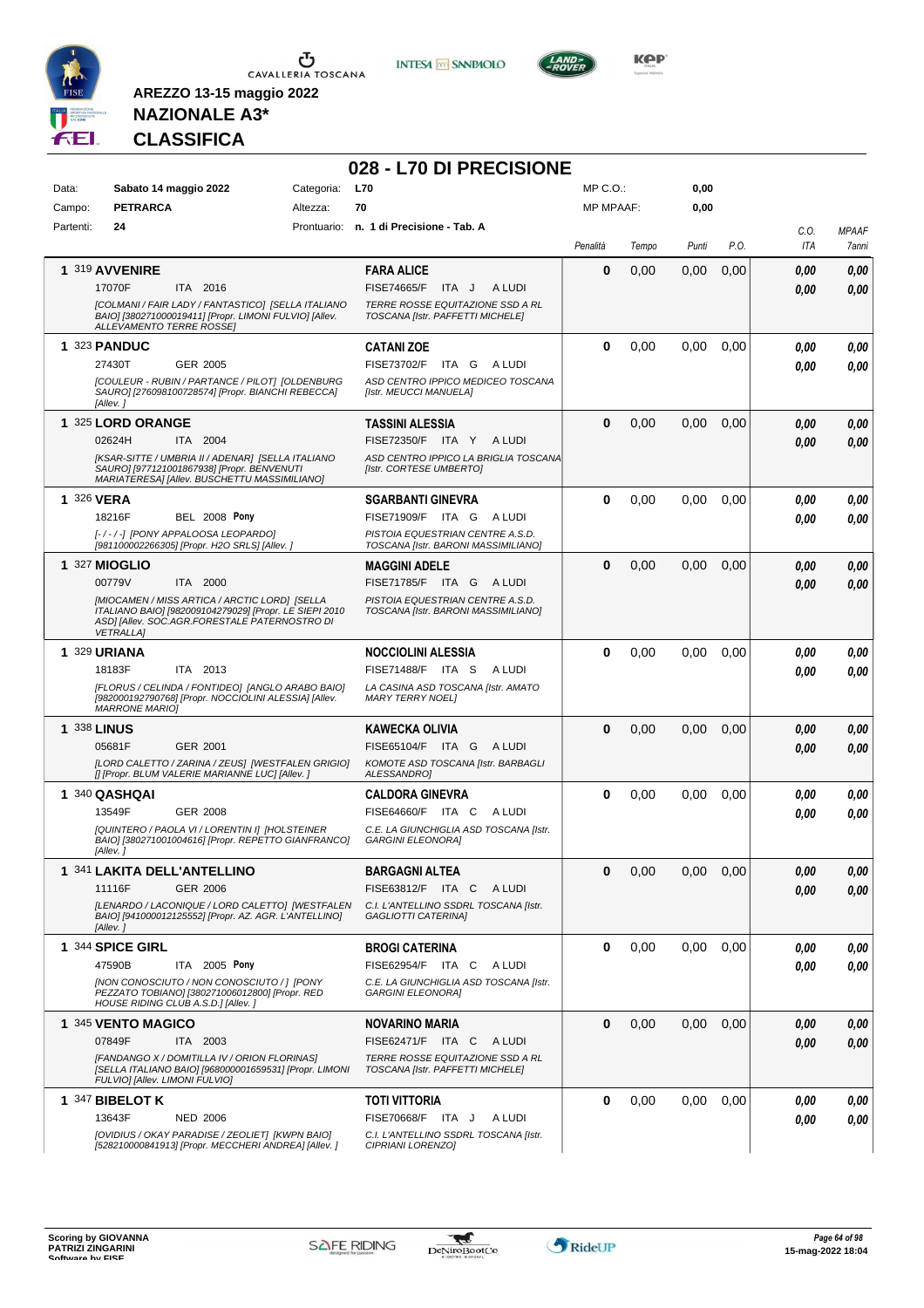

**INTESA M** SANPAOLO



**Kep** 

#### **NAZIONALE A3\* CLASSIFICA**

**AREZZO 13-15 maggio 2022**

|                     |                                                                                                                                                                              |            | 028 - L70 DI PRECISIONE                                                 |              |       |       |      |            |              |
|---------------------|------------------------------------------------------------------------------------------------------------------------------------------------------------------------------|------------|-------------------------------------------------------------------------|--------------|-------|-------|------|------------|--------------|
| Data:               | Sabato 14 maggio 2022                                                                                                                                                        | Categoria: | <b>L70</b>                                                              | $MP C. O.$ : |       | 0,00  |      |            |              |
| Campo:              | <b>PETRARCA</b>                                                                                                                                                              | Altezza:   | 70                                                                      | MP MPAAF:    |       | 0,00  |      |            |              |
| Partenti:           | 24                                                                                                                                                                           |            | Prontuario: n. 1 di Precisione - Tab. A                                 |              |       |       |      | C.0.       | <b>MPAAF</b> |
|                     |                                                                                                                                                                              |            |                                                                         | Penalità     | Tempo | Punti | P.O. | <b>ITA</b> | 7anni        |
|                     | <b>1 348 MIOGLIO</b>                                                                                                                                                         |            | <b>RAVONE OLGA</b>                                                      | $\bf{0}$     | 0,00  | 0,00  | 0,00 | 0.00       | 0,00         |
|                     | 00779V<br>ITA 2000                                                                                                                                                           |            | FISE70596/F ITA J<br>A LUDI                                             |              |       |       |      | 0.00       | 0,00         |
|                     | [MIOCAMEN / MISS ARTICA / ARCTIC LORD] [SELLA<br>ITALIANO BAIO] [982009104279029] [Propr. LE SIEPI 2010<br>ASDI [Allev. SOC.AGR.FORESTALE PATERNOSTRO DI<br><b>VETRALLA]</b> |            | PISTOIA EQUESTRIAN CENTRE A.S.D.<br>TOSCANA [Istr. BARONI MASSIMILIANO] |              |       |       |      |            |              |
|                     | 1 354 SIRENE DU TROLLET                                                                                                                                                      |            | <b>BORICCHI CAMILLA</b>                                                 | $\bf{0}$     | 0,00  | 0,00  | 0,00 | 0.00       | 0,00         |
|                     | 48369B<br>FRA 2006 Pony                                                                                                                                                      |            | FISE64111/F ITA G<br>A LUDI                                             |              |       |       |      | 0.00       | 0,00         |
|                     | [NN / NN / ] [PONY GRIGIO] [250259600288148] [Propr.<br>SOCIETA'A GRICOLA SEMPLICE PALMA] [Allev. ]                                                                          |            | AREZZOEQUESTRIANCENTRE SSD ARL<br>TOSCANA [Istr. ERMINI LAVINIA]        |              |       |       |      |            |              |
| <b>1 360 MASTIO</b> |                                                                                                                                                                              |            | <b>VALDEZ SULEIKA</b>                                                   | $\bf{0}$     | 0,00  | 0,00  | 0,00 | 0.00       | 0,00         |
|                     | 01899R<br>ITA 2004                                                                                                                                                           |            | FISE67620/F ITA G ALUDI                                                 |              |       |       |      | 0.00       | 0,00         |
|                     | [TAMINO DI VILLA EMILIA / ZALIA DELLA NAVE /<br>PIPELUCK] [SELLA ITALIANO BAIO] [977121001810251]<br>[Propr. VINCI RICCARDO] [Allev. AZ. AGR. BRAZZETTI<br>VITTORI S.S.]     |            | TERRE BRUNE E.C. ASD TOSCANA [Istr.<br><b>FURLINI WILLIAMI</b>          |              |       |       |      |            |              |
|                     | 1 363 PARFAIT DU FAVIER                                                                                                                                                      |            | TREZZA LAVINIA                                                          | $\bf{0}$     | 0,00  | 0,00  | 0,00 | 0.00       | 0,00         |
|                     | 18605F<br>FRA 2003                                                                                                                                                           |            | FISE67267/F ITA C<br>A LUDI                                             |              |       |       |      | 0.00       | 0,00         |
|                     | [CINQ SOUS II / VICTORIA DU FAVIER / IVANOE] [SELLA<br>FRANCESE SAURO] [250259700140091] [Propr. H2O SRLS]<br>[Allev.]                                                       |            | PISTOIA EQUESTRIAN CENTRE A.S.D.<br>TOSCANA [Istr. BARONI MASSIMILIANO] |              |       |       |      |            |              |
|                     | 1 380 LORD ORANGE                                                                                                                                                            |            | PERUZZI SOFIA                                                           | $\bf{0}$     | 0,00  | 0,00  | 0,00 | 0.00       | 0,00         |
|                     | 02624H<br>ITA 2004                                                                                                                                                           |            | FISE53884/F ITA J<br>A LUDI                                             |              |       |       |      | 0.00       | 0,00         |
|                     | [KSAR-SITTE / UMBRIA II / ADENAR] [SELLA ITALIANO<br>SAURO] [977121001867938] [Propr. BENVENUTI<br>MARIATERESA] [Allev. BUSCHETTU MASSIMILIANO]                              |            | ASD CENTRO IPPICO LA BRIGLIA TOSCANA<br>[Istr. CORTESE UMBERTO]         |              |       |       |      |            |              |
| <b>1 395 AARON</b>  |                                                                                                                                                                              |            | <b>GALOPPI BENEDETTA</b>                                                | $\bf{0}$     | 0,00  | 0,00  | 0,00 | 0.00       | 0,00         |
|                     | 24539BXX<br>ITA 2004                                                                                                                                                         |            | FISE82063/KF ITA J<br>A LUDI                                            |              |       |       |      | 0.00       | 0,00         |
|                     | [-/-/] [SCONOSCIUTA BAIO] [941000011072554] [Propr.<br>ZANONI FRANCESCA] [Allev.]                                                                                            |            | C.E. LA GIUNCHIGLIA ASD TOSCANA [Istr.<br><b>GARGINI ELEONORA]</b>      |              |       |       |      |            |              |
|                     | 20 396 UDAIPUR DU RIE'                                                                                                                                                       |            | <b>RANDELLINI GIADA</b>                                                 | 4            | 0,00  | 0,00  | 0,00 | 0.00       | 0,00         |
|                     | 09678F<br>BEL 2004                                                                                                                                                           |            | FISE32425/F ITA S<br>A LUDI                                             |              |       |       |      | 0.00       | 0,00         |
|                     | [OGANO SITTE / VANOLINE / FLAMBEAU DU CORTA]<br>[CHEVAL DE SPORT BELG SAURO] [981100000451178]<br>[Propr. PAGLIAI ARIANNA] [Allev.]                                          |            | KOMOTE ASD TOSCANA [Istr. BARBAGLI<br>ALESSANDRO1                       |              |       |       |      |            |              |
| 21 369 FIGHT        |                                                                                                                                                                              |            | <b>CARONI ELISA</b>                                                     | 8            | 0,00  | 0,00  | 0,00 | 0.00       | 0,00         |
|                     | 15743F<br>ITA 2005                                                                                                                                                           |            | FISE59858/F ITA C<br>A LUDI                                             |              |       |       |      | 0.00       | 0,00         |
|                     | [-/-/] [SCONOSCIUTA BAIO] [941000011896263] [Propr.<br>PESSETTI VALENTINA] [Allev. DI VALVASONE ELENA]                                                                       |            | AREZZOEQUESTRIANCENTRE SSD ARL<br>TOSCANA [Istr. ERMINI LAVINIA]        |              |       |       |      |            |              |
|                     | 21 370 CASHELBAY KING                                                                                                                                                        |            | <b>VIVARELLI ZOE</b>                                                    | 8            | 0,00  | 0,00  | 0,00 | 0,00       | 0,00         |
|                     | 19340A<br>IRL 2012 Pony                                                                                                                                                      |            | FISE58874/F ITA G ALUDI                                                 |              |       |       |      | 0.00       | 0,00         |
|                     | <b>[GURTEEN KING / CASHELBAY MARY / FREDERIKSMINDE</b><br>HAZY] [PONY BAIO] [372100400024193] [Propr. GUERRINI<br>JESSICA] [Allev.]                                          |            | C.I.SAN GIUSTO TOSCANA [Istr. MARTINI DI<br>CIGALA LUDOVICO]            |              |       |       |      |            |              |
|                     | 367 SHAKIRA                                                                                                                                                                  |            | <b>MARINELLI EDOARDO</b>                                                | Elim.        | 0,00  | 0,00  | 0,00 | 0.00       | 0,00         |
|                     | 15804F<br>ITA 2001 Pony                                                                                                                                                      |            | FISE61077/F ITA G ALUDI                                                 |              |       |       |      | 0.00       | 0,00         |
|                     | [-/-/] [PONY ROANO] [941000011088783] [Propr. ASD<br>CENTRO IPPICO BELLARIA] [Allev. ALVISI ELENA]                                                                           |            | C.I. BELLARIA ASD TOSCANA [Istr.<br>RAMPALDI PAOLO]                     |              |       |       |      |            |              |
|                     | <b>NP 387 DEA UNICA</b>                                                                                                                                                      |            | <b>CAFORA GIADA</b>                                                     | N.P.         | 0,00  | 0,00  | 0,00 | 0,00       | 0,00         |
|                     | ITA 2013<br>21817A                                                                                                                                                           |            | FISE49067/F ITA C<br>A LUDI                                             |              |       |       |      | 0,00       | 0,00         |
|                     | [SINGULAER / JESSIE DE SEMILLY / ] [SELLA ITALIANO<br>BAIO] [982000196481551] [Propr. PONTENUOVOHORSES<br>ASD APS] [Allev.]                                                  |            | A.S.D. CLUB IPPICO IL POGGIO TOSCANA<br>[Istr. PAOLI ELEONORA]          |              |       |       |      |            |              |

Collegio Giudicante Presidente LUCIANO CANTINI MARIA CRISTINA ANGELINI BUITONI ROBERTA CAPOLONGO ALBERTO CHIAPPA MARCO CORTINOVIS<br>MARTINA FATTACCIU CRISTIANA GUIDI GIAN DOMENICO MARIANO SILVIA GIOVANNA MARIA MATHIS GLADYS

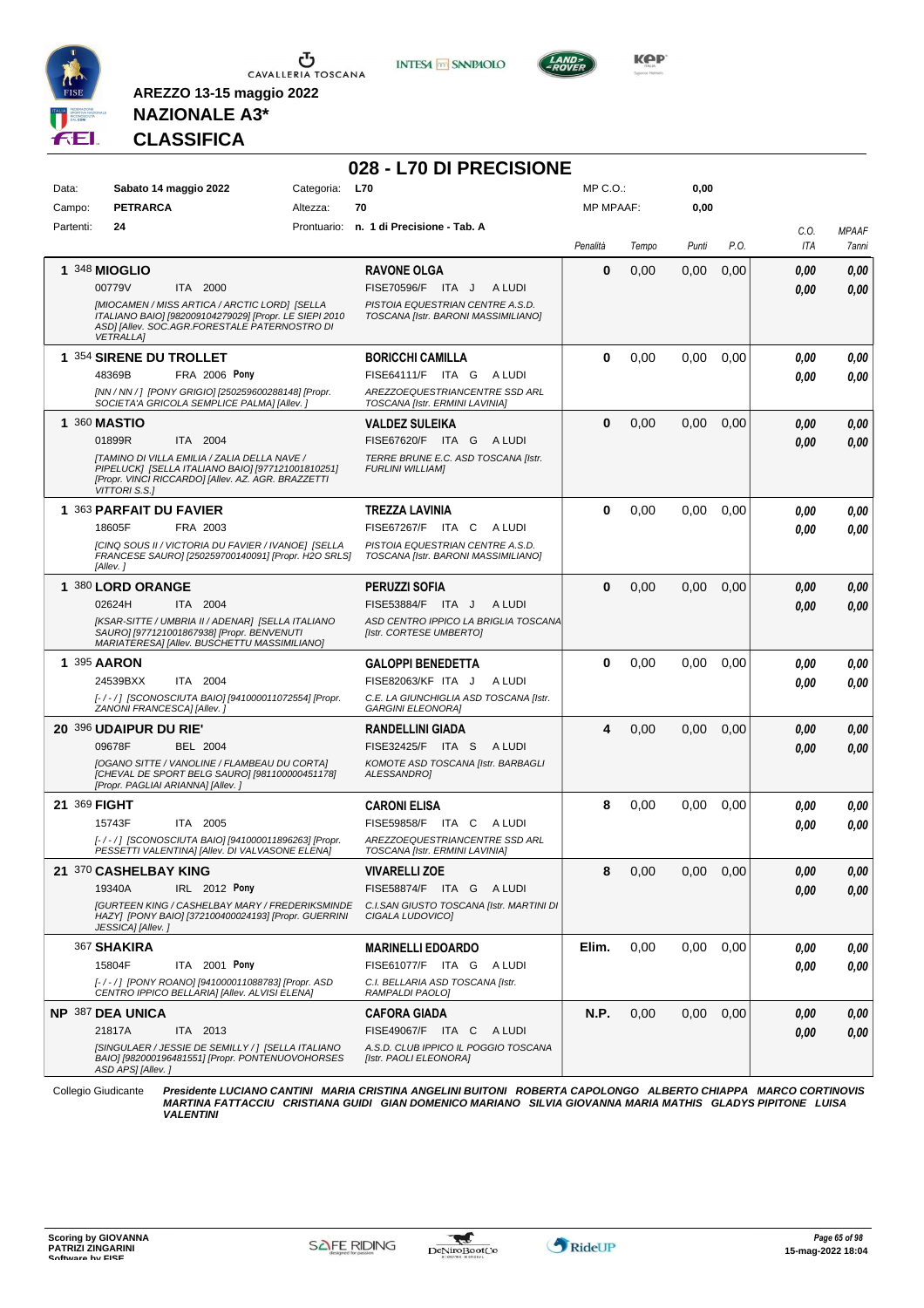

**INTESA M** SANPAOLO



**KOP** 

### **NAZIONALE A3\* CLASSIFICA**

| Data:      | Sabato 14 maggio 2022                                                                                                                              | Categoria: | 029 - L60 DI PRECISIONE<br>L60                                          | MP C.O.:         |       | 0,00  |      |                    |                       |
|------------|----------------------------------------------------------------------------------------------------------------------------------------------------|------------|-------------------------------------------------------------------------|------------------|-------|-------|------|--------------------|-----------------------|
| Campo:     | <b>PETRARCA</b>                                                                                                                                    | Altezza:   | 60                                                                      | <b>MP MPAAF:</b> |       | 0,00  |      |                    |                       |
| Partenti:  | 21                                                                                                                                                 |            | Prontuario: n. 1 di Precisione - Tab. A                                 | Penalità         | Tempo | Punti | P.O. | C.O.<br><b>ITA</b> | <b>MPAAF</b><br>7anni |
|            | 1 310 DELTAKAL                                                                                                                                     |            | <b>BORICCHI CAMILLA</b>                                                 | 0                | 0,00  | 0,00  | 0,00 | 0,00               | 0,00                  |
|            | GBR 2014<br>06818H                                                                                                                                 |            | FISE64111/F ITA G ALUDI                                                 |                  |       |       |      | 0.00               | 0,00                  |
|            | [DELEGATOR / GUNTAKAL / DAMSIRE] [PUROSANGUE<br>INGLESE BAIO] [985101045219486] [Propr. CAROTENUTO<br>LUIGI ANGELO] [Allev.]                       |            | AREZZOEQUESTRIANCENTRE SSD ARL<br>TOSCANA [Istr. ERMINI LAVINIA]        |                  |       |       |      |                    |                       |
|            | <b>1 315 MARIO ZAC</b>                                                                                                                             |            | <b>BANELLI ALLEGRA</b>                                                  | $\bf{0}$         | 0,00  | 0,00  | 0,00 | 0.00               | 0,00                  |
|            | 19574G/JO<br>ITA 2003                                                                                                                              |            | FISE76322/F ITA C<br>A LUDI                                             |                  |       |       |      | 0.00               | 0,00                  |
|            | [STUCK / INVIKTA / BE MY MASTER] [PSI J.C.I. BAIO]<br>[968000001627205] [Propr. RIPARBELLI CINZIA] [Allev. MEO<br><b>MARIOI</b>                    |            | ASD CENTRO IPPICO LA BRIGLIA TOSCANA<br>[Istr. CORTESE UMBERTO]         |                  |       |       |      |                    |                       |
|            | 1 316 LUCIGNOLO                                                                                                                                    |            | <b>ONORATI ELISA</b>                                                    | $\bf{0}$         | 0,00  | 0.00  | 0,00 | 0.00               | 0,00                  |
|            | ITA 2016 Pony<br>18417F                                                                                                                            |            | FISE75785/F ITA J<br>A LUDI                                             |                  |       |       |      | 0.00               | 0,00                  |
|            | [-/-/-] [PONY SAURO] [380271006007593] [Propr. GORI<br>DANIELE] [Allev. LONDI SONIA]                                                               |            | A.S.S.LA TORRE TOSCANA [Istr. PARRINI<br>FRANCESCA]                     |                  |       |       |      |                    |                       |
|            | 1 318 CORDA DEL POGGIOSECCO                                                                                                                        |            | <b>BRUNO GINEVRA</b>                                                    | $\bf{0}$         | 0,00  | 0,00  | 0,00 | 0.00               | 0,00                  |
|            | 04669F<br>ITA 1998                                                                                                                                 |            | FISE75331/F ITA J<br>A LUDI                                             |                  |       |       |      | 0.00               | 0,00                  |
|            | [TENOR DE LA COUR / OFREIDE / UNGARETTI] [SELLA<br>ITALIANO SAURO] [4055567760] [Propr. SOC. LA<br>PENNUCCIA S.R.L.] [Allev.]                      |            | LA VERGININA ASD TOSCANA [Istr.<br><b>ERCOLINI LINDA]</b>               |                  |       |       |      |                    |                       |
|            | <b>1 324 ALADIN</b>                                                                                                                                |            | <b>ONORATI ELISA</b>                                                    | 0                | 0,00  | 0,00  | 0,00 | 0.00               | 0,00                  |
|            | 17876F<br>ITA 2016<br>[VELASKO / LARA XXI / FOLGORE DE ZUIGHE] [SELLA                                                                              |            | FISE75785/F ITA J<br>A LUDI<br>A.S.S.LA TORRE TOSCANA [Istr. PARRINI    |                  |       |       |      | 0.00               | 0,00                  |
|            | ITALIANO BAIO] [380271000021255] [Propr. MIDOLLINI<br>ANGELA] [Allev. LONDI SONIA]                                                                 |            | FRANCESCA]                                                              |                  |       |       |      |                    |                       |
|            | 1 330 CESARE                                                                                                                                       |            | <b>SEMERARO GIORGIA</b>                                                 | $\Omega$         | 0,00  | 0,00  | 0,00 | 0.00               | 0,00                  |
|            | 00911N<br>ITA 1998 Pony                                                                                                                            |            | FISE71020/F ITA G<br>A LUDI                                             |                  |       |       |      | 0.00               | 0,00                  |
|            | [KESTON MONARCH / TECLA / ] [PONY SAURO] [] [Propr.<br>CASTELLINI CESARE] [Allev.]                                                                 |            | AREZZOEQUESTRIANCENTRE SSD ARL<br>TOSCANA [Istr. ERMINI LAVINIA]        |                  |       |       |      |                    |                       |
|            | 1 333 EVEREST MAX                                                                                                                                  |            | <b>ROSSI SAPHIRA</b>                                                    | 0                | 0,00  | 0,00  | 0,00 | 0.00               | 0,00                  |
|            | 13211F<br><b>NED 2006 Pony</b><br>[MAKE MY DAY / NIEUWMOEDS / ] [NEW FOREST BAIO]                                                                  |            | FISE67072/F ITA C ALUDI<br>KOMOTE ASD TOSCANA [Istr. BARBAGLI           |                  |       |       |      | 0.00               | 0,00                  |
|            | [528210000826444] [Propr. DHONDT MASCHA] [Allev.]                                                                                                  |            | ALESSANDRO]                                                             |                  |       |       |      |                    |                       |
|            | 1 343 ZAMBERINA                                                                                                                                    |            | <b>ASQUINO OLIMPIA</b>                                                  | $\bf{0}$         | 0,00  | 0,00  | 0,00 | 0.00               | 0,00                  |
|            | 05637D/JO<br>ITA 2002<br>[EARL OF BARKING / COTTON BOWL / MTOTO]                                                                                   |            | FISE56020/E ITA G ALUDI                                                 |                  |       |       |      | 0.00               | 0,00                  |
|            | [PUROSANGUE INGLESE BAIO] [] [Propr. MORTILLARO<br>DIEGO] [Allev.]                                                                                 |            | PISTOIA EQUESTRIAN CENTRE A.S.D.<br>TOSCANA [Istr. BARONI MASSIMILIANO] |                  |       |       |      |                    |                       |
|            | 1 346 LUCIGNOLO                                                                                                                                    |            | <b>ONORATI LUCIA</b>                                                    | 0                | 0,00  | 0,00  | 0,00 | 0,00               | 0,00                  |
|            | 18417F<br>ITA 2016 Pony<br>[-/-/-] [PONY SAURO] [380271006007593] [Propr. GORI                                                                     |            | FISE75784/F ITA C ALUDI<br>A.S.S.LA TORRE TOSCANA [Istr. PARRINI        |                  |       |       |      | 0.00               | 0,00                  |
|            | DANIELE] [Allev. LONDI SONIA]                                                                                                                      |            | FRANCESCA]                                                              |                  |       |       |      |                    |                       |
|            | 1 349 URANUS VAN BAUDELO                                                                                                                           |            | <b>NICCOLI FEDERICA</b>                                                 | 0                | 0,00  | 0,00  | 0,00 | 0,00               | 0,00                  |
|            | 12037F<br><b>BEL 1997</b><br>[HEARTBREAKER / MIRZA / LYS DE DARMEN] [BWP BAIO]                                                                     |            | FISE70503/F ITA G ALUDI<br>LA VERGININA ASD TOSCANA [Istr.              |                  |       |       |      | 0.00               | 0,00                  |
|            | [981100000563539] [Propr. SUSINI FRANCESCA] [Allev.]                                                                                               |            | <b>ERCOLINI LINDA]</b>                                                  |                  |       |       |      |                    |                       |
|            | <b>1 352 GIANNA</b>                                                                                                                                |            | <b>PARIGI CATERINA</b>                                                  | $\mathbf 0$      | 0,00  | 0,00  | 0,00 | 0.00               | 0,00                  |
|            | 17122F<br>ITA 2010 Pony<br>[-/-/] [PONY SAURO] [941000013213127] [Propr.                                                                           |            | FISE69008/F ITA C ALUDI<br>ASD CENTRO IPPICO LA BRIGLIA TOSCANA         |                  |       |       |      | 0.00               | 0,00                  |
|            | CANOCCHI GIANNII [Allev. CANOCCHI GIANNI]                                                                                                          |            | [Istr. CORTESE UMBERTO]                                                 |                  |       |       |      |                    |                       |
| 1 361 LUNA |                                                                                                                                                    |            | <b>PELLEGRINI LAURA</b>                                                 | $\mathbf 0$      | 0,00  | 0,00  | 0,00 | 0,00               | 0,00                  |
|            | 05575N<br>ITA 2010 Pony<br>[-/-/] [SCONOSCIUTA SAURO] [941000012750373] [Propr.                                                                    |            | FISE67355/F ITA G ALUDI<br>PISTOIA EQUESTRIAN CENTRE A.S.D.             |                  |       |       |      | 0.00               | 0,00                  |
|            | BARONI SHOW JUMPING TEAM SSDARL] [Allev. SITZIA<br><b>RAFFAELE</b>                                                                                 |            | TOSCANA [Istr. BARONI MASSIMILIANO]                                     |                  |       |       |      |                    |                       |
|            | 1 362 ORCHID'S OPALIA                                                                                                                              |            | <b>SANTANIELLO EMMA</b>                                                 | 0                | 0,00  | 0,00  | 0,00 | 0,00               | 0,00                  |
|            | 13093F<br><b>NED 1998 Pony</b>                                                                                                                     |            | FISE67350/F ITA G<br>A LUDI                                             |                  |       |       |      | 0,00               | 0,00                  |
|            | [KANTJE'S CARLANDO / KARMALITA SWEET SUSAN /<br>LINDE'S ROB] [PONY BAIO] [528210001213505] [Propr.<br>CENTRO EQUITAZOINE LA GIUNCHIGLIA] [Allev. ] |            | C.E. LA GIUNCHIGLIA ASD TOSCANA [Istr.<br><b>GARGINI ELEONORA]</b>      |                  |       |       |      |                    |                       |

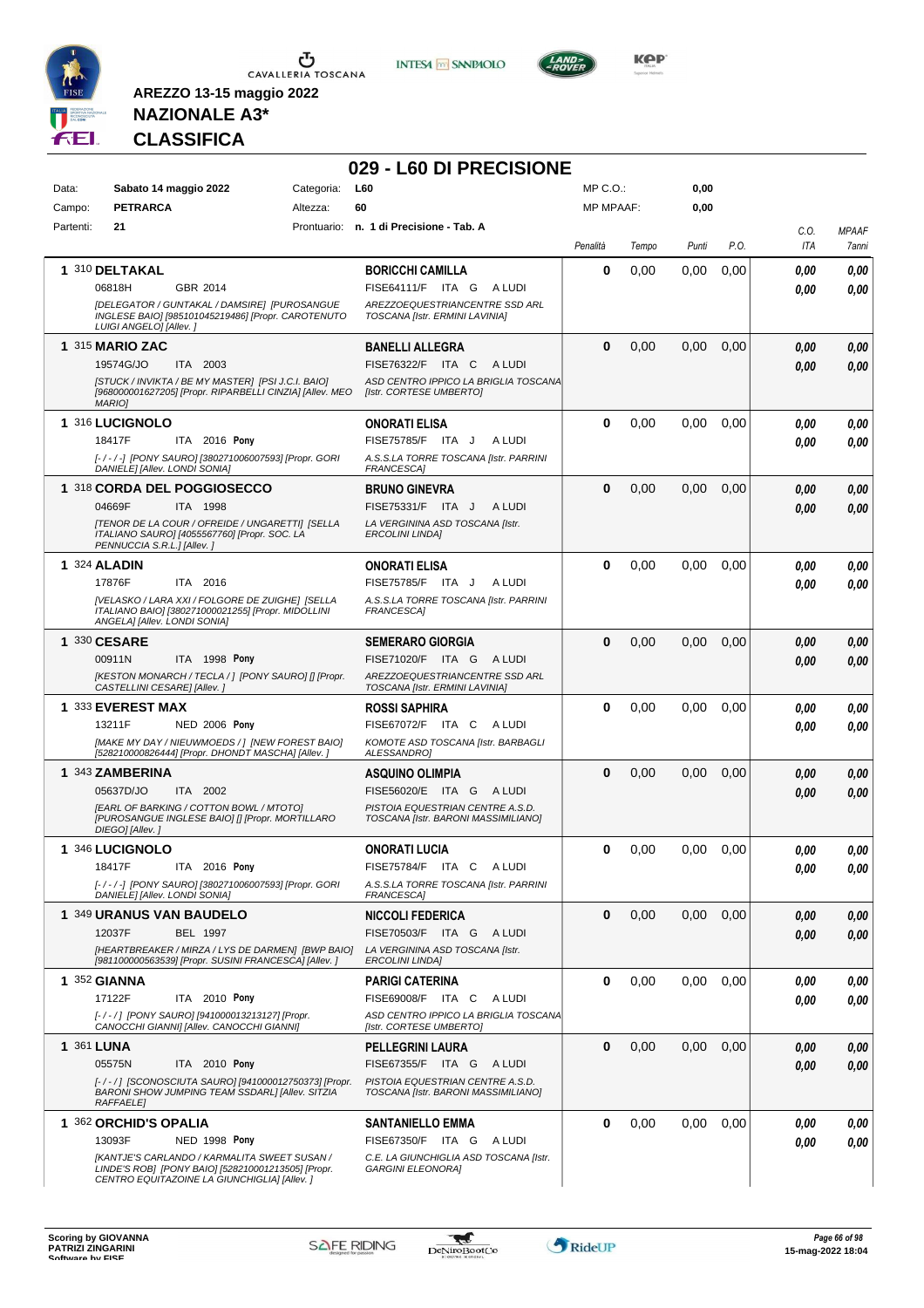

**INTESA M** SANPAOLO



**Kep** 

#### **NAZIONALE A3\* CLASSIFICA**

**AREZZO 13-15 maggio 2022**

|                      |                                                                                                                                                                                                                                            |            | 029 - L60 DI PRECISIONE                                                 |                  |         |       |      |                    |                       |
|----------------------|--------------------------------------------------------------------------------------------------------------------------------------------------------------------------------------------------------------------------------------------|------------|-------------------------------------------------------------------------|------------------|---------|-------|------|--------------------|-----------------------|
| Data:                | Sabato 14 maggio 2022                                                                                                                                                                                                                      | Categoria: | L60                                                                     | MP C.O.:         |         | 0,00  |      |                    |                       |
| Campo:               | <b>PETRARCA</b>                                                                                                                                                                                                                            | Altezza:   | 60                                                                      | <b>MP MPAAF:</b> |         | 0,00  |      |                    |                       |
| Partenti:            | 21                                                                                                                                                                                                                                         |            | Prontuario: n. 1 di Precisione - Tab. A                                 | Penalità         | Tempo   | Punti | P.O. | C.O.<br><b>ITA</b> | <b>MPAAF</b><br>7anni |
|                      | 1 363 PARFAIT DU FAVIER                                                                                                                                                                                                                    |            | <b>LAING ELEONORA</b>                                                   | 0                | 0,00    | 0.00  | 0.00 | 0.00               | 0.00                  |
|                      | FRA 2003<br>18605F                                                                                                                                                                                                                         |            | FISE53730/F ITA C<br>A LUDI                                             |                  |         |       |      | 0.00               | 0,00                  |
|                      | [CINQ SOUS II / VICTORIA DU FAVIER / IVANOE] [SELLA<br>FRANCESE SAURO] [250259700140091] [Propr. H2O SRLS]<br>[Allev.]                                                                                                                     |            | PISTOIA EQUESTRIAN CENTRE A.S.D.<br>TOSCANA [Istr. BARONI MASSIMILIANO] |                  |         |       |      |                    |                       |
|                      | 1 382 DEMETRA DI PRIMOSOLE                                                                                                                                                                                                                 |            | <b>POLVANI SOPHIE</b>                                                   | 0                | 0.00    | 0.00  | 0.00 | 0.00               | 0,00                  |
|                      | 12812E<br>ITA 2009                                                                                                                                                                                                                         |            | FISE52614/F ITA C<br>A LUDI                                             |                  |         |       |      | 0.00               | 0.00                  |
|                      | <b>IACODETTO / LEDA DI PRIMOSOLE / BARITON DU BREILI</b><br>[SELLA ITALIANO BAIO] [982000121910038] [Propr.<br>AZIENDA AGRICOLA CATALANO DI CATALANO E ZANAZZI<br>LAURA] [Allev. AZIENDA AGRICOLA CATALANO DI<br>CATALANO E ZANAZZI LAURA] |            | C.E. LA GIUNCHIGLIA ASD TOSCANA [Istr.<br><b>GARGINI ELEONORAI</b>      |                  |         |       |      |                    |                       |
|                      | 1 388 RIANNA DI MOSCHETA                                                                                                                                                                                                                   |            | <b>CARDINALI GINEVRA</b>                                                | $\bf{0}$         | 0,00    | 0.00  | 0,00 | 0.00               | 0,00                  |
|                      | 17333F<br><b>ITA</b> 2011 Pony                                                                                                                                                                                                             |            | FISE48490/F ITA J<br>A LUDI                                             |                  |         |       |      | 0.00               | 0,00                  |
|                      | [ARON - B / FATIMA DI MOSCHETA / ALEX - A]<br>[HAFLINGER SAURO CON CRINI CHIARI]<br>[941000013196068] [Propr. CASALATI GARINEI ROBERTA]<br>[Allev. AGRAMBIENTE MUGELLO]                                                                    |            | LA CASINA ASD TOSCANA [Istr. ERMINI<br>LAVINIA]                         |                  |         |       |      |                    |                       |
|                      | 1 573 MISS LADY                                                                                                                                                                                                                            |            | <b>MANFRE GINEVRA</b>                                                   | $\mathbf{0}$     | 0.00    | 0.00  | 0,00 | 0.00               | 0,00                  |
|                      | 18094F<br>ITA 2012                                                                                                                                                                                                                         |            | FISE70172/F ITA J<br>A LUDI                                             |                  |         |       |      | 0.00               | 0.00                  |
|                      | [-/-/-] [SCONOSCIUTA BAIO] [941000013194686] [Propr.<br>ASD JUMPING MONTALGETO] [Allev. STEPIC UMBERTO]                                                                                                                                    |            | JUMPING MONTALGETO ASD TOSCANA<br>[Istr. FRANCHINI MAURO]               |                  |         |       |      |                    |                       |
| <b>18 317 ALADIN</b> |                                                                                                                                                                                                                                            |            | ONORATI LUCIA                                                           | 4                | 0,00    | 0.00  | 0.00 | 0.00               | 0.00                  |
|                      | 17876F<br>ITA 2016                                                                                                                                                                                                                         |            | <b>FISE75784/F ITA C</b><br>A LUDI                                      |                  |         |       |      | 0.00               | 0,00                  |
|                      | [VELASKO / LARA XXI / FOLGORE DE ZUIGHE] [SELLA<br>ITALIANO BAIO] [380271000021255] [Propr. MIDOLLINI<br>ANGELA] [Allev. LONDI SONIA]                                                                                                      |            | A.S.S.LA TORRE TOSCANA [Istr. PARRINI<br>FRANCESCA]                     |                  |         |       |      |                    |                       |
|                      | 18 575 CONSIGLI UTILI                                                                                                                                                                                                                      |            | <b>PISCITELLI VIOLA</b>                                                 | 4                | 0.00    | 0.00  | 0.00 | 0.00               | 0.00                  |
|                      | ITA 2008<br>12335F/JO                                                                                                                                                                                                                      |            | FISE70645/F ITA C<br>A LUDI                                             |                  |         |       |      | 0.00               | 0.00                  |
|                      | [BARVO TAZIO / CARMEL HONEYMOON / NORTHERN<br>BABY] [PSI J.C.I. BAIO] [982000123229292] [Propr.<br>INNOCENTI MICHELE] [Allev. SOCCI LINDA]                                                                                                 |            | JUMPING MONTALGETO ASD TOSCANA<br>[Istr. FRANCHINI MAURO]               |                  |         |       |      |                    |                       |
| 20 397 EDWI          |                                                                                                                                                                                                                                            |            | <b>BRACCIALI SERENA</b>                                                 |                  | 8 86,00 | 0,00  | 0.00 | 0.00               | 0,00                  |
|                      | ITA 2005<br>16235G                                                                                                                                                                                                                         |            | FISE5261A/KF ITA S<br>A LUDI                                            |                  |         |       |      | 0.00               | 0.00                  |
|                      | [EMILION / THERRY / GOSSUDAR] [SELLA ITALIANO<br>BAIO] [977200004182652] [Propr. LUCCI MONICA] [Allev.<br><b>LUCCI MONICA]</b>                                                                                                             |            | C.I. TERRE DI SIENA ASD TOSCANA [Istr.<br>SALVINI BARBARAI              |                  |         |       |      |                    |                       |
|                      | 357 JOHANA DES PRES                                                                                                                                                                                                                        |            | <b>GIURRANNA MATILDE</b>                                                | Rit.             | 0,00    | 0,00  | 0,00 | 0.00               | 0,00                  |
|                      | CFIS00005<br>FRA 1997 Pony                                                                                                                                                                                                                 |            | FISE68472/F ITA G<br>A LUDI                                             |                  |         |       |      | 0.00               | 0.00                  |
|                      | [BRUN DE L'HOMEAU / AUX PETIT PRES / ] [PONY<br>SAURO] [250259801989075] [Propr. C.E.M. POLIZZI<br>GERARD] [Allev. ]                                                                                                                       |            | PISTOIA EQUESTRIAN CENTRE A.S.D.<br>TOSCANA [Istr. BARONI MASSIMILIANO] |                  |         |       |      |                    |                       |

Collegio Giudicante Presidente LUCIANO CANTINI MARIA CRISTINA ANGELINI BUITONI ROBERTA CAPOLONGO ALBERTO CHIAPPA MARCO CORTINOVIS<br>MARTINA FATTACCIU CRISTIANA GUIDI GIAN DOMENICO MARIANO SILVIA GIOVANNA MARIA MATHIS GLADYS

#### **030 - L40 DI PRECISIONE**

| Data:     | Sabato 14 maggio 2022                                                                                                          | Categoria:  | L40                                                  | MP C. O.         |       | 0,00  |      |            |              |
|-----------|--------------------------------------------------------------------------------------------------------------------------------|-------------|------------------------------------------------------|------------------|-------|-------|------|------------|--------------|
| Campo:    | <b>PETRARCA</b>                                                                                                                | Altezza:    | 40                                                   | <b>MP MPAAF:</b> |       | 0,00  |      |            |              |
| Partenti: | 11                                                                                                                             | Prontuario: | n. 1 di Precisione - Tab. A                          |                  |       |       |      | C.0        | <b>MPAAF</b> |
|           |                                                                                                                                |             |                                                      | Penalità         | Tempo | Punti | P.O. | <b>ITA</b> | 7anni        |
|           | 194 SHAKIRA                                                                                                                    |             | <b>MORI ESTELLA RAISSA</b>                           | 0                | 0,00  | 0,00  | 0.00 | 0,00       | 0,00         |
|           | 2001 Pony<br>15804F<br>ITA                                                                                                     |             | FISE59162/F<br>ITA G<br>A LUDI                       |                  |       |       |      | 0,00       | 0.00         |
|           | [-/-/] [PONY ROANO] [941000011088783] [Propr. ASD<br>CENTRO IPPICO BELLARIA] [Allev. ALVISI ELENA]                             |             | C.I. BELLARIA ASD TOSCANA [Istr.<br>RAMPALDI PAOLOI  |                  |       |       |      |            |              |
|           | 313 CORDA DEL POGGIOSECCO                                                                                                      |             | <b>ARRETINI VITTORIA</b>                             | 0                | 0,00  | 0,00  | 0.00 | 0,00       | 0,00         |
|           | 04669F<br>1998<br>ITA.                                                                                                         |             | <b>FISE76660/F</b><br>ITA C<br>A LUDI                |                  |       |       |      | 0,00       | 0.00         |
|           | [TENOR DE LA COUR / OFREIDE / UNGARETTI]  [SELLA<br>ITALIANO SAURO] [4055567760] [Propr. SOC. LA<br>PENNUCCIA S.R.L.] [Allev.] |             | LA VERGININA ASD TOSCANA [Istr. NICCOLI]<br>LUCIANO] |                  |       |       |      |            |              |

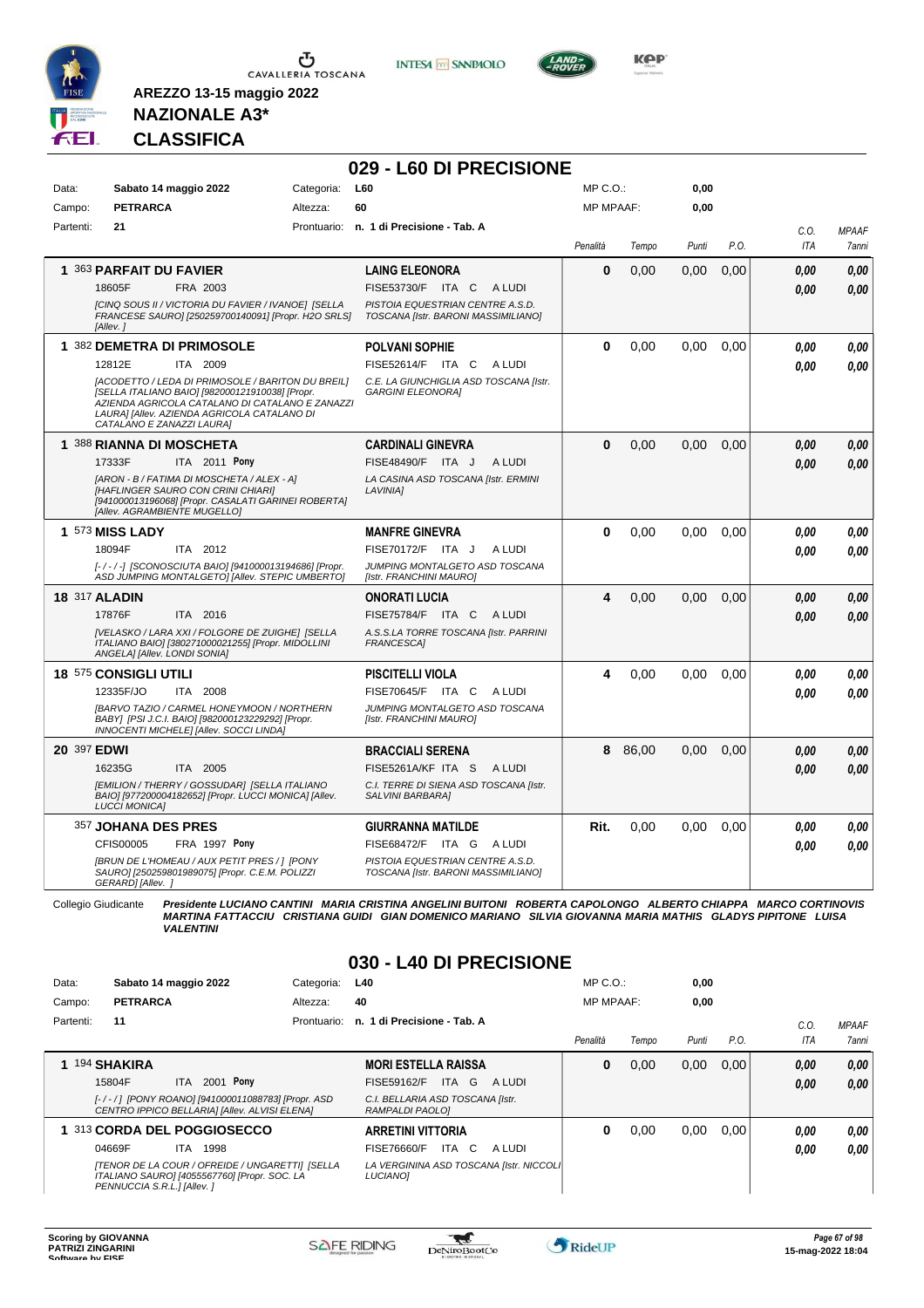

**INTESA M** SANPAOLO

**030 - L40 DI PRECISIONE**



**Kep** 

#### **NAZIONALE A3\* CLASSIFICA**

**AREZZO 13-15 maggio 2022**

| Data:<br>Campo: | Sabato 14 maggio 2022<br><b>PETRARCA</b>                                                                                                                                                                                              | L40<br>Categoria:<br>Altezza:<br>40                                                                                                  | $MP C. O.$ :<br><b>MP MPAAF:</b> |       | 0,00<br>0.00 |      |                    |                       |
|-----------------|---------------------------------------------------------------------------------------------------------------------------------------------------------------------------------------------------------------------------------------|--------------------------------------------------------------------------------------------------------------------------------------|----------------------------------|-------|--------------|------|--------------------|-----------------------|
| Partenti:       | 11                                                                                                                                                                                                                                    | Prontuario: n. 1 di Precisione - Tab. A                                                                                              | Penalità                         | Tempo | Punti        | P.O. | C.O.<br><b>ITA</b> | <b>MPAAF</b><br>7anni |
|                 | 1 337 MARIO ZAC<br>19574G/JO<br>ITA 2003<br>[STUCK / INVIKTA / BE MY MASTER] [PSI J.C.I. BAIO]<br>[968000001627205] [Propr. RIPARBELLI CINZIA] [Allev. MEO<br><b>MARIO1</b>                                                           | <b>ARCANGIOLI ANNA</b><br>FISE66489/F ITA G ALUDI<br>ASD CENTRO IPPICO LA BRIGLIA TOSCANA<br>[Istr. CORTESE UMBERTO]                 | $\bf{0}$                         | 0.00  | 0.00         | 0.00 | 0.00<br>0.00       | 0.00<br>0.00          |
|                 | 1 339 NEMESIS DE PLIARD<br>FRA 2001 Pony<br>10740F<br>[WALID AL FAWZAN / VENUS DE LA COUR / QUEL<br>NORMANDJ [SELLA FRANCESE SAURO]<br>[985100009987102] [Propr. BERNARDINI CHIARA] [Allev. ]                                         | PALAZZOLO CASSANDRA INES<br>FISE65024/F<br>ITA GALUDI<br>KOMOTE ASD TOSCANA [Istr. BARBAGLI<br>ALESSANDRO1                           | $\Omega$                         | 0,00  | 0,00         | 0,00 | 0.00<br>0.00       | 0,00<br>0.00          |
|                 | 1 358 RIANNA DI MOSCHETA<br>17333F<br>ITA 2011 Pony<br>[ARON - B / FATIMA DI MOSCHETA / ALEX - A]<br><b>IHAFLINGER SAURO CON CRINI CHIARII</b><br>[941000013196068] [Propr. CASALATI GARINEI ROBERTA]<br>[Allev. AGRAMBIENTE MUGELLO] | <b>MASSAI NOEMI</b><br>FISE67830/F ITA C<br>A LUDI<br>LA CASINA ASD TOSCANA [Istr. ERMINI<br>LAVINIA]                                | $\bf{0}$                         | 0,00  | 0.00         | 0.00 | 0.00<br>0.00       | 0.00<br>0.00          |
|                 | 1 384 SABRA GOLDSTAR<br>24980G<br>ISR 2007 Pony<br>[JUPITER / SABRA GOLD SUGAR / ] [ARABO SAURO]<br>[982000362684043] [Propr. BORGOGNONI VIMERCATI<br>AMBRA] [Allev.]                                                                 | <b>MICHELINI GINEVRA</b><br>FISE50414/F ITA C<br>A LUDI<br>KOMOTE ASD TOSCANA [Istr. BARBAGLI<br>ALESSANDRO1                         | $\bf{0}$                         | 0,00  | 0,00         | 0,00 | 0.00<br>0.00       | 0,00<br>0.00          |
|                 | 7 332 ESMERALDA<br>ITA 2010 Pony<br>15641F<br>[N.N / N.N. / ] [PONY SAURO] [941000012112230] [Propr.<br>.<br>SCHMIDT DANIELA BEATRICE] [Allev. BRANDOLINI<br><b>TERESIOI</b>                                                          | <b>SEVERI NICOLE</b><br>FISE70918/F ITA G ALUDI<br>KOMOTE ASD TOSCANA [Istr. BARBAGLI<br><b>ALESSANDROI</b>                          | 4                                | 0,00  | 0.00         | 0,00 | 0.00<br>0.00       | 0,00<br>0.00          |
| 7 364 REMO      | 10794F<br>ITA 1997<br>[NN / NN / ] [SCONOSCIUTA BAIO] [941000011108834]<br>[Propr. BARBAGLI LORENZO] [Allev. ]                                                                                                                        | <b>GHIRELLI EMMA</b><br>FISE67077/F ITA C<br>A LUDI<br>KOMOTE ASD TOSCANA [Istr. BARBAGLI<br>ALESSANDRO]                             | 4                                | 0,00  | 0.00         | 0.00 | 0.00<br>0.00       | 0.00<br>0.00          |
|                 | 320 JIMMYS' BOY<br>14695F<br>IRL 2010 Pony<br>[-/-/] [PONY SAURO] [372140316835794] [Propr. ASD<br>CENTRO IPPICO BELLARIA] [Allev.]                                                                                                   | <b>LIGABUE TERESA</b><br>FISE74393/F ITA G ALUDI<br>C.I. BELLARIA ASD TOSCANA [Istr.<br>RAMPALDI GIULIA]                             | Elim.                            | 0.00  | 0.00         | 0.00 | 0.00<br>0.00       | 0.00<br>0.00          |
|                 | NP 310 DELTAKAL<br>06818H<br>GBR 2014<br>[DELEGATOR / GUNTAKAL / DAMSIRE] [PUROSANGUE<br>INGLESE BAIO] [985101045219486] [Propr. CAROTENUTO<br>LUIGI ANGELO] [Allev.]                                                                 | <b>BORICCHI CAMILLA</b><br>FISE64111/F ITA G ALUDI<br>AREZZOEQUESTRIANCENTRE SSD ARL<br>TOSCANA [Istr. ERMINI LAVINIA]               | N.P.                             | 0.00  | 0.00         | 0.00 | 0.00<br>0.00       | 0.00<br>0.00          |
|                 | NP 330 CESARE<br>00911N<br><b>ITA</b> 1998 Pony<br>[KESTON MONARCH / TECLA / ] [PONY SAURO] [] [Propr.<br>CASTELLINI CESARE] [Allev.]                                                                                                 | <b>SEMERARO GIORGIA</b><br><b>FISE71020/F</b><br>ITA G<br>A LUDI<br>AREZZOEQUESTRIANCENTRE SSD ARL<br>TOSCANA [Istr. ERMINI LAVINIA] | N.P.                             | 0,00  | 0,00         | 0,00 | 0.00<br>0.00       | 0,00<br>0.00          |

Collegio Giudicante Presidente LUCIANO CANTINI MARIA CRISTINA ANGELINI BUITONI ROBERTA CAPOLONGO ALBERTO CHIAPPA MARCO CORTINOVIS<br>MARTINA FATTACCIU CRISTIANA GUIDI GIAN DOMENICO MARIANO SILVIA GIOVANNA MARIA MATHIS GLADYS

#### **031 - 4 ANNI DI PRECISIONE**

| Data:     |                        | Domenica 15 maggio 2022                                                                                                                | Categoria:  | 4 Anni                      |                                |                  |                                  | $MP C. O.$ : |       | 0,00  |      |      |              |
|-----------|------------------------|----------------------------------------------------------------------------------------------------------------------------------------|-------------|-----------------------------|--------------------------------|------------------|----------------------------------|--------------|-------|-------|------|------|--------------|
|           | <b>DANTE</b><br>Campo: |                                                                                                                                        | Altezza:    | 100                         |                                | <b>MP MPAAF:</b> |                                  | 0,00         |       |       |      |      |              |
| Partenti: | 14                     |                                                                                                                                        | Prontuario: | n. 1 di Precisione - Tab. A |                                |                  |                                  |              |       |       |      | C.O  | <b>MPAAF</b> |
|           |                        |                                                                                                                                        |             |                             |                                |                  |                                  | Penalità     | Tempo | Punti | P.O. | ITA  | 7anni        |
|           | NERO-W.S.              |                                                                                                                                        |             |                             | <b>GORINI GIACOMO</b>          |                  |                                  | 0            | 0.00  | 0.00  | 0.00 | 0.00 | 0.00         |
|           | 18441F                 | NED 2018                                                                                                                               |             | 72/F                        | ITA                            | -S               | $2^{\circ}G$                     |              |       |       |      | 0.00 | 0.00         |
|           |                        | [MALOUBET DE PLEVILLE / WEONE / INDOCTRO] [KWPN<br>BAIO] [528210004885163] [Propr. DA VINCI SPORT<br>HORSES SRL SEMPLIFICATAI [Allev.] |             |                             | TOSCANA [Istr. GORINI GIACOMO] |                  | CANDELIRIA EQUESTRIAN CENTRE ASD |              |       |       |      |      |              |

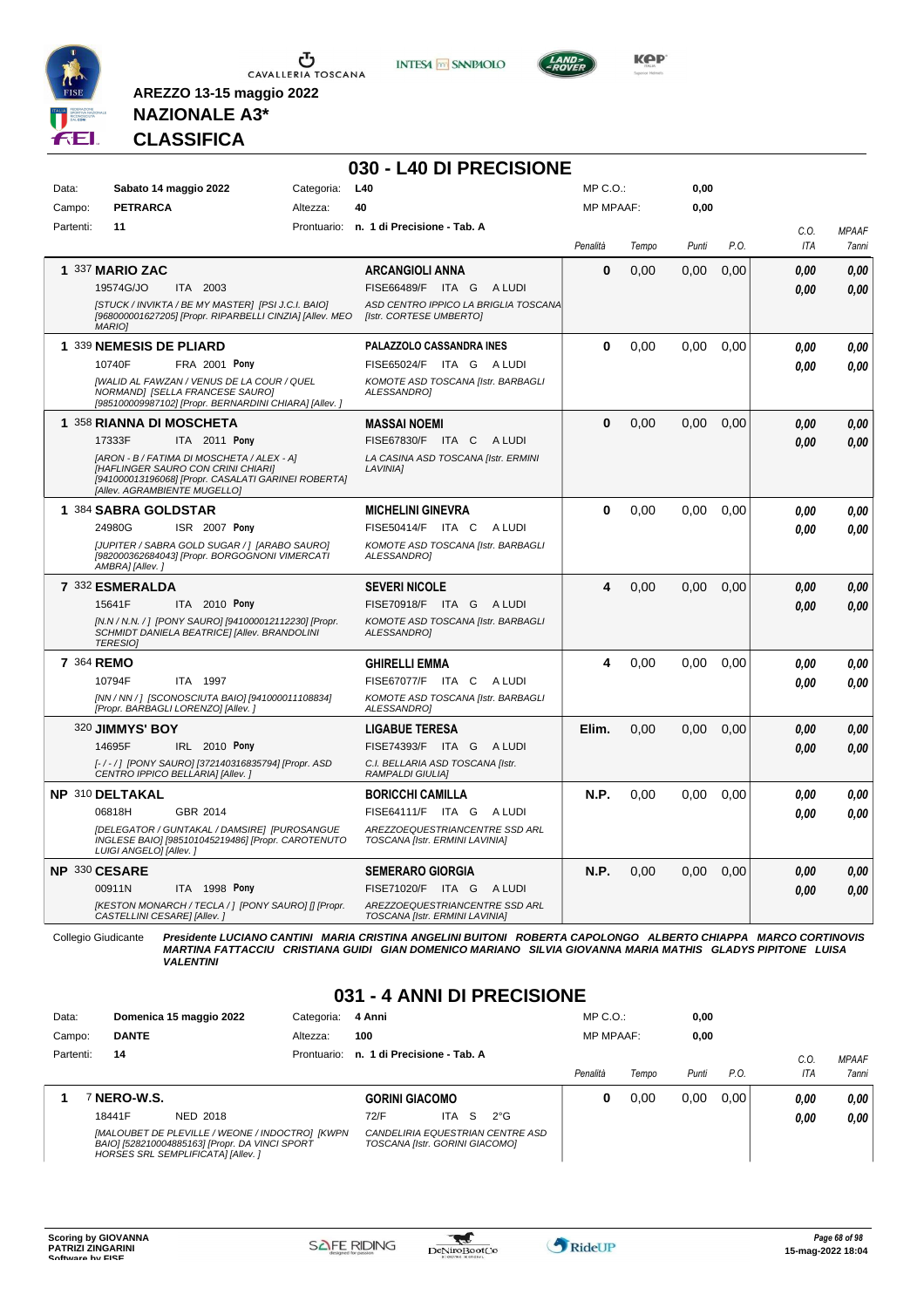

**INTESA M** SANPAOLO



**Kep** 

### **NAZIONALE A3\* CLASSIFICA**

**AREZZO 13-15 maggio 2022**

|               |   |                                                                                                                                                                                 |          |            | 031 - 4 ANNI DI PRECISIONE                                                                                                                                                                                                         |                |       |       |      |             |                       |
|---------------|---|---------------------------------------------------------------------------------------------------------------------------------------------------------------------------------|----------|------------|------------------------------------------------------------------------------------------------------------------------------------------------------------------------------------------------------------------------------------|----------------|-------|-------|------|-------------|-----------------------|
| Data:         |   | Domenica 15 maggio 2022                                                                                                                                                         |          | Categoria: | 4 Anni                                                                                                                                                                                                                             | MP C.O.:       |       | 0,00  |      |             |                       |
| Campo:        |   | <b>DANTE</b>                                                                                                                                                                    |          | Altezza:   | 100                                                                                                                                                                                                                                | MP MPAAF:      |       | 0,00  |      |             |                       |
| Partenti:     |   | 14                                                                                                                                                                              |          |            | Prontuario: n. 1 di Precisione - Tab. A                                                                                                                                                                                            | Penalità       | Tempo | Punti | P.O. | C.O.<br>ITA | <b>MPAAF</b><br>7anni |
| 2             |   | 6 CHI LO SA                                                                                                                                                                     |          |            | <b>LARI GIULIA</b>                                                                                                                                                                                                                 | 1              | 62,56 | 0,00  | 0,00 | 0,00        | 0,00                  |
|               |   | 18632F<br>JUTAH VAN ERPEKOM D'15 / LEILOSA' DELLA FAVORITA /                                                                                                                    | ITA 2018 |            | <b>FISE9205/F</b><br>ITA S<br>$2^{\circ}$ G<br>LA CIPRESSAIA TOSCANA [Istr. GABELLINI                                                                                                                                              |                |       |       |      | 0,00        | 0,00                  |
|               |   | CAMPIONE VI] [SELLA ITALIANO BAIO]<br>[380271000032574] [Propr. S.A.S. SANTA MARIA A PONETA<br>DI VIOLANTI S. & C.] [Allev. S.A.S. SANTA MARIA A<br>PONETA DI VIOLANTI S. & C.] |          |            | <b>ANTONIOI</b>                                                                                                                                                                                                                    |                |       |       |      |             |                       |
| 3             |   | 2 CAMPIDANO AA                                                                                                                                                                  |          |            | <b>PETRUCCI KENDRA</b>                                                                                                                                                                                                             | 4              | 0,00  | 0,00  | 0.00 | 0,00        | 0,00                  |
|               |   | 06528N                                                                                                                                                                          | ITA 2018 |            | FISE34944/F ITA S<br>1°G                                                                                                                                                                                                           |                |       |       |      | 0.00        | 0.00                  |
|               |   | [AVENIR / OQURT / QURT DE LA TILIBBA] [ANGLO ARABO<br>BAIO] [380271000034991] [Propr. RUBIU FRANCESCO]<br>[Allev. CANU CATERINA]                                                |          |            | C.I. TERRE DI SIENA ASD TOSCANA [Istr.<br>SALVINI BARBARA]                                                                                                                                                                         |                |       |       |      |             |                       |
| 3             |   | 8 MOONLIGHT FZ                                                                                                                                                                  |          |            | <b>CERINI ELEONORA</b>                                                                                                                                                                                                             | 4              | 0,00  | 0,00  | 0,00 | 0,00        | 0,00                  |
|               |   | 18652F                                                                                                                                                                          | ITA 2018 |            | FISE17731/F ITA S<br>− 1°G                                                                                                                                                                                                         |                |       |       |      | 0,00        | 0.00                  |
|               |   | [MILLION DOLLAR / Z-IHUMA FZ / C-INDOCTRO]<br>[HOLSTEINER BAIO] [276020000663894] [Propr. AZ. AGR.<br>CANOCCHI FRATELLI S.S.] [Allev. AZ. AGR. ZANETTI<br><b>FRANCA1</b>        |          |            | SCUDERIA PAN TOSCANA [Istr. DENIS<br><b>FRANCOISI</b>                                                                                                                                                                              |                |       |       |      |             |                       |
|               |   | 3 296 GEORGIA                                                                                                                                                                   |          |            | <b>BOLOGNESI CLAUDIA</b>                                                                                                                                                                                                           | 4              | 0,00  | 0.00  | 0.00 | 0.00        | 0,00                  |
|               |   | 18375F                                                                                                                                                                          | ITA 2018 |            | FISE30715/F ITA S<br>1°G                                                                                                                                                                                                           |                |       |       |      | 0.00        | 0.00                  |
|               |   | <b>[GLASGOW-W VAN'T MERELSNEST / BABAGANOUSH /</b><br>BAEDEKER] [SELLA ITALIANO SAURO]                                                                                          |          |            | TOSCANA EQUITAZIONE ASD TOSCANA<br>[Istr. PITZIANTI CRISTIAN]                                                                                                                                                                      |                |       |       |      |             |                       |
|               |   | [380271000034364] [Propr. DRAGONI MAURIZIA E FIGLI<br>S.S.] [Allev. AZ. AGR. ACQUADOLCE DI FRANCESCA PINI]                                                                      |          |            |                                                                                                                                                                                                                                    |                |       |       |      |             |                       |
| FC 22         |   |                                                                                                                                                                                 |          |            | <b>GORINI GIACOMO</b>                                                                                                                                                                                                              | <b>Partito</b> |       |       |      | 0,00        | 0,00                  |
|               |   |                                                                                                                                                                                 |          |            | 72/F<br>ITA S<br>$2^{\circ}$ G                                                                                                                                                                                                     |                |       |       |      | 0,00        | 0.00                  |
|               |   |                                                                                                                                                                                 |          |            | CANDELIRIA EQUESTRIAN CENTRE ASD<br>TOSCANA [Istr. GORINI GIACOMO]                                                                                                                                                                 |                |       |       |      |             |                       |
| FC 136        |   |                                                                                                                                                                                 |          |            | <b>GBIKPI BRADY</b>                                                                                                                                                                                                                | <b>Partito</b> |       |       |      | 0.00        | 0,00                  |
|               |   |                                                                                                                                                                                 |          |            | 007839/F<br>ITA S 1°G<br>A.S.S.LA TORRE TOSCANA [Istr. PARRINI<br>FRANCESCA]                                                                                                                                                       |                |       |       |      | 0,00        | 0.00                  |
| <b>FC</b> 193 |   |                                                                                                                                                                                 |          |            | <b>BIANCHI ALESSIO</b>                                                                                                                                                                                                             | <b>Partito</b> |       |       |      | 0,00        | 0,00                  |
|               |   |                                                                                                                                                                                 |          |            | 425/F<br>ITA SA 1°G                                                                                                                                                                                                                |                |       |       |      | 0,00        | 0,00                  |
|               |   |                                                                                                                                                                                 |          |            | CI EMPOLESE ASD TOSCANA [Istr. BIANCHI<br>ALESSIO]                                                                                                                                                                                 |                |       |       |      |             |                       |
| FC 204        |   |                                                                                                                                                                                 |          |            | LODOVINI CIARABELLI LORENZO                                                                                                                                                                                                        | <b>Partito</b> |       |       |      | 0.00        | 0,00                  |
|               |   |                                                                                                                                                                                 |          |            | FISE14965/R ITA S 2°G<br>SCUDERIA VALMARINO UMBRIA [Istr.                                                                                                                                                                          |                |       |       |      | 0.00        | 0.00                  |
|               |   |                                                                                                                                                                                 |          |            | LOMBARDI BALILLAI                                                                                                                                                                                                                  |                |       |       |      |             |                       |
| FC 50         |   |                                                                                                                                                                                 |          |            | <b>MAZZEI FERDINANDO LARTH</b>                                                                                                                                                                                                     | <b>Partito</b> |       |       |      | 0,00        | 0,00                  |
|               |   |                                                                                                                                                                                 |          |            | FISE39647/F ITA J 2°G                                                                                                                                                                                                              |                |       |       |      | 0,00        | 0,00                  |
|               |   |                                                                                                                                                                                 |          |            | PISTOIA EQUESTRIAN CENTRE A.S.D.<br>TOSCANA [Istr. BARONI MASSIMILIANO]                                                                                                                                                            |                |       |       |      |             |                       |
| FC 213        |   |                                                                                                                                                                                 |          |            | <b>GARAVAGLIA FILIPPO</b>                                                                                                                                                                                                          | <b>Partito</b> |       |       |      | 0.00        | 0,00                  |
|               |   |                                                                                                                                                                                 |          |            | FISE45031/E ITA Y 2°G                                                                                                                                                                                                              |                |       |       |      | 0,00        | 0,00                  |
|               |   |                                                                                                                                                                                 |          |            | C.E. LA GIUNCHIGLIA ASD TOSCANA [Istr.<br><b>GARGINI ELEONORA]</b>                                                                                                                                                                 |                |       |       |      |             |                       |
| <b>FC</b> 302 |   |                                                                                                                                                                                 |          |            | <b>CICALO' FRANCESCO</b>                                                                                                                                                                                                           | <b>Partito</b> |       |       |      | 0,00        | 0,00                  |
|               |   |                                                                                                                                                                                 |          |            | <b>FISE9255/F</b><br>ITA S<br>$2^{\circ}G$<br>AREZZOEQUESTRIANCENTRE SSD ARL                                                                                                                                                       |                |       |       |      | 0,00        | 0,00                  |
|               |   |                                                                                                                                                                                 |          |            | TOSCANA [Istr. ROTUNNO CARLO]                                                                                                                                                                                                      |                |       |       |      |             |                       |
| FC            | 5 |                                                                                                                                                                                 |          |            | <b>CICALO' FRANCESCO</b>                                                                                                                                                                                                           | <b>Partito</b> |       |       |      | 0,00        | 0,00                  |
|               |   |                                                                                                                                                                                 |          |            | <b>FISE9255/F</b><br>ITA S<br>$2^{\circ}$ G<br>AREZZOEQUESTRIANCENTRE SSD ARL                                                                                                                                                      |                |       |       |      | 0,00        | 0,00                  |
|               |   |                                                                                                                                                                                 |          |            | TOSCANA [Istr. ROTUNNO CARLO]                                                                                                                                                                                                      |                |       |       |      |             |                       |
| <b>FC</b> 103 |   |                                                                                                                                                                                 |          |            | <b>SALVINI BARBARA</b>                                                                                                                                                                                                             | <b>Partito</b> |       |       |      | 0,00        | 0,00                  |
|               |   |                                                                                                                                                                                 |          |            | <b>FISE8618/F</b><br>ITA S $1^{\circ}G$<br>C.I. TERRE DI SIENA ASD TOSCANA [Istr.                                                                                                                                                  |                |       |       |      | 0,00        | 0,00                  |
|               |   |                                                                                                                                                                                 |          |            | SALVINI MARIA]                                                                                                                                                                                                                     |                |       |       |      |             |                       |
|               |   | Collegio Giudicante                                                                                                                                                             |          |            | Presidente LUCIANO CANTINI MARIA CRISTINA ANGELINI BUITONI ROBERTA CAPOLONGO ALBERTO CHIAPPA MARCO CORTINOVIS<br><u>MARTINA FATTACCIU CRISTIANA GUIDI GIAN DOMENICO MARIANO SILVIA GIOVANNA MARIA MATHIS GLADYS PIPITONE LUISA</u> |                |       |       |      |             |                       |

**Scoring by GIOVANNA**<br>
Page 69 of 98<br>
Software by FISE RIDING<br>
Software by FISE RIDING Devices and Control RideUP<br>
Software by FISE RIDING Devices and Control RideUP<br> **Page 69 of 98** 

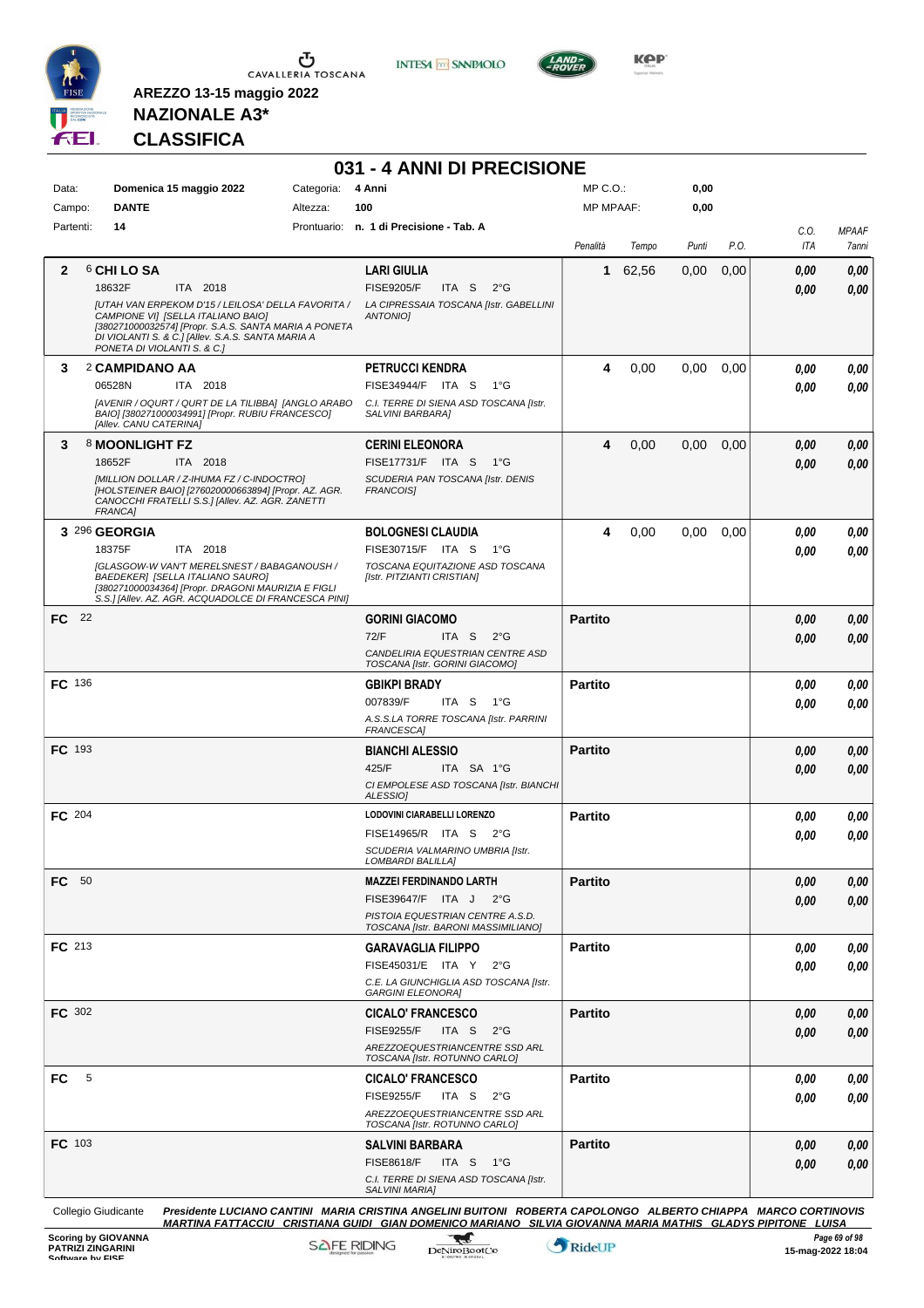

**AREZZO 13-15 maggio 2022**





**NAZIONALE A3\***

#### **CLASSIFICA**

*VALENTINI*

#### **032 - 5 ANNI DI PRECISIONE**

| Data:        | Domenica 15 maggio 2022                                                                                                                                                    | Categoria: | 5 Anni                                                                    | MP C.O.:         |       | 0,00  |      |            |              |
|--------------|----------------------------------------------------------------------------------------------------------------------------------------------------------------------------|------------|---------------------------------------------------------------------------|------------------|-------|-------|------|------------|--------------|
| Campo:       | <b>DANTE</b>                                                                                                                                                               | Altezza:   | 115                                                                       | <b>MP MPAAF:</b> |       | 0,00  |      |            |              |
| Partenti:    | 24                                                                                                                                                                         |            | Prontuario: n. 1 di Precisione - Tab. A                                   |                  |       |       |      | C.O.       | <b>MPAAF</b> |
|              |                                                                                                                                                                            |            |                                                                           | Penalità         | Tempo | Punti | P.O. | <b>ITA</b> | 7anni        |
|              | 1 11 L VOODOO CHILD                                                                                                                                                        |            | <b>CIUCCI MARCO</b>                                                       | 0                | 0,00  | 0,00  | 0,00 | 0.00       | 0,00         |
|              | 30232G<br>ITA 2017                                                                                                                                                         |            | 013612/G<br>ITA S<br>$2^{\circ}$ G                                        |                  |       |       |      | 0.00       | 0.00         |
|              | [DIAMANT DE SEMILLY / DOUBLE PUSH / ] [SELLA BELGA<br>BAIO] [937010000011693] [Propr. DE ANGELIS SABATINO]<br>[Allev.]                                                     |            | ROMA PONY CLUB SSD A RL LAZIO [Istr.<br><b>BELLETTI ILARIAI</b>           |                  |       |       |      |            |              |
|              |                                                                                                                                                                            |            |                                                                           |                  |       |       |      |            |              |
|              | 1 15 CINDERINO                                                                                                                                                             |            | <b>CESARIO SOFIA</b>                                                      | 0                | 0,00  | 0,00  | 0,00 | 0,00       | 0,00         |
|              | 14490D<br>ITA 2017<br>[INAICO VDL / CINDER / CLINTON] [SELLA ITALIANO                                                                                                      |            | FISE37407/F ITA J<br>$1^{\circ}G$<br>C.I.CASA BASSA S.S.D. A R.L. TOSCANA |                  |       |       |      | 0,00       | 0,00         |
|              | BAIO] [380271000031700] [Propr. AZIENDA AGRICOLA<br>ELISA BOZZA] [Allev. AZIENDA AGRICOLA ELISA BOZZA]                                                                     |            | [Istr. FRANCHI ANDREA]                                                    |                  |       |       |      |            |              |
| 1.           | 16 OLYMPIA SOLE BLUE                                                                                                                                                       |            | PACCIANI MASSIMO                                                          | 0                | 0,00  | 0,00  | 0,00 | 0,00       | 0,00         |
|              | 18116F<br>ITA 2017                                                                                                                                                         |            | FISE34589/F ITA Y<br>$2^{\circ}$ G                                        |                  |       |       |      | 0.00       | 0.00         |
|              | [ZIROCCO BLUE VDL / QUAPRICE RAYE / CABDULA DU<br>TILLARD] [SELLA ITALIANO SAURO] [380271000032000]<br>[Propr. ZOCCHI MARIA GRAZIA] [Allev. ZOCCHI MARIA<br><b>GRAZIA1</b> |            | SCUDERIA PACCIANI SSD A RL TOSCANA<br>[Istr. PACCIANI SIMONE]             |                  |       |       |      |            |              |
|              | 1 20 NAGANO DEL FONTANILE                                                                                                                                                  |            | <b>CIUCCI MARCO</b>                                                       | 0                | 0,00  | 0,00  | 0,00 | 0,00       | 0,00         |
|              | 30437G<br>ITA 2017                                                                                                                                                         |            | 013612/G<br>ITA S<br>$2^{\circ}$ G                                        |                  |       |       |      | 0.00       | 0,00         |
|              | [OGANO SITTE / NON STOP VILLE DEL FONTANILE / ]<br>[SELLA ITALIANO BAIO] [380271000022367] [Propr.<br><b>BIANCHI MICHELE] [Allev.]</b>                                     |            | ROMA PONY CLUB SSD A RL LAZIO [Istr.<br><b>BELLETTI ILARIAI</b>           |                  |       |       |      |            |              |
|              | 1 24 FILEAS ASK                                                                                                                                                            |            | <b>BENVENUTI GIULIA</b>                                                   | 0                | 0,00  | 0,00  | 0,00 | 0.00       | 0,00         |
|              | 18313F<br><b>DEN 2017</b>                                                                                                                                                  |            | 009083/F<br>ITA S<br>$2^{\circ}$ G                                        |                  |       |       |      | 0.00       | 0.00         |
|              | [FAVORIT ASK / CHACCO FINEST ASK / CHACCO-BLUE]<br>[DANKS BAIO] [208213990307857] [Propr. BINDI<br>FRANCESCA] [Allev.]                                                     |            | SCUDERIE SANTA MARIA ASD TOSCANA<br>[Istr. CONSORTI GIOVANNI]             |                  |       |       |      |            |              |
|              | 1 25 RAFFAELLA VAN PLOCKROY Z                                                                                                                                              |            | <b>BARONI MASSIMILIANO</b>                                                | 0                | 0,00  | 0,00  | 0,00 | 0,00       | 0,00         |
|              | 17608F<br>BEL 2017                                                                                                                                                         |            | 754/G<br>ITA S<br>$2^{\circ}G$                                            |                  |       |       |      | 0.00       | 0.00         |
|              | [RAFFAELLO DI SAN GIOVANNI / HAPPY GIRL VAN HET<br>LINDEHOF / DARCO] [ZANGERSHEIDE GRIGIO]<br>[981100004458583] [Propr. ROSELLINI ALESSIA MARTINA]<br>[Allev.]             |            | <b>BARONI SHOW JUMPING TEAM SSDARL</b><br>TOSCANA [Istr.]                 |                  |       |       |      |            |              |
|              | 1 28 COME NELLE FAVOLE                                                                                                                                                     |            | <b>PITZIANTI CRISTIAN</b>                                                 | 0                | 0,00  | 0.00  | 0.00 | 0,00       | 0,00         |
|              | ITA 2017<br>17822F                                                                                                                                                         |            | 711/F<br>ITA S<br>$2^{\circ}$ G                                           |                  |       |       |      | 0.00       | 0.00         |
|              | [BAEDEKER / LADY DAMON GRAFF / -] [SELLA ITALIANO<br>SAURO] [380271006041213] [Propr. CENTRO IPPICO<br>APUANO A.S.D.] [Allev. VESCHI SIMONA]                               |            | TOSCANA EQUITAZIONE ASD TOSCANA<br>[Istr. PITZIANTI CRISTIAN]             |                  |       |       |      |            |              |
|              | 1 221 MAAN                                                                                                                                                                 |            | <b>GIOE' GIOVANNI</b>                                                     | 0                | 0,00  | 0,00  | 0,00 | 0,00       | 0,00         |
|              | 30323K<br><b>NED 2017</b>                                                                                                                                                  |            | 000455/M<br>ITA S<br>$2^{\circ}$ G                                        |                  |       |       |      | 0,00       | 0,00         |
|              | [X / X / ] [KWPN BAIO] [] [Propr. ] [Allev. ]                                                                                                                              |            | EQUESTRIAN CLUB FIRENZE SSD A RL<br>TOSCANA [Istr. BARONI KATIA]          |                  |       |       |      |            |              |
| 9            | 14 SABRINA S.G.H.                                                                                                                                                          |            | <b>BALDI GIORGIA</b>                                                      | 4                | 0,00  | 0,00  | 0,00 | 0,00       | 0,00         |
|              | 29679G<br>ITA 2017                                                                                                                                                         |            | FISE48413/F ITA C 1°G                                                     |                  |       |       |      | 0,00       | 0,00         |
|              | [CORNET OBOLENSKY / NEUF CARATS / ] [SELLA<br>ITALIANO BAIO] [380271000031784] [Propr. MG ROYAL<br>HORSE SARLS] [Allev.]                                                   |            | C.I.CASA BASSA S.S.D. A R.L. TOSCANA<br>[Istr. FRANCHI ANDREA]            |                  |       |       |      |            |              |
| FC 12        |                                                                                                                                                                            |            | PITZIANTI CRISTIAN                                                        | <b>Partito</b>   |       |       |      | 0.00       | 0,00         |
|              |                                                                                                                                                                            |            | 711/F<br>ITA S<br>$2^{\circ}G$                                            |                  |       |       |      | 0.00       | 0,00         |
|              |                                                                                                                                                                            |            | TOSCANA EQUITAZIONE ASD TOSCANA<br>[Istr. PITZIANTI CRISTIAN]             |                  |       |       |      |            |              |
| FC 21        |                                                                                                                                                                            |            | PITZIANTI CRISTIAN                                                        | <b>Partito</b>   |       |       |      | 0,00       | 0,00         |
|              |                                                                                                                                                                            |            | 711/F<br>ITA S<br>$2^{\circ}G$                                            |                  |       |       |      | 0.00       | 0,00         |
|              |                                                                                                                                                                            |            | TOSCANA EQUITAZIONE ASD TOSCANA<br>[Istr. PITZIANTI CRISTIAN]             |                  |       |       |      |            |              |
| <b>FC</b> 32 |                                                                                                                                                                            |            | <b>CHILLERI CLAUDIA</b>                                                   | <b>Partito</b>   |       |       |      | 0,00       | 0,00         |
|              |                                                                                                                                                                            |            | FISE38171/F ITA Y 2°G                                                     |                  |       |       |      | 0,00       | 0,00         |
|              |                                                                                                                                                                            |            | CANDELIRIA EQUESTRIAN CENTRE ASD<br>TOSCANA [Istr. GORINI GIACOMO]        |                  |       |       |      |            |              |

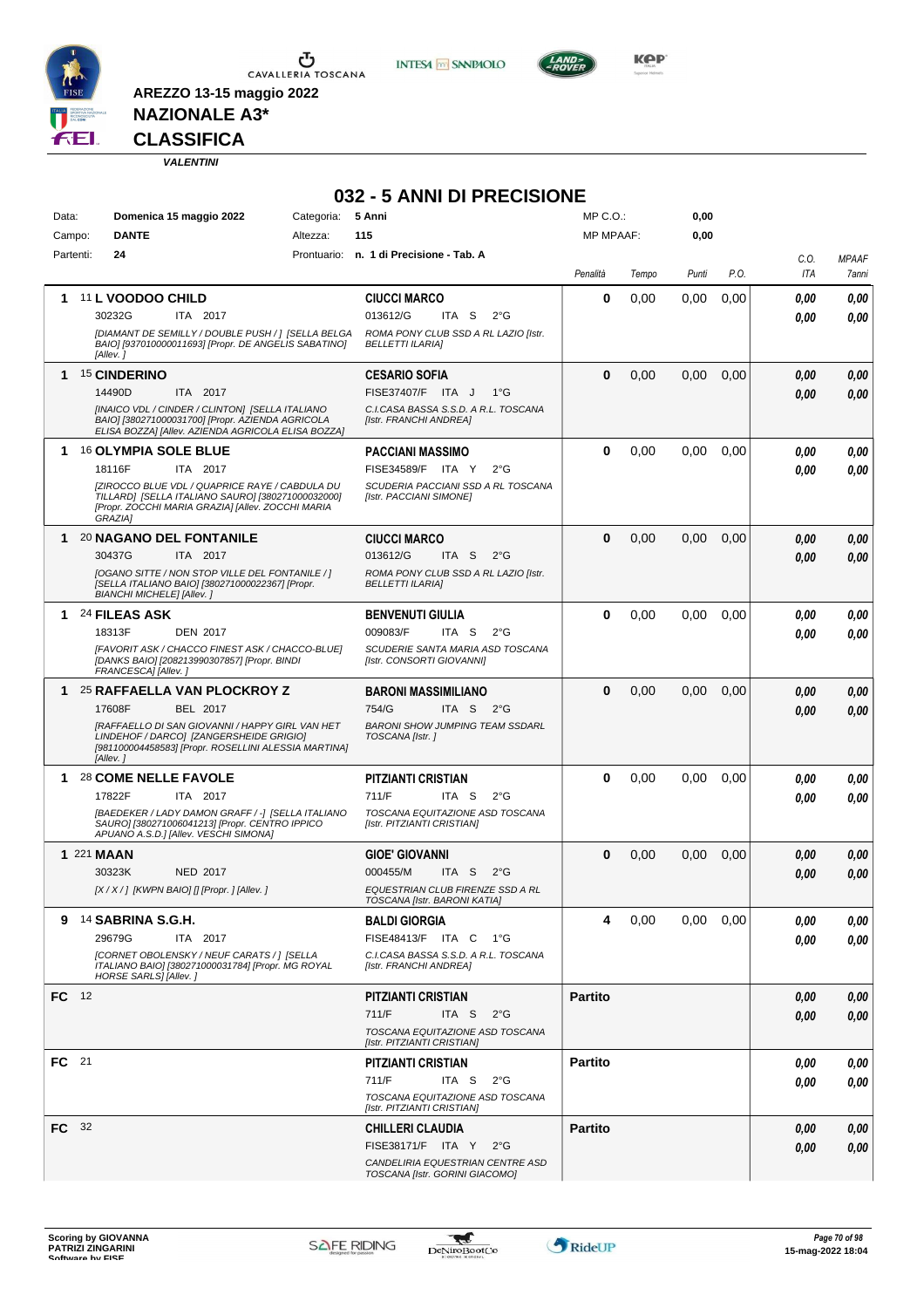





**Kep** 

**AREZZO 13-15 maggio 2022 NAZIONALE A3\***

**CLASSIFICA**

# **032 - 5 ANNI DI PRECISIONE**

| Data:<br>Campo: | Domenica 15 maggio 2022<br><b>DANTE</b>                                                                                                                           | Categoria: 5 Anni<br>Altezza: | 115                                                                | MP C.O.:<br>MP MPAAF: |       | 0,00<br>0,00 |      |                    |                       |
|-----------------|-------------------------------------------------------------------------------------------------------------------------------------------------------------------|-------------------------------|--------------------------------------------------------------------|-----------------------|-------|--------------|------|--------------------|-----------------------|
| Partenti:       | 24                                                                                                                                                                | Prontuario:                   | n. 1 di Precisione - Tab. A                                        |                       |       |              |      |                    |                       |
|                 |                                                                                                                                                                   |                               |                                                                    | Penalità              | Tempo | Punti        | P.O. | C.O.<br><b>ITA</b> | <b>MPAAF</b><br>7anni |
| FC 34           |                                                                                                                                                                   |                               | <b>BOTTINI NICOLETTA</b>                                           | <b>Partito</b>        |       |              |      | 0,00               | 0,00                  |
|                 |                                                                                                                                                                   |                               | 007559/B<br>ITA S<br>1°G                                           |                       |       |              |      | 0,00               | 0,00                  |
|                 |                                                                                                                                                                   |                               | C.E. LA GIUNCHIGLIA ASD TOSCANA [Istr.<br><b>GARGINI ELEONORA]</b> |                       |       |              |      |                    |                       |
| FC.<br>- 82     |                                                                                                                                                                   |                               | <b>MECCHERI MARGHERITA</b>                                         | <b>Partito</b>        |       |              |      | 0,00               | 0,00                  |
|                 |                                                                                                                                                                   |                               | FISE50739/F ITA Y 1°G                                              |                       |       |              |      | 0,00               | 0,00                  |
|                 |                                                                                                                                                                   |                               | TERRE BRUNE E.C. ASD TOSCANA [Istr.<br><b>FURLINI WILLIAM]</b>     |                       |       |              |      |                    |                       |
| <b>FC</b> 137   |                                                                                                                                                                   |                               | PITZIANTI DILETTA                                                  | <b>Partito</b>        |       |              |      | 0,00               | 0,00                  |
|                 |                                                                                                                                                                   |                               | FISE35831/F ITA Y<br>2°G                                           |                       |       |              |      | 0,00               | 0,00                  |
|                 |                                                                                                                                                                   |                               | TOSCANA EQUITAZIONE ASD TOSCANA<br>[Istr. PITZIANTI CRISTIAN]      |                       |       |              |      |                    |                       |
| FC 202          |                                                                                                                                                                   |                               | DI CIOCCO PATRIZIA                                                 | <b>Partito</b>        |       |              |      | 0,00               | 0,00                  |
|                 |                                                                                                                                                                   |                               | 3668/F<br>ITA S<br>1°G                                             |                       |       |              |      | 0,00               | 0,00                  |
|                 |                                                                                                                                                                   |                               | CI LA FAVORITA ASD TOSCANA [Istr. CINTI<br>GIANPAOLO]              |                       |       |              |      |                    |                       |
| <b>FC</b> 149   |                                                                                                                                                                   |                               | <b>GOLETTI ALESSIA</b>                                             | <b>Partito</b>        |       |              |      | 0,00               | 0,00                  |
|                 |                                                                                                                                                                   |                               | FISE32875/F ITA S<br>1°G                                           |                       |       |              |      | 0,00               | 0,00                  |
|                 |                                                                                                                                                                   |                               | TERRE BRUNE E.C. ASD TOSCANA [Istr.<br><b>FRANCHINI FABIO]</b>     |                       |       |              |      |                    |                       |
| <b>FC</b> 31    |                                                                                                                                                                   |                               | <b>CICALO' FRANCESCO</b>                                           | <b>Partito</b>        |       |              |      | 0,00               | 0,00                  |
|                 |                                                                                                                                                                   |                               | <b>FISE9255/F</b><br>ITA S<br>$2^{\circ}$ G                        |                       |       |              |      | 0,00               | 0,00                  |
|                 |                                                                                                                                                                   |                               | AREZZOEQUESTRIANCENTRE SSD ARL<br>TOSCANA [Istr. ROTUNNO CARLO]    |                       |       |              |      |                    |                       |
| 96<br>FC.       |                                                                                                                                                                   |                               | DE AMICIS LAMBERTO                                                 | <b>Partito</b>        |       |              |      | 0,00               | 0,00                  |
|                 |                                                                                                                                                                   |                               | 3879/G<br>ITA S<br>$2^{\circ}$ G                                   |                       |       |              |      | 0,00               | 0,00                  |
|                 |                                                                                                                                                                   |                               | CI VILLA IL MANDORLO ASD TOSCANA [Istr.<br><b>BRUNI MARCO]</b>     |                       |       |              |      |                    |                       |
| FC 112          |                                                                                                                                                                   |                               | LARI GIULIA                                                        | <b>Partito</b>        |       |              |      | 0,00               | 0,00                  |
|                 |                                                                                                                                                                   |                               | <b>FISE9205/F</b><br>ITA S<br>$2^{\circ}$ G                        |                       |       |              |      | 0,00               | 0,00                  |
|                 |                                                                                                                                                                   |                               | LA CIPRESSAIA TOSCANA [Istr. GABELLINI<br>ANTONIO]                 |                       |       |              |      |                    |                       |
| <b>FC</b> 148   |                                                                                                                                                                   |                               | <b>DE AMICIS LAMBERTO</b>                                          | <b>Partito</b>        |       |              |      | 0,00               | 0,00                  |
|                 |                                                                                                                                                                   |                               | 3879/G<br>ITA S<br>$2^{\circ}G$                                    |                       |       |              |      | 0,00               | 0,00                  |
|                 |                                                                                                                                                                   |                               | CI VILLA IL MANDORLO ASD TOSCANA [Istr.<br><b>BRUNI MARCO]</b>     |                       |       |              |      |                    |                       |
| FC 162          |                                                                                                                                                                   |                               | <b>COSTA SARA</b>                                                  | <b>Partito</b>        |       |              |      | 0,00               | 0,00                  |
|                 |                                                                                                                                                                   |                               | FISE21217/F ITA S 1°G                                              |                       |       |              |      | 0,00               | 0,00                  |
|                 |                                                                                                                                                                   |                               | TERRE BRUNE E.C. ASD TOSCANA [Istr.<br><b>FURLINI WILLIAM]</b>     |                       |       |              |      |                    |                       |
| <b>FC</b> 213   |                                                                                                                                                                   |                               | <b>GARAVAGLIA FILIPPO</b>                                          | <b>Partito</b>        |       |              |      | 0,00               | 0,00                  |
|                 |                                                                                                                                                                   |                               | FISE45031/E ITA Y<br>$2^{\circ}G$                                  |                       |       |              |      | 0,00               | 0,00                  |
|                 |                                                                                                                                                                   |                               | C.E. LA GIUNCHIGLIA ASD TOSCANA [Istr.<br><b>GARGINI ELEONORAI</b> |                       |       |              |      |                    |                       |
| NP.             | 22 BEATRICE DEL GIUDICATO                                                                                                                                         |                               | <b>GORINI GIACOMO</b>                                              | N.P.                  | 0,00  | 0,00         | 0,00 | 0,00               | 0,00                  |
|                 | 06199N<br>ITA 2017                                                                                                                                                |                               | 72/F<br>ITA S<br>$2^{\circ}G$                                      |                       |       |              |      | 0,00               | 0,00                  |
|                 | [NUMERO UNO / ERICA PRIMA / AHORN] [SELLA<br>ITALIANO BAIO] [380271000026723] [Propr. AZIENDA<br>AGRICOLA PISANU MAURO] [Allev. AZIENDA AGRICOLA<br>PISANU MAURO] |                               | CANDELIRIA EQUESTRIAN CENTRE ASD<br>TOSCANA [Istr. GORINI GIACOMO] |                       |       |              |      |                    |                       |

Collegio Giudicante Presidente LUCIANO CANTINI MARIA CRISTINA ANGELINI BUITONI ROBERTA CAPOLONGO ALBERTO CHIAPPA MARCO CORTINOVIS<br>MARTINA FATTACCIU CRISTIANA GUIDI GIAN DOMENICO MARIANO SILVIA GIOVANNA MARIA MATHIS GLADYS

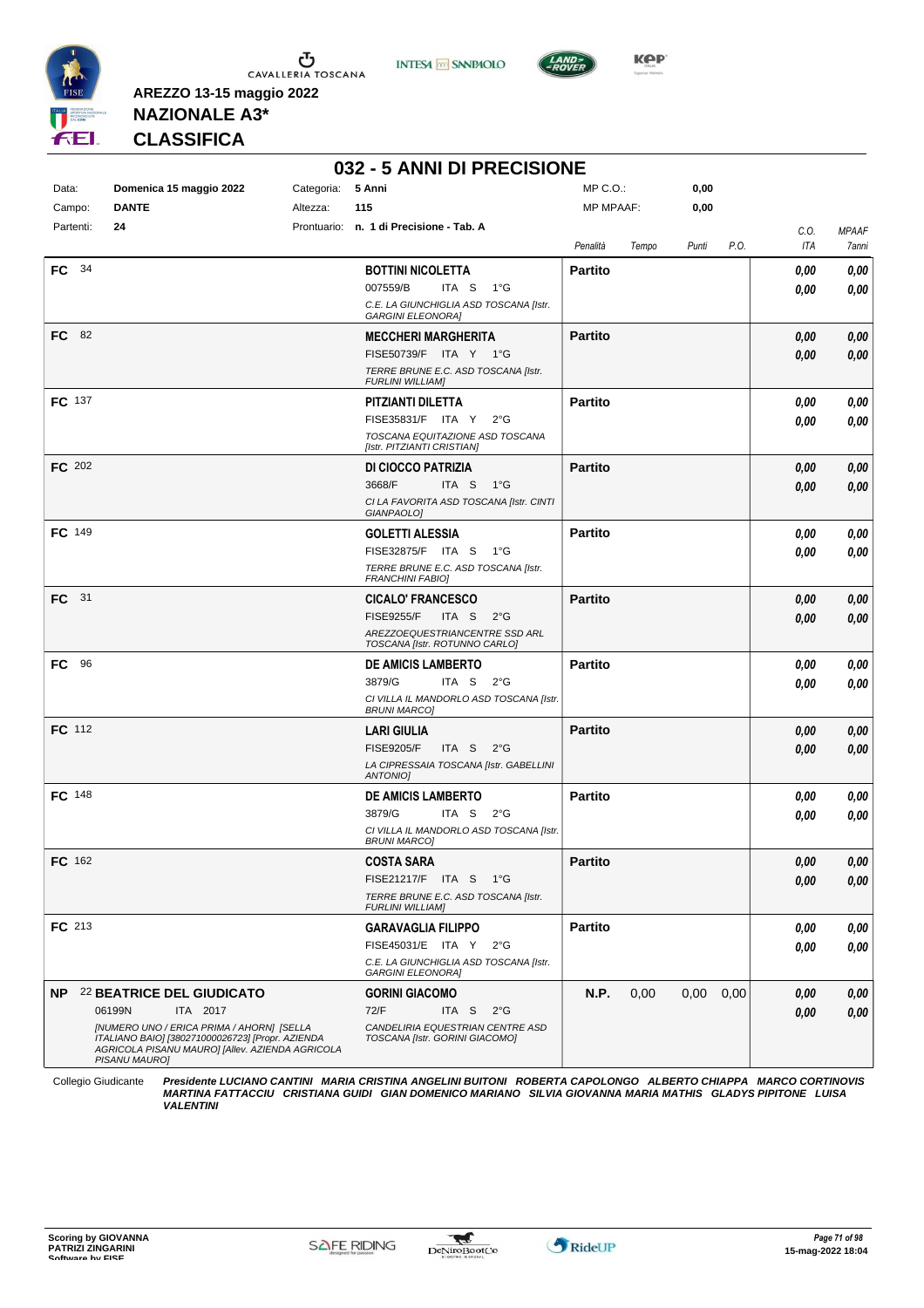

CAVALLERIA TOSCANA

**INTES4 M SANPAOLO** 



**NAZIONALE A3\* CLASSIFICA**

**AREZZO 13-15 maggio 2022**

#### **033 - 6 ANNI MISTA** MP C.O.: **600,00** Data: **Domenica 15 maggio 2022** Categoria: 6 Anni Campo: **DANTE** Altezza: **125** MP MPAAF: **0,00** Partenti: **20** Prontuario: **n. 7 mista - Tab. A** *C.O. MPAAF Penalità Tempo Punti P.O. ITA 7anni* **1** 38 **LATONA FURLINI WILLIAM 0/0** 36,31 0,00 0,00 *150,00 0,00* NED 2016 ITA S 2°G 17562F 2739/F *0,00 0,00 TERRE BRUNE E.C. ASD TOSCANA [Istr. ] [CAPW CORAL RBF Z / JUDIKA / JALISCO] [KWPN BAIO] [528210004509865] [Propr. CASTELLANI DAVID] [Allev. ]* **2** 40 **JEXIKA 0/4** 35,12 0,00 0,00 *108,00* **MIGLI RICCARDO** *0,00* ITA 2016 ITA S 2°G 17321F 1128/F *0,00 0,00 [KANNAN / ATTRAZIONE FATALE / JEXICO DU PARC] LIVORNO EQUESTRIAN CENTER ASD TOSCANA [Istr. MIGLI RICCARDO] [SELLA ITALIANO SAURO] [380271000016038] [Propr. CARNIANI ROBERTO] [Allev. CARNIANI ROBERTO]* **3** 286 **NEMESIS FRANCHI RACHELE 4** 81,95 0,00 0,00 *90,00 0,00* ITA 2016 17482F ITA 2016 FISE24694/F ITA S 1°G <mark> 0,00 0,00</mark> *0,00 C.I.CASA BASSA S.S.D. A R.L. TOSCANA [CRISTALLO I / CHANCE / COLLIN L] [SELLA ITALIANO GRIGIO] [380271000019209] [Propr. ALANCAR S.R.L.] [Allev. EQUINE BREEDER DI GIOVANNI LUIGI] [Istr. FRANCHI ANDREA]* **4** 36 **LEETOULON.RYAL.K. BORELLA CAMILLA 6** 2,00 0,00 0,00 *72,00 0,00* NED 2016 ITA S 2°G 17239F 010150/F *0,00 0,00 [ETOULON VDL / URYAL / MATTERHORN] [KWPN BAIO] LE ANTICHE SCUDERIE SSD A RL [528210004333989] [Propr. BORELLA CAMILLA] [Allev. ] TOSCANA [Istr. BORELLA CAMILLA]* **5** 33 **ADELAIDE GORINI GIACOMO 8** 77,52 0,00 0,00 *0,00 0,00* ITA 2016 ITA S 2°G 17118F 72/F *0,00 0,00 CANDELIRIA EQUESTRIAN CENTRE ASD [CALEIDOS D.C. / GIAMA / ULPIEN DU SAPIN] [SELLA ITALIANO BAIO] [380271000018061] [Propr. SALARIS GIOVANNI] [Allev. SALARIS GIOVANNI ANTONIO] TOSCANA [Istr. GORINI GIACOMO]* **6** 139 **KAPRICCIOSO PASQUATO ROBERTO 12** 80,62 0,00 0,00 *0,00 0,00* ITA S 2°G ITA 2016 *0,00* 16977F ITA 2016 2466/F ITA S 2°G <mark> 0,00 0,00</mark> *SAN GORO ASD TOSCANA [Istr. [GIJS / L'OCEANE DE BORNIVAL / CAPRICIEUX DES SIX CENSES] [SELLA BELGA SAURO] [380271006018080] FIORAVANTI ROBERTA] [Propr. PASQUATO ROBERTO] [Allev. PASQUATO ROBERTO]* **7** 199 **LOIS-DINE TATA GINEVRA 12** 83,07 0,00 0,00 *0,00 0,00* NED 2016 *0,00* ITA J 1°G 17226E FISE45856/F *0,00 [COHINOOR VDL / EVA-DINE / GLENNRIDGE] [KWPN SIENA RIDING CLUB 2 JUMPING TEAM ASD TOSCANA [Istr. MATTEUCCI MAURO] BAIO] [528210004526171] [Propr. SOC.AGR.RIOLA STABLE SRL] [Allev. ]* **8** 200 **QUALITY IN TOWN NERI DUCCIO 14** 85,53 0,00 0,00 *0,00 0,00* IRL 2016 ITA S 2°G 17576F IRL 2016 5034/F ITA S 2°G <mark> 0,00 0,00</mark> *0,00 [O.B.O.S. QUALITY / DOWDSTOWN ROYALE / CAVALIER C.I. TERRE DI SIENA ASD TOSCANA [Istr. SALVINI BARBARA] ROYALE] [IRISH SPORT HORSE BAIO] [372141420185455] [Propr. SCUDERIA PAOLO NERI S.R.L.] [Allev. ]* **9** 201 **BERENICE GREY RASPINI DUPLET RACHELE 16** 79,68 0,00 0,00 *0,00 0,00* ITA 2016 ITA S 1°G *0,00* 17791F ITA 2016 005271/F ITA S 1°G <mark> 0,00 0,00</mark> *CI VILLA IL MANDORLO ASD TOSCANA [Istr. [BAEDEKER / SOLEIL DU LYS / CHAMPION DU LYS] [SELLA ITALIANO GRIGIO] [380271000019561] [Propr. RASPINI DUPLET RACHELE] [Allev. AZ. AGR. ROSI BRUNI MARCO] FULVIO]* 13 **LOUISVILLE GARAVAGLIA FILIPPO Elim.** 0,00 0,00 0,00 *0,00 0,00* NED 2016 30185G NED 2016 FISE45031/E ITA Y 2°G **0,00 0,00** *0,00 [ONBEKEN / APRALINE / ] [KWPN BAIO] C.E. LA GIUNCHIGLIA ASD TOSCANA [Istr. [528210004423263] [Propr. CASCHERA LUISA] [Allev. ] GARGINI ELEONORA]* 39 **CASARA DI SAN TOMASO PITZIANTI CRISTIAN Rit.** 0,00 0,00 0,00 *0,00 0,00* ITA 2016 ITA S 2°G 18109F 711/F *0,00 0,00 TOSCANA EQUITAZIONE ASD TOSCANA [CASIRO / LEARLE / LORDANOS] [SELLA ITALIANO BAIO] [380271000022773] [Propr. AZ. AGR. LA FAVORITA DI [Istr. PITZIANTI CRISTIAN] SEARLE STEPHANIA] [Allev. AZ.AGR. SAN TOMASO DI RIZZI RAFFAELE]* **FC** 94 **MELCHIONI GINEVRA Partito** *0,00 0,00* ITA S 2°G *0,00* FISE5205/C *0,00 EQUILUNAE SSD A RL LIGURIA [Istr. MELCHIONI GINEVRA]* **FC** 104 **BIMBI SARA Partito** *0,00 0,00 0,00* ITA Y 1°G FISE41193/F *0,00 C.I.CASA BASSA S.S.D. A R.L. TOSCANA [Istr. FRANCHI ANDREA]* **Scoring by GIOVANNA** -ad *Page 72 of 98* **PATRIZI ZINGARINI SOFTWARE DESCRIPTION CONSUMING PROPERTY AND DENSITY DENSITY DENSITY DENSITY DENSITY DENSITY DENSITY DENSITY DENSITY DENSITY DENSITY DENSITY DENSITY DENSITY DENSITY DENSITY DENSITY DENSITY DENSITY DENSITY DENSITY DENSITY D**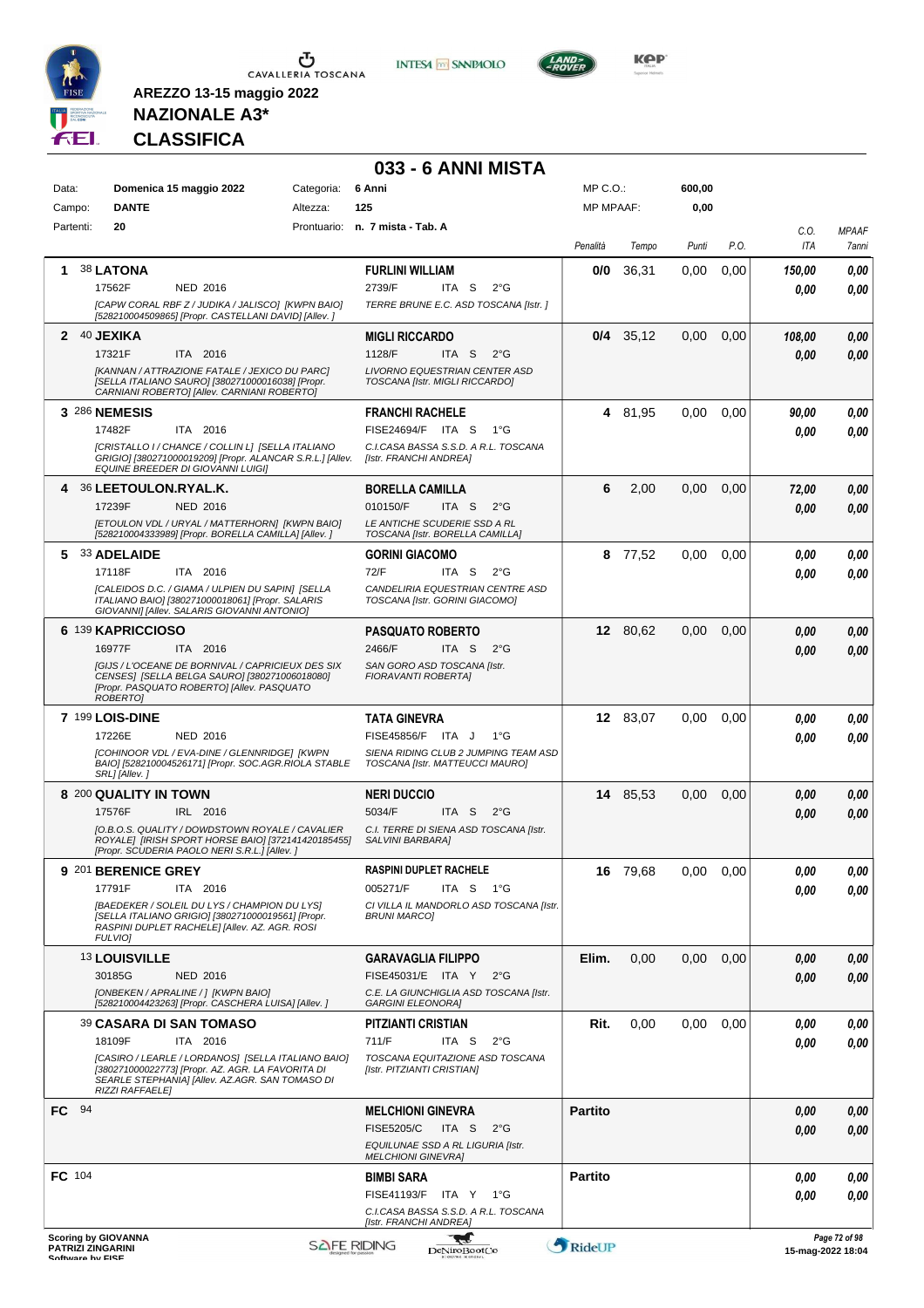





**Kep** 

### **NAZIONALE A3\* CLASSIFICA**

**AREZZO 13-15 maggio 2022**

|                 |                                                                                                                                                          |                        | 033 - 6 ANNI MISTA                                                                                                                        |                              |       |                |      |              |                              |
|-----------------|----------------------------------------------------------------------------------------------------------------------------------------------------------|------------------------|-------------------------------------------------------------------------------------------------------------------------------------------|------------------------------|-------|----------------|------|--------------|------------------------------|
| Data:<br>Campo: | Domenica 15 maggio 2022<br><b>DANTE</b>                                                                                                                  | Categoria:<br>Altezza: | 6 Anni<br>125                                                                                                                             | MP C.O.:<br><b>MP MPAAF:</b> |       | 600.00<br>0,00 |      |              |                              |
| Partenti:       | 20                                                                                                                                                       |                        | Prontuario: n. 7 mista - Tab. A                                                                                                           | Penalità                     | Tempo | Punti          | P.O. | C.O.<br>ITA  | <b>MPAAF</b><br><b>7anni</b> |
| FC 65           |                                                                                                                                                          |                        | <b>MELCHIONI GINEVRA</b><br><b>FISE5205/C</b><br>ITA S<br>$2^{\circ}$ G<br>EQUILUNAE SSD A RL LIGURIA [Istr.<br><b>MELCHIONI GINEVRA]</b> | <b>Partito</b>               |       |                |      | 0,00<br>0.00 | 0,00<br>0,00                 |
| FC 121          |                                                                                                                                                          |                        | <b>BARDELLI NICCOLO</b><br>FISE35366/F ITA Y<br>$2^{\circ}G$<br>TOSCANA EQUITAZIONE ASD TOSCANA<br>[Istr. MELI GIORGIO]                   | Partito                      |       |                |      | 0.00<br>0.00 | 0,00<br>0,00                 |
| <b>FC</b> 223   |                                                                                                                                                          |                        | <b>PAFFETTI MICHELE</b><br>1827/F<br>ITA SA 2°G<br>TERRE ROSSE EQUITAZIONE SSD A RL<br>TOSCANA [Istr. PAFFETTI MICHELE]                   | <b>Partito</b>               |       |                |      | 0,00<br>0.00 | 0,00<br>0,00                 |
| 69<br>FC        |                                                                                                                                                          |                        | <b>FOLLATI COSTANZA</b><br>FISE57604/F ITA J<br>$1^{\circ}G$<br>EQUESTRIAN CLUB FIRENZE SSD A RL<br>TOSCANA [Istr. BARONI KATIA]          | <b>Partito</b>               |       |                |      | 0.00<br>0,00 | 0,00<br>0,00                 |
| FC 44           |                                                                                                                                                          |                        | <b>DE AMICIS LAMBERTO</b><br>ITA S<br>3879/G<br>$2^{\circ}G$<br>CI VILLA IL MANDORLO ASD TOSCANA [Istr.<br><b>BRUNI MARCO]</b>            | <b>Partito</b>               |       |                |      | 0,00<br>0.00 | 0,00<br>0,00                 |
| FC 226          |                                                                                                                                                          |                        | <b>GIOE' GIOVANNI</b><br>000455/M<br>ITA S<br>$2^{\circ}$ G<br>EQUESTRIAN CLUB FIRENZE SSD A RL<br>TOSCANA [Istr. BARONI KATIA]           | Partito                      |       |                |      | 0.00<br>0.00 | 0,00<br>0,00                 |
|                 | NP 219 CANTELLA PS<br>18536F<br>GER 2016<br>[CHAC BOY / CENTELLA / CENTADEL] [OLDENBURG<br>SAURO] [276020000380721] [Propr. DELUCA GIUSEPPE]<br>[Allev.] |                        | <b>DELUCA GIUSEPPE</b><br><b>FISE9609/M</b><br>ITA S<br>$2^{\circ}$ G<br>EQUESTRIAN CLUB FIRENZE SSD A RL<br>TOSCANA [Istr. BARONI KATIA] | N.P.                         | 0,00  | 0,00           | 0,00 | 0,00<br>0.00 | 0,00<br>0.00                 |

Collegio Giudicante Presidente LUCIANO CANTINI MARIA CRISTINA ANGELINI BUITONI ROBERTA CAPOLONGO ALBERTO CHIAPPA MARCO CORTINOVIS<br>MARTINA FATTACCIU CRISTIANA GUIDI GIAN DOMENICO MARIANO SILVIA GIOVANNA MARIA MATHIS GLADYS

#### **034 - C135 A TEMPO**

| Data:     | Domenica 15 maggio 2022                                                                                                                                                                                                                   | Categoria:  | C <sub>135</sub>                                                                                                                        | MP C. O.  |         | 1.000,00 |      |                  |                               |
|-----------|-------------------------------------------------------------------------------------------------------------------------------------------------------------------------------------------------------------------------------------------|-------------|-----------------------------------------------------------------------------------------------------------------------------------------|-----------|---------|----------|------|------------------|-------------------------------|
| Campo:    | <b>DANTE</b>                                                                                                                                                                                                                              | Altezza:    | 135                                                                                                                                     | MP MPAAF: |         | 0.00     |      |                  |                               |
| Partenti: | 14                                                                                                                                                                                                                                        | Prontuario: | n. 3 a tempo - Tab. A                                                                                                                   | Penalità  | Tempo   | Punti    | P.O. | C.0.<br>ITA      | <b>MPAAF</b><br>7anni         |
|           | 1 157 OBLESSE M<br>16788F<br>BEL 2014<br><b>IBREEMEERSEN ADORADO / BELLE FLEUR / NABAB DE</b><br>REVE] [BEL. WARMBLOEDPAARD BAIO]<br>[967000009341252] [Propr. ASS. SPORTIVA<br>DILETTANTISTICA CTC] [Allev.]                             |             | <b>ARLANDINI TOMMASO</b><br><b>FISE26944/F</b><br>ITA S<br>$1^{\circ}G$<br>TOSCANA EQUITAZIONE ASD TOSCANA<br>[Istr. MELI GIORGIO]      | 0         | 72,85   | 0,00     | 0,00 | 210,00<br>0,00   | 0,00<br>0,00                  |
|           | 2 150 BILLY HOLIDAY<br>30171G<br><b>NED 2014</b><br>[SANDRO BOY / BOBBY-JEAN V/H BAGONIEBOS / ]<br><b>IBRANDERBURG WARM, BAIO SCUROI</b><br>[276020000450076] [Propr. SCUDERIA BINDI SNC DI BINDI<br>$P.E.$ ] [Allev.]                    |             | <b>MIGLI RICCARDO</b><br>1128/F<br>ITA S<br>$2^{\circ}$ G<br><b>LIVORNO EQUESTRIAN CENTER ASD</b><br>TOSCANA [Istr. MIGLI RICCARDO]     | $\bf{0}$  | 75,02   | 0,00     | 0,00 | 151,20<br>0,00   | 0,00<br>0,00                  |
|           | 3 138 ADAMANTEA DELL'ESERCITO ITALIANO<br>25242G<br>ITA 2012<br>IPUPILLO DELL'ESERCITO ITALIANO / HAVANNA ST.<br>HUBERT / 1 [SELLA ITALIANO BAIO] [982000192776494]<br>[Propr. ESERCITO ITALIANO] [Allev. ESERCITO ITALIANO]              |             | <b>MARTINI DI CIGALA FILIPPO</b><br>2895/F<br>ITA S<br>$2^{\circ}G$<br>C.S. ESERCITO SEZIONE EQUITAZIONE<br>LAZIO [Istr. BERTOLI ALICE] |           | 4 67,81 | 0,00     | 0,00 | 126,00<br>100.00 | 0,00<br>0.00                  |
|           | 55 MONSIEUR LA PLUME<br>14477F<br>ITA 2012<br><b>IVALENTINO / AFRODITE DEL TERRICCIO / RISKETOUI</b><br>[SELLA ITALIANO SAURO] [982000192776475] [Propr.<br>FENOCCHI ALESSANDROI [Allev. D'ALESSIO MARTINA]<br><b>Scoring by GIOVANNA</b> |             | <b>GORINI GIACOMO</b><br>72/F<br>ITA <sub>S</sub><br>$2^{\circ}G$<br>CANDELIRIA EQUESTRIAN CENTRE ASD<br>TOSCANA [Istr. GORINI GIACOMO] |           | 4 72,35 | 0,00     | 0,00 | 100,80<br>60,00  | 0,00<br>0,00<br>Page 73 of 98 |

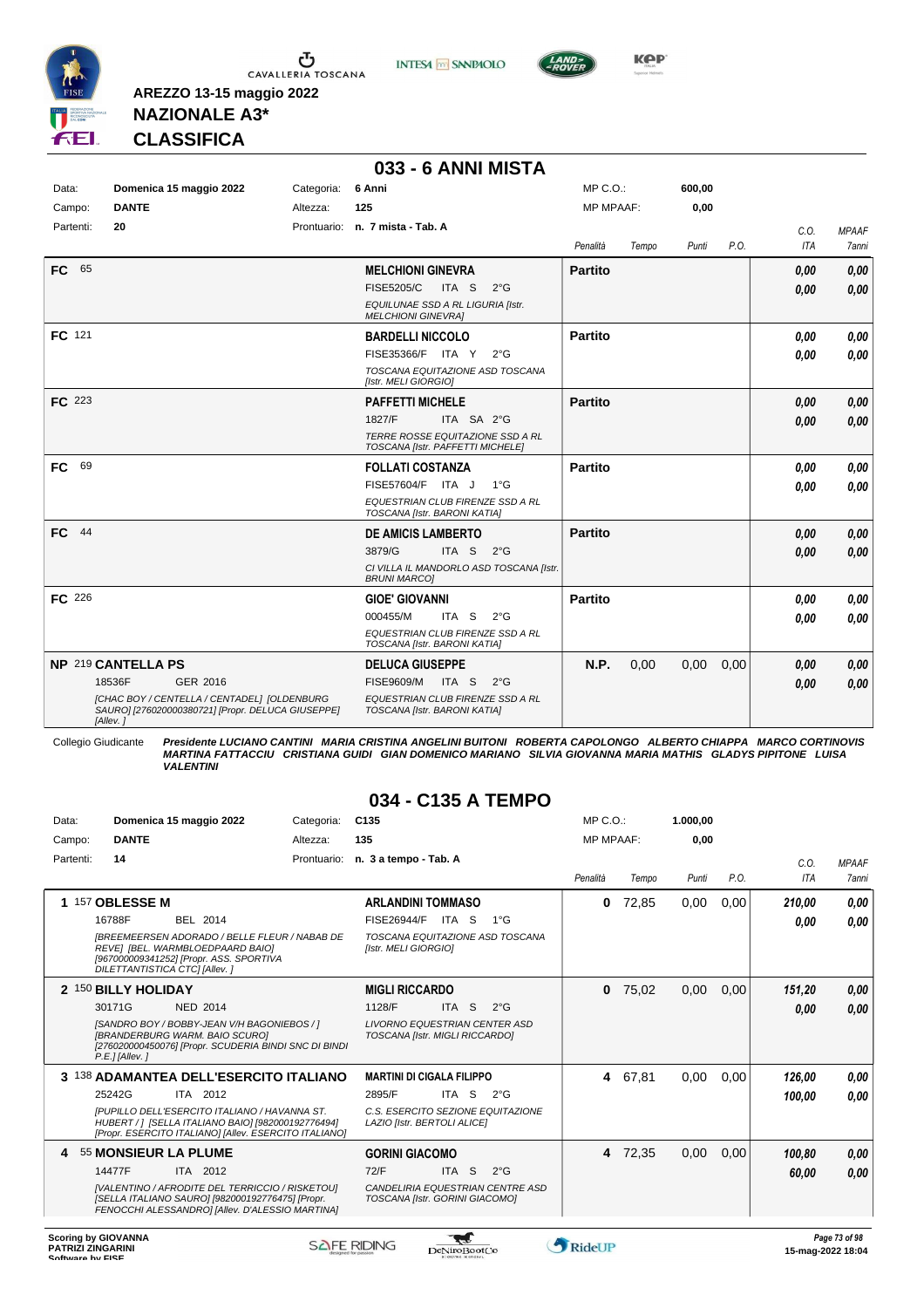

**INTESA** M SANPAOLO



**NAZIONALE A3\* CLASSIFICA**

**AREZZO 13-15 maggio 2022**

|                 |                                                                                                                                                                 |                        | 034 - C135 A TEMPO                                                 |                                  |         |                  |      |             |                       |
|-----------------|-----------------------------------------------------------------------------------------------------------------------------------------------------------------|------------------------|--------------------------------------------------------------------|----------------------------------|---------|------------------|------|-------------|-----------------------|
| Data:<br>Campo: | Domenica 15 maggio 2022<br><b>DANTE</b>                                                                                                                         | Categoria:<br>Altezza: | C <sub>135</sub><br>135                                            | $MP C. O.$ :<br><b>MP MPAAF:</b> |         | 1.000,00<br>0,00 |      |             |                       |
| Partenti:       | 14                                                                                                                                                              |                        | Prontuario: n. 3 a tempo - Tab. A                                  |                                  |         |                  |      |             |                       |
|                 |                                                                                                                                                                 |                        |                                                                    | Penalità                         | Tempo   | Punti            | P.O. | C.O.<br>ITA | <b>MPAAF</b><br>7anni |
|                 | 5 127 VERSUS DE VIRTON                                                                                                                                          |                        | <b>ABAZID MIRIAM</b>                                               |                                  | 4 73,74 | 0,00             | 0,00 | 84,00       | 0,00                  |
|                 | FRA 2009<br>18084F                                                                                                                                              |                        | FISE48545/F ITA J<br>$1^{\circ}G$                                  |                                  |         |                  |      | 0.00        | 0,00                  |
|                 | [KASHMIR VAN'T SCHUTTERSHOF / NANOU DES<br>HAYETTES / AIGLON ROUGE] [SELLA FRANCESE<br>SAURO] [981100002268293] [Propr. ABAZID MIRIAM]<br>[Allev.]              |                        | C.I.CASA BASSA S.S.D. A R.L. TOSCANA<br>[Istr. FRANCHI ANDREA]     |                                  |         |                  |      |             |                       |
| 6               | 97 CASAL DORATO                                                                                                                                                 |                        | <b>FURLINI WILLIAM</b>                                             |                                  | 4 75,31 | 0,00             | 0,00 | 0,00        | 0,00                  |
|                 | 16985F<br>ITA 2015                                                                                                                                              |                        | 2739/F<br>ITA S<br>$2^{\circ}$ G                                   |                                  |         |                  |      | 0,00        | 0,00                  |
|                 | <b>[CASALITO / ELSA DI VILLA EMILIA / TAMINO DI VILLA</b><br>EMILIA] [SELLA ITALIANO BAIO] [380271000021829]<br>[Propr. SANTONI NORINA] [Allev. SANTONI NORINA] |                        | TERRE BRUNE E.C. ASD TOSCANA [Istr.]                               |                                  |         |                  |      |             |                       |
|                 | 7 165 DIAMS STE HERMELLE                                                                                                                                        |                        | <b>CAMPOREGGI VIRGINIA</b>                                         |                                  | 4 77,40 | 0,00             | 0,00 | 0.00        | 0,00                  |
|                 | 18196F<br>FRA 2013                                                                                                                                              |                        | FISE19426/F ITA Y<br>$2^{\circ}$ G                                 |                                  |         |                  |      | 0.00        | 0,00                  |
|                 | <b>IUPERCUT KERVEC / THYRZA DE SAINTE HERMELLE /</b><br>SURCOUF DE REVEL] [SELLA FRANCESE SAURO]<br>[981100002875781] [Propr. CAM. ALLEVAMENTI SRL]<br>[Allev.] |                        | ASD ADRIATIK HORSES TEAM TOSCANA<br>[Istr. BELLOMO MARCO]          |                                  |         |                  |      |             |                       |
| 8               | 81 NAVARO VAN DE VROMBAUTSHOEVE                                                                                                                                 |                        | <b>MARVASO GIULIA</b>                                              |                                  | 4 79,07 | 0,00             | 0,00 | 0,00        | 0,00                  |
|                 | 30385K<br>BEL 2013                                                                                                                                              |                        | FISE51202/F ITA C<br>1°G                                           |                                  |         |                  |      | 0,00        | 0,00                  |
|                 | $[X/X/$ ] [BWP BAIO] [] [Propr. ] [Allev. ]                                                                                                                     |                        | A.I.DUNIA RANCH TOSCANA [Istr. GIUNTI<br><b>MARIOI</b>             |                                  |         |                  |      |             |                       |
|                 | 9 113 CORONIKI B                                                                                                                                                |                        | <b>CHILLERI CLAUDIA</b>                                            |                                  | 4 80,33 | 0,00             | 0,00 | 0.00        | 0,00                  |
|                 | 12064F<br><b>NED 2007</b>                                                                                                                                       |                        | FISE38171/F ITA Y<br>$2^{\circ}$ G                                 |                                  |         |                  |      | 0.00        | 0,00                  |
|                 | [SYDNEY / SANIKI / AHORN] [KWPN BAIO SCURO]<br>[528210002059116] [Propr. CHILLERI FILIBERTO] [Allev.]                                                           |                        | CANDELIRIA EQUESTRIAN CENTRE ASD<br>TOSCANA [Istr. GORINI GIACOMO] |                                  |         |                  |      |             |                       |
|                 | <b>10 105 FLORENT</b>                                                                                                                                           |                        | <b>VECCHIO ANGELICA</b>                                            |                                  | 4 81,11 | 0,00             | 0,00 | 0,00        | 0,00                  |
|                 | 24658K<br>NED 2010                                                                                                                                              |                        | FISE32434/D ITA S<br>$2^{\circ}$ G                                 |                                  |         |                  |      | 0,00        | 0,00                  |
|                 | $[X/X/$ ] [KWPN BAIO] [] [Propr. ] [Allev. ]                                                                                                                    |                        | EQUILUNAE SSD A RL LIGURIA [Istr.<br><b>MELCHIONI GINEVRA]</b>     |                                  |         |                  |      |             |                       |
|                 | <b>11 134 DELIGHT</b>                                                                                                                                           |                        | <b>GORINI GIACOMO</b>                                              |                                  | 8 73,22 | 0,00             | 0,00 | 0.00        | 0,00                  |
|                 | 26938M<br>GER 2011                                                                                                                                              |                        | 72/F<br>ITA S<br>$2^{\circ}G$                                      |                                  |         |                  |      | 0.00        | 0,00                  |
|                 | [DIRANO / APECHE / ADVOCAT] [HANNOVER BAIO<br>SCURO] [276020000013891] [Propr. BONACCORSO<br>ORAZIO] [Allev.]                                                   |                        | CANDELIRIA EQUESTRIAN CENTRE ASD<br>TOSCANA [Istr. GORINI GIACOMO] |                                  |         |                  |      |             |                       |
|                 | <b>12 144 OSIRIS VD HEFFINCK</b>                                                                                                                                |                        | <b>ASCAREGGI LUDOVICA</b>                                          | 8                                | 74,56   | 0,00             | 0,00 | 0,00        | 0,00                  |
|                 | 15798E<br>BEL 2014                                                                                                                                              |                        | FISE31273/F ITA Y 2°G                                              |                                  |         |                  |      | 0,00        | 0,00                  |
|                 | [JAMAL VD HEFFINCK / KANDY HOF TER ZEEDYCKE /<br>CABRIO VAN DE HEFFINCK] [BWP GRIGIO]<br>[981100002987491] [Propr. ASD LA CONTEA] [Allev. ]                     |                        | TERRE BRUNE E.C. ASD TOSCANA [Istr.<br><b>FURLINI WILLIAMI</b>     |                                  |         |                  |      |             |                       |
|                 | <b>13 110 CONTHAQUINO</b>                                                                                                                                       |                        | <b>PATRIARCHI GIOELE</b>                                           |                                  | 8 95,22 | 0,00             | 0,00 | 0,00        | 0,00                  |
|                 | 21351A<br>GER 2010                                                                                                                                              |                        | FISE39012/F ITA J<br>$2^{\circ}G$                                  |                                  |         |                  |      | 0,00        | 0,00                  |
|                 | [CONTHARGOS / QUIDOXA / QUICK STAR] [OLDENBURG<br>SAURO] [276020000011125] [Propr. MF HORSE SPORT<br>SRL] [Allev. ]                                             |                        | CLUB IPPICO IL CAVALIERE ASD TOSCANA<br>[Istr. FANTOZZI MATTEO]    |                                  |         |                  |      |             |                       |
|                 | 189 DOTTOR JACK                                                                                                                                                 |                        | <b>BONOLLO DANIELA</b>                                             | Elim.                            | 0,00    | 0.00             | 0,00 | 0,00        | 0,00                  |
|                 | 03086R<br>ITA 2009                                                                                                                                              |                        | 3614/F<br>ITA S 1°G                                                |                                  |         |                  |      | 0,00        | 0,00                  |
|                 | [VALENTINO / ESPANA / UENO] [SELLA ITALIANO BAIO]<br>[982009106737447] [Propr. BONOLLO DANIELA] [Allev.<br>PARATI FLORA]                                        |                        | C.I. VAL VASONE UMBRIA [Istr. CANZIANI<br><b>PICCININI MARINA]</b> |                                  |         |                  |      |             |                       |

Collegio Giudicante Presidente LUCIANO CANTINI MARIA CRISTINA ANGELINI BUITONI ROBERTA CAPOLONGO ALBERTO CHIAPPA MARCO CORTINOVIS<br>MARTINA FATTACCIU CRISTIANA GUIDI GIAN DOMENICO MARIANO SILVIA GIOVANNA MARIA MATHIS GLADYS

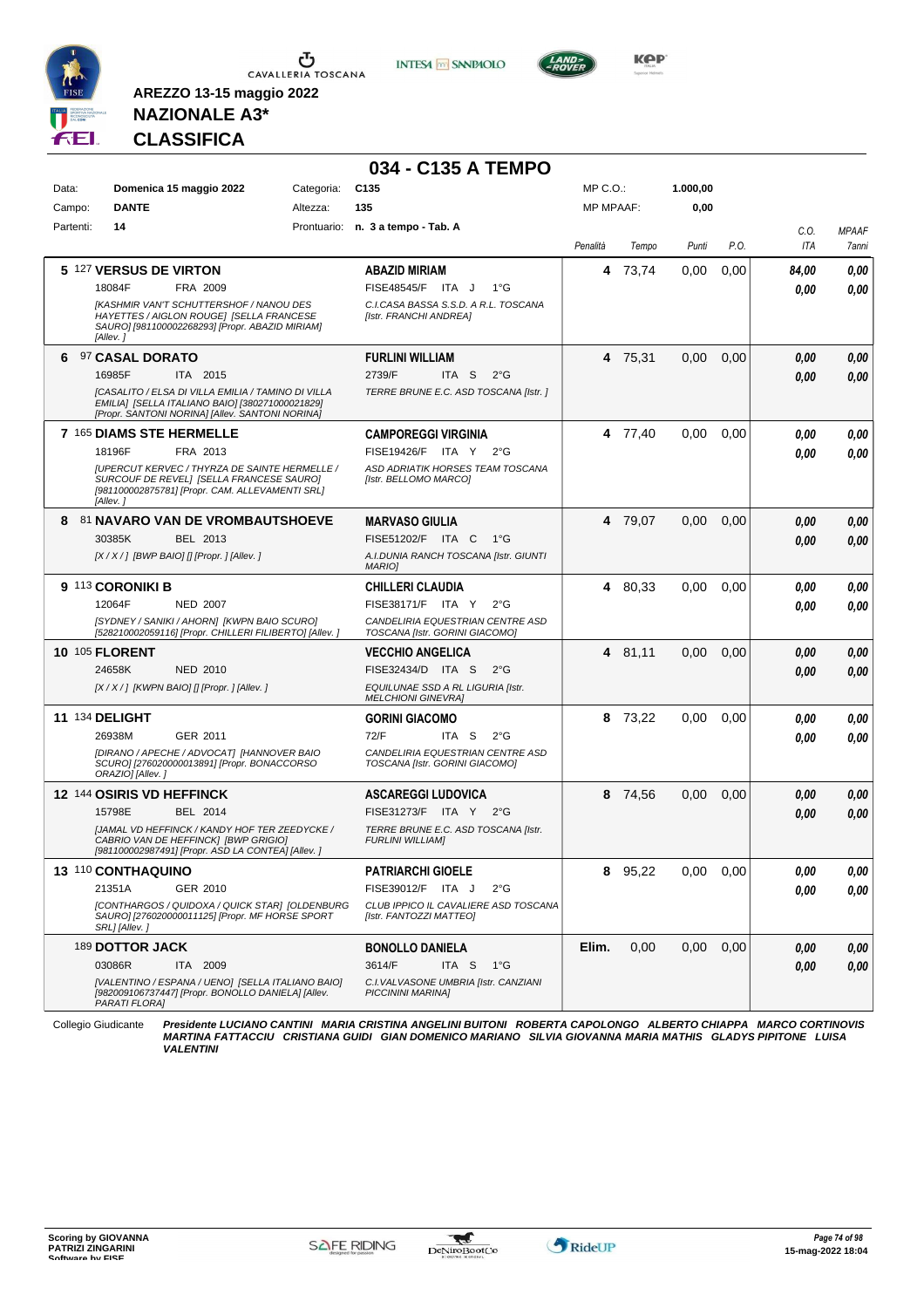

**INTESA M** SANPAOLO



**KOP** 

# **NAZIONALE A3\* CLASSIFICA**

|                     |                                                                                                                                                                                            |                        | 035 - C130 A TEMPO - Q                                           |                              |           |                  |      |             |                       |
|---------------------|--------------------------------------------------------------------------------------------------------------------------------------------------------------------------------------------|------------------------|------------------------------------------------------------------|------------------------------|-----------|------------------|------|-------------|-----------------------|
| Data:               | Domenica 15 maggio 2022<br><b>DANTE</b>                                                                                                                                                    | Categoria:<br>Altezza: | C <sub>130</sub><br>130                                          | MP C.O.:<br><b>MP MPAAF:</b> |           | 1.000,00<br>0,00 |      |             |                       |
| Campo:<br>Partenti: | 36                                                                                                                                                                                         |                        | Prontuario: n. 3 a tempo - Tab. A                                |                              |           |                  |      |             |                       |
|                     |                                                                                                                                                                                            |                        |                                                                  | Penalità                     | Tempo     | Punti            | P.O. | C.O.<br>ITA | <b>MPAAF</b><br>7anni |
| 1                   | 88 FUNNY BOY                                                                                                                                                                               |                        | <b>AMBROSINI ELEONORA</b>                                        | 0                            | 71,61     | 0,00             | 0,00 | 235,00      | 0,00                  |
|                     | 33284BXX<br>NED 2010                                                                                                                                                                       |                        | FISE16346/C ITA J<br>$1^{\circ}G$                                |                              |           |                  |      | 0.00        | 0.00                  |
|                     | [VLEUT / CARTINA Z / CARTHAGO] [KWPN MORELLO]<br>[528210002541610] [Propr. FT EQUESTRIAN S.R.L.] [Allev.]<br>VISIONE TOSCANA PIAZZA DI SIENA                                               |                        | CI EMPOLESE ASD TOSCANA [Istr.<br>ROVERSI RICCARDO]              |                              |           |                  |      |             |                       |
|                     | 2 151 RAINBOW 151                                                                                                                                                                          |                        | <b>CHIRDEL TESSA NUR</b>                                         |                              | $0$ 75,03 | 0,00             | 0,00 | 169,20      | 0,00                  |
|                     | 14901E<br>GER 2009                                                                                                                                                                         |                        | FISE30962/F ITA J<br>$1^{\circ}G$                                |                              |           |                  |      | 0.00        | 0,00                  |
|                     | [RAMIRO'S BUBE / ANGEL ROSE / RAPHAEL]<br>[OLDENBURG BAIO] [380271006030374] [Propr. VALENTINI<br>MATTEO] [Allev. ] VISIONE TOSCANA PIAZZA DI SIENA                                        |                        | TOSCANA EQUITAZIONE ASD TOSCANA<br>[Istr. PITZIANTI CRISTIAN]    |                              |           |                  |      |             |                       |
|                     | 3 167 NARCO DE SEPTON                                                                                                                                                                      |                        | <b>CIPRIANI GINEVRA</b>                                          | 1                            | 76,08     | 0,00             | 0.00 | 141,00      | 0,00                  |
|                     | 26874M<br>BEL 2013                                                                                                                                                                         |                        | FISE17631/F ITA S<br>1°G                                         |                              |           |                  |      | 0.00        | 0.00                  |
|                     | <b>IELVIS TER PUTTE / ULTIKA DE SEPTON /</b><br>HEARTBREAKER] [BWP SAURO] [967000009626459]<br>[Propr. BONNARD CALVIGNANELLO DIANE ANGELIQUE]<br>[Allev. 1                                 |                        | C.I. L'ANTELLINO SSDRL TOSCANA [Istr.<br>CIPRIANI LORENZO]       |                              |           |                  |      |             |                       |
|                     | 4 147 COOKSTOWN QUIDAM                                                                                                                                                                     |                        | <b>NERI DUCCIO</b>                                               |                              | 3 78,57   | 0,00             | 0,00 | 112,80      | 0,00                  |
|                     | 16292F<br>IRL 2014                                                                                                                                                                         |                        | 5034/F<br>ITA <sub>S</sub><br>$2^{\circ}G$                       |                              |           |                  |      | 0.00        | 0.00                  |
|                     | [QUIDAM JUNIOR I / PRINCESS AVA / CLOVER ECHO]<br>[IRISH HORSE BAIO] [372141405851886] [Propr. NERI<br>DUCCIO] [Allev.]                                                                    |                        | C.I. TERRE DI SIENA ASD TOSCANA [Istr.<br>SALVINI BARBARA]       |                              |           |                  |      |             |                       |
|                     | 5 77 MY CHANCE                                                                                                                                                                             |                        | <b>VALACCHI STELLA</b>                                           |                              | 4 69,49   | 0.00             | 0.00 | 94,00       | 0,00                  |
|                     | 16379F<br>ITA 2015                                                                                                                                                                         |                        | FISE52092/F ITA J<br>$1^{\circ}G$                                |                              |           |                  |      | 100,00      | 250,00                |
|                     | [DIACONTINUS / CHANCE / COLLIN L] [SELLA ITALIANO<br>GRIGIO] [380271000017229] [Propr. VALACCHI<br>FERRUCCIO] [Allev. EQUINE BREEDER DI GIOVANNI<br>LUIGI] VISIONE TOSCANA PIAZZA DI SIENA |                        | C.I.CASA BASSA S.S.D. A R.L. TOSCANA<br>[Istr. FRANCHI ANDREA]   |                              |           |                  |      |             |                       |
|                     | 6 115 BELLA BELLINI                                                                                                                                                                        |                        | <b>BETTAZZI GIULIA</b>                                           |                              | 4 69,74   | 0,00             | 0,00 | 37,60       | 0,00                  |
|                     | 16224F<br>GER 2010                                                                                                                                                                         |                        | FISE37821/F ITA J<br>$1^{\circ}G$                                |                              |           |                  |      | 0.00        | 0.00                  |
|                     | [BALOUS BELLINI / LILLI MARLEEN / LIBERTY M]<br>[WESTFALEN BAIO] [276020000110081] [Propr. BETTAZZI<br>GIULIA] [Allev. ] VISIONE TOSCANA PIAZZA DI SIENA                                   |                        | C.I.CASA BASSA S.S.D. A R.L. TOSCANA<br>[Istr. FRANCHI ANDREA]   |                              |           |                  |      |             |                       |
|                     | 7 41 TALOUNABAB K Z                                                                                                                                                                        |                        | <b>BARBINI THOMAS</b>                                            |                              | 4 71,45   | 0,00             | 0,00 | 37,60       | 0,00                  |
|                     | 17476F<br><b>NED 2006</b>                                                                                                                                                                  |                        | FISE55854/F ITA J<br>$1^{\circ}G$                                |                              |           |                  |      | 0.00        | 0,00                  |
|                     | [TALOUBET K / TRENDY LADY / NABAB DE REVE]<br>[ZANGERSHEIDE SAURO] [528210000951449] [Propr.<br>PASQUATO ROBERTO] [Allev. ] VISIONE TOSCANA PIAZZA<br><b>DI SIENA</b>                      |                        | ASD CENTRO IPPICO MEDICEO TOSCANA<br>[Istr. MEUCCI MANUELA]      |                              |           |                  |      |             |                       |
| 8                   | <b>87 VALERY VANITOSA</b>                                                                                                                                                                  |                        | <b>BALDI GIORGIA</b>                                             |                              | 4 71,49   | 0.00             | 0,00 | 37,60       | 0,00                  |
|                     | 27574G<br><b>ITA 2014</b>                                                                                                                                                                  |                        | FISE48413/F ITA C 1°G                                            |                              |           |                  |      | 60,00       | $0,\!00$              |
|                     | [NADIR DI SAN PATRIGNANO / MAYA MILUNA / PIRADIN]<br>[SELLA ITALIANO GRIGIO] [982000196479296] [Propr. MG<br>ROYAL HORSE S.A.R.L.S.] [Allev. LEDDA LUIGI]                                  |                        | C.I.CASA BASSA S.S.D. A R.L. TOSCANA<br>[Istr. FRANCHI ANDREA]   |                              |           |                  |      |             |                       |
|                     | 9 168 CODETIA VDL                                                                                                                                                                          |                        | <b>DEBOLINI PIETRO</b>                                           |                              | 4 73,88   | 0.00             | 0,00 | 37,60       | 0,00                  |
|                     | 18435F<br><b>NED 2007</b>                                                                                                                                                                  |                        | FISE51484/F ITA C 1°G                                            |                              |           |                  |      | 0.00        | 0,00                  |
|                     | [HOLD UP PREMIER / GODETIA / JASPER] [KWPN BAIO]<br>[528210002075452] [Propr. C.I.T. S.S.D. A R.L.] [Allev. ]                                                                              |                        | EQUESTRIAN CLUB FIRENZE SSD A RL<br>TOSCANA [Istr. BARONI KATIA] |                              |           |                  |      |             |                       |
|                     | <b>10 123 AIDA LEVA Z</b>                                                                                                                                                                  |                        | ROSSETTI COSTANZA                                                |                              | 4 74,78   | 0.00             | 0,00 | 37,60       | 0,00                  |
|                     | 30436K<br>BEL 2013                                                                                                                                                                         |                        | FISE34216/F ITA S<br>1°G                                         |                              |           |                  |      | 0,00        | 0,00                  |
|                     | [X / X / ] [ZANGERSHEIDE APPALOOSA NERO] [] [Propr. ]<br>[Allev.]                                                                                                                          |                        | CLUB IPPICO IL CAVALIERE ASD TOSCANA<br>[Istr. COSIMI LEANDRA]   |                              |           |                  |      |             |                       |
| <b>11 135 ORBIT</b> | 18269F<br>BEL 2014                                                                                                                                                                         |                        | <b>MINUCCI FEDERICA</b><br>1397/F<br>ITA SA 1°G                  |                              | 6 77,26   | 0.00             | 0,00 | 0.00        | 0,00                  |
|                     | [TALAN / JALLA DE GAVERIE / QUATOUBET DU ROUET]                                                                                                                                            |                        | C.I.CASA BASSA S.S.D. A R.L. TOSCANA                             |                              |           |                  |      | 0,00        | 0,00                  |
|                     | [BEL. WARMBLOEDPAARD BAIO] [981100004096280]<br>[Propr. MEREU ROSANNA] [Allev.]                                                                                                            |                        | [Istr. FRANCHI ANDREA]                                           |                              |           |                  |      |             |                       |
|                     | <b>12 102 EMERSON</b>                                                                                                                                                                      |                        | <b>LEONARDO ISABELLA</b>                                         |                              | 6 77,68   | 0,00             | 0,00 | 0,00        | 0,00                  |
|                     | 16620F<br><b>NED 2009</b>                                                                                                                                                                  |                        | FISE42401/F ITA Y 1°G                                            |                              |           |                  |      | 0,00        | 0,00                  |
|                     | [TANGELO VAN DE ZUUTHOEVE / NYBALIA / HATTRICK]<br>[KWPN BAIO] [528210002429313] [Propr. A.S.D. NADIR]<br>[Allev.]                                                                         |                        | NADIR ASD TOSCANA [Istr. MUSACCHIA<br>STEFANIA]                  |                              |           |                  |      |             |                       |

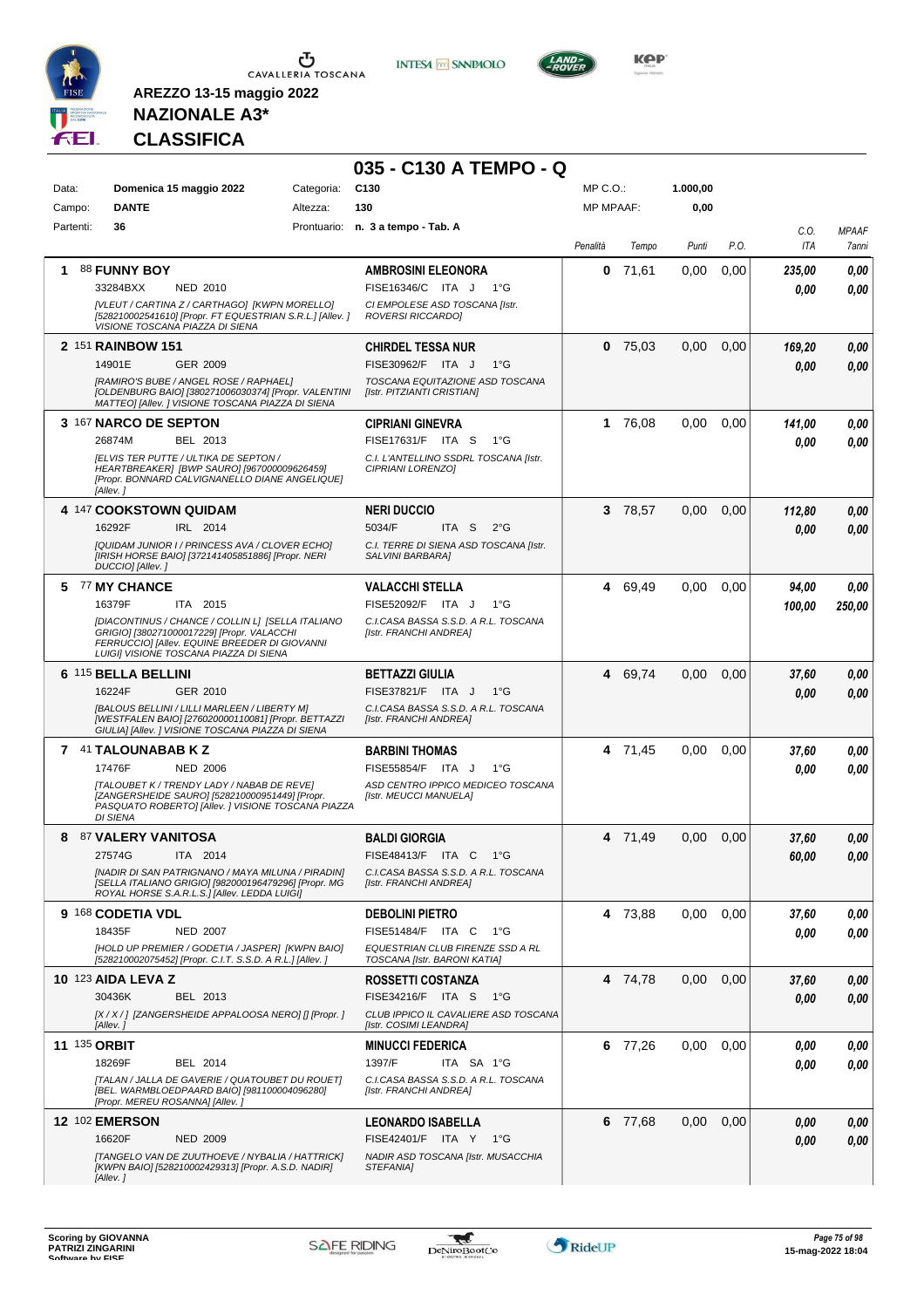

**INTESA M** SANPAOLO

**035 - C130 A TEMPO - Q**



**KOP** 

# **NAZIONALE A3\* CLASSIFICA**

| Data:     | Domenica 15 maggio 2022                                                                                                                                                                | Categoria: | C <sub>130</sub>                                                | MP C.O.:         |          | 1.000,00 |      |      |              |
|-----------|----------------------------------------------------------------------------------------------------------------------------------------------------------------------------------------|------------|-----------------------------------------------------------------|------------------|----------|----------|------|------|--------------|
| Campo:    | <b>DANTE</b>                                                                                                                                                                           | Altezza:   | 130                                                             | <b>MP MPAAF:</b> |          | 0,00     |      |      |              |
| Partenti: | 36                                                                                                                                                                                     |            | Prontuario: n. 3 a tempo - Tab. A                               |                  |          |          |      | C.O. | <b>MPAAF</b> |
|           |                                                                                                                                                                                        |            |                                                                 | Penalità         | Tempo    | Punti    | P.O. | ITA  | 7anni        |
|           | 13 78 EL NINO                                                                                                                                                                          |            | <b>GIOVANELLI BARILARI GINEVRA</b>                              | 6                | 77,78    | 0.00     | 0,00 | 0.00 | 0.00         |
|           | 17059F<br>FRA 2006                                                                                                                                                                     |            | FISE51881/F ITA J<br>$1^{\circ}G$                               |                  |          |          |      | 0.00 | 0,00         |
|           | [EL BUNDY / APHRODITE / A JUNGLE PRINCE]<br>[HANNOVER BAIO] [250259700117763] [Propr. GIVANELLI<br>BARILARI ENRICO JACOPO] [Allev. ] VISIONE TOSCANA<br>PIAZZA DI SIENA                |            | C.I.CASA BASSA S.S.D. A R.L. TOSCANA<br>[Istr. FRANCHI ANDREA]  |                  |          |          |      |      |              |
|           | 14 130 GHIANDAIA                                                                                                                                                                       |            | PERUGINO NICCOLO'                                               |                  | 8 67,20  | 0,00     | 0,00 | 0.00 | 0,00         |
|           | 15298F<br>ITA 2013                                                                                                                                                                     |            | FISE37049/F ITA J<br>1°G                                        |                  |          |          |      | 0.00 | 0,00         |
|           | [CAN CAN DEL TERRICCIO / ZINGONIA / DISCO D'OR]<br>ISELLA ITALIANO BAIOI [982000192776458] [Propr.<br>BICOCCHI GIUSEPPE] [Allev. BICOCCHI GIUSEPPE]<br>VISIONE TOSCANA PIAZZA DI SIENA |            | A.I.DUNIA RANCH TOSCANA [Istr. GIUNTI<br><b>MARIOI</b>          |                  |          |          |      |      |              |
|           | 15 48 VERSAILLES Z                                                                                                                                                                     |            | <b>ABAZID MIRIAM</b>                                            | 8                | 68,51    | 0,00     | 0,00 | 0.00 | 0,00         |
|           | 22459G<br><b>NED 2009</b>                                                                                                                                                              |            | FISE48545/F ITA J<br>$1^{\circ}G$                               |                  |          |          |      | 0.00 | 0,00         |
|           | [VIETTORIO / VEGAS / COMMICS] [ZANGERSHEIDE<br>GRIGIO] [528210002475124] [Propr. LISI MAURO] [Allev.]<br>VISIONE TOSCANA PIAZZA DI SIENA                                               |            | C.I.CASA BASSA S.S.D. A R.L. TOSCANA<br>[Istr. FRANCHI ANDREA]  |                  |          |          |      |      |              |
|           | <b>16 29 DINO</b>                                                                                                                                                                      |            | <b>PACCIANI MASSIMO</b>                                         |                  | 8 72,21  | 0,00     | 0,00 | 0,00 | 0,00         |
|           | 02644L<br>ITA 2015                                                                                                                                                                     |            | FISE34589/F ITA Y<br>$2^{\circ}$ G                              |                  |          |          |      | 0.00 | 0.00         |
|           | [AMIR / PESTIFERA / CANTERO] [SELLA ITALIANO BAIO]<br>[982000196474067] [Propr. AIELLO RAFFAELE RICCARDO]<br>[Allev. AIELLO RAFFAELE RICCARDO]                                         |            | SCUDERIA PACCIANI SSD A RL TOSCANA<br>[Istr. PACCIANI SIMONE]   |                  |          |          |      |      |              |
|           | 17 61 BLICKFANG                                                                                                                                                                        |            | <b>FARINA FABIO</b>                                             | 8                | 73,21    | 0,00     | 0.00 | 0.00 | 0,00         |
|           | 15365F<br>GER 2010                                                                                                                                                                     |            | 2921/F<br>ITA S<br>− 1°G                                        |                  |          |          |      | 0.00 | 0.00         |
|           | [CAMAX L / PETITE NOIRE R / PILOT] [WESTFALEN<br>GRIGIO] [276020000102308] [Propr. DRAGONI MAURIZIA E<br>FIGLI SOC. SEMP.] [Allev.]                                                    |            | SPORT EQUESTRI CECINA ASD TOSCANA<br>[Istr. BIZZARRI ROBERTO]   |                  |          |          |      |      |              |
| 18        | 98 CASALLINO                                                                                                                                                                           |            | <b>MIGLI RICCARDO</b>                                           |                  | 9 76,55  | 0,00     | 0,00 | 0.00 | 0,00         |
|           | 05851N<br>GER 2015                                                                                                                                                                     |            | 1128/F<br>ITA S<br>$2^{\circ}$ G                                |                  |          |          |      | 0.00 | 150,00       |
|           | [CASALL / WALLY II / ] [HOLSTEINER BAIO]<br>[528210004154665] [Propr. GAVIANO GIUSEPPE] [Allev.]                                                                                       |            | LIVORNO EQUESTRIAN CENTER ASD<br>TOSCANA [Istr. MIGLI RICCARDO] |                  |          |          |      |      |              |
|           | <b>19 156 VIVA LA ELKE</b>                                                                                                                                                             |            | <b>GALLESI TESSA</b>                                            |                  | 11 82,79 | 0,00     | 0,00 | 0.00 | 0,00         |
|           | GER 2015<br>18140F                                                                                                                                                                     |            | FISE27910/F ITA Y 1°G                                           |                  |          |          |      | 0.00 | 0,00         |
|           | [VIVANT / A CHEEKY BEE / CACHAS] [HOLSTEINER BAIO]<br>[276020000417849] [Propr. GALLESI TESSA] [Allev. ]                                                                               |            | SPORT EQUESTRI CECINA ASD TOSCANA<br>[Istr. BIZZARRI ROBERTO]   |                  |          |          |      |      |              |
|           | <b>20 143 OITUE</b>                                                                                                                                                                    |            | <b>PEPI GINEVRA</b>                                             |                  | 12 67,16 | 0,00     | 0,00 | 0,00 | 0,00         |
|           | 11427F<br>ITA 2007                                                                                                                                                                     |            | FISE31544/F ITA S<br>1°G                                        |                  |          |          |      | 0.00 | 0,00         |
|           | [AVENIR / FATA GAMMA / RHEINGOLD DE LUYNE] [SELLA<br>ITALIANO BAIO] [985000380500713] [Propr. BARANI<br>CLAUDIA] [Allev. SEDDA RICCARDO]                                               |            | C.I.CASA BASSA S.S.D. A R.L. TOSCANA<br>[Istr. FRANCHI ANDREA]  |                  |          |          |      |      |              |
| 21        | 92 KORRELLINA                                                                                                                                                                          |            | <b>MATTEOLI FRANCESCO</b>                                       |                  | 12 71,15 | 0,00     | 0,00 | 0,00 | 0,00         |
|           | 09628F<br>ITA 2005                                                                                                                                                                     |            | FISE44907/F ITA Y 1°G                                           |                  |          |          |      | 0.00 | 0,00         |
|           | [GARWASCH / MAAIKE DU MANOIR D'02 / RAPHAELO]<br>[SELLA ITALIANO BAIO] [977121001136386] [Propr.<br>MATTEOLI FRANCESCO] [Allev. PASQUATO ROBERTO]                                      |            | C.E.SAN COLOMBANO TOSCANA [Istr.<br>PAROLINI MASSIMO]           |                  |          |          |      |      |              |
|           | 22 73 VALAVIE MARION                                                                                                                                                                   |            | <b>VOLPI MARGHERITA</b>                                         |                  | 12 71,45 | 0,00     | 0,00 | 0.00 | 0,00         |
|           | 18299F<br>FRA 2009                                                                                                                                                                     |            | FISE55676/F ITA J<br>$1^{\circ}G$                               |                  |          |          |      | 0.00 | 0,00         |
|           | [VALAVIE MARION / GRILLOTTE DU BERNOU / PRINCE<br>IG'OR] [SELLA FRANCESE BAIO] [250259803534681]<br>[Propr. VENTUROTTI GAYA] [Allev. ] VISIONE TOSCANA<br>PIAZZA DI SIENA              |            | CAMPALTO S.S.D. TOSCANA [Istr.<br><b>ALTEMURA ANTONIO]</b>      |                  |          |          |      |      |              |
|           | 23 185 EVITA DI BANDITELLA                                                                                                                                                             |            | <b>TORELLI ANDREA</b>                                           |                  | 13 80,96 | 0,00     | 0,00 | 0.00 | 0,00         |
|           | 17191P<br>ITA 2015                                                                                                                                                                     |            | 006407/F<br>ITA S<br>2°G                                        |                  |          |          |      | 0.00 | 0,00         |
|           | [KAPITOL D'ARGONNE / OXANA FZ / ORAME] [SELLA<br>ITALIANO BAIO] [380271000017227] [Propr. SOCIETA<br>AGRICOLA VALDICASTRO S.S.] [Allev. AZ. AGR IL<br>MELOGRANO DI DUCHI BARBARA]      |            | RIDING CLUB MUGELLO ASD TOSCANA<br>[Istr. TORELLI ANDREA]       |                  |          |          |      |      |              |
|           | <b>24 187 CHARLES Z</b>                                                                                                                                                                |            | <b>DE AMICIS GINEVRA</b>                                        |                  | 14 77,41 | 0,00     | 0,00 | 0.00 | 0,00         |
|           | 10641F<br><b>BEL 2005</b>                                                                                                                                                              |            | 4992/G<br>ITA S<br>1°G                                          |                  |          |          |      | 0.00 | 0,00         |
|           | [CIRO Z / ORONA V/D RHILLE / GOLDSPRING DE<br>LAUZELLE  [ZANGERSHEIDE GRIGIO] [981100000376247]<br>[Propr. DE AMICIS VINCENZO] [Allev.]                                                |            | CI VILLA IL MANDORLO ASD TOSCANA [Istr.<br><b>BRUNI MARCO]</b>  |                  |          |          |      |      |              |

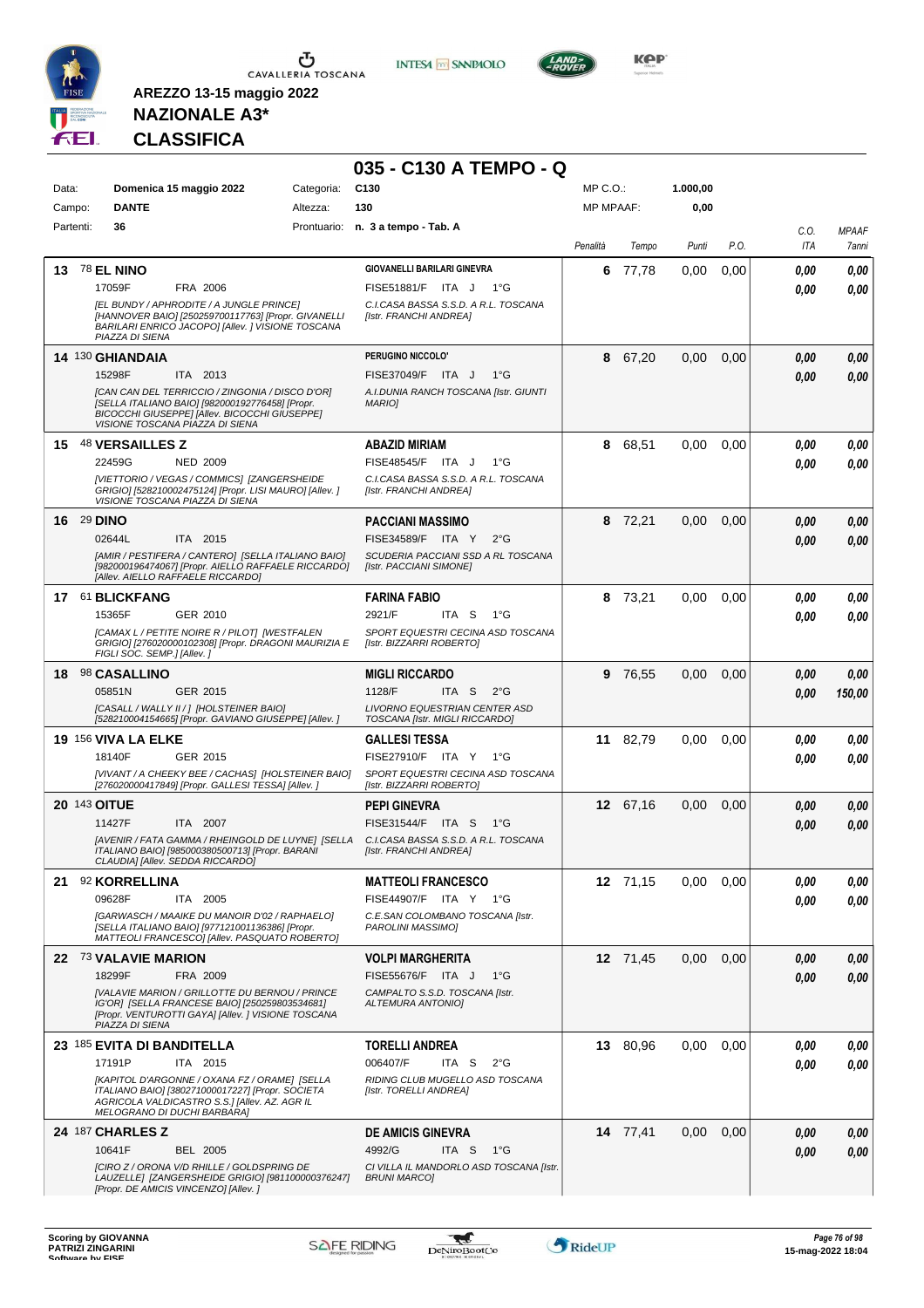

**INTESA** M SANPAOLO



**Kep** 

### **NAZIONALE A3\* CLASSIFICA**

**AREZZO 13-15 maggio 2022**

|        |           |                                                                                                                                                                           |            | 035 - C130 A TEMPO - Q                                           |                  |          |          |      |             |                       |
|--------|-----------|---------------------------------------------------------------------------------------------------------------------------------------------------------------------------|------------|------------------------------------------------------------------|------------------|----------|----------|------|-------------|-----------------------|
| Data:  |           | Domenica 15 maggio 2022                                                                                                                                                   | Categoria: | C <sub>130</sub>                                                 | MP C.O.:         |          | 1.000,00 |      |             |                       |
| Campo: |           | <b>DANTE</b>                                                                                                                                                              | Altezza:   | 130                                                              | <b>MP MPAAF:</b> |          | 0,00     |      |             |                       |
|        | Partenti: | 36                                                                                                                                                                        |            | Prontuario: n. 3 a tempo - Tab. A                                | Penalità         | Tempo    | Punti    | P.O. | C.O.<br>ITA | <b>MPAAF</b><br>7anni |
| 25.    |           | 93 UNSER PRINZ KRF                                                                                                                                                        |            | <b>STAINO AURORA</b>                                             |                  | 15 78,95 | 0,00     | 0,00 | 0.00        | 0,00                  |
|        |           | 17380F<br>FRA 2008                                                                                                                                                        |            | FISE44754/F ITA J<br>$1^{\circ}G$                                |                  |          |          |      | 0.00        | 0,00                  |
|        |           | [CALVARO / WALDFEE VON WATZMANN / WESSEX]<br>[SELLA FRANCESE BAIO] [250259700385558] [Propr.<br>BATINI MARIA CHIARA] [Allev. ]                                            |            | SCUDERIA PACCIANI SSD A RL TOSCANA<br>[Istr. PACCIANI SIMONE]    |                  |          |          |      |             |                       |
| 26     |           | 66 CHOMELIX DE LA POMME                                                                                                                                                   |            | <b>BARTALINI MATTEO</b>                                          |                  | 17 80,43 | 0,00     | 0,00 | 0.00        | 0,00                  |
|        |           | 35401BXX<br>FRA 2012<br>[MARIUS CLAUDIUS / NAIS DE LA POMME / DARCO]                                                                                                      |            | FISE58634/F ITA S<br>1°G<br>TERRE BRUNE E.C. ASD TOSCANA [Istr.  |                  |          |          |      | 0.00        | 0,00                  |
|        |           | [SELLA FRANCESE BAIO] [250259600495010] [Propr.<br>MARINONI LUCREZIA] [Allev.]                                                                                            |            | <b>FURLINI WILLIAM]</b>                                          |                  |          |          |      |             |                       |
|        |           | 27 153 CHANEL DE TUS                                                                                                                                                      |            | <b>VIOLA ELISA</b>                                               |                  | 17 80,61 | 0,00     | 0,00 | 0.00        | 0,00                  |
|        |           | 16278F<br>FRA 2012                                                                                                                                                        |            | FISE30560/F<br>ITA J<br>$1^{\circ}G$                             |                  |          |          |      | 0.00        | 0,00                  |
|        |           | [CONTROE / DIANE DE TALMONT / PAMPHILE] [SELLA<br>FRANCESE BAIO] [250259806038383] [Propr. FERNANDEZ<br>ELENA] [Allev. ] VISIONE TOSCANA PIAZZA DI SIENA                  |            | DEL DRAGO ASD TOSCANA [Istr. ZORZI<br><b>GIAMPIETRO]</b>         |                  |          |          |      |             |                       |
|        |           | 28 100 PASCHA VAN HET BAKKERSHOF D'16                                                                                                                                     |            | <b>ROMEO VERONICA</b>                                            |                  | 18 77,46 | 0,00     | 0,00 | 0,00        | 0,00                  |
|        |           | 18126F<br>BEL 2015                                                                                                                                                        |            | FISE15089/C ITA J<br>$1^{\circ}G$                                |                  |          |          |      | 0.00        | 0,00                  |
|        |           | [CORYDON VAN T&L / GERONE / SPARTACUS] [BEL.<br>WARMBLOEDPAARD BAIO] [981100002968907] [Propr.<br>MARCIASINI PATRIZIA] [Allev.]                                           |            | DEL DRAGO ASD TOSCANA [Istr. ZORZI<br><b>GIAMPIETROI</b>         |                  |          |          |      |             |                       |
| 29     |           | 84 DIVALIEN Z                                                                                                                                                             |            | <b>PEDINI GABRIELE</b>                                           |                  | 22 77,64 | 0,00     | 0,00 | 0.00        | 0,00                  |
|        |           | 16211F<br>NED 2013                                                                                                                                                        |            | FISE49428/F ITA Y<br>1°G                                         |                  |          |          |      | 0.00        | 0.00                  |
|        |           | [DAKAR TN / NENDELIEN / WELLINGTON]<br>[ZANGERSHEIDE BAIO] [528210002871368] [Propr.<br>MEUCCI MANUELA CHRISTINA] [Allev.]                                                |            | ASD CENTRO IPPICO MEDICEO TOSCANA<br>[Istr. MEUCCI MANUELA]      |                  |          |          |      |             |                       |
|        |           | 56 LIBELLE VAN 'T BOSVELD                                                                                                                                                 |            | <b>MINUCCI FEDERICA</b>                                          | Elim.            | 0,00     | 0,00     | 0,00 | 0.00        | 0,00                  |
|        |           | 17810F<br>BEL 2011                                                                                                                                                        |            | 1397/F<br>ITA SA 1°G                                             |                  |          |          |      | 0.00        | 0,00                  |
|        |           | <b>IEDJAZ VAN 'T MERELSNEST / FEIRA DE SANTANA</b><br>RHAMDIAHOEVE / QUERLYBET HERO] [BEL.<br>WARMBLOEDPAARD BAIO] [981100002766915] [Propr.<br>MEREU ROSANNA] [Allev.]   |            | C.I.CASA BASSA S.S.D. A R.L. TOSCANA<br>[Istr. FRANCHI ANDREA]   |                  |          |          |      |             |                       |
|        |           | 72 EASY ADELHEID                                                                                                                                                          |            | <b>BEDARIDA DAVID</b>                                            | Elim.            | 0.00     | 0,00     | 0,00 | 0.00        | 0,00                  |
|        |           | 15429F<br><b>NED 2009</b>                                                                                                                                                 |            | FISE55945/F ITA J<br>$2^{\circ}G$                                |                  |          |          |      | 0.00        | 0,00                  |
|        |           | [GINUS / KYRA ADELHEID / ARAM] [KWPN BAIO]<br>[528210002420787] [Propr. GIORDANO PATRIZIA] [Allev. ]                                                                      |            | TERRE BRUNE E.C. ASD TOSCANA [Istr.<br><b>FURLINI WILLIAMI</b>   |                  |          |          |      |             |                       |
|        |           | 74 VILLAGANA ARAGON                                                                                                                                                       |            | <b>RAFFAELLI GIULIO</b>                                          | Elim.            | 0,00     | 0,00     | 0,00 | 0.00        | 0,00                  |
|        |           | 12107E<br><b>GER 2008</b>                                                                                                                                                 |            | FISE55382/F ITA Y 1°G                                            |                  |          |          |      | 0.00        | 0,00                  |
|        |           | [CANTURO / RENATUS Z / RAMIRO] [HANNOVER BAIO]<br>[000011033003680] [Propr. RAFFAELLI GIULIO] [Allev.]                                                                    |            | C.I. L'ANTELLINO SSDRL TOSCANA [Istr.<br>CIPRIANI LORENZO]       |                  |          |          |      |             |                       |
|        |           | 79 CURLIDA JK HORSETRUCHS Z                                                                                                                                               |            | <b>TREZZANI TOMMASO</b>                                          | Elim.            | 0,00     | 0,00     | 0,00 | 0,00        | 0,00                  |
|        |           | 04781C<br>NED 2010                                                                                                                                                        |            | FISE17446/C ITA J<br>1°G                                         |                  |          |          |      | 0.00        | 0,00                  |
|        |           | [CASCON JK HORSETRUCKS Z / ALLETTA V / BENTLEY<br>LH] [ZANGERSHEIDE BAIO] [528210002504810] [Propr.<br>TREZZANI LUCA] [Allev. ] VISIONE TOSCANA PIAZZA DI<br><b>SIENA</b> |            | CI EMPOLESE ASD TOSCANA [Istr. BIANCHI<br>ALESSIO]               |                  |          |          |      |             |                       |
|        |           | 116 JACARE FN STABLES                                                                                                                                                     |            | <b>GIANNETTI ALICE</b>                                           | Elim.            | 0,00     | 0,00     | 0,00 | 0,00        | 0,00                  |
|        |           | 12734D<br><b>BEL 2009</b>                                                                                                                                                 |            | FISE37803/F ITA J<br>$1^{\circ}G$                                |                  |          |          |      | 0.00        | 0,00                  |
|        |           | [CANADIAN RIVER / EVITA VAN SCHRAEVENACKER /<br>EXPLOIT DE ROULARD] [BWP GRIGIO]<br>[981100002229030] [Propr. LA SELLA S.R.L.] [Allev.]                                   |            | CI EMPOLESE ASD TOSCANA [Istr. BIANCHI<br>ALESSIO]               |                  |          |          |      |             |                       |
|        |           | <b>146 DON DARIUS 6</b>                                                                                                                                                   |            | <b>MELCHIONI GINEVRA</b>                                         | Rit.             | 0,00     | 0,00     | 0,00 | 0.00        | 0,00                  |
|        |           | 17436F<br>GER 2015                                                                                                                                                        |            | <b>FISE5205/C</b><br>ITA S<br>$2^{\circ}G$                       |                  |          |          |      | 0.00        | 0,00                  |
|        |           | [DIARADO'S BOY / LUKRETIA / SILVIO I] [OLDENBURG<br>SAURO] [276020000375766] [Propr. MELCHIONI GINEVRA]<br>[Allev.]                                                       |            | EQUILUNAE SSD A RL LIGURIA [Istr.<br><b>MELCHIONI GINEVRAI</b>   |                  |          |          |      |             |                       |
|        |           | <b>NP 164 KURTIS VD BISSCHOP</b>                                                                                                                                          |            | <b>LAWLEY SVEVA</b>                                              | N.P.             | 0,00     | 0,00     | 0,00 | 0,00        | 0,00                  |
|        |           | 14321E<br>BEL 2010                                                                                                                                                        |            | FISE19730/F ITA Y 2°G                                            |                  |          |          |      | 0.00        | 0,00                  |
|        |           | [DARCO / ELCHINNI VAN DE FLANDRIA / CHIN CHIN]<br>[BWP GRIGIO] [967000009108173] [Propr. MONTESI<br>ROBERTA] [Allev.]                                                     |            | EQUESTRIAN CLUB FIRENZE SSD A RL<br>TOSCANA [Istr. BARONI KATIA] |                  |          |          |      |             |                       |

Collegio Giudicante Presidente LUCIANO CANTINI MARIA CRISTINA ANGELINI BUITONI ROBERTA CAPOLONGO ALBERTO CHIAPPA MARCO CORTINOVIS<br>MARTINA FATTACCIU CRISTIANA GUIDI GIAN DOMENICO MARIANO SILVIA GIOVANNA MARIA MATHIS GLADYS

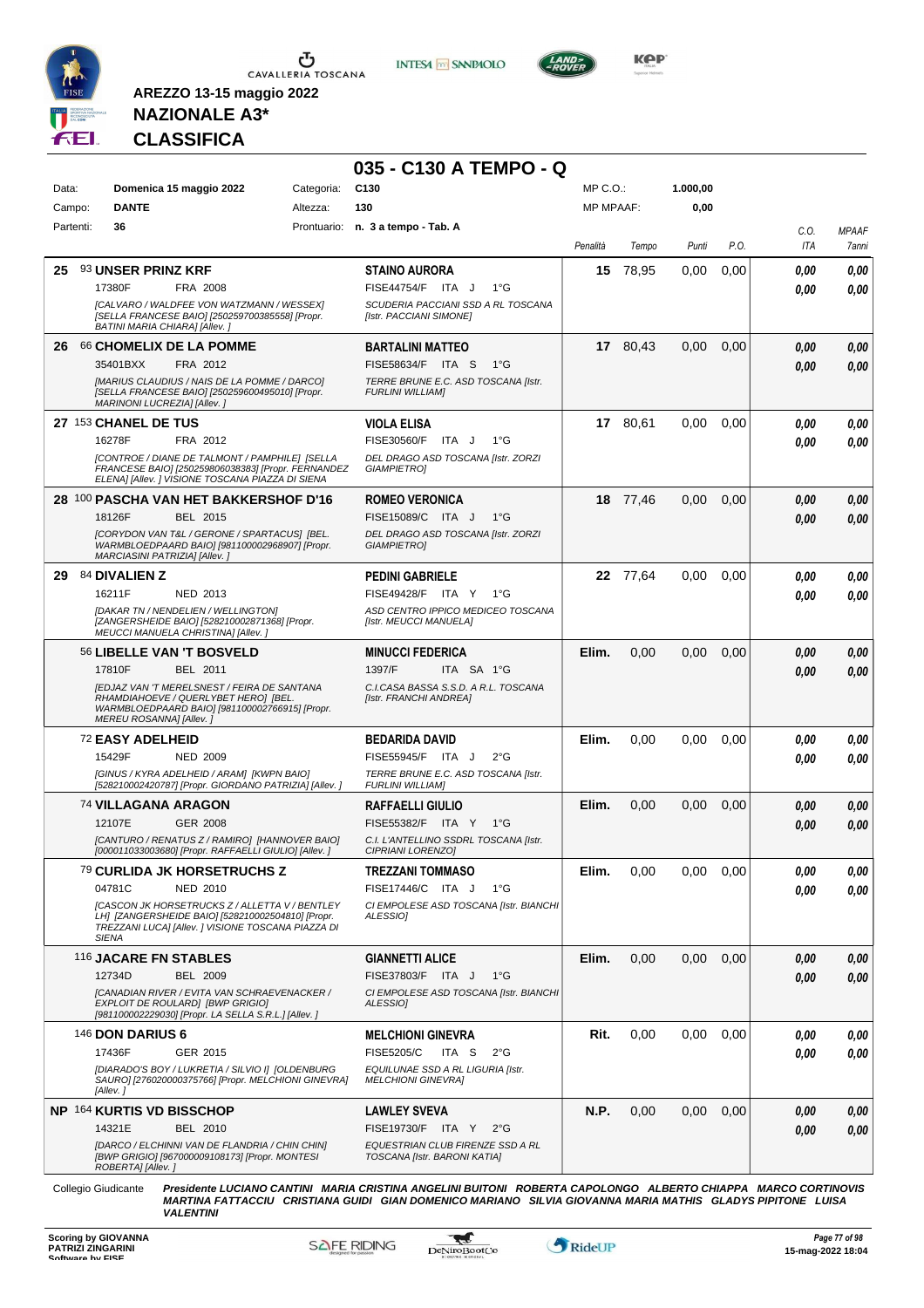





**KOP** 

# **NAZIONALE A3\* CLASSIFICA**

|                  |                                                                                                                                                 |            | 036 - C125 A TEMPO                                                      |           |         |        |      |        |              |
|------------------|-------------------------------------------------------------------------------------------------------------------------------------------------|------------|-------------------------------------------------------------------------|-----------|---------|--------|------|--------|--------------|
| Data:            | Domenica 15 maggio 2022                                                                                                                         | Categoria: | C <sub>125</sub>                                                        | MP C.O.:  |         | 600,00 |      |        |              |
| Campo:           | <b>DANTE</b>                                                                                                                                    | Altezza:   | 125                                                                     | MP MPAAF: |         | 0,00   |      |        |              |
| Partenti:        | 31                                                                                                                                              |            | Prontuario: n. 3 a tempo - Tab. A                                       |           |         |        |      | C.O.   | <b>MPAAF</b> |
|                  |                                                                                                                                                 |            |                                                                         | Penalità  | Tempo   | Punti  | P.O. | ITA    | 7anni        |
|                  | <b>1 152 PRUNUS</b>                                                                                                                             |            | <b>BOLOGNESI CLAUDIA</b>                                                | 0         | 55,22   | 0,00   | 0,00 | 112,50 | 0.00         |
|                  | 03332N<br>ITA 2008                                                                                                                              |            | FISE30715/F ITA S<br>1°G                                                |           |         |        |      | 150,00 | 0.00         |
|                  | [KSAR-SITTE / IENNE / AVENIR] [SELLA ITALIANO                                                                                                   |            | TOSCANA EQUITAZIONE ASD TOSCANA                                         |           |         |        |      |        |              |
|                  | SAURO] [982009106747622] [Propr. MILLIMAGGI LAURA]<br>[Allev. GUSPINI ANDREA]                                                                   |            | [Istr. PITZIANTI CRISTIAN]                                              |           |         |        |      |        |              |
|                  | <b>2 117 LERUSA Z</b>                                                                                                                           |            | <b>INNOCENTI GUIDO</b>                                                  | 0         | 57.09   | 0,00   | 0,00 | 81,00  | 0,00         |
|                  | 13726F<br>NED 2011                                                                                                                              |            | FISE37730/F ITA J<br>$1^{\circ}G$                                       |           |         |        |      | 0.00   | 0.00         |
|                  | [LAMM DE FETAN / ZERUSA / OKLUND] [ZANGERSHEIDE<br>BAIO] [528210002594721] [Propr. BOSSHER DOREEN]<br>[Allev.]                                  |            | C.I.CASA BASSA S.S.D. A R.L. TOSCANA<br>[Istr. FRANCHI ANDREA]          |           |         |        |      |        |              |
|                  | 3 126 CHAMPETTER                                                                                                                                |            | ZAGNI MINUCCI GABRIEL                                                   | 0         | 58,33   | 0.00   | 0,00 | 67.50  | 0,00         |
|                  | 17405E<br><b>NED 2007</b>                                                                                                                       |            | FISE70010/F ITA C 1°G                                                   |           |         |        |      | 0.00   | 0,00         |
|                  | [CALVARO Z / OASE VAN DE HEFFINCK / ELMSHORN]                                                                                                   |            | C.I.CASA BASSA S.S.D. A R.L. TOSCANA                                    |           |         |        |      |        |              |
|                  | [KWPN SAURO] [528210002060259] [Propr. VANZINI<br>FEDERICO] [Allev.]                                                                            |            | [Istr. FRANCHI ANDREA]                                                  |           |         |        |      |        |              |
| 4 90 <b>BALI</b> |                                                                                                                                                 |            | <b>ROSSI MIA</b>                                                        | 0         | 58,98   | 0,00   | 0,00 | 54,00  | 0,00         |
|                  | GER 2011<br>18108F                                                                                                                              |            | FISE46576/F ITA J<br>$1^{\circ}G$                                       |           |         |        |      | 0.00   | 0.00         |
|                  | [BALOUS BELLINI / PIA / PONTIFEX] [WESTFALEN BAIO]<br>[276020000203066] [Propr. ROSSI MIA] [Allev.]                                             |            | JUMPING MONTALGETO ASD TOSCANA<br>[Istr. FRANCHINI MAURO]               |           |         |        |      |        |              |
|                  | 5 132 CARRICK 17                                                                                                                                |            | <b>SCARPELLI AMELIE</b>                                                 | 0         | 60,29   | 0,00   | 0,00 | 45,00  | 0,00         |
|                  | 16284F<br>GER 2009                                                                                                                              |            | FISE30333/F ITA Y<br>1°G                                                |           |         |        |      | 0.00   | 0.00         |
|                  | [CALATO / MONTANA V / CONTENDER] [HOLSTEINER                                                                                                    |            | TOSCANA EQUITAZIONE ASD TOSCANA                                         |           |         |        |      |        |              |
|                  | GRIGIO] [380271006072154] [Propr. UP TO FIFTY DI<br>NATHALIE BELLINE E C. SAS] [Allev. UP TO FIFTY DI<br>NATHALIE BELLINE E C. SAS]             |            | [Istr. PITZIANTI CRISTIAN]                                              |           |         |        |      |        |              |
|                  | 6 71 SHILA DELLE SCHIAVE                                                                                                                        |            | <b>ARRICCA GINEVRA</b>                                                  |           | 0 62,57 | 0,00   | 0,00 | 18,00  | 0.00         |
|                  | 26045B/JO<br>GER 2005                                                                                                                           |            | FISE56325/F ITA C<br>— 1°G                                              |           |         |        |      | 0.00   | 0.00         |
|                  | [SILVIO I / GALA / GRANNUS] [HANNOVER SAURO]<br>[982009106712761] [Propr. MION CRISTIANO] [Allev.]                                              |            | TERRE BRUNE E.C. ASD TOSCANA [Istr.<br><b>FURLINI WILLIAM]</b>          |           |         |        |      |        |              |
| 7 188 JARA       |                                                                                                                                                 |            | VALVASON GARZELLI ANGELA                                                | 0         | 64,49   | 0,00   | 0,00 | 18,00  | 0.00         |
|                  | 17955F<br><b>NED 2014</b>                                                                                                                       |            | 659/F<br>ITA SA 1°G                                                     |           |         |        |      | 0.00   | 0.00         |
|                  | [ZACHAROV / ROMY / VOLTAIRE] [KWPN BAIO]<br>[528210004165609] [Propr. VALVASON GARZELLI ANGELA]<br>[Allev.]                                     |            | CLUB IPPICO M.A.B. LE CORTI S.S.D<br>TOSCANA [Istr. OSSA MARIANO PABLO] |           |         |        |      |        |              |
|                  | 8 158 BELIZE                                                                                                                                    |            | <b>BARBINI THOMAS</b>                                                   |           | 4 53,35 | 0,00   | 0,00 | 18,00  | 0,00         |
|                  | 18221F<br>GER 2009                                                                                                                              |            | FISE55854/F ITA J<br>$1^{\circ}G$                                       |           |         |        |      | 0.00   | 0.00         |
|                  | [CASSINI II / B-CARISSIMA / CANTUS] [HOLSTEINER                                                                                                 |            | ASD CENTRO IPPICO MEDICEO TOSCANA                                       |           |         |        |      |        |              |
|                  | GRIGIO] [756093900024957] [Propr. BARBINI VANESSA]<br>[Allev. ]                                                                                 |            | [Istr. MEUCCI MANUELA]                                                  |           |         |        |      |        |              |
|                  | 9 101 MASCALZONE SENESE                                                                                                                         |            | <b>CUCCIARDI CHIARA</b>                                                 | 4         | 54,93   | 0,00   | 0,00 | 0,00   | 0,00         |
|                  | 10514F<br>ITA 2006                                                                                                                              |            | FISE17054/R ITA Y 1°G                                                   |           |         |        |      | 0.00   | 0,00         |
|                  | [FANDANGO X / M.IONE / BRANDANO] [SELLA ITALIANO<br>BAIO] [972000000583106] [Propr. QUAGLIOTTI LORETTA]<br>[Allev. DANNEBERGER ELSA MARTHA UTE] |            | C.I.CASA BASSA S.S.D. A R.L. TOSCANA<br>[Istr. FRANCHI ANDREA]          |           |         |        |      |        |              |
|                  | 10 129 EXTRA CHAVANNAIS                                                                                                                         |            | <b>MAZZEI FERDINANDO LARTH</b>                                          |           | 4 55,03 | 0,00   | 0,00 | 0,00   | 0,00         |
|                  | 15532F<br>BEL 2010                                                                                                                              |            | FISE39647/F ITA J<br>$2^{\circ}G$                                       |           |         |        |      | 0.00   | 0,00         |
|                  | [LITTLE ROCK / GOLDIKA / GRAF SPONECK] [SELLA<br>BELGA GRIGIO] [972270000075695] [Propr. HAPPY HORSE<br>SSD A RL] [Allev.]                      |            | PISTOIA EQUESTRIAN CENTRE A.S.D.<br>TOSCANA [Istr. BARONI MASSIMILIANO] |           |         |        |      |        |              |
|                  | 11 17 CASTELLO 187                                                                                                                              |            | <b>FOLONARI FIAMMETTA</b>                                               |           | 4 56,76 | 0,00   | 0,00 | 0,00   | 0,00         |
|                  | 14392F<br>GER 2006                                                                                                                              |            | FISE30279/F ITA Y 1°G                                                   |           |         |        |      | 0.00   | 0,00         |
|                  | [CASSINI I / EVA II / LANCER II] [HOLSTEINER GRIGIO]<br>[380271001024465] [Propr. SCARPELLI MASSIMO] [Allev.]                                   |            | TOSCANA EQUITAZIONE ASD TOSCANA<br>[Istr. PITZIANTI CRISTIAN]           |           |         |        |      |        |              |
|                  | 12 75 NUNORA Z                                                                                                                                  |            | PIERI MATILDE                                                           |           | 4 60,62 | 0,00   | 0,00 | 0,00   | 0,00         |
|                  | 18314F<br>BEL 2014                                                                                                                              |            | FISE53014/F ITA J<br>$1^{\circ}G$                                       |           |         |        |      | 0,00   | 0,00         |
|                  | [NUMERO UNO / QUIRA-Z / QUIDAM DE REVEL]                                                                                                        |            | TOSCANA EQUITAZIONE ASD TOSCANA                                         |           |         |        |      |        |              |
|                  | [ZANGERSHEIDE BAIO] [981100002993423] [Propr. PIERI<br>STEFANO] [Allev.]                                                                        |            | [Istr. NENCI ANTONELLA]                                                 |           |         |        |      |        |              |

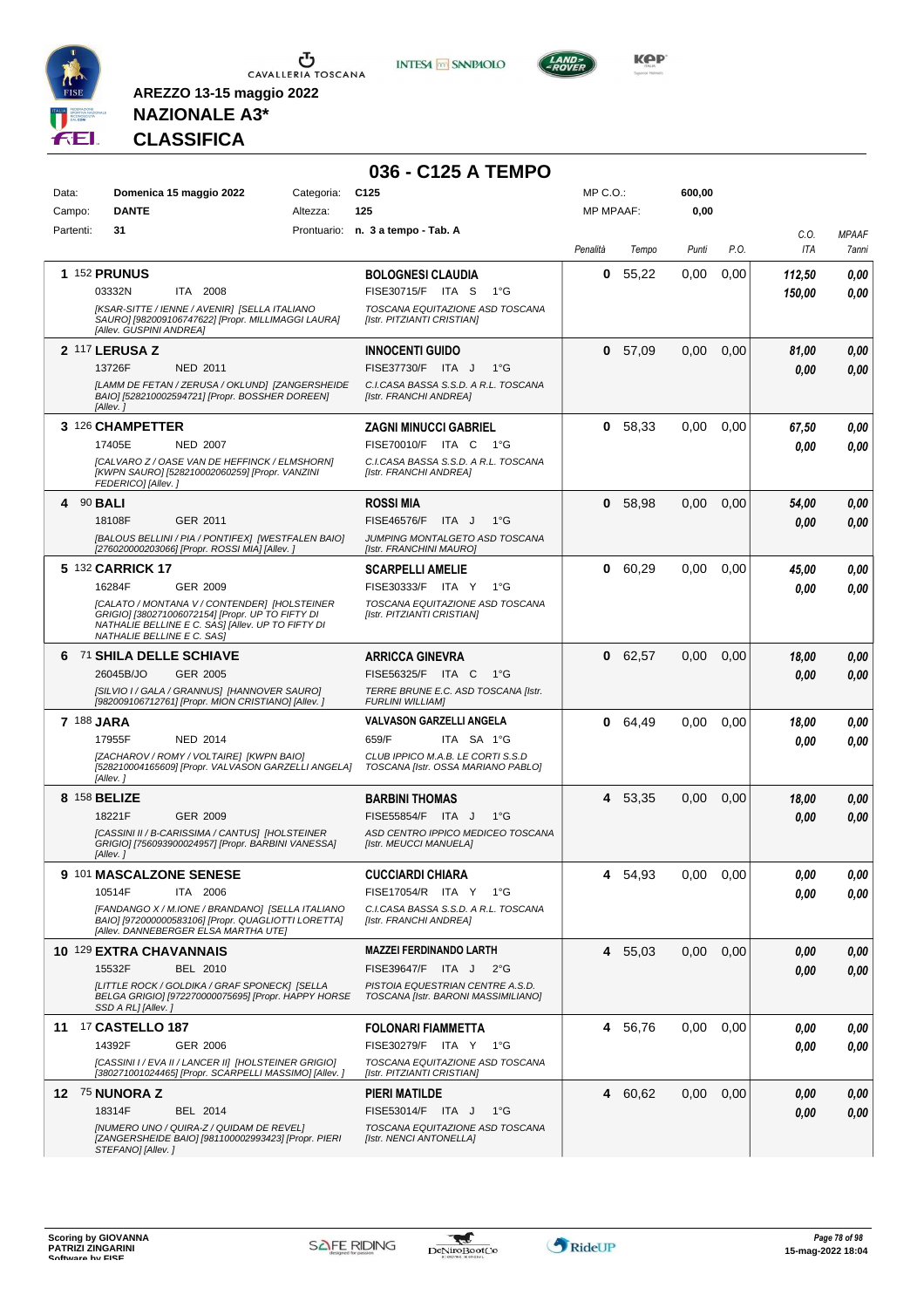

**INTESA** M SANPAOLO

**036 - C125 A TEMPO**



**KOP** 

# **NAZIONALE A3\* CLASSIFICA**

| Data:     | Domenica 15 maggio 2022                                                                                                                                                                                                                                     | Categoria: | C <sub>125</sub>                                                                                                                      | MP C.O.:         |          | 600,00 |      |                   |                       |
|-----------|-------------------------------------------------------------------------------------------------------------------------------------------------------------------------------------------------------------------------------------------------------------|------------|---------------------------------------------------------------------------------------------------------------------------------------|------------------|----------|--------|------|-------------------|-----------------------|
| Campo:    | <b>DANTE</b>                                                                                                                                                                                                                                                | Altezza:   | 125                                                                                                                                   | <b>MP MPAAF:</b> |          | 0,00   |      |                   |                       |
| Partenti: | 31                                                                                                                                                                                                                                                          |            | Prontuario: n. 3 a tempo - Tab. A                                                                                                     | Penalità         | Tempo    | Punti  | P.O. | C.O.<br>ITA       | <b>MPAAF</b><br>7anni |
| 13        | 80 COCO L<br>17802F<br>GER 2009<br>[CORNET OBOLENSKY / CLASSIC TOUCH / COSINUS]<br>[WESTFALEN BAIO] [276098102697108] [Propr. BARBINI<br>VANESSA] [Allev.]                                                                                                  |            | <b>BARBINI THOMAS</b><br>FISE55854/F ITA J<br>$1^{\circ}$ G<br>ASD CENTRO IPPICO MEDICEO TOSCANA<br>[Istr. MEUCCI MANUELA]            | 4                | 65,95    | 0.00   | 0,00 | 0.00<br>0.00      | 0,00<br>0.00          |
|           | <b>14 351 ELUE</b><br>17412F<br>BEL 2010<br><b>IUGANO SITTE / EXCEL VAN DE KOEBOSHOEVE /</b><br>ORLANDO] [CHEVAL DE SPORT BELG GRIGIO]                                                                                                                      |            | <b>VIOLA ELISA</b><br>FISE30560/F<br>ITA J<br>$1^{\circ}$ G<br>DEL DRAGO ASD TOSCANA [Istr. ZORZI<br><b>GIAMPIETRO]</b>               | 4                | 66,87    | 0,00   | 0,00 | 0.00<br>0.00      | 0,00<br>0,00          |
|           | [981100002388797] [Propr. AZZARA ESTER] [Allev. ]<br><b>15 145 FREE SPIRIT</b><br>26019G<br>ITA 2013<br>[QUITE VO CANTUS L / BOLOGNA / BALOUBET DU<br>ROUET] [SELLA ITALIANO GRIGIO] [982000192324314]<br>[Propr. MANARA FLAMINIA] [Allev. GIULIANI SILVIO] |            | <b>MANARA FLAMINIA</b><br>FISE41005/G ITA J<br>$1^{\circ}G$<br>ROMA PONY CLUB SSD A RL LAZIO [Istr.<br>CIUCCI MARCO]                  |                  | 4 72,66  | 0,00   | 0,00 | 0,00<br>0.00      | 0,00<br>0,00          |
| 16        | 89 WHALISCO K Z<br>042601<br><b>NED 2009</b><br><b>IWHAT A KASHMIR K / JALISCA HOUTHEEM Z / JALISCO</b><br>B] [ZANGERSHEIDE BAIO] [528219001014651] [Propr.<br>LUDOVICO TRANCHINO ALESSIA ANGELA] [Allev. ]<br>VISIONE TOSCANA PIAZZA DI SIENA              |            | <b>TORSELLINI GIULIA</b><br>FISE47329/F ITA J<br>$1^{\circ}$ G<br>C.I.CASA BASSA S.S.D. A R.L. TOSCANA<br>[Istr. FRANCHI ANDREA]      | 8                | 61,08    | 0,00   | 0,00 | 0,00<br>0.00      | 0,00<br>0.00          |
|           | 17 85 ORLANDO VAN'T MORRELBOS<br>29356G<br>NED 2012<br>[. / . / ] [PFER BAIO] [528246002470409] [Propr. PEDONE<br>MARIA] [Allev. ]                                                                                                                          |            | <b>PEDONE MARIA</b><br>FISE69229/G ITA J<br>$1^{\circ}G$<br>ROMA PONY CLUB SSD A RL LAZIO [Istr.<br><b>CIUCCI MARCOI</b>              | 8                | 62,77    | 0,00   | 0,00 | 0.00<br>0.00      | 0,00<br>0.00          |
|           | 18 176 DANCING NAKED<br>12943F<br>IRL 2009<br>[LUIDAM / RATHLIN Q / COEVERS DIAMOND BOY] [IRISH<br>SPORT HORSE BAIO] [372141405303135] [Propr. NERI<br>DUCCIO] [Allev.]                                                                                     |            | <b>ROSSI ALICE</b><br>FISE11230/F ITA S<br>$1^{\circ}$ G<br>C.I. SENESE TOSCANA [Istr. FEDI<br>ALESSANDRO]                            | 8                | 62,87    | 0,00   | 0,00 | 0.00<br>0.00      | 0,00<br>0,00          |
| 19.       | 68 FUJIYAMA VAN ARENBERG<br>18294F<br>FRA 2015<br>[TIAMO VAN OVERIS / WAKAYAMA / CHIN CHIN]<br>[SCONOSCIUTA BAIO] [250259806054890] [Propr. CASINI<br>ELISA] [Allev.]                                                                                       |            | <b>CASINI ELISA</b><br>FISE58051/F ITA Y 1°G<br>ASD CENTRO IPPICO MEDICEO TOSCANA<br>[Istr. MEUCCI MANUELA]                           | 8                | 63,56    | 0,00   | 0,00 | 0.00<br>0.00      | 0,00<br>0,00          |
|           | 20 124 ISAAC<br>18101F<br>GER 2011<br>[NEWTON / CAPRICE / CENTO] [RHEINLAND PFALZ SAAR<br>SAURO] [276020000093674] [Propr. CASINI BIANCA]<br>[Allev.]                                                                                                       |            | <b>CASINI BIANCA</b><br>FISE34120/F ITA S<br>$1^{\circ}G$<br>TOSCANA EQUITAZIONE ASD TOSCANA<br>[Istr. PITZIANTI CRISTIAN]            | 8                | 65,24    | 0,00   | 0,00 | 0,00<br>0.00      | 0,00<br>0.00          |
|           | 21 106 DIADO MENAMA<br>35118BXX<br>FRA 2013<br>[DIAMANT DE SEMILLY / LA CORDA / LORD] [SELLA<br>FRANCESE GRIGIO] [250258500100099] [Propr.<br>PENALOSA ANDRES] [Allev.]                                                                                     |            | <b>MANETTI MIRCO</b><br><b>FISE40542/F</b><br>ITA Y<br>1°G<br>SIENA RIDING CLUB 2 JUMPING TEAM ASD<br>TOSCANA [Istr. MATTEUCCI MAURO] |                  | 8 69,28  | 0,00   | 0,00 | 0,00<br>0.00      | 0,00<br>0.00          |
|           | 22 125 MISS SPECIAL R&R Z<br>18619F<br>BEL 2015<br>[MR. BLUE / INCHALA Z / INDOCTRO] [ZANGERSHEIDE<br>BAIO SCURO] [981100002947893] [Propr. SALVATORI<br>PENELOPE] [Allev.]                                                                                 |            | <b>SALVATORI PENELOPE</b><br>FISE33777/F ITA J<br>1°G<br>DEL DRAGO ASD TOSCANA [Istr. ZORZI<br><b>GIAMPIETRO]</b>                     |                  | 12 70,64 | 0,00   | 0,00 | 0,00<br>0,00      | 0,00<br>0,00          |
|           | 23 154 OCTOPUS E<br>18008F<br>BEL 2014<br>[INAR C / SOENGA / SANDRINI] [BEL.<br>WARMBLOEDPAARD BAIO] [981100002868484] [Propr.<br>VANNUCCINI ELEONORA] [Allev.]                                                                                             |            | <b>CARLI EMMA</b><br>FISE29425/F ITA J<br>$1^{\circ}G$<br>C.I.SENESE TOSCANA [Istr. FEDI<br>ALESSANDRO]                               |                  | 12 72,70 | 0,00   | 0,00 | 0.00<br>0.00      | 0,00<br>0,00          |
|           | 24 109 ITSIE BITSIE AC<br>18284F<br>NED 2013<br>[-/-/-] [OLDENBURG BAIO] [528210004424328] [Propr.<br>ADELANTE S.R.L.S.] [Allev.]                                                                                                                           |            | <b>BOSCHI ADELE VIOLANTE</b><br>FISE39077/F ITA J<br>1°G<br>C.I.CASA BASSA S.S.D. A R.L. TOSCANA<br>[Istr. FRANCHI ANDREA]            |                  | 12 74,40 | 0,00   | 0,00 | 0,00<br>0,00      | 0,00<br>0,00          |
|           | 119 <b>CAMAYA</b><br>18132F<br>GER 2010<br>[CYRELL / LOU LOU / LANDADEL] [MECKLENBURG BAIO]<br>[276020000086473] [Propr. BARBINI VANESSA] [Allev.]                                                                                                          |            | <b>BARBINI THOMAS</b><br>FISE55854/F ITA J<br>$1^{\circ}G$<br>ASD CENTRO IPPICO MEDICEO TOSCANA                                       | Elim.            | 0,00     | 0,00   | 0,00 | 0.00<br>0.00      | 0,00<br>0,00          |
|           | <b>Scoring by GIOVANNA</b><br><b>PATRIZI ZINGARINI</b><br>Coffware by EICE                                                                                                                                                                                  |            | [Istr. MEUCCI MANUELA]<br><b>SAFE RIDING</b><br><b>DeNiroBootCo</b>                                                                   | RideUP           |          |        |      | 15-mag-2022 18:04 | Page 79 of 98         |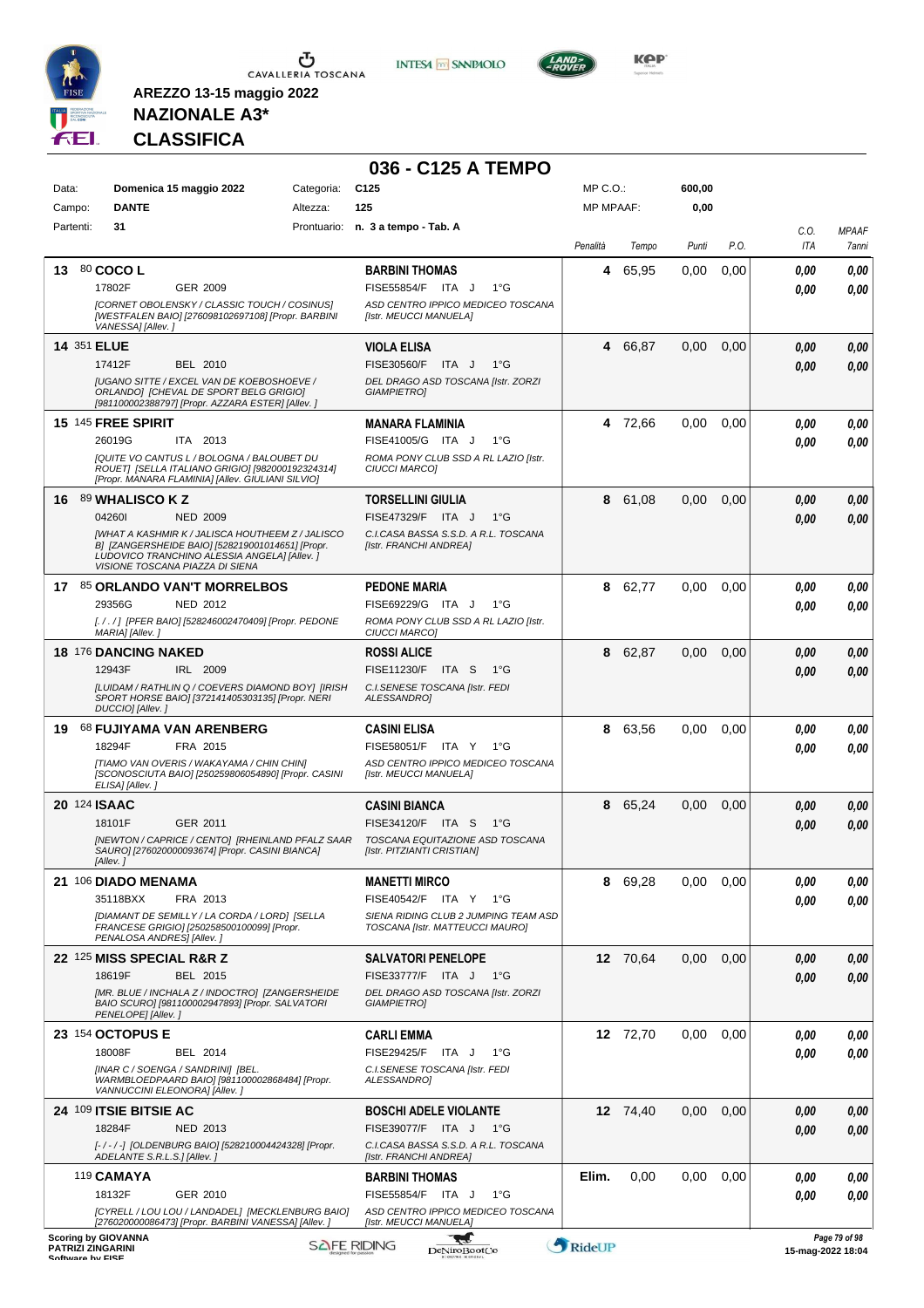

**INTESA M** SANPAOLO

**036 - C125 A TEMPO**



**Kep** 

### **NAZIONALE A3\* CLASSIFICA**

**AREZZO 13-15 maggio 2022**

| Data:        | Domenica 15 maggio 2022                                                                                                                                                                                                                            | Categoria: | C <sub>125</sub>                                                                                                                     | MP C.O.:         |       | 600,00 |      |              |                       |
|--------------|----------------------------------------------------------------------------------------------------------------------------------------------------------------------------------------------------------------------------------------------------|------------|--------------------------------------------------------------------------------------------------------------------------------------|------------------|-------|--------|------|--------------|-----------------------|
| Campo:       | <b>DANTE</b>                                                                                                                                                                                                                                       | Altezza:   | 125                                                                                                                                  | <b>MP MPAAF:</b> |       | 0,00   |      |              |                       |
| Partenti:    | 31                                                                                                                                                                                                                                                 |            | Prontuario: n. 3 a tempo - Tab. A                                                                                                    | Penalità         | Tempo | Punti  | P.O. | C.0.<br>ITA  | <b>MPAAF</b><br>7anni |
|              | 254 SLIGO LANDACCO<br>46658B<br>IRL 2010<br>ICHACCO BLUE / LANDGRAEFIN /   [IRISH SPORT<br>HORSE BAIO] [372141404753876] [Propr. GIERREGI SAS]                                                                                                     |            | <b>MATTEUCCI MARCO</b><br><b>FISE43978/F ITA Y</b><br>1°G<br>SIENA RIDING CLUB 2 JUMPING TEAM ASD<br>TOSCANA [Istr. MATTEUCCI MAURO] | Rit.             | 0,00  | 0,00   | 0,00 | 0.00<br>0.00 | 0,00<br>0.00          |
| NP.          | [Allev.]<br>53 ALEGRIA JHV Z<br>16090F<br>BEL 2011<br><b>IARMSTRONG VD KAPEL / BARBRIA VAN DE</b><br>LINDEHOEVE / UPSILON VAN DE HEFFINCK]<br>[ZANGERSHEIDE BAIO] [967000009197821] [Propr. UP TO<br>FIFTY DI NATHALIE BELLINE E C. SAS] [Allev. ] |            | <b>SCARPELLI AMELIE</b><br>FISE30333/F ITA Y 1°G<br>TOSCANA EQUITAZIONE ASD TOSCANA<br>[Istr. PITZIANTI CRISTIAN]                    | N.P.             | 0.00  | 0,00   | 0.00 | 0.00<br>0.00 | 0,00<br>0.00          |
| NP.          | 70 ARLEQUIN DE LA SELUNE<br>FRA 2010 Pony<br>46988B<br><b>JOURAL DES CHOUANS / JAVELINE DES EYMES / ABOU</b><br>KAMAL] [PONY APPALOOSA MARRONE]<br>[250259805893825] [Propr. EQUIPASSIONE S.R.L.] [Allev. ]                                        |            | <b>COLOMBINI SOFIA</b><br>FISE83401/G ITA J<br>$1^{\circ}G$<br>ROMA PONY CLUB SSD A RL LAZIO [Istr.<br><b>CIUCCI MARCOI</b>          | N.P.             | 0,00  | 0,00   | 0,00 | 0.00<br>0.00 | 0,00<br>0,00          |
| NP 143 OITUE | ITA 2007<br>11427F<br>[AVENIR / FATA GAMMA / RHEINGOLD DE LUYNE] [SELLA<br>ITALIANO BAIO] [985000380500713] [Propr. BARANI<br>CLAUDIA] [Allev. SEDDA RICCARDO]                                                                                     |            | <b>PEPI GINEVRA</b><br>FISE31544/F ITA S<br>1°G<br>C.I.CASA BASSA S.S.D. A R.L. TOSCANA<br>[Istr. FRANCHI ANDREA]                    | N.P.             | 0.00  | 0.00   | 0.00 | 0.00<br>0.00 | 0,00<br>0.00          |
|              | NP 174 LEVI JS<br>13714D<br>BEL 2011<br>[ECHO VAN T SPIEVELD / WELTI / LYS DE DARMEN]<br>[BWP SAURO] [981100002993972] [Propr. A-TEAM HORSES<br>$SR.L.]$ [Allev.]                                                                                  |            | <b>MESIRCA TIZIANA</b><br><b>FISE8526/D</b><br>ITA SA 1°G<br>C.I.SENESE TOSCANA [Istr. GINANNESCHI<br>LORENZO1                       | N.P.             | 0,00  | 0,00   | 0,00 | 0.00<br>0.00 | 0.00<br>0.00          |
|              | NP 190 KAWYRUSA H<br>14047D<br>NED 2015<br>[BALTIC VDL / WYRUSA H / CORLAND] [KWPN GRIGIO]<br>[528210004269406] [Propr. AZ. AG. FRATELLI CANOCCHI<br>S.S. SOC. AGRICOLA] [Allev.]                                                                  |            | <b>CANOCCHI GIANNI</b><br>3025/F<br>ITA S<br>$1^{\circ}G$<br>ASD CENTRO IPPICO LA BRIGLIA TOSCANA<br>[Istr. CORTESE UMBERTO]         | N.P.             | 0.00  | 0.00   | 0.00 | 0.00<br>0.00 | 0.00<br>0.00          |

Collegio Giudicante Presidente LUCIANO CANTINI MARIA CRISTINA ANGELINI BUITONI ROBERTA CAPOLONGO ALBERTO CHIAPPA MARCO CORTINOVIS<br>MARTINA FATTACCIU CRISTIANA GUIDI GIAN DOMENICO MARIANO SILVIA GIOVANNA MARIA MATHIS GLADYS

#### **037 - C115 A TEMPO**

| Data:     | Domenica 15 maggio 2022                                                                                                                              | Categoria:  | C <sub>115</sub>                                          | $MP C. O.$ :     |       | 500,00 |      |       |              |
|-----------|------------------------------------------------------------------------------------------------------------------------------------------------------|-------------|-----------------------------------------------------------|------------------|-------|--------|------|-------|--------------|
| Campo:    | <b>DANTE</b>                                                                                                                                         | Altezza:    | 115                                                       | <b>MP MPAAF:</b> |       | 0.00   |      |       |              |
| Partenti: | 37                                                                                                                                                   | Prontuario: | n. 3 a tempo - Tab. A                                     |                  |       |        |      | C.O.  | <b>MPAAF</b> |
|           |                                                                                                                                                      |             |                                                           | Penalità         | Tempo | Punti  | P.O. | ITA   | 7anni        |
|           | <b>70 ARLEQUIN DE LA SELUNE</b>                                                                                                                      |             | <b>COLOMBINI SOFIA</b>                                    | 0                | 59,26 | 0,00   | 0,00 | 62,50 | 0,00         |
|           | <b>FRA 2010 Pony</b><br>46988B                                                                                                                       |             | FISE83401/G<br>$1^{\circ}$ G<br>ITA J                     |                  |       |        |      | 0.00  | 0.00         |
|           | <b>IOURAL DES CHOUANS / JAVELINE DES EYMES / ABOU</b><br>KAMALI IPONY APPALOOSA MARRONEI<br>[250259805893825] [Propr. EQUIPASSIONE S.R.L.] [Allev. ] |             | ROMA PONY CLUB SSD A RL LAZIO [Istr.<br>CIUCCI MARCOI     |                  |       |        |      |       |              |
|           | 2 251 ATHOS DU REVERDY                                                                                                                               |             | <b>TAURINI GIADA</b>                                      | 0                | 59,51 | 0,00   | 0,00 | 45,00 | 0,00         |
|           | FRA 2010<br>19298A                                                                                                                                   |             | <b>FISE47398/F</b><br>ITA<br>Brev.<br>J.                  |                  |       |        |      | 0.00  | 0.00         |
|           | [GRIM ST CLAIR / PIVOINE DU REVERDY / ALLEGRETO]<br>[SELLA FRANCESE BAIO] [250259701032021] [Propr.<br>TAURINI ALESSANDRO] [Allev.]                  |             | TOSCANA EQUITAZIONE ASD TOSCANA<br>[Istr. MELI GIORGIO]   |                  |       |        |      |       |              |
|           | 3 227 EUCHARIS                                                                                                                                       |             | <b>ZORZI TOMMASO</b>                                      | 0                | 60,44 | 0,00   | 0,00 | 37,50 | 0,00         |
|           | 12816E<br>POL 2008                                                                                                                                   |             | <b>FISE52682/F</b><br>ITA C<br>$1^{\circ}G$               |                  |       |        |      | 0,00  | 0,00         |
|           | [CHELLANO'S BOY D Z / EDMILA / ESKUDO] [SELLA<br>POLONIA SAURO] [380271001017642] [Propr. SOC.<br>AGRICOLA BORGHI LUCA E C. S.S.] [Allev. ]          |             | DEL DRAGO ASD TOSCANA [Istr. ZORZI<br><b>GIAMPIETRO1</b>  |                  |       |        |      |       |              |
| 4         | 86 ITEM V.D. VIJF BUNDERS                                                                                                                            |             | <b>FRANCHINI ELEONORA</b>                                 | $\bf{0}$         | 60,84 | 0,00   | 0,00 | 30,00 | 0.00         |
|           | 15414F<br><b>BEL 2008</b>                                                                                                                            |             | $1^{\circ}$ G<br>FISE48763/F<br>ITA J                     |                  |       |        |      | 0.00  | 0.00         |
|           | <b>INABAB DE REVE / ROZIE / DARCO1 IBWP BAIO1</b><br>[981100000963903] [Propr. KRATIROVA KRISTINE] [Allev.]                                          |             | CI EMPOLESE ASD TOSCANA [Istr. BIANCHI<br><b>ALESSIOI</b> |                  |       |        |      |       |              |

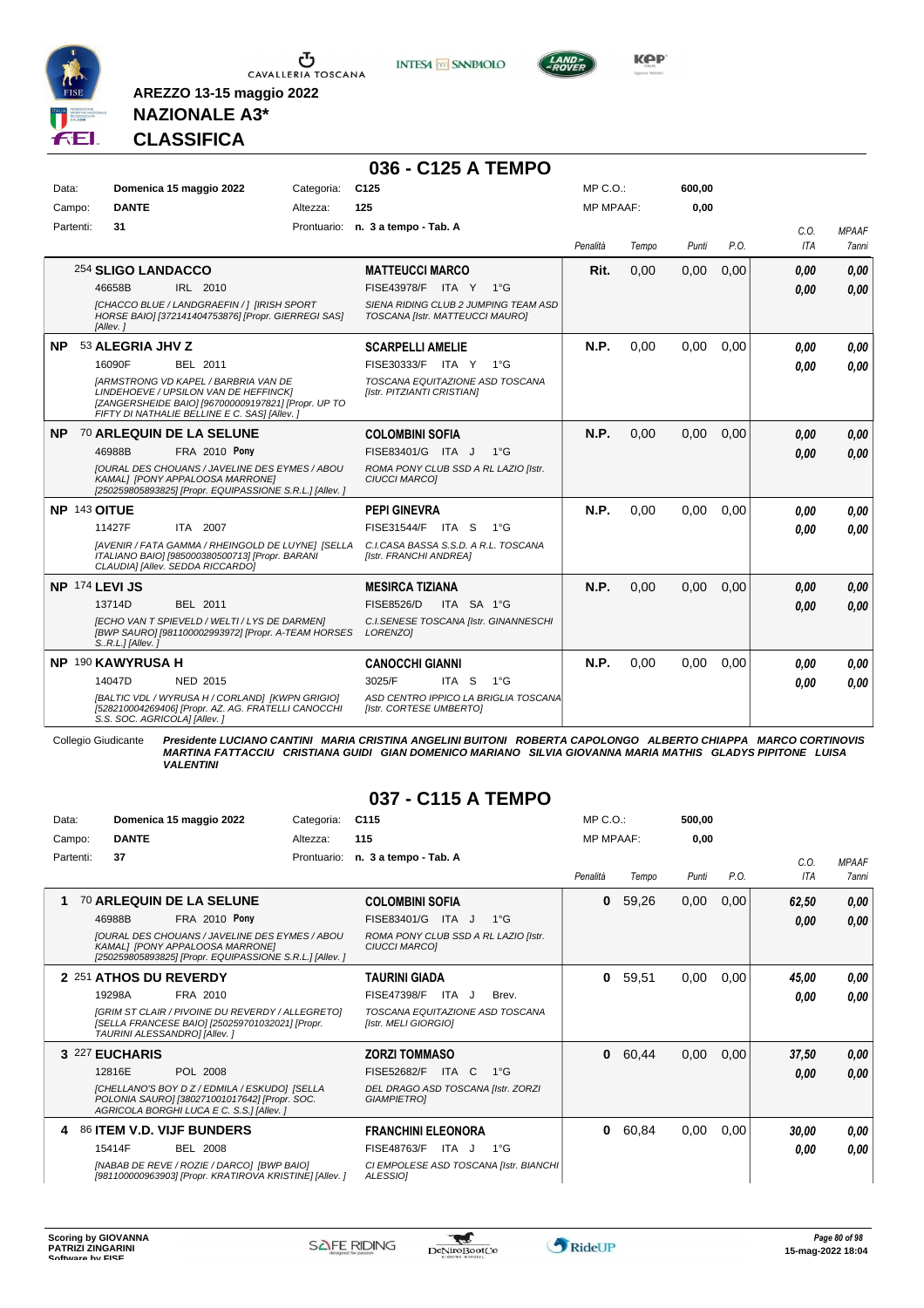

**INTESA M** SANPAOLO



**KOP** 

# **NAZIONALE A3\* CLASSIFICA**

|              |                                                                                                                                                                                             |            | 037 - C115 A TEMPO                                                                         |                  |           |        |      |                |                       |
|--------------|---------------------------------------------------------------------------------------------------------------------------------------------------------------------------------------------|------------|--------------------------------------------------------------------------------------------|------------------|-----------|--------|------|----------------|-----------------------|
| Data:        | Domenica 15 maggio 2022                                                                                                                                                                     | Categoria: | C <sub>115</sub>                                                                           | $MP C. O.$ :     |           | 500,00 |      |                |                       |
| Campo:       | <b>DANTE</b>                                                                                                                                                                                | Altezza:   | 115                                                                                        | <b>MP MPAAF:</b> |           | 0,00   |      |                |                       |
| Partenti:    | 37                                                                                                                                                                                          |            | Prontuario: n. 3 a tempo - Tab. A                                                          | Penalità         | Tempo     | Punti  | P.O. | C.O.<br>ITA    | <b>MPAAF</b><br>7anni |
|              | 5 53 ALEGRIA JHV Z<br>16090F<br>BEL 2011                                                                                                                                                    |            | <b>SCARPELLI AMELIE</b><br>FISE30333/F ITA Y<br>1°G                                        | 0                | 61,26     | 0,00   | 0,00 | 25,00<br>0,00  | 0,00<br>0.00          |
|              | <b>JARMSTRONG VD KAPEL / BARBRIA VAN DE</b><br>LINDEHOEVE / UPSILON VAN DE HEFFINCK]<br>[ZANGERSHEIDE BAIO] [967000009197821] [Propr. UP TO<br>FIFTY DI NATHALIE BELLINE E C. SAS] [Allev.] |            | TOSCANA EQUITAZIONE ASD TOSCANA<br>[Istr. PITZIANTI CRISTIAN]                              |                  |           |        |      |                |                       |
|              | 6 <sup>198</sup> CONTOPIDIS G II<br>02778R<br>GER 2007                                                                                                                                      |            | <b>SALA COSTANZA</b><br>005578/C<br>ITA S<br>1°G                                           | 0                | 67,80     | 0,00   | 0,00 | 10,00<br>0.00  | 0,00<br>0.00          |
|              | [CONTENDRO I / SUNFLOWER / ROCADERO]<br>[HOLSTEINER BAIO] [000011051002322] [Propr. SALA<br>COSTANZA] [Allev.]                                                                              |            | AREZZOEQUESTRIANCENTRE SSD ARL<br>TOSCANA [Istr. ROTUNNO CARLO]                            |                  |           |        |      |                |                       |
|              | 7 241 COSMIC<br>26703BXX<br>ITA 2008                                                                                                                                                        |            | <b>BORGHESI BEATRICE</b><br>FISE51819/F ITA C<br>Brev.                                     |                  | 0 69,27   | 0,00   | 0,00 | 10,00          | 0,00                  |
|              | ICOSMO / CHAMMPAGNE / CAMPIONE] [SELLA ITALIANO<br>BAIO] [985000380506938] [Propr. AZ. AGR. GRAZIOTTI<br>SILVANO] [Allev. BOWLES SARA JANE]                                                 |            | AREZZOEQUESTRIANCENTRE SSD ARL<br>TOSCANA [Istr. ERMINI LAVINIA]                           |                  |           |        |      | 125,00         | 0.00                  |
|              | 8 122 <b>BAEDEK</b><br>15991F<br>ITA 2014                                                                                                                                                   |            | <b>CONTE FEDERICA</b><br>FISE34361/F ITA Y 1°G                                             |                  | $0$ 73,85 | 0,00   | 0,00 | 10,00          | 0.00<br>0.00          |
|              | <b>IBAEDEKER / TANGA DEL TERRICCIO / TENOR DE LA</b><br>COUR] [SELLA ITALIANO BAIO] [982000192780971] [Propr.<br>DE FILIPPO LUISA] [Allev. ALLEVAMENTO GRANCHI<br>FRANCESCO1                |            | TERRE ROSSE EQUITAZIONE SSD A RL<br>TOSCANA [Istr. PAFFETTI MICHELE]                       |                  |           |        |      | 75,00          |                       |
|              | 9 211 EPSILON<br>17097F<br><b>NED 2009</b>                                                                                                                                                  |            | <b>ULIVIERI MIA</b><br>FISE61269/F ITA C<br>Brev.                                          |                  | 4 54,28   | 0.00   | 0,00 | 10,00          | 0,00                  |
|              | [SPIELBERG / ADORETTE / DEMOCRAAT] [KWPN<br>GRIGIO] [528210002333834] [Propr. BERTOLOTTI<br>GIORGIA] [Allev.]                                                                               |            | SPORT EQUESTRI CECINA ASD TOSCANA<br>[Istr. BIZZARRI ROBERTO]                              |                  |           |        |      | 0.00           | 0.00                  |
| 10 51 LECCIO | 23235G<br>ITA 2010                                                                                                                                                                          |            | PERUGINO NICCOLO'<br>FISE37049/F ITA J<br>1°G                                              |                  | 4 57,26   | 0,00   | 0,00 | 0.00<br>50,00  | 0,00<br>0.00          |
|              | [CAN CAN DEL TERRICCIO / RODODENDRA DEL<br>TERRICCIO /   [SELLA ITALIANO SAURO]<br>[941000012127040] [Propr. CAMPANINI FEDERICO] [Allev.<br><i>CAMPELLO RANIERI]</i>                        |            | A.I.DUNIA RANCH TOSCANA [Istr. GIUNTI<br><b>MARIOI</b>                                     |                  |           |        |      |                |                       |
|              | 11 231 LUCE DE VILLANOVA                                                                                                                                                                    |            | <b>SANI VITTORIA</b>                                                                       |                  | 4 61,44   | 0.00   | 0,00 | 0,00           | 0,00                  |
|              | 15022G<br>ITA 2004<br>[RAMIRO / VIRGOLA DE VILLANOVA / GAFLOR] [ANGLO<br>ARABO SAURO] [977121001587038] [Propr. CARRASSI<br>DEL VILLAR ALESSANDRO] [Allev. SECHI FRANCESCO]                 |            | FISE54277/F ITA J<br>Brev.<br>CI EMPOLESE ASD TOSCANA [Istr. BIANCHI<br>ALESSIO]           |                  |           |        |      | 0,00           | 0.00                  |
|              | 12 275 DANTURANO                                                                                                                                                                            |            | <b>PELLEGRINI LUCA</b>                                                                     |                  | 4 62,06   | 0,00   | 0,00 | 0,00           | 0,00                  |
|              | 03254R<br><b>NED 2008</b><br>[CANTURANO / NEFLORATA / CALANDO I] [KWPN BAIO]<br>[528210002251128] [Propr. D.F. PRODUZIONI SAS DI<br>CAPPONI DIEGOI [Allev.]                                 |            | FISE30872/F ITA S Brev.<br>ASD CENTRO IPPICO LA BRIGLIA TOSCANA<br>[Istr. CORTESE UMBERTO] |                  |           |        |      | $\pmb{0,\!00}$ | 0,00                  |
|              | 13 264 IGOR VAN HET CLAEYSSENHOF<br>17865F<br><b>BEL 2008</b>                                                                                                                               |            | <b>MELAI MARGHERITA</b><br>FISE38461/F ITA J<br>Brev.                                      |                  | 4 62,25   | 0.00   | 0,00 | 0,00           | 0,00                  |
|              | [CORLAND / PLATINA Z V/H CLAEYSENHOF / PARCO]<br>[BEL. WARMBLOEDPAARD BAIO SCURO]<br>[981100002304533] [Propr. DI PASQUALE DAVIDE] [Allev.]                                                 |            | C.I.CASA BASSA S.S.D. A R.L. TOSCANA<br>[Istr. FRANCHI ANDREA]                             |                  |           |        |      | 0,00           | 0,00                  |
|              | <b>14 140 IBARTIJN</b>                                                                                                                                                                      |            | <b>FARINA FABIO</b><br>ITA <sub>S</sub>                                                    |                  | 4 62,67   | 0,00   | 0,00 | 0.00           | 0,00                  |
|              | 17210F<br>NED 2013<br>[UNANIEM / DALENTINE / TOLAN R] [KWPN BAIO]<br>[528210002880814] [Propr. SANTACATERINA SELENE]<br>[Allev.]                                                            |            | 2921/F<br>1°G<br>SPORT EQUESTRI CECINA ASD TOSCANA<br>[Istr. BIZZARRI ROBERTO]             |                  |           |        |      | 0,00           | 0,00                  |
|              | 15 83 LADY DAMON GRAFF                                                                                                                                                                      |            | <b>BERNARDINI TOMMASO</b>                                                                  |                  | 4 63,51   | 0,00   | 0,00 | 0,00           | 0,00                  |
|              | 12493F<br>ITA 2006<br>[BURGRAAF / LUCKY LADY / ] [SELLA ITALIANO BAIO]<br>[941000013399175] [Propr. VESCHI SIMONA] [Allev. VESCHI<br>SIMONA1                                                |            | FISE50265/F ITA J 1°G<br>CI APUANO ASD TOSCANA [Istr. VESCHI<br>SIMONA]                    |                  |           |        |      | 0,00           | 0,00                  |
|              | 16 108 ALEXCIA                                                                                                                                                                              |            | <b>PANICCIA VITTORIA</b><br>$1^{\circ}G$                                                   |                  | 4 63,73   | 0,00   | 0,00 | 0,00           | 0,00                  |
|              | 23573G<br><b>NED 2005</b><br>[CORLAND / DE433330180301 / ] [KWPN GRIGIO]<br>[528210000739011] [Propr. FEBBRE DA CAVALLO SSD ARL] ALESSANDRO]<br>[Allev.]                                    |            | FISE39253/F ITA J<br>C.I.SENESE TOSCANA [Istr. FEDI                                        |                  |           |        |      | 0,00           | 0.00                  |

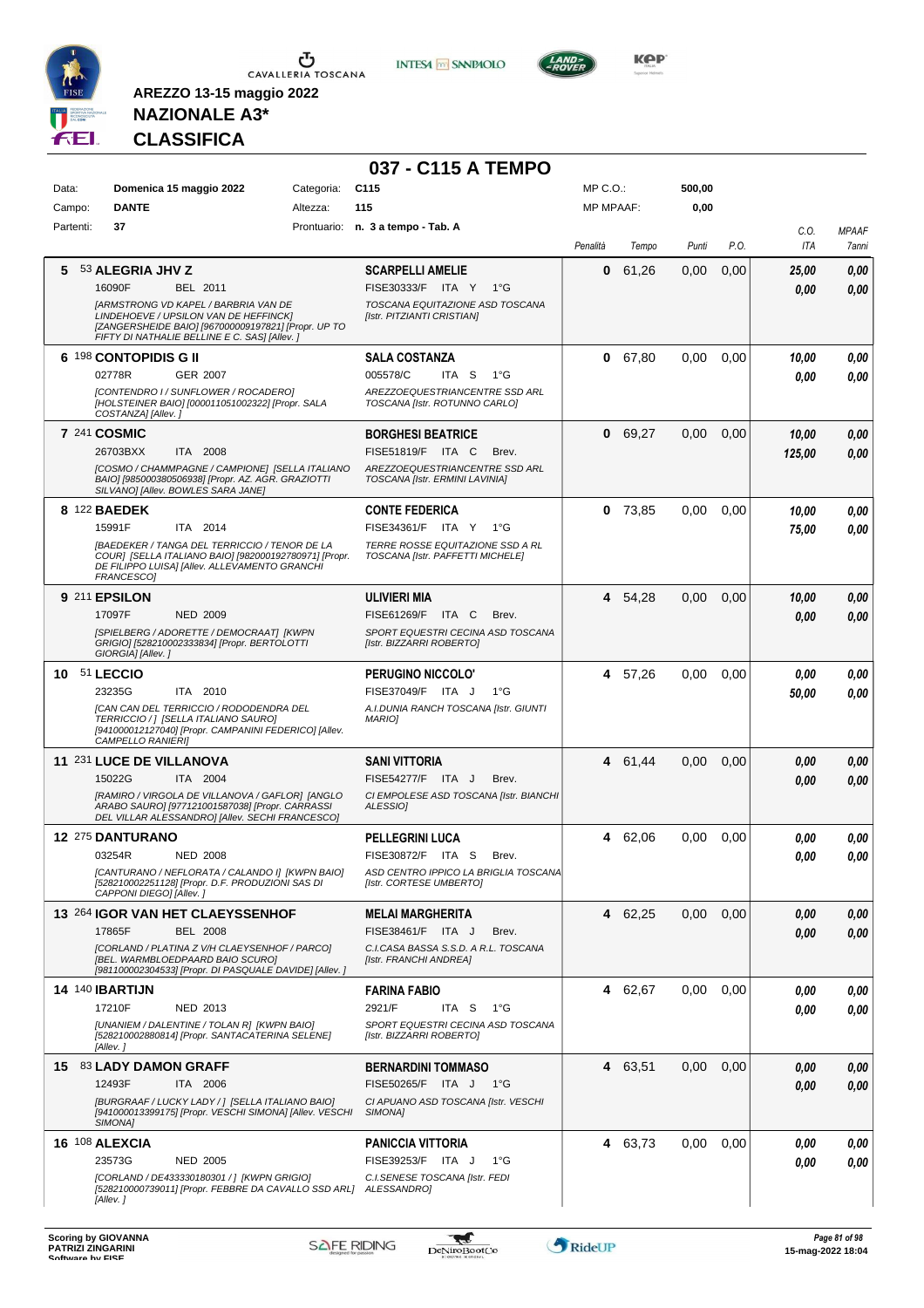

**INTESA M** SANPAOLO

**037 - C115 A TEMPO**



**KOP** 

# **NAZIONALE A3\* CLASSIFICA**

| Data:     | Domenica 15 maggio 2022                                                                                                                                                                                                                               | Categoria: | C115                                                                                                                           | MP C. O.         |          | 500,00 |      |                    |                        |
|-----------|-------------------------------------------------------------------------------------------------------------------------------------------------------------------------------------------------------------------------------------------------------|------------|--------------------------------------------------------------------------------------------------------------------------------|------------------|----------|--------|------|--------------------|------------------------|
| Campo:    | <b>DANTE</b>                                                                                                                                                                                                                                          | Altezza:   | 115                                                                                                                            | <b>MP MPAAF:</b> |          | 0,00   |      |                    |                        |
| Partenti: | 37                                                                                                                                                                                                                                                    |            | Prontuario: n. 3 a tempo - Tab. A                                                                                              | Penalità         | Tempo    | Punti  | P.O. | C.O.<br>ITA        | <b>MPAAF</b><br>7anni  |
|           | <b>17 255 STAR'S BOY</b><br>10712F<br>ITA 2006<br>[STARON / FABIOLA / RANDWIJK] [SELLA ITALIANO BAIO]<br>[977200004256041] [Propr. BURRONI LODOVICA] [Allev.<br>CANOCCHI ALESSANDRA]                                                                  |            | <b>BURRONI LODOVICA</b><br>FISE45491/F ITA C<br>Brev.<br>ASD CENTRO IPPICO LA BRIGLIA TOSCANA<br>[Istr. CORTESE UMBERTO]       |                  | 4 65.85  | 0.00   | 0,00 | 0.00<br>0.00       | 0,00<br>0,00           |
|           | 18 269 FLIPPER DE LA ROC<br>15710F<br>GER 2008<br>[FLIPPER SUN / RUBINA / RABINO] [WESTFALEN BAIO]<br>[276020000457042] [Propr. CANIGIANI CRISTINA] [Allev.]                                                                                          |            | <b>TEMPESTINI PRISCA</b><br>FISE34923/F ITA S<br>Brev.<br>LE ANTICHE SCUDERIE SSD A RL<br>TOSCANA [Istr. MASSETI LORENZO]      |                  | 4 71,24  | 0,00   | 0,00 | 0.00<br>0.00       | 0,00<br>0,00           |
|           | 19 76 JAVA DE DONDERYE<br>03899C<br><b>BEL 2009</b><br>[DIABEAU / AVENUE / NIAGARA] [BWP GRIGIO]<br>[981100002278305] [Propr. ALVARO MATIAS] [Allev. ]                                                                                                |            | <b>ZORZI TOMMASO</b><br>FISE52682/F ITA C<br>1°G<br>DEL DRAGO ASD TOSCANA [Istr. ZORZI<br><b>GIAMPIETRO]</b>                   |                  | 4 74,17  | 0,00   | 0,00 | 0.00<br>0.00       | 0,00<br>0,00           |
|           | 20 30 CANDY CANDY DEL PINGROSSO<br>17214F<br>ITA 2016<br><b>[CAN CAN DEL TERRICCIO / LIVING STAR / APACHE</b><br>D'ADRIERS] [SELLA ITALIANO SAURO]<br>[380271000022279] [Propr. MIDOLLINI GIANCARLO] [Allev.<br>A.M.I.C. DI GACCIONE ANGELO E C.S.S.] |            | <b>MIDOLLINI ILARIA</b><br>FISE10529/F ITA S<br>$1^{\circ}G$<br>C.I.CASA BASSA S.S.D. A R.L. TOSCANA<br>[Istr. FRANCHI ANDREA] |                  | 4 75,72  | 0,00   | 0,00 | 0.00<br>0.00       | 0,00<br>0,00           |
|           | 21 282 BIOGRAAF<br>02494R<br>ITA 2006<br>[EPILOT / TIMOGRAAFDORIJKE / BURGGRAAF] [SELLA<br>ITALIANO BAIO] [977200004175143] [Propr. GEISSEL<br>DANIELA] [Allev. FALCONE GIOVANNA]                                                                     |            | <b>BROGI PIETRO</b><br>FISE27097/F ITA J<br>Brev.<br>TERRE ROSSE EQUITAZIONE SSD A RL<br>TOSCANA [Istr. PAFFETTI MICHELE]      |                  | 8 75,16  | 0,00   | 0,00 | 0.00<br>0.00       | 0,00<br>0.00           |
|           | 22 225 ANOTHER STAR VH VEN Z<br>17978F<br>BEL 2014<br>[AIR JORDAN ALPHA Z / ULRIEKE Z / UKATO]<br>[ZANGERSHEIDE BAIO] [981100004081932] [Propr. POGGI<br>STEFANO] [Allev.]                                                                            |            | <b>POGGI ANITA</b><br>FISE55397/F ITA J<br>Brev.<br>SCUDERIA PACCIANI SSD A RL TOSCANA<br>[Istr. PACCIANI SIMONE]              |                  | 12 66,44 | 0,00   | 0,00 | 0.00<br>0.00       | 0,00<br>0,00           |
|           | 23 171 ADDIS ABEBA<br>23133BXX<br><b>NED 2005</b><br><b>ITENERIFE VDL / UGRANTHA / FRENCH BUFFET] [KWPN</b><br>SAURO] [528210000729995] [Propr. ETREA S.R.L.] [Allev.]                                                                                |            | <b>ROSSI CLAUDIA</b><br>FISE14618/F ITA S<br>$1^{\circ}G$<br>C.I. SENESE TOSCANA [Istr. FEDI<br>ALESSANDRO]                    |                  | 12 84,83 | 0,00   | 0,00 | 0.00<br>0.00       | 0,00<br>0,00           |
|           | 24 <sup>161</sup> ZAMORA FROM SECOND LIFE Z (ET)<br>16286F<br>BEL 2010<br>[ZANDOR Z / JARRATELLE Z / JUS DE FONTAINES]<br>[ZANGERSHEIDE SAURO] [528210000578274] [Propr.<br>PASQUINELLI ELENA] [Allev.]                                               |            | <b>PASQUINELLI ELENA</b><br>FISE21531/F ITA S<br>1°G<br>LIVORNO EQUESTRIAN CENTER ASD<br>TOSCANA [Istr. MIGLI RICCARDO]        |                  | 21 93,25 | 0,00   | 0,00 | 0.00<br>0.00       | 0,00<br>0.00           |
|           | 67 CASIROFINA<br>03952R<br>GER 2014<br>[CASIRO I / COSTA NORD / LANDOR S] [OLDENBURG<br>BAIO] [276020000188557] [Propr. RAGGI LUCA] [Allev. ]                                                                                                         |            | <b>RAGGI NICOLA</b><br>FISE21324/R ITA J 1°G<br>C.I. REGNO VERDE UMBRIA [Istr.<br>QUONDAM GREGORIO GIANLUCA]                   | Elim.            | 0,00     | 0,00   | 0,00 | 0.00<br>$\it 0,00$ | 0,00<br>$\pmb{0,\!00}$ |
|           | 173 CASH<br>12936F<br><b>NED 2007</b><br>[NUMERO UNO / PASTRONA / PETER PAN] [KWPN BAIO]<br>[528210002025483] [Propr. CLUB HAPPY HORSE] [Allev. ]                                                                                                     |            | <b>MARCHESE REBECCA</b><br>FISE13854/F ITA S<br>1°G<br>ASD CENTRO IPPICO MEDICEO TOSCANA<br>[Istr. MEUCCI MANUELA]             | Elim.            | 0,00     | 0,00   | 0.00 | 0.00<br>0.00       | 0,00<br>0,00           |
|           | 196 TCHERKHAN D'IRIAC<br>14302F<br>FRA 2007<br>[CALVARO / ODZALLA D'IRIAC / EL PASO PLATIERE]<br>[SELLA FRANCESE SAURO] [250259700241360] [Propr.<br><b>BROGI MARCO] [Allev.]</b>                                                                     |            | <b>BROGI MARCO</b><br>1103/F<br>ITA SA 1°G<br>PECCIOLI JUMPING TEAM SSD A RL<br>TOSCANA [Istr. GRANUCCI OLIS]                  | Elim.            | 0,00     | 0,00   | 0,00 | 0.00<br>0.00       | 0,00<br>0,00           |
|           | 216 ALEJANDRO<br>15636F<br>GER 2011<br>[A LEE SPRING POWER / ANDROMEDA / ACOBAT III]<br>[WESTFALEN BAIO] [276020000462870] [Propr. AP<br>SPORTHORSES S.A.S] [Allev.]                                                                                  |            | <b>MUNICCHI ESTER</b><br>FISE57811/F ITA J<br>Brev.<br>SCUDERIA PACCIANI SSD A RL TOSCANA<br>[Istr. PACCIANI SIMONE]           | Elim.            | 0,00     | 0,00   | 0.00 | 0.00<br>0.00       | 0,00<br>0,00           |
|           | 245 JURANCON V/D ESBERG<br>17863F<br><b>BEL 2009</b><br>[APPLE JUICE / BERNITA / CLINTON] [BEL.<br>WARMBLOEDPAARD SAURO] [981100002258370] [Propr.<br>CONTI ENRICO] [Allev.]                                                                          |            | <b>CONTI ENRICO</b><br>FISE49300/F ITA SA Brev.<br>LE ANTICHE SCUDERIE SSD A RL<br>TOSCANA [Istr. MASSETI LORENZO]             | Elim.            | 0,00     | 0,00   | 0,00 | 0,00<br>0.00       | 0,00<br>0,00           |

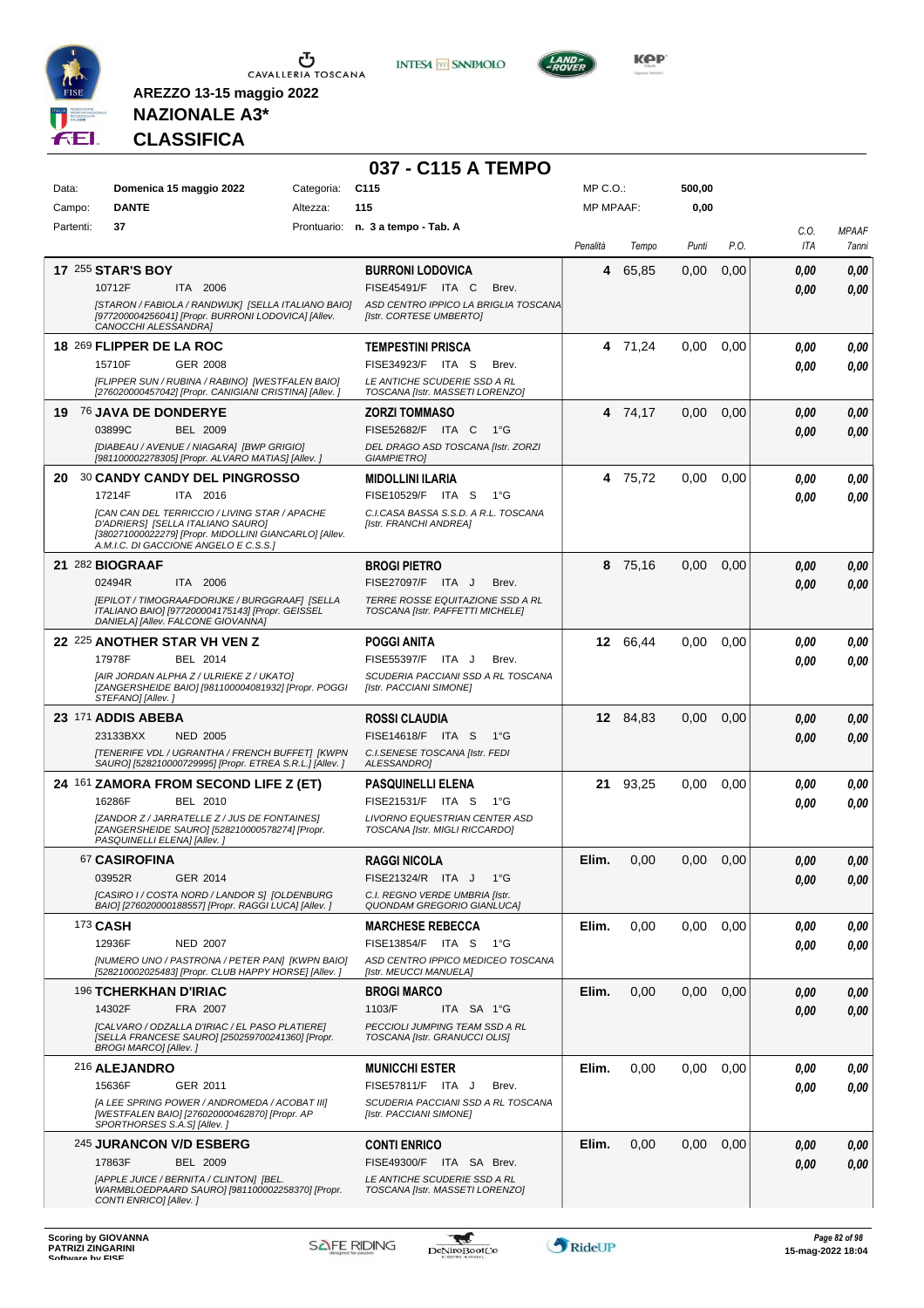

**INTESA M** SANPAOLO

**037 - C115 A TEMPO**



**Kep** 

### **NAZIONALE A3\* CLASSIFICA**

**AREZZO 13-15 maggio 2022**

| Data:               |                             | Domenica 15 maggio 2022                                                                                                                                | Categoria: | C <sub>115</sub>                                                        |               | MP C.O.:         |       | 500,00 |      |            |              |
|---------------------|-----------------------------|--------------------------------------------------------------------------------------------------------------------------------------------------------|------------|-------------------------------------------------------------------------|---------------|------------------|-------|--------|------|------------|--------------|
| Campo:              | <b>DANTE</b>                |                                                                                                                                                        | Altezza:   | 115                                                                     |               | <b>MP MPAAF:</b> |       | 0,00   |      |            |              |
| Partenti:           | 37                          |                                                                                                                                                        |            | Prontuario: n. 3 a tempo - Tab. A                                       |               |                  |       |        |      | C.O.       | <b>MPAAF</b> |
|                     |                             |                                                                                                                                                        |            |                                                                         |               | Penalità         | Tempo | Punti  | P.O. | <b>ITA</b> | 7anni        |
|                     | 268 <b>NEW STAR 6</b>       |                                                                                                                                                        |            | PITZIANTI CATERINA                                                      |               | Elim.            | 0,00  | 0,00   | 0,00 | 0.00       | 0.00         |
|                     | 14381F                      | GER 2005                                                                                                                                               |            | FISE35832/F ITA J                                                       | Brev.         |                  |       |        |      | 0.00       | 0.00         |
|                     |                             | [NEWTON / EDDA IV / SILBERSEE] [HOLSTEINER BAIO]<br>[380271001024934] [Propr. DASMI LUCIA] [Allev. ]                                                   |            | TOSCANA EQUITAZIONE ASD TOSCANA<br><b>Ilstr. PITZIANTI CRISTIANI</b>    |               |                  |       |        |      |            |              |
|                     | 284 CORLEONE D.C.           |                                                                                                                                                        |            | <b>GALARDI ELEONORA</b>                                                 |               | Elim.            | 0,00  | 0,00   | 0,00 | 0,00       | 0.00         |
|                     | 32090BXX                    | ITA 2012                                                                                                                                               |            | FISE26525/F ITA S                                                       | Brev.         |                  |       |        |      | 0.00       | 0,00         |
|                     |                             | [CALATO / CONTENTA D.C. / CONCORDE] [SELLA<br>ITALIANO BAIO] [982000192510169] [Propr. SOLITAIRE<br>SPAI [Allev. S.A.S. IL COLLE DI BARONCELLI SILVIA] |            | RIDING CLUB MUGELLO ASD TOSCANA<br>[Istr. TORELLI ANDREA]               |               |                  |       |        |      |            |              |
|                     |                             | 276 FOSSI BIONDO DEGLI ASSI                                                                                                                            |            | <b>NANNOTTI CATERINA</b>                                                |               | Rit.             | 0,00  | 0,00   | 0.00 | 0.00       | 0,00         |
|                     | 17073P                      | ITA 2013                                                                                                                                               |            | FISE13283/R ITA S                                                       | Brev.         |                  |       |        |      | 0.00       | 0.00         |
|                     |                             | IFIN DE SIECLE DELLA MEZZALUNA / CORA GRECA /<br>CASADO] [SELLA ITALIANO SAURO] [982000192785936]<br>[Propr. PUCCI GLORIA] [Allev. MERLANI DOMENICO]   |            | ASD C.I. GRANDUCATO TOSCANA [Istr.<br><b>FORMICHI FRANCESCAI</b>        |               |                  |       |        |      |            |              |
| FC.<br>- 50         |                             |                                                                                                                                                        |            | <b>MAZZEI FERDINANDO LARTH</b>                                          |               | <b>Partito</b>   |       |        |      | 0.00       | 0,00         |
|                     |                             |                                                                                                                                                        |            | FISE39647/F ITA J                                                       | $2^{\circ}G$  |                  |       |        |      | 0.00       | 0.00         |
|                     |                             |                                                                                                                                                        |            | PISTOIA EQUESTRIAN CENTRE A.S.D.<br>TOSCANA [Istr. BARONI MASSIMILIANO] |               |                  |       |        |      |            |              |
| <b>FC</b> 149       |                             |                                                                                                                                                        |            | <b>FURLINI WILLIAM</b>                                                  |               | <b>Partito</b>   |       |        |      | 0,00       | 0.00         |
|                     |                             |                                                                                                                                                        |            | 2739/F<br>ITA <sub>S</sub>                                              | $2^{\circ}$ G |                  |       |        |      | 0.00       | 0,00         |
|                     |                             |                                                                                                                                                        |            | TERRE BRUNE E.C. ASD TOSCANA [Istr.]                                    |               |                  |       |        |      |            |              |
| <b>NP 162 APP Z</b> |                             |                                                                                                                                                        |            | <b>COSTA SARA</b>                                                       |               | N.P.             | 0.00  | 0.00   | 0.00 | 0.00       | 0.00         |
|                     | 15730F                      | FRA 2012                                                                                                                                               |            | FISE21217/F ITA S 1°G                                                   |               |                  |       |        |      | 0.00       | 0,00         |
|                     | SARA] [Allev.]              | [AIR JORDAN / PRISTANNA / ADAGIO IV]<br>[ZANGERSHEIDE BAIO] [250259600466833] [Propr. COSTA                                                            |            | TERRE BRUNE E.C. ASD TOSCANA [Istr.<br><b>FURLINI WILLIAM]</b>          |               |                  |       |        |      |            |              |
|                     | <b>NP 176 DANCING NAKED</b> |                                                                                                                                                        |            | <b>ROSSI ALICE</b>                                                      |               | N.P.             | 0,00  | 0.00   | 0,00 | 0.00       | 0.00         |
|                     | 12943F                      | IRL 2009                                                                                                                                               |            | FISE11230/F ITA S                                                       | $1^{\circ}G$  |                  |       |        |      | 0.00       | 0.00         |
|                     | DUCCIO] [Allev.]            | [LUIDAM / RATHLIN Q / COEVERS DIAMOND BOY] [IRISH<br>SPORT HORSE BAIO] [372141405303135] [Propr. NERI                                                  |            | C.I.SENESE TOSCANA [Istr. FEDI<br>ALESSANDROI                           |               |                  |       |        |      |            |              |
|                     | NP 293 BIANTHUS-P           |                                                                                                                                                        |            | <b>SCARPETTA EUGENIA</b>                                                |               | N.P.             | 0.00  | 0.00   | 0.00 | 0,00       | 0,00         |
|                     | 05171H                      | <b>NED 2006</b>                                                                                                                                        |            | 1434/F<br>ITA SA Brev.                                                  |               |                  |       |        |      | 0.00       | 0.00         |
|                     |                             | [SILVERSTONE / OHARNA / INDOCTRO] [KWPN BAIO]<br>[528210000879474] [Propr. DE ANGELI GIULIA] [Allev. ]                                                 |            | C.I.CASA BASSA S.S.D. A R.L. TOSCANA<br>[Istr. FRANCHI ANDREA]          |               |                  |       |        |      |            |              |

Collegio Giudicante *Presidente LUCIANO CANTINI MARIA CRISTINA ANGELINI BUITONI ROBERTA CAPOLONGO ALBERTO CHIAPPA MARCO CORTINOVIS MARTINA FATTACCIU CRISTIANA GUIDI GIAN DOMENICO MARIANO SILVIA GIOVANNA MARIA MATHIS GLADYS PIPITONE LUISA VALENTINI*

#### **038 - GRAN PREMIO C140 A DUE MANCHES**

| Data:                                                                      | Domenica 15 maggio 2022                                                                                                                                                                                                                  | Categoria:  | C140                                                                                                                    |              | MP C. O.         |       | 4.500,00 |      |                   |                       |
|----------------------------------------------------------------------------|------------------------------------------------------------------------------------------------------------------------------------------------------------------------------------------------------------------------------------------|-------------|-------------------------------------------------------------------------------------------------------------------------|--------------|------------------|-------|----------|------|-------------------|-----------------------|
| Campo:                                                                     | <b>DANTE</b>                                                                                                                                                                                                                             | Altezza:    | 140                                                                                                                     |              | <b>MP MPAAF:</b> |       | 0,00     |      |                   |                       |
| Partenti:                                                                  | 23                                                                                                                                                                                                                                       | Prontuario: | n. 8 a due manches - Tab. A                                                                                             |              | Penalità         | Tempo | Punti    | P.O. | C.0<br>ITA        | <b>MPAAF</b><br>7anni |
| 1                                                                          | 59 UNITE' DELL'ESERCITO ITALIANO<br>22058G<br>ITA 2009<br>[DOLLAR DELA PIERRE (TLALOC LA SILLA)/LA PAGE/<br>VALIUM D'ARTOIRE] [SELLA ITALIANO BAIO]<br>[982009106562418] [Propr. ESERCITO ITALIANO] [Allev.<br><b>ESERCITO ITALIANOI</b> |             | <b>MARTINI DI CIGALA FILIPPO</b><br>ITA S<br>2895/F<br>C.S. ESERCITO SEZIONE EQUITAZIONE<br>LAZIO [Istr. BERTOLI ALICE] | $2^{\circ}G$ | 0/0              | 38,88 | 0,00     | 0,00 | 900,00<br>450,00  | 0,00<br>0.00          |
| $\overline{2}$                                                             | 52 ULIVA<br>13123F<br>ITA 2010<br>[LINCOLM L / ARAN BAY / POWERWOOD] [SELLA<br>ITALIANO BAIO] [982000123230742] [Propr. FATTORIA<br>MAZZALUPO S.R.L.I IAIlev. FATTORIA MAZZALUPO S.R.L.I                                                 |             | <b>PACCIANI MASSIMO</b><br><b>FISE34589/F</b><br>ITA Y<br>SCUDERIA PACCIANI SSD A RL TOSCANA<br>[Istr. PACCIANI SIMONE] | $2^{\circ}G$ | 4/0              | 38,87 | 0,00     | 0,00 | 648,00<br>270,00  | 0,00<br>0,00          |
| 3                                                                          | 95 QUALITY EXPRESSION<br>IRL 2013<br>15733F<br>[O.B.O.S. QUALITY 004 / DON JUAN EXPRESSION / DON<br>JUAN DE LA BOUVERIE] [IRISH HORSE GRIGIO]<br>[372141405735175] [Propr. PAGANI ALESSANDRO] [Allev. ]                                  |             | <b>NERI DUCCIO</b><br>5034/F<br>ITA S<br>C.I. TERRE DI SIENA ASD TOSCANA [Istr.<br>SALVINI BARBARA]                     | $2^{\circ}G$ | 0/4              | 46,00 | 0,00     | 0,00 | 540,00<br>0.00    | 0,00<br>0.00          |
| <b>Scoring by GIOVANNA</b><br><b>PATRIZI ZINGARINI</b><br>Coffware by EICE |                                                                                                                                                                                                                                          |             | <b>SAFE RIDING</b><br>eNiroBootCo<br>CONTRACTOR COMPANY                                                                 |              | <b>RideUP</b>    |       |          |      | 15-mag-2022 18:04 | Page 83 of 98         |

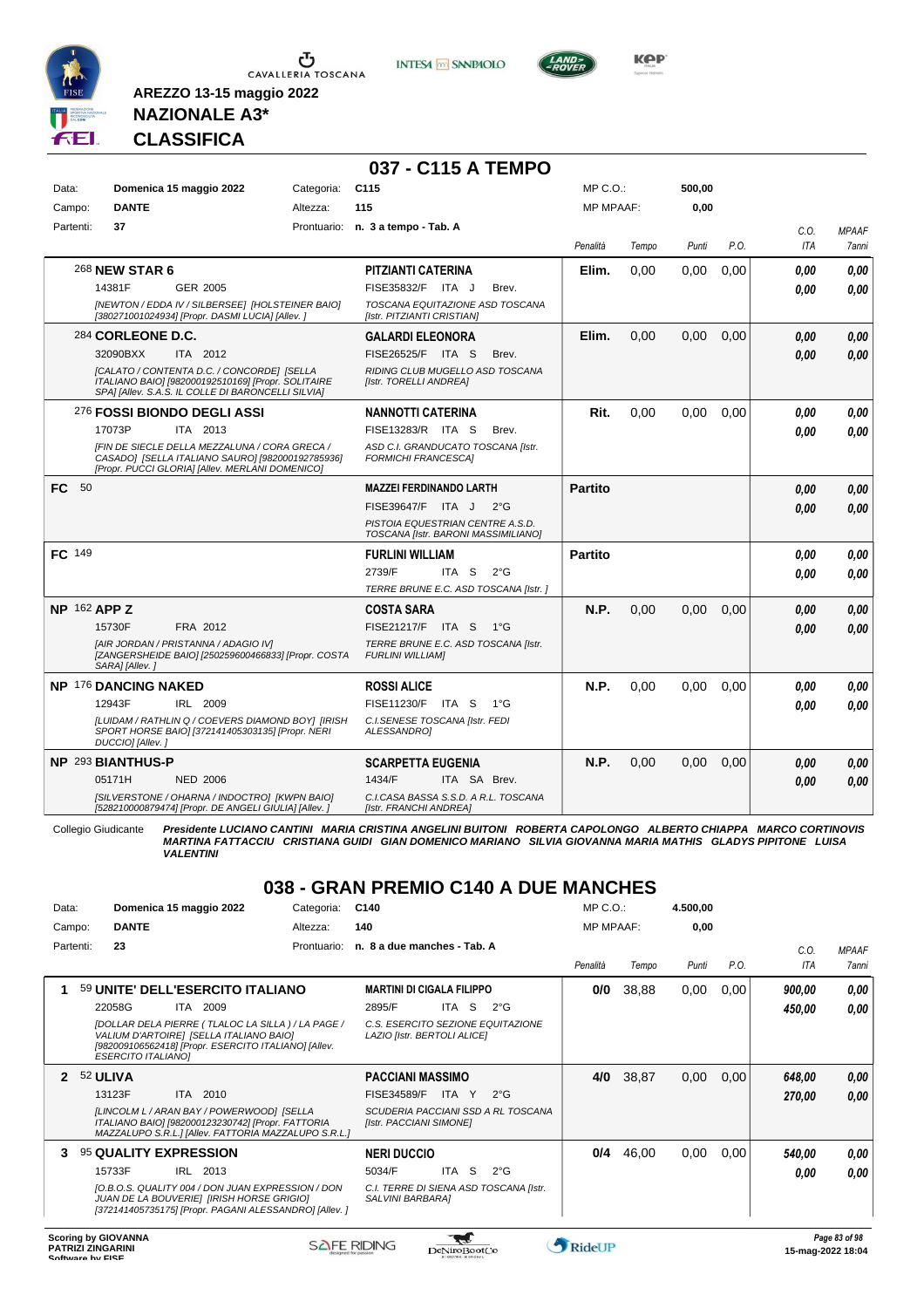

**INTESA M** SANPAOLO



**KOP** 

# **NAZIONALE A3\* CLASSIFICA**

|           |                                                                                                                                                            |            | 038 - GRAN PREMIO C140 A DUE MANCHES                            |                  |            |          |      |             |                       |
|-----------|------------------------------------------------------------------------------------------------------------------------------------------------------------|------------|-----------------------------------------------------------------|------------------|------------|----------|------|-------------|-----------------------|
| Data:     | Domenica 15 maggio 2022                                                                                                                                    | Categoria: | C140                                                            | $MP C. O.$ :     |            | 4.500,00 |      |             |                       |
| Campo:    | <b>DANTE</b>                                                                                                                                               | Altezza:   | 140                                                             | <b>MP MPAAF:</b> |            | 0,00     |      |             |                       |
| Partenti: | 23                                                                                                                                                         |            | Prontuario: n. 8 a due manches - Tab. A                         | Penalità         | Tempo      | Punti    | P.O. | C.O.<br>ITA | <b>MPAAF</b><br>7anni |
|           | 4 131 VALENTINE                                                                                                                                            |            | <b>PACCIANI MASSIMO</b>                                         | 4/4              | 40,87      | 0,00     | 0,00 | 432,00      | 0,00                  |
|           | 15943F<br>ITA 2014                                                                                                                                         |            | FISE34589/F ITA Y<br>$2^{\circ}$ G                              |                  |            |          |      | 180,00      | 0,00                  |
|           | [VALENTINO / SINFONIA III / SILVANO] [SELLA ITALIANO<br>BAIO] [982000192790486] [Propr. MARIOTTINI GIOVAN<br>BATTISTA] [Allev. MARIOTTINI GIOVAN BATTISTA] |            | SCUDERIA PACCIANI SSD A RL TOSCANA<br>[Istr. PACCIANI SIMONE]   |                  |            |          |      |             |                       |
|           | 5 182 BACIAMI ANCORA<br>14654F<br>ITA 2012                                                                                                                 |            | <b>BENVENUTI GIULIA</b><br>009083/F<br>ITA S<br>$2^{\circ}$ G   |                  | 4/12 39.79 | 0,00     | 0,00 | 360.00      | 0,00                  |
|           | [BAEDEKER / BACIO DEL TERRICCIO / RISKETOU]<br>[SELLA ITALIANO BAIO] [982000192765324] [Propr.<br>BENVENUTI GIULIA] [Allev. MATTEOLI PIERO]                |            | SCUDERIE SANTA MARIA ASD TOSCANA<br>[Istr. CONSORTI GIOVANNI]   |                  |            |          |      | 0.00        | 0,00                  |
|           | 6 186 TINTORETTO DELLA FLORIDA                                                                                                                             |            | <b>TENUCCI SIMONE</b>                                           | 4/Elim.          | 0,00       | 0,00     | 0,00 | 144,00      | 0,00                  |
|           | 11815F<br>ITA 2008                                                                                                                                         |            | 04668/F<br>ITA S<br>$2^{\circ}$ G                               |                  |            |          |      | 0.00        | 0,00                  |
|           | [KANNAN / PANDORA DELLA FLORIDA / ] [SELLA<br>ITALIANO GRIGIO] [982009106238945] [Propr. CULICCHI<br>GRAZIELLA] [Allev. BRANDA GIUSEPPE]                   |            | C.I.LA SERRATA TOSCANA [Istr. TENUCCI<br><b>SIMONEI</b>         |                  |            |          |      |             |                       |
|           | 7 133 W DIARADO TOP                                                                                                                                        |            | <b>SERRATORE PIETRO</b>                                         |                  | 4 75,59    | 0,00     | 0.00 | 0,00        | 0.00                  |
|           | 21093A<br>GER 2010                                                                                                                                         |            | FISE27494/A ITA Y<br>$2^{\circ}G$                               |                  |            |          |      | 0.00        | 0.00                  |
|           | [DIARADO / WINDGOLD / ] [OLDENBURG BAIO]<br>[276098102679938] [Propr. SIMONAZZI UMBERTO & C.<br>SRL] [Allev.]                                              |            | C.I.CASA BASSA S.S.D. A R.L. TOSCANA<br>[Istr. FRANCHI ANDREA]  |                  |            |          |      |             |                       |
|           | 8 166 GRANDE DAME                                                                                                                                          |            | <b>CAMBI CAROLINA</b>                                           |                  | 4 76,73    | 0,00     | 0,00 | 0,00        | 0,00                  |
|           | 15122F<br>NED 2011                                                                                                                                         |            | FISE19072/F ITA S<br>$2^{\circ}$ G                              |                  |            |          |      | 0.00        | 0.00                  |
|           | [ZAVALL VDL / LA ROCHELLE P / GUIDAM] [KWPN BAIO]<br>[528210002582247] [Propr. RUGGIERO SIMONETTA]<br>[Allev.]                                             |            | TOSCANA EQUITAZIONE ASD TOSCANA<br>[Istr. PITZIANTI CRISTIAN]   |                  |            |          |      |             |                       |
| 9         | <b>45 ONLY SUN D'ACHERONTE</b>                                                                                                                             |            | <b>FURLINI WILLIAM</b>                                          |                  | 4 79,95    | 0.00     | 0.00 | 0,00        | 0,00                  |
|           | 34813BXX<br>ITA 2015                                                                                                                                       |            | 2739/F<br>ITA S<br>$2^{\circ}G$                                 |                  |            |          |      | 0.00        | 0.00                  |
|           | [TOULON / YES I CAN / CONTENDER] [SELLA ITALIANO<br>BAIO] [380271000017792] [Propr. AZ. AGR. COLOMBO<br>FABIO] [Allev. SOCIETA' AGRICOLA IL CERRO S.R.L]   |            | TERRE BRUNE E.C. ASD TOSCANA [Istr.]                            |                  |            |          |      |             |                       |
|           | <b>10 172 SILVIA A.M.</b>                                                                                                                                  |            | <b>SARGENTI VITTORIA</b>                                        |                  | 4 80,56    | 0,00     | 0,00 | 0.00        | 0,00                  |
|           | 12473E<br>ITA 2009                                                                                                                                         |            | FISE14265/F ITA S<br>$2^{\circ}$ G                              |                  |            |          |      | 0.00        | 0,00                  |
|           | [SILVIO I / VALYNE / I LOVE YOU] [SELLA ITALIANO<br>SAUROI [982009106549783] [Propr. SARGENTI VITTORIA]<br>[Allev. A.M. TEAM DI MARTINI ANDREA]            |            | LIVORNO EQUESTRIAN CENTER ASD<br>TOSCANA [Istr. MIGLI RICCARDO] |                  |            |          |      |             |                       |
|           | 11 107 LOLLY POP VAN HET EIKENHOF                                                                                                                          |            | <b>PAOLONI NICCOLO'</b>                                         |                  | 5 94,23    | 0.00     | 0.00 | 0.00        | 0,00                  |
|           | 27324K<br>BEL 2011                                                                                                                                         |            | FISE39341/F ITA J<br>$2^{\circ}G$                               |                  |            |          |      | 0.00        | 0,00                  |
|           | <b>[TRIOMPHE DE RIVERLAND / AMBER VAN DE</b><br>SCHEGELHOEVE / QUINTUS D'091 IBWP BAIO1<br>[967000009197558] [Propr. SALVO ANTONIO] [Allev.]               |            | C.I.CASA BASSA S.S.D. A R.L. TOSCANA<br>[Istr. FRANCHI ANDREA]  |                  |            |          |      |             |                       |
|           | <b>12 192 OPIUM V/H RUSSELTVELD</b>                                                                                                                        |            | <b>CIPRIANI LORENZO</b>                                         |                  | 8 79,53    | 0,00     | 0,00 | 0,00        | 0,00                  |
|           | 18086F<br>BEL 2014                                                                                                                                         |            | 119/F<br>ITA S<br>$2^{\circ}$ G                                 |                  |            |          |      | 0,00        | 0,00                  |
|           | [CORNET'S STERN / MERLE / CORLEONE] [BEL.<br>WARMBLOEDPAARD GRIGIO] [981100002787905] [Propr.<br>NARDINI LUCA] [Allev.]                                    |            | C.I. L'ANTELLINO SSDRL TOSCANA [Istr.<br>CIPRIANI LORENZO]      |                  |            |          |      |             |                       |
|           | 13 178 ALL STAR D'ERES Z                                                                                                                                   |            | <b>CICALO' FRANCESCO</b>                                        | 8                | 84,86      | 0.00     | 0.00 | 0,00        | 0,00                  |
|           | 04046R<br>BEL 2012                                                                                                                                         |            | <b>FISE9255/F</b><br>ITA <sub>S</sub><br>$2^{\circ}$ G          |                  |            |          |      | 0,00        | 0,00                  |
|           | [ANACONDA Z / QUESMIENA / ] [ZANGERSHEIDE BAIO]<br>[981100002782902] [Propr. GIUSEPPE PALLUCCHINI]<br>[Allev.]                                             |            | AREZZOEQUESTRIANCENTRE SSD ARL<br>TOSCANA [Istr. ROTUNNO CARLO] |                  |            |          |      |             |                       |
|           | <b>14 128 NABAB'S GIRL JH Z</b>                                                                                                                            |            | <b>DAL CANTO SAMUELE</b>                                        |                  | 8 92,61    | 0.00     | 0,00 | 0,00        | 0,00                  |
|           | 18293F<br><b>BEL 2008</b>                                                                                                                                  |            | FISE42831/F ITA J<br>$2^{\circ}$ G                              |                  |            |          |      | 0,00        | 0,00                  |
|           | [NABAB DE REVE / RODANTE Z / RAMIRO Z]<br>[ZANGERSHEIDE BAIO] [967000009060160] [Propr.<br>PANICUCCI SANDRA] [Allev.]                                      |            | SPORT EQUESTRI CECINA ASD TOSCANA<br>[Istr. BIZZARRI ROBERTO]   |                  |            |          |      |             |                       |
|           | 15 49 ARISTO 97                                                                                                                                            |            | <b>DAL CANTO SAMUELE</b>                                        | 9                | 98,11      | 0.00     | 0,00 | 0,00        | 0,00                  |
|           | 25715G<br>GER 2008                                                                                                                                         |            | FISE42831/F ITA J<br>$2^{\circ}G$                               |                  |            |          |      | 0,00        | 0,00                  |
|           | [ARAGORN / MARLEEN III / CONCERTO II] [HOLSTEINER<br>BAIO] [528210002960847] [Propr. GLA STABLES TEAM<br>A.S.D.] [Allev.]                                  |            | SPORT EQUESTRI CECINA ASD TOSCANA<br>[Istr. BIZZARRI ROBERTO]   |                  |            |          |      |             |                       |

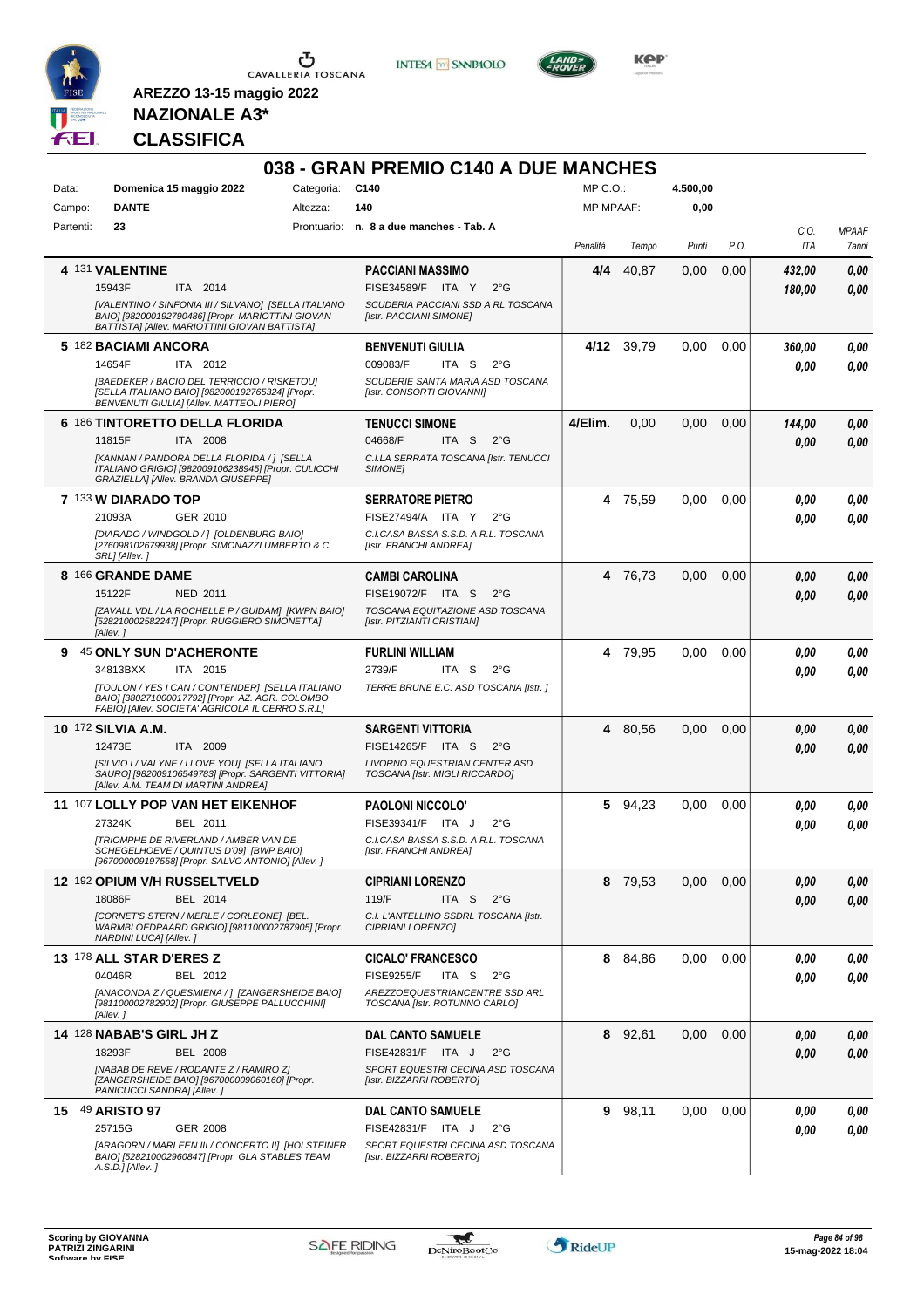

**INTESA M** SANPAOLO



**KOP** 

# **NAZIONALE A3\* CLASSIFICA**

| Data:     |                          | Domenica 15 maggio 2022                                                                                                                                | Categoria:  | C140                                                                                                                                                                                                                        | MP C.O.:         |          | 4.500,00 |      |      |              |
|-----------|--------------------------|--------------------------------------------------------------------------------------------------------------------------------------------------------|-------------|-----------------------------------------------------------------------------------------------------------------------------------------------------------------------------------------------------------------------------|------------------|----------|----------|------|------|--------------|
| Campo:    | <b>DANTE</b>             |                                                                                                                                                        | Altezza:    | 140                                                                                                                                                                                                                         | <b>MP MPAAF:</b> |          | 0,00     |      |      |              |
| Partenti: | 23                       |                                                                                                                                                        | Prontuario: | n. 8 a due manches - Tab. A                                                                                                                                                                                                 |                  |          |          |      | C.O. | <b>MPAAF</b> |
|           |                          |                                                                                                                                                        |             |                                                                                                                                                                                                                             | Penalità         | Tempo    | Punti    | P.O. | ITA  | <b>7anni</b> |
| 16        | <b>46 MEXIKAN</b>        |                                                                                                                                                        |             | <b>MIGLI RICCARDO</b>                                                                                                                                                                                                       | 12               | 79,65    | 0,00     | 0.00 | 0.00 | 0,00         |
|           | 15496F                   | ITA 2013                                                                                                                                               |             | 1128/F<br>ITA <sub>S</sub><br>$2^{\circ}$ G                                                                                                                                                                                 |                  |          |          |      | 0.00 | 0.00         |
|           |                          | [KANNAN / ATTRAZIONE FATALE / JEXICO DU PARC]<br>[SELLA ITALIANO SAURO] [982000192324457] [Propr.<br>CARNIANI ROBERTO] [Allev. CARNIANI ROBERTO]       |             | <b>LIVORNO EQUESTRIAN CENTER ASD</b><br>TOSCANA [Istr. MIGLI RICCARDO]                                                                                                                                                      |                  |          |          |      |      |              |
|           |                          | 17 43 BALLYSHAN BELLAGIO                                                                                                                               |             | <b>NERI DUCCIO</b>                                                                                                                                                                                                          |                  | 12 81,70 | 0.00     | 0,00 | 0.00 | 0.00         |
|           | 15096F                   | IRL 2012                                                                                                                                               |             | 5034/F<br>ITA S<br>$2^{\circ}G$                                                                                                                                                                                             |                  |          |          |      | 0,00 | 0,00         |
|           | GIOVANNI] [Allev.]       | [MERMUS R / BALLYSHAN LAS VEGAS / VDL ARKANSAS]<br>[IRISH HORSE BAIO] [372141405497203] [Propr. NERI                                                   |             | C.I. TERRE DI SIENA ASD TOSCANA [Istr.<br>SALVINI BARBARA]                                                                                                                                                                  |                  |          |          |      |      |              |
|           | 18 175 BELVU DE LA LANDE |                                                                                                                                                        |             | <b>TRONCI LARISSA</b>                                                                                                                                                                                                       |                  | 12 88,20 | 0,00     | 0,00 | 0,00 | 0,00         |
|           | 25616G                   | FRA 2011                                                                                                                                               |             | FISE11729/F ITA S<br>$2^{\circ}G$                                                                                                                                                                                           |                  |          |          |      | 0.00 | 0.00         |
|           | ROBERTO] [Allev.]        | [DIAMANT DE SEMILLY / KAELE DE LA LANDE / ] [SELLA<br>FRANCESE BAIO] [250259701037135] [Propr. TRONCI                                                  |             | DEL DRAGO ASD TOSCANA [Istr. ZORZI<br><b>GIAMPIETROI</b>                                                                                                                                                                    |                  |          |          |      |      |              |
| 19        | 60 APOLLO                |                                                                                                                                                        |             | <b>PASQUATO ROBERTO</b>                                                                                                                                                                                                     | 14               | 99,70    | 0.00     | 0.00 | 0.00 | 0.00         |
|           | 16175F                   | GER 2009                                                                                                                                               |             | 2466/F<br>ITA S<br>$2^{\circ}$ G                                                                                                                                                                                            |                  |          |          |      | 0.00 | 0.00         |
|           | S.A.S] [Allev.]          | [AMANTINO / PONTESSINA / PONTIFEX] [WESTFALEN<br>SAURO] [380271006047363] [Propr. AP SPORTHORSES                                                       |             | SAN GORO ASD TOSCANA [Istr.<br><b>FIORAVANTI ROBERTAI</b>                                                                                                                                                                   |                  |          |          |      |      |              |
|           |                          | 159 FAIRPLAY VAN HET DAUWHOF                                                                                                                           |             | <b>ZANIGNI GIADA</b>                                                                                                                                                                                                        | Elim.            | 0,00     | 0,00     | 0,00 | 0.00 | 0.00         |
|           | 15517E                   | <b>BEL 2005</b>                                                                                                                                        |             | FISE25839/F ITA Y<br>$2^{\circ}G$                                                                                                                                                                                           |                  |          |          |      | 0.00 | 0.00         |
|           |                          | <b>IQUICKFEUER VAN KOEKSHOF / TAMARA VAN DE</b><br>SLARING / ALDO DU REVERDY] [BWP BAIO]<br>[967000001411569] [Propr. FRASCAROLI DAVIDE] [Allev.]      |             | TERRE BRUNE E.C. ASD TOSCANA [Istr.<br><b>FURLINI WILLIAMI</b>                                                                                                                                                              |                  |          |          |      |      |              |
| <b>NP</b> |                          | 55 MONSIEUR LA PLUME                                                                                                                                   |             | <b>GORINI GIACOMO</b>                                                                                                                                                                                                       | N.P.             | 0,00     | 0,00     | 0,00 | 0.00 | 0.00         |
|           | 14477F                   | ITA 2012                                                                                                                                               |             | 72/F<br>ITA S<br>$2^{\circ}G$                                                                                                                                                                                               |                  |          |          |      | 0.00 | 0.00         |
|           |                          | [VALENTINO / AFRODITE DEL TERRICCIO / RISKETOU]<br>[SELLA ITALIANO SAURO] [982000192776475] [Propr.<br>FENOCCHI ALESSANDRO] [Allev. D'ALESSIO MARTINA] |             | CANDELIRIA EQUESTRIAN CENTRE ASD<br>TOSCANA [Istr. GORINI GIACOMO]                                                                                                                                                          |                  |          |          |      |      |              |
|           | NP 184 MIRAGE BLU        |                                                                                                                                                        |             | <b>GINANNESCHI LORENZO</b>                                                                                                                                                                                                  | N.P.             | 0,00     | 0,00     | 0,00 | 0,00 | 0,00         |
|           | 16000F                   | <b>ITA 2013</b>                                                                                                                                        |             | 1384/F<br>ITA S<br>2°G                                                                                                                                                                                                      |                  |          |          |      | 0.00 | 0.00         |
|           |                          | [KANNAN / FORTUNA FOREVER / FURIOSO II] [SELLA<br>ITALIANO SAURO] [982000192322191] [Propr. MESIRCA<br>TIZIANA] [Allev. ZANOTTI MARIO]                 |             | C.I.SENESE TOSCANA [Istr. GINANNESCHI<br>LORENZO1                                                                                                                                                                           |                  |          |          |      |      |              |
|           |                          | <b>NP 220 QATAR DONALDSON Z</b>                                                                                                                        |             | <b>DELUCA GIUSEPPE</b>                                                                                                                                                                                                      | N.P.             | 0.00     | 0,00     | 0,00 | 0.00 | 0.00         |
|           | 14382F                   | BEL 2010                                                                                                                                               |             | <b>FISE9609/M</b><br>ITA S<br>$2^{\circ}G$                                                                                                                                                                                  |                  |          |          |      | 0.00 | 0.00         |
|           |                          | [QUIDAM DDE REVEL / DANTE DONALDSON Z / DIAMANT<br>DE SEMILLY] [ZANGERSHEIDE BAIO] [967000009076680]<br>[Propr. INCANDELA JANINE] [Allev. ]            |             | EQUESTRIAN CLUB FIRENZE SSD A RL<br>TOSCANA [Istr. BARONI KATIA]                                                                                                                                                            |                  |          |          |      |      |              |
|           | Collegio Giudicante      | <b>VALENTINI</b>                                                                                                                                       |             | Presidente LUCIANO CANTINI MARIA CRISTINA ANGELINI BUITONI ROBERTA CAPOLONGO ALBERTO CHIAPPA MARCO CORTINOVIS<br>MARTINA FATTACCIU CRISTIANA GUIDI GIAN DOMENICO MARIANO SILVIA GIOVANNA MARIA MATHIS GLADYS PIPITONE LUISA |                  |          |          |      |      |              |

| Data:     |                       | Domenica 15 maggio 2022                                                                                                                                 | Categoria: | <b>B110</b>                                                                 | $MP C. O.$ :     |       | 0,00  |      |      |              |
|-----------|-----------------------|---------------------------------------------------------------------------------------------------------------------------------------------------------|------------|-----------------------------------------------------------------------------|------------------|-------|-------|------|------|--------------|
| Campo:    | <b>DANTE</b>          |                                                                                                                                                         | Altezza:   | 110                                                                         | <b>MP MPAAF:</b> |       | 0,00  |      |      |              |
| Partenti: | 21                    |                                                                                                                                                         |            | Prontuario: n. 3 a tempo - Tab. A                                           |                  |       |       |      | C.0  | <b>MPAAF</b> |
|           |                       |                                                                                                                                                         |            |                                                                             | Penalità         | Tempo | Punti | P.O. | ITA  | <b>7anni</b> |
|           | 208 AIRONE            |                                                                                                                                                         |            | <b>FELICI BIANCA</b>                                                        | 0                | 59,86 | 0,00  | 0,00 | 0.00 | 0,00         |
|           | 05970N                | ITA 2016                                                                                                                                                |            | ITA C<br>FISE67221/F<br>Brev.                                               |                  |       |       |      | 0,00 | 0,00         |
|           | <b>PINTUS LUIGII</b>  | [S'ARCHITTU / BETTIDDA / PHOPSH'OR]  [ANGLO ARABO<br>SAURO] [380271000022996] [Propr. PINTUS LUIGI] [Allev.                                             |            | <i>TERRE ROSSE EQUITAZIONE SSD A RL</i><br>TOSCANA [Istr. PAFFETTI MICHELE] |                  |       |       |      |      |              |
|           | 2 295 PRETTY FINE VDE |                                                                                                                                                         |            | <b>MAGRINI BENEDETTA</b>                                                    | 0                | 72,19 | 0,00  | 0,00 | 0.00 | 0,00         |
|           | 18664F                | BEL 2015                                                                                                                                                |            | ITA J<br><b>FISE45715/F</b><br>Brev.                                        |                  |       |       |      | 0.00 | 0.00         |
|           | [Allev.]              | <b>IECHO VAN HET NEERENBOSCH / MISS FINE / THUNDER</b><br>VAN DE ZUUTHOEVE] [BEL. WARMBLOEDPAARD<br>SAURO] [981100004209108] [Propr. MAGRINI BENEDETTA] |            | C.E. LA GIUNCHIGLIA ASD TOSCANA [Istr.<br><b>GARGINI ELEONORAI</b>          |                  |       |       |      |      |              |

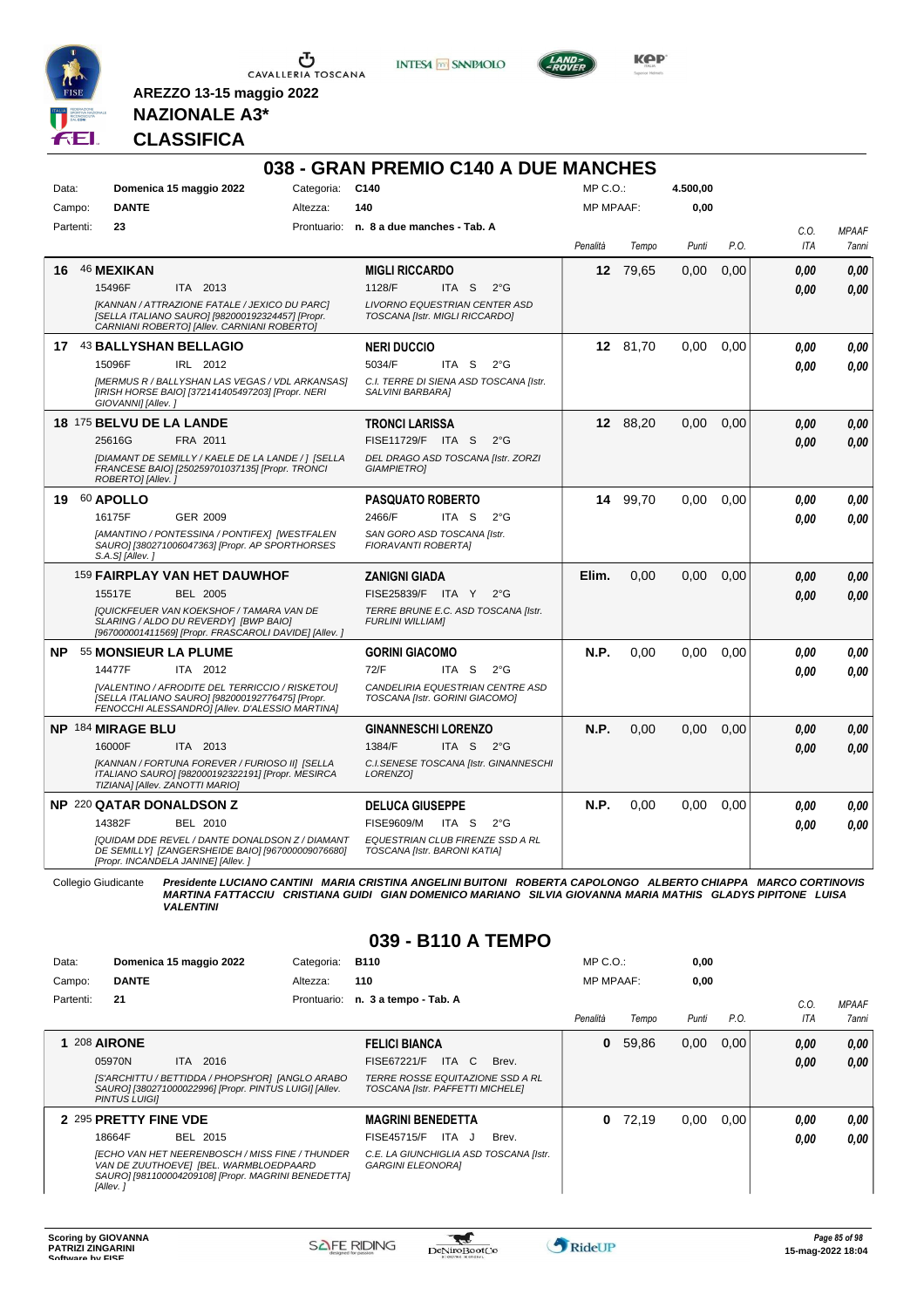

**INTESA M** SANPAOLO



**KOP** 

# **NAZIONALE A3\* CLASSIFICA**

|              |                                                                                                                                                                            |            | 039 - B110 A TEMPO                                              |                  |          |       |      |             |                       |
|--------------|----------------------------------------------------------------------------------------------------------------------------------------------------------------------------|------------|-----------------------------------------------------------------|------------------|----------|-------|------|-------------|-----------------------|
| Data:        | Domenica 15 maggio 2022                                                                                                                                                    | Categoria: | <b>B110</b>                                                     | MP C.O.:         |          | 0,00  |      |             |                       |
| Campo:       | <b>DANTE</b>                                                                                                                                                               | Altezza:   | 110                                                             | <b>MP MPAAF:</b> |          | 0,00  |      |             |                       |
| Partenti:    | 21                                                                                                                                                                         |            | Prontuario: n. 3 a tempo - Tab. A                               | Penalità         | Tempo    | Punti | P.O. | C.O.<br>ITA | <b>MPAAF</b><br>7anni |
|              | 3 281 LULABE EH                                                                                                                                                            |            | <b>NEGRI LUIGI</b>                                              | 4                | 58,41    | 0,00  | 0,00 | 0.00        | 0,00                  |
|              | 18114F<br>GER 2009                                                                                                                                                         |            | <b>FISE27832/F</b><br>ITA S<br>Brev.                            |                  |          |       |      | 0.00        | 0,00                  |
|              | [LORDANOS / VARONESS II / LIMBUS] [HOLSTEINER<br>GRIGIO] [380271000020218] [Propr. BARBAGLI LORENZO]<br>[Allev.]                                                           |            | KOMOTE ASD TOSCANA [Istr. BARBAGLI<br>ALESSANDRO1               |                  |          |       |      |             |                       |
|              | 4 265 JINSHI DEI FOLLETTI                                                                                                                                                  |            | <b>TAGLIAFERRI CHIARA</b>                                       |                  | 4 61,65  | 0,00  | 0,00 | 0.00        | 0,00                  |
|              | 13832F<br>BEL 2009                                                                                                                                                         |            | FISE37349/F ITA Y<br>Brev.                                      |                  |          |       |      | 0.00        | 0,00                  |
|              | [CLINTON / BANSHI DI S.PSTRIGNANO / DOLLAR DELA<br>PIERRE] [BEL. WARMBLOEDPAARD BAIO]<br>[981100002077372] [Propr. LUCCARINI FRANCESCA]<br>[Allev.]                        |            | C.I. BELLARIA ASD TOSCANA [Istr.<br><b>RAMPALDI GIULIAI</b>     |                  |          |       |      |             |                       |
|              | 5 272 CALIMERA                                                                                                                                                             |            | <b>BENEDETTI ZULEIKA</b>                                        |                  | 4 64,25  | 0,00  | 0,00 | 0.00        | 0,00                  |
|              | GER 2011<br>16831F                                                                                                                                                         |            | FISE33894/F ITA SA Brev.                                        |                  |          |       |      | 0.00        | 0,00                  |
|              | [CARDINO / GOLDFEIL R / L'OMBRE] [HOLSTEINER<br>GRIGIO] [276020000157530] [Propr. BENEDETTI ZULEIKA]<br>[Allev. 1                                                          |            | LE ANTICHE SCUDERIE SSD A RL<br>TOSCANA [Istr. MASSETI LORENZO] |                  |          |       |      |             |                       |
|              | 6 263 VALERY' DELLA COMETA                                                                                                                                                 |            | <b>PIERETTI EMMA</b>                                            |                  | 8 79,90  | 0,00  | 0,00 | 0.00        | 0,00                  |
|              | 27984G<br>ITA 2013                                                                                                                                                         |            | FISE38740/F ITA J<br>Brev.                                      |                  |          |       |      | 0.00        | 0.00                  |
|              | [VALENTINO / CHANNEL / CAPITOL I] [SELLA ITALIANO<br>BAIO] [982000192322773] [Propr. NOVELLI GIANLUCA]<br>[Allev. NOVELLI GIANLUCA]                                        |            | ASD CENTRO IPPICO MEDICEO TOSCANA<br>[Istr. MEUCCI MANUELA]     |                  |          |       |      |             |                       |
|              | 7 289 BABAGANOUSH                                                                                                                                                          |            | <b>GRAZIANI LAURA</b>                                           |                  | 12 69,91 | 0.00  | 0.00 | 0.00        | 0,00                  |
|              | 18150F<br>ITA 2013                                                                                                                                                         |            | <b>FISE9149/F</b><br>ITA <sub>S</sub><br>Brev.                  |                  |          |       |      | 0.00        | 0.00                  |
|              | [BAEDEKER / COLUMBIA Z / CALVARO] [SELLA ITALIANO<br>SAURO] [982000192790902] [Propr. RIDING CLUB<br>MUGELLO ASDI [Allev. AZ. AGR. ACQUADOLCE DI<br><b>FRANCESCA PINI]</b> |            | RIDING CLUB MUGELLO ASD TOSCANA<br>[Istr. TORELLI ANDREA]       |                  |          |       |      |             |                       |
| 8 277 EASY J |                                                                                                                                                                            |            | <b>VANNUCCI VALENTINA</b>                                       |                  | 17 85,01 | 0,00  | 0,00 | 0.00        | 0,00                  |
|              | 16566F<br>GER 2012                                                                                                                                                         |            | <b>FISE29843/F</b><br>ITA S<br>Brev.                            |                  |          |       |      | 0.00        | 0.00                  |
|              | [EMINEM J / LUCIEN / LANDGOLD] [WESTFALEN BAIO]<br>[276020000233627] [Propr. VANNUCCI VANNINO] [Allev. ]                                                                   |            | LA VERGININA ASD TOSCANA [Istr. NICCOLI<br><b>LUCIANO</b>       |                  |          |       |      |             |                       |
|              | <b>203 MONTANA 691</b>                                                                                                                                                     |            | <b>ROMUALDI GIULIA</b>                                          | Elim.            | 0.00     | 0.00  | 0,00 | 0.00        | 0,00                  |
|              | 26159G<br>GER 2010                                                                                                                                                         |            | FISE63903/F ITA J<br>Brev.                                      |                  |          |       |      | 0.00        | 0,00                  |
|              | <b>[MONTE BELLINI / GINA / GIMPEL] [SELLA TEDESCA</b><br>SAURO] [276098102708953] [Propr. GEISSEL DANIELA]<br>[Allev.]                                                     |            | A.I.DUNIA RANCH TOSCANA [Istr. GIUNTI<br><b>MARIOI</b>          |                  |          |       |      |             |                       |
|              | 234 CRISTALLBLACK                                                                                                                                                          |            | <b>BATINI LISA</b>                                              | Elim.            | 0,00     | 0.00  | 0,00 | 0,00        | 0,00                  |
|              | 16613F<br>ITA 2015                                                                                                                                                         |            | FISE53808/F<br>ITA J<br>Brev.                                   |                  |          |       |      | 0.00        | 0,00                  |
|              | [CRISTALLO II / NIAGARAS / WADI KID M] [SELLA<br>ITALIANO BAIO] [380271000016683] [Propr. DRAGONI<br>MAURIZIA E FIGLI SOC. SEMP.] [Allev. PIU GIOVANNI<br><b>ANTONIOI</b>  |            | C.I. L'ANTELLINO SSDRL TOSCANA [Istr.<br>CIPRIANI LORENZO]      |                  |          |       |      |             |                       |
|              | <b>247 IMERO-JOY</b>                                                                                                                                                       |            | <b>CERINI MARTINA</b>                                           | Elim.            | 0,00     | 0,00  | 0,00 | 0,00        | 0,00                  |
|              | 18615F<br>NED 2013                                                                                                                                                         |            | FISE48809/F ITA J<br>Brev.                                      |                  |          |       |      | 0,00        | 0.00                  |
|              | [EL PRIMERO / JOY / EMILION] [KWPN BAIO]<br>[528210002988964] [Propr. CERINI MARTINA] [Allev. ]                                                                            |            | AREZZOEQUESTRIANCENTRE SSD ARL<br>TOSCANA [Istr. ROTUNNO CARLO] |                  |          |       |      |             |                       |
|              | 256 ONASTIA                                                                                                                                                                |            | <b>IROLLO MARTINA</b>                                           | Elim.            | 0,00     | 0,00  | 0,00 | 0.00        | 0,00                  |
|              | 18062F<br>BEL 2014                                                                                                                                                         |            | FISE44920/F ITA Y<br>Brev.                                      |                  |          |       |      | 0.00        | 0.00                  |
|              | INABAB DE REVE / TESS BRIOLITA / KALYPSO1 IBEL.<br>WARMBLOEDPAARD BAIO] [981100004059274] [Propr.<br>IROLLO MARTINA] [Allev.]                                              |            | LA VERGININA ASD TOSCANA [Istr. NICCOLI<br>LUCIANO]             |                  |          |       |      |             |                       |
|              | 270 CROCUS LOISNE                                                                                                                                                          |            | <b>GUIDETTI AURORA</b>                                          | Elim.            | 0,00     | 0,00  | 0,00 | 0.00        | 0,00                  |
|              | 16669F<br>FRA 2012                                                                                                                                                         |            | FISE34814/F ITA Y<br>Brev.                                      |                  |          |       |      | 0.00        | 0,00                  |
|              | IROX DE LA TOUCHE / JONQUILLE DE NEEL / ROX DE LA<br>TOUCHE] [SELLA FRANCESE BAIO] [250259600490448]<br>[Propr. BERTELLI BEATRICE] [Allev.]                                |            | <b>BARONI SHOW JUMPING TEAM SSDARL</b><br>TOSCANA [Istr.]       |                  |          |       |      |             |                       |
|              | 274 CONTESSA DU VERT VALLON                                                                                                                                                |            | <b>GERMINARA LAURA</b>                                          | Elim.            | 0,00     | 0,00  | 0,00 | 0.00        | 0,00                  |
|              | 16707F<br><b>BEL 2008</b>                                                                                                                                                  |            | FISE31160/F ITA S<br>Brev.                                      |                  |          |       |      | 0.00        | 0,00                  |
|              | [INDOCTRO / NAUSICAA DES SIX CENSES / DUBLIN]<br>[CHEVAL DE SPORT BELG BAIO] [981100000958972]<br>[Propr. GERMINARA LAURA] [Allev. ]                                       |            | LA VERGININA ASD TOSCANA [Istr. NICCOLI<br><b>LUCIANOI</b>      |                  |          |       |      |             |                       |

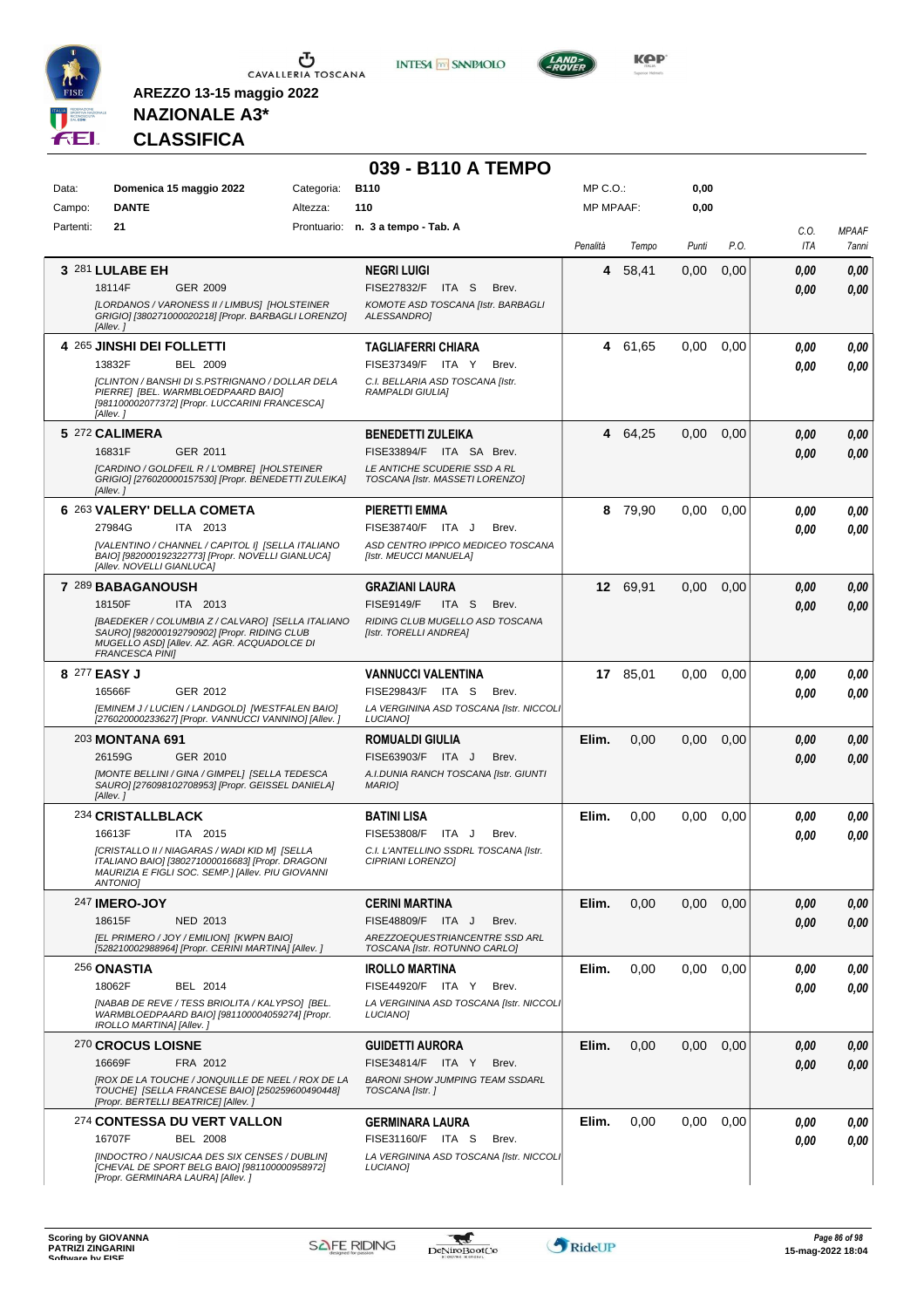



**039 - B110 A TEMPO**



**Kep** 

## **NAZIONALE A3\* CLASSIFICA**

**AREZZO 13-15 maggio 2022**

| Data:         |                                 | Domenica 15 maggio 2022                                                                                                                                         | Categoria: | <b>B110</b>                                                      | MP C.O.:       |       | 0,00  |      |            |              |
|---------------|---------------------------------|-----------------------------------------------------------------------------------------------------------------------------------------------------------------|------------|------------------------------------------------------------------|----------------|-------|-------|------|------------|--------------|
| Campo:        | <b>DANTE</b>                    |                                                                                                                                                                 | Altezza:   | 110                                                              | MP MPAAF:      |       | 0,00  |      |            |              |
| Partenti:     | 21                              |                                                                                                                                                                 |            | Prontuario: n. 3 a tempo - Tab. A                                |                |       |       |      | C.O.       | <b>MPAAF</b> |
|               |                                 |                                                                                                                                                                 |            |                                                                  | Penalità       | Tempo | Punti | P.O. | <b>ITA</b> | <b>7anni</b> |
|               | 365 WINDSOR                     |                                                                                                                                                                 |            | <b>GERACI NICOLE</b>                                             | Elim.          | 0,00  | 0,00  | 0,00 | 0,00       | 0,00         |
|               | 07930D                          | <b>NED 2003</b>                                                                                                                                                 |            | FISE22263/R ITA G<br>Brev.                                       |                |       |       |      | 0.00       | 0,00         |
|               |                                 | [GERMUS R / LIVOLI / GRANNUS] [KWPN BAIO]<br>[528210000436859] [Propr. BACCICHET ROBERTO] [Allev.]                                                              |            | AREZZOEQUESTRIANCENTRE SSD ARL<br>TOSCANA [Istr. ERMINI LAVINIA] |                |       |       |      |            |              |
|               | 633 KADORADO TT                 |                                                                                                                                                                 |            | <b>INZIRILLO ALENA</b>                                           | Elim.          | 0,00  | 0,00  | 0,00 | 0.00       | 0.00         |
|               | 17387F                          | BEL 2010                                                                                                                                                        |            | FISE53488/F ITA Y<br>Brev.                                       |                |       |       |      | 0.00       | 0,00         |
|               |                                 | <b>IBREEMEERSEN ADORADO / BLONDE DE SAIRE /</b><br>JASMIN] [BEL. WARMBLOEDPAARD GRIGIO]<br>[967000009020995] [Propr. INZIRILLO ALENA] [Allev. ]                 |            | CI EMPOLESE ASD TOSCANA [Istr.<br><b>ROVERSI RICCARDOI</b>       |                |       |       |      |            |              |
| <b>FC</b> 249 |                                 |                                                                                                                                                                 |            | <b>ROMUALDI GIULIA</b>                                           | <b>Partito</b> |       |       |      | 0.00       | 0,00         |
|               |                                 |                                                                                                                                                                 |            | FISE63903/F ITA J<br>Brev.                                       |                |       |       |      | 0.00       | 0,00         |
|               |                                 |                                                                                                                                                                 |            | A.I.DUNIA RANCH TOSCANA [Istr. GIUNTI<br><b>MARIOI</b>           |                |       |       |      |            |              |
| FC 216        |                                 |                                                                                                                                                                 |            | <b>PACCIANI MASSIMO</b>                                          | <b>Partito</b> |       |       |      | 0.00       | 0.00         |
|               |                                 |                                                                                                                                                                 |            | FISE34589/F ITA Y<br>$2^{\circ}$ G                               |                |       |       |      | 0.00       | 0.00         |
|               |                                 |                                                                                                                                                                 |            | SCUDERIA PACCIANI SSD A RL TOSCANA<br>[Istr. PACCIANI SIMONE]    |                |       |       |      |            |              |
| <b>FC</b> 160 |                                 |                                                                                                                                                                 |            | <b>VALDAMBRINI SARA</b>                                          | <b>Partito</b> |       |       |      | 0.00       | 0,00         |
|               |                                 |                                                                                                                                                                 |            | FISE23057/F ITA S<br>$1^{\circ}G$                                |                |       |       |      | 0.00       | 0.00         |
|               |                                 |                                                                                                                                                                 |            | AREZZOEQUESTRIANCENTRE SSD ARL<br>TOSCANA [Istr. ROTUNNO CARLO]  |                |       |       |      |            |              |
| FC 196        |                                 |                                                                                                                                                                 |            | <b>BROGI MARCO</b>                                               | <b>Partito</b> |       |       |      | 0.00       | 0.00         |
|               |                                 |                                                                                                                                                                 |            | ITA SA 1°G<br>1103/F                                             |                |       |       |      | 0.00       | 0.00         |
|               |                                 |                                                                                                                                                                 |            | PECCIOLI JUMPING TEAM SSD A RL<br>TOSCANA [Istr. GRANUCCI OLIS]  |                |       |       |      |            |              |
|               | NP 260 SELVANS                  |                                                                                                                                                                 |            | <b>GORI ANDREA</b>                                               | N.P.           | 0.00  | 0,00  | 0.00 | 0.00       | 0,00         |
|               | 15076F                          | ITA 2005                                                                                                                                                        |            | FISE40658/F ITA J<br>Brev.                                       |                |       |       |      | 0.00       | 0.00         |
|               | <b>BARTOLINI E GORI R. SASI</b> | [STARON / ATHENAN / JOST I] [SELLA ITALIANO SAURO]<br>[977121001158267] [Propr. AZ. AGR. IL POGGIO DI<br>BARTOLINI E GORI R. SASI [Allev. AZ. AGR. IL POGGIO DI |            | IL POGGIO EQUITAZIONE ASD TOSCANA<br>[Istr. BRUNORI SANDRO]      |                |       |       |      |            |              |

Collegio Giudicante Presidente LUCIANO CANTINI MARIA CRISTINA ANGELINI BUITONI ROBERTA CAPOLONGO ALBERTO CHIAPPA MARCO CORTINOVIS<br>MARTINA FATTACCIU CRISTIANA GUIDI GIAN DOMENICO MARIANO SILVIA GIOVANNA MARIA MATHIS GLADYS *VALENTINI*

#### **040 - B100 A TEMPO**

| Data:                                        | Domenica 15 maggio 2022                                                                                                                                             | Categoria:         | <b>B100</b>                                                        |       | MP C. O.         |       | 0,00  |      |                   |               |
|----------------------------------------------|---------------------------------------------------------------------------------------------------------------------------------------------------------------------|--------------------|--------------------------------------------------------------------|-------|------------------|-------|-------|------|-------------------|---------------|
| Campo:                                       | <b>VASARI</b>                                                                                                                                                       | Altezza:           | 100                                                                |       | <b>MP MPAAF:</b> |       | 0,00  |      |                   |               |
| Partenti:                                    | 28                                                                                                                                                                  | Prontuario:        | n. 3 a tempo - Tab. A                                              |       |                  |       |       |      | C.O.              | <b>MPAAF</b>  |
|                                              |                                                                                                                                                                     |                    |                                                                    |       | Penalità         | Tempo | Punti | P.O. | <b>ITA</b>        | <b>7anni</b>  |
|                                              | 228 HOTDOG                                                                                                                                                          |                    | <b>LIGABUE EMMA</b>                                                |       | 0                | 56,67 | 0,00  | 0,00 | 0,00              | 0,00          |
|                                              | ITA 2012<br>03255R                                                                                                                                                  |                    | FISE54803/F<br>ITA<br>C.                                           | Brev. |                  |       |       |      | 0,00              | 0.00          |
|                                              | <b>IGOLDFEVER / CHANEL VAN HET NIEUWENHOF Z /</b><br>CUMANO ZI [SELLA ITALIANO GRIGIO]<br>[982000192777673] [Propr. LIGABUE EMMA] [Allev.<br><b>LANCIONE IRENEI</b> |                    | C.I. BELLARIA ASD TOSCANA [Istr.<br><b>RAMPALDI GIULIAI</b>        |       |                  |       |       |      |                   |               |
|                                              | 2 229 SAKIRA BELLA                                                                                                                                                  |                    | <b>GIGLI DESIREE</b>                                               |       | $\bf{0}$         | 57,77 | 0,00  | 0.00 | 0.00              | 0,00          |
|                                              | 04759N<br>ITA 2011                                                                                                                                                  |                    | FISE54553/F<br>ITA J                                               | Brev. |                  |       |       |      | 0,00              | 0,00          |
|                                              | [CRISTO / MASCIA / KSAR- SITTE] [SELLA ITALIANO BAIO]<br>[941000012126484] [Propr. SATTA ANTONIO] [Allev. SATTA<br><b>ANTONIOI</b>                                  |                    | C.E. LA GIUNCHIGLIA ASD TOSCANA [Istr.<br><b>GARGINI ELEONORAI</b> |       |                  |       |       |      |                   |               |
|                                              | 3 252 SOCRATE DEL FONTANILE                                                                                                                                         |                    | <b>GIANNETTI CAMILLA</b>                                           |       | $\mathbf{0}$     | 58,12 | 0,00  | 0,00 | 0,00              | 0,00          |
|                                              | 14027F<br>ITA 2009                                                                                                                                                  |                    | FISE47014/F ITA Y                                                  | Brev. |                  |       |       |      | 0,00              | 0.00          |
|                                              | [SILVIO I / CORLANDO MIMOSA / EFIDANVILLE] [SELLA<br>ITALIANO BAIO] [982000121936476] [Propr. TICCI MATTEO]<br>[Allev. BIANCHI MICHELE]                             |                    | C.I.SENESE TOSCANA [Istr. GINANNESCHI<br><b>LORENZO1</b>           |       |                  |       |       |      |                   |               |
|                                              | 4 279 LIME                                                                                                                                                          |                    | <b>SANTOPIETRO GIULIA</b>                                          |       | $\mathbf{0}$     | 63,56 | 0,00  | 0,00 | 0,00              | 0,00          |
|                                              | 12813F<br>ITA 2008                                                                                                                                                  |                    | <b>FISE28752/F ITA S</b>                                           | Brev. |                  |       |       |      | 0.00              | 0,00          |
|                                              | [LINCOLM L / SURJA / STAKKATO] [HANNOVER BAIO]<br>[2764313197333086] [Propr. SVENSSON ANGELICA]<br>[Allev.]                                                         |                    | KOMOTE ASD TOSCANA [Istr. BARBAGLI<br>ALESSANDROI                  |       |                  |       |       |      |                   |               |
| <b>PATRIZI ZINGARINI</b><br>Coffware by EICE | <b>Scoring by GIOVANNA</b>                                                                                                                                          | <b>SAFE RIDING</b> | DeNiroBootCo                                                       |       | <b>RideUP</b>    |       |       |      | 15-mag-2022 18:04 | Page 87 of 98 |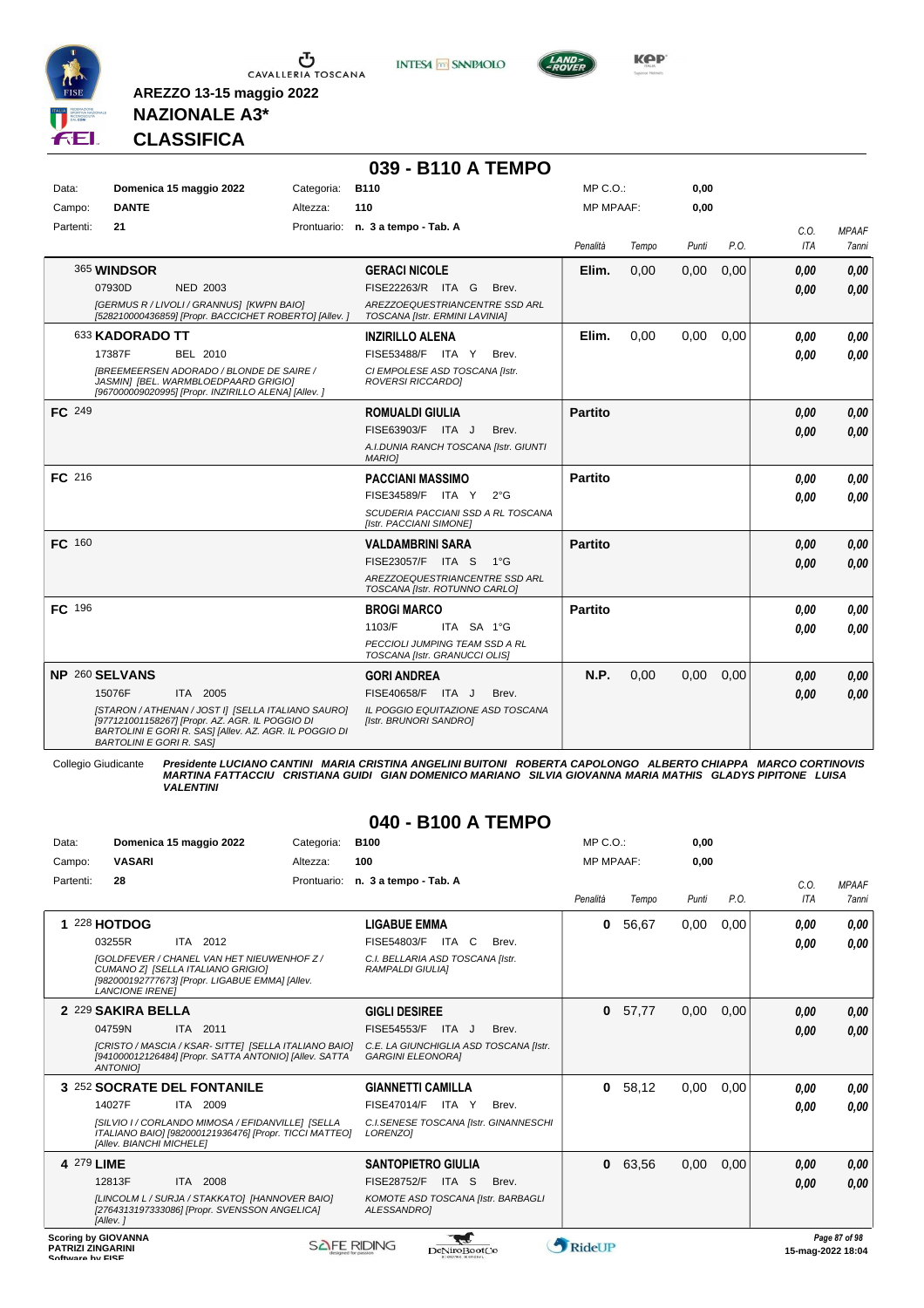

**INTESA** M SANPAOLO



**KOP** 

# **NAZIONALE A3\* CLASSIFICA**

|                                              |                                                                                                                                                                                                                                              |            | 040 - B100 A TEMPO                                                                                                                                        |                  |           |       |      |                    |                       |
|----------------------------------------------|----------------------------------------------------------------------------------------------------------------------------------------------------------------------------------------------------------------------------------------------|------------|-----------------------------------------------------------------------------------------------------------------------------------------------------------|------------------|-----------|-------|------|--------------------|-----------------------|
| Data:                                        | Domenica 15 maggio 2022                                                                                                                                                                                                                      | Categoria: | <b>B100</b>                                                                                                                                               | $MP C. O.$ :     |           | 0,00  |      |                    |                       |
| Campo:                                       | <b>VASARI</b>                                                                                                                                                                                                                                | Altezza:   | 100                                                                                                                                                       | <b>MP MPAAF:</b> |           | 0,00  |      |                    |                       |
| Partenti:                                    | 28                                                                                                                                                                                                                                           |            | Prontuario: n. 3 a tempo - Tab. A                                                                                                                         | Penalità         | Tempo     | Punti | P.O. | C.O.<br><b>ITA</b> | <b>MPAAF</b><br>7anni |
|                                              | 5 238 LUCIFERO<br>15276G/ST<br>ITA 2004<br>[ERIN / ROBERGA / CACIBI] [ANGLO ARABO GRIGIO]<br>[977121001892846] [Propr. CECI FRANCESCO] [Allev.<br>DADDI GAVINO]                                                                              |            | <b>CENERINI LUDOVICA</b><br>FISE52607/F ITA J<br>Brev.<br>C.I.LA SERRATA TOSCANA [Istr. TENUCCI<br>SIMONE]                                                | 0                | 65,86     | 0,00  | 0,00 | 0.00<br>0.00       | 0,00<br>0.00          |
|                                              | 6 222 CONRADIN KB<br>14382E<br><b>GER 2005</b><br>[COULETTO / ARGENTINA / ARGENTINUS] [OLDENBURG                                                                                                                                             |            | <b>MEGA THOMAS</b><br>FISE56202/F ITA Y<br>Brev.<br>ASD CENTRO IPPICO MEDICEO TOSCANA                                                                     | $\bf{0}$         | 68,29     | 0,00  | 0,00 | 0.00<br>0.00       | 0,00<br>0,00          |
|                                              | BAIO] [276098100736240] [Propr. GHETTI ELENA] [Allev. ]<br>7 27 NEPENTE DEL MA'<br>10646F<br>ITA 2006<br>[AVENIR / VELA STAR / NEONELLI] [SELLA ITALIANO<br>BAIO] [972000000573970] [Propr. LASTRUCCI SERGIO]                                |            | [Istr. MEUCCI MANUELA]<br>STROZZI MAJORCA RENZI IRINA LUISA<br>FISE19956/F ITA S<br>Brev.<br>C.I.SAN GIUSTO TOSCANA [Istr. MARTINI DI<br>CIGALA LUDOVICO] |                  | $0$ 70,19 | 0,00  | 0,00 | 0.00<br>0.00       | 0,00<br>0.00          |
|                                              | [Allev. MUNTONI MAURIZIO]<br>8 218 VERDE GAIO<br>12925F<br>ITA 2009<br>[COCODRILLO / STELLA XLIX / LIONE] [SELLA ITALIANO<br>BAIO] [982009106712340] [Propr. MATASSA ALESSANDRO]<br>[Allev. FERRARI RICCARDO]                                |            | MATASSA ALESSANDRO<br>FISE56651/F ITA S<br>Brev.<br>TOSCANA EQUITAZIONE ASD TOSCANA<br>[Istr. MELI GIORGIO]                                               |                  | $0$ 70,52 | 0,00  | 0,00 | 0.00<br>0.00       | 0,00<br>0,00          |
|                                              | 9 287 FATINIZA<br>18606F<br>GER 2000<br>[FRIEDENSTRAUM / DINARA / DINARL L] [WESTFALEN<br>SAURO] [380271004023952] [Propr. ERMINI LAVINIA]<br>[Allev.]                                                                                       |            | <b>ERMINI LAVINIA</b><br>FISE16527/F ITA S<br>Brev.<br>AREZZOEQUESTRIANCENTRE SSD ARL<br>TOSCANA [Istr. ERMINI LAVINIA]                                   | 0                | 71,08     | 0.00  | 0.00 | 0.00<br>0.00       | 0,00<br>0.00          |
|                                              | 10 291 LOCKSIDE SKY MIST<br>17618F<br>IRL 2014<br>[DUNBEGGAN GREY MIST / SHADY QUEEN / CAPRAIN<br>CLOVER1 [IRISH SPORT HORSE GRIGIO]<br>[372141405910667] [Propr. CALDINI RICCARDO] [Allev.]                                                 |            | <b>CALDINI RICCARDO</b><br>010973/F<br>ITA SA Brev.<br>C.I. L'ANTELLINO SSDRL TOSCANA [Istr.<br>CIPRIANI LORENZO]                                         |                  | $0$ 74,32 | 0,00  | 0,00 | 0.00<br>0.00       | 0,00<br>0,00          |
| 11 273 ZYEN                                  | 14986F<br><b>NED 2004</b><br>[PARCO / SONNET / LANCELOT] [KWPN BAIO]<br>[528210000466829] [Propr. GERMINARA LAURA] [Allev. ]                                                                                                                 |            | <b>GERMINARA ELOISA</b><br>FISE31162/F ITA S<br>Brev.<br>LA VERGININA ASD TOSCANA [Istr. NICCOLI<br>LUCIANO]                                              |                  | 4 63,99   | 0,00  | 0,00 | 0.00<br>0.00       | 0,00<br>0.00          |
|                                              | 12 242 WHY BRAVEHEART W.B.<br>14433F<br>ITA 2010<br>[BAEDEKER / KATINKA / FANTASTIQUE] [SELLA ITALIANO<br>BAIO] [982000123233849] [Propr. AZ. AGR. IL CERRO DI<br>BENEDETTI LUIGIA] [Allev. AZ. AGR. IL CERRO DI<br><b>BENEDETTI LUIGIA]</b> |            | PETRENI NICCOLO'<br>FISE51208/F ITA J<br>Brev.<br>C.I.SAN GIUSTO TOSCANA [Istr. MARTINI DI<br>CIGALA LUDOVICOI                                            |                  | 4 76.32   | 0,00  | 0,00 | 0.00<br>0.00       | 0,00<br>0.00          |
|                                              | 13 209 ANTARES DI CAMPALTO<br>14806F<br>ITA 2012<br><b>[TOULON / FANTASIA DI VILLA EMILIA / LUCKY BOY]</b><br>[SELLA ITALIANO BAIO] [380271001002562] [Propr.<br>RASPINI DUPLET RACHELE] [Allev. TRAVERSA MANUELA]                           |            | DI NUZZO ELEONORA<br>FISE61778/F ITA J<br>Brev.<br>SPORT EQUESTRI CECINA ASD TOSCANA<br>[Istr. BIZZARRI ROBERTO]                                          |                  | 4 78,61   | 0.00  | 0,00 | 0,00<br>0.00       | 0,00<br>0,00          |
|                                              | <b>14 210 GINIUS</b><br>17463F<br>ITA 2015<br>[GOYA DELLA FLORIDA / REMEMBER / FLEMMINGH]<br>[SELLA ITALIANO BAIO] [380271005005576] [Propr. DI<br>PROSPERO DENISI [Allev. DI GIANNANTONIO ROBERTO]                                          |            | <b>BONDI IRIS</b><br>FISE54453/F<br>ITA J<br>Brev.<br>AREZZOEQUESTRIANCENTRE SSD ARL<br>TOSCANA [Istr. ROTUNNO CARLO]                                     | 8                | 79,36     | 0,00  | 0,00 | 0.00<br>0.00       | 0,00<br>0,00          |
|                                              | <b>15 250 MAXIMUS</b><br>16157F<br>ITA 2012<br>[-/-/] [SCONOSCIUTA BAIO] [941000013875555] [Propr.<br>AZ. AGR. IL POGGIO DI GORI TOMMASO] [Allev. AZ. AGR.<br>ROSI FULVIO]                                                                   |            | <b>GORI MARGHERITA</b><br>FISE56893/F ITA C<br>Brev.<br>IL POGGIO EQUITAZIONE ASD TOSCANA<br>[Istr. BRUNORI SANDRO]                                       |                  | 8 83,87   | 0,00  | 0,00 | 0.00<br>0.00       | 0,00<br>0,00          |
|                                              | 16 280 LÉDA DA CINTOIA (EX LÉDA)<br><b>HUN 2003</b><br>07794F<br>[LINDGRAF / DONNA / SZEMAFOR] [UNGHERESE BAIO]<br>[941000014559086] [Propr. BALSIMELLI FABIO] [Allev. ]                                                                     |            | <b>CORRENTI IRINA</b><br>FISE28304/F ITA Y<br>Brev.<br>LA VERGININA ASD TOSCANA [Istr. NICCOLI<br>LUCIANO]                                                |                  | 8 92,13   | 0,00  | 0,00 | 0.00<br>0.00       | 0,00<br>0,00          |
|                                              | <b>205 GRISU'</b><br>26598M<br>ITA 2012<br>[CASERO / SAPORITA / CONCORDE] [SELLA ITALIANO<br>BAIO] [941000012126825] [Propr. DI BELLA GAETANO]                                                                                               |            | <b>CAPACCIOLI ROSSANO</b><br>FISE70941/F ITA SA Brev.<br>ASD CENTRO IPPICO LA BRIGLIA TOSCANA<br>[Istr. CORTESE UMBERTO]                                  | Elim.            | 0,00      | 0,00  | 0,00 | 0.00<br>0.00       | 0,00<br>0.00          |
| <b>PATRIZI ZINGARINI</b><br>Coffware by EICE | [Allev. DI BELLA GAETANO]<br><b>Scoring by GIOVANNA</b>                                                                                                                                                                                      |            | W<br><b>SAFE RIDING</b><br><b>DeNiroBootCo</b>                                                                                                            | RideUP           |           |       |      | 15-mag-2022 18:04  | Page 88 of 98         |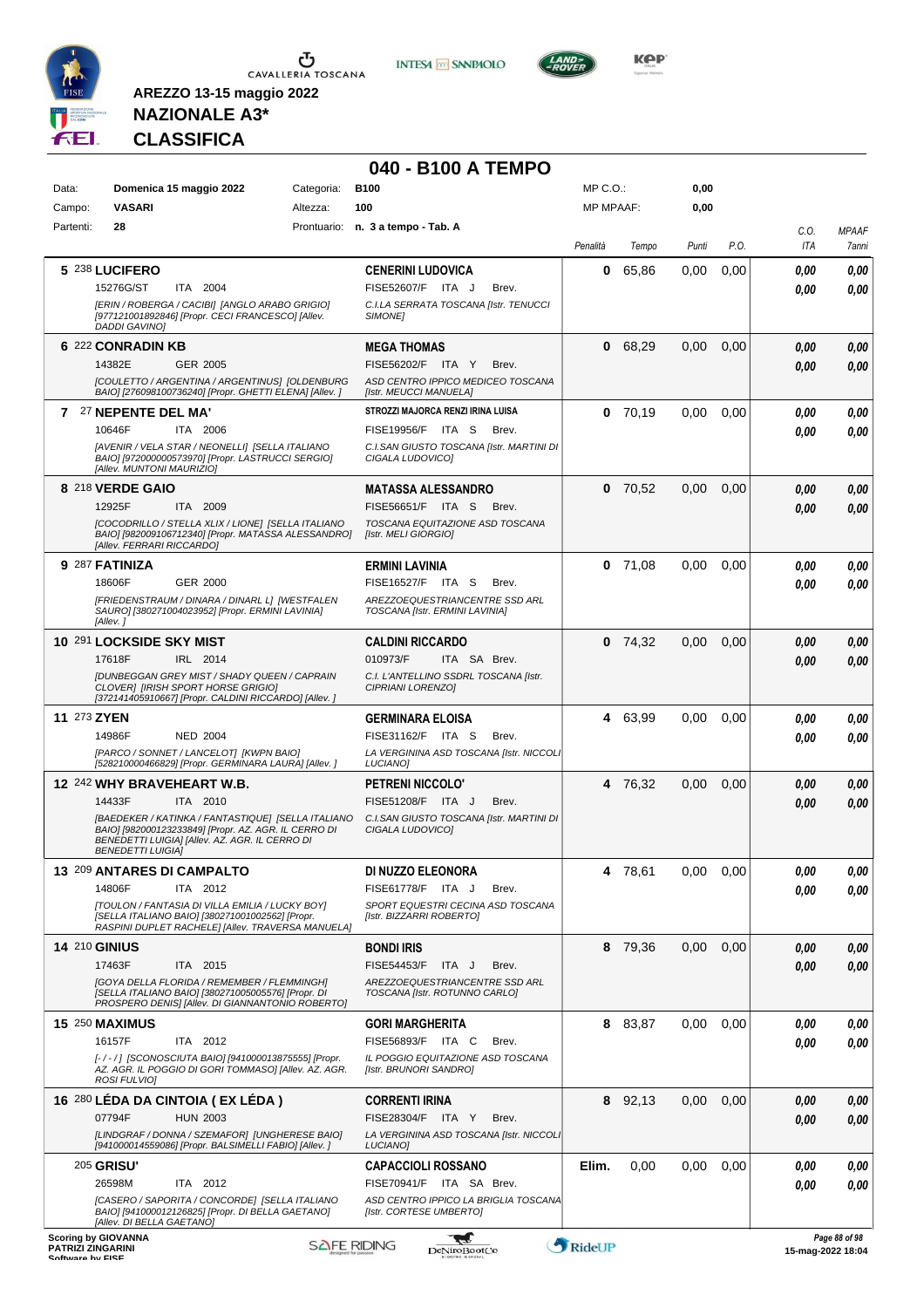





**Kep** 

**AREZZO 13-15 maggio 2022 NAZIONALE A3\***

**CLASSIFICA**

# **040 - B100 A TEMPO**

| Domenica 15 maggio 2022<br>Categoria:<br><b>B100</b><br>MP C.O.:<br>0,00<br>Data:<br><b>VASARI</b><br>Campo:<br>Altezza:<br>100<br><b>MP MPAAF:</b><br>0,00<br>Partenti:<br>28<br>Prontuario: n. 3 a tempo - Tab. A<br>C.O.<br><b>MPAAF</b><br>P.O.<br>ITA<br>Penalità<br>Punti<br>Tempo<br>224 CORTINA<br>Elim.<br>0,00<br>0,00<br><b>SUSINO GINEVRA</b><br>0,00<br>0.00<br>21395G<br><b>GER 2008</b><br>FISE55421/F ITA J<br>Brev.<br>0.00<br>[CARDENIO / GREAT LADY / GRANNUS] [HANNOVER<br>SCUDERIA PACCIANI SSD A RL TOSCANA<br>BAIO] [380271006040926] [Propr. ARRAS DOMIZIA] [Allev. ]<br>[Istr. PACCIANI SIMONE]<br>230 PREPOTENT<br>Elim.<br>0,00<br>0,00<br>0,00<br><b>BETRO BIANCA</b><br>0,00<br>24006G<br>ITA 2011<br>FISE54424/F ITA J<br>Brev.<br>0.00<br>[PRESIDENTE / FA DIESIS / ] [SELLA ITALIANO GRIGIO]<br>ASD CENTRO IPPICO LA BRIGLIA TOSCANA<br>[941000012742107] [Propr. AGUTI STEFANO] [Allev.<br>[Istr. CORTESE UMBERTO]<br>AZ.AGR. IPPOCASTANO]<br>Elim.<br>0,00<br>0,00<br>0,00<br>246 PREMIERE DAME<br><b>MUZZI CAROL</b><br>0.00<br>0,00<br>12514F<br>FISE49258/F ITA C<br><b>ITA 2009</b><br>Brev.<br>0,00<br>0.00<br>[QUIDAM DE REVEL / ODESSA / INDOCTRO] [SELLA<br>C.I. BELLARIA ASD TOSCANA [Istr.<br>ITALIANO BAIO] [982009106681421] [Propr. AZ. AGR IL<br>RAMPALDI PAOLO]<br>MELOGRANO DI DUCHI BARBARA] [Allev. AZIENDA<br>AGRICOLA IL MELOGRANO- DI DUCHI BARBARA]<br>214 ESPION DE RENIVAL<br>Rit.<br>0,00<br>0,00<br><b>CHIDICHIMO GEMMA</b><br>0.00<br>0.00<br><b>BEL 2010 Pony</b><br>FISE60162/F ITA C<br>16740F<br>Brev.<br>0.00<br><b>IMURVEY MARIO / DIVINE DE RENIVAL / LIBERTY</b><br>RIDING CLUB MUGELLO ASD TOSCANA<br><b>WESTLANDI IPONY GRIGIO ROANATOI</b><br><b>Ilstr. TORELLI ANDREA1</b><br>[967000009117477] [Propr. BERRETTI SILVIA] [Allev.]<br>$\overline{4}$<br>FC<br><b>Partito</b><br><b>AGNOLETTO PIETRO</b><br>0.00<br>FISE25788/F ITA S<br>1°G<br>0.00<br>SPORT EQUESTRI CECINA ASD TOSCANA<br>[Istr. BIZZARRI ROBERTO]<br>64<br>SIERRA LAITANO CRISTIAN JOSUE<br>FC<br><b>Partito</b><br>0.00<br>FISE78939/F ITA SA 1°G<br>0.00<br>C.I. L'ANTELLINO SSDRL TOSCANA [Istr.<br>CIPRIANI LORENZO]<br><b>FC</b> 278<br>POGGIALINI LEONARDO<br><b>Partito</b><br>0,00<br>FISE29656/F ITA S 1°G<br>0,00<br>C.I. BELLARIA ASD TOSCANA [Istr.<br>RAMPALDI GIULIA]<br>FC 319<br><b>PAFFETTI MICHELE</b><br><b>Partito</b><br>0.00<br>1827/F<br>ITA SA 2°G<br>0.00<br>TERRE ROSSE EQUITAZIONE SSD A RL<br>TOSCANA [Istr. PAFFETTI MICHELE]<br><b>FC 290</b><br><b>Partito</b><br><b>BENCINI GIULIA</b><br>0,00<br>011119/F<br>ITA S 1°G<br>0,00<br>TOSCANA EQUITAZIONE ASD TOSCANA<br>[Istr. MELI GIORGIO]<br>FC 232<br><b>Partito</b><br><b>CONTE FRANCESCA</b><br>0,00<br>FISE6936/C<br>ITA S<br>$2^{\circ}G$<br>0.00<br>TERRE ROSSE EQUITAZIONE SSD A RL<br>TOSCANA [Istr. PAFFETTI MICHELE]<br>NP 240 ADELINE<br><b>BARONTINI ANDREA SARA</b><br>N.P.<br>0,00<br>0.00<br>0,00<br>0,00<br>13924F<br>ITA 2011<br>FISE52057/F ITA J<br>Brev.<br>0.00<br>[ARMITAGE / IDINE / SIT THIS ONE OUT] [SELLA<br>SPORT EQUESTRI CECINA ASD TOSCANA<br>ITALIANO SAURO] [941000012129554] [Propr. MORELLO<br>[Istr. BIZZARRI ROBERTO]<br>CECILIA] [Allev. MORELLO CECILIA] |  |  | rv.<br>$\sim$ 1998 - 1999 - 1999 - 1999 - 1999 - 1999 - 1999 - 1999 - 1999 - 1999 - 1999 - 1999 - 1999 - 199 |  |  |       |
|-----------------------------------------------------------------------------------------------------------------------------------------------------------------------------------------------------------------------------------------------------------------------------------------------------------------------------------------------------------------------------------------------------------------------------------------------------------------------------------------------------------------------------------------------------------------------------------------------------------------------------------------------------------------------------------------------------------------------------------------------------------------------------------------------------------------------------------------------------------------------------------------------------------------------------------------------------------------------------------------------------------------------------------------------------------------------------------------------------------------------------------------------------------------------------------------------------------------------------------------------------------------------------------------------------------------------------------------------------------------------------------------------------------------------------------------------------------------------------------------------------------------------------------------------------------------------------------------------------------------------------------------------------------------------------------------------------------------------------------------------------------------------------------------------------------------------------------------------------------------------------------------------------------------------------------------------------------------------------------------------------------------------------------------------------------------------------------------------------------------------------------------------------------------------------------------------------------------------------------------------------------------------------------------------------------------------------------------------------------------------------------------------------------------------------------------------------------------------------------------------------------------------------------------------------------------------------------------------------------------------------------------------------------------------------------------------------------------------------------------------------------------------------------------------------------------------------------------------------------------------------------------------------------------------------------------------------------------------------------------------------------------------------------------------------------------------------------------------------------------------------------------------------------------------------------------------------------------------------|--|--|--------------------------------------------------------------------------------------------------------------|--|--|-------|
|                                                                                                                                                                                                                                                                                                                                                                                                                                                                                                                                                                                                                                                                                                                                                                                                                                                                                                                                                                                                                                                                                                                                                                                                                                                                                                                                                                                                                                                                                                                                                                                                                                                                                                                                                                                                                                                                                                                                                                                                                                                                                                                                                                                                                                                                                                                                                                                                                                                                                                                                                                                                                                                                                                                                                                                                                                                                                                                                                                                                                                                                                                                                                                                                                             |  |  |                                                                                                              |  |  |       |
|                                                                                                                                                                                                                                                                                                                                                                                                                                                                                                                                                                                                                                                                                                                                                                                                                                                                                                                                                                                                                                                                                                                                                                                                                                                                                                                                                                                                                                                                                                                                                                                                                                                                                                                                                                                                                                                                                                                                                                                                                                                                                                                                                                                                                                                                                                                                                                                                                                                                                                                                                                                                                                                                                                                                                                                                                                                                                                                                                                                                                                                                                                                                                                                                                             |  |  |                                                                                                              |  |  |       |
|                                                                                                                                                                                                                                                                                                                                                                                                                                                                                                                                                                                                                                                                                                                                                                                                                                                                                                                                                                                                                                                                                                                                                                                                                                                                                                                                                                                                                                                                                                                                                                                                                                                                                                                                                                                                                                                                                                                                                                                                                                                                                                                                                                                                                                                                                                                                                                                                                                                                                                                                                                                                                                                                                                                                                                                                                                                                                                                                                                                                                                                                                                                                                                                                                             |  |  |                                                                                                              |  |  |       |
|                                                                                                                                                                                                                                                                                                                                                                                                                                                                                                                                                                                                                                                                                                                                                                                                                                                                                                                                                                                                                                                                                                                                                                                                                                                                                                                                                                                                                                                                                                                                                                                                                                                                                                                                                                                                                                                                                                                                                                                                                                                                                                                                                                                                                                                                                                                                                                                                                                                                                                                                                                                                                                                                                                                                                                                                                                                                                                                                                                                                                                                                                                                                                                                                                             |  |  |                                                                                                              |  |  | 7anni |
|                                                                                                                                                                                                                                                                                                                                                                                                                                                                                                                                                                                                                                                                                                                                                                                                                                                                                                                                                                                                                                                                                                                                                                                                                                                                                                                                                                                                                                                                                                                                                                                                                                                                                                                                                                                                                                                                                                                                                                                                                                                                                                                                                                                                                                                                                                                                                                                                                                                                                                                                                                                                                                                                                                                                                                                                                                                                                                                                                                                                                                                                                                                                                                                                                             |  |  |                                                                                                              |  |  | 0,00  |
|                                                                                                                                                                                                                                                                                                                                                                                                                                                                                                                                                                                                                                                                                                                                                                                                                                                                                                                                                                                                                                                                                                                                                                                                                                                                                                                                                                                                                                                                                                                                                                                                                                                                                                                                                                                                                                                                                                                                                                                                                                                                                                                                                                                                                                                                                                                                                                                                                                                                                                                                                                                                                                                                                                                                                                                                                                                                                                                                                                                                                                                                                                                                                                                                                             |  |  |                                                                                                              |  |  | 0.00  |
|                                                                                                                                                                                                                                                                                                                                                                                                                                                                                                                                                                                                                                                                                                                                                                                                                                                                                                                                                                                                                                                                                                                                                                                                                                                                                                                                                                                                                                                                                                                                                                                                                                                                                                                                                                                                                                                                                                                                                                                                                                                                                                                                                                                                                                                                                                                                                                                                                                                                                                                                                                                                                                                                                                                                                                                                                                                                                                                                                                                                                                                                                                                                                                                                                             |  |  |                                                                                                              |  |  |       |
|                                                                                                                                                                                                                                                                                                                                                                                                                                                                                                                                                                                                                                                                                                                                                                                                                                                                                                                                                                                                                                                                                                                                                                                                                                                                                                                                                                                                                                                                                                                                                                                                                                                                                                                                                                                                                                                                                                                                                                                                                                                                                                                                                                                                                                                                                                                                                                                                                                                                                                                                                                                                                                                                                                                                                                                                                                                                                                                                                                                                                                                                                                                                                                                                                             |  |  |                                                                                                              |  |  | 0,00  |
|                                                                                                                                                                                                                                                                                                                                                                                                                                                                                                                                                                                                                                                                                                                                                                                                                                                                                                                                                                                                                                                                                                                                                                                                                                                                                                                                                                                                                                                                                                                                                                                                                                                                                                                                                                                                                                                                                                                                                                                                                                                                                                                                                                                                                                                                                                                                                                                                                                                                                                                                                                                                                                                                                                                                                                                                                                                                                                                                                                                                                                                                                                                                                                                                                             |  |  |                                                                                                              |  |  | 0,00  |
|                                                                                                                                                                                                                                                                                                                                                                                                                                                                                                                                                                                                                                                                                                                                                                                                                                                                                                                                                                                                                                                                                                                                                                                                                                                                                                                                                                                                                                                                                                                                                                                                                                                                                                                                                                                                                                                                                                                                                                                                                                                                                                                                                                                                                                                                                                                                                                                                                                                                                                                                                                                                                                                                                                                                                                                                                                                                                                                                                                                                                                                                                                                                                                                                                             |  |  |                                                                                                              |  |  |       |
|                                                                                                                                                                                                                                                                                                                                                                                                                                                                                                                                                                                                                                                                                                                                                                                                                                                                                                                                                                                                                                                                                                                                                                                                                                                                                                                                                                                                                                                                                                                                                                                                                                                                                                                                                                                                                                                                                                                                                                                                                                                                                                                                                                                                                                                                                                                                                                                                                                                                                                                                                                                                                                                                                                                                                                                                                                                                                                                                                                                                                                                                                                                                                                                                                             |  |  |                                                                                                              |  |  |       |
|                                                                                                                                                                                                                                                                                                                                                                                                                                                                                                                                                                                                                                                                                                                                                                                                                                                                                                                                                                                                                                                                                                                                                                                                                                                                                                                                                                                                                                                                                                                                                                                                                                                                                                                                                                                                                                                                                                                                                                                                                                                                                                                                                                                                                                                                                                                                                                                                                                                                                                                                                                                                                                                                                                                                                                                                                                                                                                                                                                                                                                                                                                                                                                                                                             |  |  |                                                                                                              |  |  |       |
|                                                                                                                                                                                                                                                                                                                                                                                                                                                                                                                                                                                                                                                                                                                                                                                                                                                                                                                                                                                                                                                                                                                                                                                                                                                                                                                                                                                                                                                                                                                                                                                                                                                                                                                                                                                                                                                                                                                                                                                                                                                                                                                                                                                                                                                                                                                                                                                                                                                                                                                                                                                                                                                                                                                                                                                                                                                                                                                                                                                                                                                                                                                                                                                                                             |  |  |                                                                                                              |  |  |       |
|                                                                                                                                                                                                                                                                                                                                                                                                                                                                                                                                                                                                                                                                                                                                                                                                                                                                                                                                                                                                                                                                                                                                                                                                                                                                                                                                                                                                                                                                                                                                                                                                                                                                                                                                                                                                                                                                                                                                                                                                                                                                                                                                                                                                                                                                                                                                                                                                                                                                                                                                                                                                                                                                                                                                                                                                                                                                                                                                                                                                                                                                                                                                                                                                                             |  |  |                                                                                                              |  |  | 0,00  |
|                                                                                                                                                                                                                                                                                                                                                                                                                                                                                                                                                                                                                                                                                                                                                                                                                                                                                                                                                                                                                                                                                                                                                                                                                                                                                                                                                                                                                                                                                                                                                                                                                                                                                                                                                                                                                                                                                                                                                                                                                                                                                                                                                                                                                                                                                                                                                                                                                                                                                                                                                                                                                                                                                                                                                                                                                                                                                                                                                                                                                                                                                                                                                                                                                             |  |  |                                                                                                              |  |  | 0,00  |
|                                                                                                                                                                                                                                                                                                                                                                                                                                                                                                                                                                                                                                                                                                                                                                                                                                                                                                                                                                                                                                                                                                                                                                                                                                                                                                                                                                                                                                                                                                                                                                                                                                                                                                                                                                                                                                                                                                                                                                                                                                                                                                                                                                                                                                                                                                                                                                                                                                                                                                                                                                                                                                                                                                                                                                                                                                                                                                                                                                                                                                                                                                                                                                                                                             |  |  |                                                                                                              |  |  |       |
|                                                                                                                                                                                                                                                                                                                                                                                                                                                                                                                                                                                                                                                                                                                                                                                                                                                                                                                                                                                                                                                                                                                                                                                                                                                                                                                                                                                                                                                                                                                                                                                                                                                                                                                                                                                                                                                                                                                                                                                                                                                                                                                                                                                                                                                                                                                                                                                                                                                                                                                                                                                                                                                                                                                                                                                                                                                                                                                                                                                                                                                                                                                                                                                                                             |  |  |                                                                                                              |  |  | 0,00  |
|                                                                                                                                                                                                                                                                                                                                                                                                                                                                                                                                                                                                                                                                                                                                                                                                                                                                                                                                                                                                                                                                                                                                                                                                                                                                                                                                                                                                                                                                                                                                                                                                                                                                                                                                                                                                                                                                                                                                                                                                                                                                                                                                                                                                                                                                                                                                                                                                                                                                                                                                                                                                                                                                                                                                                                                                                                                                                                                                                                                                                                                                                                                                                                                                                             |  |  |                                                                                                              |  |  | 0.00  |
|                                                                                                                                                                                                                                                                                                                                                                                                                                                                                                                                                                                                                                                                                                                                                                                                                                                                                                                                                                                                                                                                                                                                                                                                                                                                                                                                                                                                                                                                                                                                                                                                                                                                                                                                                                                                                                                                                                                                                                                                                                                                                                                                                                                                                                                                                                                                                                                                                                                                                                                                                                                                                                                                                                                                                                                                                                                                                                                                                                                                                                                                                                                                                                                                                             |  |  |                                                                                                              |  |  |       |
|                                                                                                                                                                                                                                                                                                                                                                                                                                                                                                                                                                                                                                                                                                                                                                                                                                                                                                                                                                                                                                                                                                                                                                                                                                                                                                                                                                                                                                                                                                                                                                                                                                                                                                                                                                                                                                                                                                                                                                                                                                                                                                                                                                                                                                                                                                                                                                                                                                                                                                                                                                                                                                                                                                                                                                                                                                                                                                                                                                                                                                                                                                                                                                                                                             |  |  |                                                                                                              |  |  | 0,00  |
|                                                                                                                                                                                                                                                                                                                                                                                                                                                                                                                                                                                                                                                                                                                                                                                                                                                                                                                                                                                                                                                                                                                                                                                                                                                                                                                                                                                                                                                                                                                                                                                                                                                                                                                                                                                                                                                                                                                                                                                                                                                                                                                                                                                                                                                                                                                                                                                                                                                                                                                                                                                                                                                                                                                                                                                                                                                                                                                                                                                                                                                                                                                                                                                                                             |  |  |                                                                                                              |  |  | 0.00  |
|                                                                                                                                                                                                                                                                                                                                                                                                                                                                                                                                                                                                                                                                                                                                                                                                                                                                                                                                                                                                                                                                                                                                                                                                                                                                                                                                                                                                                                                                                                                                                                                                                                                                                                                                                                                                                                                                                                                                                                                                                                                                                                                                                                                                                                                                                                                                                                                                                                                                                                                                                                                                                                                                                                                                                                                                                                                                                                                                                                                                                                                                                                                                                                                                                             |  |  |                                                                                                              |  |  |       |
|                                                                                                                                                                                                                                                                                                                                                                                                                                                                                                                                                                                                                                                                                                                                                                                                                                                                                                                                                                                                                                                                                                                                                                                                                                                                                                                                                                                                                                                                                                                                                                                                                                                                                                                                                                                                                                                                                                                                                                                                                                                                                                                                                                                                                                                                                                                                                                                                                                                                                                                                                                                                                                                                                                                                                                                                                                                                                                                                                                                                                                                                                                                                                                                                                             |  |  |                                                                                                              |  |  | 0,00  |
|                                                                                                                                                                                                                                                                                                                                                                                                                                                                                                                                                                                                                                                                                                                                                                                                                                                                                                                                                                                                                                                                                                                                                                                                                                                                                                                                                                                                                                                                                                                                                                                                                                                                                                                                                                                                                                                                                                                                                                                                                                                                                                                                                                                                                                                                                                                                                                                                                                                                                                                                                                                                                                                                                                                                                                                                                                                                                                                                                                                                                                                                                                                                                                                                                             |  |  |                                                                                                              |  |  | 0.00  |
|                                                                                                                                                                                                                                                                                                                                                                                                                                                                                                                                                                                                                                                                                                                                                                                                                                                                                                                                                                                                                                                                                                                                                                                                                                                                                                                                                                                                                                                                                                                                                                                                                                                                                                                                                                                                                                                                                                                                                                                                                                                                                                                                                                                                                                                                                                                                                                                                                                                                                                                                                                                                                                                                                                                                                                                                                                                                                                                                                                                                                                                                                                                                                                                                                             |  |  |                                                                                                              |  |  |       |
|                                                                                                                                                                                                                                                                                                                                                                                                                                                                                                                                                                                                                                                                                                                                                                                                                                                                                                                                                                                                                                                                                                                                                                                                                                                                                                                                                                                                                                                                                                                                                                                                                                                                                                                                                                                                                                                                                                                                                                                                                                                                                                                                                                                                                                                                                                                                                                                                                                                                                                                                                                                                                                                                                                                                                                                                                                                                                                                                                                                                                                                                                                                                                                                                                             |  |  |                                                                                                              |  |  | 0,00  |
|                                                                                                                                                                                                                                                                                                                                                                                                                                                                                                                                                                                                                                                                                                                                                                                                                                                                                                                                                                                                                                                                                                                                                                                                                                                                                                                                                                                                                                                                                                                                                                                                                                                                                                                                                                                                                                                                                                                                                                                                                                                                                                                                                                                                                                                                                                                                                                                                                                                                                                                                                                                                                                                                                                                                                                                                                                                                                                                                                                                                                                                                                                                                                                                                                             |  |  |                                                                                                              |  |  | 0.00  |
|                                                                                                                                                                                                                                                                                                                                                                                                                                                                                                                                                                                                                                                                                                                                                                                                                                                                                                                                                                                                                                                                                                                                                                                                                                                                                                                                                                                                                                                                                                                                                                                                                                                                                                                                                                                                                                                                                                                                                                                                                                                                                                                                                                                                                                                                                                                                                                                                                                                                                                                                                                                                                                                                                                                                                                                                                                                                                                                                                                                                                                                                                                                                                                                                                             |  |  |                                                                                                              |  |  |       |
|                                                                                                                                                                                                                                                                                                                                                                                                                                                                                                                                                                                                                                                                                                                                                                                                                                                                                                                                                                                                                                                                                                                                                                                                                                                                                                                                                                                                                                                                                                                                                                                                                                                                                                                                                                                                                                                                                                                                                                                                                                                                                                                                                                                                                                                                                                                                                                                                                                                                                                                                                                                                                                                                                                                                                                                                                                                                                                                                                                                                                                                                                                                                                                                                                             |  |  |                                                                                                              |  |  | 0,00  |
|                                                                                                                                                                                                                                                                                                                                                                                                                                                                                                                                                                                                                                                                                                                                                                                                                                                                                                                                                                                                                                                                                                                                                                                                                                                                                                                                                                                                                                                                                                                                                                                                                                                                                                                                                                                                                                                                                                                                                                                                                                                                                                                                                                                                                                                                                                                                                                                                                                                                                                                                                                                                                                                                                                                                                                                                                                                                                                                                                                                                                                                                                                                                                                                                                             |  |  |                                                                                                              |  |  | 0.00  |
|                                                                                                                                                                                                                                                                                                                                                                                                                                                                                                                                                                                                                                                                                                                                                                                                                                                                                                                                                                                                                                                                                                                                                                                                                                                                                                                                                                                                                                                                                                                                                                                                                                                                                                                                                                                                                                                                                                                                                                                                                                                                                                                                                                                                                                                                                                                                                                                                                                                                                                                                                                                                                                                                                                                                                                                                                                                                                                                                                                                                                                                                                                                                                                                                                             |  |  |                                                                                                              |  |  |       |
|                                                                                                                                                                                                                                                                                                                                                                                                                                                                                                                                                                                                                                                                                                                                                                                                                                                                                                                                                                                                                                                                                                                                                                                                                                                                                                                                                                                                                                                                                                                                                                                                                                                                                                                                                                                                                                                                                                                                                                                                                                                                                                                                                                                                                                                                                                                                                                                                                                                                                                                                                                                                                                                                                                                                                                                                                                                                                                                                                                                                                                                                                                                                                                                                                             |  |  |                                                                                                              |  |  | 0,00  |
|                                                                                                                                                                                                                                                                                                                                                                                                                                                                                                                                                                                                                                                                                                                                                                                                                                                                                                                                                                                                                                                                                                                                                                                                                                                                                                                                                                                                                                                                                                                                                                                                                                                                                                                                                                                                                                                                                                                                                                                                                                                                                                                                                                                                                                                                                                                                                                                                                                                                                                                                                                                                                                                                                                                                                                                                                                                                                                                                                                                                                                                                                                                                                                                                                             |  |  |                                                                                                              |  |  | 0,00  |
|                                                                                                                                                                                                                                                                                                                                                                                                                                                                                                                                                                                                                                                                                                                                                                                                                                                                                                                                                                                                                                                                                                                                                                                                                                                                                                                                                                                                                                                                                                                                                                                                                                                                                                                                                                                                                                                                                                                                                                                                                                                                                                                                                                                                                                                                                                                                                                                                                                                                                                                                                                                                                                                                                                                                                                                                                                                                                                                                                                                                                                                                                                                                                                                                                             |  |  |                                                                                                              |  |  |       |
|                                                                                                                                                                                                                                                                                                                                                                                                                                                                                                                                                                                                                                                                                                                                                                                                                                                                                                                                                                                                                                                                                                                                                                                                                                                                                                                                                                                                                                                                                                                                                                                                                                                                                                                                                                                                                                                                                                                                                                                                                                                                                                                                                                                                                                                                                                                                                                                                                                                                                                                                                                                                                                                                                                                                                                                                                                                                                                                                                                                                                                                                                                                                                                                                                             |  |  |                                                                                                              |  |  | 0,00  |
|                                                                                                                                                                                                                                                                                                                                                                                                                                                                                                                                                                                                                                                                                                                                                                                                                                                                                                                                                                                                                                                                                                                                                                                                                                                                                                                                                                                                                                                                                                                                                                                                                                                                                                                                                                                                                                                                                                                                                                                                                                                                                                                                                                                                                                                                                                                                                                                                                                                                                                                                                                                                                                                                                                                                                                                                                                                                                                                                                                                                                                                                                                                                                                                                                             |  |  |                                                                                                              |  |  | 0,00  |
|                                                                                                                                                                                                                                                                                                                                                                                                                                                                                                                                                                                                                                                                                                                                                                                                                                                                                                                                                                                                                                                                                                                                                                                                                                                                                                                                                                                                                                                                                                                                                                                                                                                                                                                                                                                                                                                                                                                                                                                                                                                                                                                                                                                                                                                                                                                                                                                                                                                                                                                                                                                                                                                                                                                                                                                                                                                                                                                                                                                                                                                                                                                                                                                                                             |  |  |                                                                                                              |  |  |       |

Collegio Giudicante Presidente LUCIANO CANTINI MARIA CRISTINA ANGELINI BUITONI ROBERTA CAPOLONGO ALBERTO CHIAPPA MARCO CORTINOVIS<br>MARTINA FATTACCIU CRISTIANA GUIDI GIAN DOMENICO MARIANO SILVIA GIOVANNA MARIA MATHIS GLADYS *VALENTINI*

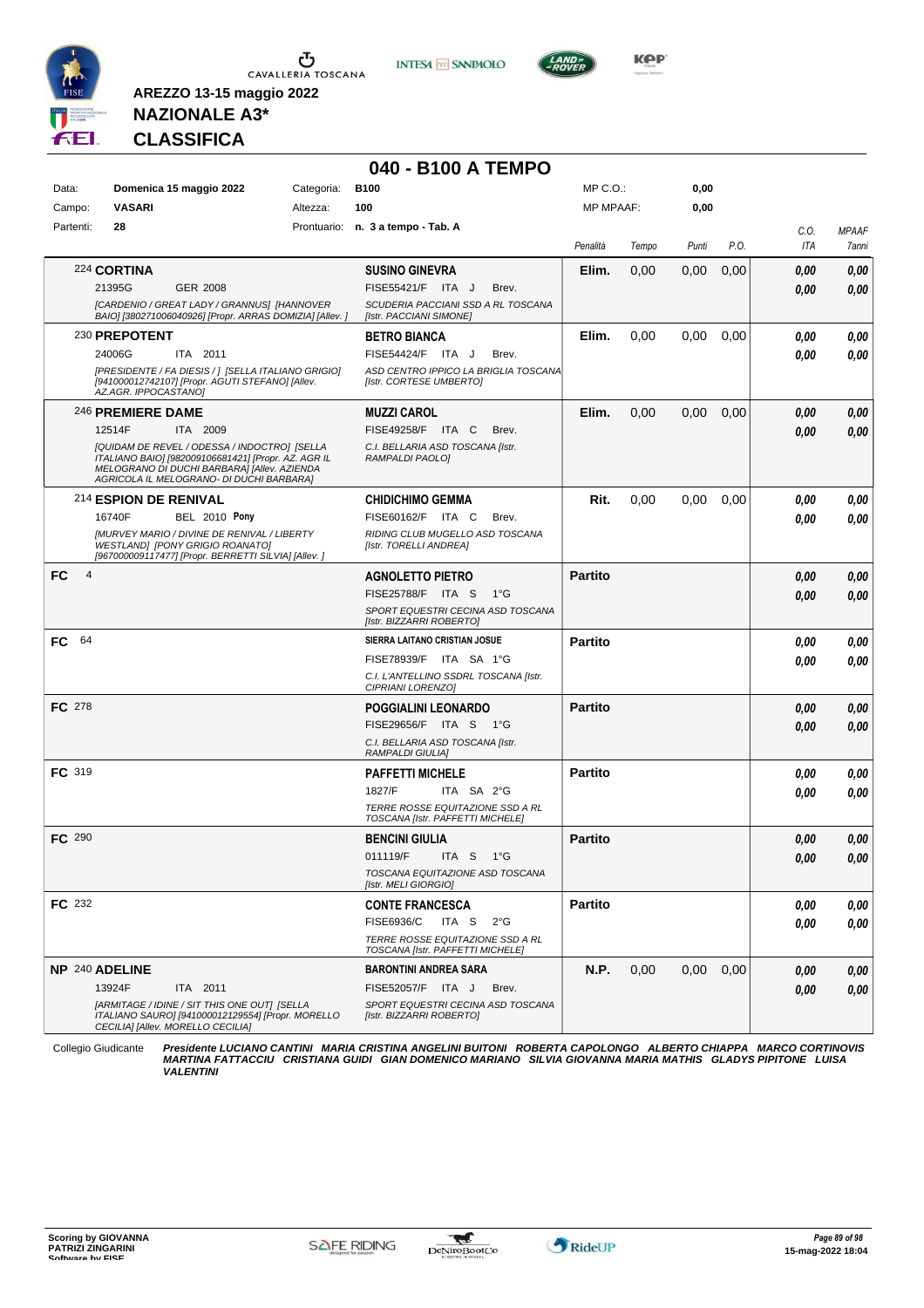

**INTESA** M SANPAOLO



**Kep** 

**0,00**

### **NAZIONALE A3\* CLASSIFICA**

**AREZZO 13-15 maggio 2022**

#### **041 - B90 DI PRECISIONE** Data: **Domenica 15 maggio 2022** Categoria: B90 Prontuario: **n. 1 di Precisione - Tab. A** Altezza: **90** MP C.O.: MP MPAAF:

| Campo:    | <b>VASARI</b>             | Altezza:                                                                                                                                                                       | 90                                                                   | <b>MP MPAAF:</b> |       | 0,00  |      |             |                       |
|-----------|---------------------------|--------------------------------------------------------------------------------------------------------------------------------------------------------------------------------|----------------------------------------------------------------------|------------------|-------|-------|------|-------------|-----------------------|
| Partenti: | 19                        | Prontuario:                                                                                                                                                                    | n. 1 di Precisione - Tab. A                                          | Penalità         | Tempo | Punti | P.O. | C.O.<br>ITA | <b>MPAAF</b><br>7anni |
|           | 1 206 CONSULTING          |                                                                                                                                                                                | <b>DORO SILVIA</b>                                                   | 0                | 0.00  | 0,00  | 0,00 | 0.00        | 0.00                  |
|           | 13161A                    | GHA 2003                                                                                                                                                                       | FISE63540/F ITA J<br>Brev.                                           |                  |       |       |      | 0.00        | 0.00                  |
|           | MARILENA] [Allev.]        | [CONTENDRO / FUN FOR EVER / FURIOSO II]<br>[HANNOVER BAIO] [528246000142382] [Propr. SEMENZA                                                                                   | SCUDERIA PACCIANI SSD A RL TOSCANA<br>[Istr. PACCIANI SIMONE]        |                  |       |       |      |             |                       |
|           |                           | 1 217 SHOOTY DI SANT'AGNESE                                                                                                                                                    | <b>SALVI JENNY</b>                                                   | 0                | 0,00  | 0,00  | 0,00 | 0.00        | 0,00                  |
|           | 13983E                    | ITA 2008                                                                                                                                                                       | <b>FISE57685/F</b><br>ITA J<br>Brev.                                 |                  |       |       |      | 0.00        | 0.00                  |
|           |                           | [SILVIO I / ETOILE D'ELLE / TYPE D'ELLE] [SELLA<br>ITALIANO BAIO] [982009106690092] [Propr. FAEDI<br>ELEONORA] [Allev. AZIENDA AGRICOLA LA LONGHERINA]                         | KOMOTE ASD TOSCANA [Istr. BARBAGLI<br><b>ALESSANDROI</b>             |                  |       |       |      |             |                       |
|           | 1 230 PREPOTENT           |                                                                                                                                                                                | <b>BETRO BIANCA</b>                                                  | 0                | 0,00  | 0,00  | 0,00 | 0,00        | 0,00                  |
|           | 24006G                    | ITA 2011                                                                                                                                                                       | FISE54424/F ITA J<br>Brev.                                           |                  |       |       |      | 0.00        | 0.00                  |
|           | AZ.AGR. IPPOCASTANO]      | [PRESIDENTE / FA DIESIS / ] [SELLA ITALIANO GRIGIO]<br>[941000012742107] [Propr. AGUTI STEFANO] [Allev.                                                                        | ASD CENTRO IPPICO LA BRIGLIA TOSCANA<br>[Istr. CORTESE UMBERTO]      |                  |       |       |      |             |                       |
|           |                           | 1 232 LUNDER DE LA BUSSIERE                                                                                                                                                    | <b>CERBINI VITTORIA</b>                                              | 0                | 0,00  | 0.00  | 0.00 | 0.00        | 0.00                  |
|           | 17405BXX                  | FRA 1999 Pony                                                                                                                                                                  | FISE54007/F ITA C<br>Brev.                                           |                  |       |       |      | 0.00        | 0,00                  |
|           | A.S.D.] [Allev.]          | [THUNDER DU BLIN / URANIE DU OUCHY / ROALTY]<br>[PONY BAIO] [] [Propr. SCUDERIE BOSCO DEL MONTE                                                                                | TERRE ROSSE EQUITAZIONE SSD A RL<br>TOSCANA [Istr. PAFFETTI MICHELE] |                  |       |       |      |             |                       |
|           | 1 253 TORNADE DELLA BAIA  |                                                                                                                                                                                | <b>AZZARITI FUMAROLI GIULIA</b>                                      | 0                | 0,00  | 0,00  | 0,00 | 0.00        | 0,00                  |
|           | 03298H/XX                 | ITA 2006                                                                                                                                                                       | FISE46518/F ITA J<br>Brev.                                           |                  |       |       |      | 0.00        | 0.00                  |
|           |                           | [ORLANDO / KAMARA / CONCORDE] [SELLA ITALIANO<br>BAIOI [972000000583233] [Propr. CAPPELLI BIGAZZI<br>BIANCA] [Allev. DI BLASIO ANTONIO]                                        | SCUDERIA PACCIANI SSD A RL TOSCANA<br>[Istr. PACCIANI SIMONE]        |                  |       |       |      |             |                       |
|           | <b>1 261 ELINCO</b>       |                                                                                                                                                                                | <b>FEDERICO ALICE</b>                                                | 0                | 0,00  | 0,00  | 0,00 | 0.00        | 0.00                  |
|           | 17265F                    | BEL 2004                                                                                                                                                                       | FISE39638/F ITA J<br>Brev.                                           |                  |       |       |      | 0.00        | 0.00                  |
|           |                           | [PARCO / INKA / ROMEO] [BEL. WARMBLOEDPAARD<br>BAIO] [981100000732730] [Propr. BIONDI SERENA] [Allev.]                                                                         | LA VERGININA ASD TOSCANA [Istr. NICCOLI<br>LUCIANO]                  |                  |       |       |      |             |                       |
|           | 1 321 CALYPSO P           |                                                                                                                                                                                | <b>CASTELLI VANESSA</b>                                              | 0                | 0,00  | 0,00  | 0,00 | 0.00        | 0.00                  |
|           | 19825A                    | <b>NED 2007</b>                                                                                                                                                                | FISE38086/B ITA S<br>Brev.                                           |                  |       |       |      | 0.00        | 0.00                  |
|           |                           | [ORAME' / SUMMERLOVE / AHORN] [KWPN BAIO BRUNO]<br>[528210002076958] [Propr. PELLIZZARI CARLO] [Allev.]                                                                        | AREZZOEQUESTRIANCENTRE SSD ARL<br>TOSCANA [Istr. ROTUNNO CARLO]      |                  |       |       |      |             |                       |
|           | 1 368 ANASTACIA F-DE      |                                                                                                                                                                                | <b>LAPINI NOEMI</b>                                                  | 0                | 0,00  | 0,00  | 0,00 | 0.00        | 0,00                  |
|           | 17897F                    | GER 2002                                                                                                                                                                       | FISE60965/F ITA C<br>Brev.                                           |                  |       |       |      | 0.00        | 0,00                  |
|           | CIPRESSAIA] [Allev.]      | [ALJANO / I-CLEOPATRA F / COROFINO I] [HOLSTEINER<br>BAIO] [380271006134508] [Propr. CENTRO IPPICO LA                                                                          | LA CIPRESSAIA TOSCANA [Istr. GABELLINI<br><b>ANTONIOI</b>            |                  |       |       |      |             |                       |
|           | 1 372 BRUNILLA            |                                                                                                                                                                                | <b>FAVILLI PIETRO</b>                                                | 0                | 0,00  | 0.00  | 0,00 | 0,00        | 0,00                  |
|           | 03829C                    | ITA 2009                                                                                                                                                                       | FISE57975/F ITA J<br>Brev.                                           |                  |       |       |      | 0.00        | 0.00                  |
|           |                           | [ATLETHICO I / TORMALINA DELLA LOGGIA / RENZO<br>DELLE FIOCCHE] [SELLA ITALIANO GRIGIO]<br>[982000121899367] [Propr. AZIENDA AGRICOLA SIBILLA<br>SILVANA] [Allev. BORTOT MARA] | C.I. TERRE DI SIENA ASD TOSCANA [Istr.<br>SALVINI MARIA]             |                  |       |       |      |             |                       |
|           |                           | 1 386 CHEWBACCA DE LASSERGUT                                                                                                                                                   | PETRUZZI MARGHERITA                                                  | 0                | 0,00  | 0,00  | 0,00 | 0,00        | 0,00                  |
|           | 18630F                    | AUT 2015                                                                                                                                                                       | FISE50018/F ITA J<br>Brev.                                           |                  |       |       |      | 0.00        | 0.00                  |
|           |                           | [CASCAVELLE / IDYLLE DU THOT / CABDULA DU<br>TILLARD] [WARMBLUTZUCHT IN OST BAIO]<br>[981000012122927] [Propr. SCATENA ALESSIA] [Allev.]                                       | ASD CENTRO IPPICO LA BRIGLIA TOSCANA<br>[Istr. CORTESE UMBERTO]      |                  |       |       |      |             |                       |
|           | 1 394 ADA Z               |                                                                                                                                                                                | <b>AMERIGHI GIULIA</b>                                               | 0                | 0,00  | 0,00  | 0,00 | 0,00        | 0,00                  |
|           | 16611F                    | <b>BEL 2006</b>                                                                                                                                                                | FISE36081/F ITA J<br>Brev.                                           |                  |       |       |      | 0,00        | 0.00                  |
|           | [Allev.]                  | [ARGENTINUS / GLYNN / GLOSTER] [ZANGERSHEIDE<br>SAURO] [981100000376487] [Propr. GIUSTI GIUSEPPE]                                                                              | ASD CENTRO IPPICO LA BRIGLIA TOSCANA<br>[Istr. CORTESE UMBERTO]      |                  |       |       |      |             |                       |
|           | 12 236 AMJAD              |                                                                                                                                                                                | DI DONATO PAULINA                                                    | 4                | 0,00  | 0,00  | 0,00 | 0,00        | 0,00                  |
|           | 04501C                    | FRA 2010                                                                                                                                                                       | FISE77160/G ITA J<br>Brev.                                           |                  |       |       |      | 0,00        | 0.00                  |
|           | RIDING CARE SRL] [Allev.] | [QUITE EASY / HAFSA (ES) / EL BUCARO] [SELLA<br>FRANCESE BAIO] [250259701037651] [Propr. STAR HORSE                                                                            | ROMA PONY CLUB SSD A RL LAZIO [Istr.<br>CIUCCI MARCO]                |                  |       |       |      |             |                       |

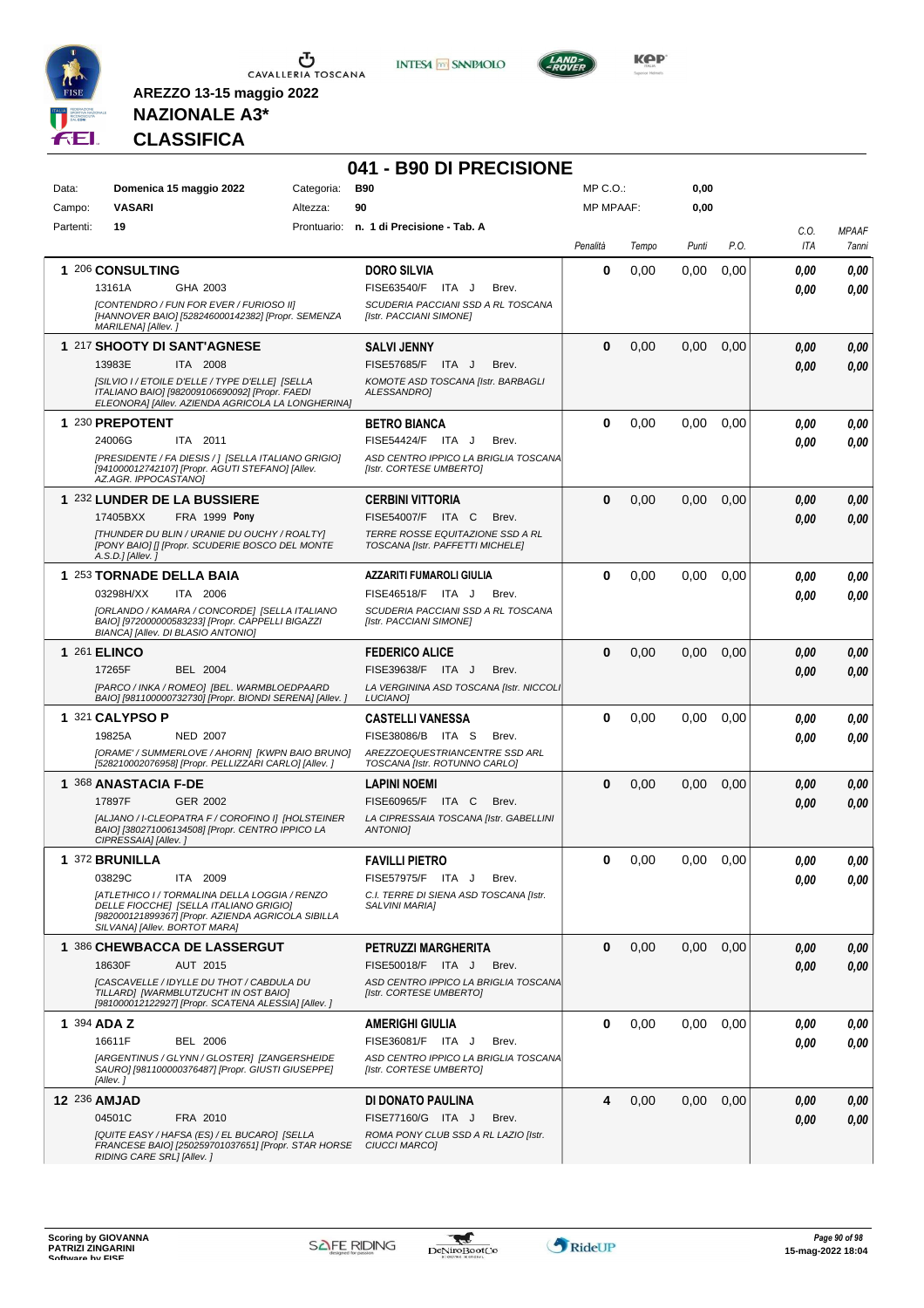

**INTESA M** SANPAOLO

**041 - B90 DI PRECISIONE**



**Kep** 

#### **NAZIONALE A3\* CLASSIFICA**

**AREZZO 13-15 maggio 2022**

| Data:     | Domenica 15 maggio 2022                                                                                                                  | Categoria: | <b>B90</b>                                                              | MP C.O.:         |       | 0,00  |      |             |                       |
|-----------|------------------------------------------------------------------------------------------------------------------------------------------|------------|-------------------------------------------------------------------------|------------------|-------|-------|------|-------------|-----------------------|
| Campo:    | <b>VASARI</b>                                                                                                                            | Altezza:   | 90                                                                      | <b>MP MPAAF:</b> |       | 0,00  |      |             |                       |
| Partenti: | 19                                                                                                                                       |            | Prontuario: n. 1 di Precisione - Tab. A                                 | Penalità         | Tempo | Punti | P.O. | C.O.<br>ITA | <b>MPAAF</b><br>7anni |
|           | 12 283 GRETA DI SABUCI                                                                                                                   |            | <b>GARZELLI FILIPPO LORENZO</b>                                         | 4                | 0,00  | 0,00  | 0,00 | 0.00        | 0.00                  |
|           | 26542M<br>ITA 2012                                                                                                                       |            | FISE26864/F ITA SA Brev.                                                |                  |       |       |      | 0.00        | 0.00                  |
|           | [LUIS DELLA CACCIA / LYSISTRATA / LUX] [SELLA<br>ITALIANO GRIGIO] [982000192324539] [Propr. APRILE<br>RAFFAELE] [Allev. APRILE RAFFAELE] |            | CLUB IPPICO M.A.B. LE CORTI S.S.D<br>TOSCANA [Istr. OSSA MARIANO PABLO] |                  |       |       |      |             |                       |
|           | <b>12 288 DIADEM</b>                                                                                                                     |            | PICCINOTTI NICO                                                         | 4                | 0,00  | 0,00  | 0,00 | 0,00        | 0,00                  |
|           | 25831G<br>ITA 2013                                                                                                                       |            | <b>FISE11856/F ITA S</b><br>Brev.                                       |                  |       |       |      | 0.00        | 0.00                  |
|           | [COLBERT GTI / SAINTFIELD / ] [SELLA ITALIANO GRIGIO]<br>[982000192458144] [Propr. ANTONINI CHIARA] [Allev. LILLI<br><b>FABRIZIO1</b>    |            | C.E. LA GIUNCHIGLIA ASD TOSCANA [Istr. ]                                |                  |       |       |      |             |                       |
| FC 215    |                                                                                                                                          |            | <b>DAL CANTO SAMUELE</b>                                                | <b>Partito</b>   |       |       |      | 0,00        | 0,00                  |
|           |                                                                                                                                          |            | $FISE42831/F$ ITA J<br>$2^{\circ}$ G                                    |                  |       |       |      | 0.00        | 0.00                  |
|           |                                                                                                                                          |            | SPORT EQUESTRI CECINA ASD TOSCANA<br>[Istr. BIZZARRI ROBERTO]           |                  |       |       |      |             |                       |
| FC 299    |                                                                                                                                          |            | <b>PITZIANTI DILETTA</b>                                                | <b>Partito</b>   |       |       |      | 0.00        | 0.00                  |
|           |                                                                                                                                          |            | FISE35831/F ITA Y<br>$2^{\circ}G$                                       |                  |       |       |      | 0.00        | 0.00                  |
|           |                                                                                                                                          |            | TOSCANA EQUITAZIONE ASD TOSCANA<br>[Istr. PITZIANTI CRISTIAN]           |                  |       |       |      |             |                       |
| FC 292    |                                                                                                                                          |            | <b>BONOLLO DANIELA</b>                                                  | <b>Partito</b>   |       |       |      | 0.00        | 0.00                  |
|           |                                                                                                                                          |            | 3614/F<br>ITA S<br>$1^{\circ}G$                                         |                  |       |       |      | 0.00        | 0.00                  |
|           |                                                                                                                                          |            | C.I. VALVASONE UMBRIA [Istr. CANZIANI<br><b>PICCININI MARINA1</b>       |                  |       |       |      |             |                       |
|           | NP 250 MAXIMUS                                                                                                                           |            | <b>GORI MARGHERITA</b>                                                  | N.P.             | 0.00  | 0.00  | 0,00 | 0,00        | 0,00                  |
|           | 16157F<br>ITA 2012                                                                                                                       |            | FISE56893/F ITA C<br>Brev.                                              |                  |       |       |      | 0.00        | 0.00                  |
|           | [-/-/] [SCONOSCIUTA BAIO] [941000013875555] [Propr.<br>AZ. AGR. IL POGGIO DI GORI TOMMASO] [Allev. AZ. AGR.<br>ROSI FULVIO]              |            | IL POGGIO EQUITAZIONE ASD TOSCANA<br>[Istr. BRUNORI SANDRO]             |                  |       |       |      |             |                       |
|           | <b>NP 262 REAL CORO</b>                                                                                                                  |            | <b>FIORELLI ANGELICA</b>                                                | N.P.             | 0.00  | 0,00  | 0,00 | 0.00        | 0,00                  |
|           | ITA 2000<br>04644F                                                                                                                       |            | FISE39460/F ITA J<br>Brev.                                              |                  |       |       |      | 0,00        | 0.00                  |
|           | [RADIATOR / SICORA / NHALANY] [SELLA ITALIANO<br>SAURO] [] [Propr. BARBAGLI LORENZO] [Allev.]                                            |            | KOMOTE ASD TOSCANA [Istr. BARBAGLI<br>ALESSANDRO]                       |                  |       |       |      |             |                       |

Collegio Giudicante Presidente LUCIANO CANTINI MARIA CRISTINA ANGELINI BUITONI ROBERTA CAPOLONGO ALBERTO CHIAPPA MARCO CORTINOVIS<br>MARTINA FATTACCIU CRISTIANA GUIDI GIAN DOMENICO MARIANO SILVIA GIOVANNA MARIA MATHIS GLADYS *VALENTINI*

#### **042 - LB80 DI PRECISIONE**

| Data:     | Domenica 15 maggio 2022                                                                                                               | Categoria:  | <b>LB80</b>                                                             | $MP C. O.$ :     |       | 0,00  |      |            |              |
|-----------|---------------------------------------------------------------------------------------------------------------------------------------|-------------|-------------------------------------------------------------------------|------------------|-------|-------|------|------------|--------------|
| Campo:    | <b>VASARI</b>                                                                                                                         | Altezza:    | 80                                                                      | <b>MP MPAAF:</b> |       | 0,00  |      |            |              |
| Partenti: | 30                                                                                                                                    | Prontuario: | n. 1 di Precisione - Tab. A                                             |                  |       |       |      | C.0.       | <b>MPAAF</b> |
|           |                                                                                                                                       |             |                                                                         | Penalità         | Tempo | Punti | P.O. | <b>ITA</b> | 7anni        |
|           | 118 PARFAIT DU FAVIER                                                                                                                 |             | <b>GENTILI GRETA</b>                                                    | 0                | 0,00  | 0,00  | 0,00 | 0,00       | 0,00         |
|           | 18605F<br>FRA 2003                                                                                                                    |             | <b>FISE71782/F</b><br>ITA J<br>A LUDI                                   |                  |       |       |      | 0,00       | 0,00         |
|           | [CINQ SOUS II / VICTORIA DU FAVIER / IVANOE] [SELLA<br>FRANCESE SAURO] [250259700140091] [Propr. H2O SRLS]<br>[Allev.]                |             | PISTOIA EQUESTRIAN CENTRE A.S.D.<br>TOSCANA [Istr. BARONI MASSIMILIANO] |                  |       |       |      |            |              |
|           | 155 JELIANTHA                                                                                                                         |             | <b>VALENTINI ALICE</b>                                                  | 0                | 0,00  | 0,00  | 0,00 | 0.00       | 0,00         |
|           | 18676F<br><b>NED 2014</b>                                                                                                             |             | FISE53342/F<br>ITA C<br>A LUDI                                          |                  |       |       |      | 0.00       | 0.00         |
|           | [DOUGLAS / ELIANTHA / AZTECA VDL] [KWPN BAIO]<br>[528210002874413] [Propr. VALENTINI EMILIANO] [Allev. ]                              |             | LE ANTICHE SCUDERIE SSD A RL<br>TOSCANA [Istr. MASSETI LORENZO]         |                  |       |       |      |            |              |
|           | 1 297 CERVÍ DE MAQUIS                                                                                                                 |             | <b>PANICHI LUNA</b>                                                     | $\bf{0}$         | 0,00  | 0,00  | 0,00 | 0,00       | 0,00         |
|           | ESP 2014 Pony<br>17620F                                                                                                               |             | FISE63568/F<br><b>ITA</b><br>G<br>Brev.                                 |                  |       |       |      | 0,00       | 0,00         |
|           | [-/-/-] [PONY GRIGIO] [724099000014498] [Propr. ASD<br>ADRIATIK HORSES TEAM] [Allev. ]                                                |             | TOSCANA EQUITAZIONE ASD TOSCANA<br>[Istr. MELI GIORGIO]                 |                  |       |       |      |            |              |
|           | 303 ANTON K                                                                                                                           |             | <b>PANICHI LUNA</b>                                                     | 0                | 0,00  | 0,00  | 0,00 | 0.00       | 0,00         |
|           | <b>NED 2009 Pony</b><br>29789G                                                                                                        |             | ITA G<br>FISE63568/F<br>Brev.                                           |                  |       |       |      | 0.00       | 0.00         |
|           | [DE MENSINGHE'S RINALDO / FRANK'S LADY LOLA / ]<br>[NEW FOREST SAURO] [528210002303929] [Propr.<br>QUARTIERE PORTA S.ANDREA] [Allev.] |             | TOSCANA EQUITAZIONE ASD TOSCANA<br>[Istr. MELI GIORGIO]                 |                  |       |       |      |            |              |

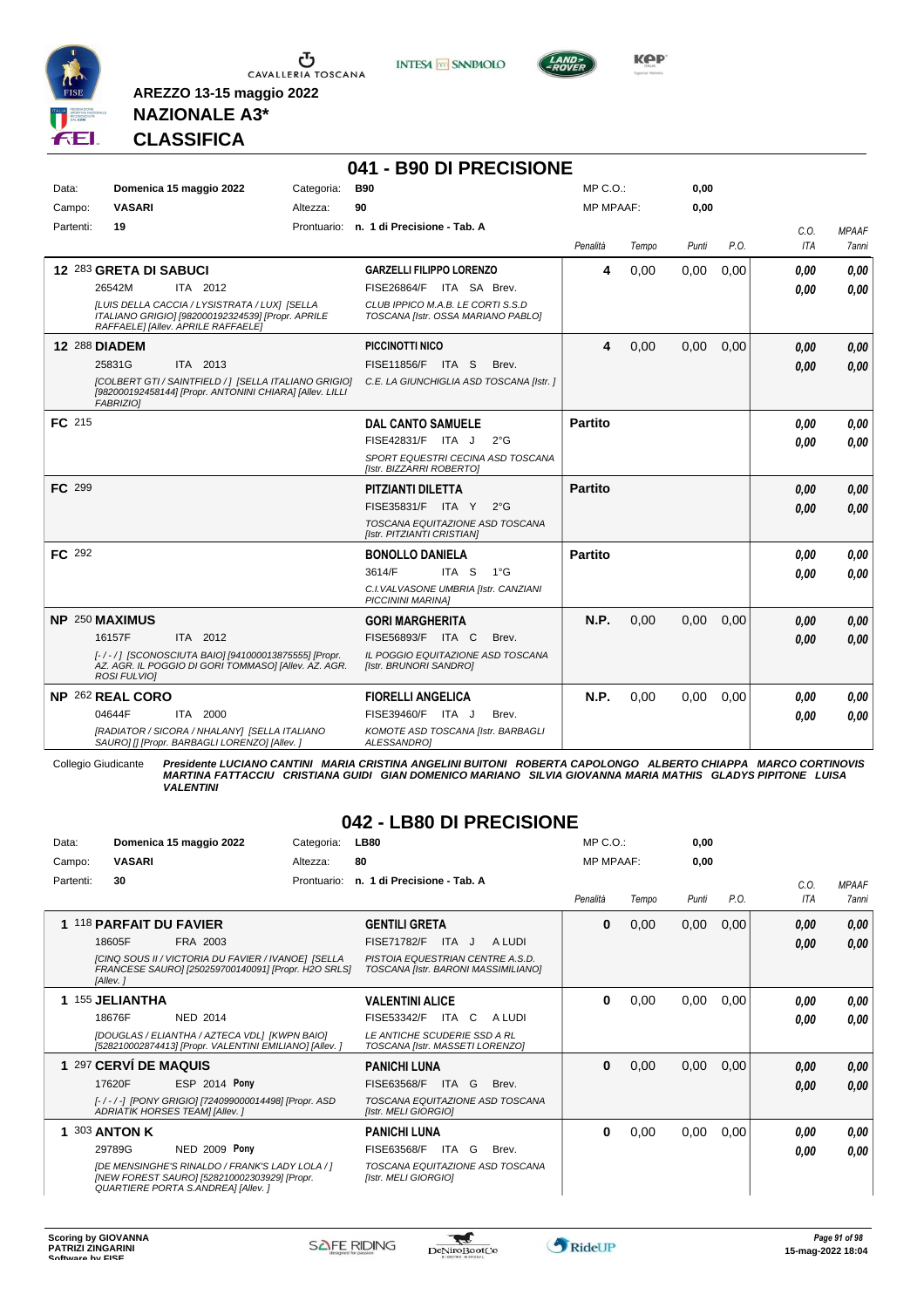





**KOP** 

# **NAZIONALE A3\* CLASSIFICA**

|                 |                                                                                                                                                                                                                      |                        | 042 - LB80 DI PRECISIONE                                                                                                                            |                                  |       |              |      |              |                       |
|-----------------|----------------------------------------------------------------------------------------------------------------------------------------------------------------------------------------------------------------------|------------------------|-----------------------------------------------------------------------------------------------------------------------------------------------------|----------------------------------|-------|--------------|------|--------------|-----------------------|
| Data:<br>Campo: | Domenica 15 maggio 2022<br><b>VASARI</b>                                                                                                                                                                             | Categoria:<br>Altezza: | <b>LB80</b><br>80                                                                                                                                   | $MP C. O.$ :<br><b>MP MPAAF:</b> |       | 0,00<br>0,00 |      |              |                       |
| Partenti:       | 30                                                                                                                                                                                                                   |                        | Prontuario: n. 1 di Precisione - Tab. A                                                                                                             | Penalità                         | Tempo | Punti        | P.O. | C.O.<br>ITA  | <b>MPAAF</b><br>7anni |
| 1 304 GIO       | 30655K<br>NED 2011<br>[X / X / ] [KWPN BAIO] [] [Propr. ] [Allev. ]                                                                                                                                                  |                        | <b>BRUNI GIADA LEA</b><br>FISE54470/F ITA J<br>A LUDI<br>TOSCANA EQUITAZIONE ASD TOSCANA                                                            | 0                                | 0,00  | 0,00         | 0,00 | 0,00<br>0.00 | 0,00<br>0,00          |
|                 | 1 307 WETTE G.<br>17329F<br>ITA 2012<br>[QUATTRO B (EX CIEL D'ESPOIR) / WILMA GOICH /<br>LIQUID] [SELLA ITALIANO SAURO] [982000192765148]<br>[Propr. CHERICI ERIKA] [Allev. AZ. AGR. EQUUS RESORT<br><b>AND SPAI</b> |                        | [Istr. CUBATTOLI ALESSANDRA]<br><b>CHERICI ERIKA</b><br>FISE46620/F ITA S<br>Brev.<br>LA CASINA ASD TOSCANA [Istr. AMATO<br><b>MARY TERRY NOEL1</b> | 0                                | 0.00  | 0,00         | 0.00 | 0,00<br>0,00 | 0,00<br>0.00          |
|                 | 1 308 GAUCHO<br>02545C<br>GER 2003<br>[GRAF GRANNUS / SALUE / SILVIO I] [HANNOVER BAIO]<br>[528210002092863] [Propr. DA ROLD MARTA] [Allev. ]                                                                        |                        | <b>CHERICI MARCO</b><br>FISE12731/F ITA SA Brev.<br>LA CASINA ASD TOSCANA [Istr. AMATO<br><b>MARY TERRY NOEL1</b>                                   | $\bf{0}$                         | 0,00  | 0,00         | 0,00 | 0,00<br>0.00 | 0,00<br>0.00          |
|                 | 1 314 URANUS VAN BAUDELO<br>12037F<br><b>BEL 1997</b><br>[HEARTBREAKER / MIRZA / LYS DE DARMEN] [BWP BAIO]<br>[981100000563539] [Propr. SUSINI FRANCESCA] [Allev. ]                                                  |                        | <b>BALDI PAPINI ISABELLA</b><br><b>FISE76659/F ITA C</b><br>A LUDI<br>LA VERGININA ASD TOSCANA [Istr. NICCOLI<br><b>LUCIANO1</b>                    | $\bf{0}$                         | 0,00  | 0,00         | 0,00 | 0,00<br>0,00 | 0,00<br>0.00          |
|                 | 1 319 AVVENIRE<br>17070F<br>ITA 2016<br>[COLMANI / FAIR LADY / FANTASTICO] [SELLA ITALIANO<br>BAIO] [380271000019411] [Propr. LIMONI FULVIO] [Allev.<br><b>ALLEVAMENTO TERRE ROSSEI</b>                              |                        | <b>FARA ALICE</b><br><b>FISE74665/F</b><br>ITA J<br>A LUDI<br>TERRE ROSSE EQUITAZIONE SSD A RL<br>TOSCANA [Istr. PAFFETTI MICHELE]                  | $\bf{0}$                         | 0,00  | 0,00         | 0.00 | 0,00<br>0.00 | 0,00<br>0,00          |
|                 | <b>1 323 PANDUC</b><br>27430T<br>GER 2005<br>[COULEUR - RUBIN / PARTANCE / PILOT] [OLDENBURG<br>SAURO] [276098100728574] [Propr. BIANCHI REBECCA]<br>[Allev.]                                                        |                        | <b>CATANI ZOE</b><br>FISE73702/F ITA G ALUDI<br>ASD CENTRO IPPICO MEDICEO TOSCANA<br>[Istr. MEUCCI MANUELA]                                         | 0                                | 0,00  | 0.00         | 0,00 | 0,00<br>0.00 | 0,00<br>0.00          |
|                 | 1 331 CORMAN DELL'OLMO<br>15209G/ST<br>ITA 2004<br>[CORLAND / MARZIA / ERIN] [SELLA ITALIANO BAIO]<br>[977121001518986] [Propr. CARDINALI ANTONIO] [Allev.<br>CARDINALI ANTONIO]                                     |                        | <b>ANICHINI MATTEO</b><br>FISE70956/F ITA J<br>A LUDI<br>PISTOIA EQUESTRIAN CENTRE A.S.D.<br>TOSCANA [Istr. BARONI MASSIMILIANO]                    | $\bf{0}$                         | 0,00  | 0,00         | 0,00 | 0.00<br>0.00 | 0,00<br>0.00          |
|                 | 1 336 SKYRUNNER<br>11094F<br>ITA 2005<br>[STARON / FORTUNA DELLE ROANE / RITUAL] [SELLA<br>ITALIANO BAIO] [977121001653436] [Propr. GUERRINI<br>CECILIA] [Allev. GUERRINI CECILIA]                                   |                        | <b>LUNGHINI CHIARA</b><br>FISE66533/F ITA C<br>A LUDI<br>C.I.SENESE TOSCANA [Istr. FEDI<br><b>ALESSANDROI</b>                                       | $\bf{0}$                         | 0,00  | 0,00         | 0,00 | 0,00<br>0,00 | 0,00<br>0.00          |
|                 | 1 342 PLAY BOJ D'ACCEGLIO<br>11129A<br>ITA 2004<br>[DIAMANT DE SEMILLY / LA NUIT DE MARS / NARCOS II]<br>[SELLA ITALIANO BAIO] [977121001929005] [Propr.<br>BROCCHIERO GABRIELLA] [Allev. BROCCHIERO<br>GABRIELLA]   |                        | <b>BORCHI AGATA</b><br>FISE63797/F ITA J<br>A LUDI<br>TOSCANA EQUITAZIONE ASD TOSCANA<br>[Istr. CUBATTOLI ALESSANDRA]                               | 0                                | 0,00  | 0,00         | 0,00 | 0,00<br>0,00 | 0,00<br>0,00          |
|                 | 1 354 SIRENE DU TROLLET<br>48369B<br><b>FRA 2006 Pony</b><br>[NN / NN / ] [PONY GRIGIO] [250259600288148] [Propr.<br>SOCIETA'A GRICOLA SEMPLICE PALMA] [Allev. ]                                                     |                        | <b>BORICCHI CAMILLA</b><br>FISE64111/F ITA G ALUDI<br>AREZZOEQUESTRIANCENTRE SSD ARL<br>TOSCANA [Istr. ERMINI LAVINIA]                              | 0                                | 0,00  | 0.00         | 0.00 | 0,00<br>0,00 | 0,00<br>0,00          |
| 1 369 FIGHT     | 15743F<br>ITA 2005<br>[-/-/] [SCONOSCIUTA BAIO] [941000011896263] [Propr.<br>PESSETTI VALENTINA] [Allev. DI VALVASONE ELENA]                                                                                         |                        | <b>CARONI ELISA</b><br>FISE59858/F ITA C ALUDI<br>AREZZOEQUESTRIANCENTRE SSD ARL<br>TOSCANA [Istr. ERMINI LAVINIA]                                  | $\bf{0}$                         | 0,00  | 0,00         | 0,00 | 0,00<br>0,00 | 0,00<br>0,00          |
|                 | 1 374 SHARISTOT<br>10806F<br>FRA 2006<br>[HELIOS DE LA COUR II / LARISTOTE / LE TOT DE<br>SEMILLY] [SELLA FRANCESE BAIO] [250259700065838]<br>[Propr. LIMONI FULVIO] [Allev.]                                        |                        | <b>CIOFINI ELENA</b><br>FISE57289/F ITA C<br>A LUDI<br>TERRE ROSSE EQUITAZIONE SSD A RL<br>TOSCANA [Istr. PAFFETTI MICHELE]                         | 0                                | 0,00  | 0,00         | 0,00 | 0,00<br>0,00 | 0,00<br>0,00          |
| 1 378 GIO       | 30655K<br>NED 2011<br>$[X/X$ / ] [KWPN BAIO] [] [Propr. ] [Allev. ]                                                                                                                                                  |                        | <b>BRUNI GEMMA LUCIE</b><br>FISE54469/F ITA J<br>A LUDI<br>TOSCANA EQUITAZIONE ASD TOSCANA<br>[Istr. PITZIANTI CRISTIAN]                            | $\bf{0}$                         | 0,00  | 0,00         | 0,00 | 0,00<br>0,00 | 0,00<br>0,00          |

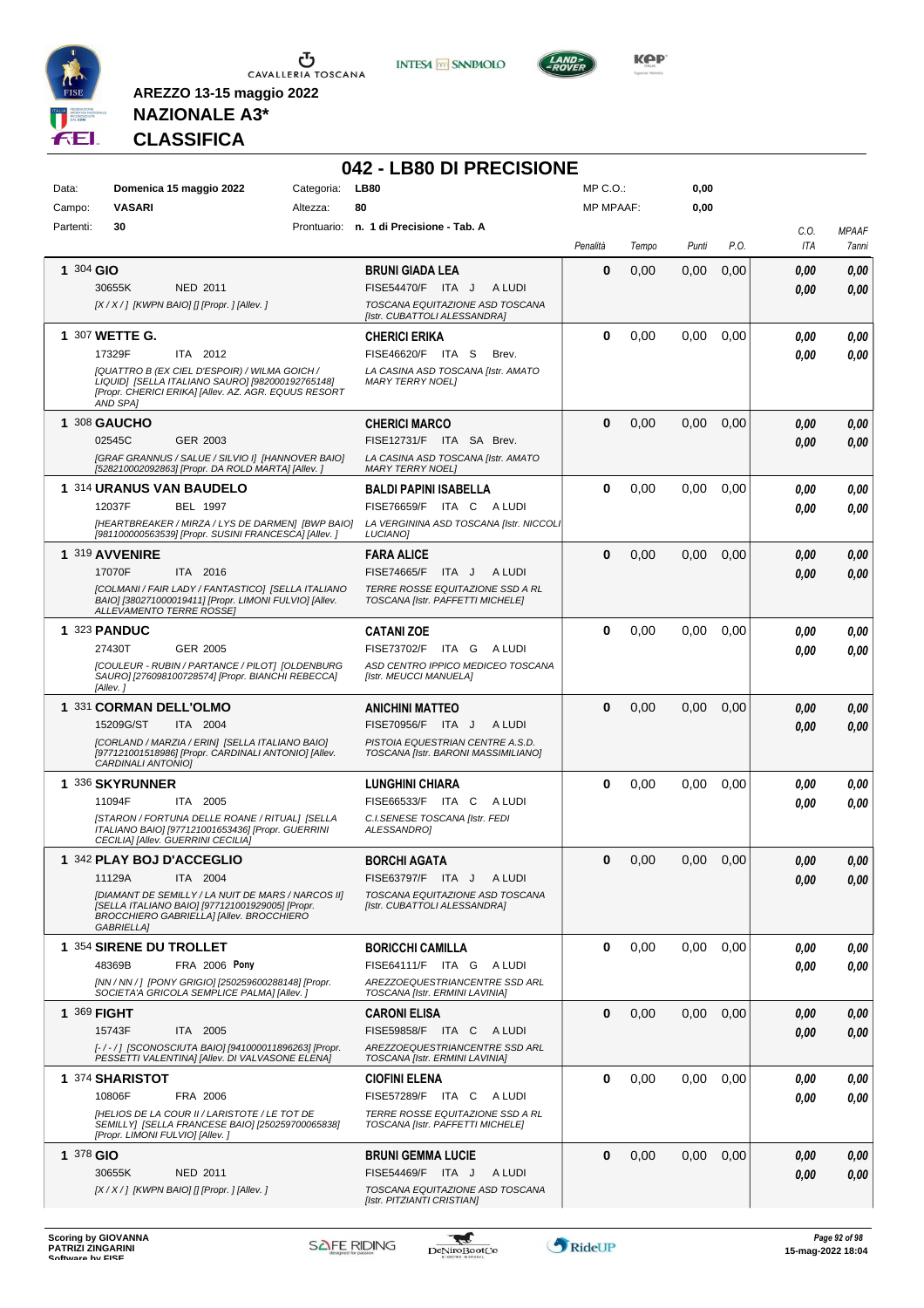

**INTESA** M SANPAOLO



**NAZIONALE A3\* CLASSIFICA**

**AREZZO 13-15 maggio 2022**

# **042 - LB80 DI PRECISIONE**

| Data:     | Domenica 15 maggio 2022                                                                                                                                     | Categoria: | <b>LB80</b>                                                             | MP C.O.:         |          | 0,00  |      |              |                       |
|-----------|-------------------------------------------------------------------------------------------------------------------------------------------------------------|------------|-------------------------------------------------------------------------|------------------|----------|-------|------|--------------|-----------------------|
| Campo:    | <b>VASARI</b>                                                                                                                                               | Altezza:   | 80                                                                      | <b>MP MPAAF:</b> |          | 0,00  |      |              |                       |
| Partenti: | 30                                                                                                                                                          |            | Prontuario: n. 1 di Precisione - Tab. A                                 | Penalità         | Tempo    | Punti | P.O. | C.O.<br>ITA  | <b>MPAAF</b><br>7anni |
|           | 1 379 ACCORDIUS                                                                                                                                             |            | <b>CIPRIANI CAMILLA</b>                                                 | $\bf{0}$         | 0.00     | 0,00  | 0,00 | 0,00         | 0,00                  |
|           | 08803F<br>GER 2004                                                                                                                                          |            | FISE54173/F ITA C ALUDI                                                 |                  |          |       |      | 0.00         | 0.00                  |
|           | [ACORADO / GRACE / ] [OLDENBURG BAIO] [] [Propr.<br>VIGNOLI ELISABETTA] [Allev.]                                                                            |            | C.I. L'ANTELLINO SSDRL TOSCANA [Istr.<br>CIPRIANI LORENZO]              |                  |          |       |      |              |                       |
|           | 1 389 CORMAN DELL'OLMO                                                                                                                                      |            | <b>SANTI TOMMASO</b>                                                    | $\bf{0}$         | 0,00     | 0,00  | 0,00 | 0,00         | 0,00                  |
|           | 15209G/ST<br>ITA 2004                                                                                                                                       |            | FISE47718/F ITA Y<br>Brev.                                              |                  |          |       |      | 0.00         | 0,00                  |
|           | [CORLAND / MARZIA / ERIN] [SELLA ITALIANO BAIO]<br>[977121001518986] [Propr. CARDINALI ANTONIO] [Allev.<br>CARDINALI ANTONIOI                               |            | PISTOIA EQUESTRIAN CENTRE A.S.D.<br>TOSCANA [Istr. BARONI MASSIMILIANO] |                  |          |       |      |              |                       |
|           | 1 391 QUISQUILLOSA                                                                                                                                          |            | <b>ARGENTELLI ALESSIA</b>                                               | 0                | 0,00     | 0,00  | 0,00 | 0.00         | 0,00                  |
|           | 27650T<br>ITA 2006                                                                                                                                          |            | FISE46827/F ITA J<br>A LUDI                                             |                  |          |       |      | 0.00         | 0,00                  |
|           | [LIBERTY FIRST / GATTA CI COVA / LORENZO B] [SELLA<br>ITALIANO BAIO] [972000000587310] [Propr. CODECASA<br>EQUISPORT] [Allev. AZ.AGR.DELL'EMME]             |            | TERRE ROSSE EQUITAZIONE SSD A RL<br>TOSCANA [Istr. PAFFETTI MICHELE]    |                  |          |       |      |              |                       |
|           | 1 392 COCCABURRA                                                                                                                                            |            | <b>CHIERICONI MARIA GIULIA</b>                                          | $\bf{0}$         | 0,00     | 0.00  | 0,00 | 0.00         | 0,00                  |
|           | 09505F<br>GER 2003                                                                                                                                          |            | FISE43704/F ITA J<br>A LUDI                                             |                  |          |       |      | 0.00         | 0,00                  |
|           | [CANTURO / LACANTA / LORD CALANDO] [HOLSTEINER<br>BAIO] [] [Propr. PERUGI GIULIA] [Allev. ]                                                                 |            | C.E. LA GIUNCHIGLIA ASD TOSCANA [Istr.<br><b>GARGINI ELEONORA]</b>      |                  |          |       |      |              |                       |
|           | 22 195 SCOT                                                                                                                                                 |            |                                                                         | 4                | 0,00     | 0,00  | 0,00 |              | 0,00                  |
|           | 09248A<br><b>NED 1999</b>                                                                                                                                   |            | <b>AQUILANO MATILDE</b><br>FISE29283/F ITA Y<br>A LUDI                  |                  |          |       |      | 0.00<br>0.00 | 0.00                  |
|           | [SCO / SCO / ] [KWPN BAIO] [528210000323570] [Propr.                                                                                                        |            | AREZZOEQUESTRIANCENTRE SSD ARL                                          |                  |          |       |      |              |                       |
|           | ZITTA LUISA] [Allev.]                                                                                                                                       |            | TOSCANA [Istr. ROTUNNO CARLO]                                           |                  |          |       |      |              |                       |
|           | 22 370 CASHELBAY KING                                                                                                                                       |            | <b>VIVARELLI ZOE</b>                                                    | 4                | 0,00     | 0,00  | 0,00 | 0,00         | 0,00                  |
|           | 19340A<br>IRL 2012 Pony                                                                                                                                     |            | FISE58874/F ITA G<br>A LUDI                                             |                  |          |       |      | 0.00         | 0.00                  |
|           | <b>[GURTEEN KING / CASHELBAY MARY / FREDERIKSMINDE</b><br>HAZY] [PONY BAIO] [372100400024193] [Propr. GUERRINI<br>JESSICA] [Allev.]                         |            | C.I.SAN GIUSTO TOSCANA [Istr. MARTINI DI<br>CIGALA LUDOVICO]            |                  |          |       |      |              |                       |
|           | 24 215 GANGSTER DE LA SAGA                                                                                                                                  |            | <b>SAMPERI NOEMI</b>                                                    |                  | 8 101,24 | 0,00  | 0,00 | 0.00         | 0,00                  |
|           | 18194F<br>FRA 2016 Pony                                                                                                                                     |            | FISE58827/F ITA G<br>Brev.                                              |                  |          |       |      | 0.00         | 0,00                  |
|           | [IMPERIAL DU BLIN / JALMIE DE MORMAL / ROMEO DE<br>L'ETOILE] [ SAURO] [250259600557818] [Propr. CALDERINI<br>FRANCESCA] [Allev.]                            |            | SPORT EQUESTRI CECINA ASD TOSCANA<br>[Istr. GORI FRANCESCA]             |                  |          |       |      |              |                       |
|           | 24 373 MORGANA DELLA TORRE                                                                                                                                  |            | <b>CAPPIETTI NICCOLO'</b>                                               | 8                | 0,00     | 0.00  | 0,00 | 0.00         | 0,00                  |
|           | 17338F<br>ITA 2014                                                                                                                                          |            | FISE57364/F ITA Y ALUDI                                                 |                  |          |       |      | 0.00         | 0.00                  |
|           | [-/-/-] [SCONOSCIUTA BAIO] [380271006055960] [Propr.<br>CAPPIETTI GABRIELE] [Allev. ASD PACIONE]                                                            |            | LA CASINA ASD TOSCANA [Istr. AMATO<br><b>MARY TERRY NOEL1</b>           |                  |          |       |      |              |                       |
|           | 26 363 PARFAIT DU FAVIER                                                                                                                                    |            | <b>TREZZA LAVINIA</b>                                                   | 9                | 0.00     | 0,00  | 0.00 | 0,00         | 0,00                  |
|           | FRA 2003<br>18605F                                                                                                                                          |            | FISE67267/F ITA C ALUDI                                                 |                  |          |       |      | 0.00         | 0.00                  |
|           | [CINQ SOUS II / VICTORIA DU FAVIER / IVANOE] [SELLA<br>FRANCESE SAURO] [250259700140091] [Propr. H2O SRLS]<br>[Allev.]                                      |            | PISTOIA EQUESTRIAN CENTRE A.S.D.<br>TOSCANA [Istr. BARONI MASSIMILIANO] |                  |          |       |      |              |                       |
|           | 359 COOL MISS GWEN                                                                                                                                          |            | <b>BROGI VIOLA</b>                                                      | Elim.            | 0,00     | 0,00  | 0,00 | 0,00         | 0,00                  |
|           | IRL 2016 Pony<br>03938R                                                                                                                                     |            | FISE67810/F ITA C ALUDI                                                 |                  |          |       |      | 0.00         | 0,00                  |
|           |                                                                                                                                                             |            |                                                                         |                  |          |       |      |              |                       |
|           | [GWENNIC DE GOARIVA / COOL MISS NEAT / ] [IRISH<br>SPORT HORSE GRIGIO] [372141406063556] [Propr. A.S.D.<br>CIRCOLO IPPICO DELLA CITTÀ DI CASTELLO] [Allev.] |            | TERRE ROSSE EQUITAZIONE SSD A RL<br>TOSCANA [Istr. PAFFETTI MICHELE]    |                  |          |       |      |              |                       |
|           | <b>396 UDAIPUR DU RIE'</b>                                                                                                                                  |            | <b>RANDELLINI GIADA</b>                                                 | Elim.            | 0,00     | 0,00  | 0,00 | 0.00         | 0,00                  |
|           | 09678F<br>BEL 2004                                                                                                                                          |            | FISE32425/F ITA S ALUDI                                                 |                  |          |       |      | 0.00         | 0,00                  |
|           | [OGANO SITTE / VANOLINE / FLAMBEAU DU CORTA]<br>[CHEVAL DE SPORT BELG SAURO] [981100000451178]<br>[Propr. PAGLIAI ARIANNA] [Allev.]                         |            | KOMOTE ASD TOSCANA [Istr. BARBAGLI<br>ALESSANDRO]                       |                  |          |       |      |              |                       |
| FC 271    |                                                                                                                                                             |            | <b>CONTE FEDERICA</b>                                                   | <b>Partito</b>   |          |       |      | 0,00         | 0,00                  |
|           |                                                                                                                                                             |            | FISE34361/F ITA Y 1°G                                                   |                  |          |       |      | 0.00         | 0,00                  |
|           |                                                                                                                                                             |            | TERRE ROSSE EQUITAZIONE SSD A RL<br>TOSCANA [Istr. PAFFETTI MICHELE]    |                  |          |       |      |              |                       |
| FC 299    |                                                                                                                                                             |            | PITZIANTI DILETTA                                                       | <b>Partito</b>   |          |       |      | 0.00         | 0,00                  |
|           |                                                                                                                                                             |            | FISE35831/F ITA Y<br>$2^{\circ}G$<br>TOSCANA EQUITAZIONE ASD TOSCANA    |                  |          |       |      | 0.00         | 0,00                  |

Collegio Giudicante Presidente LUCIANO CANTINI MARIA CRISTINA ANGELINI BUITONI ROBERTA CAPOLONGO ALBERTO CHIAPPA MARCO CORTINOVIS<br>MARTINA FATTACCIU CRISTIANA GUIDI GIAN DOMENICO MARIANO SILVIA GIOVANNA MARIA MATHIS GLADYS

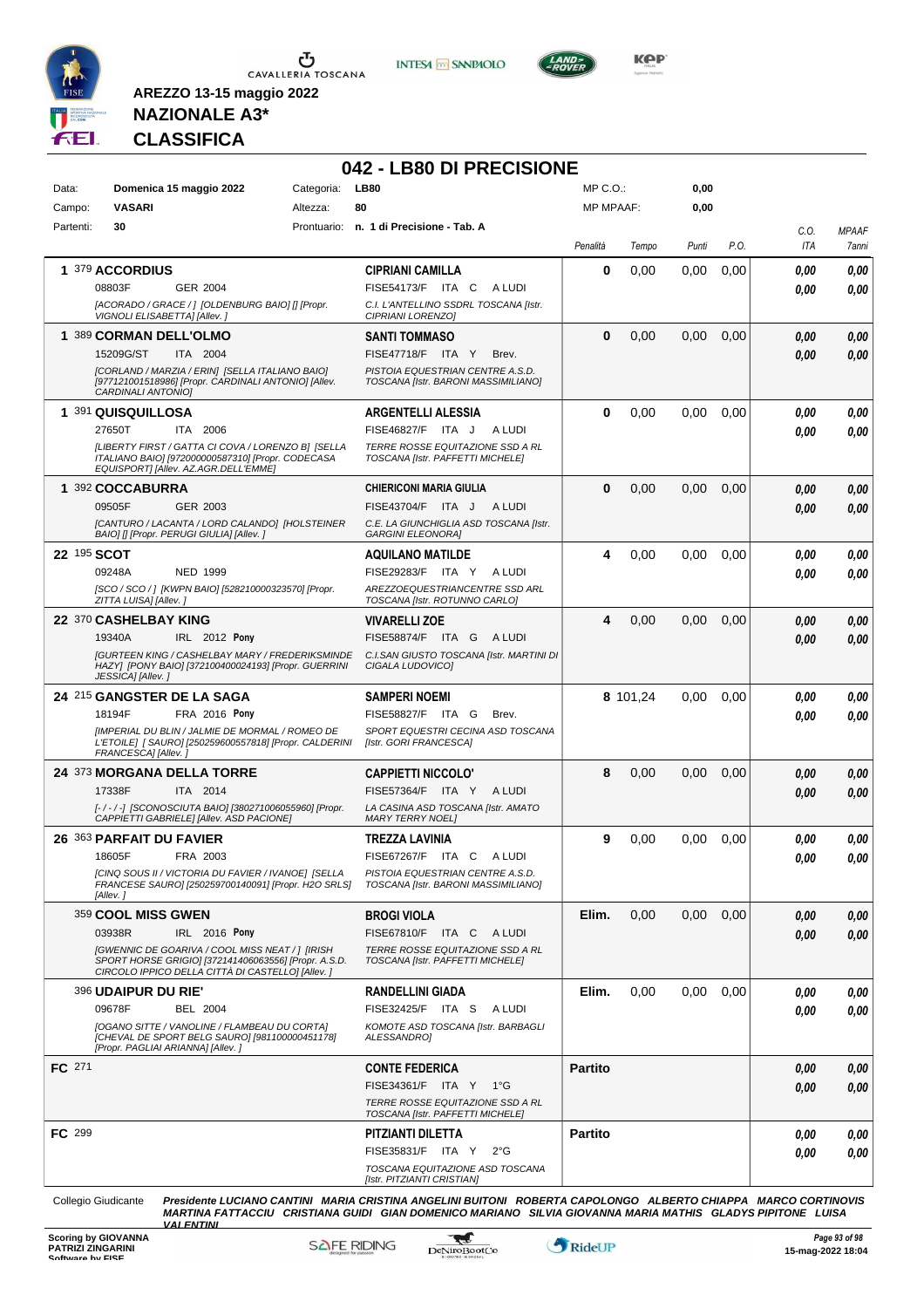

**INTESA M** SANPAOLO



**NAZIONALE A3\* CLASSIFICA**

|                    |                                                                                                                                                                                     |            | 043 - L70 DI PRECISIONE                                                                  |                  |       |       |      |             |                       |
|--------------------|-------------------------------------------------------------------------------------------------------------------------------------------------------------------------------------|------------|------------------------------------------------------------------------------------------|------------------|-------|-------|------|-------------|-----------------------|
| Data:              | Domenica 15 maggio 2022                                                                                                                                                             | Categoria: | <b>L70</b>                                                                               | $MP C. O.$ :     |       | 0,00  |      |             |                       |
| Campo:             | <b>VASARI</b>                                                                                                                                                                       | Altezza:   | 70                                                                                       | <b>MP MPAAF:</b> |       | 0,00  |      |             |                       |
| Partenti:          | 26                                                                                                                                                                                  |            | Prontuario: n. 1 di Precisione - Tab. A                                                  | Penalità         | Tempo | Punti | P.O. | C.O.<br>ITA | <b>MPAAF</b><br>7anni |
|                    | 1 318 CORDA DEL POGGIOSECCO                                                                                                                                                         |            | <b>BRUNO GINEVRA</b>                                                                     | 0                | 0,00  | 0,00  | 0,00 | 0.00        | 0,00                  |
|                    | ITA 1998<br>04669F<br>[TENOR DE LA COUR / OFREIDE / UNGARETTI] [SELLA<br>ITALIANO SAURO] [4055567760] [Propr. SOC. LA<br>PENNUCCIA S.R.L.] [Allev.]                                 |            | FISE75331/F ITA J<br>A LUDI<br>LA VERGININA ASD TOSCANA [Istr.<br><b>ERCOLINI LINDA]</b> |                  |       |       |      | 0.00        | 0,00                  |
|                    | 1 325 LORD ORANGE                                                                                                                                                                   |            | TASSINI ALESSIA                                                                          | 0                | 0.00  | 0.00  | 0,00 | 0.00        | 0,00                  |
|                    | 02624H<br>ITA 2004                                                                                                                                                                  |            | FISE72350/F ITA Y ALUDI                                                                  |                  |       |       |      | 0.00        | 0.00                  |
|                    | [KSAR-SITTE / UMBRIA II / ADENAR] [SELLA ITALIANO<br>SAURO] [977121001867938] [Propr. BENVENUTI<br>MARIATERESA] [Allev. BUSCHETTU MASSIMILIANO]                                     |            | ASD CENTRO IPPICO LA BRIGLIA TOSCANA<br>[Istr. CORTESE UMBERTO]                          |                  |       |       |      |             |                       |
| 1 326 VERA         |                                                                                                                                                                                     |            | <b>SGARBANTI GINEVRA</b>                                                                 | $\bf{0}$         | 0,00  | 0,00  | 0,00 | 0,00        | 0,00                  |
|                    | 18216F<br><b>BEL 2008 Pony</b>                                                                                                                                                      |            | FISE71909/F ITA G ALUDI                                                                  |                  |       |       |      | 0,00        | 0,00                  |
|                    | [-/-/-] [PONY APPALOOSA LEOPARDO]<br>[981100002266305] [Propr. H2O SRLS] [Allev. j                                                                                                  |            | PISTOIA EQUESTRIAN CENTRE A.S.D.<br>TOSCANA [Istr. BARONI MASSIMILIANO]                  |                  |       |       |      |             |                       |
|                    | <b>1 327 MIOGLIO</b>                                                                                                                                                                |            | <b>MAGGINI ADELE</b>                                                                     | 0                | 0,00  | 0,00  | 0.00 | 0,00        | 0,00                  |
|                    | 00779V<br>ITA 2000                                                                                                                                                                  |            | FISE71785/F ITA G ALUDI                                                                  |                  |       |       |      | 0.00        | 0.00                  |
|                    | <b>IMIOCAMEN / MISS ARTICA / ARCTIC LORDI ISELLA</b><br>ITALIANO BAIO] [982009104279029] [Propr. LE SIEPI 2010<br>ASDI [Allev. SOC.AGR.FORESTALE PATERNOSTRO DI<br><b>VETRALLA1</b> |            | PISTOIA EQUESTRIAN CENTRE A.S.D.<br>TOSCANA [Istr. BARONI MASSIMILIANO]                  |                  |       |       |      |             |                       |
|                    | <b>1 329 URIANA</b>                                                                                                                                                                 |            | <b>NOCCIOLINI ALESSIA</b>                                                                | 0                | 0,00  | 0,00  | 0,00 | 0.00        | 0,00                  |
|                    | 18183F<br>ITA 2013                                                                                                                                                                  |            | FISE71488/F ITA S<br>A LUDI                                                              |                  |       |       |      | 0.00        | 0.00                  |
|                    | [FLORUS / CELINDA / FONTIDEO] [ANGLO ARABO BAIO]<br>[982000192790768] [Propr. NOCCIOLINI ALESSIA] [Allev.<br><b>MARRONE MARIO]</b>                                                  |            | LA CASINA ASD TOSCANA [Istr. AMATO<br><b>MARY TERRY NOEL1</b>                            |                  |       |       |      |             |                       |
|                    | 1 334 SPICE GIRL                                                                                                                                                                    |            | <b>FEDELI ELISA</b>                                                                      | 0                | 0,00  | 0,00  | 0,00 | 0.00        | 0,00                  |
|                    | ITA 2005 Pony<br>47590B                                                                                                                                                             |            | FISE66984/F ITA J<br>A LUDI                                                              |                  |       |       |      | 0.00        | 0.00                  |
|                    | [NON CONOSCIUTO / NON CONOSCIUTO / ] [PONY<br>PEZZATO TOBIANO] [380271006012800] [Propr. RED<br>HOUSE RIDING CLUB A.S.D.] [Allev.]                                                  |            | C.E. LA GIUNCHIGLIA ASD TOSCANA [Istr.<br><b>GARGINI ELEONORA]</b>                       |                  |       |       |      |             |                       |
| <b>1 338 LINUS</b> |                                                                                                                                                                                     |            | <b>KAWECKA OLIVIA</b>                                                                    | 0                | 0,00  | 0.00  | 0,00 | 0.00        | 0,00                  |
|                    | 05681F<br>GER 2001                                                                                                                                                                  |            | FISE65104/F ITA G ALUDI                                                                  |                  |       |       |      | 0.00        | 0.00                  |
|                    | [LORD CALETTO / ZARINA / ZEUS] [WESTFALEN GRIGIO]<br>[] [Propr. BLUM VALERIE MARIANNE LUC] [Allev. ]                                                                                |            | KOMOTE ASD TOSCANA [Istr. BARBAGLI<br>ALESSANDRO]                                        |                  |       |       |      |             |                       |
|                    | 1 340 QASHQAI                                                                                                                                                                       |            | <b>CALDORA GINEVRA</b>                                                                   | $\bf{0}$         | 0,00  | 0,00  | 0,00 | 0.00        | 0,00                  |
|                    | 13549F<br>GER 2008                                                                                                                                                                  |            | FISE64660/F ITA C<br>A LUDI                                                              |                  |       |       |      | 0.00        | 0.00                  |
|                    | [QUINTERO / PAOLA VI / LORENTIN I] [HOLSTEINER<br>BAIO] [380271001004616] [Propr. REPETTO GIANFRANCO]<br>[Allev. ]                                                                  |            | C.E. LA GIUNCHIGLIA ASD TOSCANA [Istr.<br><b>GARGINI ELEONORA]</b>                       |                  |       |       |      |             |                       |
|                    | 1 341 LAKITA DELL'ANTELLINO                                                                                                                                                         |            | <b>BARGAGNI ALTEA</b>                                                                    | 0                | 0,00  | 0,00  | 0,00 | 0,00        | 0,00                  |
|                    | 11116F<br><b>GER 2006</b>                                                                                                                                                           |            | FISE63812/F ITA C ALUDI                                                                  |                  |       |       |      | 0,00        | 0,00                  |
|                    | [LENARDO / LACONIQUE / LORD CALETTO] [WESTFALEN<br>BAIO] [941000012125552] [Propr. AZ. AGR. L'ANTELLINO]<br>[Allev.]                                                                |            | C.I. L'ANTELLINO SSDRL TOSCANA [Istr.<br>GAGLIOTTI CATERINA]                             |                  |       |       |      |             |                       |
|                    | 1 344 SPICE GIRL                                                                                                                                                                    |            | <b>BROGI CATERINA</b>                                                                    | 0                | 0,00  | 0,00  | 0,00 | 0,00        | 0,00                  |
|                    | 47590B<br>ITA 2005 Pony                                                                                                                                                             |            | FISE62954/F ITA C ALUDI                                                                  |                  |       |       |      | 0.00        | 0.00                  |
|                    | [NON CONOSCIUTO / NON CONOSCIUTO / ] [PONY<br>PEZZATO TOBIANO] [380271006012800] [Propr. RED<br>HOUSE RIDING CLUB A.S.D.] [Allev. ]                                                 |            | C.E. LA GIUNCHIGLIA ASD TOSCANA [Istr.<br><b>GARGINI ELEONORA]</b>                       |                  |       |       |      |             |                       |
|                    | 1 345 VENTO MAGICO                                                                                                                                                                  |            | <b>NOVARINO MARIA</b>                                                                    | 0                | 0,00  | 0,00  | 0,00 | 0,00        | 0,00                  |
|                    | 07849F<br>ITA 2003                                                                                                                                                                  |            | FISE62471/F ITA C ALUDI                                                                  |                  |       |       |      | 0,00        | 0,00                  |
|                    | [FANDANGO X / DOMITILLA IV / ORION FLORINAS]<br>[SELLA ITALIANO BAIO] [968000001659531] [Propr. LIMONI<br>FULVIO] [Allev. LIMONI FULVIO]                                            |            | TERRE ROSSE EQUITAZIONE SSD A RL<br>TOSCANA [Istr. PAFFETTI MICHELE]                     |                  |       |       |      |             |                       |
|                    | 1 347 BIBELOT K                                                                                                                                                                     |            | <b>TOTI VITTORIA</b>                                                                     | 0                | 0,00  | 0,00  | 0,00 | 0.00        | 0,00                  |
|                    | 13643F<br><b>NED 2006</b><br>[OVIDIUS / OKAY PARADISE / ZEOLIET] [KWPN BAIO]                                                                                                        |            | FISE70668/F ITA J<br>A LUDI                                                              |                  |       |       |      | 0,00        | 0,00                  |
|                    | [528210000841913] [Propr. MECCHERI ANDREA] [Allev. ]                                                                                                                                |            | C.I. L'ANTELLINO SSDRL TOSCANA [Istr.<br>CIPRIANI LORENZO]                               |                  |       |       |      |             |                       |

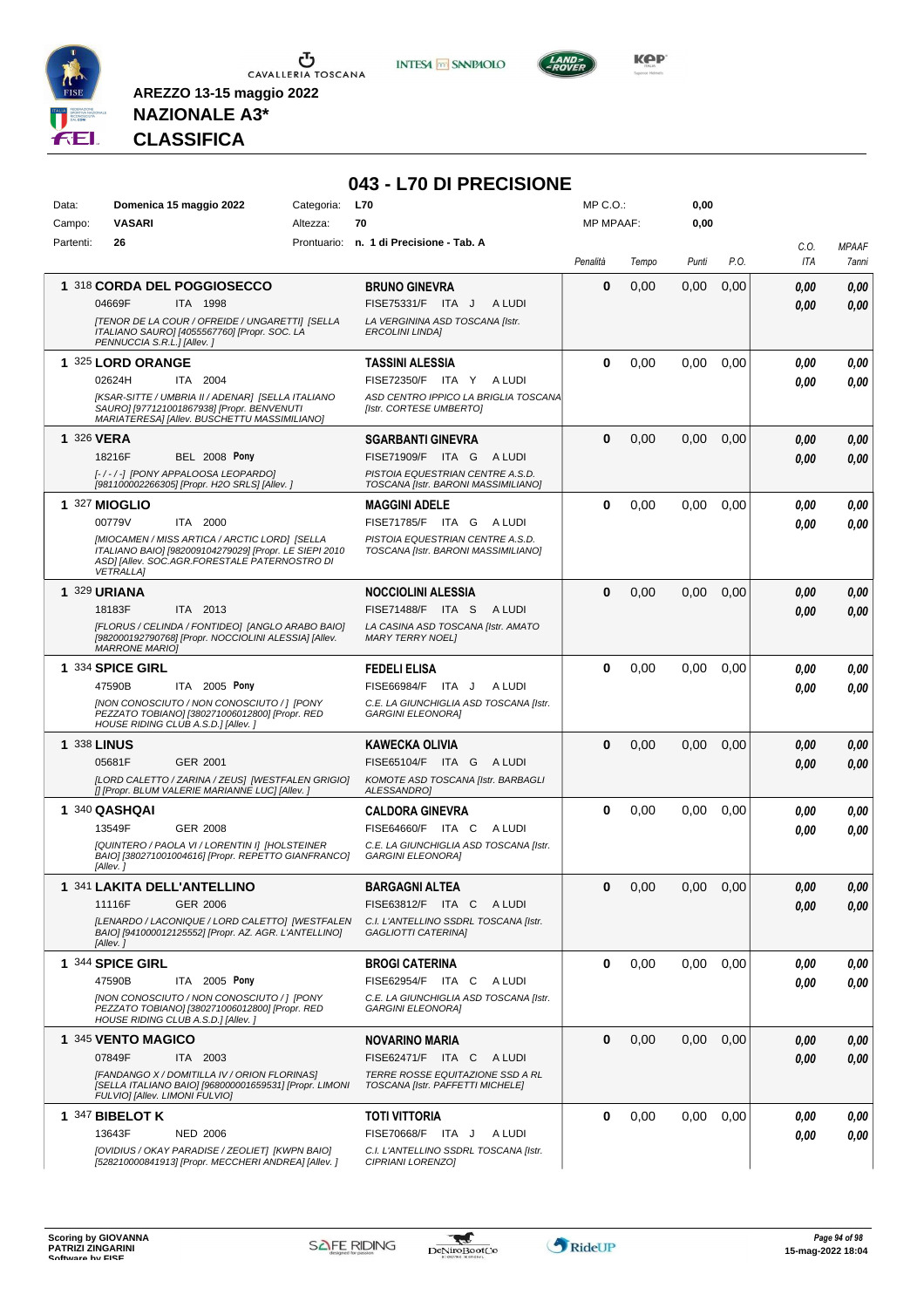

**INTESA M** SANPAOLO

**043 - L70 DI PRECISIONE**



**KOP** 

# **NAZIONALE A3\* CLASSIFICA**

| Data:      | Domenica 15 maggio 2022                                                                                                                                                                                                                                                                 | Categoria: | <b>L70</b>                                                                                                                        | MP C.O.:         |       | 0,00  |      |              |                       |
|------------|-----------------------------------------------------------------------------------------------------------------------------------------------------------------------------------------------------------------------------------------------------------------------------------------|------------|-----------------------------------------------------------------------------------------------------------------------------------|------------------|-------|-------|------|--------------|-----------------------|
| Campo:     | <b>VASARI</b>                                                                                                                                                                                                                                                                           | Altezza:   | 70                                                                                                                                | <b>MP MPAAF:</b> |       | 0,00  |      |              |                       |
| Partenti:  | 26                                                                                                                                                                                                                                                                                      |            | Prontuario: n. 1 di Precisione - Tab. A                                                                                           | Penalità         | Tempo | Punti | P.O. | C.O.<br>ITA  | <b>MPAAF</b><br>7anni |
|            | 1 348 MIOGLIO<br>00779V<br>ITA 2000<br>[MIOCAMEN / MISS ARTICA / ARCTIC LORD] [SELLA<br>ITALIANO BAIO] [982009104279029] [Propr. LE SIEPI 2010<br>ASD] [Allev. SOC.AGR.FORESTALE PATERNOSTRO DI<br><b>VETRALLA1</b>                                                                     |            | <b>RAVONE OLGA</b><br>FISE70596/F ITA J<br>A LUDI<br>PISTOIA EQUESTRIAN CENTRE A.S.D.<br>TOSCANA [Istr. BARONI MASSIMILIANO]      | $\mathbf 0$      | 0,00  | 0,00  | 0,00 | 0.00<br>0.00 | 0,00<br>0,00          |
|            | 1 349 URANUS VAN BAUDELO<br>12037F<br><b>BEL 1997</b><br>[HEARTBREAKER / MIRZA / LYS DE DARMEN] [BWP BAIO]<br>[981100000563539] [Propr. SUSINI FRANCESCA] [Allev. ]                                                                                                                     |            | <b>NICCOLI FEDERICA</b><br>FISE70503/F ITA G<br>A LUDI<br>LA VERGININA ASD TOSCANA [Istr.<br><b>ERCOLINI LINDA]</b>               | 0                | 0,00  | 0,00  | 0.00 | 0.00<br>0.00 | 0.00<br>0.00          |
|            | 1 380 LORD ORANGE<br>02624H<br>ITA 2004<br>[KSAR-SITTE / UMBRIA II / ADENAR] [SELLA ITALIANO<br>SAURO] [977121001867938] [Propr. BENVENUTI<br>MARIATERESA] [Allev. BUSCHETTU MASSIMILIANO]                                                                                              |            | <b>PERUZZI SOFIA</b><br>FISE53884/F ITA J<br>A LUDI<br>ASD CENTRO IPPICO LA BRIGLIA TOSCANA<br>[Istr. CORTESE UMBERTO]            | $\bf{0}$         | 0,00  | 0,00  | 0,00 | 0.00<br>0.00 | 0,00<br>0,00          |
|            | 1 381 ZAMBERINA<br>05637D/JO<br>ITA 2002<br><b>IEARL OF BARKING / COTTON BOWL / MTOTOI</b><br>[PUROSANGUE INGLESE BAIO] [] [Propr. MORTILLARO<br>DIEGO] [Allev.]                                                                                                                        |            | <b>LAING ELEONORA</b><br>FISE53730/F ITA C<br>A LUDI<br>PISTOIA EQUESTRIAN CENTRE A.S.D.<br>TOSCANA [Istr. BARONI MASSIMILIANO]   | 0                | 0,00  | 0,00  | 0,00 | 0.00<br>0.00 | 0,00<br>0,00          |
|            | 1 382 DEMETRA DI PRIMOSOLE<br>12812E<br>ITA 2009<br>[ACODETTO / LEDA DI PRIMOSOLE / BARITON DU BREIL]<br>[SELLA ITALIANO BAIO] [982000121910038] [Propr.<br>AZIENDA AGRICOLA CATALANO DI CATALANO E ZANAZZI<br>LAURA] [Allev. AZIENDA AGRICOLA CATALANO DI<br>CATALANO E ZANAZZI LAURA] |            | <b>POLVANI SOPHIE</b><br>FISE52614/F ITA C<br>A LUDI<br>C.E. LA GIUNCHIGLIA ASD TOSCANA [Istr.<br><b>GARGINI ELEONORA]</b>        | $\bf{0}$         | 0,00  | 0,00  | 0,00 | 0.00<br>0.00 | 0,00<br>0,00          |
|            | 1 383 VENTO MAGICO<br>07849F<br>ITA 2003<br>[FANDANGO X / DOMITILLA IV / ORION FLORINAS]<br>[SELLA ITALIANO BAIO] [968000001659531] [Propr. LIMONI<br>FULVIO] [Allev. LIMONI FULVIO]                                                                                                    |            | <b>SCOTTO DI LUZIO MELISSA</b><br>FISE51021/F ITA C ALUDI<br>TERRE ROSSE EQUITAZIONE SSD A RL<br>TOSCANA [Istr. PAFFETTI MICHELE] | 0                | 0,00  | 0,00  | 0.00 | 0.00<br>0.00 | 0,00<br>0.00          |
|            | 1 388 RIANNA DI MOSCHETA<br>17333F<br>ITA 2011 Pony<br>[ARON - B / FATIMA DI MOSCHETA / ALEX - A]<br>[HAFLINGER SAURO CON CRINI CHIARI]<br>[941000013196068] [Propr. CASALATI GARINEI ROBERTA]<br>[Allev. AGRAMBIENTE MUGELLO]                                                          |            | <b>CARDINALI GINEVRA</b><br>FISE48490/F ITA J<br>A LUDI<br>LA CASINA ASD TOSCANA [Istr. ERMINI<br>LAVINIA]                        | $\bf{0}$         | 0,00  | 0,00  | 0,00 | 0.00<br>0.00 | 0,00<br>0,00          |
|            | 1 393 AARON<br>24539BXX<br>ITA 2004<br>[-/-/] [SCONOSCIUTA BAIO] [941000011072554] [Propr.<br>ZANONI FRANCESCA] [Allev.]                                                                                                                                                                |            | <b>MASINI RACHELE</b><br>FISE41773/F ITA J<br>A LUDI<br>C.E. LA GIUNCHIGLIA ASD TOSCANA [Istr.<br>GARGINI ELEONORA]               | 0                | 0,00  | 0,00  | 0,00 | 0.00<br>0.00 | 0,00<br>0,00          |
|            | 1 395 AARON<br>24539BXX<br>ITA 2004<br>[-/-/] [SCONOSCIUTA BAIO] [941000011072554] [Propr.<br>ZANONI FRANCESCA] [Allev.]                                                                                                                                                                |            | <b>GALOPPI BENEDETTA</b><br>FISE82063/KF ITA J<br>A LUDI<br>C.E. LA GIUNCHIGLIA ASD TOSCANA [Istr.<br><b>GARGINI ELEONORA]</b>    | $\bf{0}$         | 0,00  | 0,00  | 0,00 | 0,00<br>0.00 | 0,00<br>0,00          |
| 1 397 EDWI | 16235G<br>ITA 2005<br>[EMILION / THERRY / GOSSUDAR] [SELLA ITALIANO<br>BAIO] [977200004182652] [Propr. LUCCI MONICA] [Allev.<br><b>LUCCI MONICA]</b>                                                                                                                                    |            | <b>BRACCIALI SERENA</b><br>FISE5261A/KF ITA S<br>A LUDI<br>C.I. TERRE DI SIENA ASD TOSCANA Ilstr.<br>SALVINI BARBARA]             | $\mathbf 0$      | 0,00  | 0,00  | 0,00 | 0.00<br>0.00 | 0,00<br>0,00          |
|            | <b>1 573 MISS LADY</b><br>18094F<br>ITA 2012<br>[-/-/-] [SCONOSCIUTA BAIO] [941000013194686] [Propr.<br>ASD JUMPING MONTALGETO] [Allev. STEPIC UMBERTO]                                                                                                                                 |            | <b>MANFRE GINEVRA</b><br>FISE70172/F ITA J<br>A LUDI<br>JUMPING MONTALGETO ASD TOSCANA<br>[Istr. FRANCHINI MAURO]                 | $\bf{0}$         | 0,00  | 0,00  | 0,00 | 0.00<br>0.00 | 0,00<br>0,00          |
|            | 24 375 ZAMBERINA<br>05637D/JO<br>ITA 2002<br>[EARL OF BARKING / COTTON BOWL / MTOTO]<br>[PUROSANGUE INGLESE BAIO] [] [Propr. MORTILLARO<br>DIEGO] [Allev.]                                                                                                                              |            | <b>TESI NICHOLAS</b><br>FISE56197/F ITA C<br>A LUDI<br>PISTOIA EQUESTRIAN CENTRE A.S.D.<br>TOSCANA [Istr. BARONI MASSIMILIANO]    | 4                | 0,00  | 0,00  | 0,00 | 0.00<br>0.00 | 0,00<br>0,00          |

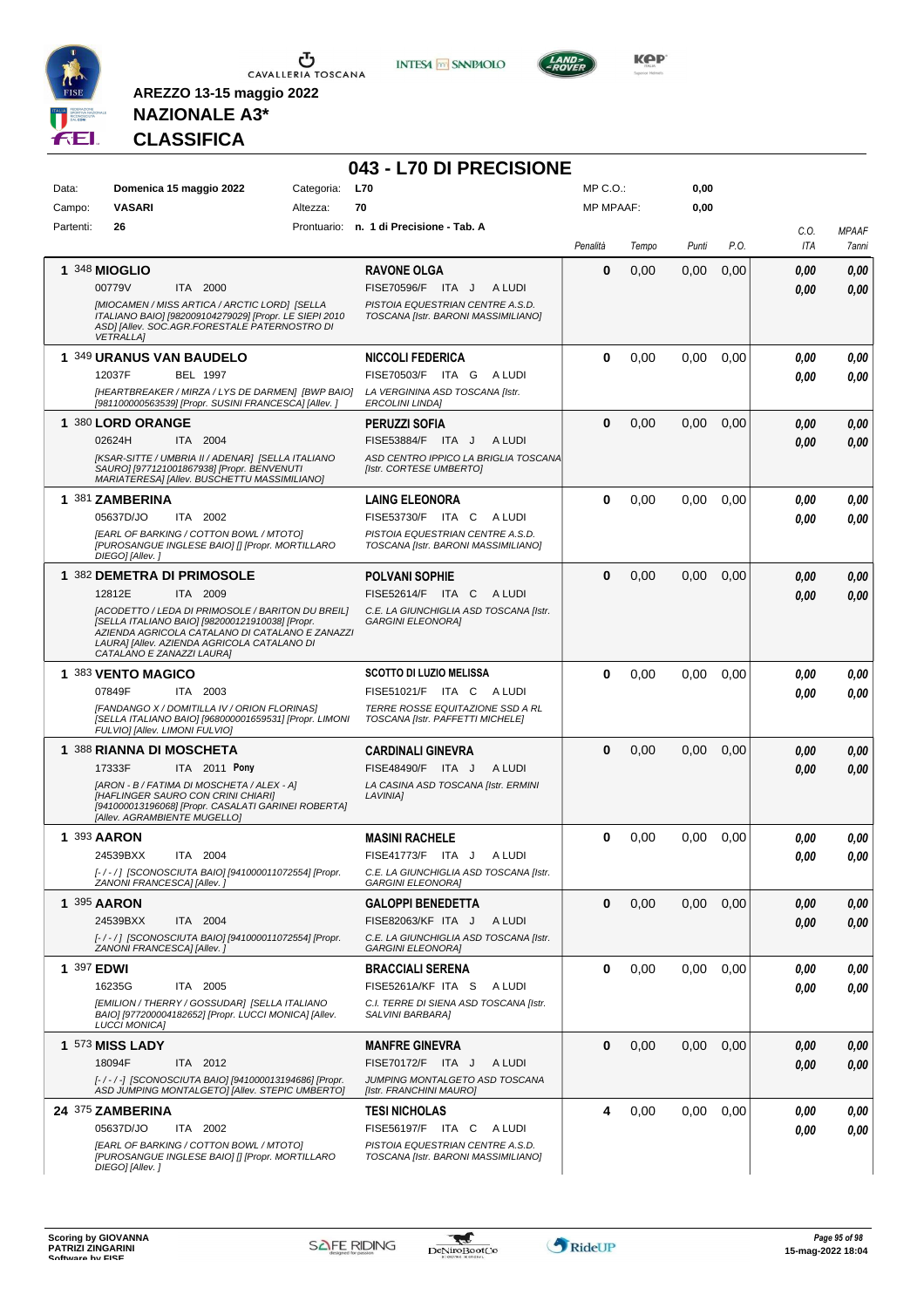

Ⴠ CAVALLERIA TOSCANA





**KOP** 

**NAZIONALE A3\* CLASSIFICA**

**AREZZO 13-15 maggio 2022**

#### **043 - L70 DI PRECISIONE**

| Data:         | Domenica 15 maggio 2022                                                                             | Categoria:  | <b>L70</b>                                                         | $MP C. O.$ :     |       | 0,00  |      |      |              |
|---------------|-----------------------------------------------------------------------------------------------------|-------------|--------------------------------------------------------------------|------------------|-------|-------|------|------|--------------|
| Campo:        | <b>VASARI</b>                                                                                       | Altezza:    | 70                                                                 | <b>MP MPAAF:</b> |       | 0,00  |      |      |              |
| Partenti:     | 26                                                                                                  | Prontuario: | n. 1 di Precisione - Tab. A                                        |                  |       |       |      | C.0  | <b>MPAAF</b> |
|               |                                                                                                     |             |                                                                    | Penalità         | Tempo | Punti | P.O. | ITA  | 7anni        |
| <b>FC</b> 398 |                                                                                                     |             | <b>CAFAGGIOLI TOMMASO</b>                                          | <b>Partito</b>   |       |       |      | 0,00 | 0,00         |
|               |                                                                                                     |             | FISE18286/F<br>ITA Y 1°G                                           |                  |       |       |      | 0,00 | 0.00         |
|               |                                                                                                     |             | CANDELIRIA EQUESTRIAN CENTRE ASD<br>TOSCANA [Istr. GORINI GIACOMO] |                  |       |       |      |      |              |
|               | NP 354 SIRENE DU TROLLET                                                                            |             | <b>BORICCHI CAMILLA</b>                                            | N.P.             | 0.00  | 0,00  | 0.00 | 0,00 | 0,00         |
|               | <b>FRA 2006 Pony</b><br>48369B                                                                      |             | ITA G<br><b>FISE64111/F</b><br>A LUDI                              |                  |       |       |      | 0.00 | 0.00         |
|               | [NN / NN / ] [PONY GRIGIO] [250259600288148] [Propr.<br>SOCIETA'A GRICOLA SEMPLICE PALMAI [Allev. ] |             | AREZZOEQUESTRIANCENTRE SSD ARL<br>TOSCANA [Istr. ERMINI LAVINIA]   |                  |       |       |      |      |              |

Collegio Giudicante *Presidente LUCIANO CANTINI MARIA CRISTINA ANGELINI BUITONI ROBERTA CAPOLONGO ALBERTO CHIAPPA MARCO CORTINOVIS MARTINA FATTACCIU CRISTIANA GUIDI GIAN DOMENICO MARIANO SILVIA GIOVANNA MARIA MATHIS GLADYS PIPITONE LUISA VALENTINI*

#### **044 - L60 DI PRECISIONE**

| Data:     | Domenica 15 maggio 2022                                                                                                               | Categoria: | <b>L60</b>                                                              | $MP C. O.$ :     |       | 0,00  |      |            |              |
|-----------|---------------------------------------------------------------------------------------------------------------------------------------|------------|-------------------------------------------------------------------------|------------------|-------|-------|------|------------|--------------|
| Campo:    | <b>VASARI</b>                                                                                                                         | Altezza:   | 60                                                                      | <b>MP MPAAF:</b> |       | 0,00  |      |            |              |
| Partenti: | 18                                                                                                                                    |            | Prontuario: n. 1 di Precisione - Tab. A                                 |                  |       |       |      | C.O.       | <b>MPAAF</b> |
|           |                                                                                                                                       |            |                                                                         | Penalità         | Tempo | Punti | P.O. | <b>ITA</b> | 7anni        |
|           | 1 310 DELTAKAL                                                                                                                        |            | <b>BORICCHI CAMILLA</b>                                                 | $\bf{0}$         | 0,00  | 0,00  | 0,00 | 0.00       | 0,00         |
|           | 06818H<br>GBR 2014                                                                                                                    |            | FISE64111/F ITA G ALUDI                                                 |                  |       |       |      | 0.00       | 0.00         |
|           | [DELEGATOR / GUNTAKAL / DAMSIRE] [PUROSANGUE<br>INGLESE BAIO] [985101045219486] [Propr. CAROTENUTO<br>LUIGI ANGELO] [Allev. ]         |            | AREZZOEQUESTRIANCENTRE SSD ARL<br>TOSCANA [Istr. ERMINI LAVINIA]        |                  |       |       |      |            |              |
|           | 1 315 MARIO ZAC                                                                                                                       |            | <b>BANELLI ALLEGRA</b>                                                  | $\bf{0}$         | 0,00  | 0.00  | 0,00 | 0.00       | 0.00         |
|           | 19574G/JO<br>ITA 2003                                                                                                                 |            | FISE76322/F ITA C<br>A LUDI                                             |                  |       |       |      | 0.00       | 0.00         |
|           | [STUCK / INVIKTA / BE MY MASTER] [PSI J.C.I. BAIO]<br>[968000001627205] [Propr. RIPARBELLI CINZIA] [Allev. MEO<br><b>MARIOI</b>       |            | ASD CENTRO IPPICO LA BRIGLIA TOSCANA<br>[Istr. CORTESE UMBERTO]         |                  |       |       |      |            |              |
|           | 1 316 LUCIGNOLO                                                                                                                       |            | <b>ONORATI ELISA</b>                                                    | $\bf{0}$         | 0,00  | 0,00  | 0,00 | 0.00       | 0,00         |
|           | 18417F<br>ITA 2016 Pony                                                                                                               |            | FISE75785/F ITA J<br>A LUDI                                             |                  |       |       |      | 0.00       | 0.00         |
|           | [-/-/-] [PONY SAURO] [380271006007593] [Propr. GORI<br>DANIELE] [Allev. LONDI SONIA]                                                  |            | A.S.S.LA TORRE TOSCANA [Istr. PARRINI<br>FRANCESCA]                     |                  |       |       |      |            |              |
|           | 1 317 ALADIN                                                                                                                          |            | <b>ONORATI LUCIA</b>                                                    | $\bf{0}$         | 0.00  | 0.00  | 0,00 | 0.00       | 0.00         |
|           | 17876F<br>ITA 2016                                                                                                                    |            | FISE75784/F ITA C<br>A LUDI                                             |                  |       |       |      | 0.00       | 0.00         |
|           | [VELASKO / LARA XXI / FOLGORE DE ZUIGHE] [SELLA<br>ITALIANO BAIO] [380271000021255] [Propr. MIDOLLINI<br>ANGELA] [Allev. LONDI SONIA] |            | A.S.S.LA TORRE TOSCANA [Istr. PARRINI<br><b>FRANCESCAI</b>              |                  |       |       |      |            |              |
|           | 1 330 CESARE                                                                                                                          |            | <b>SEMERARO GIORGIA</b>                                                 | $\bf{0}$         | 0,00  | 0.00  | 0.00 | 0.00       | 0,00         |
|           | 00911N<br><b>ITA 1998 Pony</b>                                                                                                        |            | FISE71020/F ITA G<br>A LUDI                                             |                  |       |       |      | 0.00       | 0.00         |
|           | [KESTON MONARCH / TECLA / ] [PONY SAURO] [] [Propr.<br>CASTELLINI CESARE] [Allev.]                                                    |            | AREZZOEQUESTRIANCENTRE SSD ARL<br>TOSCANA [Istr. ERMINI LAVINIA]        |                  |       |       |      |            |              |
|           | 1 333 EVEREST MAX                                                                                                                     |            | <b>ROSSI SAPHIRA</b>                                                    | $\bf{0}$         | 0.00  | 0.00  | 0.00 | 0,00       | 0,00         |
|           | <b>NED 2006 Pony</b><br>13211F                                                                                                        |            | FISE67072/F ITA C ALUDI                                                 |                  |       |       |      | 0.00       | 0.00         |
|           | [MAKE MY DAY / NIEUWMOEDS / ] [NEW FOREST BAIO]<br>[528210000826444] [Propr. DHONDT MASCHA] [Allev.]                                  |            | KOMOTE ASD TOSCANA [Istr. BARBAGLI<br>ALESSANDRO1                       |                  |       |       |      |            |              |
|           | 1 337 MARIO ZAC                                                                                                                       |            | <b>ARCANGIOLI ANNA</b>                                                  | $\bf{0}$         | 0.00  | 0.00  | 0.00 | 0.00       | 0,00         |
|           | 19574G/JO<br>ITA 2003                                                                                                                 |            | FISE66489/F ITA G ALUDI                                                 |                  |       |       |      | 0.00       | 0.00         |
|           | [STUCK / INVIKTA / BE MY MASTER] [PSI J.C.I. BAIO]<br>[968000001627205] [Propr. RIPARBELLI CINZIA] [Allev. MEO<br><b>MARIO1</b>       |            | ASD CENTRO IPPICO LA BRIGLIA TOSCANA<br>[Istr. CORTESE UMBERTO]         |                  |       |       |      |            |              |
|           | 1 343 ZAMBERINA                                                                                                                       |            | <b>ASQUINO OLIMPIA</b>                                                  | $\bf{0}$         | 0,00  | 0,00  | 0,00 | 0.00       | 0,00         |
|           | 05637D/JO<br>ITA 2002                                                                                                                 |            | FISE56020/E ITA G ALUDI                                                 |                  |       |       |      | 0.00       | 0.00         |
|           | [EARL OF BARKING / COTTON BOWL / MTOTO]<br>[PUROSANGUE INGLESE BAIO] [] [Propr. MORTILLARO<br>DIEGO] [Allev.]                         |            | PISTOIA EQUESTRIAN CENTRE A.S.D.<br>TOSCANA [Istr. BARONI MASSIMILIANO] |                  |       |       |      |            |              |
|           | 1 346 LUCIGNOLO                                                                                                                       |            | <b>ONORATI LUCIA</b>                                                    | $\bf{0}$         | 0,00  | 0,00  | 0,00 | 0.00       | 0,00         |
|           | 18417F<br>ITA 2016 Pony                                                                                                               |            | FISE75784/F ITA C<br>A LUDI                                             |                  |       |       |      | 0.00       | 0.00         |
|           | [-/-/-] [PONY SAURO] [380271006007593] [Propr. GORI<br>DANIELE] [Allev. LONDI SONIA]                                                  |            | A.S.S.LA TORRE TOSCANA [Istr. PARRINI<br><b>FRANCESCA]</b>              |                  |       |       |      |            |              |

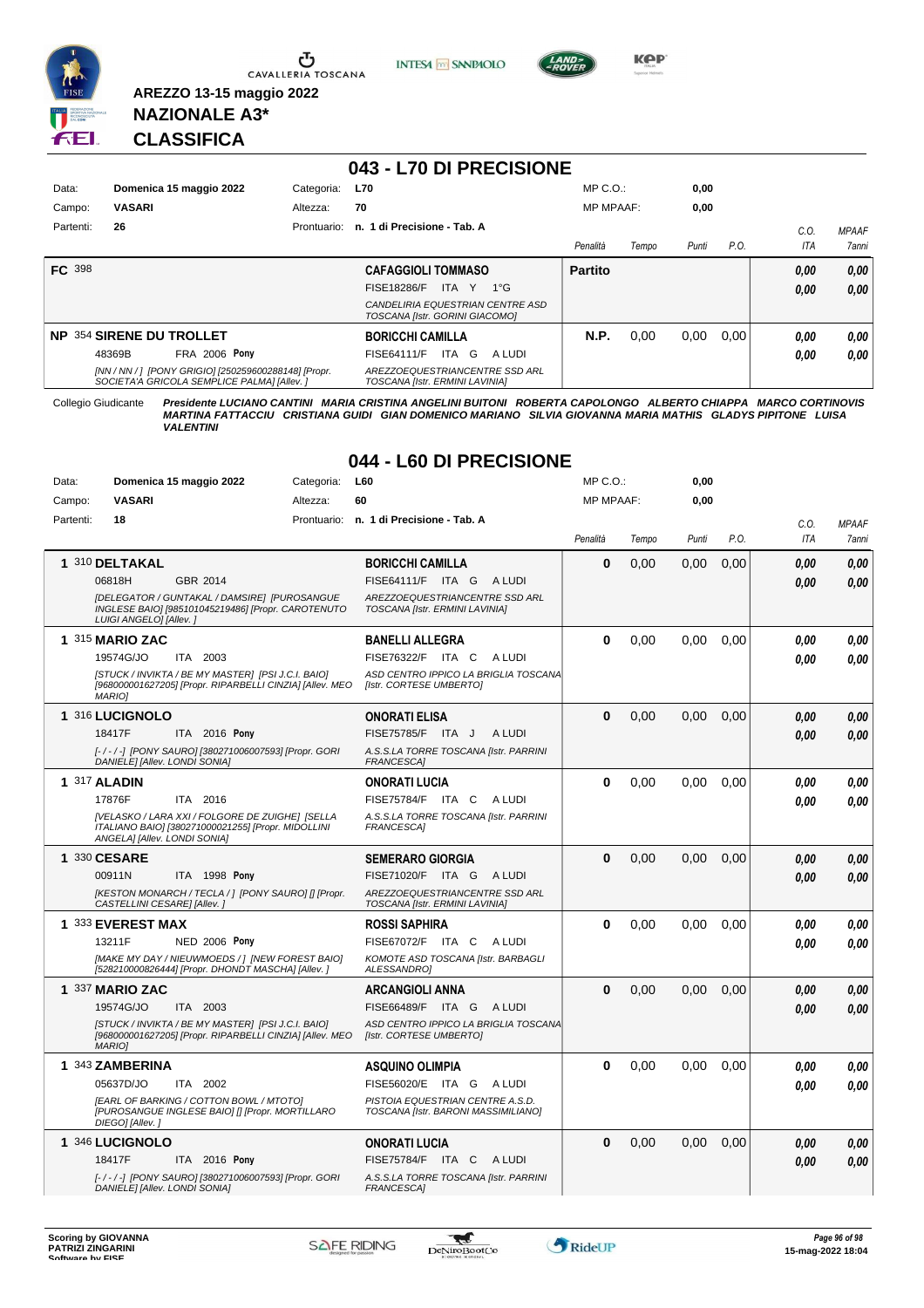





**Kep** 

### **NAZIONALE A3\* CLASSIFICA**

**AREZZO 13-15 maggio 2022**

### **044 - L60 DI PRECISIONE**

| Data:       | Domenica 15 maggio 2022                                                                                                                                                 | Categoria: | L60                                                                     | MP C.O.:         |       | 0,00  |      |            |              |
|-------------|-------------------------------------------------------------------------------------------------------------------------------------------------------------------------|------------|-------------------------------------------------------------------------|------------------|-------|-------|------|------------|--------------|
| Campo:      | VASARI                                                                                                                                                                  | Altezza:   | 60                                                                      | <b>MP MPAAF:</b> |       | 0,00  |      |            |              |
| Partenti:   | 18                                                                                                                                                                      |            | Prontuario: n. 1 di Precisione - Tab. A                                 |                  |       |       |      | C.0.       | <b>MPAAF</b> |
|             |                                                                                                                                                                         |            |                                                                         | Penalità         | Tempo | Punti | P.O. | <b>ITA</b> | 7anni        |
|             | 1 352 GIANNA                                                                                                                                                            |            | <b>PARIGI CATERINA</b>                                                  | $\bf{0}$         | 0.00  | 0,00  | 0,00 | 0.00       | 0.00         |
|             | 17122F<br>ITA 2010 Pony                                                                                                                                                 |            | FISE69008/F ITA C<br>A LUDI                                             |                  |       |       |      | 0.00       | 0.00         |
|             | [-/-/] [PONY SAURO] [941000013213127] [Propr.<br>CANOCCHI GIANNI] [Allev. CANOCCHI GIANNI]                                                                              |            | ASD CENTRO IPPICO LA BRIGLIA TOSCANA<br>[Istr. CORTESE UMBERTO]         |                  |       |       |      |            |              |
|             | 1 357 JOHANA DES PRES                                                                                                                                                   |            | <b>GIURRANNA MATILDE</b>                                                | $\bf{0}$         | 0.00  | 0.00  | 0.00 | 0.00       | 0,00         |
|             | CFIS00005<br>FRA 1997 Pony                                                                                                                                              |            | FISE68472/F ITA G<br>A LUDI                                             |                  |       |       |      | 0.00       | 0.00         |
|             | [BRUN DE L'HOMEAU / AUX PETIT PRES / ] [PONY<br>SAURO] [250259801989075] [Propr. C.E.M. POLIZZI<br>GERARD] [Allev. ]                                                    |            | PISTOIA EQUESTRIAN CENTRE A.S.D.<br>TOSCANA [Istr. BARONI MASSIMILIANO] |                  |       |       |      |            |              |
|             | 1 358 RIANNA DI MOSCHETA                                                                                                                                                |            | <b>MASSAI NOEMI</b>                                                     | $\bf{0}$         | 0,00  | 0.00  | 0.00 | 0.00       | 0.00         |
|             | ITA 2011 Pony<br>17333F                                                                                                                                                 |            | FISE67830/F ITA C<br>A LUDI                                             |                  |       |       |      | 0.00       | 0.00         |
|             | [ARON - B / FATIMA DI MOSCHETA / ALEX - A]<br>[HAFLINGER SAURO CON CRINI CHIARI]<br>[941000013196068] [Propr. CASALATI GARINEI ROBERTA]<br>[Allev. AGRAMBIENTE MUGELLO] |            | LA CASINA ASD TOSCANA [Istr. ERMINI<br><b>LAVINIA1</b>                  |                  |       |       |      |            |              |
|             | 1 361 LUNA                                                                                                                                                              |            | <b>PELLEGRINI LAURA</b>                                                 | $\Omega$         | 0.00  | 0.00  | 0.00 | 0,00       | 0,00         |
|             | 05575N<br>ITA 2010 Pony                                                                                                                                                 |            | FISE67355/F ITA G ALUDI                                                 |                  |       |       |      | 0.00       | 0.00         |
|             | [-/-/] [SCONOSCIUTA SAURO] [941000012750373] [Propr.<br>BARONI SHOW JUMPING TEAM SSDARLI [Allev. SITZIA<br><b>RAFFAELE</b>                                              |            | PISTOIA EQUESTRIAN CENTRE A.S.D.<br>TOSCANA [Istr. BARONI MASSIMILIANO] |                  |       |       |      |            |              |
|             | 1 362 ORCHID'S OPALIA                                                                                                                                                   |            | <b>SANTANIELLO EMMA</b>                                                 | $\Omega$         | 0,00  | 0,00  | 0,00 | 0.00       | 0.00         |
|             | <b>NED 1998 Pony</b><br>13093F                                                                                                                                          |            | FISE67350/F ITA G<br>A LUDI                                             |                  |       |       |      | 0.00       | 0.00         |
|             | [KANTJE'S CARLANDO / KARMALITA SWEET SUSAN /<br>LINDE'S ROB] [PONY BAIO] [528210001213505] [Propr.<br>CENTRO EQUITAZOINE LA GIUNCHIGLIA] [Allev. ]                      |            | C.E. LA GIUNCHIGLIA ASD TOSCANA [Istr.<br><b>GARGINI ELEONORAI</b>      |                  |       |       |      |            |              |
|             | 1 364 REMO                                                                                                                                                              |            | <b>GHIRELLI EMMA</b>                                                    | $\Omega$         | 0,00  | 0.00  | 0,00 | 0.00       | 0,00         |
|             | ITA 1997<br>10794F                                                                                                                                                      |            | FISE67077/F ITA C ALUDI                                                 |                  |       |       |      | 0.00       | 0,00         |
|             | [NN / NN / ] [SCONOSCIUTA BAIO] [941000011108834]<br>[Propr. BARBAGLI LORENZO] [Allev.]                                                                                 |            | KOMOTE ASD TOSCANA [Istr. BARBAGLI<br>ALESSANDRO]                       |                  |       |       |      |            |              |
|             | 1 575 CONSIGLI UTILI                                                                                                                                                    |            | <b>PISCITELLI VIOLA</b>                                                 | $\bf{0}$         | 0,00  | 0,00  | 0,00 | 0.00       | 0,00         |
|             | 12335F/JO<br>ITA 2008                                                                                                                                                   |            | FISE70645/F ITA C<br>A LUDI                                             |                  |       |       |      | 0.00       | 0.00         |
|             | [BARVO TAZIO / CARMEL HONEYMOON / NORTHERN<br>BABY] [PSI J.C.I. BAIO] [982000123229292] [Propr.<br>INNOCENTI MICHELE] [Allev. SOCCI LINDA]                              |            | JUMPING MONTALGETO ASD TOSCANA<br>[Istr. FRANCHINI MAURO]               |                  |       |       |      |            |              |
|             | <b>17 324 ALADIN</b>                                                                                                                                                    |            | <b>ONORATI ELISA</b>                                                    | 4                | 0.00  | 0.00  | 0.00 | 0.00       | 0,00         |
|             | 17876F<br>ITA 2016                                                                                                                                                      |            | FISE75785/F ITA J<br>A LUDI                                             |                  |       |       |      | 0.00       | 0.00         |
|             | [VELASKO / LARA XXI / FOLGORE DE ZUIGHE] [SELLA<br>ITALIANO BAIO] [380271000021255] [Propr. MIDOLLINI<br>ANGELA] [Allev. LONDI SONIA]                                   |            | A.S.S.LA TORRE TOSCANA [Istr. PARRINI<br><b>FRANCESCA1</b>              |                  |       |       |      |            |              |
| NP 397 EDWI |                                                                                                                                                                         |            | <b>BRACCIALI SERENA</b>                                                 | N.P.             | 0.00  | 0.00  | 0,00 | 0.00       | 0.00         |
|             | ITA 2005<br>16235G                                                                                                                                                      |            | FISE5261A/KF ITA S<br>A LUDI                                            |                  |       |       |      | 0.00       | 0.00         |
|             | [EMILION / THERRY / GOSSUDAR] [SELLA ITALIANO<br>BAIO] [977200004182652] [Propr. LUCCI MONICA] [Allev.<br><b>LUCCI MONICAI</b>                                          |            | C.I. TERRE DI SIENA ASD TOSCANA [Istr.<br>SALVINI BARBARA]              |                  |       |       |      |            |              |

Collegio Giudicante Presidente LUCIANO CANTINI MARIA CRISTINA ANGELINI BUITONI ROBERTA CAPOLONGO ALBERTO CHIAPPA MARCO CORTINOVIS<br>MARTINA FATTACCIU CRISTIANA GUIDI GIAN DOMENICO MARIANO SILVIA GIOVANNA MARIA MATHIS GLADYS

#### **045 - L40 DI PRECISIONE**

| Data:     | Domenica 15 maggio 2022                                                                                                       | Categoria:  | L40                                                  | $MP C. O.$ :     |       | 0,00  |      |      |              |
|-----------|-------------------------------------------------------------------------------------------------------------------------------|-------------|------------------------------------------------------|------------------|-------|-------|------|------|--------------|
| Campo:    | <b>VASARI</b>                                                                                                                 | Altezza:    | 40                                                   | <b>MP MPAAF:</b> |       | 0,00  |      |      |              |
| Partenti: | 4                                                                                                                             | Prontuario: | n. 1 di Precisione - Tab. A                          |                  |       |       |      | C.O  | <b>MPAAF</b> |
|           |                                                                                                                               |             |                                                      | Penalità         | Tempo | Punti | P.O. | ITA  | <b>7anni</b> |
|           | 1 313 CORDA DEL POGGIOSECCO                                                                                                   |             | <b>ARRETINI VITTORIA</b>                             | U                | 0.00  | 0,00  | 0.00 | 0.00 | 0,00         |
|           | 04669F<br>1998<br>ITA.                                                                                                        |             | <b>ITA</b><br>FISE76660/F<br>- C<br>A LUDI           |                  |       |       |      | 0,00 | 0,00         |
|           | [TENOR DE LA COUR / OFREIDE / UNGARETTI] [SELLA<br>ITALIANO SAURO] [4055567760] [Propr. SOC. LA<br>PENNUCCIA S.R.L.] [Allev.] |             | LA VERGININA ASD TOSCANA [Istr. NICCOLI]<br>LUCIANO] |                  |       |       |      |      |              |